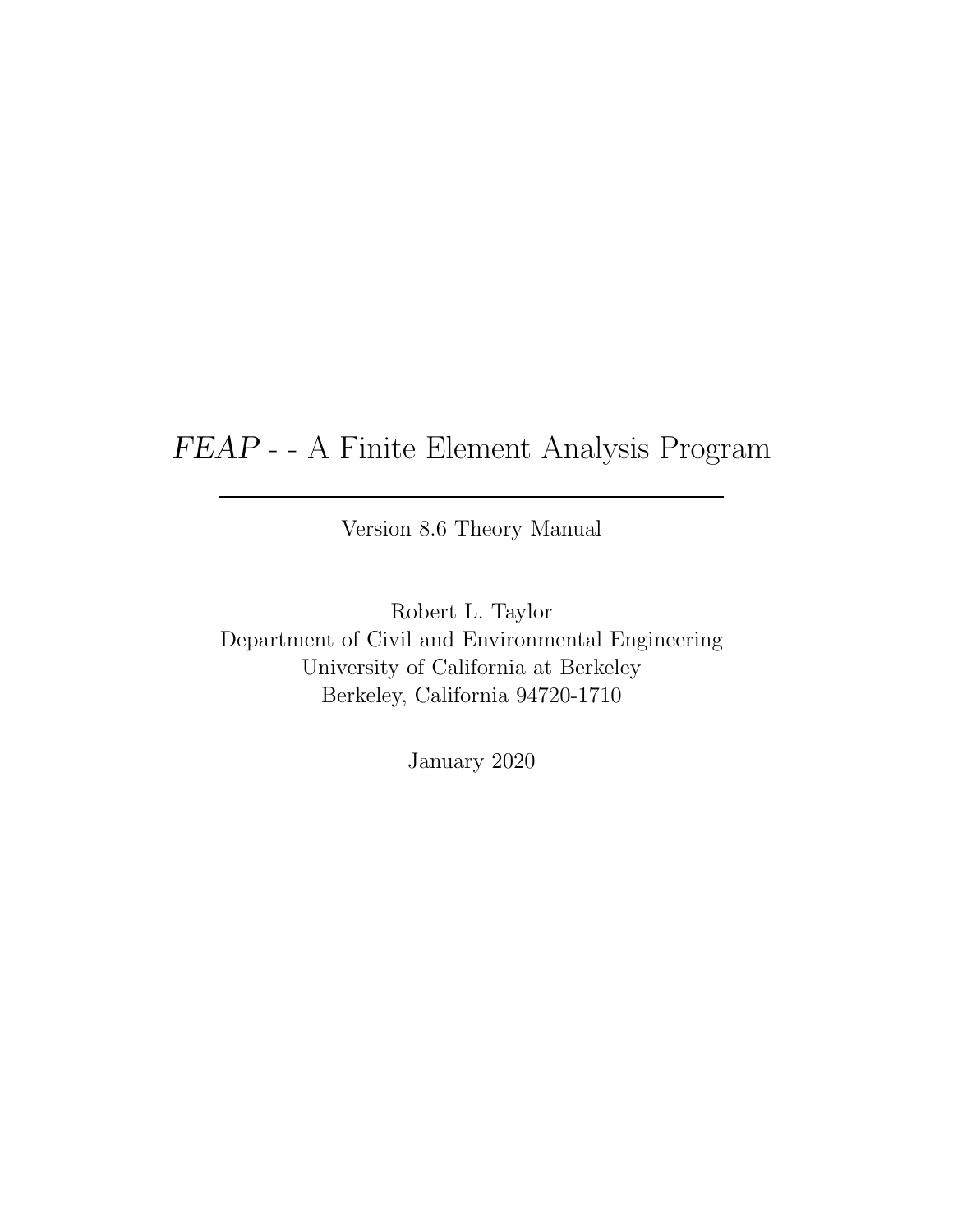# **Contents**

| 1                |                                             | Introduction                                                                   |                |
|------------------|---------------------------------------------|--------------------------------------------------------------------------------|----------------|
| $\overline{2}$   | Introduction to Strong and Weak Forms       |                                                                                |                |
|                  | 2.1                                         | Strong form for problems in engineering $\ldots \ldots \ldots \ldots \ldots$   | 3              |
|                  | 2.2                                         |                                                                                | $\overline{4}$ |
|                  | 2.3                                         |                                                                                | $\overline{5}$ |
|                  | 2.4                                         |                                                                                | $\overline{7}$ |
|                  | 2.5                                         | Approximate solutions: The finite element method $\ldots \ldots \ldots \ldots$ | 8              |
|                  | 2.6                                         |                                                                                | 12             |
| 3                | <b>Introduction to Variational Theorems</b> |                                                                                |                |
|                  | 3.1                                         | Derivatives of functionals: The variation                                      | 16             |
|                  | 3.2                                         |                                                                                | 17             |
|                  | 3.3                                         |                                                                                | <b>20</b>      |
| $\boldsymbol{4}$ |                                             | <b>Small Deformation: Linear Elasticity</b>                                    | 21             |
|                  | 4.1                                         | Constitutive Equations for Linear Elasticity                                   | 23             |
| $\overline{5}$   | Variational Theorems: Linear Elasticity     |                                                                                | 26             |
|                  | 5.1                                         |                                                                                | 26             |
|                  | 5.2                                         |                                                                                | 28             |
|                  | 5.3                                         |                                                                                | 29             |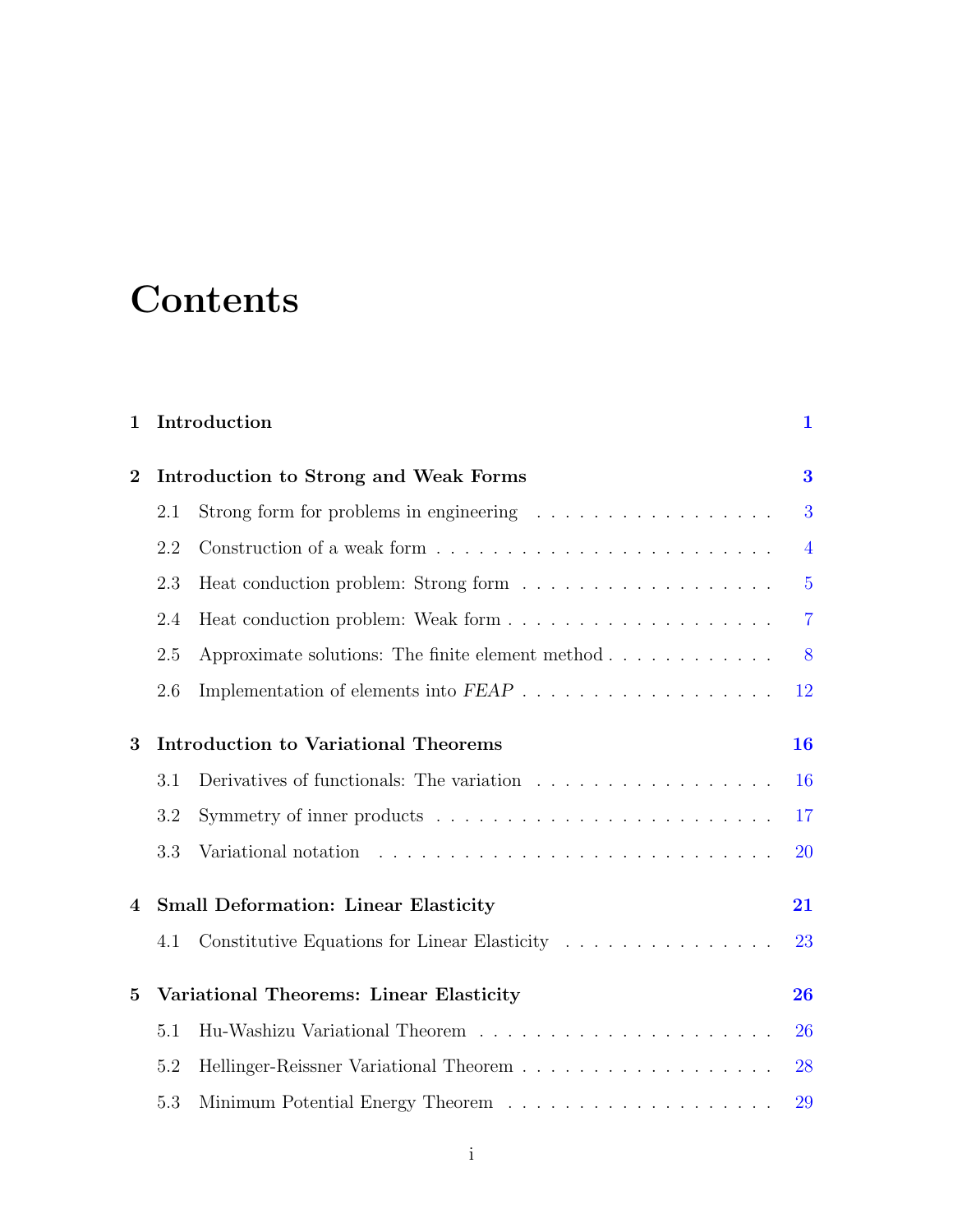#### CONTENTS ii

| 6 | <b>Displacement Methods</b>         |                                                                                                                                                                                                                                                         |    |  |  |  |  |
|---|-------------------------------------|---------------------------------------------------------------------------------------------------------------------------------------------------------------------------------------------------------------------------------------------------------|----|--|--|--|--|
|   | 6.1                                 |                                                                                                                                                                                                                                                         |    |  |  |  |  |
|   | 6.2                                 |                                                                                                                                                                                                                                                         | 32 |  |  |  |  |
|   | 6.3                                 |                                                                                                                                                                                                                                                         |    |  |  |  |  |
|   | 6.4                                 | Internal Force - Deviatoric and Volumetric Parts                                                                                                                                                                                                        |    |  |  |  |  |
|   | 6.5                                 | Constitutive Equations for Isotropic Linear Elasticity                                                                                                                                                                                                  | 37 |  |  |  |  |
|   | 6.6                                 |                                                                                                                                                                                                                                                         | 40 |  |  |  |  |
|   | 6.7                                 |                                                                                                                                                                                                                                                         | 41 |  |  |  |  |
| 7 | <b>Mixed Finite Element Methods</b> |                                                                                                                                                                                                                                                         |    |  |  |  |  |
|   | 7.1                                 | Solutions using the Hu-Washizu Variational Theorem                                                                                                                                                                                                      | 45 |  |  |  |  |
|   | 7.2                                 | Finite Element Solution for Mixed Formulation                                                                                                                                                                                                           | 50 |  |  |  |  |
|   | 7.3                                 | Mixed Solutions for Anisotropic Linear Elastic Materials                                                                                                                                                                                                | 52 |  |  |  |  |
|   | 7.4                                 | Hu-Washizu Variational Theorem: General Problems                                                                                                                                                                                                        | 56 |  |  |  |  |
|   |                                     | Example: Interpolations linear for <b>u</b> and constant $\phi$<br>7.4.1                                                                                                                                                                                | 60 |  |  |  |  |
| 8 |                                     | <b>Enhanced Strain Mixed Method</b>                                                                                                                                                                                                                     | 62 |  |  |  |  |
|   | 8.1                                 | Hu-Washizu Variational Theorem for Linear Elasticity                                                                                                                                                                                                    | 62 |  |  |  |  |
|   | 8.2                                 |                                                                                                                                                                                                                                                         | 66 |  |  |  |  |
|   | 8.3                                 |                                                                                                                                                                                                                                                         | 67 |  |  |  |  |
|   | 8.4                                 | Non-Linear Elasticity<br>and a complete that the complete the complete theory of the complete theory of the complete theory of the complete theory of the complete theory of the complete theory of the complete theory of the complete theory of the c | 69 |  |  |  |  |
|   | 8.5                                 |                                                                                                                                                                                                                                                         | 69 |  |  |  |  |
| 9 | <b>Linear Viscoelasticity</b>       |                                                                                                                                                                                                                                                         |    |  |  |  |  |
|   | 9.1                                 |                                                                                                                                                                                                                                                         | 74 |  |  |  |  |
|   | 10 Plasticity Type Formulations     |                                                                                                                                                                                                                                                         |    |  |  |  |  |
|   |                                     |                                                                                                                                                                                                                                                         | 80 |  |  |  |  |
|   |                                     | 10.2 Solution Algorithm for the Constitutive Equations                                                                                                                                                                                                  | 82 |  |  |  |  |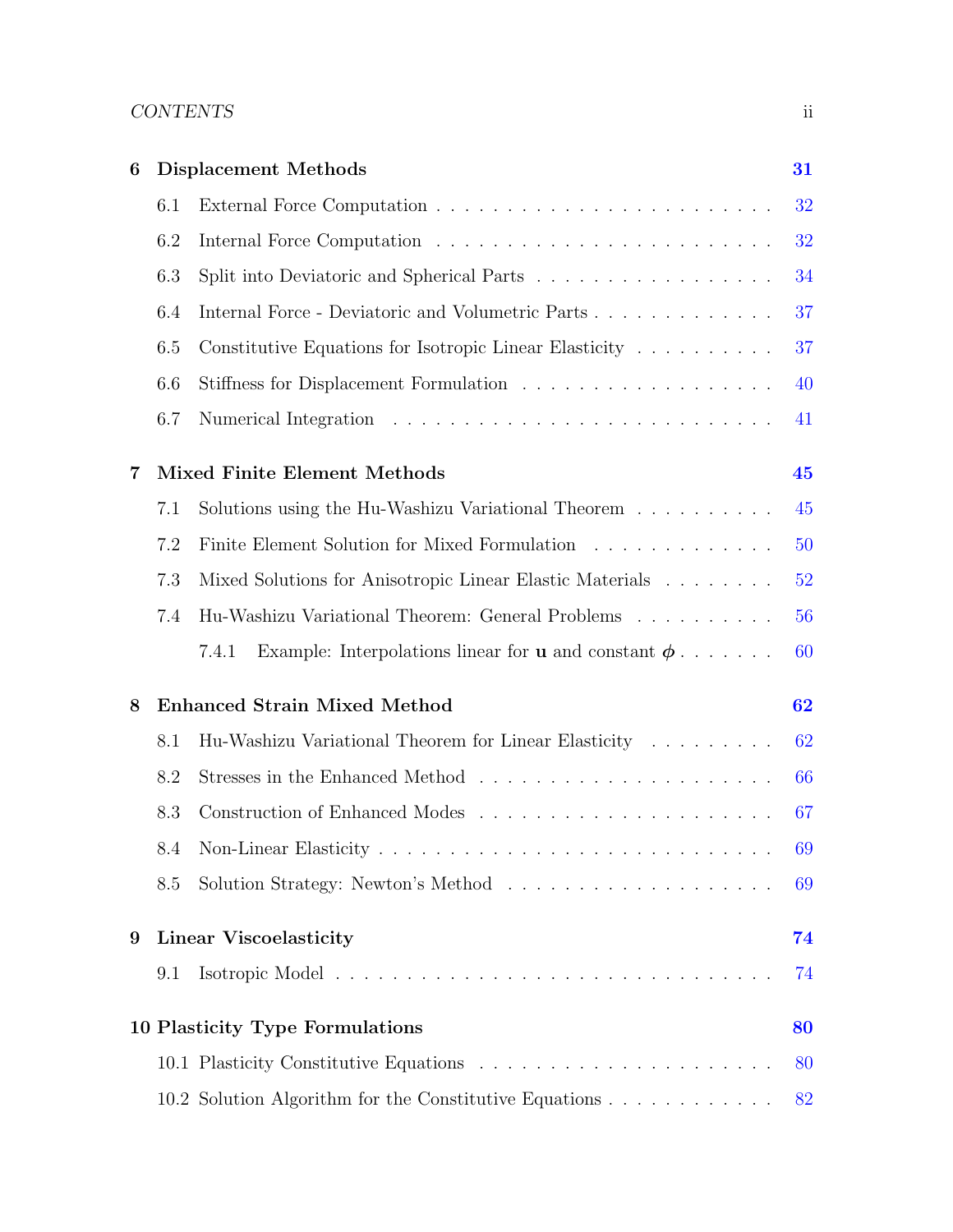|                                                                     | 85         |
|---------------------------------------------------------------------|------------|
|                                                                     | 91         |
| 11 Augmented Lagrangian Formulations                                | 93         |
|                                                                     | 93         |
|                                                                     | 94         |
| 11.3 Augmented Lagrangian Method for Constraints                    | 97         |
| 12 Transient Analysis                                               | 100        |
|                                                                     |            |
| 12.2 Newmark Solution of Momentum Equations 101                     |            |
| 12.3 Hilber-Hughes-Taylor (HHT) Algorithm 104                       |            |
| <b>13 Finite Deformation</b>                                        | 105        |
|                                                                     |            |
|                                                                     |            |
|                                                                     |            |
|                                                                     | <b>110</b> |
|                                                                     |            |
|                                                                     |            |
|                                                                     |            |
|                                                                     |            |
|                                                                     | <b>118</b> |
|                                                                     | 119        |
|                                                                     | 119        |
|                                                                     | 120        |
| 13.13Material tangent matrix - standard <b>B</b> matrix formulation | 121        |
|                                                                     | <b>121</b> |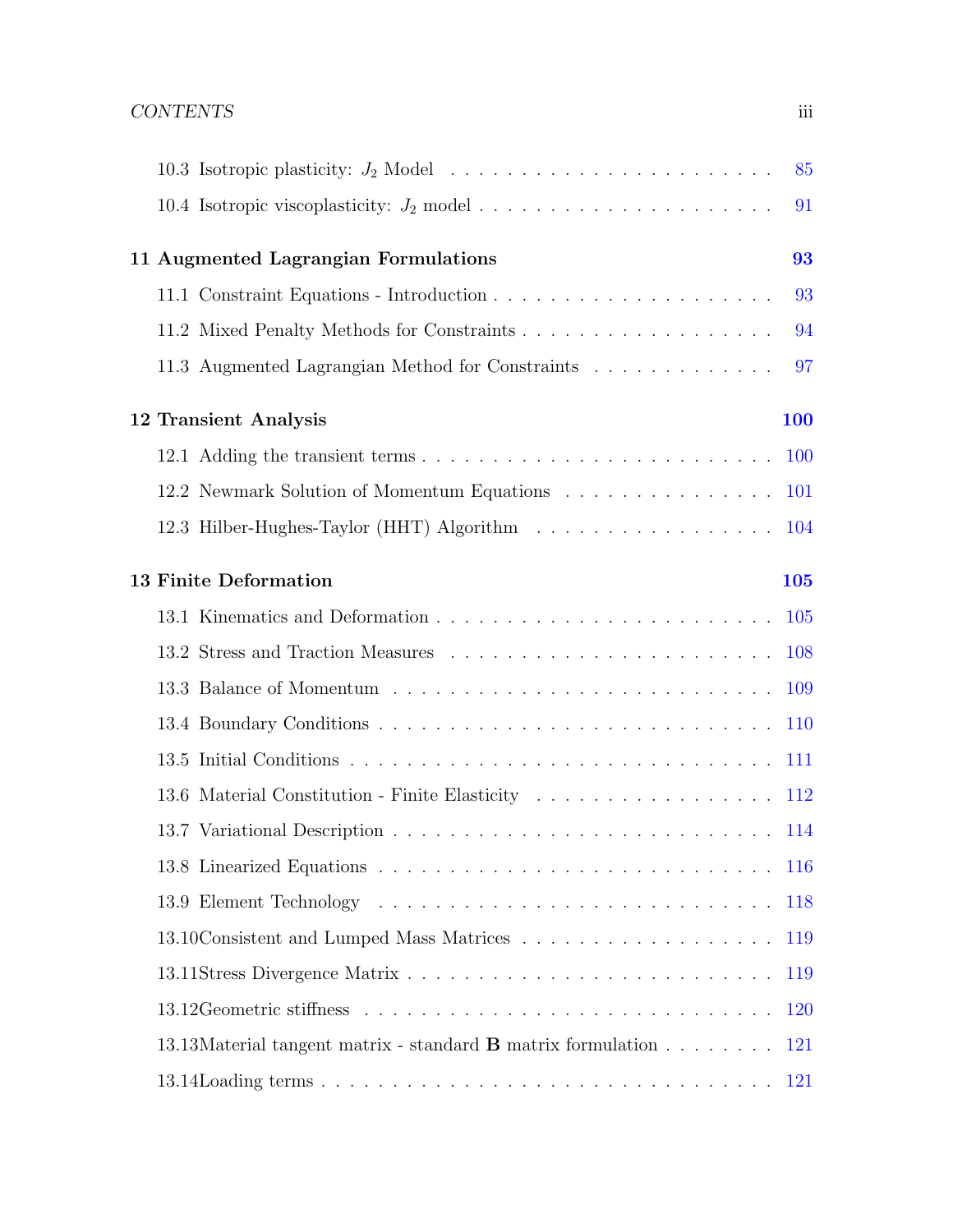|             |                                                   | A Heat Transfer Element                              | 129        |  |  |
|-------------|---------------------------------------------------|------------------------------------------------------|------------|--|--|
|             |                                                   | <b>B</b> Solid Elements                              | 137        |  |  |
|             |                                                   |                                                      | 137        |  |  |
| $\mathbf C$ | <b>Structural Elements</b>                        |                                                      |            |  |  |
|             | C.1                                               |                                                      | 139        |  |  |
|             | C.2                                               |                                                      |            |  |  |
|             |                                                   |                                                      | 139        |  |  |
|             | C.3                                               |                                                      | 140        |  |  |
|             |                                                   |                                                      |            |  |  |
| D           | <b>Isoparametric Shape Functions for Elements</b> |                                                      |            |  |  |
|             |                                                   |                                                      |            |  |  |
|             |                                                   |                                                      | 141        |  |  |
|             |                                                   | D.2 Alternative Representation in Two Dimensions 143 |            |  |  |
|             |                                                   |                                                      | 145        |  |  |
| E           |                                                   | Properties for $J_2$ plasticity models               | 147        |  |  |
|             |                                                   |                                                      |            |  |  |
|             | E.2                                               |                                                      |            |  |  |
| $\mathbf F$ |                                                   | Matrix Form for Equations of Solids                  | 150        |  |  |
|             | F.1                                               |                                                      | <b>150</b> |  |  |
|             | F.2                                               | Split into Deviatoric and Spherical Components       | <b>151</b> |  |  |
|             | F.3                                               |                                                      | 153        |  |  |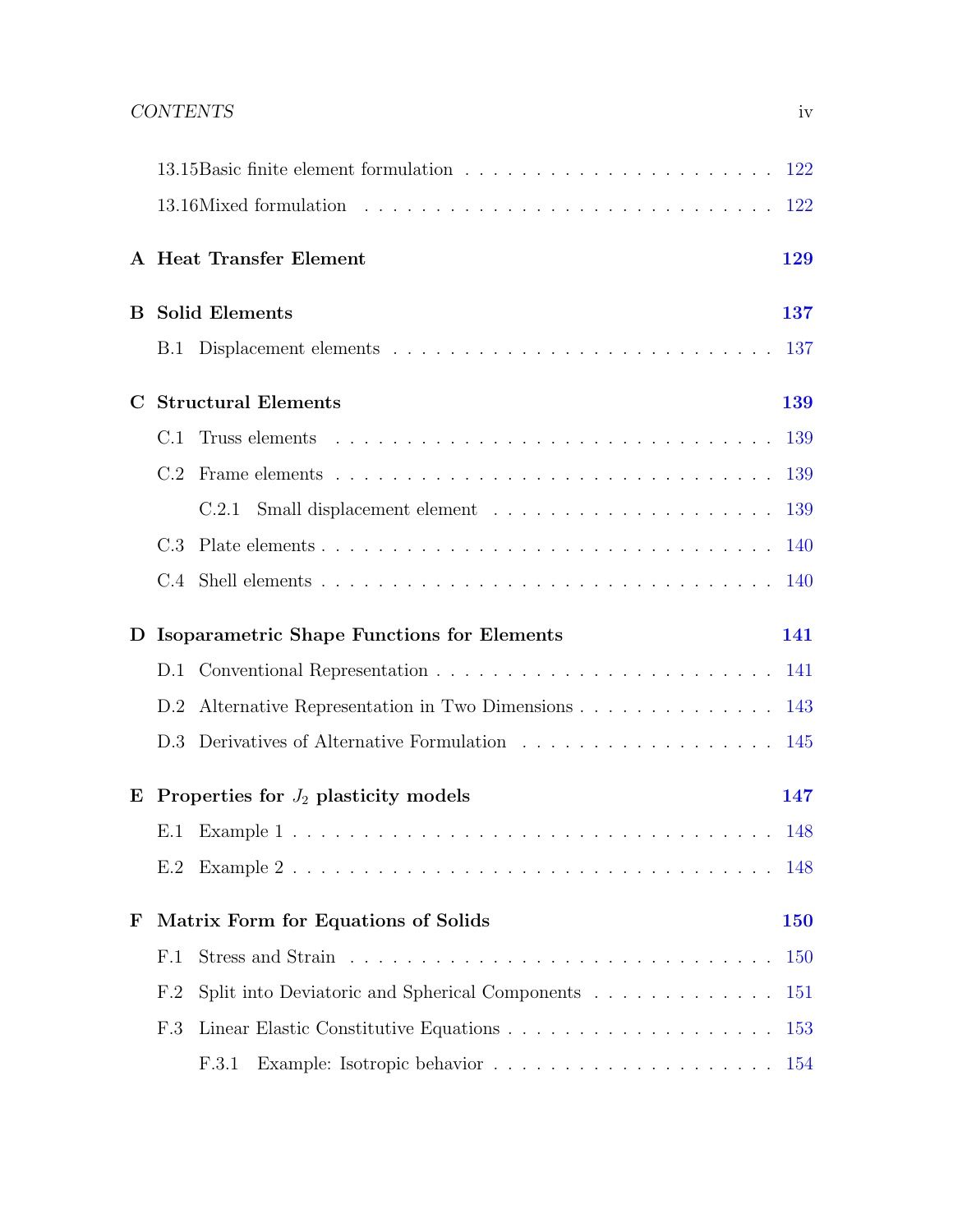## <span id="page-5-0"></span>Chapter 1

# Introduction

The Finite Element Analysis Program FEAP may be used to solve a wide variety of problems in linear and non-linear solid continuum mechanics. This report presents the background necessary to understand the formulations which are employed to develop the two and three dimensional continuum elements which are provided with the FEAP system. Companion manuals are available which describe the use of the program [\[23\]](#page-131-0) and information for those who wish to modify the program by adding user developed modules [\[22\]](#page-131-1).

In this report, Chapters [2](#page-7-0) and [3](#page-20-0) provide an introduction to problem formulation in both a strong and a weak form. The strong form of a problem is given as a set of partial differential equations; whereas, the weak form of a problem is associated with either variational equations or variational theorems. Vainberg's theorem is introduced to indicate when a variational theorem exists for a given variational equation. A variational statement provides a convenient basis for constructing the finite element model. The linear heat equation is used as an example problem to describe some of the details concerning use of strong and weak forms.

Chapters [4](#page-25-0) and [5](#page-30-0) provides a summary of the linear elasticity problem in its strong and weak forms. Chapter [6](#page-35-0) discusses implentation for displacement (irreducible) based finite element methods. Chapters [7](#page-49-0) and [8](#page-66-0) then discuss alternative mixed methods for treating problems which include constraints leading to near incompressibility. General mixed and enhanced strain methods are presented as alternatives to develop low order finite elements that perform well at the nearly incompressible regime. Special attention is given to methods which can handle anisotropic elastic models where the elasticity tangent matrix is fully populated. This is an essential feature required to handle both inelastic and non-linear constitutive models.

Chapter [9](#page-78-0) presents a generalization of the linear elastic constitutive model to that for linear viscoelasticity. For applications involving an isotropic model and strong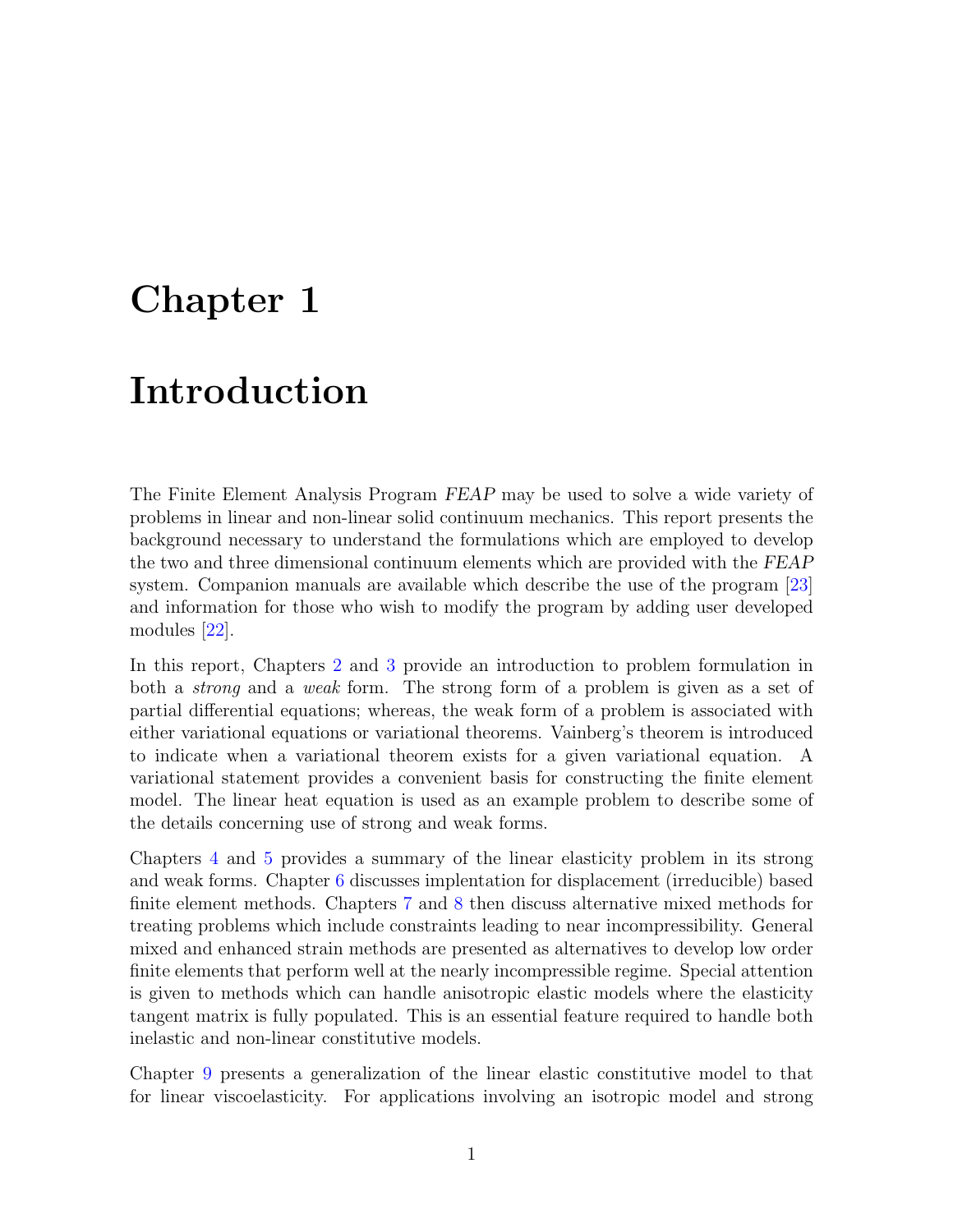deviatoric relaxation compared to the spherical problem, a situation can arise at large times in which the response is nearly incompressible – thus requiring use of elements that perform well in this regime. Alternative representations for linear viscoelastic behavior are presented in the form of differential models and integral equations. The latter provides a basis for constructing an accurate time integration method which is employed in the FEAP system.

Chapter [10](#page-84-0) presents the general algorithm employed in the FEAP system to model plasticity type presentations. A discussion is presented for both rate and rate independent models, as well as, for a generalized plasticity model. Full details are provided for the case of isotropic models. The formulation used is based on a return map algorithm for which analytic tangent matrices for use in a Newton solution algorithm can be obtained.

Chapter [11](#page-97-0) discusses methods used in FEAP to solve constraints included in a finite element model. Such constraints are evident in going to the fully incompressible case, as well as, for the problem of intermittant contact between contiguous bodies. The simplest approach is use of a penalty approach to embed the constraint without the introduction of additional parameters in the algebraic problem. An extension using the Uzawa algorithm for an augmented Lagrangian treatment is then considered and avoids the need for large penalty parameters – which can lead to numerical ill-conditioning of the algebraic problem. A final option is the use of Lagrange multipliers to include the constraint. All of these methods are used as part of the FEAP system.

Chapter [12](#page-104-0) presents a discussion for extension of problems to the fully transient case. The Newmark method and some of its variants (e.g., an energy-momentum conserving method) are discussed as methods to solve the transient algorithm by a discrete time stepping method.

Finally, Chapter [13](#page-109-0) presents a summary for extending the methods discussed in the first twelve chapters to the finite deformation problem. The chapter presents a summary for different deformation and stress measures used in solid mechanics together with a discussion on treating hyper-elastic constitutive models. It is shown that general elements which closely follow the representations used for the small deformation case can be developed using displacement, mixed, and enhanced strain methods.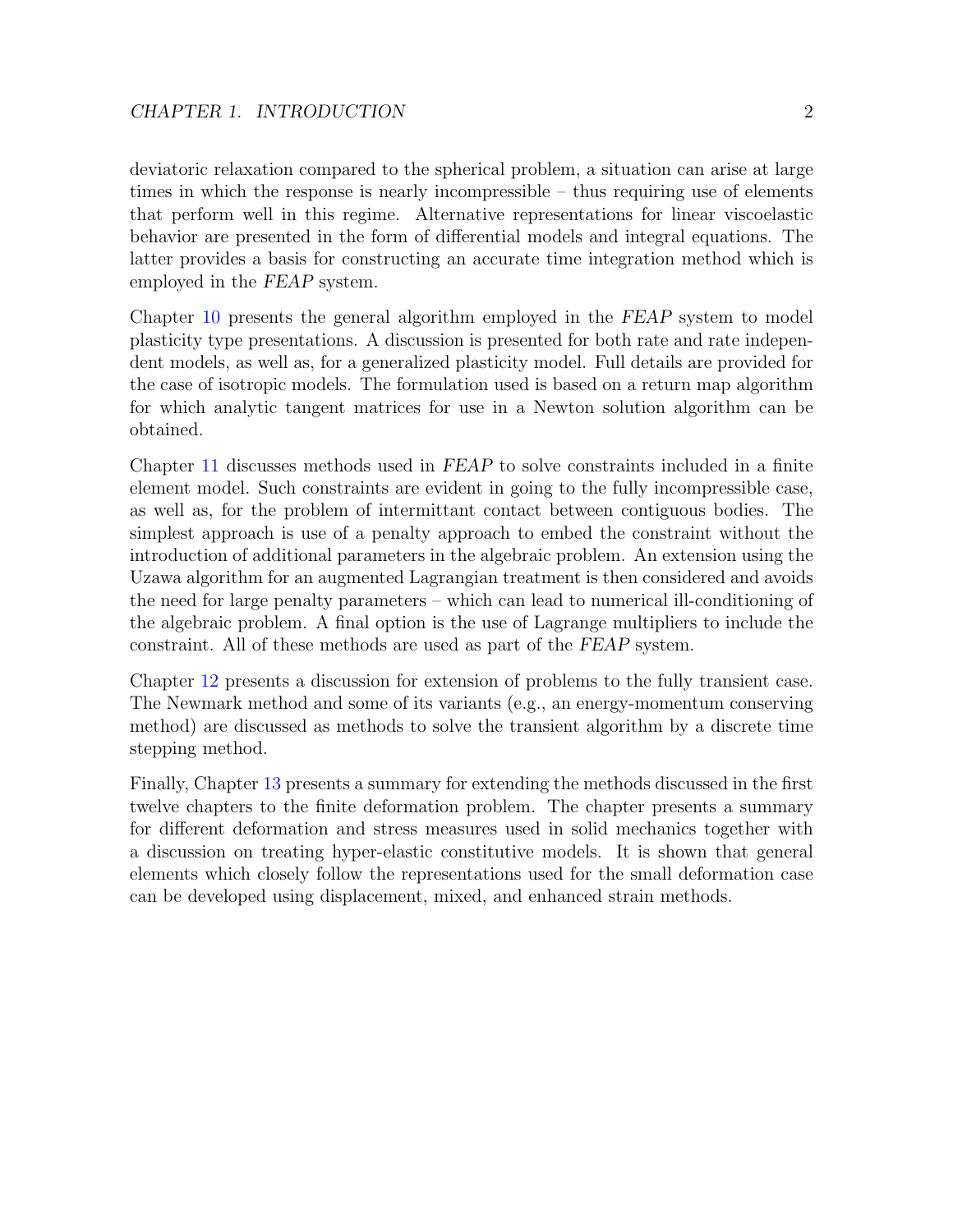## <span id="page-7-0"></span>Chapter 2

# Introduction to Strong and Weak Forms

#### <span id="page-7-1"></span>2.1 Strong form for problems in engineering

Many problems in engineering are modeled using partial differential equations (PDE). The set of partial differential equations describing such problems is often referred to as the strong form of the problem. The differential equations may be either linear or non-linear. Linear equations are characterized by the appearance of the dependent variable(s) in linear form only, whereas, non-linear equations include nonlinear terms also. Very few partial differential equations may be solved in closed form - one case being the linear wave equation in one space dimension and time. Some equations admit use of solutions written as series of products of one dimensional functions for which exact solutions may be constructed for each function. Again, in general it is not possible to treat general boundary conditions or problem shapes using this approach. As an example consider the Poisson equation

$$
\frac{\partial^2 u}{\partial x^2} + \frac{\partial^2 u}{\partial y^2} = q(x, y)
$$
\n(2.1)

defined on the region  $0 \le x \le a, 0 \le y \le b$  with the boundary condition  $u = 0$  on all edges. This differential equation may be solved by writing  $u$  as a product form

$$
u = \sum_{m} \sum_{n} \sin(\frac{m\pi x}{a}) \sin(\frac{n\pi y}{b}) u_{mn}
$$
 (2.2)

which when substituted into the equation yields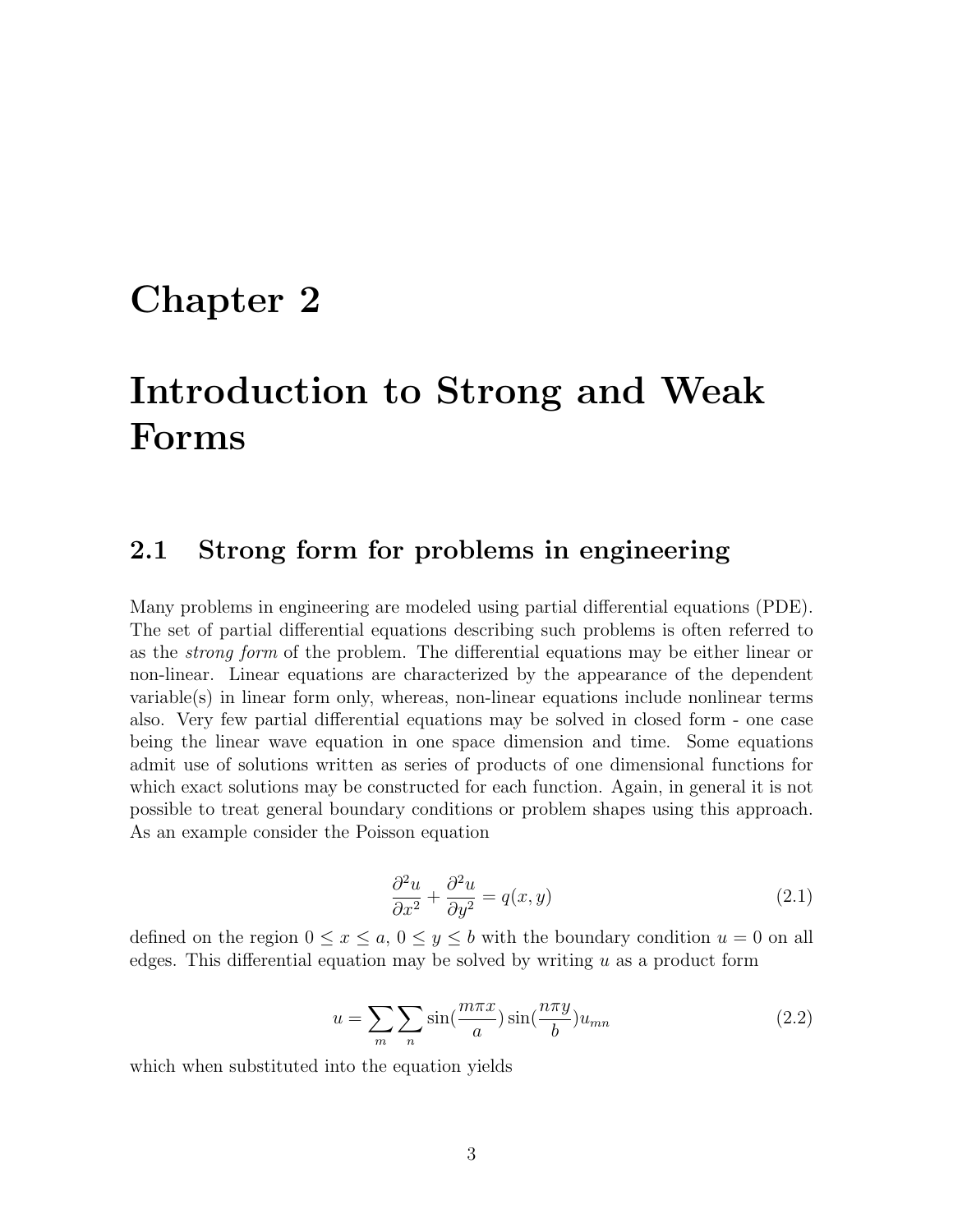$$
\sum_{m} \sum_{n} \left[ \left( \frac{m\pi}{a} \right)^2 + \left( \frac{n\pi}{b} \right)^2 \right] \sin\left( \frac{m\pi x}{a} \right) \sin\left( \frac{n\pi y}{b} \right) u_{mn} = q(x, y) \tag{2.3}
$$

The solution may now be completed by expanding the right hand side as a double sine series (i.e., Fourier series) and matching terms between the left and right sides. Evaluation of the solution requires the summation of the series for each point  $(x, y)$ of interest. Consequently, it is not possible to get an exact solution in closed form. Indeed, use of a finite set of terms leads to an *approxiamte* solution with the accuracy depending on the number of terms used.

More general solutions may be constructed using separable solution; however, again, the solutions are obtained only in series form. In the sequel, we will be concerned with the construction of approximate solutions based on the finite element method. This is similar to a series solution in that each mesh used to construct an FE solution represents a particular number of terms. Indeed, if sequences of meshes are constructed by subdivision the concept of a series is also obtained since by constraining the added nodes to have values defined by a subdivision the results for the previous mesh is recovered - in essence this is the result for fewer terms in the series. Meshes constructed by subdivision are sometimes referred to as a Ritz sequence due to their similarity with solutions constructed in series form from variational equations. It is well established that the finite element method is one of the most powerful methods to solve general problems represented as sets of partial differential equations. Accordingly, we now direct our attention to rewriting the set of equations in a form we call the weak form of the problem. The weak form will be the basis for constructing our finite element solutions.

### <span id="page-8-0"></span>2.2 Construction of a weak form

A weak form of a set of differential equations to be solved by the finite element method is constructed by considering 4 steps:

- 1. Multiply the differential equation by an arbitrary function which contracts the equations to a scalar.
- 2. Integrate the result of 1. over the domain of consideration,  $\Omega$ .
- 3. Integrate by parts using Green's theorem to reduce derivatives to their minimum order.
- 4. Replace the boundary conditions by an appropriate construction.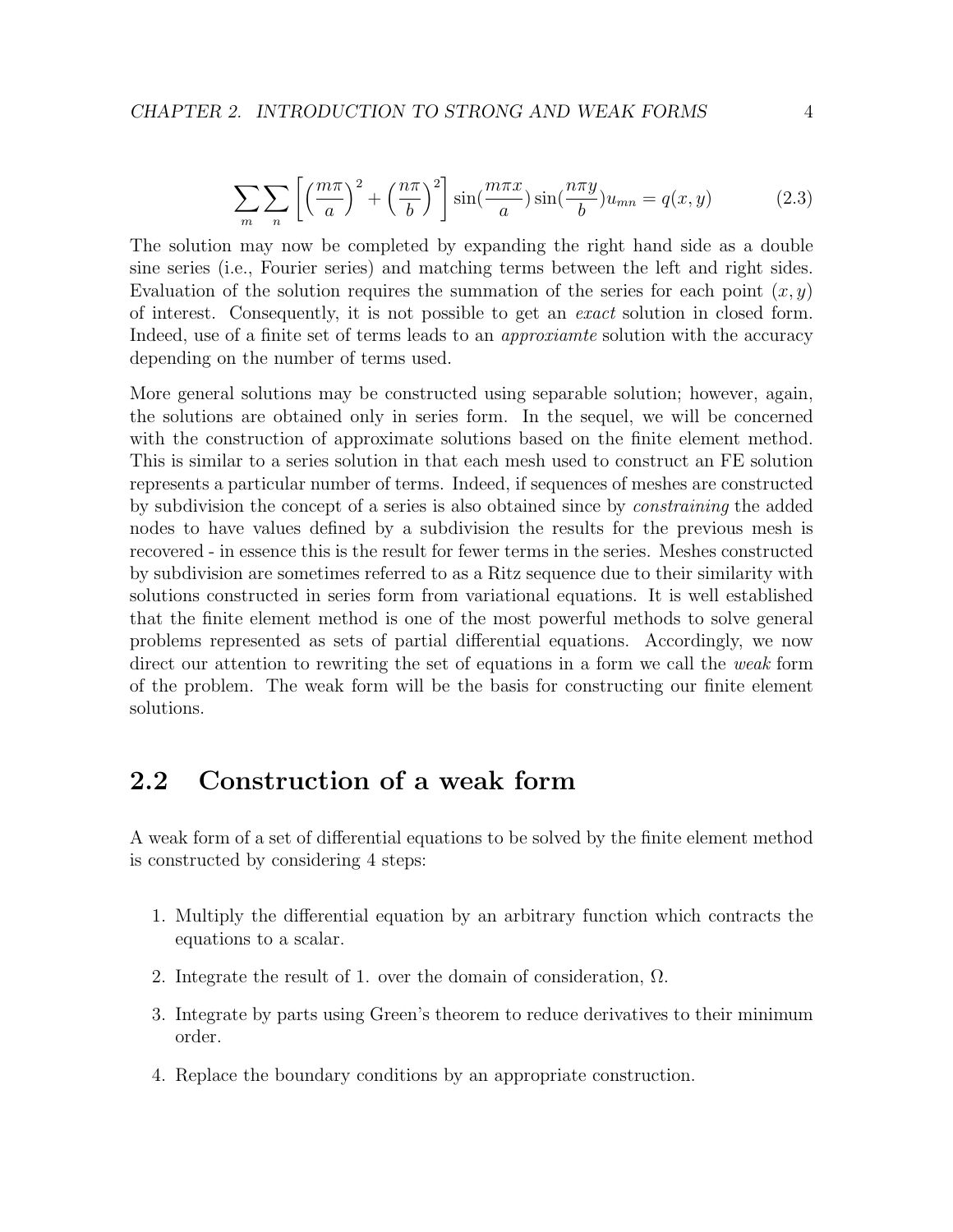### <span id="page-9-0"></span>2.3 Heat conduction problem: Strong form

The above steps are made more concrete by considering an example. The governing partial differential equation set for the transient heat conduction equation is given by

<span id="page-9-1"></span>
$$
-\sum_{i=1}^{d} \frac{\partial q_i}{\partial x_i} + Q = \rho c \frac{\partial T}{\partial t}
$$
 (2.4)

where:  $d$  is the spatial dimension of the problem;  $q_i$  is the component of the heat flux in the  $x_i$  direction;  $Q$  is the volumetric heat generation per unit volume per unit time, T is temperature;  $\rho$  is density; c is specific heat; and t is time. The equations hold for all points  $x_i$  in the domain of interest,  $\Omega$ .

The following notation is introduced for use throughout this report. Partial derivatives in space will be denoted by

$$
(\ \cdot \ )_{,i} \ = \ \frac{\partial (\ \cdot \ )}{\partial x_i} \tag{2.5}
$$

and in time by

$$
\dot{T} = \frac{\partial T}{\partial t} \tag{2.6}
$$

In addition, summation convention is used where

$$
a_i b_i = \sum_{i=1}^d a_i b_i \tag{2.7}
$$

With this notation, the divergence of the flux may be written as

$$
q_{i,i} = \sum_{i=1}^{d} \frac{\partial q_i}{\partial x_i} \tag{2.8}
$$

Boundary conditions are given by

$$
T(x_j, t) = \bar{T} \tag{2.9}
$$

where  $\bar{T}$  is a specified temperature for points  $x_j$  on the boundary,  $\Gamma_T$ ,; and

<span id="page-9-2"></span>
$$
q_n = q_i n_i = \bar{q}_n \tag{2.10}
$$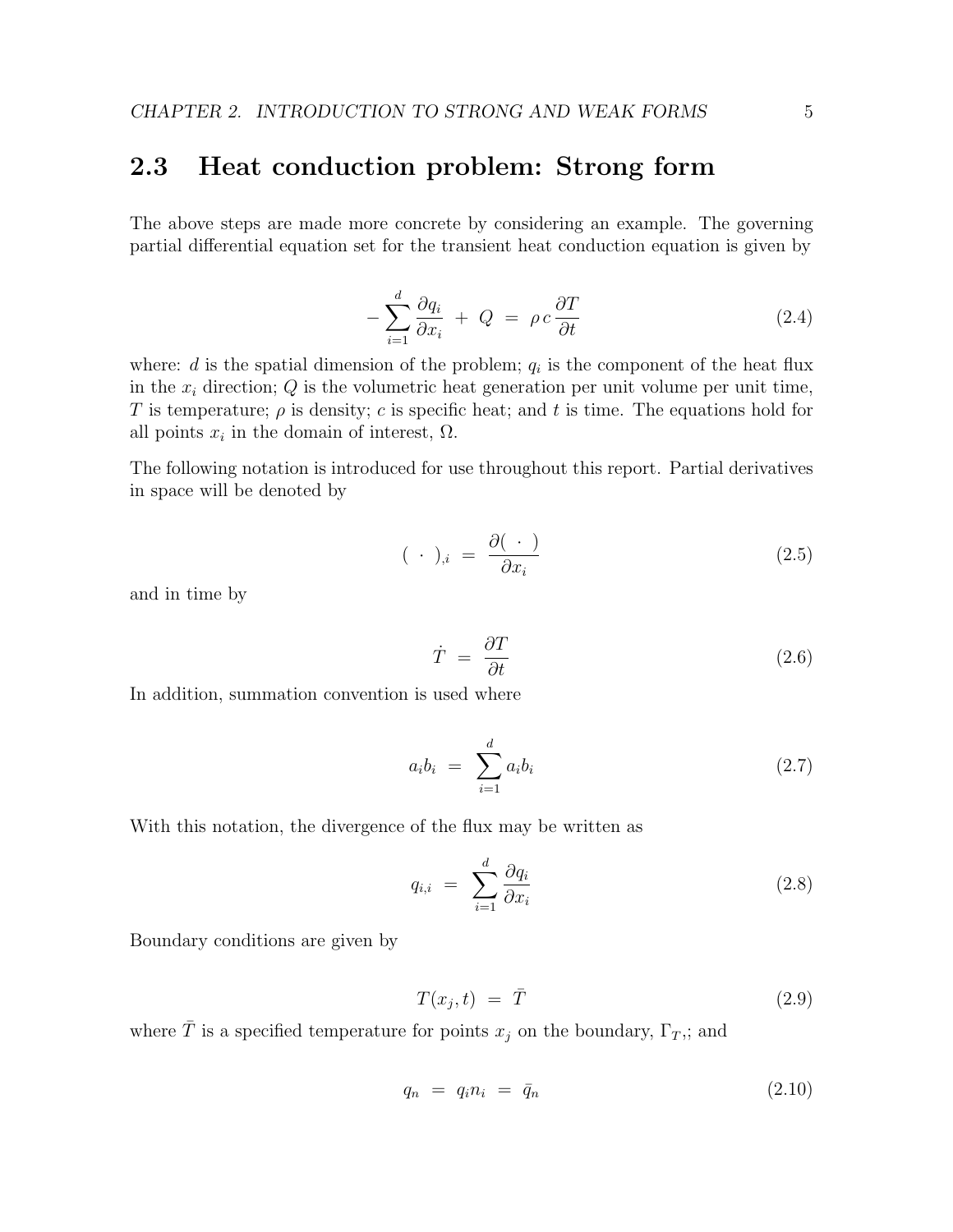where  $\bar{q}n_n$  is a specified flux for points  $x_j$  on the flux boundary,  $\Gamma_q$ , and  $n_i$  are direction cosines of the unit outward pointing normal to the boundary. Initial conditions are given by

$$
T(x_i, 0) = \bar{T}_0(x_i)
$$
\n(2.11)

for points in the domain,  $\Omega$ , at time zero. The equations are completed by giving a relationship between the gradient of temperature and the heat flux (called the thermal constitutive equation). The Fourier law is a linear relationship given as

$$
q_i = -k_{ij}T_{,j} \tag{2.12}
$$

where  $k_{ij}$  is a symmetric, second rank thermal conductivity tensor. For an isotropic material

$$
k_{ij} = k\delta_{ij} \tag{2.13}
$$

in which  $\delta_{ij}$  is the Kronecker delta function  $(\delta_{ij} = 1$  for  $i = j; = 0$  for  $i \neq j$ ). Hence for an isotropic material the Fourier law becomes

<span id="page-10-0"></span>
$$
q_i = -kT_{,i} \tag{2.14}
$$

The differential equation may be expressed in terms of temperature by substituting  $(2.14)$  into  $(2.4)$ . The result is

$$
(kT_{,i})_{,i} + Q = \rho c\dot{T} \tag{2.15}
$$

The equation is a second order differential equation and for isotropic materials with constant k is expanded for two dimensional plane bodies as

$$
k\left(\frac{\partial^2 T}{\partial x_1^2} + \frac{\partial^2 T}{\partial x_2^2}\right) + Q = \rho c \frac{\partial T}{\partial t}
$$
 (2.16)

We note that it is necessary to compute second derivatives of the temperature to compute a solution to the differential equation. In the following, we show that, expressed as a weak form, it is only necessary to approximate first derivatives of functions to obtain a solution. Thus, the solution process is simplified by considering weak (variational) forms. The partial differential equation together with the boundary and initial conditions is called the strong form of the problem.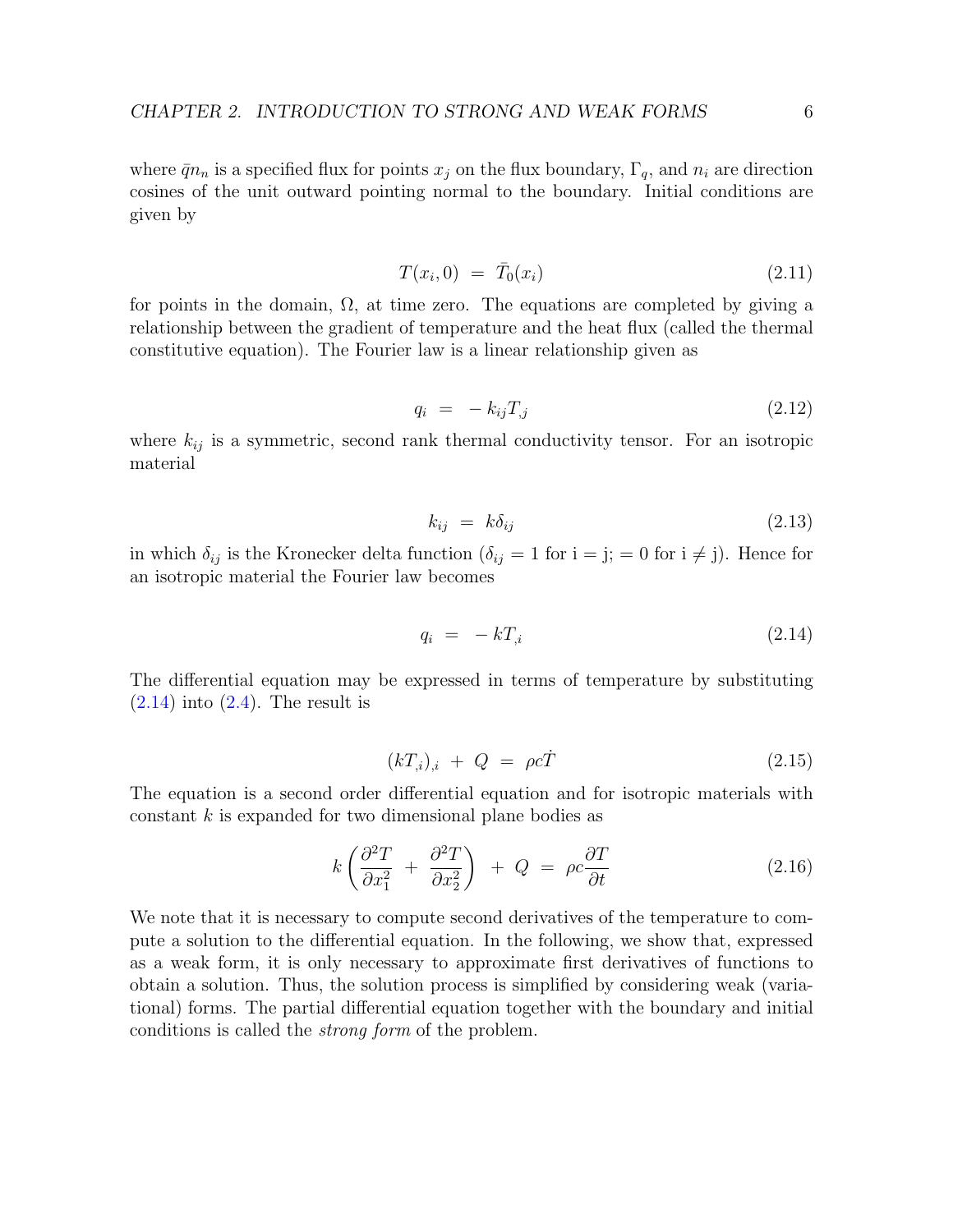### <span id="page-11-0"></span>2.4 Heat conduction problem: Weak form

In step 1, we multiply  $(2.4)$  by an arbitrary function  $W(x_i)$ , which transforms the set of differential equations onto a scalar function. The equation is first written on one side of an equal sign. Thus

$$
g(W, q_i, T) = W(x_i) \left( \rho c \dot{T} - Q + q_{i,i} \right) = 0 \qquad (2.17)
$$

In step 2 we integrate over the domain,  $\Omega$ . Thus,

$$
G(W, q_i, T) = \int_{\Omega} W(x_i) \left( \rho c \dot{T} - Q + q_{i,i} \right) d\Omega = 0 \qquad (2.18)
$$

In step 3 we integrate by parts the terms involving the spatial derivatives (i.e., the thermal flux vector in our case). Green's theorem is given by

$$
\int_{\Omega} \phi_{,i} d\Omega = \int_{\Gamma} \phi \, n_i d\Gamma \tag{2.19}
$$

Normally,  $\phi$  is the product of two functions. Thus for

$$
\phi = V U \tag{2.20}
$$

we have

$$
\int_{\Omega} (UV)_{,i} d\Omega = \int_{\Gamma} (UV) n_i d\Gamma \tag{2.21}
$$

The left hand side expands to give

$$
\int_{\Omega} \left[ U V_{,i} + U_{,i} V \right] d\Omega = \int_{\Gamma} (U V) n_i d\Gamma \tag{2.22}
$$

which may be rearranged as

$$
\int_{\Omega} U V_{,i} d\Omega = - \int_{\Omega} U_{,i} V d\Omega + \int_{\Gamma} (U V) n_{i} d\Gamma \tag{2.23}
$$

which we observe is an integration by parts.

Applying the integration by parts to the heat equation gives

<span id="page-11-1"></span>
$$
G(W, q_i, T) = \int_{\Omega} W(x_i) \left( \rho c \dot{T} - Q \right) d\Omega - \int_{\Omega} W_{,i} q_i d\Omega
$$
  
+ 
$$
\int_{\Gamma} W q_i n_i d\Gamma = 0
$$
 (2.24)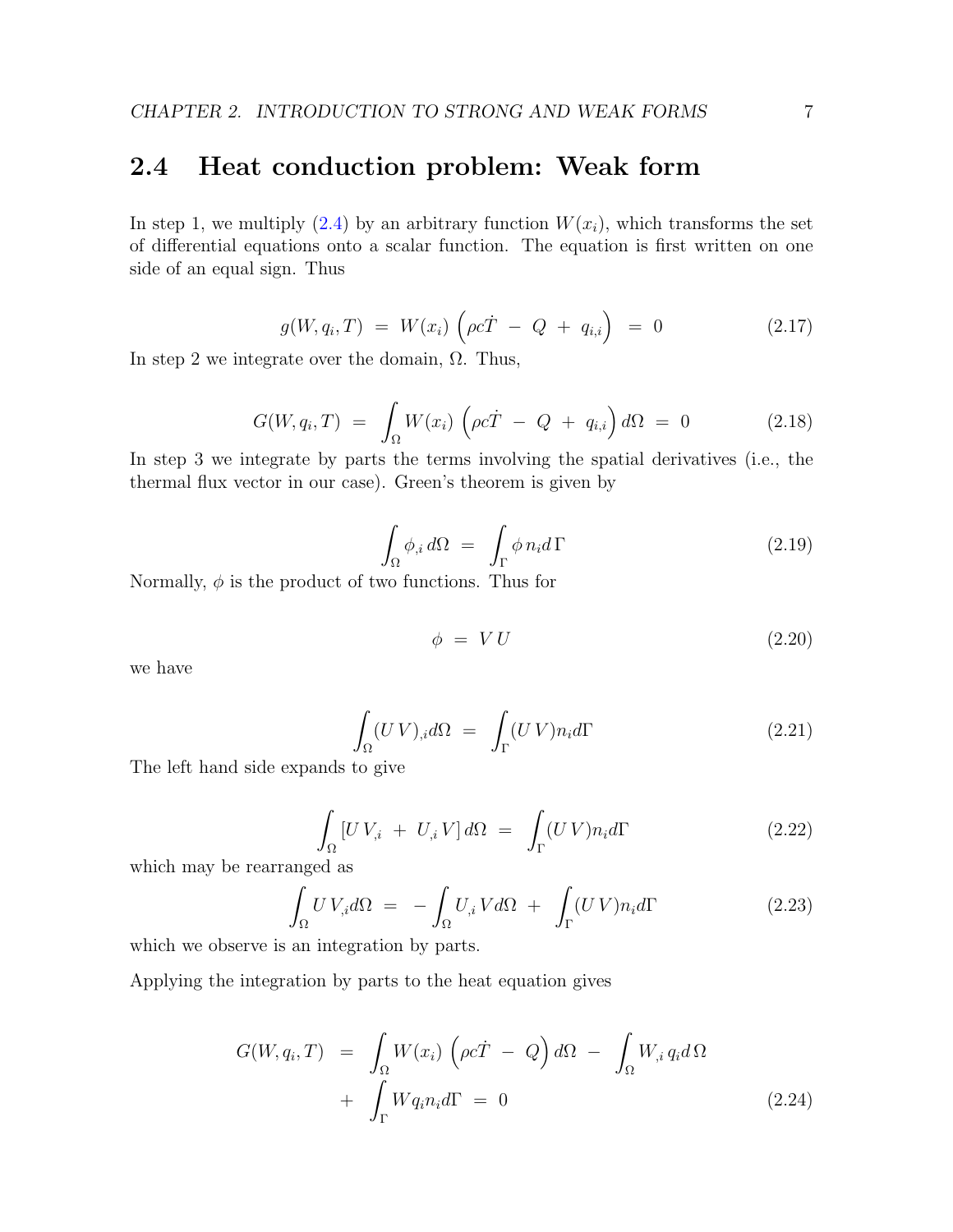Introducing  $q_n$ , the boundary term may be split into two parts and expressed as

$$
\int_{\Gamma} W q_n d\Gamma = \int_{\Gamma_T} W q_n d\Gamma + \int_{\Gamma_q} W q_n d\Gamma \tag{2.25}
$$

Now the boundary condition [\(2.10\)](#page-9-2) may be used for the part on  $\Gamma_q$  and (without any loss in what we need to do) we can set W to zero on  $\Gamma_u$  (Note that W is arbitrary, hence our equation must be valid even if  $W$  is zero for some parts of the domain). Substituting all the above into [\(2.24\)](#page-11-1) completes step 4 and we obtain the final expression

$$
G(W, q_i, T) = \int_{\Omega} W(x_i) \left( \rho c \dot{T} - Q \right) d\Omega - \int_{\Omega} W_{,i} q_i d\Omega
$$
  
+ 
$$
\int_{\Gamma_q} W \bar{q}_n d\Gamma = 0
$$
 (2.26)

If in addition to the use of the boundary condition we assume that the Fourier law is satisfied at each point in  $\Omega$  the above integral becomes

<span id="page-12-1"></span>
$$
G = \int_{\Omega} W \left( \rho c \dot{T} - Q \right) d\Omega + \int_{\Omega} W_{,i} k T_{,i} d\Omega
$$
  
+ 
$$
\int_{\Gamma_q} W \bar{q}_n d\Gamma = 0
$$
 (2.27)

We note that the above form only involves first derivatives of quantities instead of the second derivatives in the original differential equation. This leads to weaker conditions to define solutions of the problem and thus the notion of a weak form is established. Furthermore, there are no additional equations that can be used to give any additional reductions; thus,  $(2.27)$  is said to be *irreducible*<sup>[\[29,](#page-132-0) [30\]](#page-132-1)</sup>.

### <span id="page-12-0"></span>2.5 Approximate solutions: The finite element method

For finite element approximate solutions, we define each integral as a sum of integrals over each element. Accordingly, we let

$$
\Omega \approx \Omega_h = \sum_{e=1}^{N_{el}} \Omega_e \tag{2.28}
$$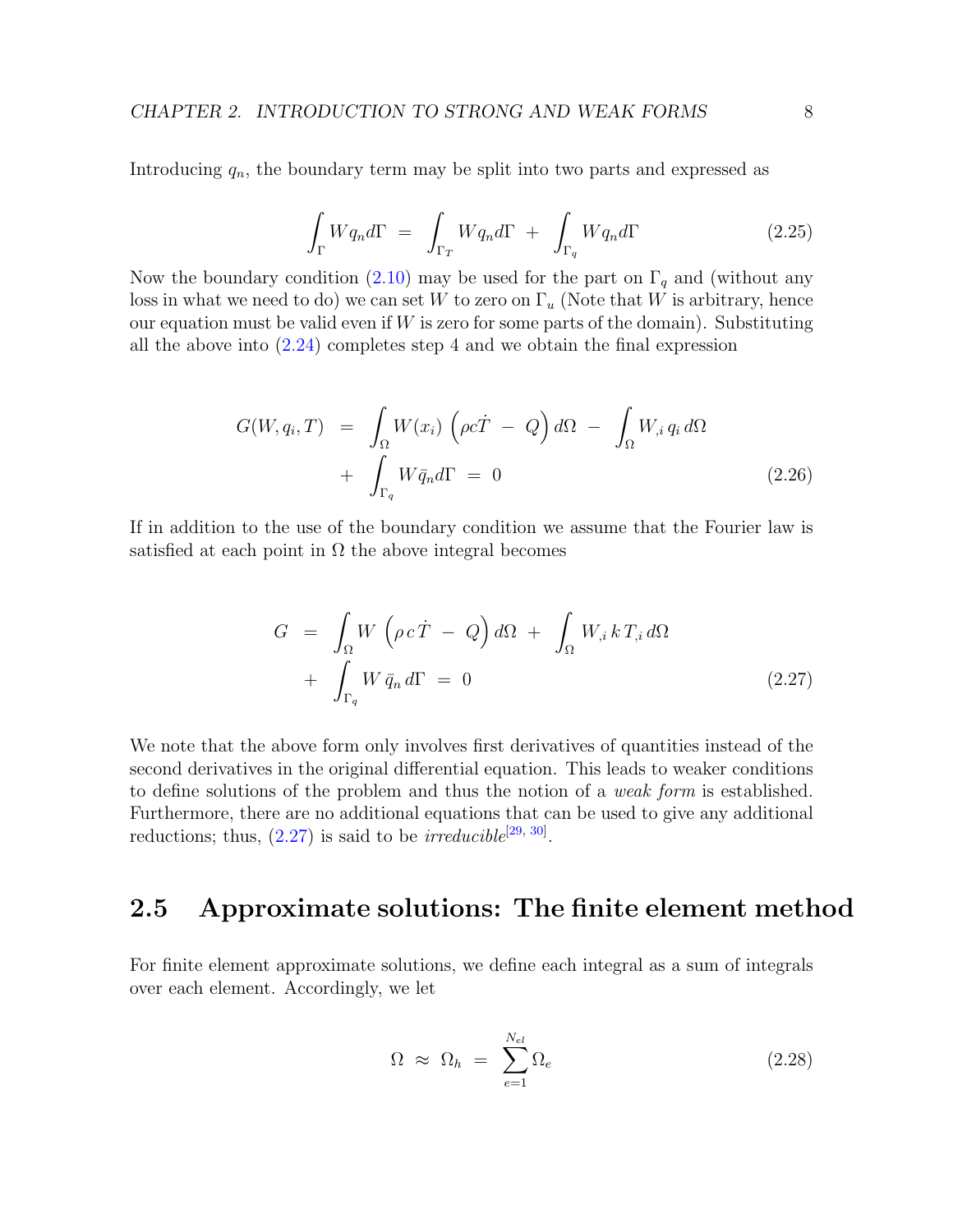where  $\Omega_h$  is the approximation to the domain created by the set of elements,  $\Omega_e$  is the domain of a typical element and  $N_{el}$  is the number of nodes attached to the element. Integrals may now be summed over each element and written as

$$
\int_{\Omega} (\cdot) d\Omega \approx \int_{\Omega_h} (\cdot) d\Omega = \sum_{e=1}^{N_{el}} \int_{\Omega_e} (\cdot) d\Omega \qquad (2.29)
$$

Thus our heat equation integral becomes

$$
G \approx G_h = \sum_{e=1}^{N_{el}} \int_{\Omega_e} W \left( \rho c \dot{T} - Q \right) d\Omega - \sum_{e=1}^{N_{el}} \int_{\Omega_e} W_{,i} q_i d\Omega
$$
  
+ 
$$
\sum_{e=1}^{N_{el}} \int_{\Gamma_{eq}} W \bar{q}_n d\Gamma = 0
$$
 (2.30)

Introducing the Fourier law the above integral becomes

$$
G \approx G_h = \sum_{e=1}^{N_{el}} \int_{\Omega_e} W \left( \rho c \dot{T} - Q \right) d\Omega + \sum_{e=1}^{N_{el}} \int_{\Omega_e} W_{,i} k T_{,i} d\Omega
$$
  
+ 
$$
\sum_{e=1}^{N_{el}} \int_{\Gamma_{eq}} W \bar{q}_n d\Gamma = 0
$$
 (2.31)

In order for the above integrals to be well defined, surface integrals between adjacent elements must vanish. This occurs under the condition that both W and T are continuous in  $\Omega$ . With this approximation, the first derivatives of W and T may be discontinuous in  $\Omega$ . The case where only the function is continuous, but not its first derivatives, defines a class called a  $C<sup>0</sup>$  function. Commonly, the finite element method uses isoparametric elements to construct  $C^0$  functions in  $\Omega_h$ . Standard element interpolation functions which maintain  $C^0$  continuity are discussed in any standard book on the finite element method (e.g., See [\[30\]](#page-132-1)). Isoparametric elements, which maintain the  $C^0$  condition, satisfy the conditions

$$
x_i = \sum_{I=1}^{N_{el}} N_I(\xi) x_i^I
$$
 (2.32)

for coordinates and

$$
T = \sum_{I=1}^{N_{el}} N_I(\xi) T^I(t)
$$
\n(2.33)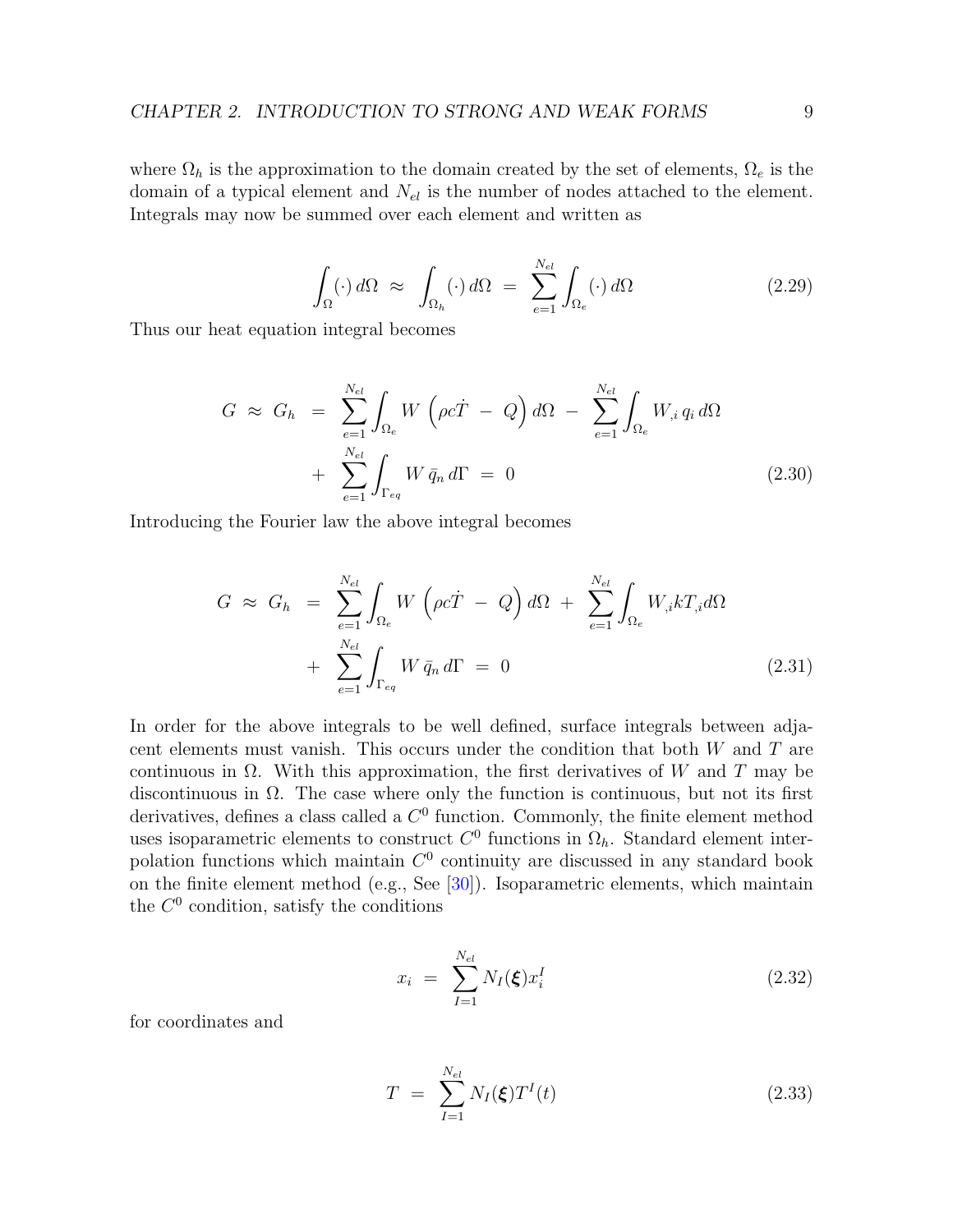for temperature. Similar expressions are used for other quantities also. In the above, I refers to a node number,  $N_I$  is a specified spatial function called a *shape function* for node I,  $\xi$  are natural coordinates for the element,  $x_i^I$  are values of the coordinates at node I,  $T^{I}(t)$  are time dependent nodal values of temperature, and nel is the number of nodes connected to an element. Standard shape functions, for which all the nodal parameters have the value of approximations to the variable, satisfy the condition

$$
\sum_{I=1}^{N_{el}} N_I(\xi) = 1 \tag{2.34}
$$

This ensures the approximations contain the terms  $(1, x_i)$  and thus lead to convergent solutions. In summation convention, the above interpolations are written as

$$
x_i = N_I(\xi) x_i^I \tag{2.35}
$$

and

$$
T = N_I(\xi) T^I(t) \tag{2.36}
$$

The weight function may also be expressed as

$$
W = N_I(\xi) W^I \tag{2.37}
$$

where  $W<sup>I</sup>$  are arbitrary parameters. This form of approximation is attributed to Galerkin (or Bubnov-Galerkin) and the approximate solution process is often called a Galerkin method. It is also possible to use a different approximation for the weighting functions than for the dependent variable, leading to a method called the Petrov-Galerkin process.

The shape functions for a 4-node quadrilateral element in two-dimensions may be written as

$$
N_I(\xi) = \frac{1}{4}(1 + \xi_1^I \xi_1)(1 + \xi_2^I \xi_2)
$$
\n(2.38)

where  $\xi_i^I$  are values of the natural coordinates at node I. Later we also will use an alternative representation for these shape functions; however, the above suffices for most developments. Derivatives for isoparametric elements may be constructed using the chain rule. Accordingly, we may write

$$
\frac{\partial N_I}{\partial \xi_i} = \frac{\partial N_I}{\partial x_j} \frac{\partial x_j}{\partial \xi_i} = \frac{\partial N_I}{\partial x_j} J_{ji}
$$
\n(2.39)

where the Jacobian transformation between coordinates is defined by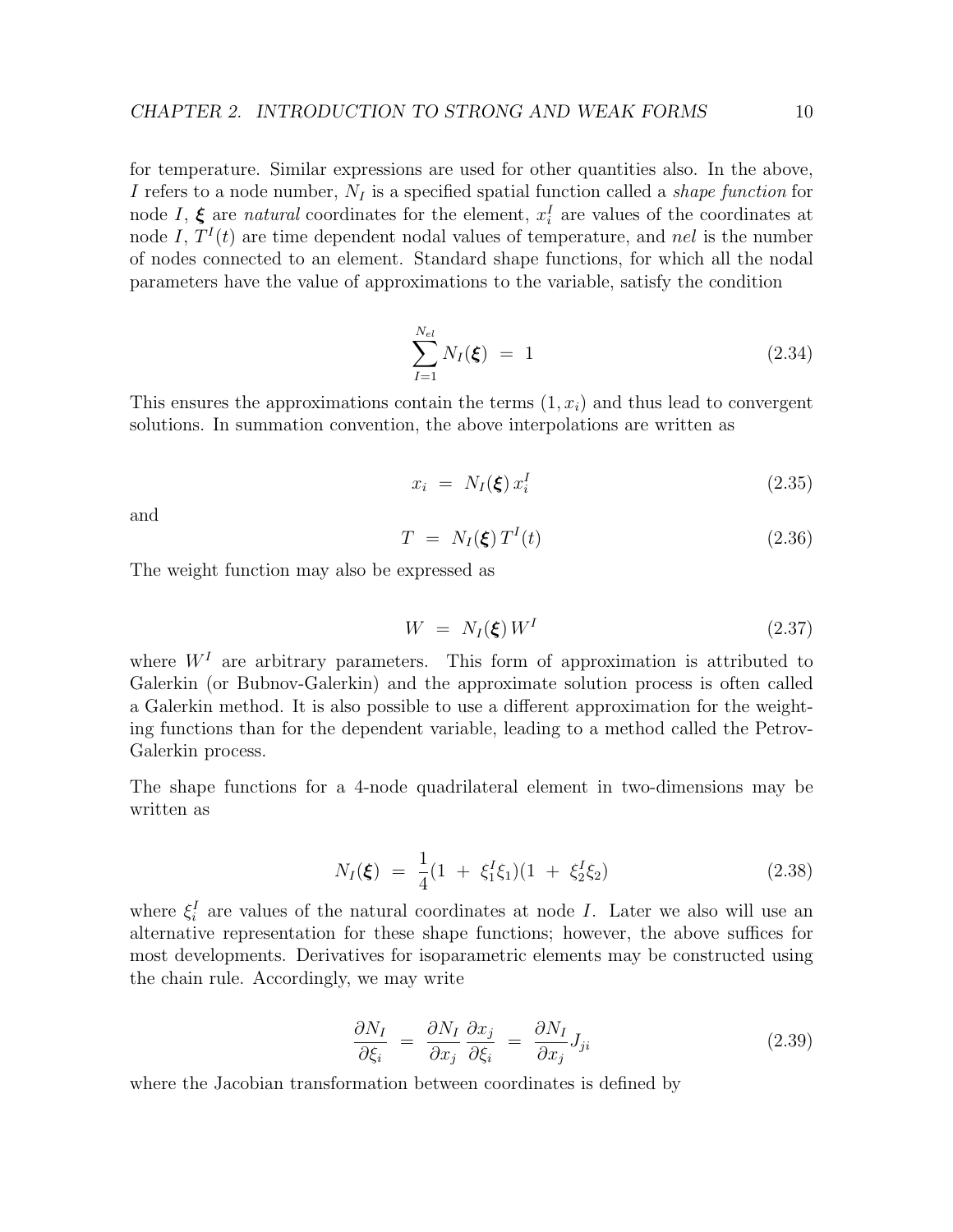$$
J_{ji} = \frac{\partial x_j}{\partial \xi_i} \tag{2.40}
$$

The above constitutes a set of linear equations which may be solved at each natural coordinate value (e.g., quadrature point) to specify the derivatives of the shape functions. Accordingly

$$
\frac{\partial N_I}{\partial x_j} = \frac{\partial N_I}{\partial \xi_i} J_{ji}^{-1} \tag{2.41}
$$

Using the derivatives of the shape functions we may write the gradient of the temperature in two dimensions as

$$
\begin{bmatrix} T_{,x_1} \\ T_{,x_2} \end{bmatrix} = \begin{bmatrix} N_{I,x_1} \\ N_{I,x_2} \end{bmatrix} T^I(t) \qquad (2.42)
$$

Similarly, the gradient of the weighting function is expressed as

$$
\begin{bmatrix} W_{,x_1} \\ W_{,x_2} \end{bmatrix} = \begin{bmatrix} N_{I,x_1} \\ N_{I,x_2} \end{bmatrix} W^I
$$
 (2.43)

Finally the rate of temperature change in each element is written as

$$
\dot{T} = N_I(\boldsymbol{\xi}) \dot{T}^I(t) \tag{2.44}
$$

With the above definitions available, we can write the terms in the weak form for each element as

$$
\int_{\Omega_e} W \rho c \dot{T} d\Omega = W^I M_{IJ} \dot{T}^J \qquad (2.45)
$$

where

$$
M_{IJ} = \int_{\Omega_e} N_I \, \rho \, c \, N_J \, d\Omega \tag{2.46}
$$

defines the element heat capacity matrix. Similarly, the term

$$
\int_{\Omega_e} W_{,i} k T_{,i} d\Omega = W^I K_{IJ} T^J \qquad (2.47)
$$

where

$$
K_{IJ} = \int_{\Omega_e} N_{I,i} k N_{J,i} d\Omega \qquad (2.48)
$$

defines the element conductivity matrix. Finally,

$$
\int_{\Omega_e} W \, Q \, d\Omega \ - \ \int_{\Gamma_{eq}} W \, \bar{q}_n \, d\Gamma \ = \ W^I F_I \tag{2.49}
$$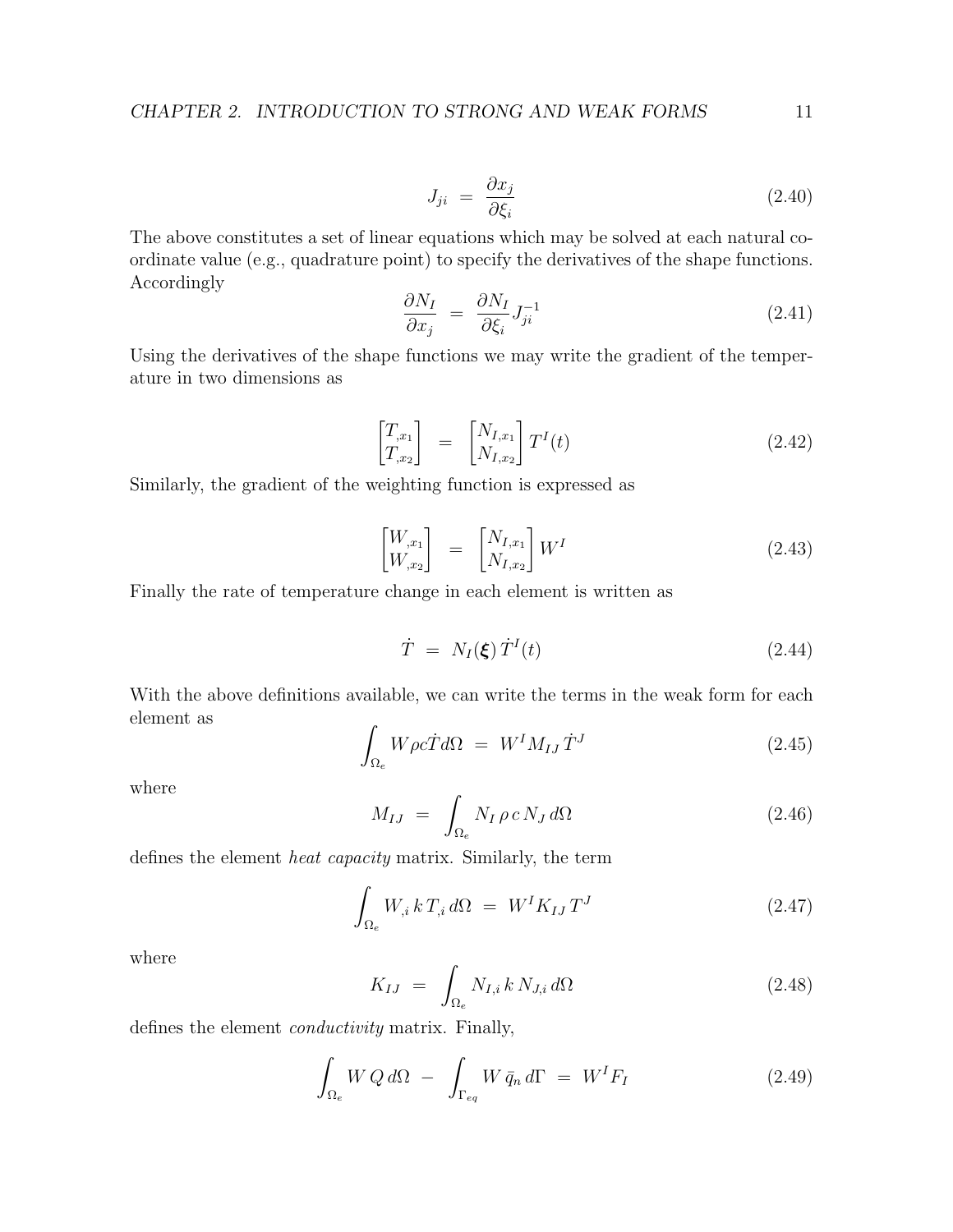where

$$
F_I = \int_{\Omega_e} N_I Q \, d\Omega - \int_{\Gamma_{eq}} N_I \, \bar{q}_n \, d\Gamma \tag{2.50}
$$

The approximate weak form may now be written as

$$
G_h = \sum_{e=1}^{N_{el}} W^I (M_{IJ} \dot{T}^J + K_{IJ} T^J - F_I) = 0 \qquad (2.51)
$$

and since  $W<sup>I</sup>$  is an arbitrary parameter, the set of equations to be solved is

$$
\sum_{e=1}^{N_{el}} (M_{IJ} \dot{T}^J + K_{IJ} T^J - F_I) = 0 \qquad (2.52)
$$

In matrix notation we can write the above as

$$
\mathbf{M}\dot{\mathbf{T}} + \mathbf{K}\mathbf{T} = \mathbf{F} \tag{2.53}
$$

which for the transient problem is a large set of ordinary differential equations to be solved for the nodal temperature vector, T. For problems where the rate of temperature,  $\dot{T}$ , may be neglected, the *steady state* problem

$$
\mathbf{KT} = \mathbf{F} \tag{2.54}
$$

results.

### <span id="page-16-0"></span>2.6 Implementation of elements into FEAP

The implementation of a finite element development into the general purpose program FEAP (Finite Element Analysis Program) is accomplished by writing a subprogram named ELMTnn (nn = 01 to 50) [\[30,](#page-132-1) [28,](#page-132-2) [22\]](#page-131-1). The subroutine must input the material parameters, compute the finite element arrays, and output any desired quantities. In addition, the element routine performs basic computations to obtain nodal values for contour plots of element variables (e.g., the thermal flux for the heat equation, stresses for mechanics problems, etc.).

The basic arrays to be computed in each element for a steady state heat equation are

$$
K_{IJ} = \int_{\Omega_e} N_{I,i} k N_{J,i} d\Omega \qquad (2.55)
$$

and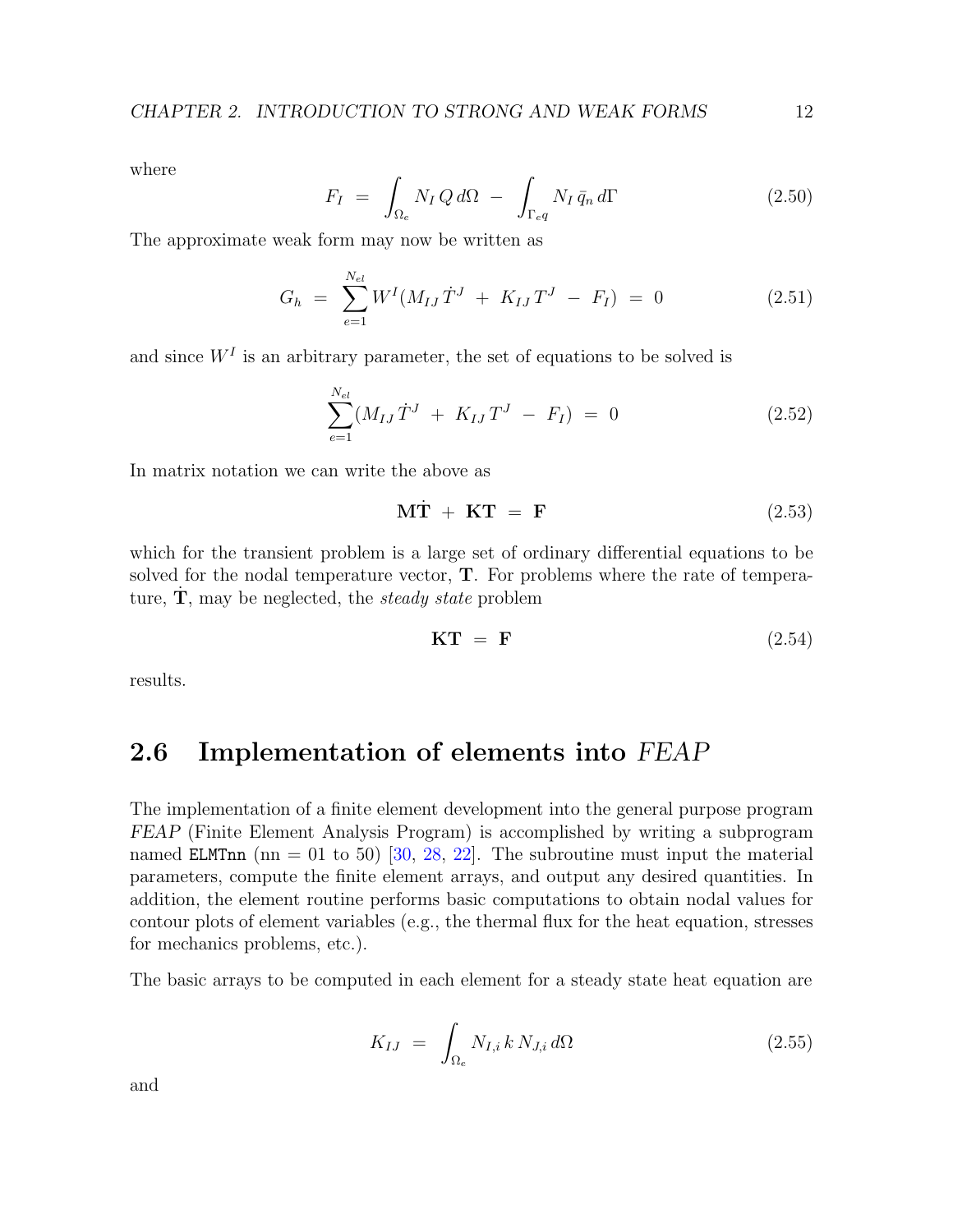$$
F_I = \int_{\Omega_e} N_I Q \, d\Omega - \int_{\Gamma_{eq}} N_I \, \bar{q}_n \, d\Gamma \tag{2.56}
$$

For a transient problem is is necessary to also compute

$$
M_{IJ} = \int_{\Omega_e} N_I \rho c N_J d\Omega \qquad (2.57)
$$

The above integrals are normally computed using numerical quadrature, where for example

$$
K_{IJ} = \sum_{l=1}^{L} N_{I,i}(\xi_l) k N_{J,i}(\xi_l) j(\xi_l) w_l
$$
 (2.58)

where  $j(\xi)$  is the determinant of J evaluated at the quadrature point  $\xi_l$  and  $w_l$  are quadrature weights.

FEAP is a general non-linear finite element solution system, hence it needs to compute a residual for the equations (see FEAP User and Programmer Manual for details). For the linear heat equation the residual may be expressed as

$$
\mathbf{R} = \mathbf{F} - \mathbf{K}\mathbf{T} - \mathbf{M}\dot{\mathbf{T}} \tag{2.59}
$$

A solution to a problem is achieved when

$$
\mathbf{R} = \mathbf{0} \tag{2.60}
$$

Each array is computed for a single element as described in the section of the FEAP Programmer Manual on adding an element. The listing included in Appendix [A](#page-133-0) summarizes an element for the linear heat transfer problem. Both steady state and transient solutions are permitted. The heat capacity array, M, is included separately to permit solution of the general linear eigenproblem

$$
\mathbf{K}\mathbf{\Phi} = \mathbf{M}\mathbf{\Phi}\mathbf{\Lambda} \tag{2.61}
$$

which can be used to assess the values of basic time parameters in a problem. The routine uses basic features included in the FEAP system to generate shape functions, perform numerical quadrature, etc.

An example of a solution to a problem is the computation of the temperature in a rectangular region encasing a circular insulator and subjected to a thermal gradient. The sides of the block are assumed to also be fully insulated. One quadrant of the region is modeled as shown by the mesh in Figure [2.1.](#page-18-0)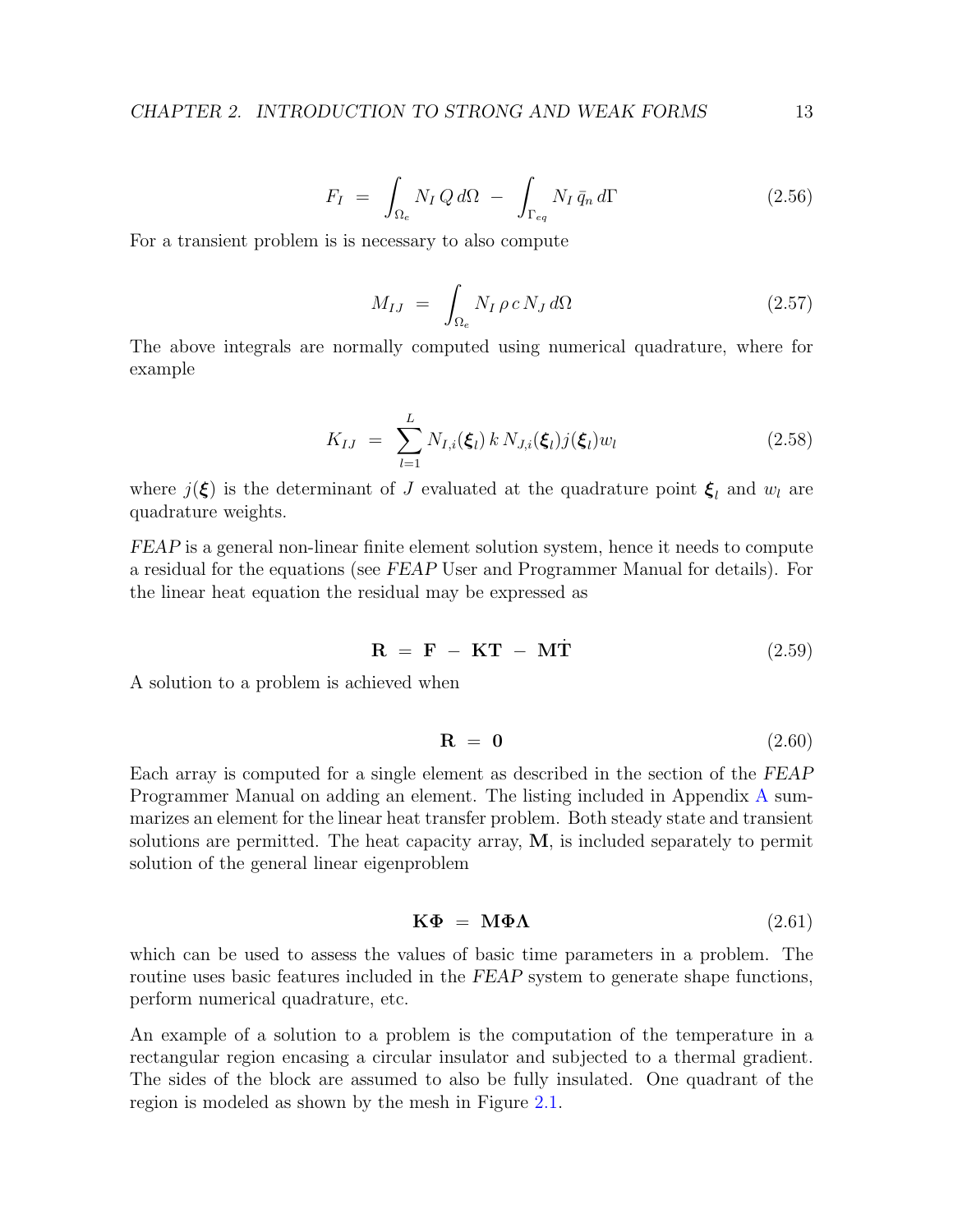

<span id="page-18-0"></span>Figure 2.1: Mesh for thermal example.

The top of the region is exposed to a constant temperature of  $10C<sup>o</sup>$  and the symmetry axis is assumed to be at zero temperature. The routines indicated in Tables [A.1](#page-134-0) to [A.5](#page-138-0) are incorporated into FEAP as a user element and the steady state solution computed. The contour of temperatures is shown in Figure [2.2.](#page-19-0)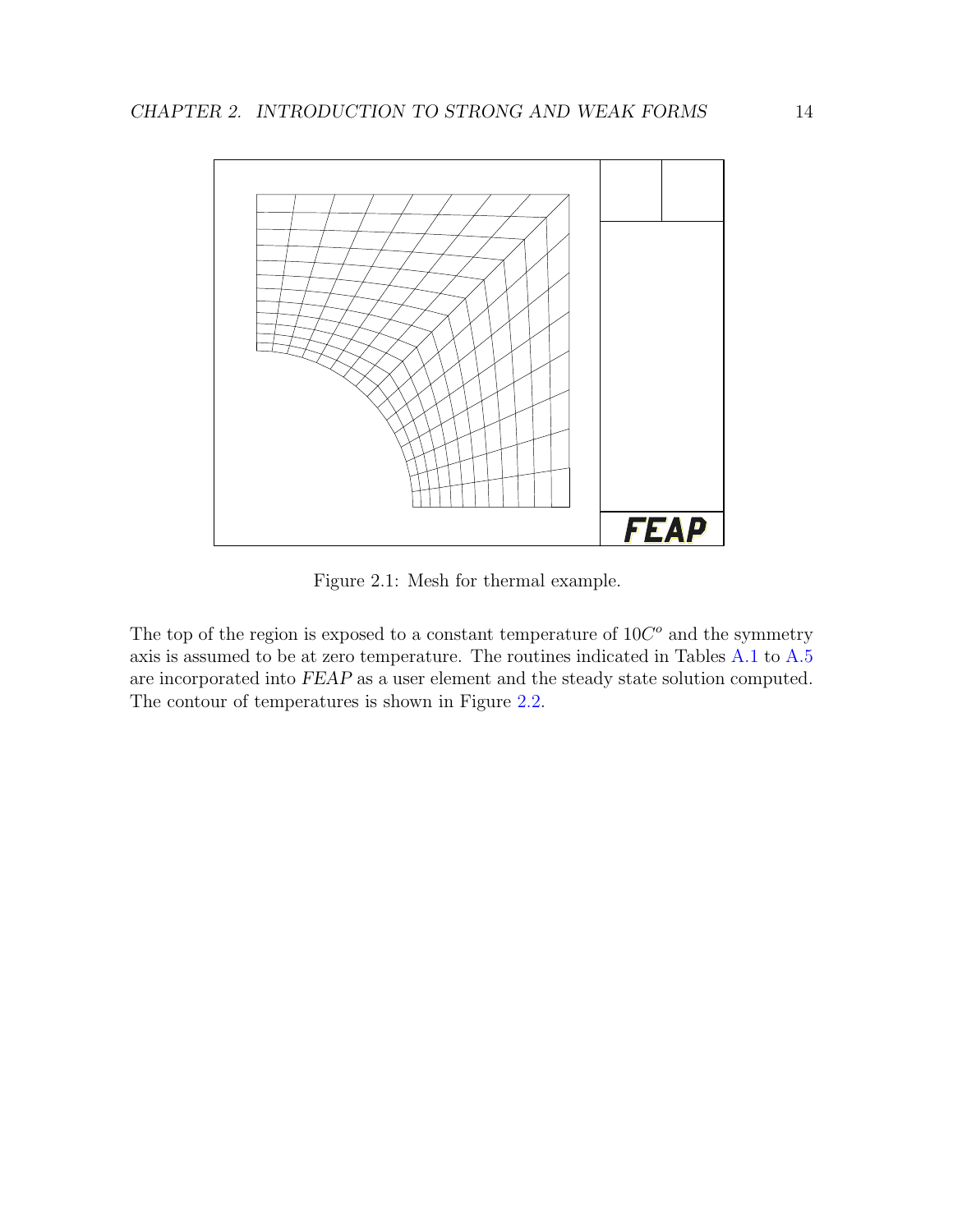

<span id="page-19-0"></span>Figure 2.2: Temperature contours for thermal example.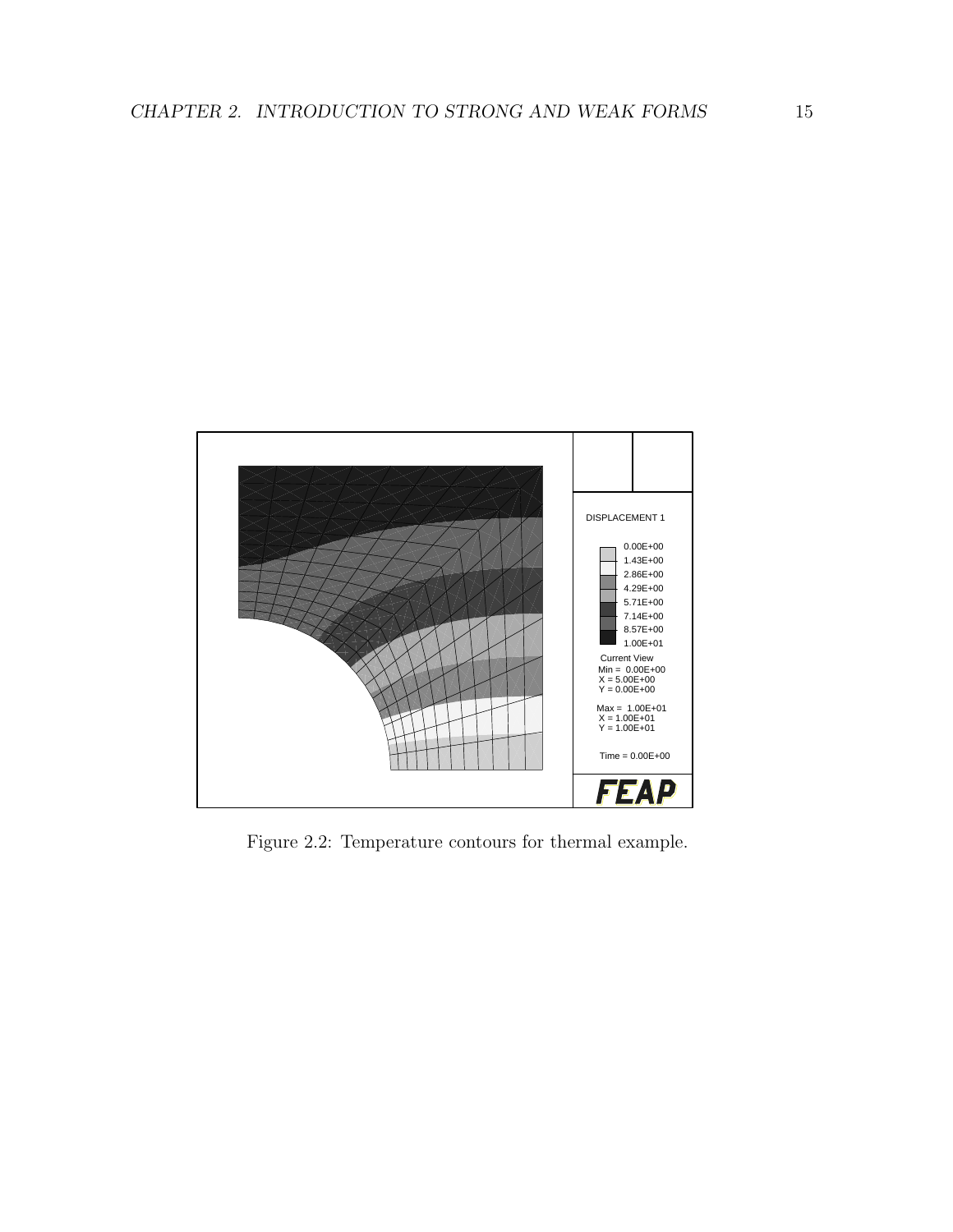# <span id="page-20-0"></span>Chapter 3

# Introduction to Variational Theorems

#### <span id="page-20-1"></span>3.1 Derivatives of functionals: The variation

The weak form of a differential equation is also called a variational equation. The notion of a variation is associated with the concept of a derivative of a functional (i.e., a function of functions). In order to construct a derivative of a functional, it is necessary to introduce a scalar parameter which may be used as the limiting parameter in the derivative<sup>[\[10\]](#page-130-0)</sup>. This may be done by introducing a parameter  $\eta$  and defining a family of functions given by

<span id="page-20-2"></span>
$$
T^{\eta}(\mathbf{x}) = T(\mathbf{x}) + \eta \tau(\mathbf{x}) \tag{3.1}
$$

The function  $\tau$  is an arbitrary function and is related to the arbitrary function W introduced in the construction of the weak form. The function  $\eta\tau$  is called the variation of the function T and often written as  $\delta T$  ( $\tau(\mathbf{x})$ ) alone also may be called the variation of the function) $[10]$ .

Introducing the family of functions  $T<sup>\eta</sup>$  into the functional we obtain, using the steady state heat equation as an example, the result

<span id="page-20-4"></span>
$$
G^{\eta} = G(W, T^{\eta}) = \int_{\Omega} W_{,i} k T_{,i}^{\eta} d\Omega - \int_{\Omega} W Q d\Omega
$$

$$
+ \int_{\Gamma_q} W \bar{q}_n d\Gamma \qquad (3.2)
$$

The derivative of the functional with respect to  $\eta$  now may be constructed using conventional methods of calculus. Thus,

<span id="page-20-3"></span>
$$
\frac{dG}{d\eta} = \lim_{\eta \to 0} \frac{G^{\eta} - G^0}{\eta} \tag{3.3}
$$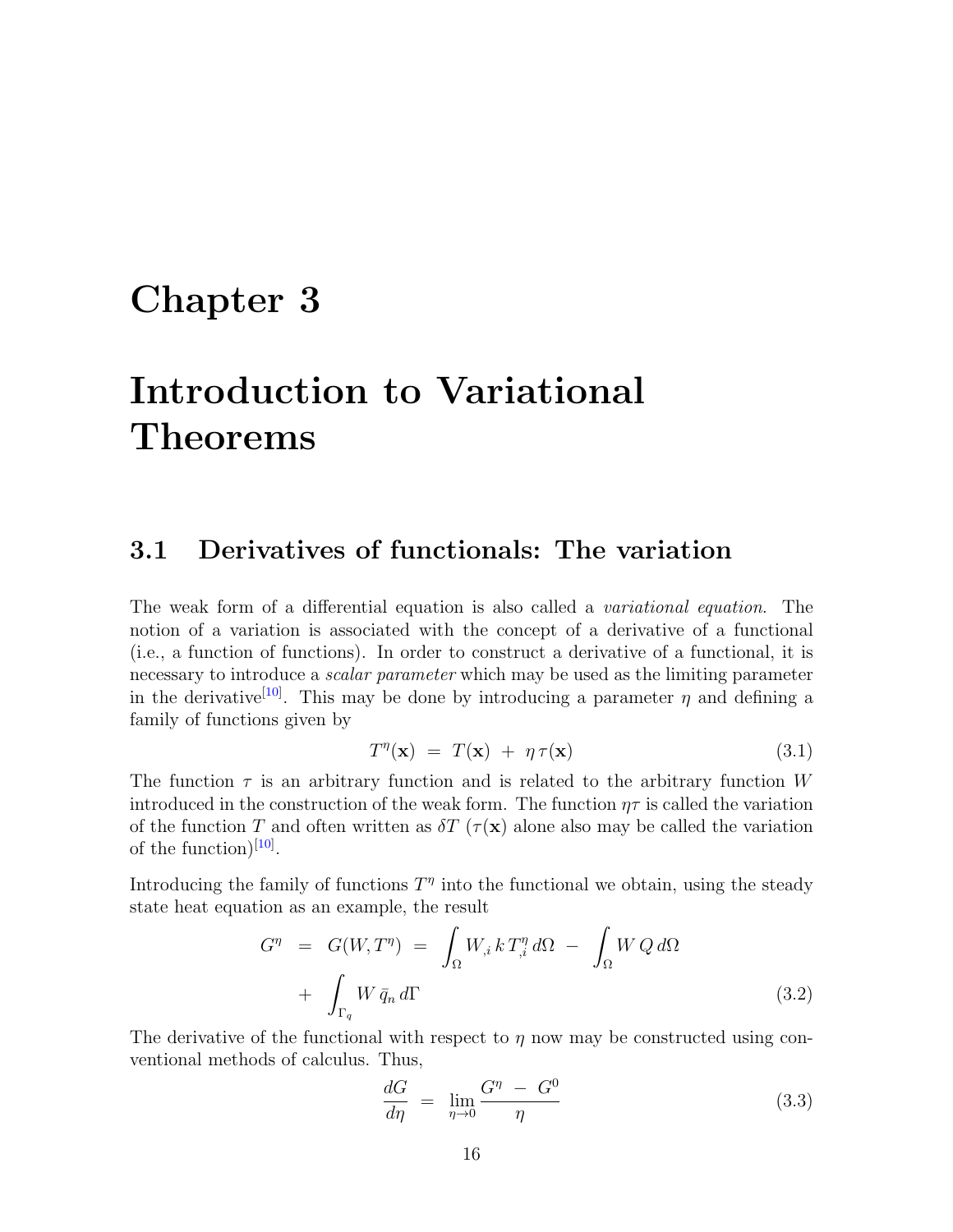where  $G^0$  is the value of  $G^{\eta}$  for  $\eta$  equal to 0. The construction of the derivative of the functional requires the computation of variations of derivatives of T. Using the above definition we obtain

$$
\frac{d(T^{\eta})_{,i}}{d\eta} = \frac{d}{d\eta} (T_{,i} + \eta \tau_{,i}) = \tau_{,i} \tag{3.4}
$$

With this result in hand, the derivative of the functional with respect to  $\eta$  is given by

$$
\frac{dG}{d\eta} = \int_{\Omega} W_{,i} k \,\tau_{,i} \,d\Omega \tag{3.5}
$$

The limit of the *derivative* as  $\eta$  goes to zero is called the variation of the functional. For the linear steady state heat equation the derivative with respect to  $\eta$  is constant, hence the derivative is a variation of  $G$ . We shall define the derivative of the functional representing the weak form of a differential equation as

$$
\frac{dG}{d\eta} = A(W, \tau) \tag{3.6}
$$

This is a notation commonly used to define inner products.

#### <span id="page-21-0"></span>3.2 Symmetry of inner products

Symmetry of inner product relations is fundamental to the derivation of variational theorems. To investigate symmetry of a functional we consider only terms which include both the dependent variable and the arbitrary function. An inner product is symmetric if

$$
A(W,\tau) = A(\tau,W) \tag{3.7}
$$

Symmetry of the inner product resulting from the variation of a weak form is a sufficient condition for the existence of a variational theorem which may also be used to generate a weak form. Symmetry of the functional A also implies that the tangent matrix (computed from the second variation of the theorem or the first variation of the weak form) of a Bubnov-Galerkin finite element method will be symmetric.

A variational theorem, given by a functional  $\Pi(T)$ , has a first variation which is identical to the weak form. Thus, given a functional  $\Pi(T)$  we can construct  $G(W,T)$  as

<span id="page-21-1"></span>
$$
\lim_{\eta \to 0} \frac{d\Pi(T^{\eta})}{d\eta} = G(\tau, T) \tag{3.8}
$$

Note that use of  $(3.1)$  leads to a result where  $\tau$  replaces W in the weak form. Thus, for the variational equation to be equivalent to the weak form  $\tau$  must be an arbitrary function with the same restrictions as we established in defining  $W$ . Variational theorems are quite common for several problem classes; however, often we may only have a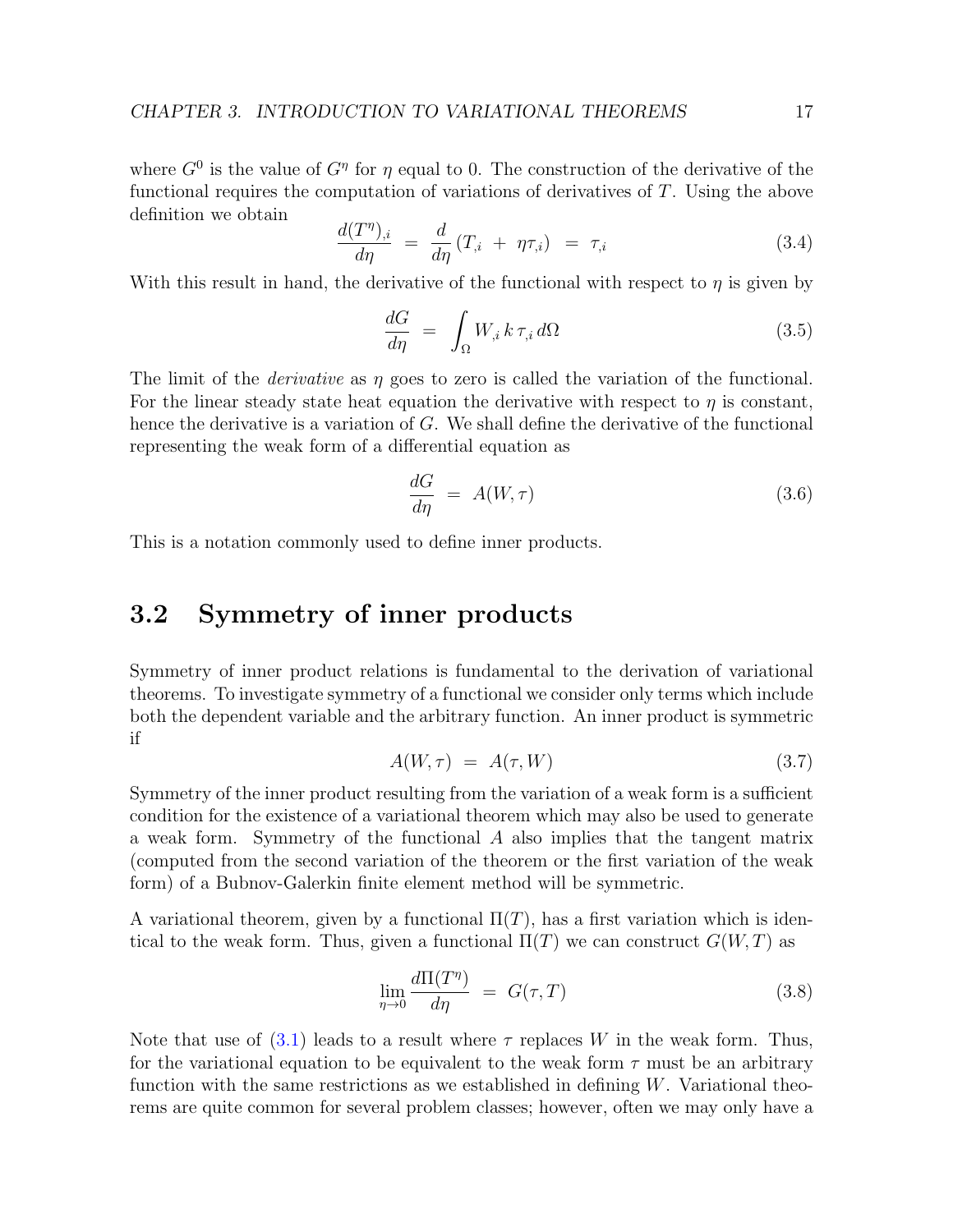functional G and desire to know if a variational theorem exists. In practice we seldom need to have the variational theorem, but knowledge that it exists is helpful since it implies properties of the discrete problem which are beneficial (e.g., symmetry of the tangent matrices, minimum or stationary value, etc.). Also, existence of a variational theorem yields a weak form directly by using [\(3.8\)](#page-21-1).

The construction of a variational theorem from a weak form is performed as follows<sup>[\[25\]](#page-132-3)</sup>:

- 1. Check symmetry of the functional  $A(W, \tau)$ . If symmetric then to to 2; otherwise, stop: no varitational theorem exists.
- 2. Perform the following substitutions in  $G(W, T)$

$$
W(\mathbf{x}) \rightarrow T(\mathbf{x}, t) \tag{3.9}
$$

$$
T(\mathbf{x},t) \rightarrow \eta T(\mathbf{x},t) \tag{3.10}
$$

to define  $G(T, \eta T)$ 

3. Integrate the functional result from (b) with respect to  $\eta$  over the interval 0 to 1.

The result of the above process gives

$$
\Pi(T) = \int_0^1 G(T, \eta T) d\eta \tag{3.11}
$$

Performing the variation of Π and setting to zero gives

<span id="page-22-0"></span>
$$
\lim_{\eta \to 0} \frac{d\Pi(T^{\eta})}{d\eta} = G(\tau, T) = 0 \tag{3.12}
$$

and a problem commonly referred to as a variational theorem. A variational theorem is a functional whose first variation, when set to zero, yields the governing differential equations and boundary conditions associated with some problem.

For the steady state heat equation we have

$$
G(T, \eta T) = \int_{\Omega} T_{,i} k \eta T_{,i} d\Omega - \int_{\Omega} T Q d\Omega + \int_{\Gamma_q} T \bar{q}_n d\Gamma \qquad (3.13)
$$

The integral is trivial and gives

<span id="page-22-1"></span>
$$
\Pi(T) = \frac{1}{2} \int_{\Omega} T_{,i} k T_{,i} d\Omega - \int_{\Omega} T Q d\Omega + \int_{\Gamma_q} T \bar{q}_n d\Gamma \tag{3.14}
$$

Reversing the process, the first variation of the variational theorem generates a variational equation which is the weak form of the partial differential equation. The first variation is defined by replacing T by

$$
T^{\eta} = T + \eta \tau \tag{3.15}
$$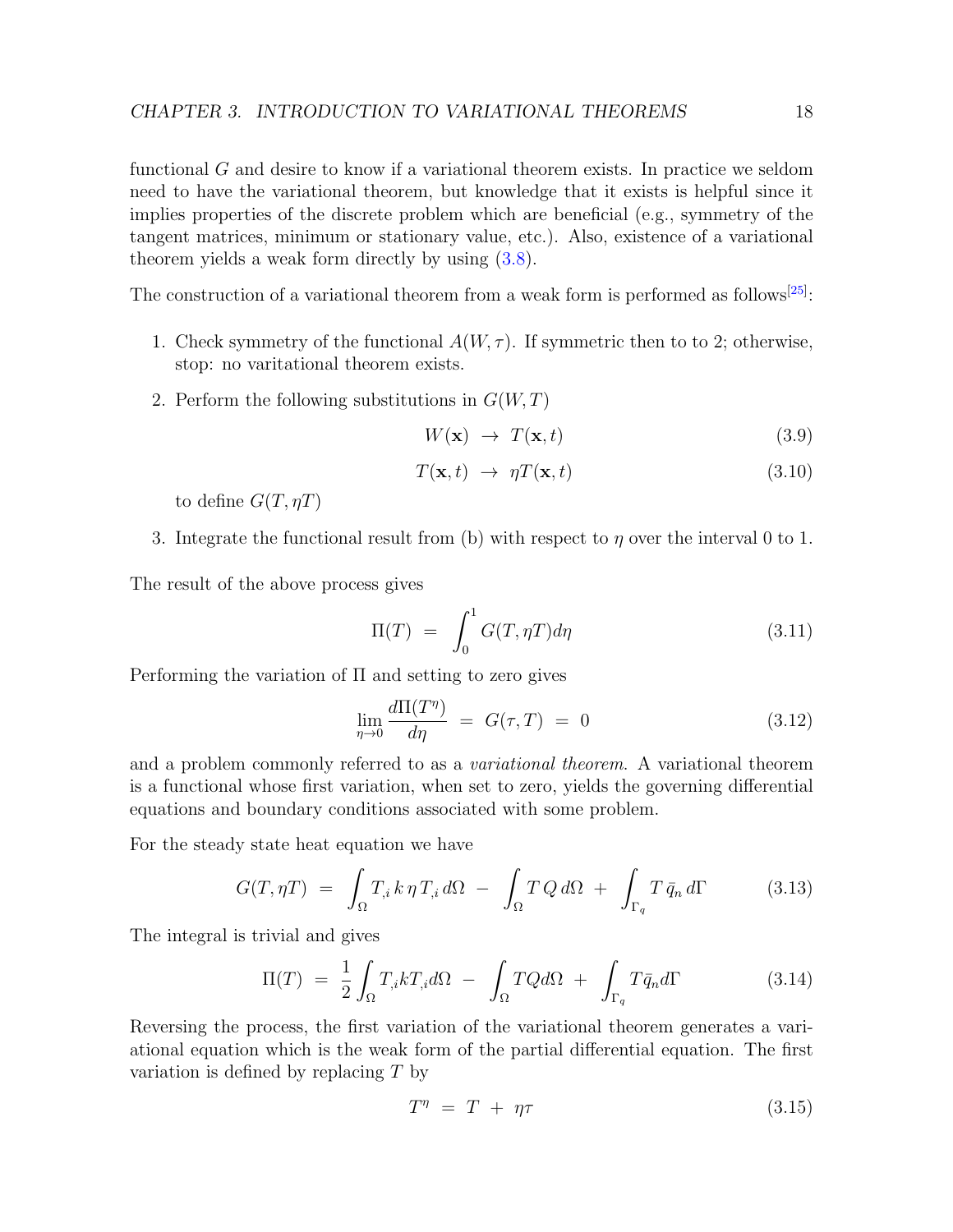and performing the derivative defined by [\(3.12\)](#page-22-0). The second variation of the theorem generates the inner product

$$
A(\tau, \tau) \tag{3.16}
$$

If the second variation is strictly positive (i.e., A is positive for all  $\tau$ ), the variational theorem is called a *minimum principle* and the discrete tangent matrix is positive definite. If the second variation can have either positive or negative values the variational theorem is a stationary principle and the discrete tangent matrix is indefinite.

The transient heat equation with weak form given by

$$
G = \int_{\Omega} W \left( \rho c \dot{T} - Q \right) d\Omega + \int_{\Omega} W_{,i} k T_{,i} d\Omega
$$

$$
+ \int_{\Gamma_q} W \bar{q}_n d\Gamma = 0 \qquad (3.17)
$$

does not lead to a variational theorm due to the lack of the symmetry condition for the transient term

$$
A = \left(\dot{T}, \eta \tau\right) \neq \left(\eta \dot{\tau}, T\right) \tag{3.18}
$$

If however, we first discretize the transient term using some time integration method, we can often restore symmetry to the functional and then deduce a variational theorem for the discrete problem. For example if at each time  $t_n$  we have

$$
T(t_n) \approx T_n \tag{3.19}
$$

then we can approximate the time derivative by the finite difference

$$
\dot{T}(t_n) \approx \frac{T_{n+1} - T_n}{t_{n+1} - t_n} \tag{3.20}
$$

Letting  $t_{n+1} - t_n = \Delta t$  and omitting the subscripts for quantities evaluated at  $t_{n+1}$ , the rate term which includes both T and  $\tau$  becomes

$$
A = \left(\frac{T}{\Delta t}, \eta \tau\right) = \left(\eta \frac{\tau}{\Delta t}, T\right) \tag{3.21}
$$

since scalars can be moved from either term without affecting the value of the term. That is,

$$
A = (T, \eta \tau) = (\eta T, \tau) \tag{3.22}
$$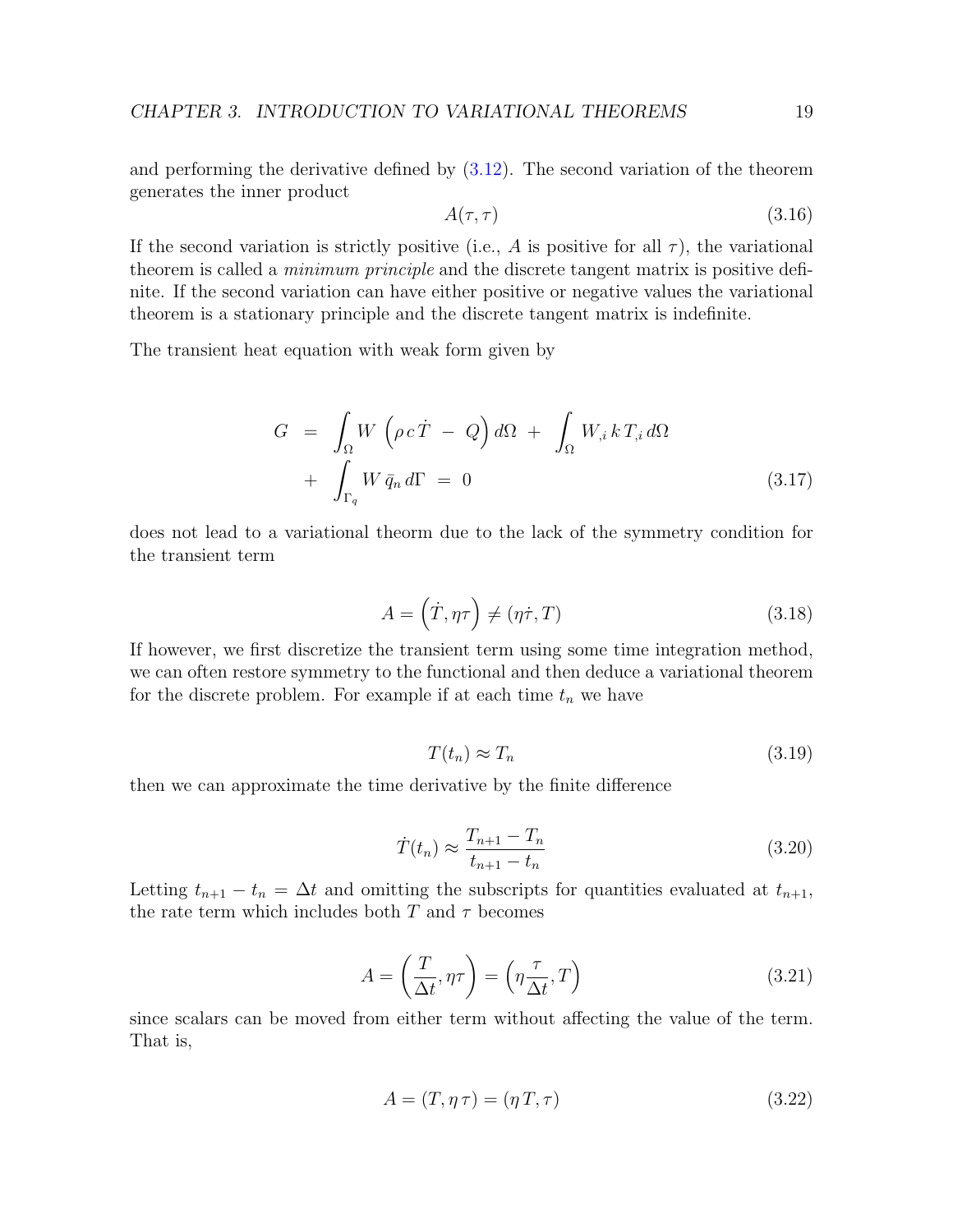### <span id="page-24-0"></span>3.3 Variational notation

A formalism for constructing a variation of a functional may be identified and is similar to constructing the differential of a function. The differential of a function  $f(x_i)$  may be written as

<span id="page-24-1"></span>
$$
df = \frac{\partial f}{\partial x_i} dx_i \tag{3.23}
$$

where  $x_i$  are the set of independent variables. Similarly, we may formally write a first variation as

$$
\delta \Pi = \frac{\partial \Pi}{\partial u} \delta u + \frac{\partial \Pi}{\partial u_{,i}} \delta u_{,i} + \cdots \qquad (3.24)
$$

where u,  $u_i$  are the dependent variables of the functional,  $\delta u$  is the variation of the variable (i.e., it is formally the  $\eta\tau(x)$ ), and  $\delta\Pi$  is called the first variation of the functional. This construction is a formal process as the indicated partial derivatives have no direct definition (indeed the result of the derivative is obtained from [\(3.3\)](#page-20-3)). However, applying this construction can be formally performed using usual constructions for a derivative of a function. For the functional [\(3.14\)](#page-22-1), we obtain the result

$$
\delta\Pi = \frac{1}{2} \int_{\Omega} \frac{\partial}{\partial T_{,i}} (T_{,i} k T_{,i}) \, \delta T_{,i} \, d\Omega - \int_{\Omega} \frac{\partial}{\partial T} (T Q) \, \delta T \, d\Omega
$$

$$
+ \int_{\Gamma_q} \frac{\partial}{\partial T} (T \, \bar{q}_n) \, \delta T \, d\Gamma \tag{3.25}
$$

Performing the derivatives leads to

$$
\delta \Pi = \frac{1}{2} \int_{\Omega} (k \, T_{,i} + T_{,i} \, k) \, \delta T_{,i} \, d\Omega - \int_{\Omega} Q \, \delta T \, d\Omega + \int_{\Gamma_q} \bar{q}_n \, \delta T \, d\Gamma \tag{3.26}
$$

Collecting terms we have

$$
\delta \Pi = \int_{\Omega} \delta T_{,i} k T_{,i} d\Omega - \int_{\Omega} Q \, \delta T d\Omega + \int_{\Gamma_q} \bar{q}_n \, \delta T d\Gamma \tag{3.27}
$$

which is identical to  $(3.2)$  with  $\delta T$  replacing W, etc.

This formal construction is easy to apply but masks the meaning of a variation. We may also use the above process to perform linearizations of variational equations in order to construct solution processes based on Newton's method. We shall address this aspect at a later time.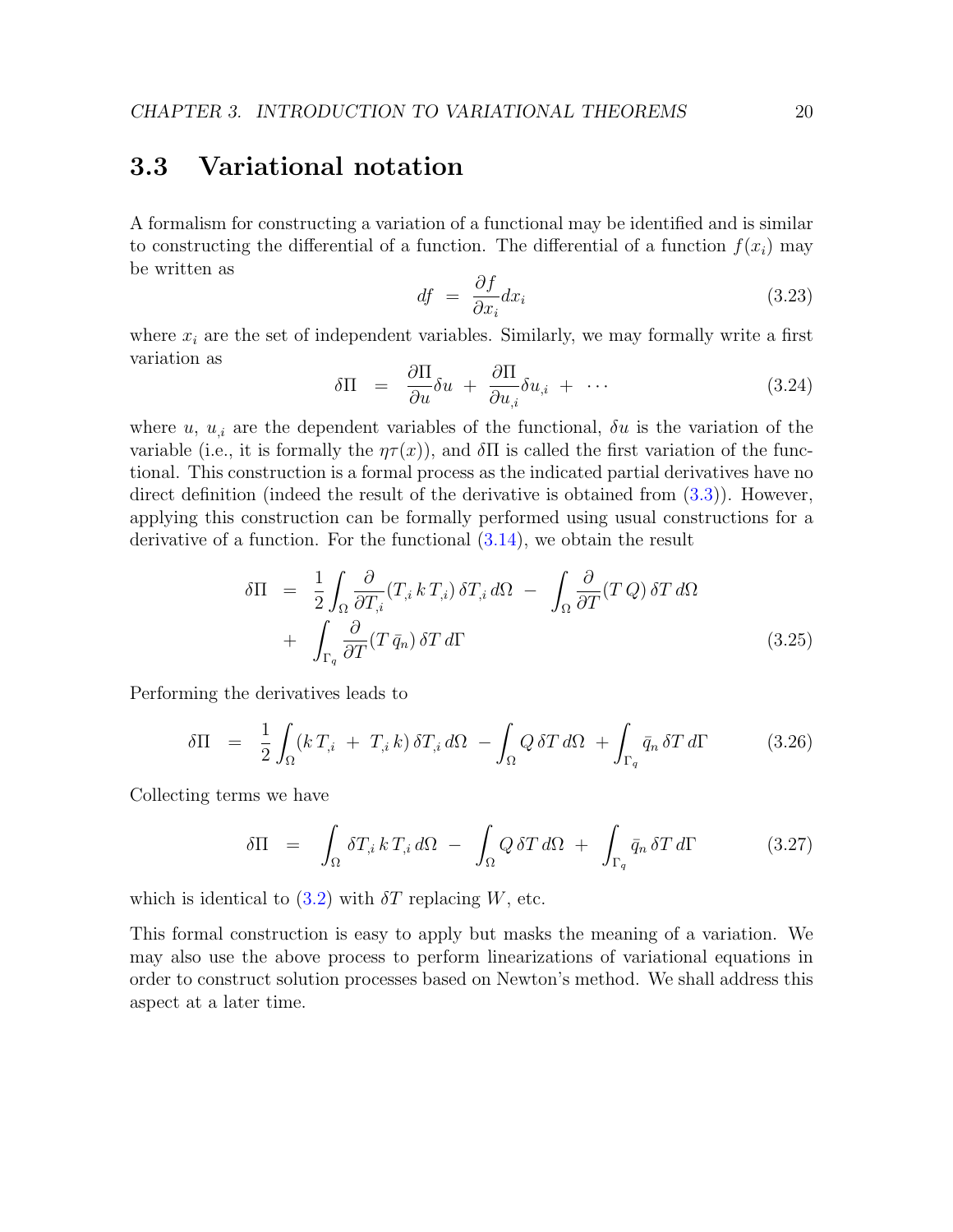## <span id="page-25-0"></span>Chapter 4

# Small Deformation: Linear **Elasticity**

A summary of the governing equations for linear elasticity is given below. The equations are presented using *direct* notation. For a presentation using *indicial* notation see [\[29\]](#page-132-0) or [\[30\]](#page-132-1). The presentation below assumes small (infinitesimal) deformations and general three dimensional behavior in a Cartesian coordinate system, x, where the domain of analysis is  $\Omega$  with boundary  $\Gamma$ . The dependent variables are given in terms of the displacement vector, **u**, the stress tensor,  $\sigma$ , and the strain tensor,  $\epsilon$ . The basic governing equations are:

1. Balance of linear momentum expressed as

<span id="page-25-1"></span>
$$
\nabla \cdot \boldsymbol{\sigma} + \rho \mathbf{b}_m = \rho \ddot{\mathbf{u}} \tag{4.1}
$$

where  $\rho$  is the mass density,  $\mathbf{b}_m$  is the body force per unit mass,  $\nabla$  is the gradient operator, and  $\ddot{\mathbf{u}}$  is the acceleration.

2. Balance of angular momentum, which leads to symmetry of the stress tensor

$$
\boldsymbol{\sigma} = \boldsymbol{\sigma}^T \tag{4.2}
$$

3. Deformation measures based upon the gradient of the displacement vector,  $\nabla$ **u**, which may be split as follows

$$
\nabla \mathbf{u} = \nabla^{(s)} \mathbf{u} + \nabla^{(a)} \mathbf{u} \tag{4.3}
$$

where the symmetric part is

$$
\nabla^{(s)} \mathbf{u} = \frac{1}{2} [\nabla \mathbf{u} + (\nabla \mathbf{u})^T]
$$
(4.4)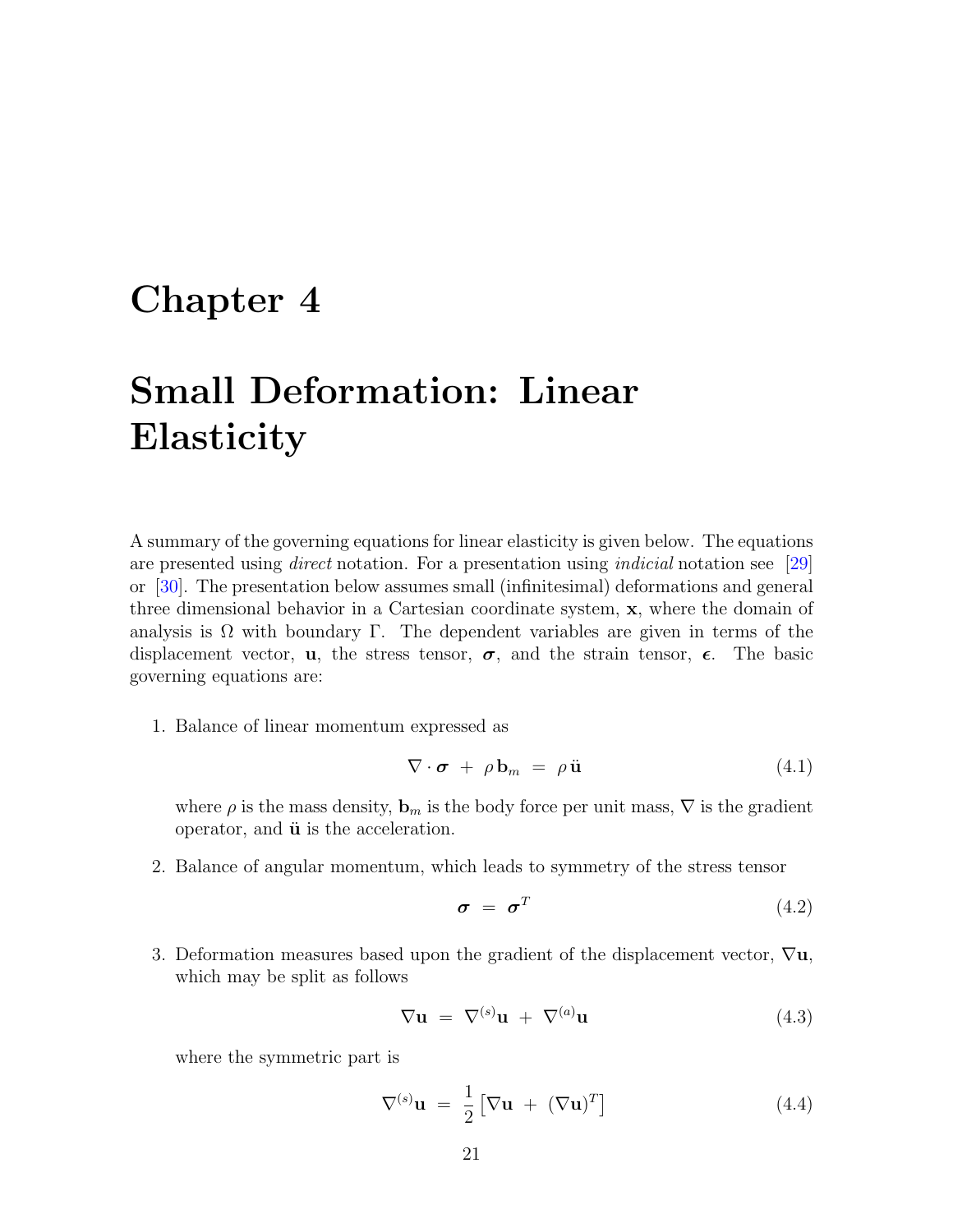and the skew symmetric part is

$$
\nabla^{(a)} \mathbf{u} = \frac{1}{2} [\nabla \mathbf{u} - (\nabla \mathbf{u})^T]
$$
(4.5)

Based upon this split, the symmetric part defines the strain

<span id="page-26-0"></span>
$$
\boldsymbol{\epsilon} = \nabla^{(s)} \mathbf{u} \tag{4.6}
$$

and the skew symmetric part defines the spin, or small rotation,

$$
\mathbf{\omega} = \nabla^{(a)} \mathbf{u} \tag{4.7}
$$

In a three dimensional setting the above tensors have 9 components. However, if the tensor is symmetric only 6 are independent and if the tensor is skew symmetric only 3 are independent. The component ordering for each of the tensors is given by

$$
\boldsymbol{\sigma} \rightarrow \begin{bmatrix} \sigma_{11} & \sigma_{12} & \sigma_{13} \\ \sigma_{21} & \sigma_{22} & \sigma_{23} \\ \sigma_{31} & \sigma_{32} & \sigma_{33} \end{bmatrix} \tag{4.8}
$$

which from the balance of angular momentum must be symmetric, hence

$$
\sigma_{ij} = \sigma_{ji} \tag{4.9}
$$

The gradient of the displacement has the components ordered as (with no symmetries)

$$
\nabla \mathbf{u} \rightarrow \begin{bmatrix} u_{1,1} & u_{1,2} & u_{1,3} \\ u_{2,1} & u_{2,2} & u_{2,3} \\ u_{3,1} & u_{3,2} & u_{3,3} \end{bmatrix}
$$
(4.10)

The strain tensor is the symmetric part with components

$$
\boldsymbol{\epsilon} \rightarrow \begin{bmatrix} \epsilon_{11} & \epsilon_{12} & \epsilon_{13} \\ \epsilon_{21} & \epsilon_{22} & \epsilon_{23} \\ \epsilon_{31} & \epsilon_{32} & \epsilon_{33} \end{bmatrix} \tag{4.11}
$$

and the symmetry condition

$$
\epsilon_{ij} = \epsilon_{ji} \tag{4.12}
$$

The spin tensor is skew symmetric,thus,

$$
\omega_{ij} = \omega_{ji} \tag{4.13}
$$

which implies  $\omega_{11} = \omega_{22} = \omega_{33} = 0$ . Accordingly,

$$
\boldsymbol{\omega} \rightarrow \begin{bmatrix} \omega_{11} & \omega_{12} & \omega_{13} \\ \omega_{21} & \omega_{22} & \omega_{23} \\ \omega_{31} & \omega_{32} & \omega_{33} \end{bmatrix} = \begin{bmatrix} 0 & \omega_{12} & \omega_{13} \\ -\omega_{12} & 0 & \omega_{23} \\ -\omega_{13} & -\omega_{23} & 0 \end{bmatrix}
$$
(4.14)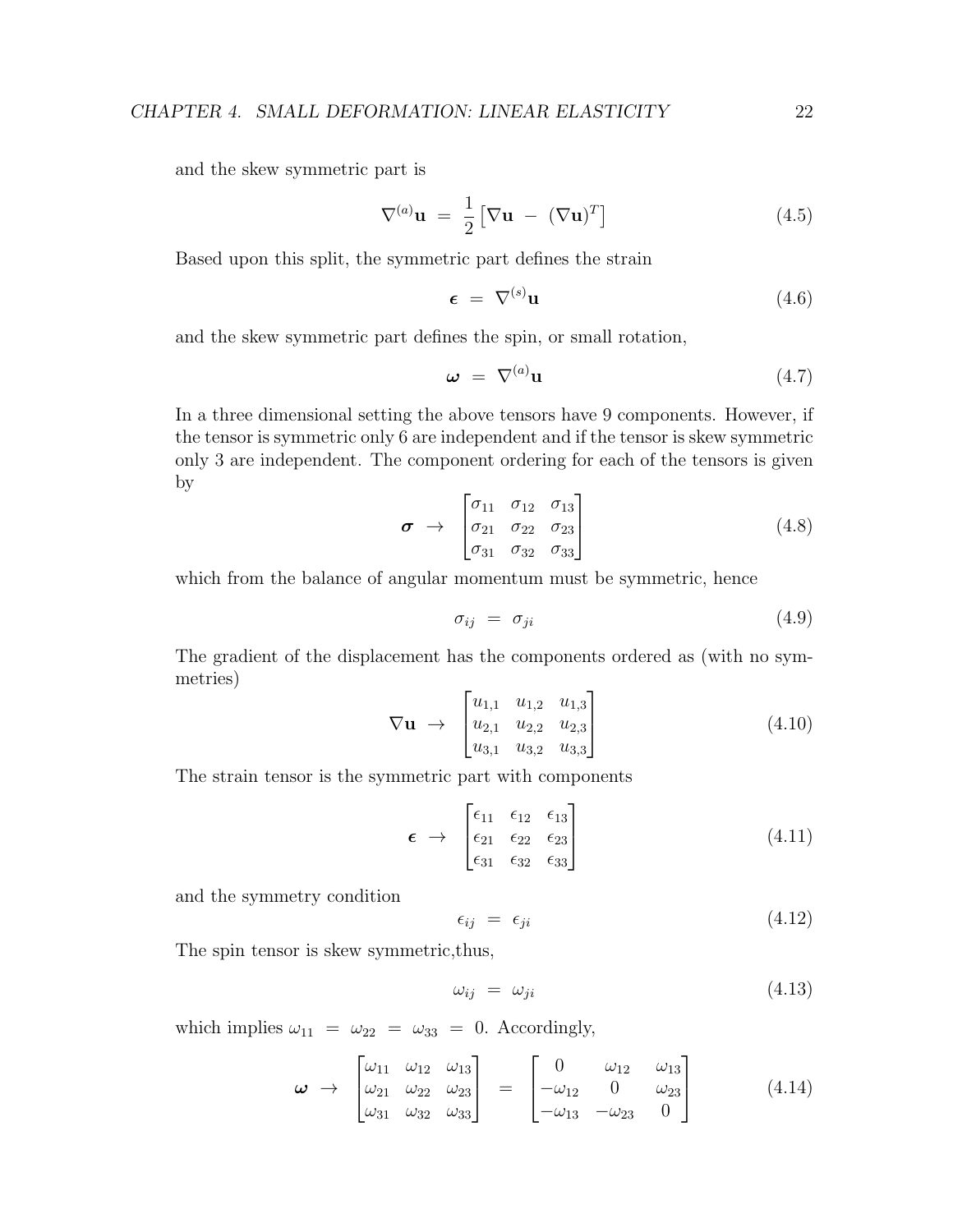The basic equations which are independent of material constitution are completed by specifying the boundary conditions. For this purpose the boundary,  $\Gamma$ , is split into two parts:

• Specified displacements on the part  $\Gamma_u$ , given as:

<span id="page-27-1"></span>
$$
\mathbf{u} = \bar{\mathbf{u}} \tag{4.15}
$$

where  $\bar{u}$  is a specified quantity; and

• specified tractions on the part  $\Gamma_t$ , given as:

<span id="page-27-2"></span>
$$
\mathbf{t} = \boldsymbol{\sigma}^{\mathbf{n}} = \bar{\mathbf{t}} \tag{4.16}
$$

where  $\bar{t}$  is a specified quantity.

In the balance of momentum, the body force was specified per unit of mass. This may be converted to a body force per unit volume (i.e., unit weight/volume) using

$$
\rho \mathbf{b}_m = \mathbf{b}_v \tag{4.17}
$$

Static or quasi-static problems are considered by omitting the acceleration term from the momentum equation  $(4.1)$ . Inclusion of intertial forces requires the specification of the initial conditions

$$
\mathbf{u}(\mathbf{x},0) = \mathbf{d}_0(\mathbf{x}) \tag{4.18}
$$

$$
\dot{\mathbf{u}}(\mathbf{x},0) = \mathbf{v}_0(\mathbf{x}) \tag{4.19}
$$

where  $\mathbf{d}_0$  is the initial displacement field, and  $\mathbf{v}_0$  is the initial velocity field.

#### <span id="page-27-0"></span>4.1 Constitutive Equations for Linear Elasticity

The linear theory is completed by specifying the constitutive behavior for the material. In small deformation analysis the strain is expressed as an additive sum of parts. We shall consider several alternatives for splits during the course; however, we begin by considering a linear elastic material with an additional known strain. Accordingly,

$$
\epsilon = \epsilon^m + \epsilon^0 \tag{4.20}
$$

where  $\epsilon^m$  is the strain caused by stresses and is called the *mechanical* part,  $\epsilon^0$  is a second part which we assume is a specified strain. For example,  $\epsilon^0$  as a thermal strain is given by

$$
\epsilon^0 = \epsilon^{th} = \alpha (T - T_0) \tag{4.21}
$$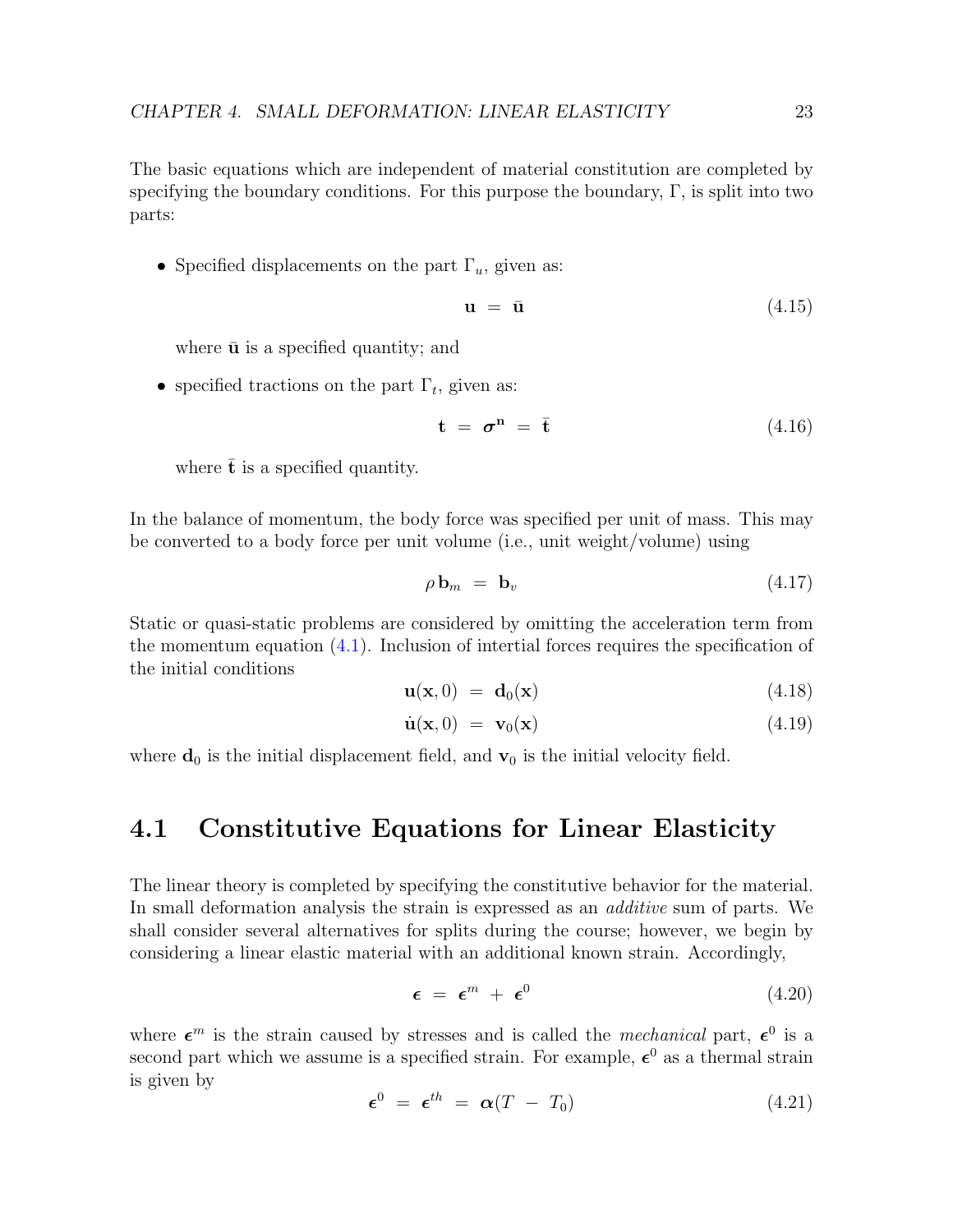. LP where  $T$  is temperature and  $T_0$  is a stress free temperature. The constitutive equations relating stress to mechanical strain may be written (in matrix notation, which is also called Voigt notation) as

$$
\sigma = \mathbf{D}\boldsymbol{\epsilon}^m = \mathbf{D}(\boldsymbol{\epsilon} - \boldsymbol{\epsilon}^0) \tag{4.22}
$$

where the matrix of stresses is ordered as the vector

$$
\boldsymbol{\sigma} = [\sigma_{11} \quad \sigma_{22} \quad \sigma_{33} \quad \sigma_{12} \quad \sigma_{23} \quad \sigma_{31}]^{T} \tag{4.23}
$$

the matrix of strains is ordered as the vector (note factors of 2 are used to make shearing components the engineering strains,  $\gamma_{ij}$ )

$$
\epsilon = \begin{bmatrix} \epsilon_{11} & \epsilon_{22} & \epsilon_{33} & 2\epsilon_{12} & 2\epsilon_{23} & 2\epsilon_{31} \end{bmatrix}^T \tag{4.24}
$$

and  **is the matrix of elastic constants given by** 

$$
\mathbf{D} = \begin{bmatrix} D_{11} & D_{12} & D_{13} & D_{14} & D_{15} & D_{16} \\ D_{21} & D_{22} & D_{23} & D_{24} & D_{25} & D_{26} \\ D_{31} & D_{32} & D_{33} & D_{34} & D_{35} & D_{36} \\ D_{41} & D_{42} & D_{43} & D_{44} & D_{45} & D_{46} \\ D_{51} & D_{52} & D_{53} & D_{54} & D_{55} & D_{56} \\ D_{61} & D_{62} & D_{63} & D_{64} & D_{65} & D_{66} \end{bmatrix} \tag{4.25}
$$

Assuming the existence of a *strain energy density*,  $W(\epsilon^m)$ , from which stresses are computed as

$$
\sigma_{ab} = \frac{\partial W}{\partial \epsilon_{ab}^m} \tag{4.26}
$$

the elastic modulus matrix is symmetric and satisfies

$$
D_{ij} = D_{ji} \tag{4.27}
$$

Using tensor quantities, the constitutive equation for linear elasticity is written in indicial notation as:

$$
\sigma_{ab} = C_{abcd}(\epsilon_{cd} - \epsilon_{cd}^0) \tag{4.28}
$$

The transformation from the tensor to the matrix (Voigt) form is accomplished by the index transformations shown in Table [4.1](#page-29-0)

Thus, using this table, we have

$$
C_{1111} \rightarrow D_{11} \ ; \ C_{1233} \rightarrow D_{43} \ ; \ \text{etc.} \tag{4.29}
$$

The above set of equations defines the governing equations for use in solving linear elastic boundary value problems in which the inertial forces may be ignored. We next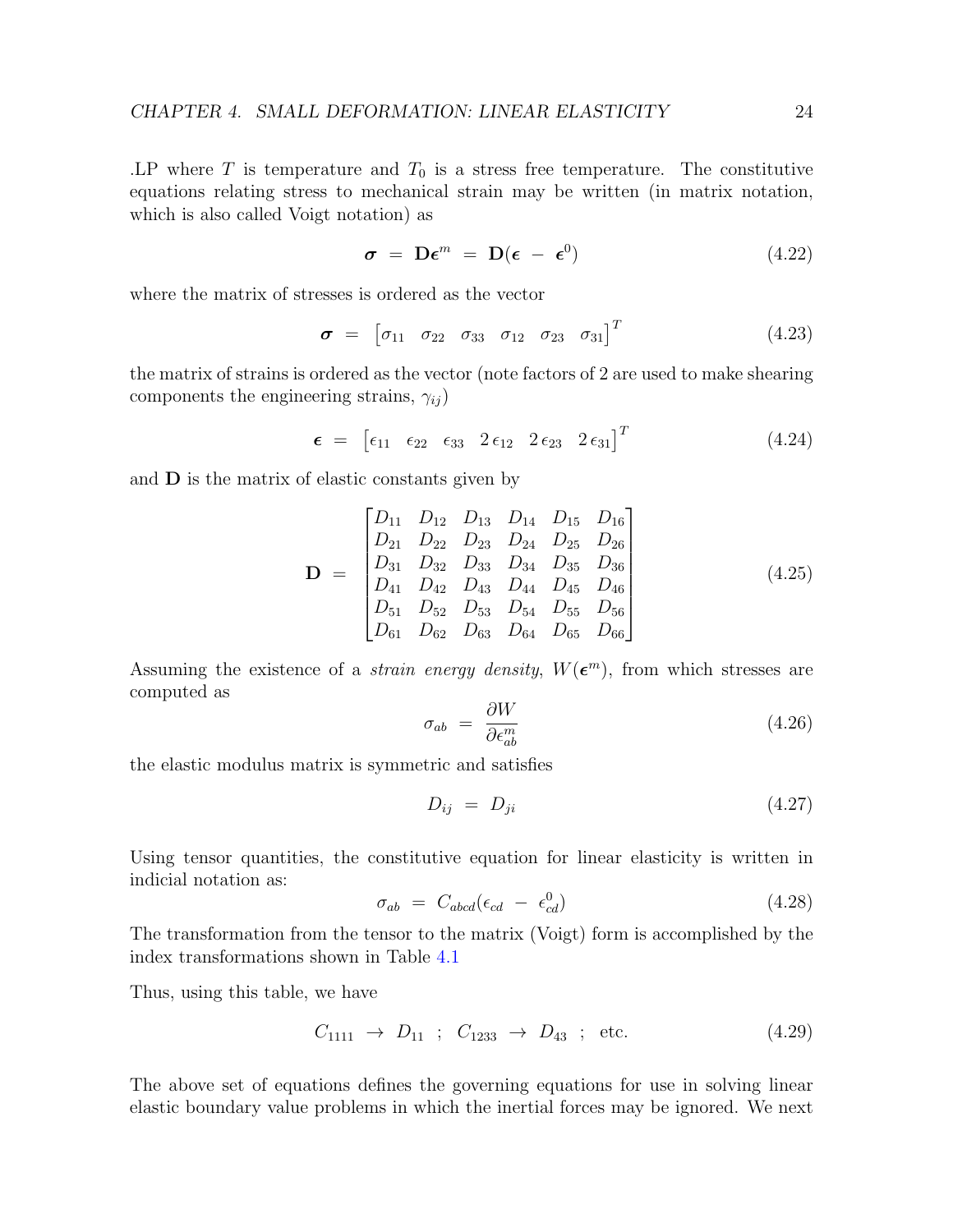| Tensor |    | Matrix Index |    |    |    |
|--------|----|--------------|----|----|----|
| Index  |    |              |    |    |    |
| ab     | 22 | 33           | 12 | 23 | 31 |
|        |    |              | 21 | 32 | 13 |

<span id="page-29-0"></span>Table 4.1: Transformation of indices from tensor to matrix form

discuss some variational theorems which include the elasticity equations in a form amenable for finite element developments.

For the present, we assume that inertial forces may be ignored. The inclusion of inertial forces precludes the development of variational theorems in a simple form as noted in the previous chapter. Later, we can add the inertial effects and use time discrete methods to restore symmetry to the formulation.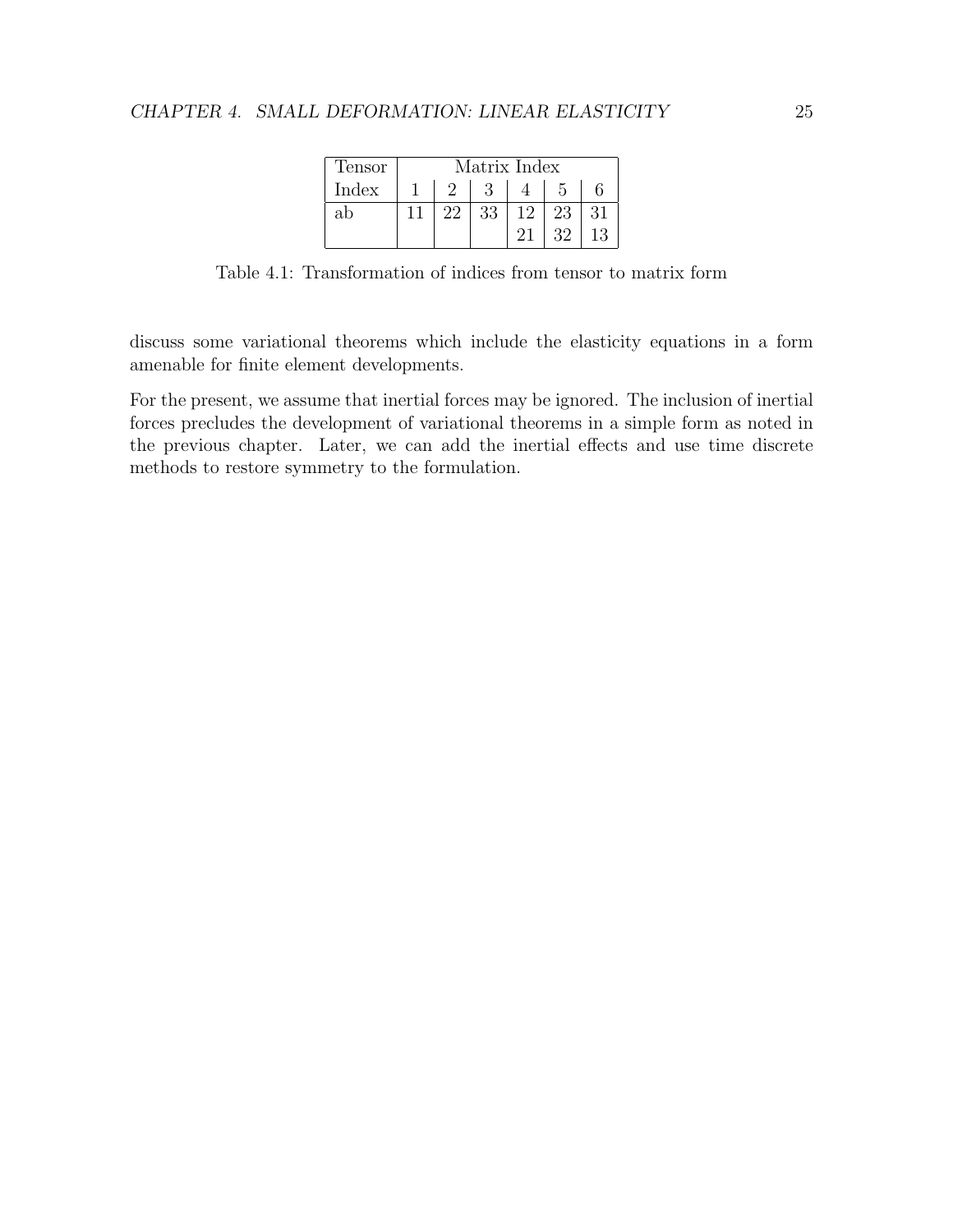## <span id="page-30-0"></span>Chapter 5

# Variational Theorems: Linear **Elasticity**

### <span id="page-30-1"></span>5.1 Hu-Washizu Variational Theorem

Instead of constructing the weak form of the equations and then deducing the existence of a variational theorem, as done for the thermal problem, a variational theorem which includes all the equations for the linear theory of elasticity (without inertial forces) will be stated. The variational theorem is a result of the work of the Chinese scholar, Hu, and the Japanese scholar, K. Washizu [\[26\]](#page-132-4), and, thus, is known as the  $Hu$ -Washizu variational theorem. The theorem may be written as

$$
I(\mathbf{u}, \boldsymbol{\sigma}, \boldsymbol{\epsilon}) = \frac{1}{2} \int_{\Omega} \boldsymbol{\epsilon}^{T} \mathbf{D} \boldsymbol{\epsilon} d\Omega - \int_{\Omega} \boldsymbol{\epsilon}^{T} \mathbf{D} \boldsymbol{\epsilon}^{0} d\Omega
$$
  
+ 
$$
\int_{\Omega} \boldsymbol{\sigma}^{T} (\nabla^{(s)} \mathbf{u} - \boldsymbol{\epsilon}) d\Omega - \int_{\Omega} \mathbf{u}^{T} \mathbf{b}_{v} d\Omega
$$
  
- 
$$
\int_{\Gamma_{t}} \mathbf{u}^{T} \mathbf{\bar{t}} d\Gamma - \int_{\Gamma_{u}} \mathbf{t}^{T} (\mathbf{u} - \mathbf{\bar{u}}) d\Gamma = Stationary
$$
 (5.1)

Note that the integral defining the variational theorem is a *scalar*; hence, a transpose may be introduced into each term without changing the meaning. For example,

$$
I = \int_{\Omega} \mathbf{a}^T \mathbf{b} d\Omega = \int_{\Omega} (\mathbf{a}^T \mathbf{b})^T d\Omega = \int_{\Omega} \mathbf{b}^T \mathbf{a} d\Omega \qquad (5.2)
$$

A variational theorem is stationary when the arguments (e.g.,  $\mathbf{u}, \sigma$ ,  $\boldsymbol{\epsilon}$ ) satisfy the conditions where the first variation vanishes. To construct the first variation, we proceed as in the previous chapter. Accordingly, we introduce the variations to the displacement, U, the stress, S, and the strain, E, as

$$
\mathbf{u}^{\eta} = \mathbf{u} + \eta \mathbf{U} \tag{5.3}
$$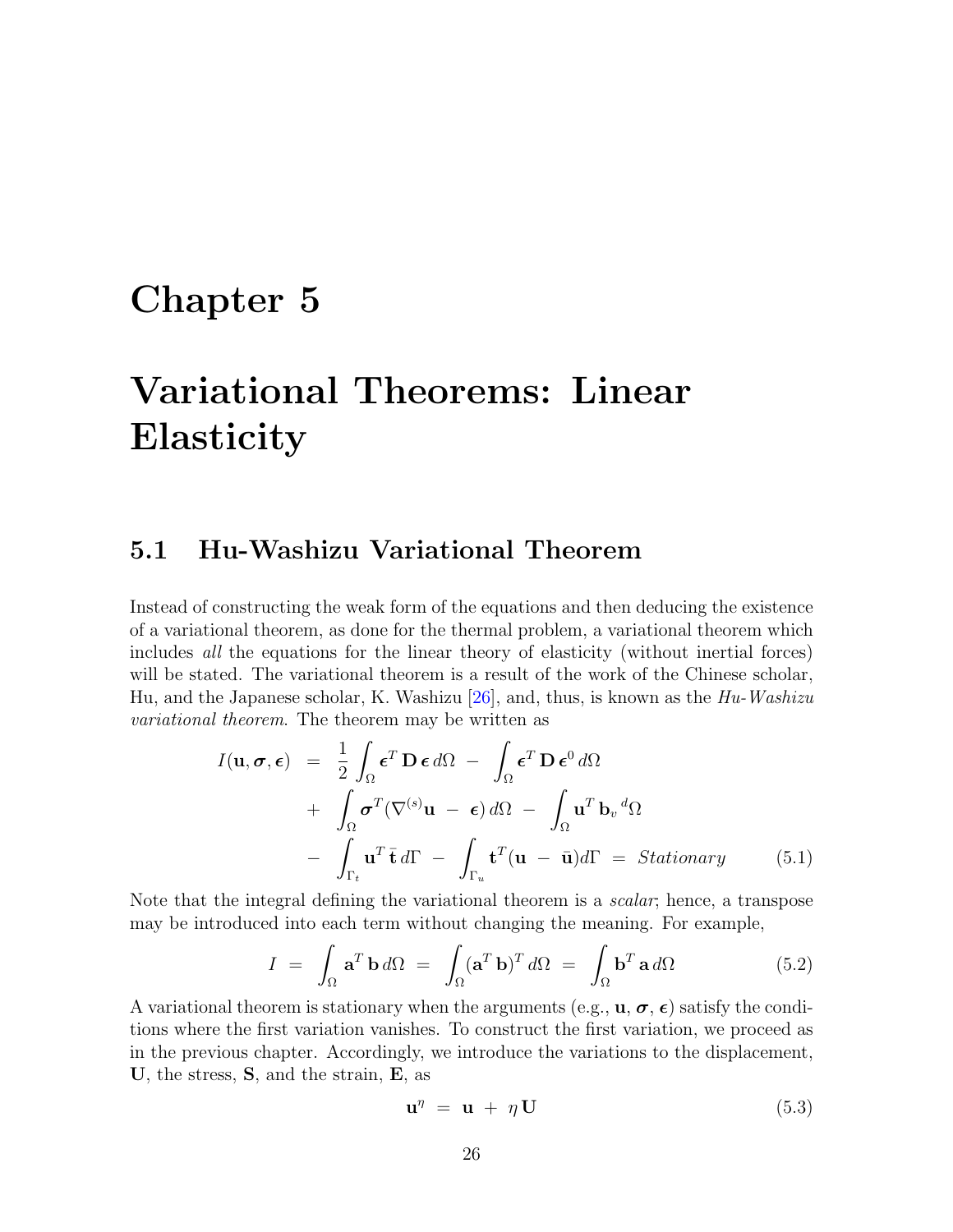$$
\boldsymbol{\sigma}^{\eta} = \boldsymbol{\sigma} + \eta \mathbf{S} \tag{5.4}
$$

$$
\boldsymbol{\epsilon}^{\eta} = \boldsymbol{\epsilon} + \eta \mathbf{E} \tag{5.5}
$$

and define the single parameter functional

$$
I^{\eta} = I(\mathbf{u}^{\eta}, \boldsymbol{\sigma}^{\eta}, \boldsymbol{\epsilon}^{\eta}) \tag{5.6}
$$

The first variation is then defined as the derivative of  $I<sup>\eta</sup>$  with respect to  $\eta$  and evaluated at  $\eta = 0$ . For the Hu-Washizu theorem the first variation defining the stationary condition is given by

<span id="page-31-0"></span>
$$
\frac{dI^{\eta}}{d\eta}\Big|_{\eta=0} = \int_{\Omega} \mathbf{E}^{T} \mathbf{D} \epsilon d\Omega - \int_{\Omega} \mathbf{E}^{T} \mathbf{D} \epsilon^{0} d\Omega \n+ \int_{\Omega} \mathbf{S}^{T} (\nabla^{(s)} \mathbf{u} - \epsilon) d\Omega + \int_{\Omega} \boldsymbol{\sigma}^{T} (\nabla^{(s)} \mathbf{U} - \mathbf{E}) d\Omega \n- \int_{\Omega} \mathbf{U}^{T} \mathbf{b}_{v} d\Omega - \int_{\Gamma_{t}} \mathbf{U}^{T} \mathbf{\tilde{t}} d\Gamma \n- \int_{\Gamma_{u}} \mathbf{n}^{T} \mathbf{S} (\mathbf{u} - \bar{\mathbf{u}}) d\Gamma - \int_{\Gamma_{u}} \mathbf{t}^{T} \mathbf{U} d\Gamma = 0
$$
\n(5.7)

The first variation may also be constucted using [3.23](#page-24-1) for each of the variables. The result is

$$
\delta I = \int_{\Omega} \delta \boldsymbol{\epsilon}^{T} \mathbf{D} \boldsymbol{\epsilon} d\Omega - \int_{\Omega} \delta \boldsymbol{\epsilon}^{T} \mathbf{D} \boldsymbol{\epsilon}^{0} d\Omega
$$
  
+ 
$$
\int_{\Omega} \delta \boldsymbol{\sigma}^{T} (\nabla^{(s)} \mathbf{u} - \boldsymbol{\epsilon}) d\Omega + \int_{\Omega} \boldsymbol{\sigma}^{T} (\nabla^{(s)} \delta \mathbf{u} - \delta \boldsymbol{\epsilon}) d\Omega
$$
  
- 
$$
\int_{\Omega} \delta \mathbf{u}^{T} \mathbf{b}_{v} d\Omega - \int_{\Gamma_{t}} \delta \mathbf{u}^{T} \bar{\mathbf{t}} d\Gamma
$$
  
- 
$$
\int_{\Gamma_{u}} \mathbf{n}^{T} \delta \boldsymbol{\sigma} (\mathbf{u} - \bar{\mathbf{u}}) d\Gamma - \int_{\Gamma_{u}} \mathbf{t}^{T} \delta \mathbf{u} d\Gamma = 0
$$
(5.8)

and the two forms lead to identical results.

In order to show that the theorem in form [5.7](#page-31-0) is equivalent to the equations for linear elasticity, we need to group all the terms together which multiply each variation function (e.g., the  $U$ ,  $S$ ,  $E$ ). To accomplish the grouping it is necessary to integrate by parts the term involving  $\nabla^{(s)}$ U. Accordingly,

$$
\int_{\Omega} \boldsymbol{\sigma}^T \nabla^{(s)} \mathbf{U} d\Omega = - \int_{\Omega} \mathbf{U}^T \nabla \cdot \boldsymbol{\sigma} d\Omega + \int_{\Gamma_t} \mathbf{t}^T \mathbf{U} d\Gamma + \int_{\Gamma_u} \mathbf{t}^T \mathbf{U} d\Gamma \qquad (5.9)
$$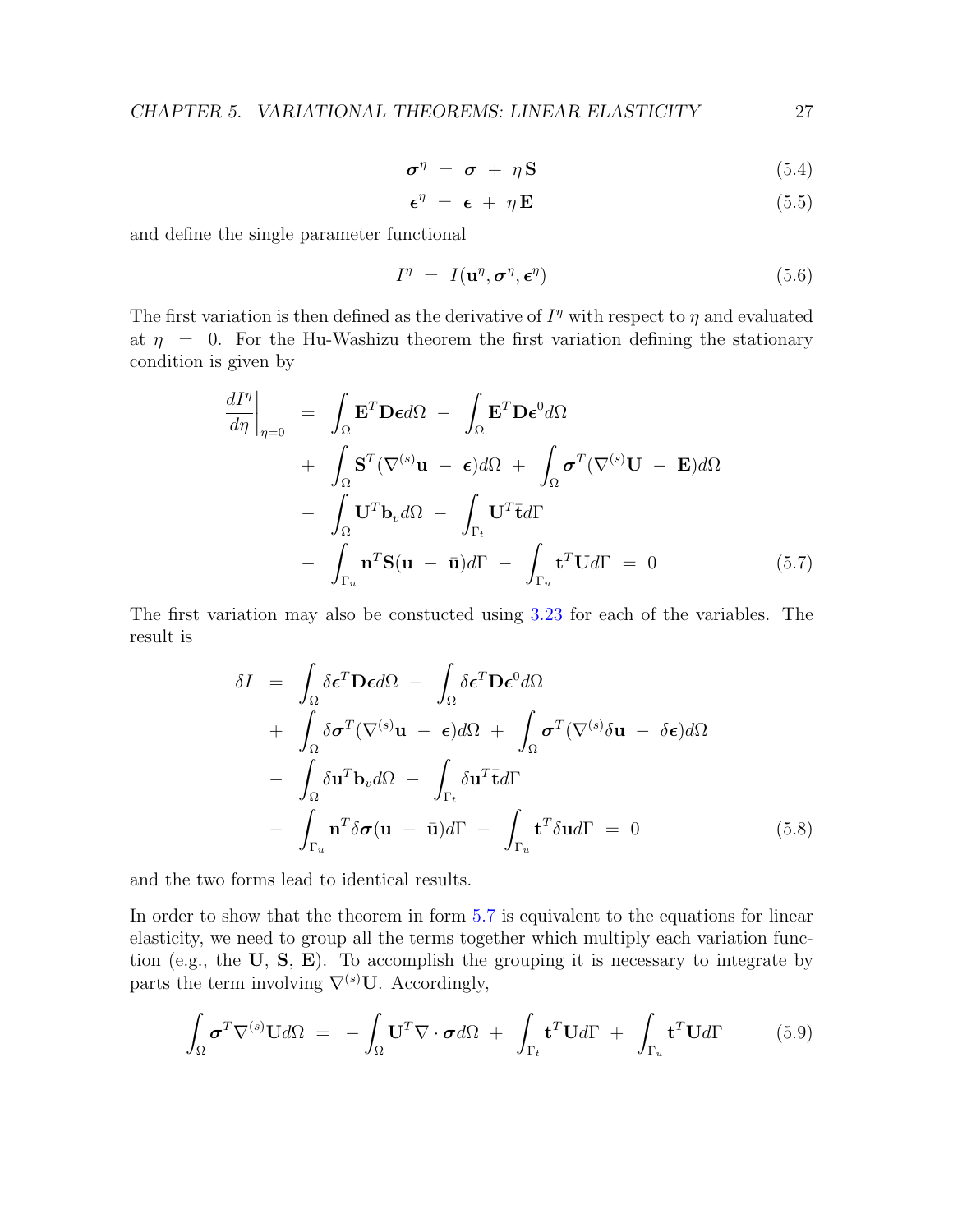Grouping all the terms we obtain

$$
\frac{dI^{\eta}}{d\eta}\Big|_{\eta=0} = \int_{\Omega} \mathbf{E}^{T}[\mathbf{D}(\boldsymbol{\epsilon} - \boldsymbol{\epsilon}^{0}) - \boldsymbol{\sigma}] d\Omega \n+ \int_{\Omega} \mathbf{S}^{T}(\nabla^{(s)}\mathbf{u} - \boldsymbol{\epsilon}) d\Omega - \int_{\Omega} \mathbf{U}^{T}(\nabla \cdot \boldsymbol{\sigma} + \mathbf{b}_{v}) d\Omega \n+ \int_{\Gamma_{t}} \mathbf{U}^{T}(\mathbf{t} - \bar{\mathbf{t}}) d\Gamma - \int_{\Gamma_{u}} \mathbf{n}^{T} \mathbf{S}(\mathbf{u} - \bar{\mathbf{u}}) d\Gamma = 0
$$
\n(5.10)

The fundamental lemma of the calculus of variations states that each expression multiplying an arbitrary function in each integral type must vanish at each point in the domain of the integral. The lemma is easy to prove. Suppose that an expression does not vanish at a point, then, since the variation is arbitrary, we can assume that it is equal to the value of the non-vanishing expression. This results in the integral of the square of a function, which must then be positive, and hence the integral will not be zero. This leads to a contradiction, and thus the only possibility is that the assumption of a non-vanishing expression is false.

The expression which multiplies each variation function is called an *Euler equation* of the variational theorem. For the Hu-Washizu theorem, the variations multiply the constitutive equation, the strain-displacement equation, the balance of linear momentum, the traction boundary condition, and the displacement boundary condition. Indeed, the only equation not contained is the balance of angular momentum.

The Hu-Washizu variational principle will serve as the basis for most of what we need in the course. There are other variational principles which can be deduced directly from the principle. Two of these, the Hellinger-Reissner principle and the principle of minimum potential energy are presented below since they are also often used in constructing finite element formulations in linear elasticity.

### <span id="page-32-0"></span>5.2 Hellinger-Reissner Variational Theorem

The Hellinger-Reissner principle eliminates the strain as a primary dependent variable; consequently, only the displacement, **u**, and the stress,  $\sigma$ , remain as arguments in the functional for which variations are constructed. The strains are eliminated by developing an expression in terms of the stresses. For linear elasticity this leads to

<span id="page-32-1"></span>
$$
\boldsymbol{\epsilon} = \boldsymbol{\epsilon}^0 + \mathbf{D}^{-1} \boldsymbol{\sigma} \tag{5.11}
$$

The need to develop an expression for strains in terms of stresses limits the application of the Hellinger-Reissner principle. For example, in finite deformation elasticity the development of a relation similar to [5.11](#page-32-1) is not possible in general. On the other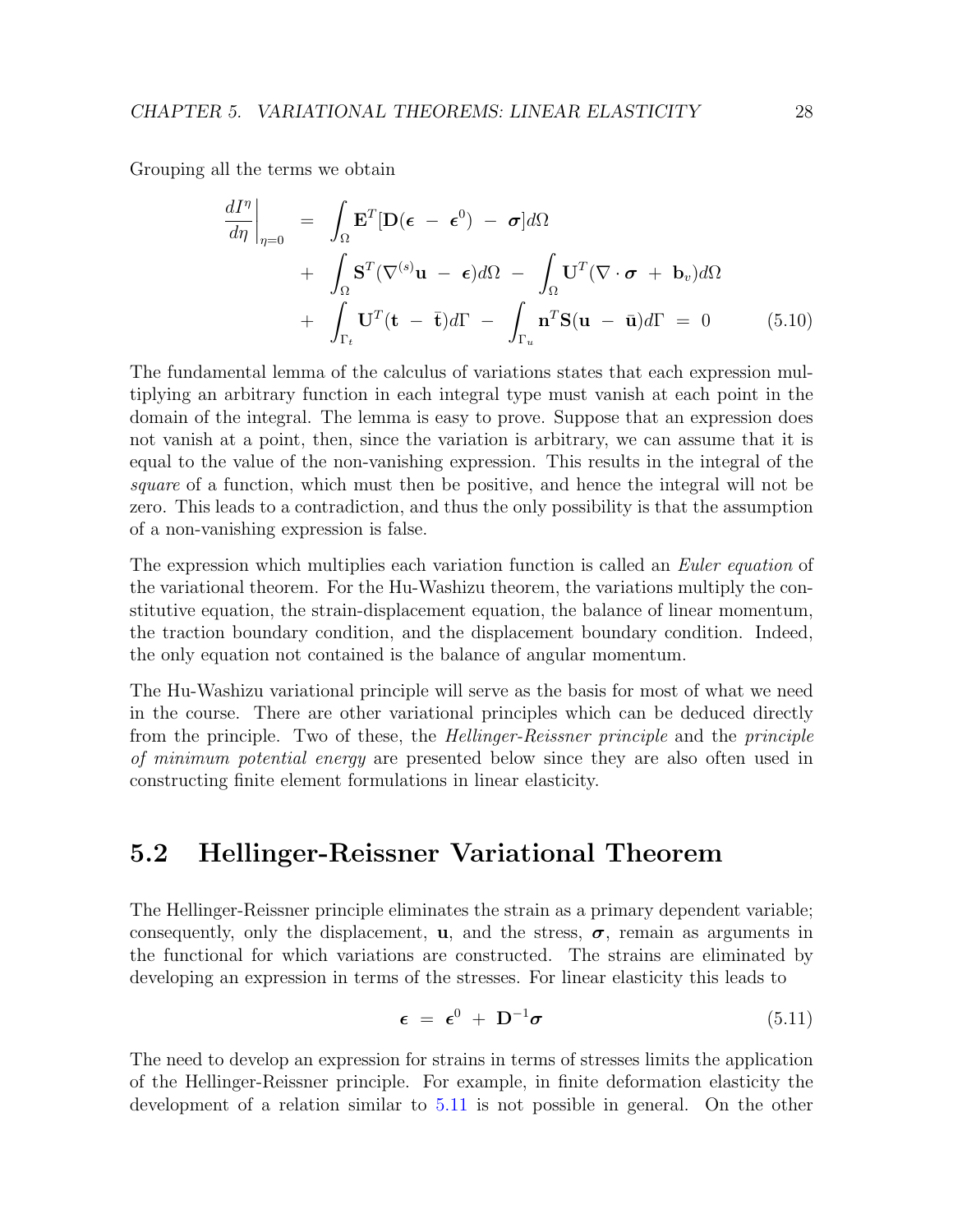hand, the Hellinger-Reissner principle is an important limiting case when considering problems with constraints (e.g., linear elastic incompressible problems, thin plates as a limit case of the thick Mindlin-Reissner theory). Thus, we shall on occasion use the principle in our studies. Introducing [5.11](#page-32-1) into the Hu-Washizu principle leads to the result

<span id="page-33-2"></span>
$$
I(\mathbf{u}, \boldsymbol{\sigma}) = -\frac{1}{2} \int_{\Omega} \boldsymbol{\epsilon}^{0T} \mathbf{D} \boldsymbol{\epsilon}^{0} d\Omega - \frac{1}{2} \int_{\Omega} \boldsymbol{\sigma}^{T} \mathbf{D}^{-1} \boldsymbol{\sigma} d\Omega - \int_{\Omega} \boldsymbol{\sigma}^{T} \boldsymbol{\epsilon}^{0} d\Omega + \int_{\Omega} \boldsymbol{\sigma}^{T} \nabla^{(s)} \mathbf{u} d\Omega - \int_{\Omega} \mathbf{u}^{T} \mathbf{b}_{v} d\Omega - \int_{\Gamma_{t}} \mathbf{u}^{T} \mathbf{\bar{t}} d\Gamma - \int_{\Gamma_{u}} \mathbf{t}^{T} (\mathbf{u} - \bar{\mathbf{u}}) d\Gamma
$$
(5.12)

The Euler equations for this principle are

<span id="page-33-1"></span>
$$
\nabla^{(s)} \mathbf{u} = \boldsymbol{\epsilon}^0 + \mathbf{D}^{-1} \boldsymbol{\sigma} \tag{5.13}
$$

together with [4.1,](#page-25-1) [4.15](#page-27-1) and [4.16.](#page-27-2) The strain-displacement equations are deduced by either directly stating [4.6](#page-26-0) or comparing [5.11](#page-32-1) to [5.13.](#page-33-1) The first term in [5.12](#page-33-2) may be omitted since its first variation is zero.

### <span id="page-33-0"></span>5.3 Minimum Potential Energy Theorem

The principle of minimum potential energy eliminates both the stress,  $\sigma$ , and the strain,  $\epsilon$ , as arguments of the functional. In addition, the displacement boundary conditions are assumed to be imposed as a constraint on the principle. The MPE theorem may be deduced by assuming

<span id="page-33-3"></span>
$$
\epsilon = \nabla^{(s)} \mathbf{u} \tag{5.14}
$$

and

<span id="page-33-4"></span>
$$
\mathbf{u} = \bar{\mathbf{u}} \tag{5.15}
$$

are satisfied at each point of  $\Omega$  and  $\Gamma$ , respectively. Thus, the variational theorem is given by the integral functional

$$
I(\mathbf{u}) = \frac{1}{2} \int_{\Omega} (\nabla^{(s)} \mathbf{u})^T \mathbf{D} (\nabla^{(s)} \mathbf{u}) d\Omega - \int_{\Omega} (\nabla^{(s)} \mathbf{u})^T \mathbf{D} \boldsymbol{\epsilon}^0 d\Omega
$$

$$
- \int_{\Omega} \mathbf{u}^T \mathbf{b}_v d\Omega - \int_{\Gamma_t} \mathbf{u}^T \mathbf{\bar{t}} d\Gamma \qquad (5.16)
$$

Since stress does not appear explicitly in the theorem, the constitutive equation must be given. Accordingly, in addition to [5.14](#page-33-3) and [5.15](#page-33-4) the relation

$$
\sigma = D(\epsilon - \epsilon^0) \tag{5.17}
$$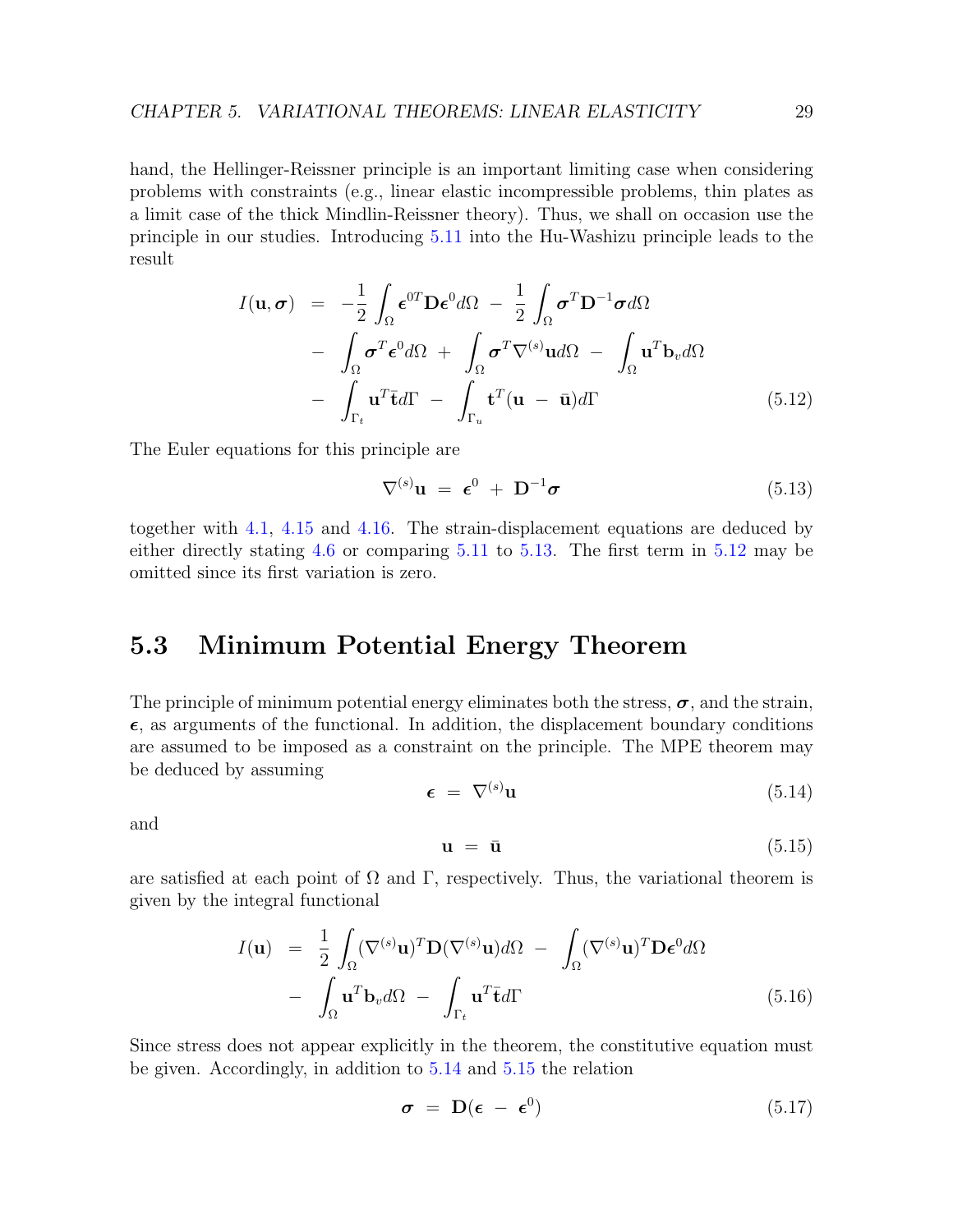is given.

The principle of minimum potential energy is often used as the basis for developing a displacement finite element method.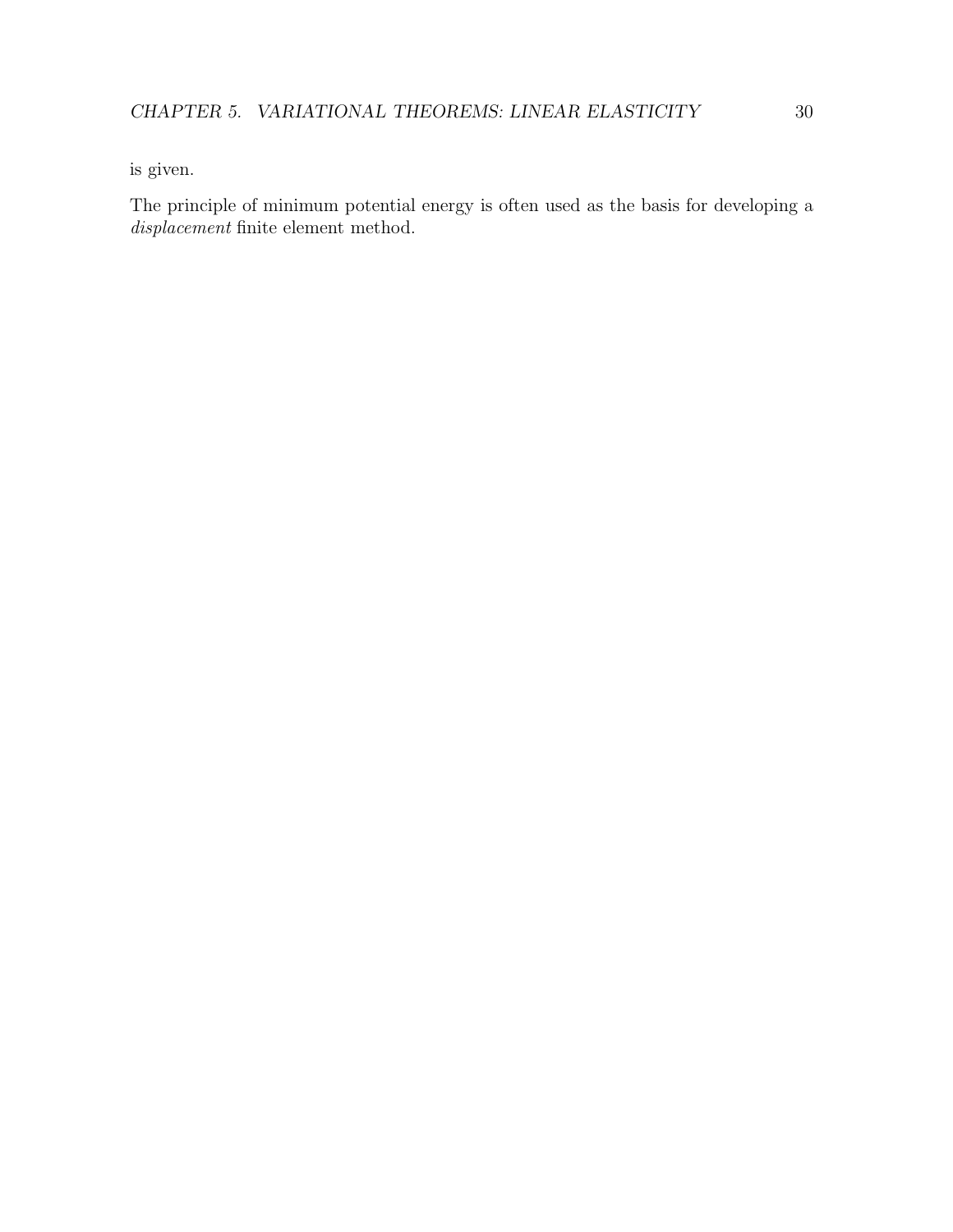## <span id="page-35-0"></span>Chapter 6

# Displacement Finite Element Methods

A variational equation or theorem may be solved using the direct method of the calculus of variations. In the direct method of the calculus of variations the dependent variables are expressed as a set of trial functions multiplying parameters. This reduces a steady state problem to an algebraic process and a transient problem to a set of ordinary differential equations. In the finite element method we divide the region into elements and perform the approximations on each element. As indicated in Chapter [2](#page-7-0) the region is divided as

$$
\Omega \approx \Omega_h = \sum_{e=1}^{M_{el}} \Omega_e \tag{6.1}
$$

and integrals are defined as

$$
\int_{\Omega} (\cdot) \, d\Omega \approx \int_{\Omega_h} (\cdot) \, d\Omega = \sum_{e=1}^{M_{el}} \int_{\Omega_e} (\cdot) \, d\Omega \tag{6.2}
$$

In the above  $M_{el}$  is the total number of elements in the finite element mesh. A similar construction is performed for the boundaries. With this construction the parts of the variational equation or theorem are evaluated element by element.

The finite element approximation for displacements in an element is introduced as

$$
\mathbf{u}(\boldsymbol{\xi},t) = \sum_{\alpha=1}^{N_{el}} N_{\alpha}(\boldsymbol{\xi}) \mathbf{u}^{\alpha}(t) = N_{\alpha}(\boldsymbol{\xi}) \mathbf{u}^{\alpha}(t)
$$
(6.3)

where  $N_{\alpha}$  is the shape function at node  $\alpha$ ,  $\xi$  are natural coordinates for the element,  $u^{\alpha}$  are the values of the displacement vector at node  $\alpha$  and repeated indices imply summation over the range of the index. Using the isoparametric concept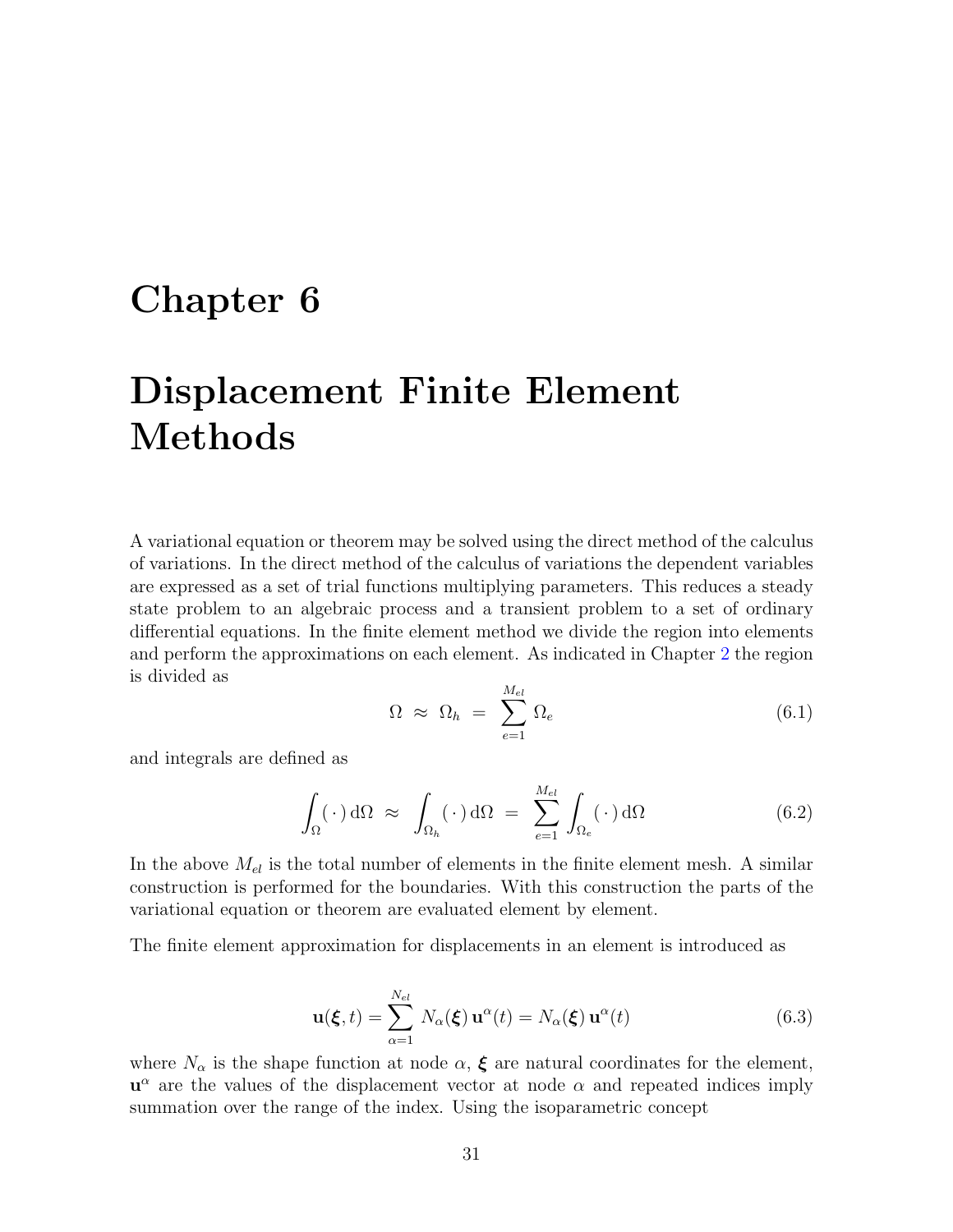$$
\mathbf{x}(\boldsymbol{\xi}) = N_{\alpha}(\boldsymbol{\xi}) \mathbf{x}^{\alpha} \tag{6.4}
$$

where  $x^{\alpha}$  are the cartesian coordinates of nodes, the displacement at each point in an element may be computed.

In the next sections we consider the computation of the external force (from applied loads) and the internal force (from stresses) by the finite element process.

#### 6.1 External Force Computation

In our study we will normally satisfy the displacement boundary conditions  $\mathbf{u} = \bar{\mathbf{u}}$  by setting nodal values of the displacement to the values of  $\bar{u}$  evaluated at nodes. That is, we express

$$
\bar{\mathbf{u}} = N_{\alpha}(\xi) \bar{\mathbf{u}}^{\alpha}(t) \tag{6.5}
$$

and set

$$
\bar{\mathbf{u}}^{\alpha}(t) = \bar{\mathbf{u}}(\mathbf{x}^{\alpha}, t) \tag{6.6}
$$

We then will assume the integral over  $\Gamma_u$  is satisfied and may be omitted. This step is not necessary but is common in most applications. The remaining terms involving specified applied loads are due to the body forces,  $\mathbf{b}_v$ , and the applied surface tractions,  $\overline{t}$ . The terms in the variational principal are

<span id="page-36-0"></span>
$$
\Pi_f = \int_{\Omega_e} \mathbf{u}^T \mathbf{b}_v \, d\Omega + \int_{\Gamma_{te}} \mathbf{u}^T \mathbf{\bar{t}} \, d\Gamma \tag{6.7}
$$

Using  $(6.3)$  in  $(6.7)$  yields

$$
\Pi_f = (\mathbf{u}^{\alpha})^T \left[ \int_{\Omega_e} N_{\alpha} \mathbf{b}_v \, d\Omega + \int_{\Gamma_{te}} N_{\alpha} \bar{\mathbf{t}} \, d\Gamma \right] = (\mathbf{u}^{\alpha})^T \mathbf{F}_{\alpha}
$$
(6.8)

where  $\mathbf{F}_{\alpha}$  denotes the applied nodal force vector at node  $\alpha$  and is computed from

$$
\mathbf{F}_{\alpha} = \int_{\Omega_e} N_{\alpha} \, \mathbf{b}_v \, d\Omega + \int_{\Gamma_{te}} N_{\alpha} \, \mathbf{\bar{t}} \, d\Gamma \tag{6.9}
$$

#### <span id="page-36-1"></span>6.2 Internal Force Computation

The stress divergence term in the Hu-Washizu variational principle is generated from the variation with respect to the displacements, u, of the term

$$
\Pi_{\sigma} = \int_{\Omega_e} (\nabla^{(s)} \mathbf{u})^T \, \sigma \, d\Omega = \sum_e \int_{\Omega_e} (\nabla^{(s)} \mathbf{u})^T \, \sigma \, d\Omega \tag{6.10}
$$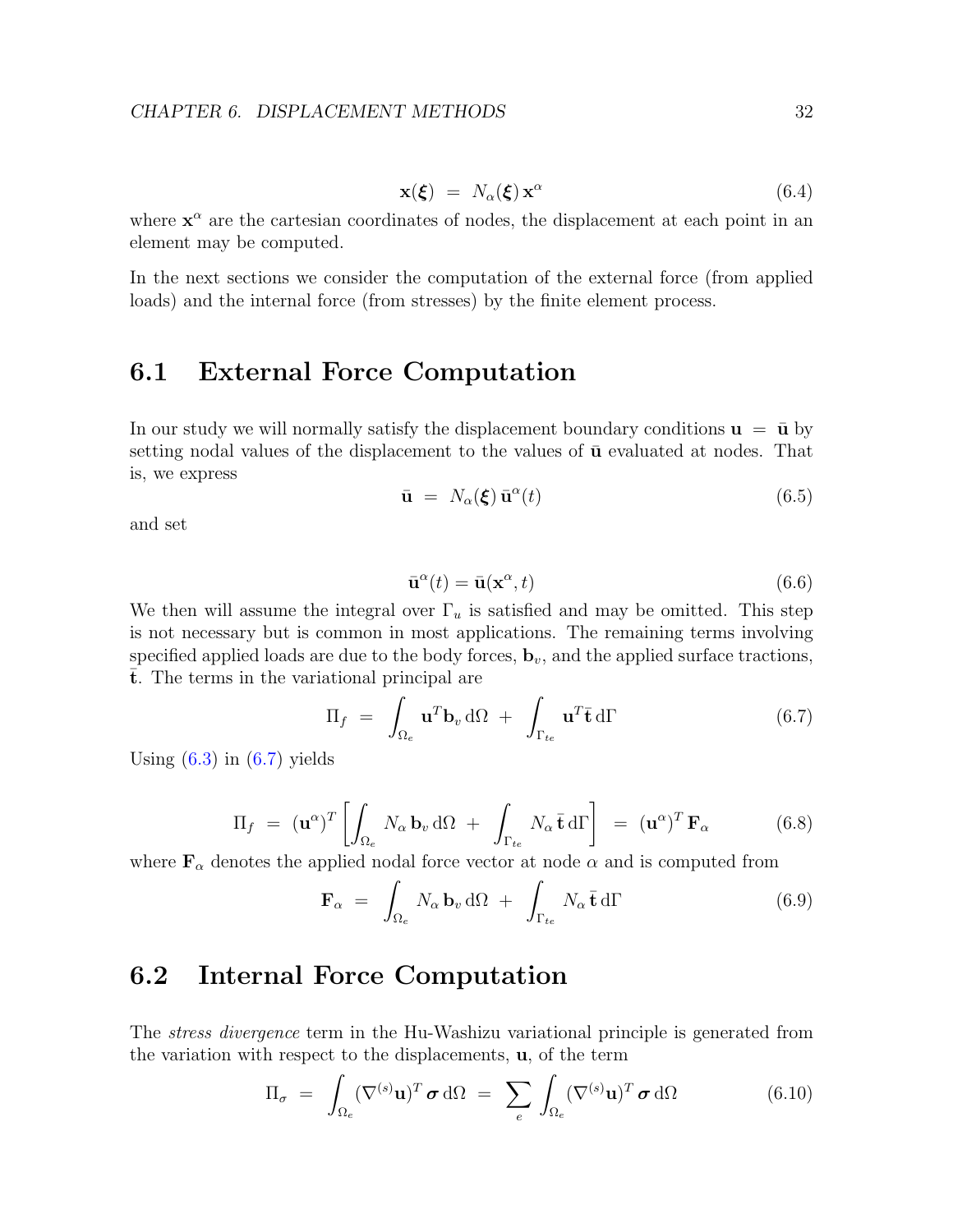Using the finite element approximation for displacement, the symmetric part of the strains defined by the symmetric part of the deformation gradient in each element is given by

$$
\nabla^{(s)} \mathbf{u} = \epsilon(\mathbf{u}) = \mathbf{B}_{\alpha} \mathbf{u}^{\alpha} \tag{6.11}
$$

where  $B_{\alpha}$  is the strain displacement matrix for the element. If the components of the strain for 3-dimensional problems are ordered as

$$
\boldsymbol{\epsilon}^T = \begin{bmatrix} \epsilon_{11} & \epsilon_{22} & \epsilon_{33} & 2\epsilon_{12} & 2\epsilon_{23} & 2\epsilon_{31} \end{bmatrix} \tag{6.12}
$$

and related to the displacement derivatives by

$$
\boldsymbol{\epsilon}^T = \begin{bmatrix} u_{1,1} & u_{2,2} & u_{3,3} & (u_{1,2} + u_{2,1}) & (u_{2,3} + u_{3,2}) & (u_{3,1} + u_{1,3}) \end{bmatrix} \tag{6.13}
$$

the strain-displacement matrix is expressed as:

$$
\mathbf{B}_{\alpha} = \begin{bmatrix} N_{\alpha,1} & 0 & 0 \\ 0 & N_{\alpha,2} & 0 \\ 0 & 0 & N_{\alpha,3} \\ N_{\alpha,2} & N_{\alpha,1} & 0 \\ 0 & N_{\alpha,3} & N_{\alpha,2} \\ N_{\alpha,3} & 0 & N_{\alpha,1} \end{bmatrix}
$$
(6.14)

where

$$
N_{\alpha,i} = \frac{\partial N_{\alpha}}{\partial x_i} \tag{6.15}
$$

For a 2-dimensional plane strain problem the non-zero strains reduce to

$$
\boldsymbol{\epsilon}^T = \begin{bmatrix} \epsilon_{11} & \epsilon_{22} & \epsilon_{33} & 2 \epsilon_{12} \end{bmatrix} \tag{6.16}
$$

and are expressed in terms of the displacement derivatives as

$$
\boldsymbol{\epsilon}^T = \begin{bmatrix} u_{1,1} & u_{2,2} & 0 & (u_{1,2} + u_{2,1}) \end{bmatrix} \tag{6.17}
$$

thus,  $B_{\alpha}$  becomes:

$$
\mathbf{B}_{\alpha} = \begin{bmatrix} N_{\alpha,1} & 0 \\ 0 & N_{\alpha,2} \\ 0 & 0 \\ N_{\alpha,2} & N_{\alpha,1} \end{bmatrix}
$$
 (6.18)

Finally, for a 2-dimensional axisymmetric problem (with no torsional loading) the strains are

$$
\boldsymbol{\epsilon}^T = \begin{bmatrix} \epsilon_{11} & \epsilon_{22} & \epsilon_{33} & 2 \epsilon_{12} \end{bmatrix} \tag{6.19}
$$

and are expressed in terms of the displacements as

$$
\boldsymbol{\epsilon}^T = \begin{bmatrix} u_{1,1} & u_{2,2} & u_1/x_1 & (u_{1,2} + u_{2,1}) \end{bmatrix} \tag{6.20}
$$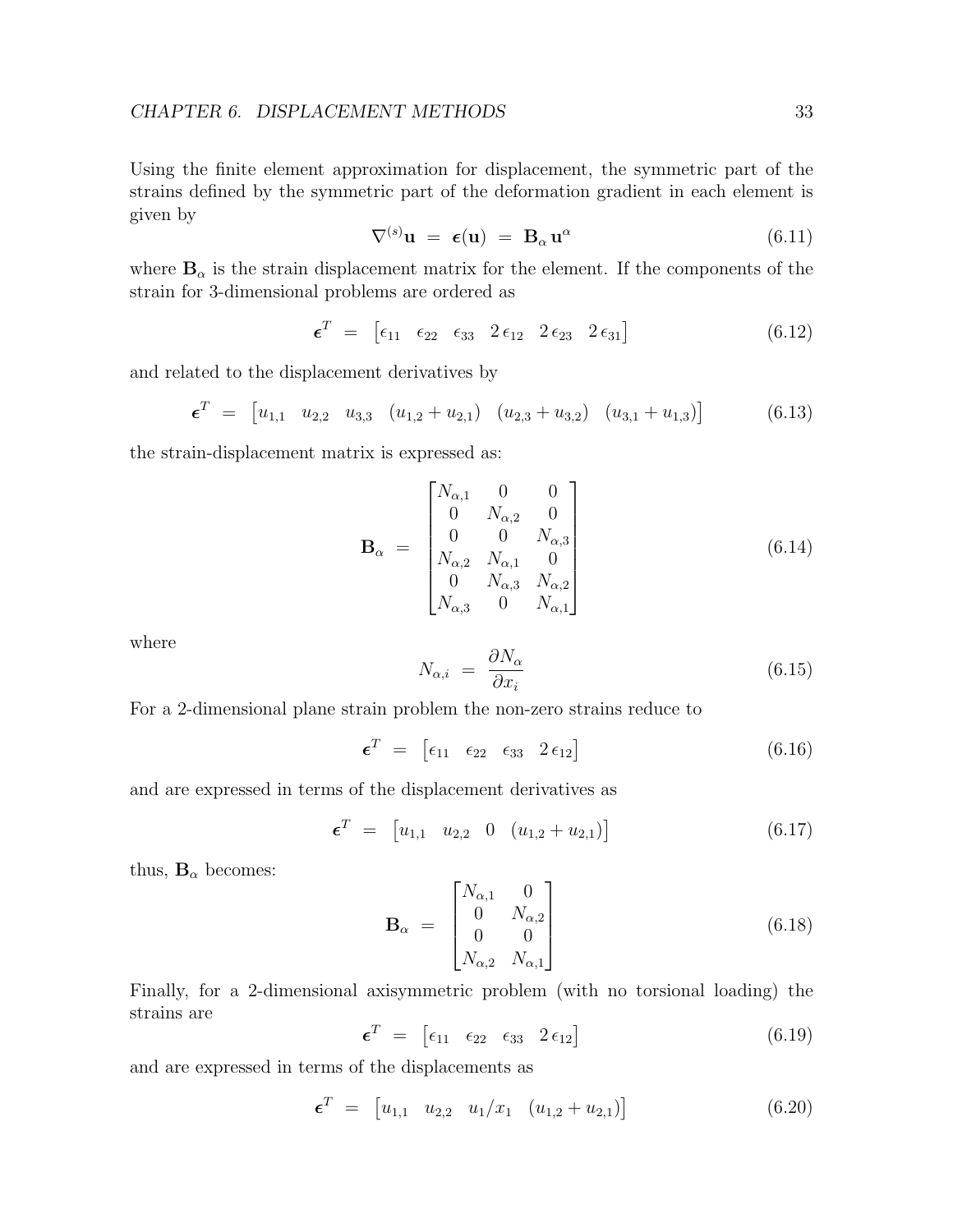The strain-displacement matrix for axisymmetry,  $\mathbf{B}_{\alpha}$ , becomes:

$$
\mathbf{B}_{\alpha} = \begin{bmatrix} N_{\alpha,1} & 0 \\ 0 & N_{\alpha,2} \\ N_{\alpha}/x_1 & 0 \\ N_{\alpha,2} & N_{\alpha,1} \end{bmatrix}
$$
 (6.21)

where  $x_1, x_2$  $x_1, x_2$  $x_1, x_2$  now denote the axisymmetric coordinates r, z, respectively<sup>1</sup>

The stress divergence term for each element may be written as

$$
\Pi_{\sigma_e} = (\mathbf{u}^{\alpha})^T \int_{\Omega_e} (\mathbf{B}_{\alpha})^T \boldsymbol{\sigma} \, d\Omega \qquad (6.22)
$$

In the sequel we define the variation of this term with respect to the nodal displacements,  $\mathbf{u}^{\alpha}$ , the internal stress divergence force. This force is expressed by

$$
\mathbf{P}_{\alpha}(\boldsymbol{\sigma}) = \int_{\Omega_e} (\mathbf{B}_{\alpha})^T \boldsymbol{\sigma} \, d\Omega \qquad (6.23)
$$

which gives

$$
\Pi_{\sigma_e} = (\mathbf{u}^{\alpha})^T \mathbf{P}_{\alpha}(\boldsymbol{\sigma}) \tag{6.24}
$$

The stress divergence term is a basic finite element quantity and must produce a response which is free of spurious modes or locking tendencies. Locking is generally associated with poor performance at or near the incompressible limit. To study the locking problem we split the formulation into deviatoric and volumetric terms.

#### 6.3 Split into Deviatoric and Spherical Parts

For problems in mechanics it is common to split the stress and strain tensors into their deviatoric and spherical parts. For stress the spherical part is the mean stress defined by

$$
p = \frac{1}{3}tr(\boldsymbol{\sigma}) = \frac{1}{3}\sigma_{kk} \tag{6.25}
$$

For infinitesimal strains the spherical part is the volume change defined by

$$
\theta = tr(\epsilon) = \epsilon_{kk} \tag{6.26}
$$

The deviatoric part of stress , s, is defined so that its trace is zero. The stress may be written in terms of the *deviatoric* and *pressure* parts (pressure is spherical part) as

$$
\sigma = \mathbf{s} + p\mathbf{1} \tag{6.27}
$$

<span id="page-38-0"></span><sup>&</sup>lt;sup>1</sup>For axisymmetry it is also necessary to replace the volume element by  $d\Omega \to x_1 dx_1 dx_2$  and the surface element by  $d\Gamma \to x_1 dS$  where dS is an boundary differential in the  $x_1$  -  $x_2$  plane.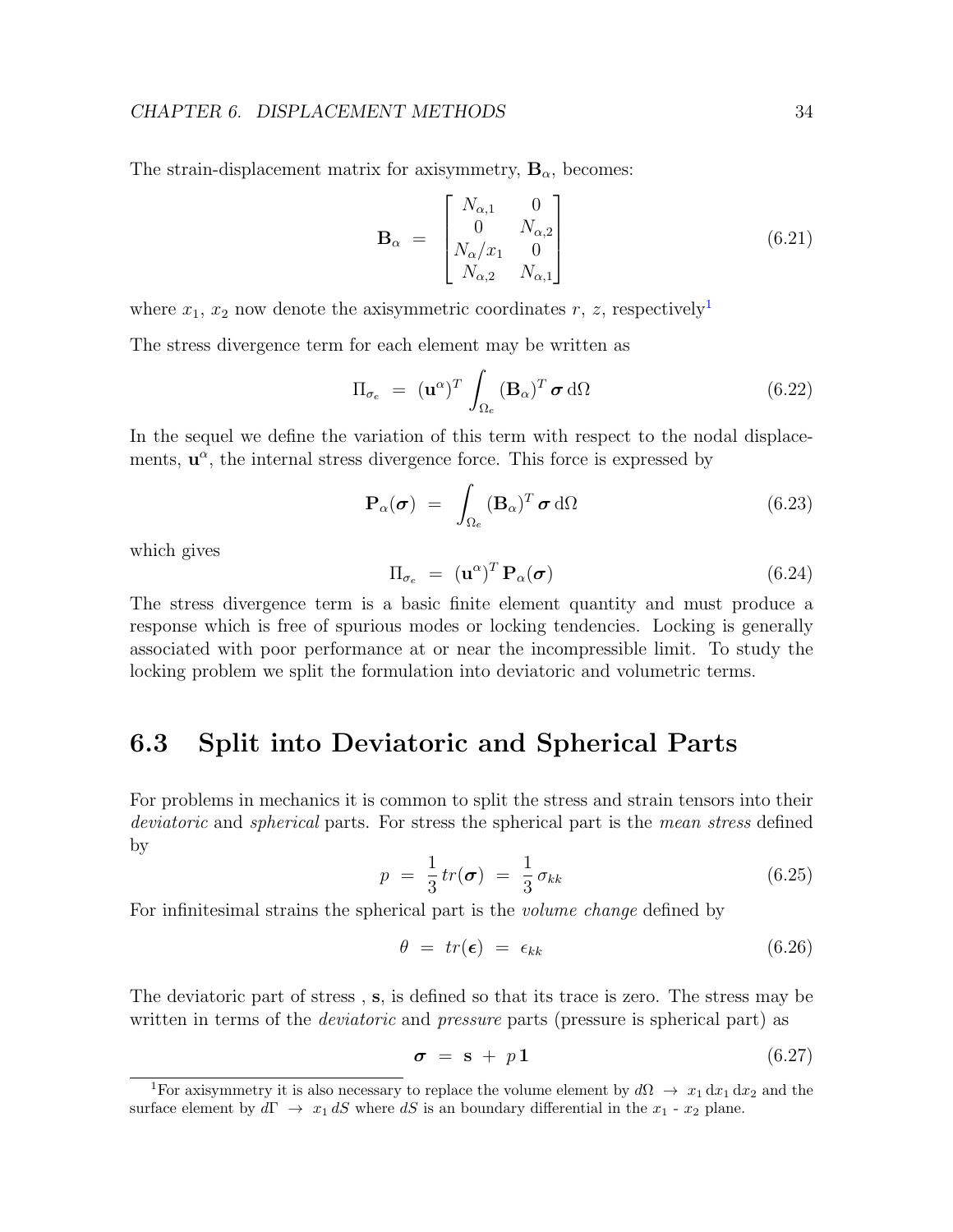where, 1 is the rank two identity tensor, which in matrix notation is given by the vector

$$
\mathbf{m}^T = [1 \ 1 \ 1 \ 0 \ 0 \ 0] \tag{6.28}
$$

In matrix form the pressure is given by

$$
p = \frac{1}{3} \mathbf{m}^T \boldsymbol{\sigma} \tag{6.29}
$$

thus, the deviatoric part of stresses now may be computed as

$$
\mathbf{s} = \boldsymbol{\sigma} - \frac{1}{3} \mathbf{m} \mathbf{m}^T \boldsymbol{\sigma} = \left( \mathbf{I} - \frac{1}{3} \mathbf{m} \mathbf{m}^T \right) \boldsymbol{\sigma} \tag{6.30}
$$

where, in three dimensions, **I** is a  $6 \times 6$  identity matrix. We note that the trace of the stress gives

$$
\mathbf{m}^T \boldsymbol{\sigma} = 3 p = \mathbf{m}^T \mathbf{s} + p \mathbf{m}^T \mathbf{m} = \mathbf{m}^T \mathbf{s} + 3 p \tag{6.31}
$$

and hence

$$
\mathbf{m}^T \mathbf{s} = 0 \tag{6.32}
$$

as required.

For subsequent developments, we define

$$
\mathbf{I}_{dev} = \mathbf{I} - \frac{1}{3} \mathbf{m} \mathbf{m}^T
$$
 (6.33)

as the deviatoric projector. Similarly, the volumetric projector is defined by

$$
\mathbf{I}_{vol} = \frac{1}{3} \mathbf{m} \mathbf{m}^T
$$
 (6.34)

These operators have the following properties

$$
\mathbf{I} = \mathbf{I}_{dev} + \mathbf{I}_{vol} \tag{6.35}
$$

$$
\mathbf{I}_{dev} = \mathbf{I}_{dev} \mathbf{I}_{dev} = (\mathbf{I}_{dev})^m \tag{6.36}
$$

$$
\mathbf{I}_{vol} = \mathbf{I}_{vol} \mathbf{I}_{vol} = (\mathbf{I}_{vol})^m \tag{6.37}
$$

and

$$
\mathbf{I}_{vol}\,\mathbf{I}_{dev} = \mathbf{I}_{dev}\,\mathbf{I}_{vol} = \mathbf{0} \tag{6.38}
$$

In the above  $m$  is any positive integer power. We note, however, that inverses to the projectors do not exist.

Utilizing the above properties, we can operate on the strain to define its deviatoric and volumetric parts. Accordingly, the deviatoric and volumetric parts are given by

<span id="page-39-0"></span>
$$
\epsilon = e + \frac{1}{3}\theta \mathbf{1} \tag{6.39}
$$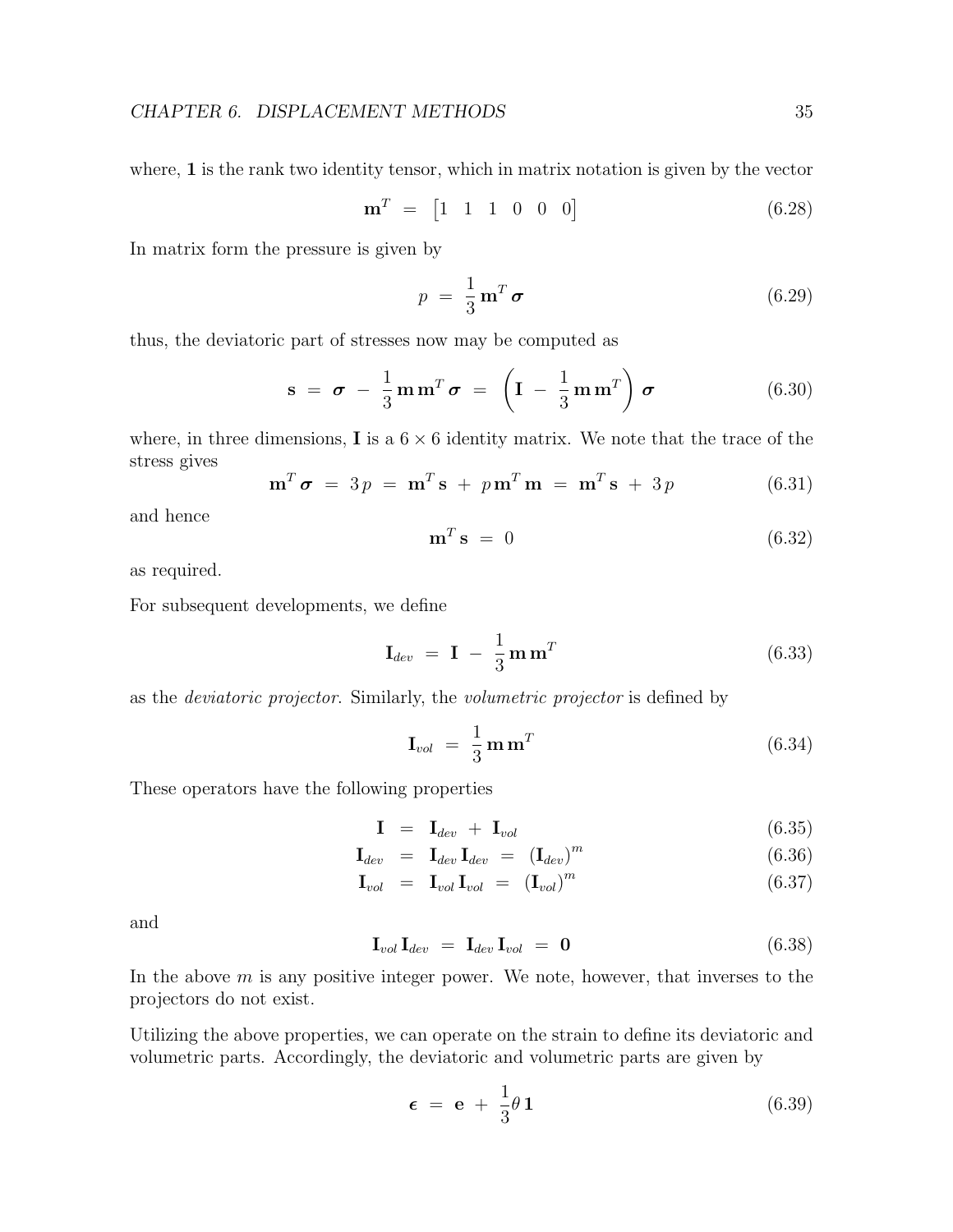where **e** is the strain deviator and  $\theta$  is the change in volume. Using matrix notation we have

$$
\theta = \mathbf{m}^T \boldsymbol{\epsilon} \tag{6.40}
$$

we obtain

$$
\mathbf{e} = I_{dev} \, \boldsymbol{\epsilon} \quad ; \quad \mathbf{m}^T \, \mathbf{e} = 0 \tag{6.41}
$$

The strain-displacement matrix also may now be written as a deviatoric and volumetric form. Accordingly, we use the strain split

$$
\epsilon(\mathbf{u}) = \mathbf{B}_{\alpha} \mathbf{u}^{\alpha} = (\mathbf{B}_{dev})_{\alpha} \mathbf{u}^{\alpha} + (\mathbf{B}_{vol})_{\alpha} \mathbf{u}^{\alpha} \qquad (6.42)
$$

where

$$
\mathbf{B}_{dev} = \mathbf{I}_{dev} \mathbf{B} \tag{6.43}
$$

and

$$
\mathbf{B}_{vol} = \mathbf{I}_{vol} \mathbf{B} = \frac{1}{3} \mathbf{m} \mathbf{b} \tag{6.44}
$$

where

$$
\mathbf{b} = \mathbf{m}^T \mathbf{B} \quad ; \quad \mathbf{m}^T \mathbf{B}_{dev} = \mathbf{0} \tag{6.45}
$$

For 3-dimensional problems

$$
\mathbf{b}_{\alpha} = \begin{bmatrix} N_{\alpha,1} & N_{\alpha,2} & N_{\alpha,3} \end{bmatrix} \tag{6.46}
$$

is the volumetric strain-displacement matrix for a node  $\alpha$  in its basic form. In 2dimensional plane problems the volumetric strain-displacement matrix is given by

$$
\mathbf{b}_{\alpha} = [N_{\alpha,1} \quad N_{\alpha,2}] \tag{6.47}
$$

and for 2-dimensional axisymmetric problems

$$
\mathbf{b}_{\alpha} = [N_{\alpha,1} + N_{\alpha}/x_1 \quad N_{\alpha,2}] \tag{6.48}
$$

The deviatoric matrix  $\mathbf{B}_{dev}$  is constructed from [\(6.39\)](#page-39-0) and yields for the 3-dimensional problem

$$
\mathbf{B}_{dev} = \frac{1}{3} \begin{bmatrix} 2N_{\alpha,1} & -N_{\alpha,2} & -N_{\alpha,3} \\ -N_{\alpha,1} & 2N_{\alpha,2} & -N_{\alpha,3} \\ -N_{\alpha,1} & -N_{\alpha,2} & 2N_{\alpha,3} \\ 3N_{\alpha,2} & 3N_{\alpha,1} & 0 \\ 0 & 3N_{\alpha,3} & 3N_{\alpha,2} \\ 3N_{\alpha,3} & 0 & 3N_{\alpha,1} \end{bmatrix}
$$
(6.49)

and for the 2-dimensional plane problem

$$
\mathbf{B}_{dev} = \frac{1}{3} \begin{bmatrix} 2N_{\alpha,1} & -N_{\alpha,2} \\ -N_{\alpha,1} & 2N_{\alpha,2} \\ -N_{\alpha,1} & -N_{\alpha,2} \\ 3N_{\alpha,2} & 3N_{\alpha,1} \end{bmatrix}
$$
(6.50)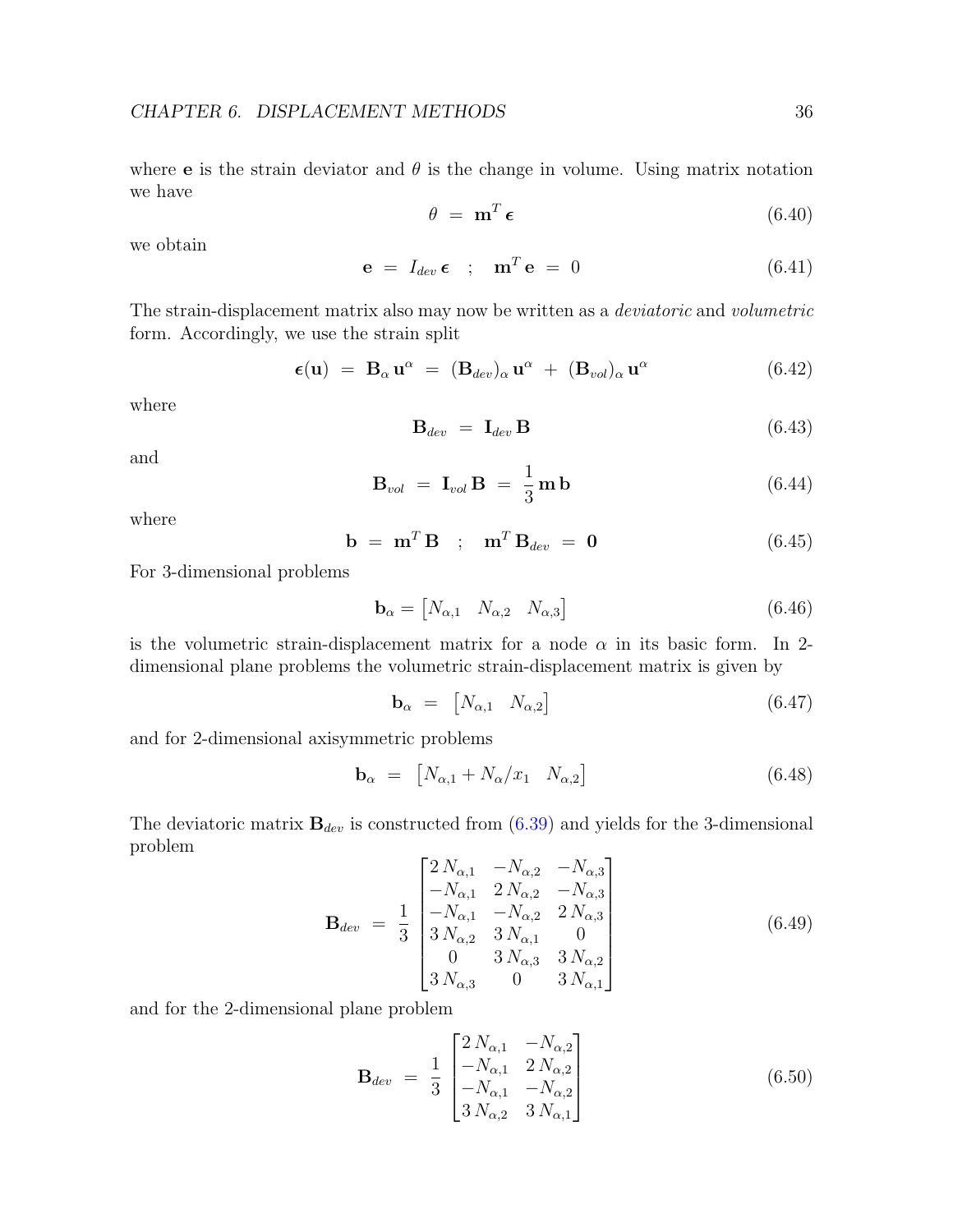Finally, the deviatoric matrix for the 2-dimensional axisymmetric problem is given by:

$$
\mathbf{B}_{dev} = \frac{1}{3} \begin{bmatrix} (2N_{\alpha,1} - N_{\alpha}/x_1) & -N_{\alpha,2} \\ -(N_{\alpha,1} + N_{\alpha}/x_1) & 2N_{\alpha,2} \\ (2N_{\alpha}/x_1 + N_{\alpha,1}) & -N_{\alpha,2} \\ 3N_{\alpha,2} & 3N_{\alpha,1} \end{bmatrix}
$$
(6.51)

### 6.4 Internal Force - Deviatoric and Volumetric Parts

The above split of terms is useful in writing the internal force calculations in terms of deviatoric and volumetric parts. Accordingly,

$$
\mathbf{P}_{\alpha} = \int_{\Omega_e} \mathbf{B}_{\alpha}^T \boldsymbol{\sigma} \, d\Omega = \int_{\Omega_e} \mathbf{B}_{\alpha}^T (\mathbf{s} + p \mathbf{m}) \, d\Omega \tag{6.52}
$$

which after rearrangement gives

$$
\mathbf{P}_{\alpha} = \int_{\Omega_e} \mathbf{B}_{\alpha}^T \mathbf{s} \, d\Omega + \int_{\Omega_e} \mathbf{B}_{\alpha}^T \mathbf{m} \, p \, d\Omega \tag{6.53}
$$

If we introduce

$$
\mathbf{B} = \mathbf{B}_{dev} + \mathbf{B}_{vol} = \mathbf{B}_{dev} + \frac{1}{3}\mathbf{m}\,\mathbf{b}
$$
 (6.54)

and use the properties defined above for products of the deviatoric and volumetric terms, then

$$
\mathbf{P}_{\alpha} = \int_{\Omega_e} (\mathbf{B}_{dev}^T)_{\alpha} \, \mathbf{s} \, d\Omega \; + \; \int_{\Omega_e} \mathbf{b}_{\alpha}^T \, p \, d\Omega \tag{6.55}
$$

Since the volumetric term has no effect on the deviatoric stresses the residual may also be computed from the simpler form in terms of  $B_{\alpha}$  alone as

$$
\mathbf{P}_{\alpha} = \int_{\Omega_e} \mathbf{B}_{\alpha}^T \mathbf{s} \, d\Omega + \int_{\Omega_e} \mathbf{b}_{\alpha}^T p \, d\Omega \tag{6.56}
$$

Thus, the internal force is composed of the sum of deviatoric and volumetric parts.

### 6.5 Constitutive Equations for Isotropic Linear Elasticity

The constitutive equation for isotropic linear elasticity may be expressed as

$$
\boldsymbol{\sigma} = \lambda \mathbf{1} \operatorname{tr}(\boldsymbol{\epsilon}) + 2 \mu \boldsymbol{\epsilon} \tag{6.57}
$$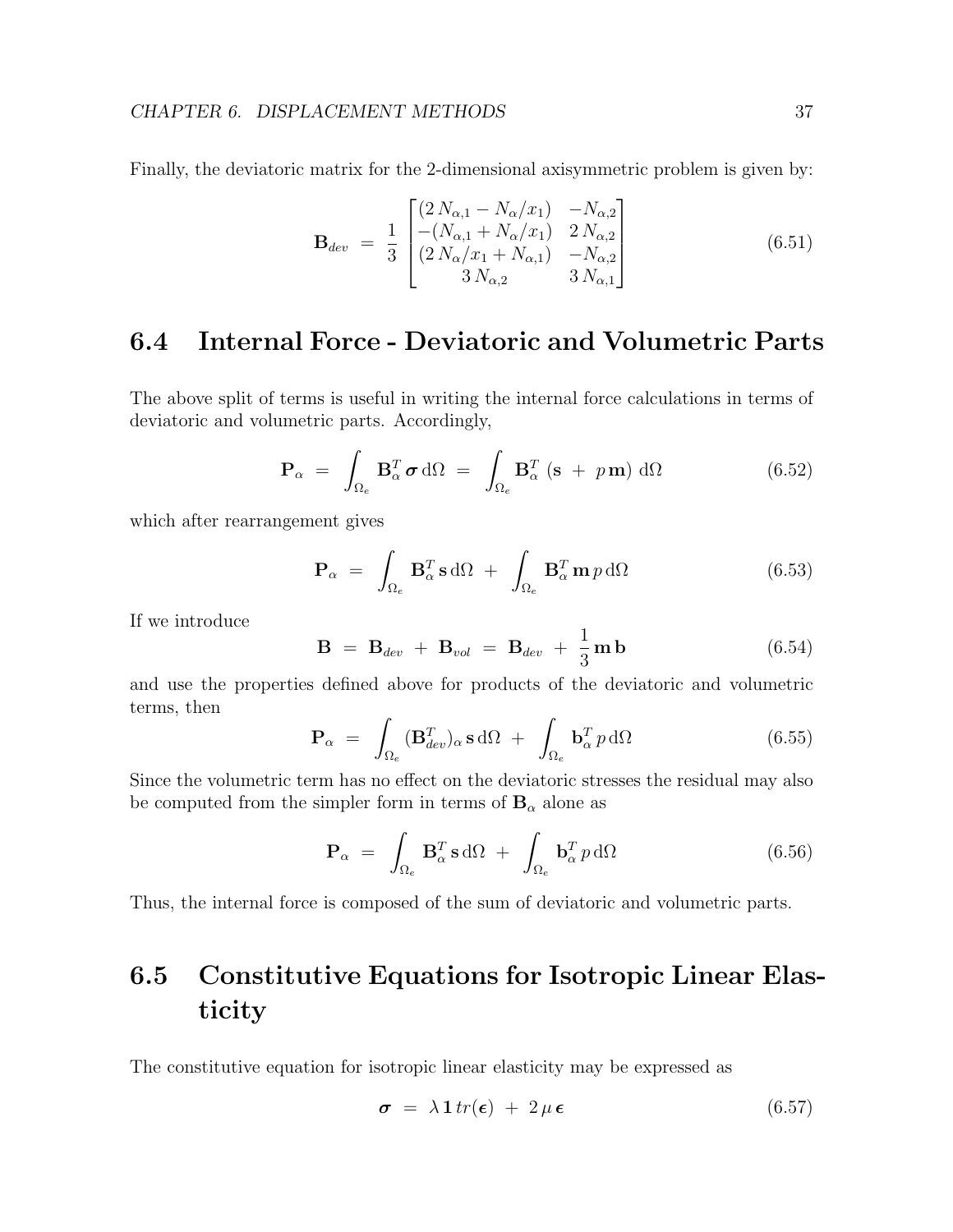where  $\lambda$  and  $\mu$  are the Lamé parameters which are related to Young's modulus, E, and Poisson's ratio,  $\nu$ , by

$$
\lambda = \frac{\nu E}{(1 + \nu)(1 - 2\nu)} \quad ; \quad \mu = \frac{E}{2(1 + \nu)} \tag{6.58}
$$

For different values of  $\nu$ , the Lamé parameters have the following ranges

$$
0 \leq \nu \leq \frac{1}{2} \quad ; \quad 0 \leq \lambda \leq \infty \tag{6.59}
$$

and

$$
0 \le \nu \le \frac{1}{2} \quad ; \quad \frac{E}{2} \ge \mu \ge \frac{E}{3} \tag{6.60}
$$

For an incompressible material  $\nu$  is  $\frac{1}{2}$ ; and  $\lambda$  is a parameter which causes difficulties since it is infinite. Another parameter which is related to  $\lambda$  and  $\mu$  is the *bulk modulus*,  $K$ , which is defined by

$$
K = \lambda + \frac{2}{3}\mu = \frac{E}{3(1 - 2\nu)}
$$
\n(6.61)

We note that K also tends to infinity as  $\nu$  approaches  $\frac{1}{2}$ .

The constitutive equation for an isotropic material is given in indicial form by

$$
\sigma_{ij} = \lambda \, \delta_{ij} \, \epsilon_{kk} + 2 \, \mu \, \epsilon_{ij} \tag{6.62}
$$

and for a general linear elastic material by

$$
\sigma_{ij} = c_{ijkl} \,\epsilon_{kl} \tag{6.63}
$$

where  $c_{ijkl}$  are the elastic moduli. For an isotropic material the elastic moduli are then related by

$$
c_{ijkl} = \lambda \, \delta_{ij} \, \delta_{kl} + \mu \, (\delta_{ik} \, \delta_{jl} + \delta_{il} \, \delta_{jk}) \tag{6.64}
$$

We note that the above definition for the moduli satisfies all the necessary symmetry conditions; that is

$$
c_{ijkl} = c_{klij} = c_{jikl} = c_{ijlk} \tag{6.65}
$$

The relations may be transformed to matrix (Voigt) notation following Table [4.1](#page-29-0) and expressed as

$$
\boldsymbol{\sigma} = \mathbf{D} \boldsymbol{\epsilon} \tag{6.66}
$$

where the elastic moduli are split into

$$
\mathbf{D} = \lambda \mathbf{D}_{\lambda} + \mu \mathbf{D}_{\mu} \tag{6.67}
$$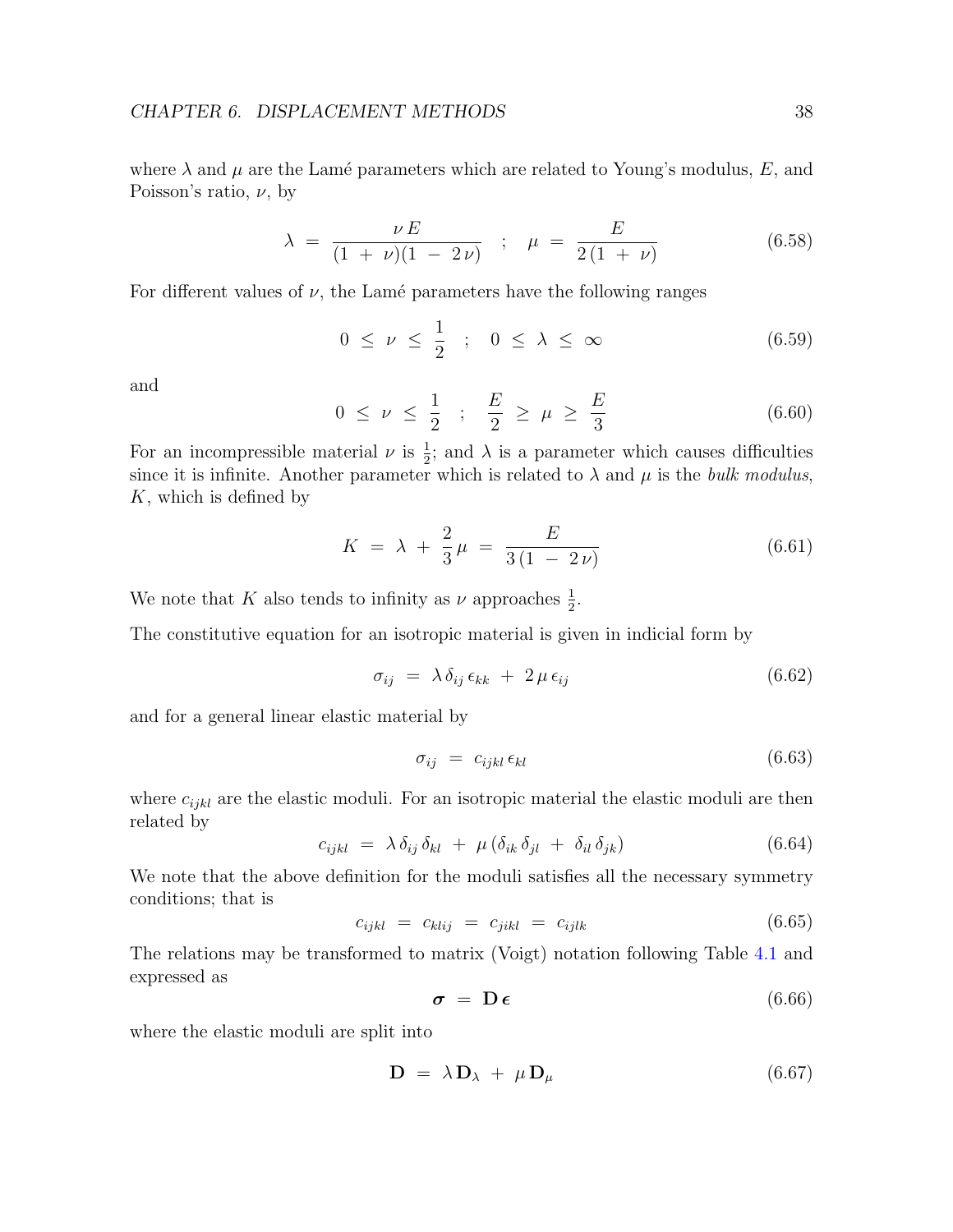with

$$
\mathbf{D}_{\lambda} = \begin{bmatrix} 1 & 1 & 1 & 0 & 0 & 0 \\ 1 & 1 & 1 & 0 & 0 & 0 \\ 1 & 1 & 1 & 0 & 0 & 0 \\ 0 & 0 & 0 & 0 & 0 & 0 \\ 0 & 0 & 0 & 0 & 0 & 0 \\ 0 & 0 & 0 & 0 & 0 & 0 \\ 0 & 2 & 0 & 0 & 0 & 0 \\ 0 & 0 & 2 & 0 & 0 & 0 \\ 0 & 0 & 0 & 1 & 0 & 0 \\ 0 & 0 & 0 & 0 & 1 & 0 \\ 0 & 0 & 0 & 0 & 0 & 1 \end{bmatrix}
$$
(6.69)

used as non-dimensional matrices to split the moduli.<sup>[2](#page-43-0)</sup>

If the moduli matrices are premultiplied by  $I_{vol}$  and  $I_{dev}$  the following results are obtained

$$
\mathbf{I}_{vol}\,\mathbf{D}_{\lambda} = \mathbf{D}_{\lambda} \tag{6.70}
$$

$$
\mathbf{I}_{dev}\,\mathbf{D}_{\lambda} = \mathbf{0} \tag{6.71}
$$

$$
\mathbf{I}_{vol}\,\mathbf{D}_{\mu} = \frac{2}{3}\,\mathbf{m}\,\mathbf{m}^T = \frac{2}{3}\,\mathbf{D}_{\lambda} \tag{6.72}
$$

and

$$
\mathbf{D}_{\mu}\mathbf{I}_{dev} = \mathbf{I}_{dev}\mathbf{D}_{\mu} = \frac{1}{3} \begin{bmatrix} 4 & -2 & -2 & 0 & 0 & 0 \\ -2 & 4 & -2 & 0 & 0 & 0 \\ -2 & -2 & 4 & 0 & 0 & 0 \\ 0 & 0 & 0 & 3 & 0 & 0 \\ 0 & 0 & 0 & 0 & 3 & 0 \\ 0 & 0 & 0 & 0 & 0 & 3 \end{bmatrix} = \mathbf{D}_{dev}
$$
(6.73)

Once  $\mathbf{D}_{dev}$  has been computed it may be noted that

$$
\mathbf{I}_{dev} \mathbf{D}_{dev} = \mathbf{D}_{dev} \mathbf{I}_{dev} = \mathbf{D}_{dev} \tag{6.74}
$$

$$
\mathbf{I}_{vol}\,\mathbf{D}_{dev} = \mathbf{D}_{dev}\,\mathbf{I}_{vol} = \mathbf{0} \tag{6.75}
$$

and, thus, it is a deviatoric quantity.

In the following section, the computation of the element stiffness matrix for a displacement approach is given and is based upon the above representations for the moduli.

<span id="page-43-0"></span><sup>&</sup>lt;sup>2</sup>Note that in  $\mathbf{D}_{\mu}$  the terms multiplying shears have unit values since engineering shear strains are used (i.e.,  $\gamma_{ij} = 2 \epsilon_{ij}$ ).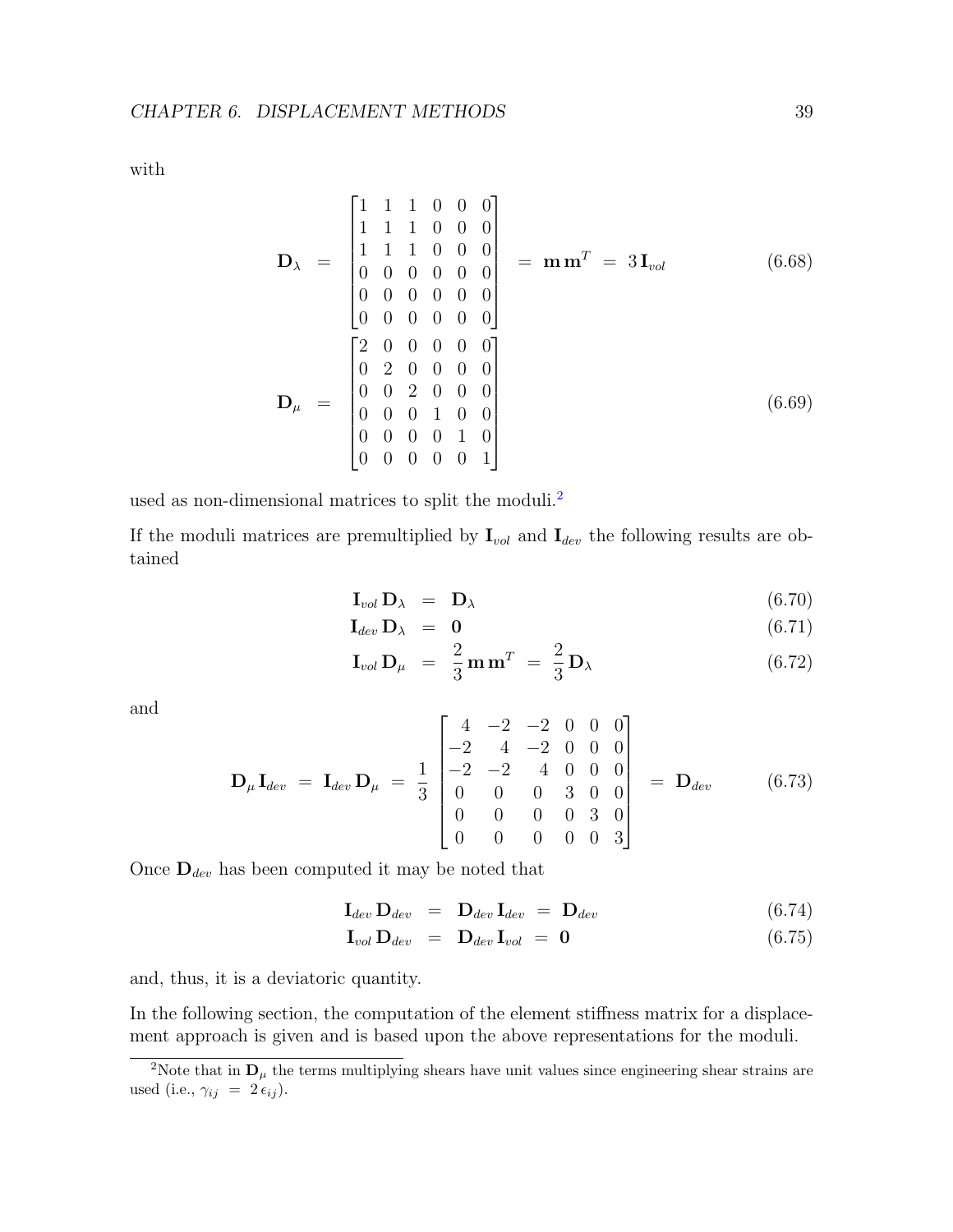#### 6.6 Stiffness for Displacement Formulation

The displacement formulation is accomplished for a linear elastic material by noting that the constitutive equation is given by (for simplicity  $\epsilon^0$  is assumed to be zero)

$$
\boldsymbol{\sigma} = \mathbf{D} \,\boldsymbol{\epsilon} \tag{6.76}
$$

The strains for a displacement approach are given by

$$
\epsilon = \mathbf{B}_{\beta} \mathbf{u}^{\beta} \tag{6.77}
$$

where  $\mathbf{u}^{\beta}$  are the displacements at node  $\beta$ .

Constructing the deviatoric and volumetric parts may be accomplished by writing

$$
\mathbf{s} = \mathbf{I}_{dev} \boldsymbol{\sigma} = \mathbf{I}_{dev} \mathbf{D} \boldsymbol{\epsilon} = \mathbf{I}_{dev} (\lambda \mathbf{D}_{\lambda} + \mu \mathbf{D}_{\mu}) \boldsymbol{\epsilon} \qquad (6.78)
$$

and

$$
p \mathbf{m} = \mathbf{I}_{vol} \mathbf{D} \boldsymbol{\epsilon} = \mathbf{I}_{vol} (\lambda \mathbf{D}_{\lambda} + \mu \mathbf{D}_{\mu}) \boldsymbol{\epsilon}
$$
 (6.79)

If we use the properties of the moduli multiplied by the projectors, the above equations reduce to

$$
\mathbf{s} = \mu \, \mathbf{D}_{dev} \, \boldsymbol{\epsilon} = \mu \mathbf{D}_{\mu} \, \mathbf{e} = \mu \mathbf{D}_{\mu} (\mathbf{B}_{dev})_{\beta} \, \mathbf{u}^{\beta} \tag{6.80}
$$

and

$$
p \mathbf{m} = (\lambda + \frac{2}{3}\mu) \mathbf{D}_{\lambda} \boldsymbol{\epsilon} = K \mathbf{D}_{\lambda} \boldsymbol{\epsilon} = K \mathbf{m} (\mathbf{m}^T \boldsymbol{\epsilon}) = K \mathbf{m} \theta \qquad (6.81)
$$

Thus, the pressure constitutive equation is

$$
p = K\theta \tag{6.82}
$$

Noting that the volumetric strain may be computed from

$$
\theta = \mathbf{b}_{\beta} \mathbf{u}^{\beta} \tag{6.83}
$$

the pressure for the displacement model may be computed from

$$
p = K \mathbf{b}_{\beta} \mathbf{u}^{\beta} \tag{6.84}
$$

We recall from Section [6.2](#page-36-1) that

$$
\mathbf{P}_{\alpha} = \int_{\Omega_e} (\mathbf{B}_{dev}^T)_{\alpha} \, \mathbf{s} \, d\Omega \; + \; \int_{\Omega_e} \mathbf{b}_{\alpha}^T \, p \, d\Omega \tag{6.85}
$$

Using the above definitions and identities the internal force vector may be written as

$$
\mathbf{P}_{\alpha} = \int_{\Omega_e} \mu \, (\mathbf{B}_{dev}^T)_{\alpha} \, \mathbf{D}_{\mu} \, (\mathbf{B}_{dev})_{\beta} \, d\Omega \, \mathbf{u}^{\beta} + \int_{\Omega_e} K \, \mathbf{b}_{\alpha} \, \mathbf{b}_{\beta}^T \, d\Omega \, \mathbf{u}^{\beta} \tag{6.86}
$$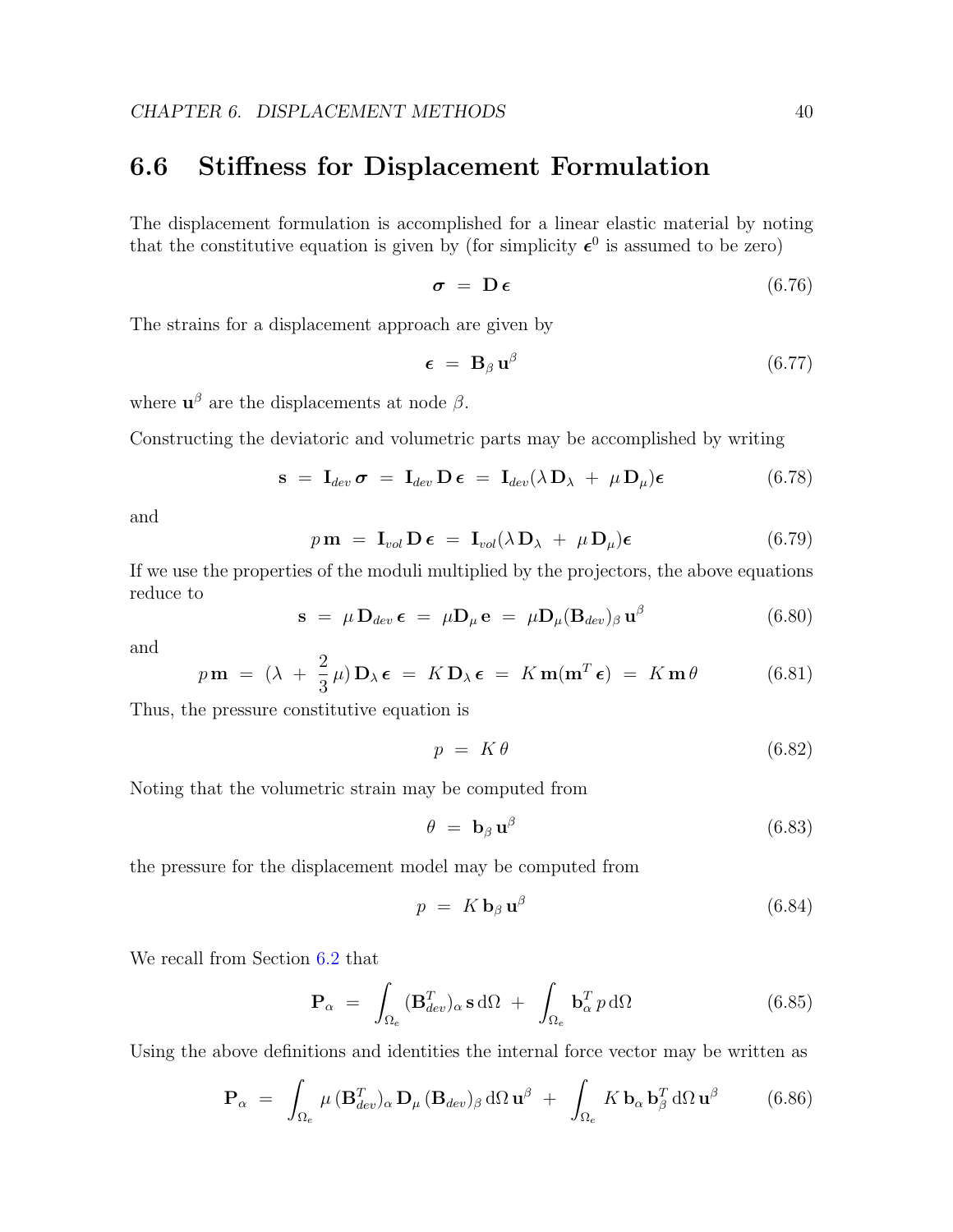and, thus, for isotropic linear elasticity, the stiffness matrix may be deduced as the sum of the deviatoric and volumetric parts

$$
\mathbf{K}_{\alpha\beta} = (\mathbf{K}_{dev})_{\alpha\beta} + (\mathbf{K}_{vol})_{\alpha\beta} \tag{6.87}
$$

where

$$
(\mathbf{K}_{dev})_{\alpha\beta} = \int_{\Omega_e} \mu (\mathbf{B}_{dev}^T)_{\alpha} \mathbf{D}_{\mu} (\mathbf{B}_{dev})_{\beta} d\Omega = \int_{\Omega_e} \mu \mathbf{B}_{\alpha}^T \mathbf{D}_{dev} \mathbf{B}_{\beta} d\Omega
$$
 (6.88)

and

$$
(\mathbf{K}_{vol})_{\alpha\beta} = \int_{\Omega_e} K \, \mathbf{b}_{\alpha} \, \mathbf{b}_{\beta}^T \, d\Omega = \int_{\Omega_e} K \, \mathbf{B}_{\alpha}^T \, \mathbf{D}_{\lambda} \, \mathbf{B}^{\beta} \, d\Omega \tag{6.89}
$$

#### 6.7 Numerical Integration

Generally the computation of integrals for the finite element arrays is performed using numerical integration (i.e., quadrature). The use of the same quadrature for each part of the stress divergence terms given above (in  $P$  and  $K$ ) leads to a conventional displacement approach for numerically integrated finite element developments. The minimum order quadrature which produces a stiffness with the correct rank (i.e., number of element degree-of-freedoms less the number of rigid body modes) will be called a standard or full quadrature (or integration). The next lowest order of quadrature is called a reduced quadrature. Alternatively, use of standard quadrature on one term and reduced quadrature on another leads to a method called *selective reduced quadrature*.

A typical integral is evaluated by first transforming the integral onto a natural coordinate space

$$
\int_{\Omega_e} f(\mathbf{x}) \, d\Omega = \int_{\square} f(\mathbf{x}(\xi)) \, j(\xi) \, d\xi \tag{6.90}
$$

where  $\int_{\Box}$  denotes integration over the natural coordinates  $\xi$ ,  $d\xi$  denotes  $d\xi_1 d\xi_2$  in 2-dimensions, and  $j(\xi)$  is the determinant of the jacobian transformation

$$
\mathbf{J}(\boldsymbol{\xi}) = \frac{\partial \mathbf{x}}{\partial \boldsymbol{\xi}} \tag{6.91}
$$

Thus

$$
j(\xi) = det \mathbf{J}(\xi) \tag{6.92}
$$

The integrals over  $\Box$  are approximated using a quadrature formula, thus

$$
\int_{\Box} f(\mathbf{x}(\boldsymbol{\xi})) j(\boldsymbol{\xi}) d\boldsymbol{\xi} \approx \sum_{l=1}^{L} f(\mathbf{x}(\boldsymbol{\xi}_{l})) j(\boldsymbol{\xi}_{l}) w_{l}
$$
(6.93)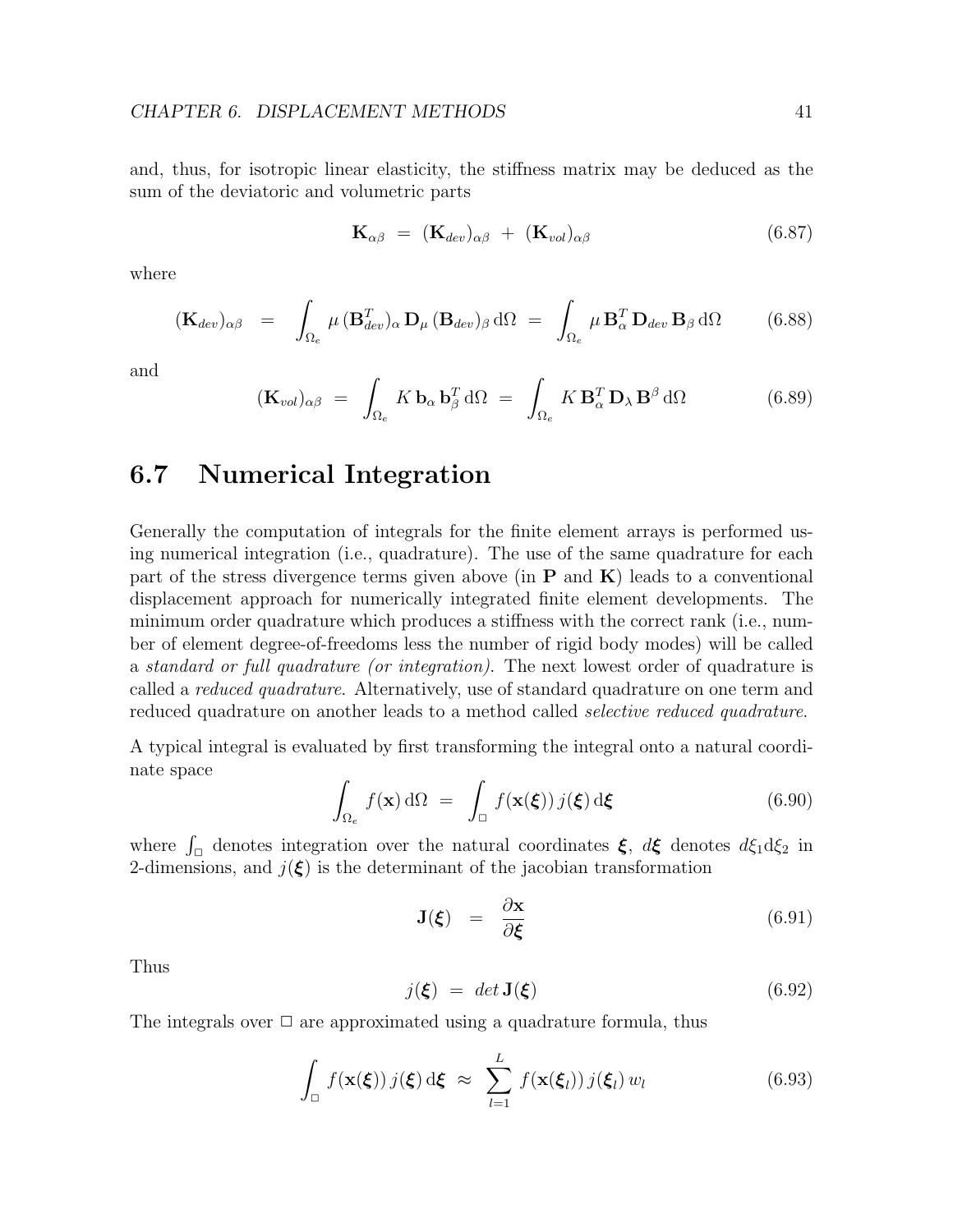where  $\xi_l$  and  $w_l$  are quadrature points and quadrature weights, respectively. For brick elements in three dimensions and quadrilateral elements in two dimensions, the integration is generally carried out as a product of one-dimensional Gaussian quadrature. Thus, for 2-dimensions,

$$
\int_{\Box} g(\xi) d\xi = \int_{-1}^{1} \int_{-1}^{1} g(\xi) d\xi_1 d\xi_2
$$
\n(6.94)

and for 3-dimensions

$$
\int_{\Box} g(\xi) d\xi = \int_{-1}^{1} \int_{-1}^{1} \int_{-1}^{1} g(\xi) d\xi_1 d\xi_2 d\xi_3
$$
\n(6.95)

Using quadrature, the stress divergence is given by

$$
\mathbf{P}_{\alpha} = \sum_{l=1}^{L} \mathbf{B}_{\alpha}(\boldsymbol{\xi}_{l})^{T} \boldsymbol{\sigma}(\boldsymbol{\xi}_{l}) j(\boldsymbol{\xi}_{l}) w_{l}
$$
(6.96)

and the stiffness matrix is computed by quadrature as

$$
\mathbf{K}_{\alpha\beta} = \sum_{l=1}^{L} \mathbf{B}_{\alpha}(\boldsymbol{\xi}_{l})^{T} \mathbf{D}(\boldsymbol{\xi}_{l}) \mathbf{B}_{\beta}(\boldsymbol{\xi}_{l}) j(\boldsymbol{\xi}_{l}) w_{l}
$$
(6.97)

Similar expressions may be deduced for each of the terms defined by the deviatoric/volumetric splits. The use of quadrature reduces the development of finite element arrays to an algebraic process involving matrix operations. For example, the basic algorithm to compute the stress divergence term is given by:

- 1. Initialize the array  $P_\alpha$
- 2. Loop over the quadrature points, l
	- Compute  $j(\boldsymbol{\xi}_l) w_l = c$
	- Compute the matrix in the integrand, (e.g.,  $B_{\alpha}(\xi_l)^T \sigma_l = A_{\alpha}$ ).
	- Accumulate the array, e.g.,

$$
\mathbf{P}_{\alpha} \leftarrow \mathbf{P}_{\alpha} + \mathbf{A}_{\alpha} c \tag{6.98}
$$

3. Repeat step 2 until all quadrature points in element are considered.

Additional steps are involved in computing the entries in each array. For example, the determination of  $B_{\alpha}$  requires computation of the derivatives of the shape functions,  $N_{\alpha,i}$ , and computation of  $\sigma_l$  requires an evaluation of the constitutive equation at the quadrature point. The evaluation of the shape functions is performed using a shape function subprogram. In FEAP, a shape function routine for 2 dimensions is called shp2d and is accessed by the call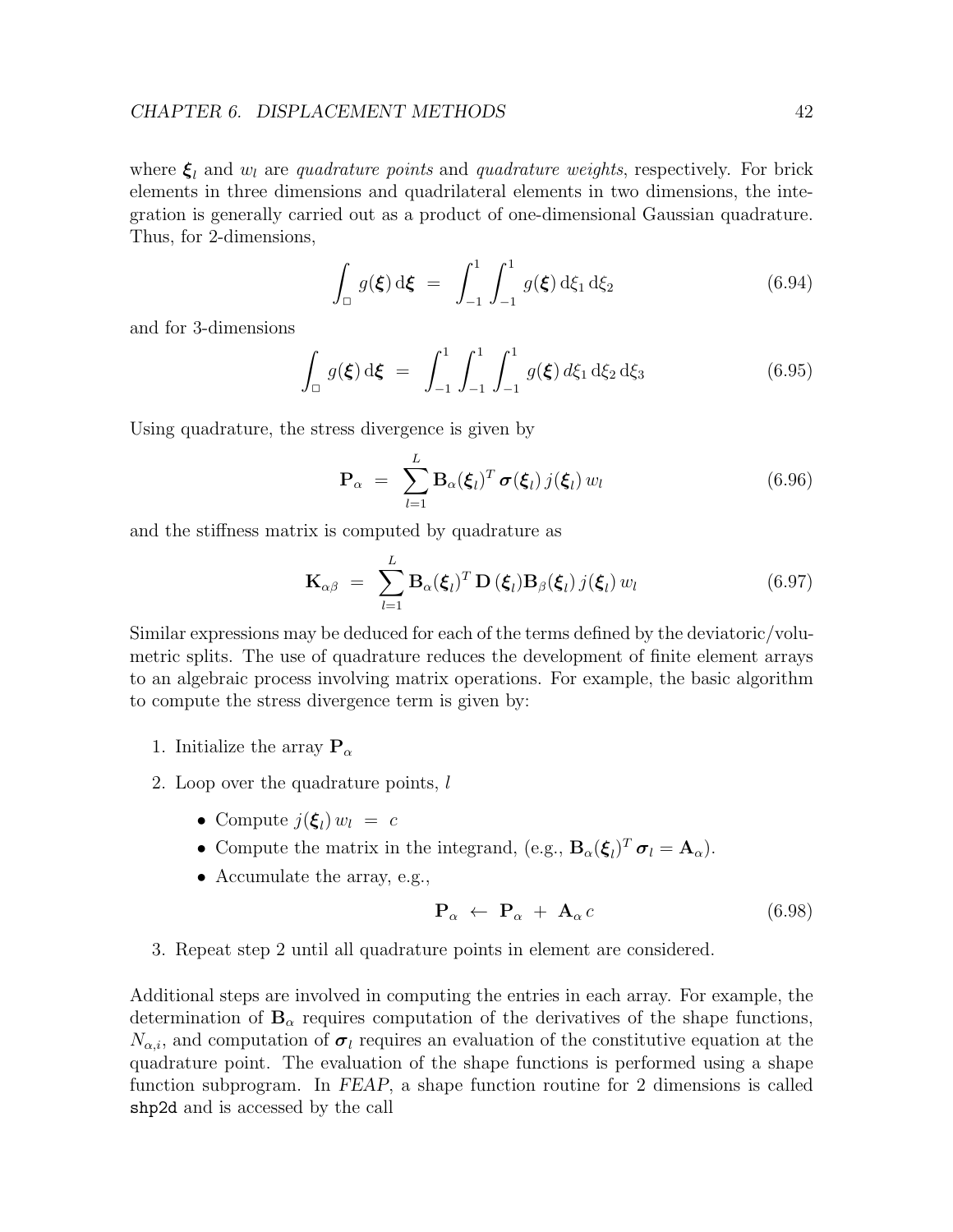call shp2d( xi, xl, shp, xsj, ndm, nel, ix, flag)

where

| хi   | natural coordinate values $(\xi_1, \xi_2)$ at quadrature |
|------|----------------------------------------------------------|
|      | point (input)                                            |
| хl   | array of nodal coordinates for element                   |
|      | $(x1(ndm, nen))$ (input)                                 |
| shp  | array of shape functions and derivatives                 |
|      | $(\text{shp}(3, \text{nen}))$ (output)                   |
| xsj  | jacobian determinant at quadrature point                 |
|      | (output)                                                 |
| ndm  | spatial dimension of problems (input)                    |
| nel  | number of nodes on element (between 3 and                |
|      | $9)$ (input)                                             |
| iх   | array of global node numbers on element                  |
|      | $(ix(nen))$ (input)                                      |
| flag | flag, if false derivatives returned with                 |
|      | respect to $\bf{x}$ (input); if true                     |
|      | derivatives returned with respect to $\xi$ .             |
|      |                                                          |

The array of shape functions has the following meanings:

| $\operatorname{shp}(1,\Lambda)$ | is $N_{A,1}$ |
|---------------------------------|--------------|
| $\text{shp}(2,\text{A})$        | is $N_{A,2}$ |
| $\text{shp}(3, A)$              | is $N_{A,3}$ |

The quadrature points may be obtained by a call to int2d:

call int2d( l, lint, swg )

where

| 1   | -number of quadrature points in each direction           |
|-----|----------------------------------------------------------|
|     | $(\text{input})$ .                                       |
|     | <b>lint</b> -total number of quadrature points (output). |
| swg | -array of natural coordinates and weights (output).      |

The array of points and weights has the following meanings: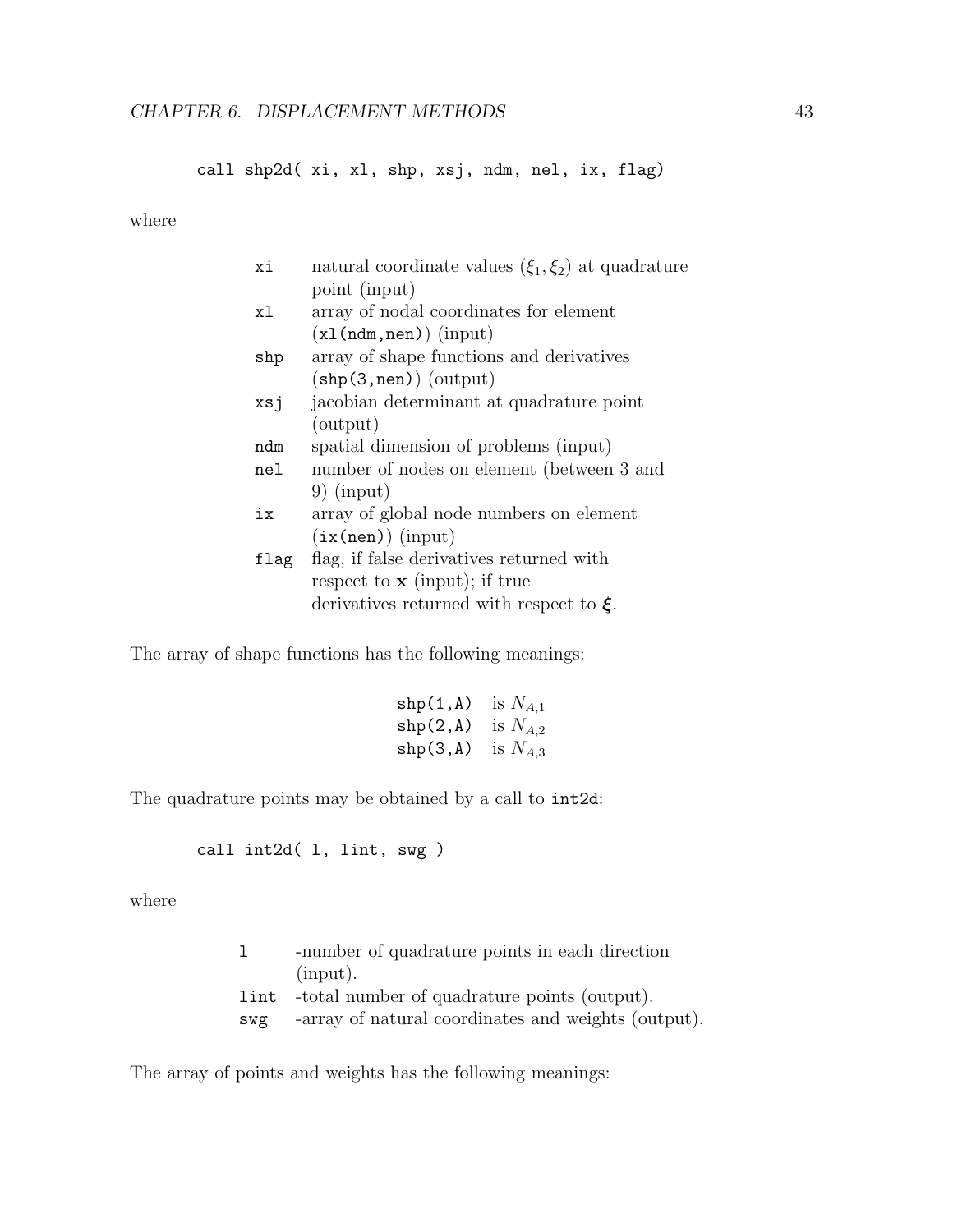$$
swg(1,L) \text{ is } \xi_{1,L}
$$
  
\n
$$
swg(2,L) \text{ is } \xi_{2,L}
$$
  
\n
$$
swg(3,L) \text{ is } w_L
$$

Using the above two utility subprograms a 2-dimensional formulation for displacement (or mixed) finite element method can be easily developed for FEAP. An example, is element elmt01 which is given in Appendix [B.](#page-141-0)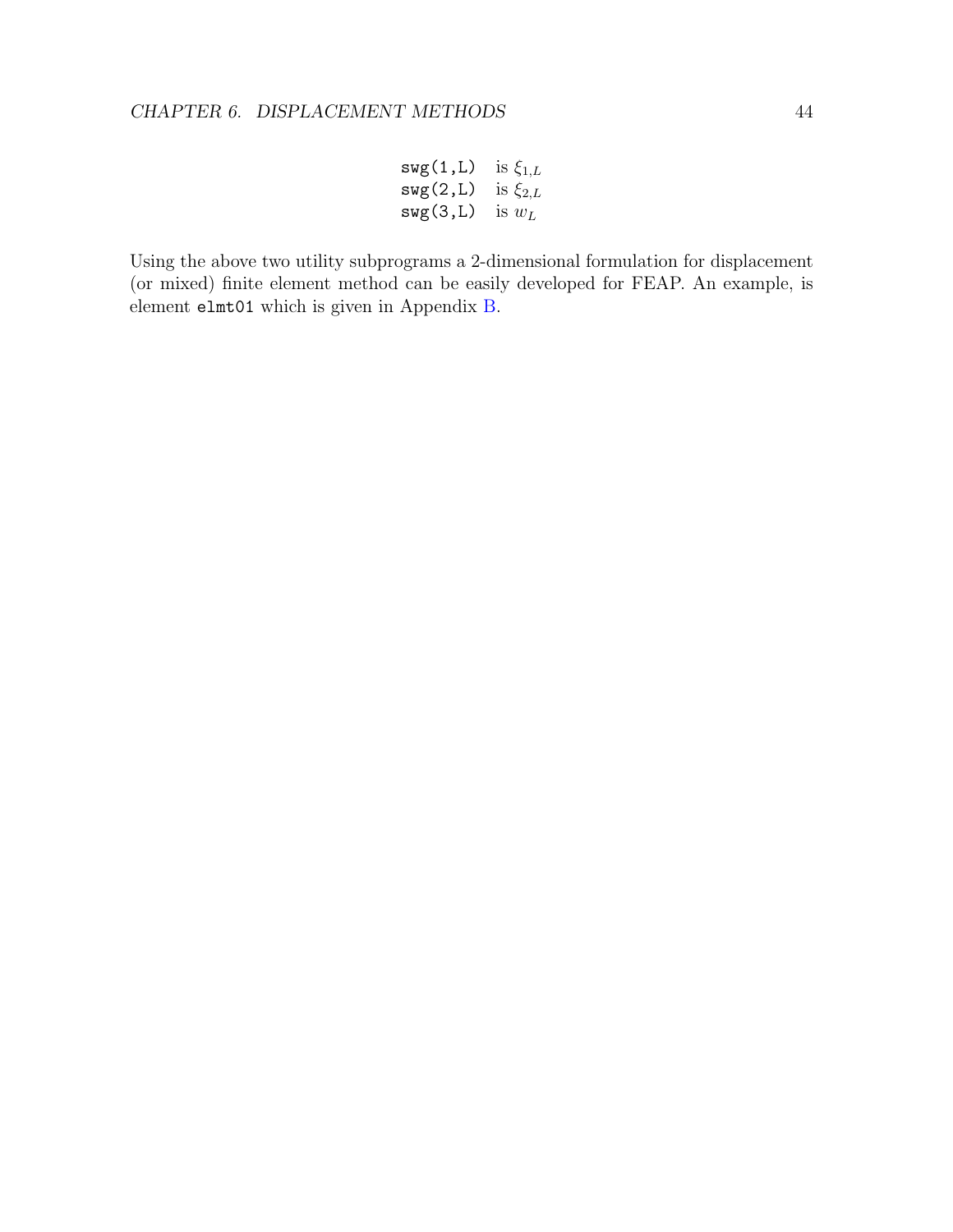## Chapter 7

## Mixed Finite Element Methods

### 7.1 Solutions using the Hu-Washizu Variational Theorem

A finite element formulation which is free from locking at the incompressible or nearly incompressible limit may be developed from a mixed variational approach. In the work considered here we use the Hu-Washizu variational principle, which we recall may be written as

<span id="page-49-0"></span>
$$
\Pi(\mathbf{u}, \boldsymbol{\sigma}, \boldsymbol{\epsilon}) = \frac{1}{2} \int_{\Omega} \boldsymbol{\epsilon}^{T} \mathbf{D} \boldsymbol{\epsilon} d\Omega - \int_{\Omega} \boldsymbol{\epsilon}^{T} \mathbf{D} \boldsymbol{\epsilon}^{0} d\Omega \n+ \int_{\Omega} \boldsymbol{\sigma}^{T} (\nabla^{(s)} \mathbf{u} - \boldsymbol{\epsilon}) d\Omega - \int_{\Omega} \mathbf{u}^{T} \mathbf{b}_{v} d\Omega \n- \int_{\Gamma_{t}} \mathbf{u}^{T} \bar{\mathbf{t}} d\Gamma - \int_{\Gamma_{u}} \mathbf{t}^{T} (\mathbf{u} - \bar{\mathbf{u}}) d\Gamma = \text{Stationary}
$$
\n(7.1)

In the principle, displacements appear up to first derivatives, while the stresses and strains appear without any derivatives. Accordingly, the continuity conditions we may use in finite element approximations are  $C^0$  for the displacements and  $C^{-1}$  for the stresses and strains (a  $C^{-1}$  function is one whose first integral will be continuous). Appropriate interpolations for each element are thus

$$
\mathbf{u}(\boldsymbol{\xi}) = N_I(\boldsymbol{\xi}) \mathbf{u}^I(t) \tag{7.2}
$$

$$
\boldsymbol{\sigma}(\boldsymbol{\xi}) = \phi_{\alpha}(\boldsymbol{\xi}) \boldsymbol{\sigma}^{\alpha}(t) \tag{7.3}
$$

and

$$
\epsilon(\xi) = \psi_{\alpha}(\xi) \epsilon^{\alpha}(t) \tag{7.4}
$$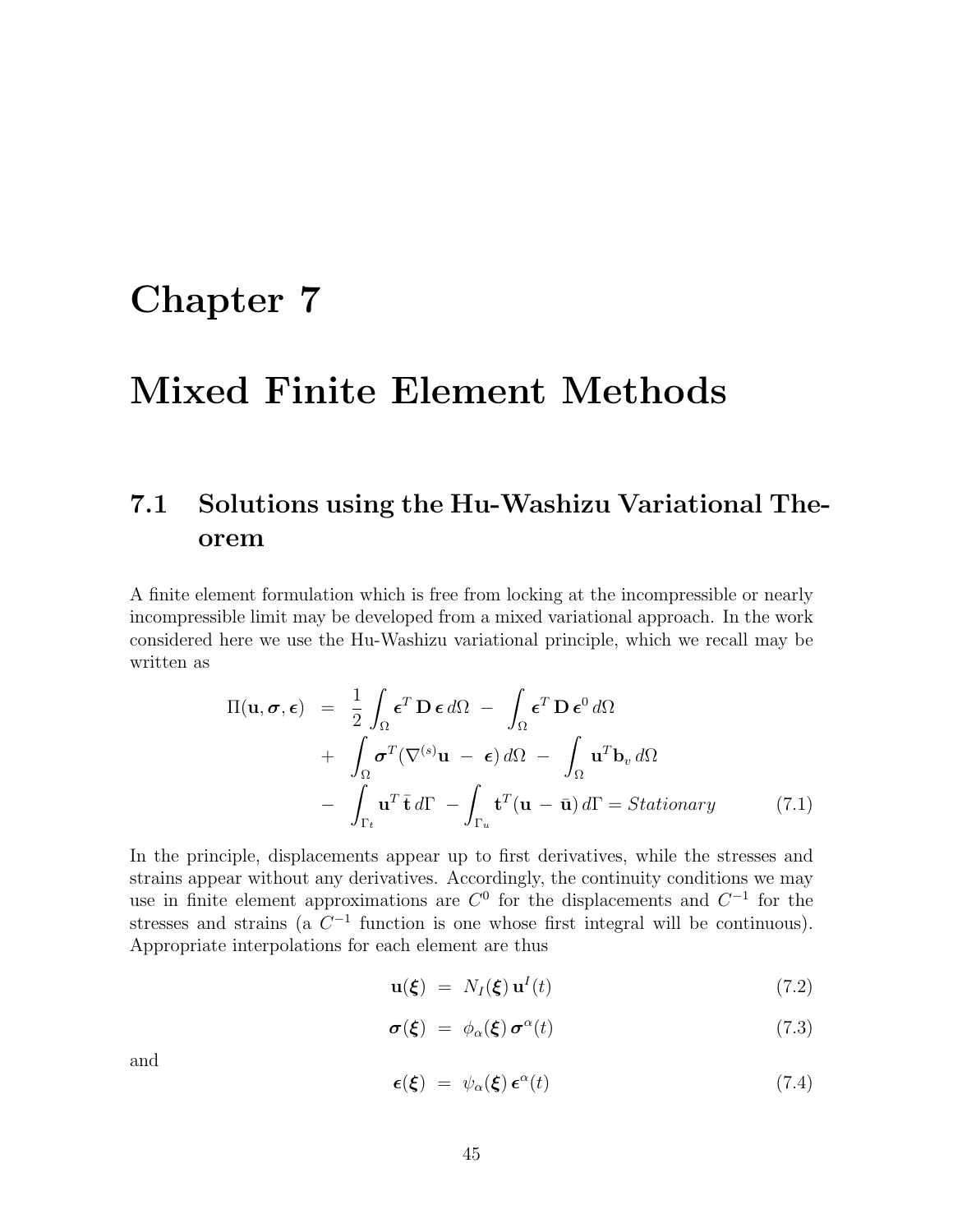where  $\phi_{\alpha}(\xi)$  and  $\psi_{\alpha}(\xi)$  are interpolations which are continuous in each element but may be discontinuous across element boundaries.<sup>[1](#page-50-0)</sup> The parameters  $\sigma^{\alpha}$  and  $\epsilon^{\alpha}$  are not necessarily nodal values and, thus, may have no direct physical meaning.

If, for the present, we ignore the integral for the body force, and the traction and displacement boundary integrals and consider an isotropic linear elastic material, the remaining terms may be split into deviatoric and volumetric parts as

<span id="page-50-1"></span>
$$
\Pi(\mathbf{u}, \boldsymbol{\sigma}, \boldsymbol{\epsilon}) = \frac{1}{2} \int_{\Omega} \mu \boldsymbol{\epsilon}^{T} \mathbf{D}_{dev} \boldsymbol{\epsilon} d\Omega - \int_{\Omega} \mu \boldsymbol{\epsilon}^{T} \mathbf{D}_{dev} \boldsymbol{\epsilon}^{0} d\Omega + \int_{\Omega} \mathbf{s}^{T} [\mathbf{e}(\mathbf{u}) - \mathbf{e}] d\Omega + \frac{1}{2} \int_{\Omega} K \theta^{2} d\Omega - \int_{\Omega} K \theta \theta^{0} d\Omega + \int_{\Omega} p[\theta(\mathbf{u}) - \theta] d\Omega
$$
\n(7.5)

where

$$
\mathbf{e}(\mathbf{u}) = \mathbf{I}_{dev} \nabla^{(s)} \mathbf{u} \tag{7.6}
$$

and

$$
\theta(\mathbf{u}) = \text{tr}(\nabla^{(s)}\mathbf{u}) = \nabla \cdot \mathbf{u} \tag{7.7}
$$

are the strain-displacement relations for the deviatoric and volumetric parts, respectively.

Constructing the variation for the above split leads to the following Euler equations which hold in the domain  $\Omega$ :

1. Balance of Momentum

$$
\nabla \cdot (\mathbf{s} + \mathbf{1}p) + \mathbf{b}_v = \mathbf{0} \tag{7.8}
$$

which is also written as

$$
div(\mathbf{s} + \mathbf{1}p) + \mathbf{b}_v = \mathbf{0} \tag{7.9}
$$

2. Strain-Displacement equations

$$
\mathbf{e}(\mathbf{u}) - \mathbf{e} = \mathbf{0} \tag{7.10}
$$

$$
\theta(\mathbf{u}) - \theta = 0 \tag{7.11}
$$

3. Constitutive equations

$$
\mu \mathbf{D}_{dev} \epsilon - \mathbf{s} = \mathbf{0} \tag{7.12}
$$

<span id="page-50-2"></span>
$$
K\theta - p = 0 \tag{7.13}
$$

<span id="page-50-0"></span><sup>&</sup>lt;sup>1</sup>Strictly,  $\phi_{\alpha}$  and  $\psi_{\alpha}$  need only be piecewise continuous in each element; however, this makes the evaluation of integrals over each element more difficult and to date is rarely used.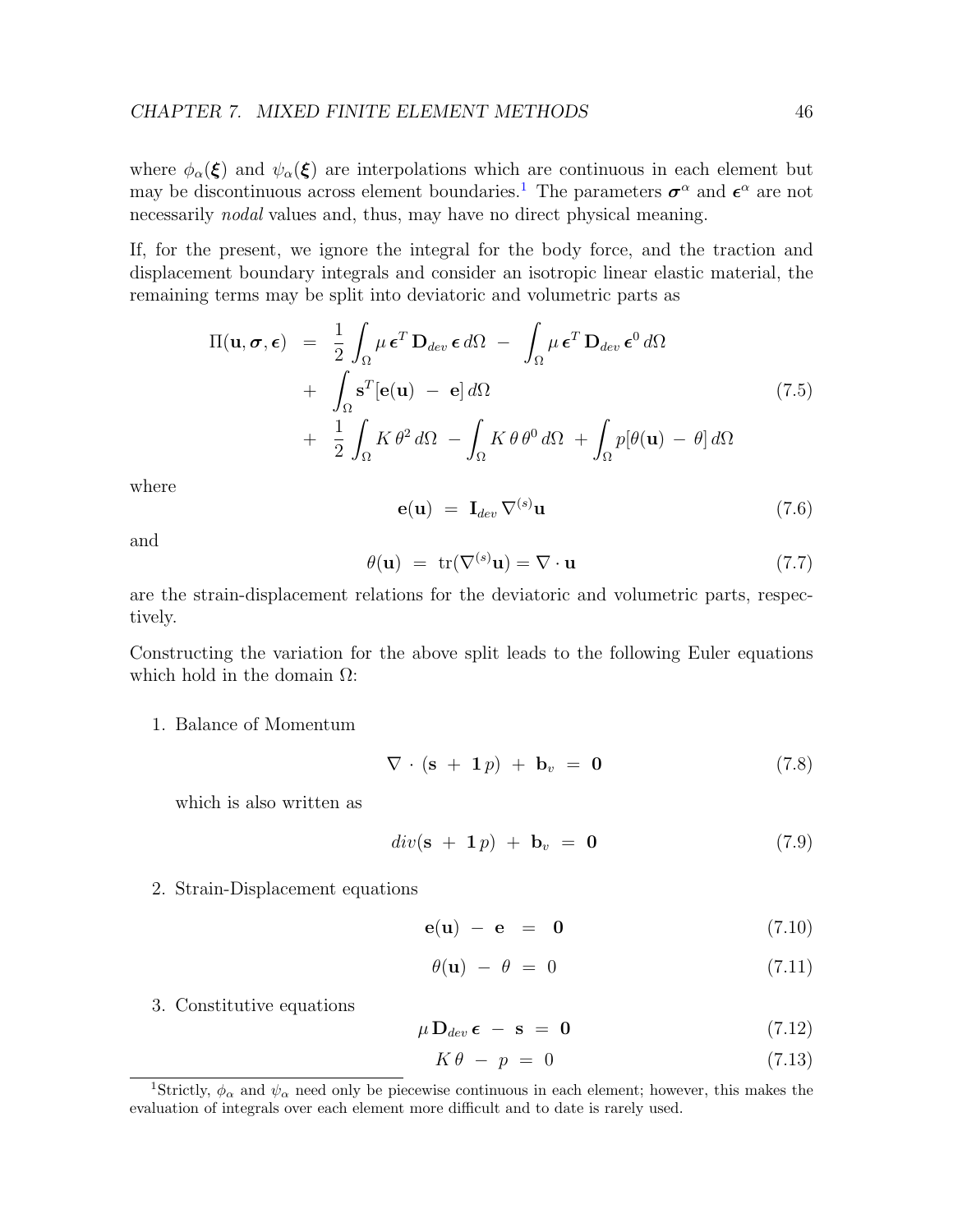In addition the boundary conditions for  $\Gamma_u$  and  $\Gamma_t$  are obtained.

Using the interpolations described above, the Hu-Washizu variational theorem may be approximated by summing the integrals over each element. Accordingly,

$$
\Pi(\mathbf{u},\boldsymbol{\sigma},\boldsymbol{\epsilon}) \approx \Pi_h(\mathbf{u},\boldsymbol{\sigma},\boldsymbol{\epsilon}) = \sum_e \Pi_e(\mathbf{u},\boldsymbol{\sigma},\boldsymbol{\epsilon}) \qquad (7.14)
$$

If the deviatoric part is approximated by taking

$$
\mathbf{e} = \mathbf{e}(\mathbf{u}) \tag{7.15}
$$

for each point of  $\Omega$ , this part of the problem is given as a *displacement* model. The variational expression [\(7.5\)](#page-50-1) becomes

<span id="page-51-0"></span>
$$
\Pi(\mathbf{u}, p, \theta) = \frac{1}{2} \int_{\Omega} \mu \,\boldsymbol{\epsilon}^{T}(\mathbf{u}) \, \mathbf{D}_{dev} \, \boldsymbol{\epsilon}(\mathbf{u}) \, d\Omega - \int_{\Omega} \mu \, \boldsymbol{\epsilon}^{T}(\mathbf{u}) \, \mathbf{D}_{dev} \, \boldsymbol{\epsilon}^{0} \, d\Omega
$$

$$
+ \frac{1}{2} \int_{\Omega} K \, \theta^{2} \, d\Omega - \int_{\Omega} K \, \theta \, \theta^{0} \, d\Omega
$$

$$
+ \int_{\Omega} p \left[ \theta(\mathbf{u}) - \theta \right] d\Omega \tag{7.16}
$$

which may be split into integrals over the elements as

$$
\Pi(\mathbf{u},p,\theta) \approx \Pi_h(\mathbf{u},p,\theta) = \sum_e \Pi_e(\mathbf{u},p,\theta) \tag{7.17}
$$

A mixed approximation may now be used to describe the pressure and the volume change in each element. Accordingly, we assume

<span id="page-51-1"></span>
$$
p(\xi) = \phi_{\alpha}(\xi) p^{\alpha}(t) = \phi(\xi) \mathbf{p}
$$
\n(7.18)

<span id="page-51-2"></span>
$$
\theta(\xi) = \phi_{\alpha}(\xi) \theta^{\alpha}(t) = \phi(\xi) \theta \tag{7.19}
$$

where it is noted that the same approximating functions are used for both  $p$  and theta. If the material is isotropic linear elastic, the use of the same functions will permit an exact satisfaction of the constitutive equation, [\(7.13\)](#page-50-2) at each point of the domain of an element. For other situations, the constitutive equation may be approximately satisfied. Recall that the strain-displacement equations for a finite element approximation are given by

$$
\epsilon(\mathbf{u}) = \mathbf{B}_I \mathbf{u}^I \tag{7.20}
$$

Thus, the finite element approximation for the mixed formulation may be written as

$$
\Pi_e(\mathbf{u}, \mathbf{p}, \boldsymbol{\theta}) = (\mathbf{u}^I)^T \left[ \frac{1}{2} \int_{\Omega_e} \mu \mathbf{B}_I^T \mathbf{D}_{dev} \mathbf{B}_J d\Omega \mathbf{u}^J - \int_{\Omega_e} \mu \mathbf{B}_I^T \mathbf{D}_{dev} \boldsymbol{\epsilon}^0 d\Omega \right] + \boldsymbol{\theta}^T \left[ \frac{1}{2} \int_{\Omega_e} K \boldsymbol{\phi}^T \boldsymbol{\phi} d\Omega \boldsymbol{\theta} - \int_{\Omega_e} K \boldsymbol{\phi}^T \boldsymbol{\theta}^0 d\Omega \right] + \mathbf{p}^T \left[ \int_{\Omega_e} \boldsymbol{\phi}^T \mathbf{b}_J d\Omega \mathbf{u}^J - \int_{\Omega_e} \boldsymbol{\phi}^T \boldsymbol{\phi} d\Omega \boldsymbol{\theta} \right]
$$
(7.21)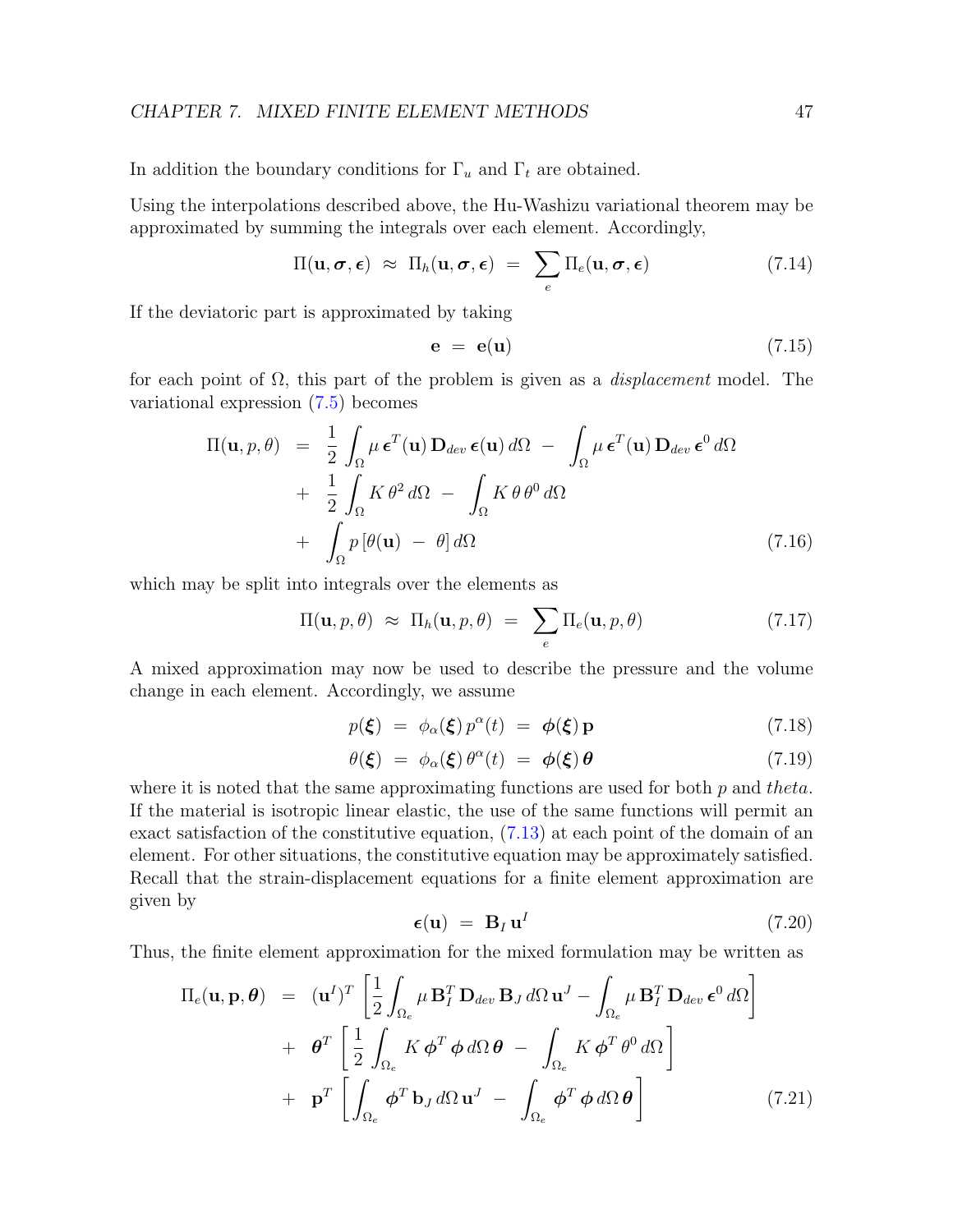If we define the following matrices:

$$
\mathbf{k} = \int_{\Omega_e} K \, \boldsymbol{\phi}^T \, \boldsymbol{\phi} \, d\Omega \tag{7.22}
$$

$$
\boldsymbol{\pi}^0 = \int_{\Omega_e} K \boldsymbol{\phi}^T \theta^0 d\Omega \qquad (7.23)
$$

<span id="page-52-1"></span>
$$
\mathbf{h} = \int_{\Omega_e} \phi^T \phi \, d\Omega \tag{7.24}
$$

<span id="page-52-2"></span>
$$
\mathbf{g}_I = \int_{\Omega_e} \boldsymbol{\phi}^T \, \mathbf{b}_I \, d\Omega \tag{7.25}
$$

and recall that the deviatoric stiffness is defined as

$$
(\mathbf{K}_{dev})_{IJ} = \int_{\Omega_e} \mathbf{B}_I^T \mathbf{D}_{dev} \mathbf{B}_J d\Omega \qquad (7.26)
$$

and denote the effects of initial deviatoric strains as

$$
(\mathbf{P}_{dev}^0)_I = \int_{\Omega_e} \mu \, \mathbf{B}_I^T \, \mathbf{D}_{dev} \, \boldsymbol{\epsilon}^0 \, d\Omega = \int_{\Omega_e} \mu \, \mathbf{B}_I^T \, \mathbf{D}_\mu \, \mathbf{e}^0 \, d\Omega \tag{7.27}
$$

where  $e^{0}$  are the deviatoric initial strains. The mixed variational terms become

<span id="page-52-0"></span>
$$
\Pi_e(\mathbf{u}, \mathbf{p}, \boldsymbol{\theta}) = (\mathbf{u}^I)^T \left[ \frac{1}{2} (\mathbf{K}_{dev})_{IJ} \mathbf{u}^J - (\mathbf{P}_{dev}^0)_I \right] \n+ \boldsymbol{\theta}^T \left[ \frac{1}{2} \mathbf{k} \boldsymbol{\theta} - \boldsymbol{\pi}^0 \right] \n+ \mathbf{p}^T \left[ \mathbf{g}_J \mathbf{u}^J - \mathbf{h} \boldsymbol{\theta} \right]
$$
\n(7.28)

If we denote the variations of pressure and volume change as

$$
p_{\eta} = p + \eta \Pi \tag{7.29}
$$

$$
\theta_{\eta} = \theta + \eta^{\Theta} \tag{7.30}
$$

the first variation of [\(7.28\)](#page-52-0) may be written in the matrix form

$$
\frac{d\Pi_e}{d\eta} = \left[ (\mathbf{U}^I)^T, \mathbf{\Pi}^T, \Theta^T \right] \begin{pmatrix} [\mathbf{K}_{dev})_{IJ} & \mathbf{g}_J & \mathbf{0} \\ \mathbf{g}_I^T & \mathbf{0} & -\mathbf{h} \\ \mathbf{0} & -\mathbf{h} & \mathbf{k} \end{pmatrix} \begin{bmatrix} \mathbf{u}^J \\ \mathbf{p} \\ \mathbf{\theta} \end{bmatrix}
$$
\n
$$
- \begin{bmatrix} (\mathbf{P}_{dev}^0)_I \\ \mathbf{0} \\ \pi^0 \end{bmatrix}
$$
\n(7.31)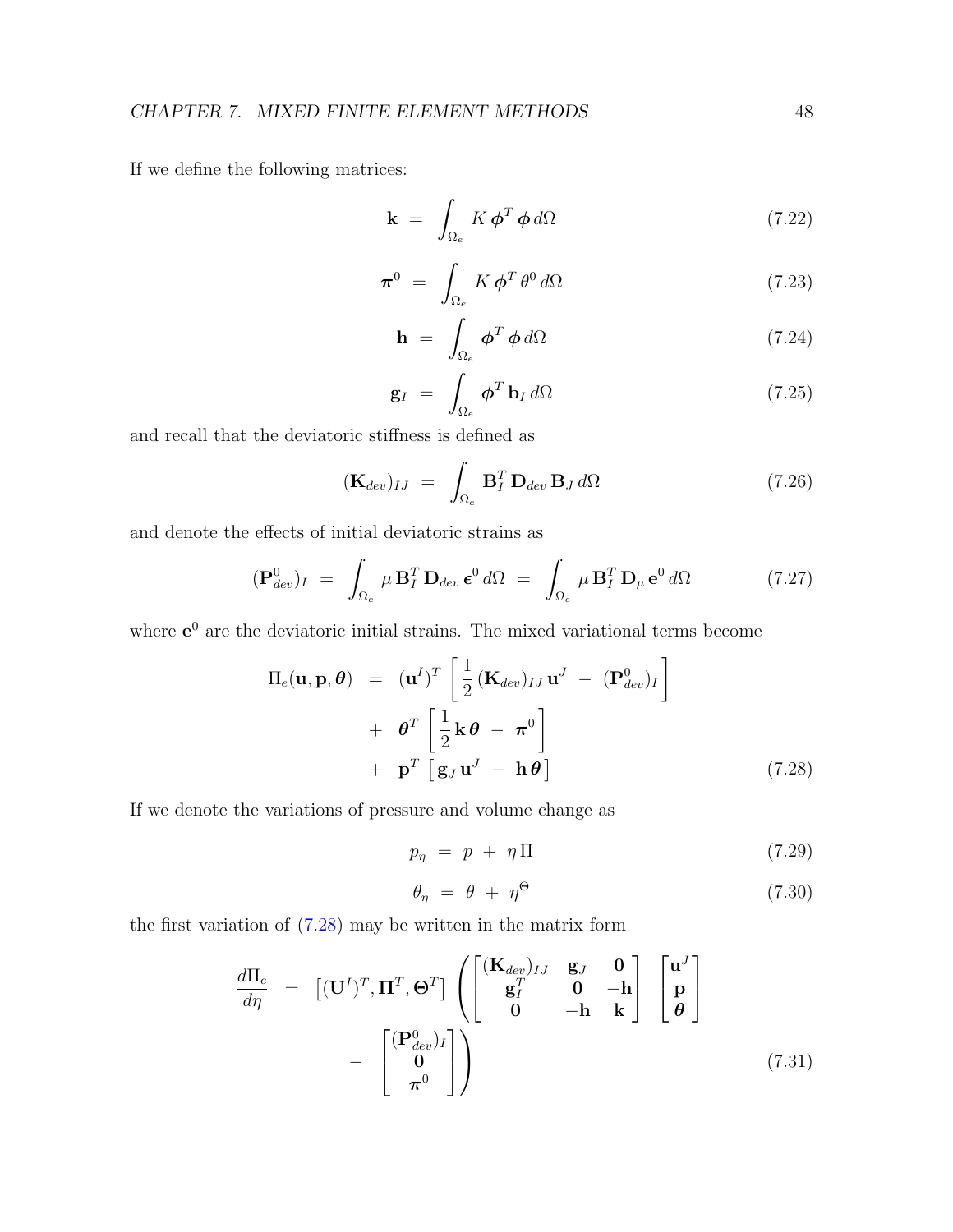or in variational notation as

<span id="page-53-1"></span>
$$
\delta\Pi_e = [(\delta \mathbf{u}^I)^T, \delta \mathbf{p}^T, \delta \boldsymbol{\theta}^T] \begin{pmatrix} [\mathbf{K}_{dev}]_{IJ} & \mathbf{g}_J & \mathbf{0} \\ \mathbf{g}_I^T & \mathbf{0} & -\mathbf{h} \\ \mathbf{0} & -\mathbf{h} & \mathbf{k} \end{pmatrix} \begin{bmatrix} \mathbf{u}^J \\ \mathbf{p} \\ \boldsymbol{\theta} \end{bmatrix}
$$

$$
- \begin{bmatrix} [\mathbf{P}_{dev}^0]_I \\ \mathbf{0} \\ \pi^0 \end{bmatrix}
$$
(7.32)

We note that the parameters **p** and  $\boldsymbol{\theta}$  (and their variations  $\Pi$  and  $\boldsymbol{\Theta}$ ) are associated with a single element, consequently, from the stationarity condition, the last two rows of the above matrix expression must vanish and may be solved at the element level. The requirement for a solution to exist is that  $2^2$  $2^2$ 

$$
n_{\theta} \geq n_p \tag{7.33}
$$

where  $n_{\theta}$  and  $n_p$  are the number of parameters associated with the volume change and pressure approximations, respectively. We have satisfied this requirement by taking an equal number for the two approximations. Also, since we used the same functions for the two approximations, the matrix h is square and positive definite (provided our approximating functions are linearly independent), consequently, we may perform the element solutions by inverting only **. The solution to**  $(7.32)$  **is** 

$$
\boldsymbol{\theta} = \mathbf{h}^{-1} \mathbf{g}_J \mathbf{u}^J \tag{7.34}
$$

and the solution to the third row is

$$
\mathbf{p} = \mathbf{h}^{-1}(\mathbf{k}\,\boldsymbol{\theta} - \boldsymbol{\pi}^0) \tag{7.35}
$$

Substitution of the above results into the first equation gives

$$
\frac{d\Pi_e}{d\eta} = (\mathbf{U}^I)^T \left( \left[ (\mathbf{K}_{dev})_{IJ} + \mathbf{g}_I^T \mathbf{h}^{-1} \mathbf{k} \mathbf{h}^{-1} \mathbf{g}_J \right] \mathbf{u}^J - (\mathbf{P}_{dev}^0)_I - \mathbf{g}_I^T \mathbf{h}^{-1} \boldsymbol{\pi}^0 \right)
$$
\n(7.36)

Finally, by defining a modified volumetric strain-displacement matrix as

$$
\bar{\mathbf{b}}_I = \mathbf{h}^{-1} \mathbf{g}_J \tag{7.37}
$$

the above simplifies to

$$
\frac{d\Pi_e}{d\eta} = (\mathbf{U}^I)^T \left[ \left( (\mathbf{K}_{dev})_{IJ} + \bar{\mathbf{b}}_I^T \mathbf{k} \bar{\mathbf{b}}_J \right) \mathbf{u}^J - (\mathbf{P}_{dev}^0)_I - \bar{\mathbf{b}}_I^T \boldsymbol{\pi}^0 \right]
$$
(7.38)

<span id="page-53-0"></span><sup>&</sup>lt;sup>2</sup>This is a *mixed patch test* requirement. See [\[30\]](#page-132-0).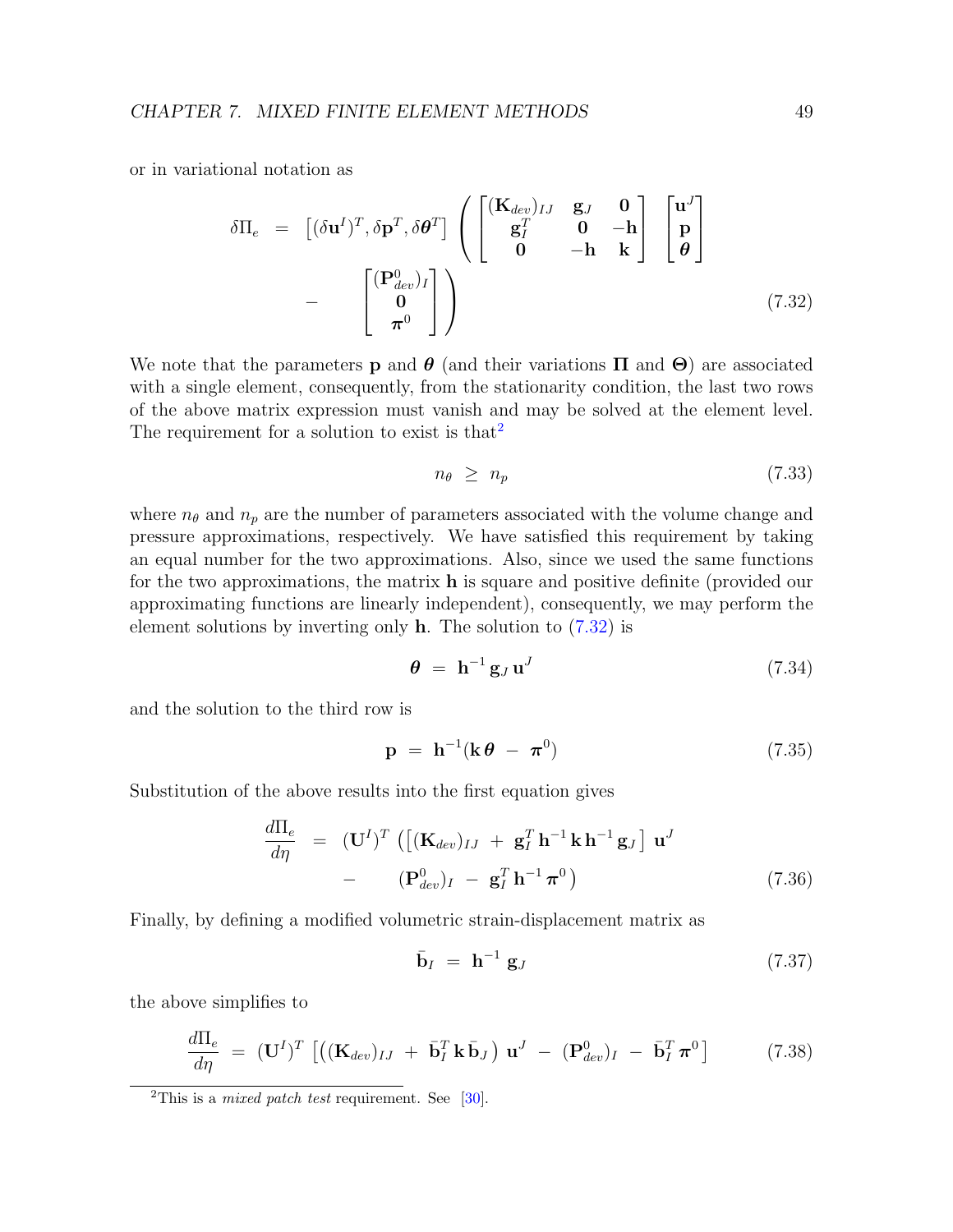The volumetric stiffness for the *mixed* formulation is given as

$$
(\mathbf{K}_{vol})_{IJ} = \bar{\mathbf{b}}_I^T \mathbf{k} \bar{\mathbf{b}}_J \tag{7.39}
$$

and the volumetric initial force by

$$
(\mathbf{P}_{vol}^0)_I = \bar{\mathbf{b}}_I^T \boldsymbol{\pi}^0 \tag{7.40}
$$

The stress divergence term for the mixed model formulation is computed from

$$
\mathbf{P}_I = \int_{\Omega_e} \mathbf{B}_I^T (\mathbf{s} + p \mathbf{m}) \, d\Omega \tag{7.41}
$$

where the deviatoric stress is expressed by the displacement approximation as

$$
\mathbf{s} = \mu \, \mathbf{D}_{dev} (\mathbf{B}_J \, \mathbf{u}^J \, - \, \boldsymbol{\epsilon}^0) \tag{7.42}
$$

and the pressure is expressed by the mixed approximation as

$$
p = \phi(\xi) \mathbf{h}^{-1} (\mathbf{k} \theta - \boldsymbol{\pi}^0) \tag{7.43}
$$

#### 7.2 Finite Element Solution for Mixed Formulation

The mixed finite element solution for the linear elastic problem requires selecting a set of approximating functions for  $\phi$ . The number of  $\phi$  functions will affect the rank of the volumetric terms. The modified volumetric stiffness has a rank which is given by

$$
rank(\mathbf{K}_{vol}) = min(\ rank(\bar{\mathbf{b}}), rank(\mathbf{k})) \qquad (7.44)
$$

Provided the approximations for  $\phi$  are linearly independent, and the number is small compared to the number of degrees-of-freedom on the element, the rank will normally be that of k. For example, 4-node quadrilateral or 8-node brick elements can use a single function

$$
\phi_1 = 1 \tag{7.45}
$$

for the approximating space. This gives a rank of 1 for the volumetric stiffness. The requirement for the approximation is guided by the principle that: (1) we use the minimum number of functions which make  $K$  have correct rank for a single element, and (2) the functions produce an element which is invariant with respect to the input data. For example, if we show that two functions are sufficient for a 2-dimensional element, use of

$$
\phi_1 = 1 \quad ; \quad \phi_2 = \xi_1 \tag{7.46}
$$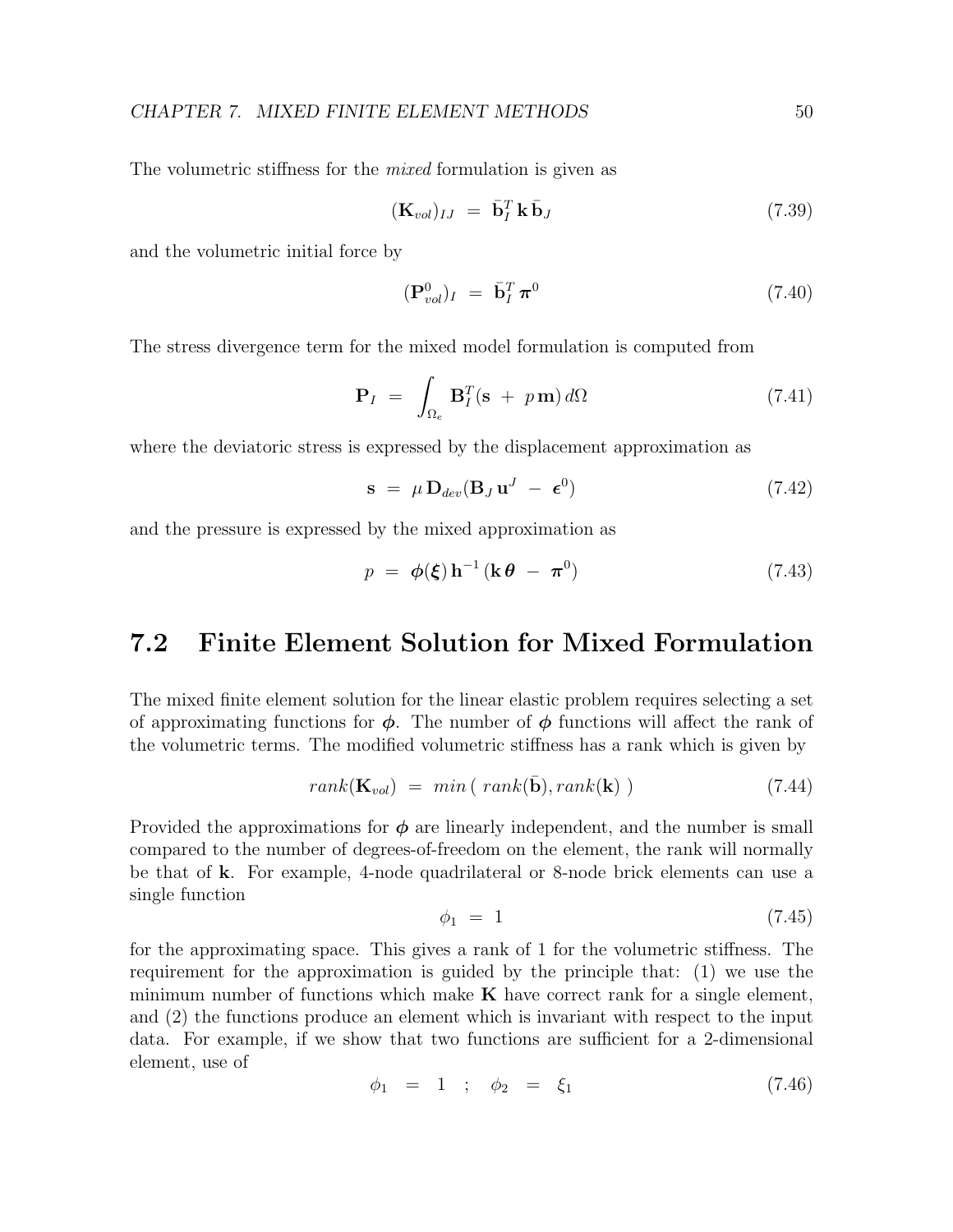would not be good since the element is not invariant with respect to a permutation in the definition of  $\xi_1$  and  $\xi_2$ . Several alternatives are possible, one being

$$
\phi_1 = 1 \quad ; \quad \phi_2 = \xi_1 + \xi_2 \tag{7.47}
$$

another is to use 3 functions with

$$
\phi_1 = 1 \quad ; \quad \phi_2 = \xi_1 \quad ; \quad \phi_3 = \xi_2 \tag{7.48}
$$

The actual functions selected must be subjected to further evaluations to decide which best meets the objectives of the problem solution.

An algorithm to implement the above mixed model for linear elasticity where  $\bf{D}$  is constant in each element may be summarized as:

- 1. Initialize arrays:  $g_I$ , h, k,  $\pi^0$ . FEAP will initialize **K** and the element residual.
- 2. Loop over quadrature points, l
	- (a) Compute shape functions: In 2-d problems FEAP uses,

$$
N_I(\boldsymbol{\xi}_l) = \mathrm{shp}(3, \mathrm{I}, 1) \tag{7.49}
$$

$$
N_I, i(\xi_l) = \text{shp}(i, I, 1) \tag{7.50}
$$

(b) Compute the volume element times the quadrature weight

$$
j_l w_l = \text{dv}(1) \tag{7.51}
$$

3. Loop over quadrature points,  $l$ 

(a) Compute the volumetric strain matrices,  $\mathbf{g}_I$  and **h**.

4. Invert **h** and compute  $\bar{\mathbf{b}}_I$ 

$$
\bar{\mathbf{b}}_I = \mathbf{h}^{-1} \mathbf{g}_I \tag{7.52}
$$

- 5. Loop over quadrature points, l
	- (a) Compute strain-displacement matrix, **B**, and strains,  $\epsilon$

$$
\epsilon_l = \left[ \mathbf{I}_{dev} \, \mathbf{B}_I(\boldsymbol{\xi}_l) \; + \; \frac{1}{3} \, \mathbf{m} \, \boldsymbol{\phi}(\boldsymbol{\xi}_l) \, \bar{\mathbf{b}}_I \right] \mathbf{u}^I \tag{7.53}
$$

(b) Compute quadrature stresses and  $\pi^0$ 

$$
\boldsymbol{\sigma}_l = \mathbf{D} (\boldsymbol{\epsilon}_l - \boldsymbol{\epsilon}^0) \tag{7.54}
$$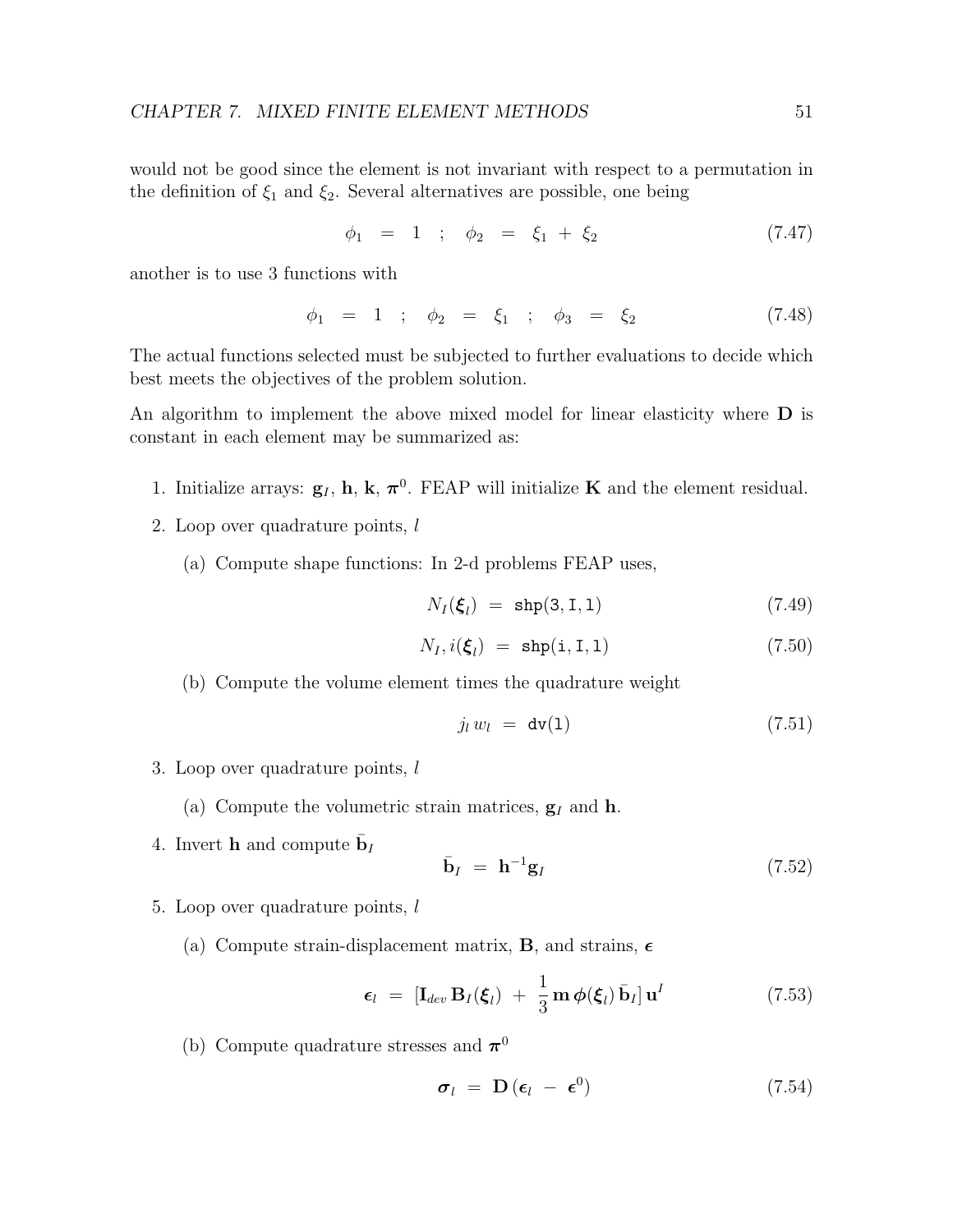(c) Compute the residual

$$
\mathbf{R}_I = \mathbf{F}_I - \sum_{l=1}^{lint} \mathbf{B}_I^T(\boldsymbol{\xi}_l) \boldsymbol{\sigma}_l \, j(\boldsymbol{\xi}_l) \, W_l \tag{7.55}
$$

(d) Compute the deviatoric tangent,  $\mathbf{K}_{dev}$ 

(e) Compute the volumetric local tangent, k

6. Compute the tangent,  $\bf{K}$ 

$$
\mathbf{K} = \mathbf{K}_{dev} + \bar{\mathbf{b}}^T \mathbf{k} \bar{\mathbf{b}} \tag{7.56}
$$

### 7.3 Mixed Solutions for Anisotropic Linear Elastic Materials

A more general form of the Hu-Washizu principle is needed to consider either anisotropic linear elastic materials or inelastic materials in which there is coupling between volumetric and deviatoric effects. In this section we construct the form of the functional for an anisotropic linear elastic material. Accordingly, we have

$$
\sigma = \mathbf{D} \left[ \boldsymbol{\epsilon} - \boldsymbol{\epsilon}^0 \right] \tag{7.57}
$$

where  **is a symmetric matrix in which there may be coupling between the deviatoric** and volumetric strain effects. It is now assumed that a finite element solution will be constructed in which deviatoric strains, e, are computed directly from the displacements but the volumetric strain,  $\theta$ , is computed from a mixed form. Accordingly,

$$
\bar{\epsilon} = \mathbf{I}_{dev} \, \epsilon(\mathbf{u}) + \frac{1}{3} \, \mathbf{m} \, \theta \tag{7.58}
$$

A stress may be computed from  $\bar{\epsilon}$  as

$$
\bar{\boldsymbol{\sigma}} = \mathbf{D} \left[ \mathbf{I}_{dev} \left( \boldsymbol{\epsilon}(\mathbf{u}) - \boldsymbol{\epsilon}^0 \right) + \frac{1}{3} \mathbf{m} \left( \theta - \theta^0 \right) \right] \tag{7.59}
$$

where  $\theta^0 = m^T \epsilon^0$ . The stress may be split into deviatoric and pressure parts as

$$
\bar{\boldsymbol{\sigma}} = \bar{\mathbf{s}} + \mathbf{m}\bar{p} \tag{7.60}
$$

where

<span id="page-56-0"></span>
$$
\bar{\mathbf{s}} = \mathbf{I}_{dev} \mathbf{D} [\mathbf{I}_{dev}(\boldsymbol{\epsilon}(\mathbf{u}) - \boldsymbol{\epsilon}^0) + \frac{1}{3} \mathbf{m} (\theta - \theta^0)] \qquad (7.61)
$$

and

<span id="page-56-1"></span>
$$
\bar{p} = \frac{1}{3} \mathbf{m}^T \mathbf{D} \left[ \mathbf{I}_{dev} \left( \boldsymbol{\epsilon}(\mathbf{u}) - \boldsymbol{\epsilon}^0 \right) + \frac{1}{3} \mathbf{m} \left( \theta - \theta^0 \right) \right]
$$
(7.62)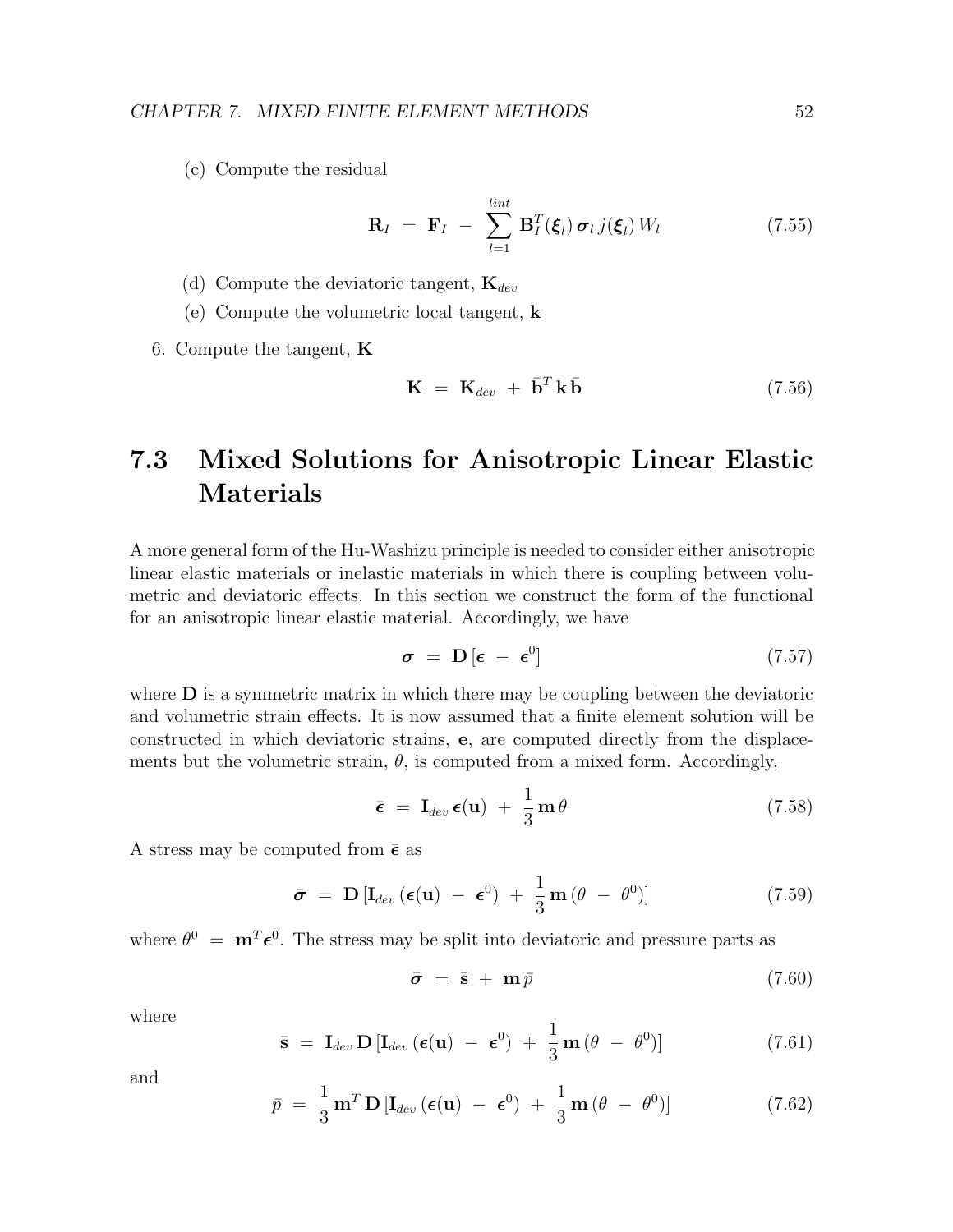If we define

$$
\mathbf{D}_{dev} = \mathbf{I}_{dev} \mathbf{D} \mathbf{I}_{dev} \tag{7.63}
$$

$$
\mathbf{d} = \frac{1}{3} \mathbf{I}_{dev} \mathbf{D} \mathbf{m} \tag{7.64}
$$

$$
d_{vol} = \frac{1}{9} \mathbf{m}^T \mathbf{D} \mathbf{m}
$$
 (7.65)

$$
\mathbf{s}^0 = -\mathbf{D}_{dev}\,\boldsymbol{\epsilon}^0 - \mathbf{d}\,\theta^0 \tag{7.66}
$$

and

$$
p^0 = -\mathbf{d}^T \boldsymbol{\epsilon}^0 - d_{vol} \theta^0 \qquad (7.67)
$$

then the stress may be written as

$$
\bar{\boldsymbol{\sigma}} = \mathbf{D}_{dev} \boldsymbol{\epsilon}(\mathbf{u}) + \mathbf{d}\theta + \frac{1}{3} \mathbf{m} (\mathbf{d}^T \boldsymbol{\epsilon}(\mathbf{u}) + d_{vol} \theta) + \mathbf{s}^0 + \mathbf{m} p^0 \qquad (7.68)
$$

This form of the stress may be multiplied by the virtual  $\bar{\epsilon}$  and integrated over the domain to obtain part of the variational equation associated with the strain energy. Subsequently, adding the terms associated with the mixed volumetric pressure and volume change Vainberg's theorem may be used to obtain a variational theorem. Alternatively, the stress and strain splits may be substituted into [7.1.](#page-49-0) The result is

<span id="page-57-0"></span>
$$
\Pi(\mathbf{u}, p, \theta) = \frac{1}{2} \int_{\Omega} \left[ \epsilon(\mathbf{u}) \theta \right] \begin{bmatrix} \mathbf{D}_{dev} & \mathbf{d} \\ \mathbf{d}^T & d_{vol} \end{bmatrix} \begin{bmatrix} \epsilon(\mathbf{u}) \\ \theta \end{bmatrix} d\Omega + \int_{\Omega} (\epsilon(\mathbf{u}) \mathbf{s}^0 + \theta p^0) d\Omega + \int_{\Omega} p[\theta(\mathbf{u}) - \theta] d\Omega + \Pi_{ext}
$$
(7.69)

This form of the variational principle is equivalent to [7.16](#page-51-0) which was deduced for isotropic materials. The added terms in [7.69](#page-57-0) are all associated with d which defines a coupling between deviatoric and volumetric strains. For isotropy d is zero.

If we introduce finite element interpolations using standard displacement interpolation together with the pressure and volume interpolations given by [7.18](#page-51-1) and [7.19,](#page-51-2) the first variation of [7.69](#page-57-0) for a single element is

<span id="page-57-1"></span>
$$
\delta\Pi_e = \begin{bmatrix} \delta \hat{\mathbf{u}}_I^T & \delta \hat{\boldsymbol{\theta}}^T \end{bmatrix} \int_{\Omega_e} \left\{ \begin{bmatrix} \mathbf{B}_I^T \mathbf{D}_{dev} \mathbf{B}_J & \mathbf{B}_I^T \mathbf{d} \boldsymbol{\phi} \\ \boldsymbol{\phi}^T \mathbf{d}^T \mathbf{B}_J & \boldsymbol{\phi}^T d_{vol} \boldsymbol{\phi} \end{bmatrix} \begin{bmatrix} \hat{\mathbf{u}}_J \\ \hat{\boldsymbol{\theta}} \end{bmatrix} + \begin{bmatrix} \mathbf{B}_I^T \mathbf{s}^0 \\ \boldsymbol{\phi}^T p^0 \end{bmatrix} \right\} d\Omega + \delta \hat{\mathbf{p}}^T \int_{\Omega_e} \boldsymbol{\phi}^T \begin{bmatrix} \mathbf{b}_J & -\boldsymbol{\phi} \end{bmatrix} d\Omega \begin{bmatrix} \hat{\mathbf{u}}_J \\ \hat{\boldsymbol{\theta}} \end{bmatrix} + \begin{bmatrix} \delta \hat{\mathbf{u}}_I^T & \delta \hat{\boldsymbol{\theta}}^T \end{bmatrix} \int_{\Omega_e} \begin{bmatrix} \mathbf{b}_I^T \boldsymbol{\phi} \\ -\boldsymbol{\phi}^T \boldsymbol{\phi} \end{bmatrix} d\Omega \hat{\mathbf{p}} + \delta I_{ext} \qquad (7.70)
$$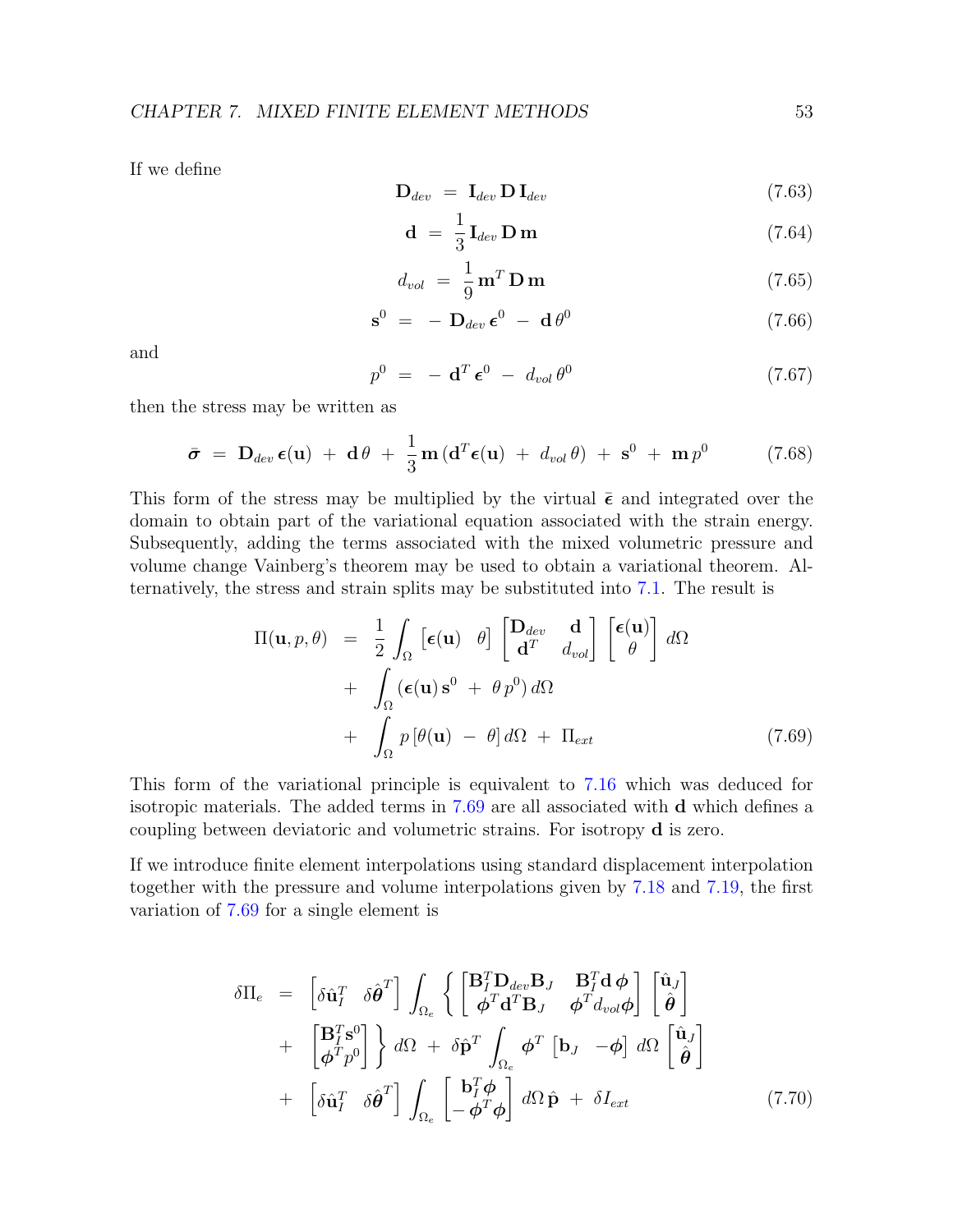The variational equation [7.70](#page-57-1) may be expressed in terms of stresses by substituting the interpolations into [7.61](#page-56-0) and [7.62](#page-56-1) resulting in

$$
\delta\Pi_e = \begin{bmatrix} \delta \hat{\mathbf{u}}_I^T & \delta \hat{\boldsymbol{\theta}}^T \end{bmatrix} \int_{\Omega_e} \begin{bmatrix} \mathbf{B}_I^T \bar{\mathbf{s}} \\ \boldsymbol{\phi}^T \bar{p} \end{bmatrix} d\Omega \n+ \delta \hat{\mathbf{p}}^T \int_{\Omega_e} \boldsymbol{\phi}^T \begin{bmatrix} \mathbf{b}_J & -\boldsymbol{\phi} \end{bmatrix} d\Omega \begin{bmatrix} \hat{\mathbf{u}}_J \\ \hat{\boldsymbol{\theta}} \end{bmatrix} \n+ \begin{bmatrix} \delta \hat{\mathbf{u}}_I^T & \delta \hat{\boldsymbol{\theta}}^T \end{bmatrix} \int_{\Omega_e} \begin{bmatrix} \mathbf{b}_I^T \boldsymbol{\phi} \\ -\boldsymbol{\phi}^T \boldsymbol{\phi} \end{bmatrix} d\Omega \hat{\mathbf{p}} + \delta I_{ext}
$$
\n(7.71)

Since the interpolations for the pressure and volume change are associated with a single element it is possible to solve for their parameters at the element level. Accordingly, the multiple of  $\delta \hat{\mathbf{p}}$  yields

<span id="page-58-0"></span>
$$
\int_{\Omega_e} \boldsymbol{\phi}^T \mathbf{b}_J d\Omega \, \hat{\mathbf{u}}_J = \int_{\Omega_e} \boldsymbol{\phi}^T \boldsymbol{\phi} d\Omega \, \hat{\boldsymbol{\theta}} = \mathbf{h} \, \hat{\boldsymbol{\theta}} \tag{7.72}
$$

which yields

$$
\hat{\boldsymbol{\theta}} = \bar{\mathbf{b}}_I \hat{\mathbf{u}}_I = \mathbf{h}^{-1} \mathbf{g}_I \hat{\mathbf{u}}_I \tag{7.73}
$$

where **h** and  $g_I$  are as defined in [7.24](#page-52-1) and [7.25,](#page-52-2) respectively. similarly, the equation multiplying  $\delta\theta$  yields the equation

<span id="page-58-1"></span>
$$
\int_{\Omega_e} \phi^T \bar{p} d\Omega = \int_{\Omega_e} \phi^T \phi d\Omega \hat{\mathbf{p}} = \mathbf{h} \hat{\mathbf{p}} \qquad (7.74)
$$

Using these results, the first integral in the variational equation defines the stress divergence terms

$$
\delta \Pi_{\sigma} = \delta \hat{\mathbf{u}}_I^T \left[ \int_{\Omega} \mathbf{B}_I^T \bar{\mathbf{s}} \, d\Omega + \bar{\mathbf{b}}_I^T \int_{\Omega} \phi^T \bar{p} \, d\Omega \right] \tag{7.75}
$$

which upon use of the definitions for the mixed pressure,  $p$ , and the mixed volumetric strain displacement equation,  $\bar{\mathbf{b}}_I$ , yields

$$
\delta \Pi_{\sigma} = \delta \hat{\mathbf{u}}_I^T \int_{\Omega} \mathbf{B}_I^T \left[ \bar{\mathbf{s}} + \mathbf{m} p \right] d\Omega \tag{7.76}
$$

The stress of the mixed method is defined as

$$
\sigma = \bar{s} + m p \tag{7.77}
$$

and, in general, is not equal to  $\bar{\sigma}$ . The stress  $\bar{\sigma}$ , however, is the stress which is computed from the constitutive equation for each material. Thus, when we later consider other material models (e.g., viscoelasticity, plasticity, etc.) the effective material moduli are the ones computed by linearizing the constitutive equation expressed in terms of the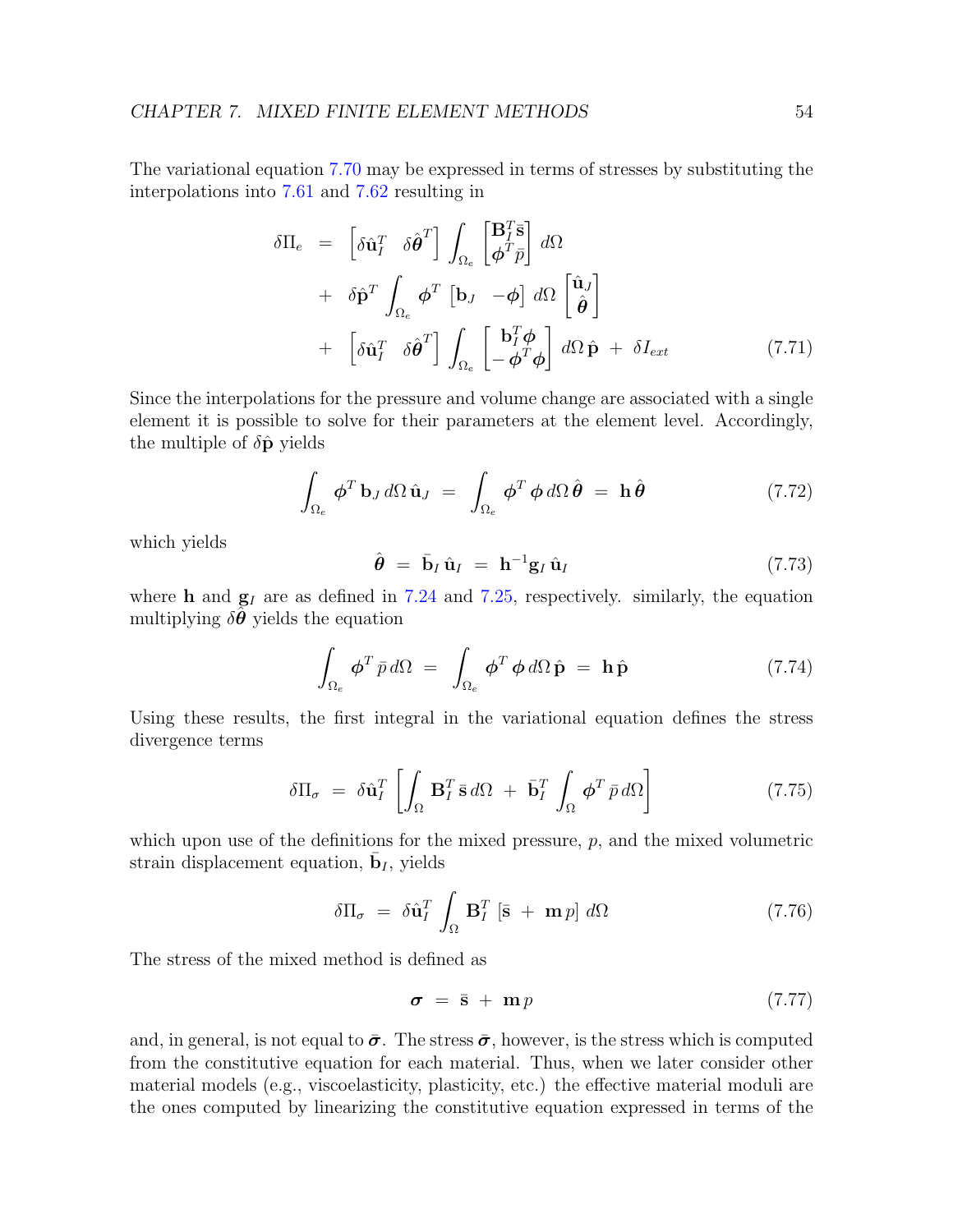$\bar{\sigma}$  stresses. The residual for a finite element formulation is most efficiently computed from the mixed stress and we note the result is identical to the form of the standard displacement model except for the stress expression used.

The tangent matrix may be expressed in terms of the displacements alone by writing the variational equation [7.70](#page-57-1) as

<span id="page-59-0"></span>
$$
\delta\Pi_e = \begin{bmatrix} \delta \hat{\mathbf{u}}_I^T & \delta \hat{\boldsymbol{\theta}}^T & \delta \hat{\mathbf{p}}^T \end{bmatrix} \begin{bmatrix} (\mathbf{K}_{dev})_{IJ} & \mathbf{k}_I & \mathbf{g}_J \\ \mathbf{k}_J^T & \mathbf{k}_{vol} & -\mathbf{h} \\ \mathbf{g}_I^T & -\mathbf{h} & \mathbf{0} \end{bmatrix} \begin{bmatrix} \hat{\mathbf{u}}_I \\ \hat{\boldsymbol{\theta}} \\ \hat{\mathbf{p}} \end{bmatrix} + \delta\Pi_0 + \delta\Pi_{ext} \qquad (7.78)
$$

Using the solutions to [7.72](#page-58-0) and [7.74](#page-58-1) the dependence of [7.78](#page-59-0) on  $\hat{\theta}$  and  $\hat{\rho}$  may be eliminated to give

$$
\delta\Pi_e = \delta \hat{\mathbf{u}}_I^T \bar{\mathbf{K}}_{IJ} \hat{\mathbf{u}}_J + \delta\Pi_0 + \delta\Pi_{ext} \tag{7.79}
$$

where

$$
\bar{\mathbf{K}}_{IJ} = (\mathbf{K}_{dev})_{IJ} + \mathbf{k}_I \bar{\mathbf{b}}_J + \bar{\mathbf{b}}_I^T \mathbf{k}_J^T + \bar{\mathbf{b}}_I^T \mathbf{k}_{vol} \bar{\mathbf{b}}_J \qquad (7.80)
$$

The algorithm for the development of a mixed element based upon the above may be summarized as:

- 1. Numerical integration of strain matrices
	- (a) Compute  $\phi = [1, \xi_1, \xi_2, \cdots]$  (for the 4-node element  $\phi = 1$
	- (b) Compute arrays

$$
\mathbf{h} = \int_{\Omega_e} \boldsymbol{\phi}^T \boldsymbol{\phi} \, d\Omega \tag{7.81}
$$

$$
\mathbf{g}_I = \int_{\Omega_e} \boldsymbol{\phi}^T \mathbf{b}_J \, d\Omega \tag{7.82}
$$

- 2. Mixed volumetric strain displacement matrix
	- (a) Compute  $\bar{\mathbf{b}}_I = \mathbf{h}^{-1} \mathbf{g}_I$
- 3. Constitution computation for each quadrature point
	- (a) Compute

$$
\epsilon = \mathbf{B}_I \hat{\mathbf{u}}_I \tag{7.83}
$$

$$
\theta = \phi(\xi) \bar{\mathbf{b}}_I \hat{\mathbf{u}}_I \tag{7.84}
$$

$$
\bar{\epsilon} = \mathbf{I}_{dev} \epsilon + \frac{1}{3} \mathbf{m} \theta \tag{7.85}
$$

$$
\bar{\boldsymbol{\sigma}} = \mathbf{D}^{\left[} \bar{\boldsymbol{\epsilon}} - \boldsymbol{\epsilon}^{0} \right] \tag{7.86}
$$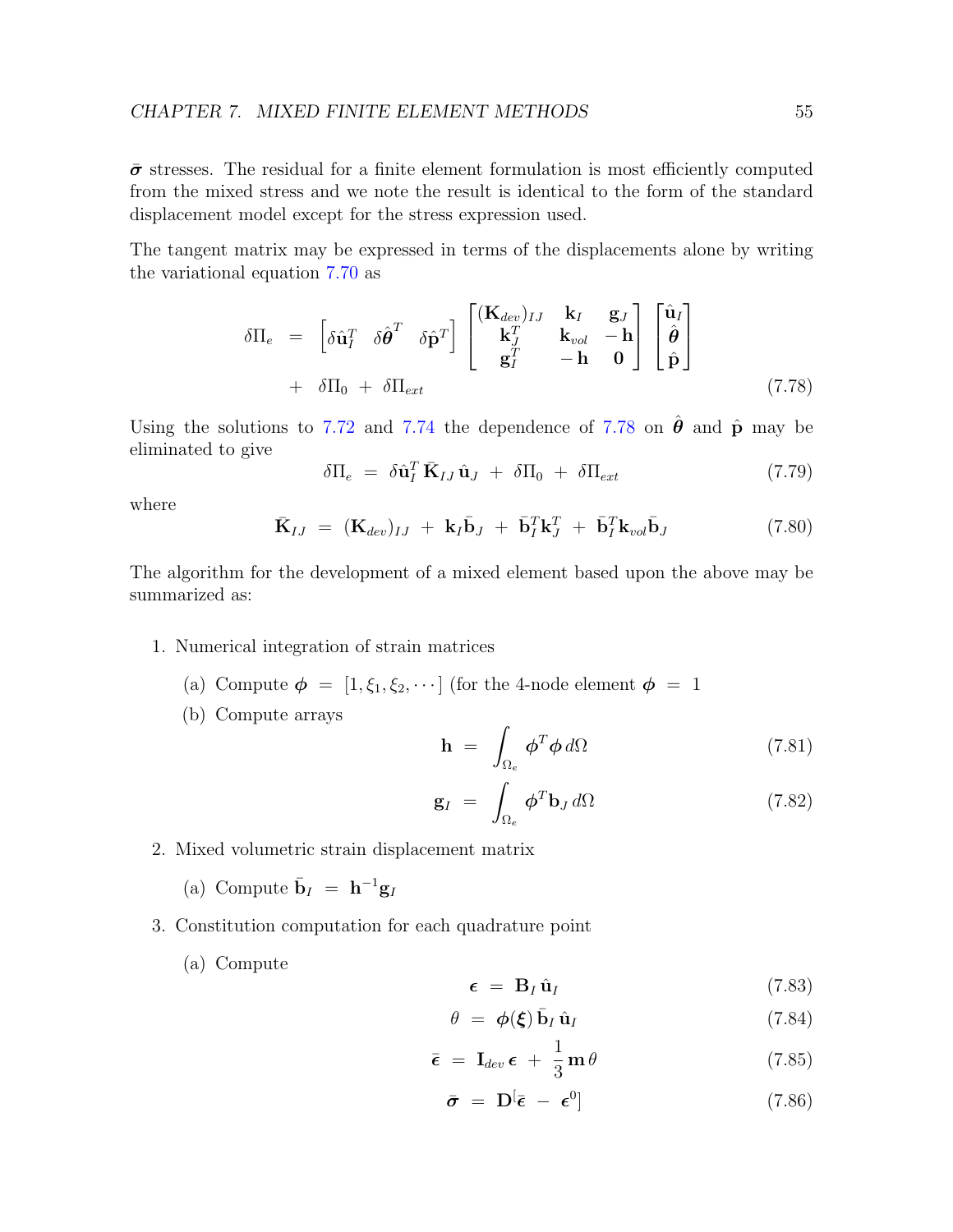$$
\bar{p} = \frac{1}{3} \mathbf{m}^T \bar{\boldsymbol{\sigma}} \tag{7.87}
$$

$$
\bar{\boldsymbol{\pi}} = \int_{\Omega_e} \boldsymbol{\phi}^T \, \bar{p} \, d\Omega \tag{7.88}
$$

- 4. Mixed Pressure
	- (a) Compute  $p = \phi(\xi) h^{-1} \bar{\pi}$
- 5. Residual and Stiffness Integrals
	- (a) Compute mixed stress  $\boldsymbol{\sigma} = \mathbf{I}_{dev} \boldsymbol{\bar{\sigma}} + \mathbf{m} p$
	- (b) Compute

$$
\mathbf{R}_I^{\sigma} = -\int_{\Omega_e} \mathbf{B}_I^T \boldsymbol{\sigma} d\Omega \qquad (7.89)
$$

$$
(\mathbf{K}_{dev})_{IJ} = \int_{\Omega_e} \mathbf{B}_I^T \mathbf{D}_{dev} \mathbf{B}_J^d \Omega \qquad (7.90)
$$

$$
\mathbf{k}_I = \int_{\Omega_e} \mathbf{B}_I^T \, \mathbf{d} \, \boldsymbol{\phi} \, d\Omega \tag{7.91}
$$

$$
\mathbf{k}_{vol} = \int_{\Omega_e} \boldsymbol{\phi}^T d_{vol} \boldsymbol{\phi} d\Omega \qquad (7.92)
$$

6. Stiffness assembly

(a) Compute

$$
\bar{\mathbf{K}}_{IJ} = (\mathbf{K}_{dev})_{IJ} + \mathbf{k}_I \bar{\mathbf{b}}_J + \bar{\mathbf{b}}_I^T \mathbf{k}_J^T + \bar{\mathbf{b}}_I^T \mathbf{k}_{vol} \bar{\mathbf{b}}_J \qquad (7.93)
$$

## 7.4 Hu-Washizu Variational Theorem: General Problems

The finite element approximation for the mixed formulation of a general linear elastic material (i.e., anistotropic behavior) may be written for a typical element as

$$
\Pi_e(\mathbf{u}, \mathbf{p}, \boldsymbol{\theta}) = \frac{1}{2} \int_{\Omega_e} \boldsymbol{\epsilon}^T \mathbf{D} \boldsymbol{\epsilon} d\Omega - \int_{\Omega_e} \boldsymbol{\epsilon}^T \mathbf{D} \boldsymbol{\epsilon}^0 d\Omega \n+ p (\nabla \cdot \mathbf{u} - \boldsymbol{\theta}) d\Omega
$$
\n(7.94)

Using the approximations introduced for the isotropic model for the displacement and mixed volume change gives

$$
\epsilon = \mathbf{I}_{dev} \mathbf{B}_I \mathbf{u}^I + \frac{1}{3} \mathbf{m} \phi(\xi) \theta \qquad (7.95)
$$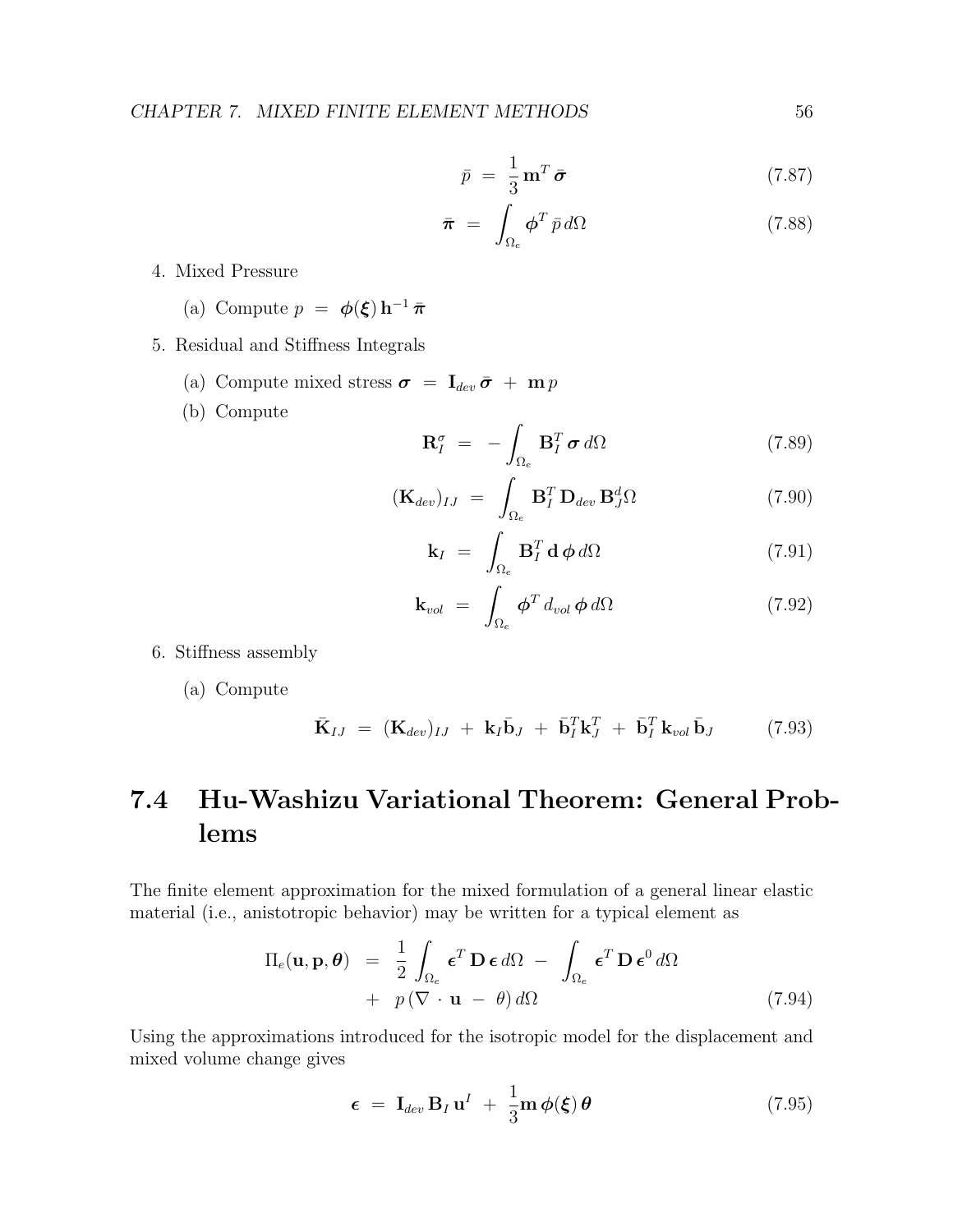which when introduced into the variational theorem gives

$$
\Pi_{e}(\mathbf{u}, \mathbf{p}, \boldsymbol{\theta}) = \frac{1}{2} \int_{\Omega_{e}} \left[ \mathbf{I}_{dev} \mathbf{B}_{I} \mathbf{u}^{I} + \frac{1}{3} \mathbf{m} \phi(\boldsymbol{\xi}) \boldsymbol{\theta} \right]^{T} \mathbf{D} \left[ \mathbf{I}_{dev} \mathbf{B}_{I} \mathbf{u}^{I} \right] \n+ \frac{1}{3} \mathbf{m} \phi(\boldsymbol{\xi}) \boldsymbol{\theta} \right] d\Omega - \int_{\Omega_{e}} \left[ \mathbf{I}_{dev} \mathbf{B}_{I} \mathbf{u}^{I} + \frac{1}{3} \mathbf{m} \phi(\boldsymbol{\xi}) \boldsymbol{\theta} \right]^{T} \mathbf{D} \boldsymbol{\epsilon}^{0} d\Omega \n+ \mathbf{p}^{T} \left[ \int_{\Omega_{e}} \boldsymbol{\phi}^{T} \mathbf{b}_{J} d\Omega \mathbf{u}^{J} - \int_{\Omega_{e}} \boldsymbol{\phi}^{T} \boldsymbol{\phi} d\Omega \boldsymbol{\theta} \right]
$$
\n(7.96)

For symmetric D, we can define the following matrices:

$$
(\mathbf{K}_{dev})_{IJ} = \int_{\Omega_e} \mathbf{B}_I^T \, \mathbf{I}_{dev} \, \mathbf{D} \, \mathbf{I}_{dev} \, \mathbf{B}_J \, d\Omega \tag{7.97}
$$

$$
(\mathbf{K}_{co})_J = \frac{1}{3} \int_{\Omega_e} \boldsymbol{\phi}^T \mathbf{m}^T \mathbf{D} \mathbf{I}_{dev} \mathbf{B}_J d\Omega \qquad (7.98)
$$

$$
\mathbf{k} = \frac{1}{9} \int_{\Omega_e} \boldsymbol{\phi}^T \mathbf{m}^T \mathbf{D} \mathbf{m} \boldsymbol{\phi} d\Omega \qquad (7.99)
$$

$$
\boldsymbol{\pi}^0 = \frac{1}{3} \int_{\Omega_e} \boldsymbol{\phi}^T \mathbf{m} \mathbf{D} \boldsymbol{\epsilon}^0 d\Omega \qquad (7.100)
$$

$$
\mathbf{h} = \int_{\Omega_e} \boldsymbol{\phi}^T \boldsymbol{\phi} d\Omega \qquad (7.101)
$$

$$
\mathbf{g}_I = \int_{\Omega_e} \boldsymbol{\phi}^T \, \mathbf{b}_I \, d\Omega \tag{7.102}
$$

and denote the effects of initial deviatoric strains as

$$
(\mathbf{P}_{dev}^0)_I = \int_{\Omega_e} \mathbf{B}_I^T \mathbf{I}_{dev} \mathbf{D} \boldsymbol{\epsilon}^0 d\Omega \qquad (7.103)
$$

The mixed variational terms become

<span id="page-61-0"></span>
$$
\Pi_e(\mathbf{u}, \mathbf{p}, \boldsymbol{\theta}) = \frac{1}{2} [(\mathbf{u}^I)^T (\mathbf{K}_{dev})_{IJ} \mathbf{u}^J + 2 \boldsymbol{\theta}^T (\mathbf{K}_{co})_J \mathbf{u}^J + \boldsymbol{\theta}^T \mathbf{k} \boldsymbol{\theta}]
$$
  
 
$$
- (\mathbf{u}^I)^T (\mathbf{P}_{dev}^0)_I - \boldsymbol{\theta}^T \boldsymbol{\pi}^0 + \mathbf{p}^T \mathbf{g}_I \mathbf{u}^I - \mathbf{p}^T \mathbf{h} \boldsymbol{\theta}
$$
(7.104)

The first variation of [\(7.104\)](#page-61-0) may be written in the matrix form

<span id="page-61-1"></span>
$$
\frac{d\Pi_e}{d\eta} = \left[ (\mathbf{U}^I)^T, \mathbf{\Pi}^T, \Theta^T \right] \left( \begin{bmatrix} (\mathbf{K}_{dev})_{IJ} & \mathbf{g}_I & (\mathbf{K}_{co})_I \\ \mathbf{g}_J^T & \mathbf{0} & -\mathbf{h} \\ (\mathbf{K}_{co}^T)_J & -\mathbf{h} & \mathbf{k} \end{bmatrix} \begin{bmatrix} \mathbf{u}^J \\ \mathbf{p} \\ \mathbf{\theta} \end{bmatrix} - \begin{bmatrix} (\mathbf{P}_{dev}^0)_I \\ \mathbf{0} \\ \pi^0 \end{bmatrix} \right)
$$
(7.105)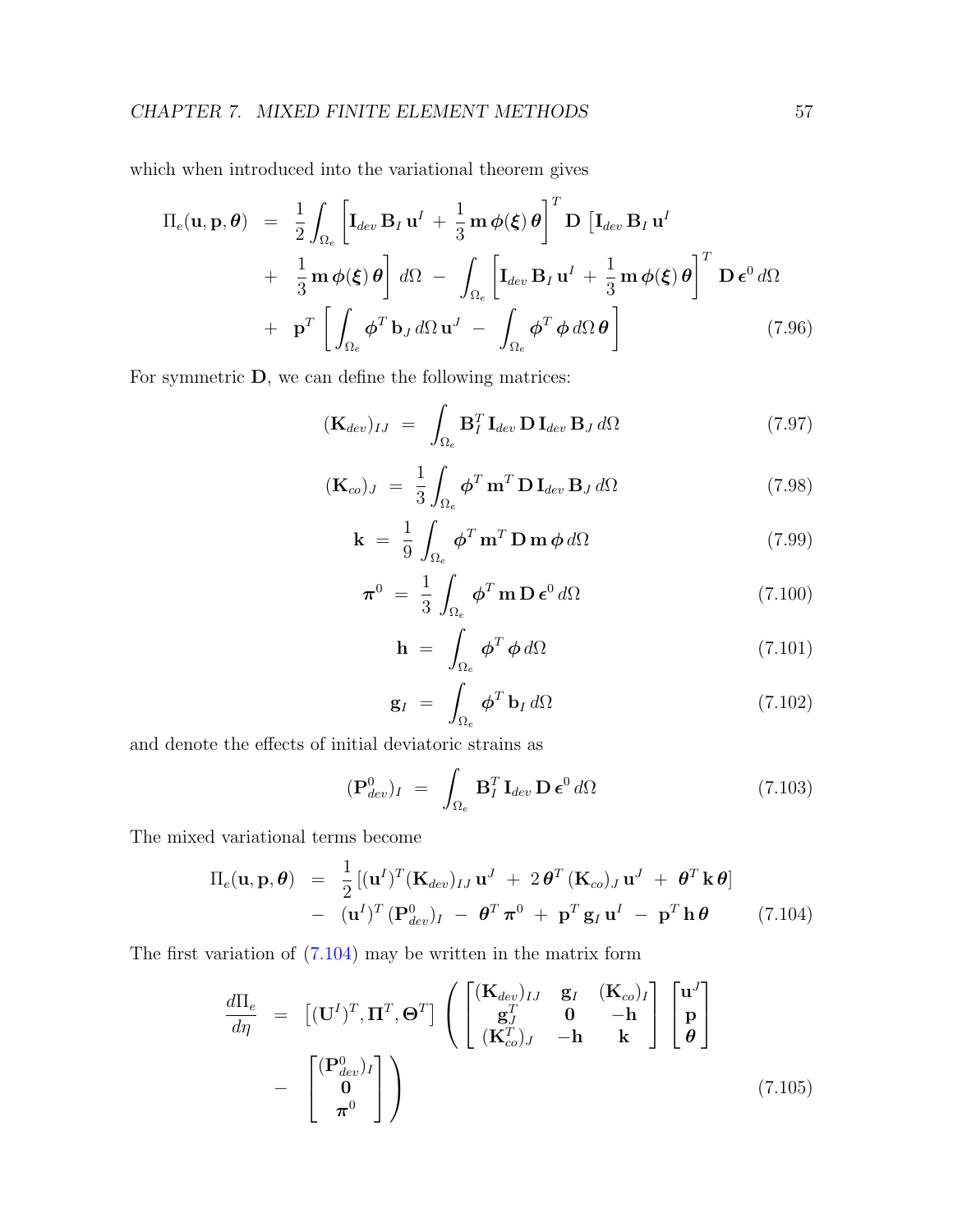Recall that the terms which multiply the variations in pressure,  $\Pi$ , and the variation in the volume change, Θ, are associated with individual elements, and, thus, the second row of [\(7.105\)](#page-61-1) may be solved at the element level to give the parameters for the volume change,  $\theta$ , as

$$
\boldsymbol{\theta} = \mathbf{h}^{-1} \mathbf{g}_J \mathbf{u}^J \tag{7.106}
$$

and the solution to the third row is

$$
\mathbf{p} = \mathbf{h}^{-1}[(\mathbf{K}_{co})_J \mathbf{u}^J + \mathbf{k}\boldsymbol{\theta} - \boldsymbol{\pi}^0]
$$
(7.107)

Defining a modified volumetric strain-displacement matrix as

$$
\bar{\mathbf{b}}_I = \mathbf{h}^{-1} \mathbf{g}_J \tag{7.108}
$$

Substitution of the above results into the first equation gives

$$
\frac{d\Pi_e}{d\eta} = (\mathbf{U}^I)^T \left( \left[ (\mathbf{K}_{dev})_{IJ} + \bar{\mathbf{b}}_I^T (\mathbf{K}_{co})_J + (\mathbf{K}_{co}^T)_I \bar{\mathbf{b}}_J + \bar{\mathbf{b}}_I^T \mathbf{k} \bar{\mathbf{b}}_J \right] \mathbf{u}^J - (\mathbf{P}_{dev}^0)_I - \bar{\mathbf{b}}_I^T \boldsymbol{\pi}^0 \right)
$$
\n(7.109)

Thus, the stiffness matrix for the general anisotropic linear elastic formulation is given by

$$
\mathbf{K}_{IJ} = (\mathbf{K}_{dev})_{IJ} + \bar{\mathbf{b}}_I^T (\mathbf{K}_{co})_J + (\mathbf{K}_{co}^T)_I \bar{\mathbf{b}}_J + \bar{\mathbf{b}}_I^T \mathbf{k} \bar{\mathbf{b}}_J \qquad (7.110)
$$

This operation may be performed *after* all the integrals over the element are evaluated.

The matrices which involve the elastic moduli may be simplified by defining some reduced terms. Accordingly, we let<sup>[3](#page-62-0)</sup>

<span id="page-62-1"></span>
$$
\mathbf{d} = \frac{1}{3} \mathbf{D} \mathbf{m} \tag{7.112}
$$

Also, define

$$
d_{vol} = \frac{1}{9} \mathbf{m}^T \mathbf{D} \mathbf{m} = \frac{1}{3} \mathbf{m}^T \mathbf{d} \qquad (7.113)
$$

Then

$$
\mathbf{D}\,\mathbf{I}_{dev} = \mathbf{D} - \mathbf{d}\,\mathbf{m}^T \tag{7.114}
$$

or

$$
\mathbf{I}_{dev}\,\mathbf{D} = \mathbf{D} - \mathbf{m}\,\mathbf{d}^T \tag{7.115}
$$

<span id="page-62-0"></span><sup>3</sup>If **D** is not symmetric, equations  $(7.112)$  through  $(7.117)$  must be modified. Essentially, this requires a computation of two d terms as

$$
\mathbf{d}_R = \mathbf{Dm} \quad ; \quad \mathbf{d}_L = \mathbf{D}^T \mathbf{m} \tag{7.111}
$$

and using these in the remaining equations instead of **d** (note, when **D** is symmetric the  $\mathbf{d}_R$  and  $\mathbf{d}_L$ terms are equal).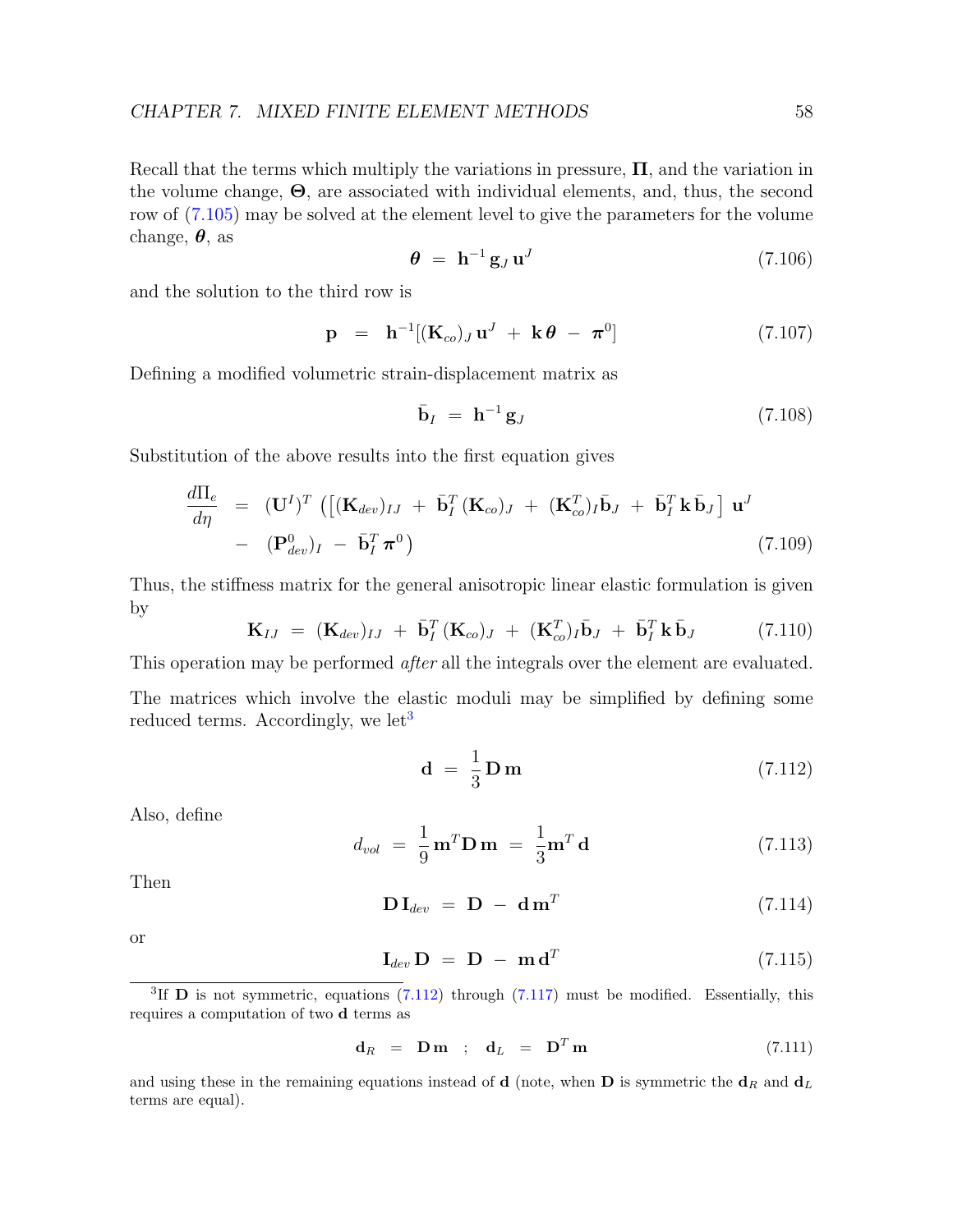which gives

$$
\frac{1}{3}\mathbf{I}_{dev}\mathbf{D}\mathbf{m} = \frac{1}{3}(\mathbf{D} - \mathbf{m}\mathbf{d}^T)\mathbf{m} = \mathbf{d} - d_{vol}\mathbf{m} = \mathbf{d}_{dev}
$$
 (7.116)

Finally, the deviatoric part of the modulus is now defined in terms of the above as

<span id="page-63-0"></span>
$$
\mathbf{D}_{dev} = \mathbf{I}_{dev} \mathbf{D} \mathbf{I}_{dev} = \mathbf{D} - \mathbf{d} \mathbf{m}^T - \mathbf{m} \mathbf{d}^T + d_{vol} \mathbf{m} \mathbf{m}^T
$$
 (7.117)

For isotropy, the above expressions reduce to:

$$
d_{vol} = K \tag{7.118}
$$

$$
\mathbf{d} = \begin{bmatrix} K & K & K & 0 & 0 & 0 \end{bmatrix}^T \tag{7.119}
$$

$$
\mathbf{d}_{dev} = \mathbf{0} \tag{7.120}
$$

and

$$
\mathbf{D}_{dev} = \frac{1}{3} \mu \begin{bmatrix} 4 & -2 & -2 & 0 & 0 & 0 \\ -2 & 4 & -2 & 0 & 0 & 0 \\ -2 & -2 & 4 & 0 & 0 & 0 \\ 0 & 0 & 0 & 3 & 0 & 0 \\ 0 & 0 & 0 & 0 & 3 & 0 \\ 0 & 0 & 0 & 0 & 0 & 3 \end{bmatrix}
$$
(7.121)

The matrices for the mixed treatment of the symmetric D anisotropic case are computed as:

$$
(\mathbf{K}_{dev})_{IJ} = \int_{\Omega_e} \mathbf{B}_I^T \mathbf{D}_{dev} \mathbf{B}_J d\Omega \qquad (7.122)
$$

$$
(\mathbf{K}_{co})_{J} = \int_{\Omega_{e}} \boldsymbol{\phi}^{T} \mathbf{d}_{dev}^{T} \mathbf{B}_{J} d\Omega \qquad (7.123)
$$

and

$$
\mathbf{k} = \int_{\Omega_e} d_{vol} \, \boldsymbol{\phi}^T \, \boldsymbol{\phi} \, d\Omega \tag{7.124}
$$

The matrix for the initial strains is computed as

$$
\boldsymbol{\pi}^0 = \int_{\Omega_e} \boldsymbol{\phi}^T \mathbf{d}^T \boldsymbol{\epsilon}^0 d\Omega \qquad (7.125)
$$

which is a  $1 \times 6$  vector.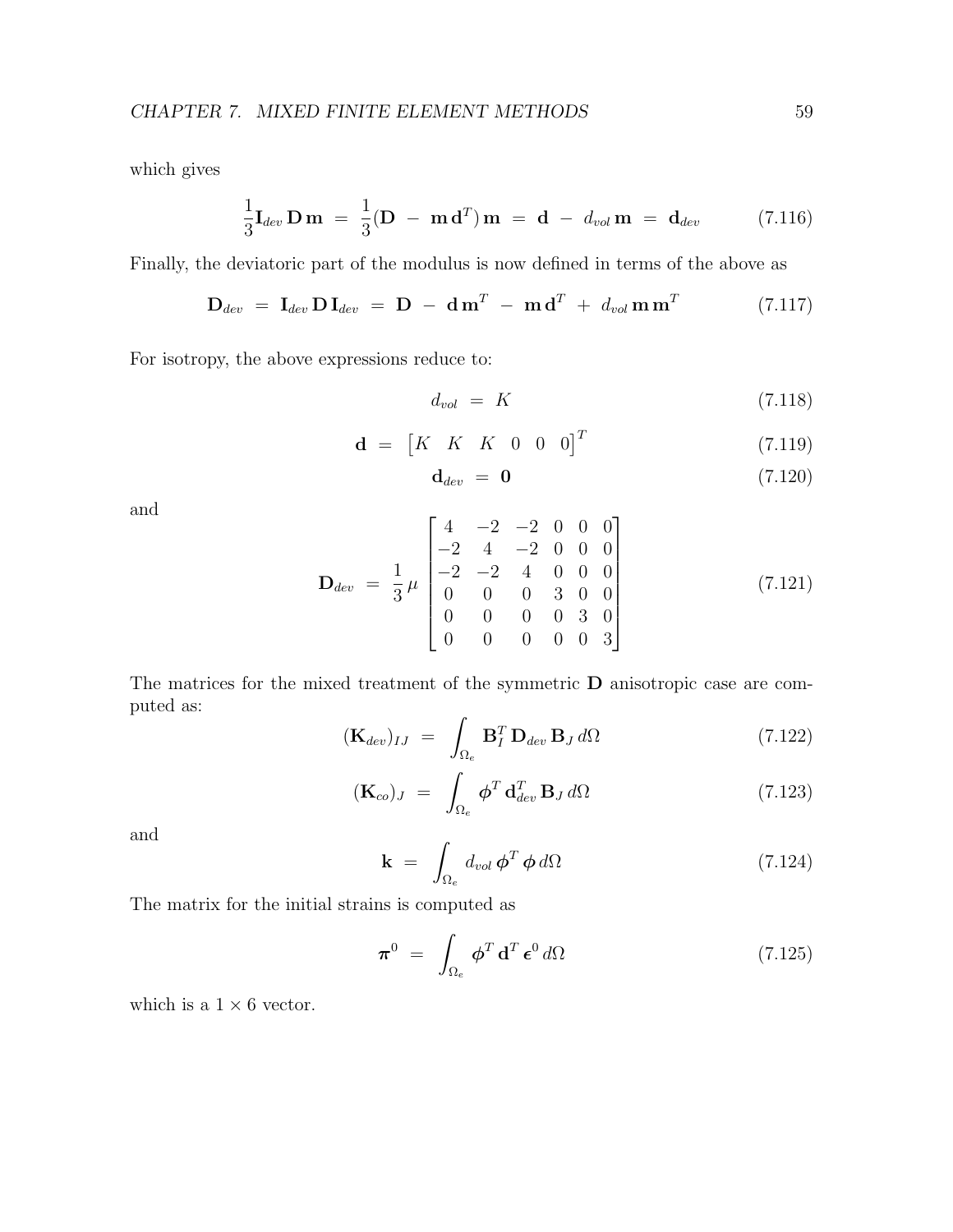#### 7.4.1 Example: Interpolations linear for u and constant  $\phi$

As an example, we consider the case where the set of shape functions for the displacements is the tri-linear interpolation

$$
N_I(\xi) = \frac{1}{8} \left( 1 + \xi_1^I \xi_1 \right) \left( 1 + \xi_2^I \xi_2 \right) \left( 1 + \xi_3^I \xi_3 \right) \tag{7.126}
$$

where  $\xi_i^I$  are the values of the natural coordinates at the *I*-node. The interpolation for the pressure (and volume change) is constant

$$
\phi_1 = 1 \tag{7.127}
$$

This element is often called B1-P0 (order 1 interpolations for the brick element, order 0 for the pressure/volume change). In 2-dimensions the element is Q1-P0, for the order 1 quadrilateral. Higher order elements are also defined, for example, the Q2-P1 element uses quadratic interpolation for displacements (Lagrange interpolations) and linear for the pressure with

$$
\phi(\xi) = \begin{bmatrix} 1 & \xi_1 & \xi_2 \end{bmatrix} \tag{7.128}
$$

Alternatively, it is possible to use the interpolations

$$
\phi(\xi) = \begin{bmatrix} 1 & x_1(\xi) & x_2(\xi) \end{bmatrix} \tag{7.129}
$$

The matrices for the B1-P0 (or Q1-P0) element reduce to

$$
(\mathbf{K}_{co})_{J} = \int_{\Omega_{e}} \mathbf{d}_{dev}^{T} \, \mathbf{B}_{J} \, d\Omega \tag{7.130}
$$

which is a column vector (of size  $1 \times 24$ ). For isotropy, this matrix is zero. The volume stiffness becomes:

$$
\mathbf{k} = \int_{\Omega_e} d_{vol} \, d\Omega \tag{7.131}
$$

which is a  $1 \times 1$  matrix and for constant  $d_{vol}$  becomes

$$
\mathbf{k} = k_{vol} = d_{vol} \, \Omega_e \tag{7.132}
$$

where  $\Omega_e$  is the volume of the element. For isotropy  $k_{vol}$  is the bulk modulus times the element volume. The other matrices in the stiffness are

$$
\mathbf{h} = h = \int_{\Omega_e} d\Omega = \Omega_e \tag{7.133}
$$

and

$$
\mathbf{g}_I = \int_{\Omega_e} \mathbf{b}_I \, d\Omega \tag{7.134}
$$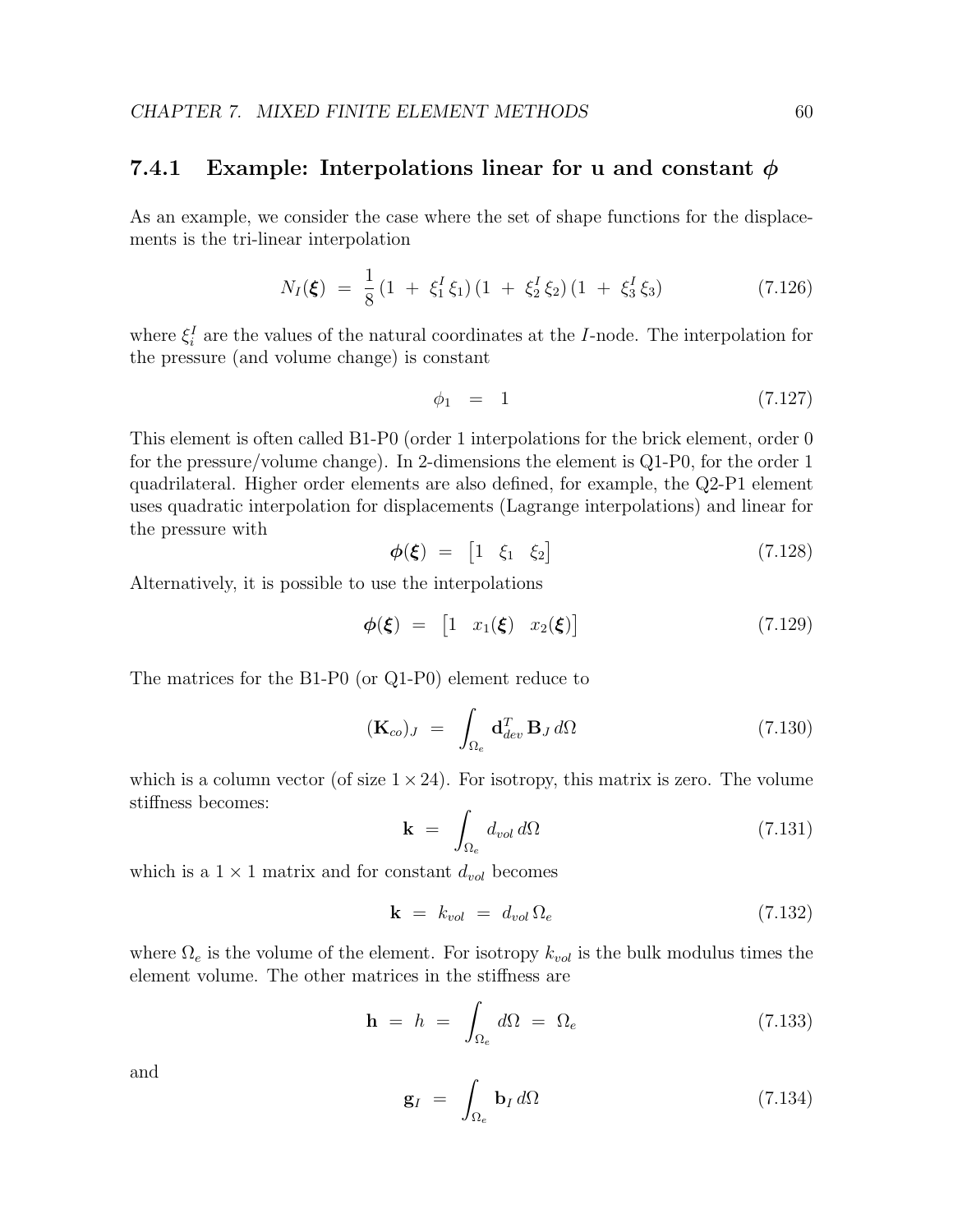which gives the modified volumetric strain-displacement equation

$$
\bar{\mathbf{b}}_I = \frac{1}{\Omega_e} \mathbf{g}_I = \frac{1}{\Omega_e} \int_{\Omega_e} \mathbf{b}_I d\Omega \qquad (7.135)
$$

The initial strain term is computed as

$$
\boldsymbol{\pi}^0 = \int_{\Omega_e} \mathbf{d}^T \boldsymbol{\epsilon}^0 d\Omega \qquad (7.136)
$$

For the mixed element the internal force is computed using

$$
\mathbf{P}_I = \int_{\Omega_e} \mathbf{B}_I^T (\mathbf{s}(\mathbf{u}) + p \mathbf{m}) \, d\Omega \tag{7.137}
$$

where the deviatoric part of the stress is computed from the displacement form, and the pressure is computed from the mixed form

$$
p = \frac{1}{\Omega_e} \left( \left[ (\mathbf{K}_{co})_J + k_{vol} \bar{\mathbf{b}}_J \right] \mathbf{u}^J - \boldsymbol{\pi}^0 \right) \tag{7.138}
$$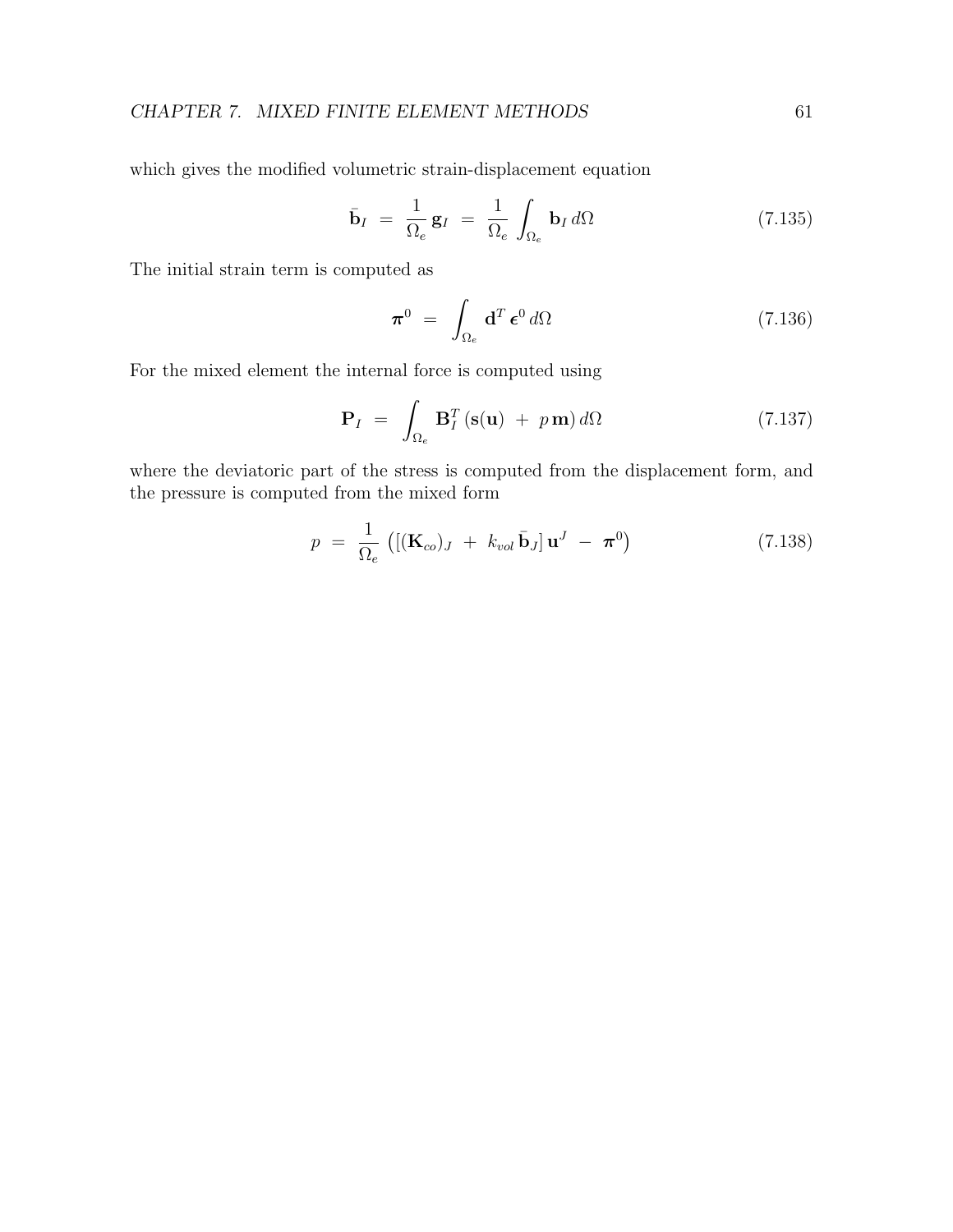## Chapter 8

# Enhanced Strain Mixed Method

## 8.1 Hu-Washizu Variational Theorem for Linear Elasticity

An alternative to the mixed finite element method discussed previously is given by the enhanced strain method [\[17\]](#page-131-0). The enhanced strain method is related to earlier works which utilized incompatible displacement modes; however, the method does not have the deficiencies which are present in the earlier works. Enhanced strains provide great flexibility in designing accurate finite element models for problems which have constraints or other similar types of difficulties. In the enhanced strain method we again use the Hu-Washizu variational principle, which we recall may be written for linear elasticity as

$$
\Pi(\mathbf{u}, \boldsymbol{\sigma}, \boldsymbol{\epsilon}) = \frac{1}{2} \int_{\Omega} \boldsymbol{\epsilon}^{T} \mathbf{D} \boldsymbol{\epsilon} d\Omega - \int_{\Omega} \boldsymbol{\epsilon}^{T} \mathbf{D} \boldsymbol{\epsilon}^{0} d\Omega \n+ \int_{\Omega} \boldsymbol{\sigma}^{T} (\nabla^{(s)} \mathbf{u} - \boldsymbol{\epsilon}) d\Omega - \int_{\Omega} \mathbf{u}^{T} \mathbf{b}_{v} d\Omega \n- \int_{\Gamma_{t}} \mathbf{u}^{T} \bar{\mathbf{t}} d\Gamma - \int_{\Gamma_{u}} \mathbf{t}^{T} (\mathbf{u} - \bar{\mathbf{u}}) d\Gamma = Stationary
$$
\n(8.1)

The strain tensor is expressed as an additive sum of the symmetric gradient of the displacement vector,  $\nabla^{(s)}$ **u**, and the enhanced strains,  $\tilde{\epsilon}$ , and written as

<span id="page-66-0"></span>
$$
\epsilon(\mathbf{u}, \tilde{\epsilon}) = \nabla^{(s)} \mathbf{u} + \tilde{\epsilon}(\xi) \tag{8.2}
$$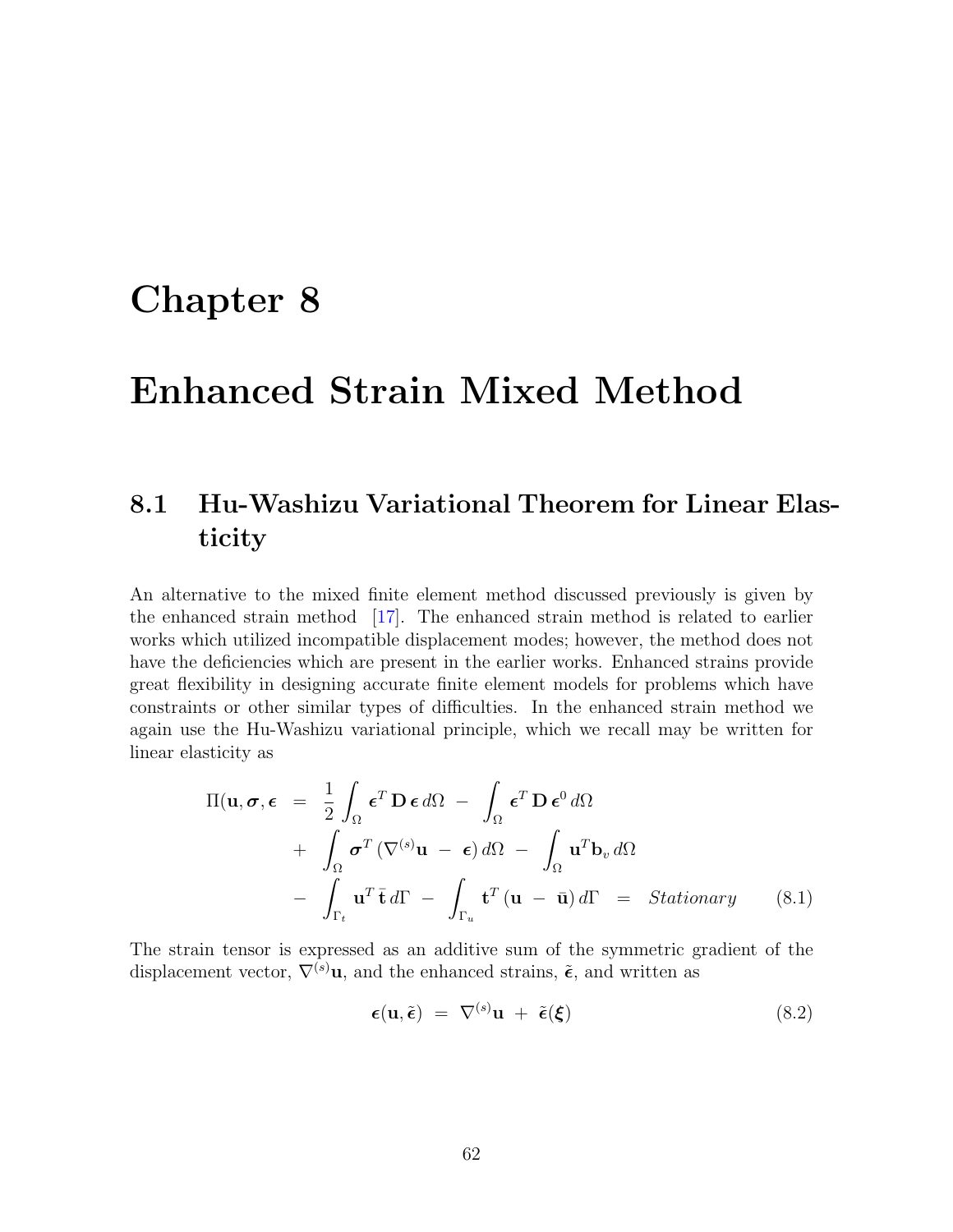If we again ignore the integral for the body force and the traction and displacement boundary integrals, upon use of [\(8.2\)](#page-66-0) the remaining terms become

$$
\Pi(\mathbf{u}, \boldsymbol{\sigma}, \tilde{\boldsymbol{\epsilon}}) = \frac{1}{2} \int_{\Omega} (\nabla^{(s)} \mathbf{u} + \tilde{\boldsymbol{\epsilon}})^{T} \mathbf{D} (\nabla^{(s)} \mathbf{u} + \tilde{\boldsymbol{\epsilon}}) d\Omega \n- \int_{\Omega} (\nabla^{(s)} \mathbf{u} + \tilde{\boldsymbol{\epsilon}})^{T} \mathbf{D} \boldsymbol{\epsilon}^{0} d\Omega - \int_{\Omega} \boldsymbol{\sigma}^{T} \tilde{\boldsymbol{\epsilon}} d\Omega
$$
\n(8.3)

Introducing the variations for each function as

$$
\mathbf{u}_{\eta} = \mathbf{u} + \eta \mathbf{U} \tag{8.4}
$$

$$
\boldsymbol{\sigma}_{\eta} = \boldsymbol{\sigma} + \eta \mathbf{S} \tag{8.5}
$$

and

$$
\tilde{\epsilon}_{\eta} = \tilde{\epsilon} + \eta \tilde{\mathbf{E}} \tag{8.6}
$$

the variation for the above enhanced principle is given by

<span id="page-67-3"></span>
$$
\frac{d\Pi}{d\eta} = \int_{\Omega} (\nabla^{(s)} \mathbf{U})^T \mathbf{D} (\nabla^{(s)} \mathbf{u} + \tilde{\boldsymbol{\epsilon}} - \boldsymbol{\epsilon}^0) d\Omega \n+ \int_{\Omega} \tilde{\mathbf{E}}^T [\mathbf{D} (\nabla^{(s)} \mathbf{u} + \tilde{\boldsymbol{\epsilon}} - \boldsymbol{\epsilon}^0) - \boldsymbol{\sigma}] d\Omega - \int_{\Omega} \mathbf{S}^T \tilde{\boldsymbol{\epsilon}} d\Omega
$$
\n(8.7)

After integration by parts of the variation of the displacement gradient term (and also considering the body force term), the following Euler equations are obtained for the domain Ω:

1. Balance of momentum

<span id="page-67-1"></span>
$$
div\left[\mathbf{D}\left(\nabla^{(s)}\mathbf{u} + \tilde{\boldsymbol{\epsilon}} - \boldsymbol{\epsilon}^0\right)\right] + \mathbf{b}_v = \mathbf{0}
$$
\n(8.8)

2. Strain-displacement equations on the enhanced modes

<span id="page-67-0"></span>
$$
\tilde{\epsilon} = 0 \tag{8.9}
$$

3. Constitutive equations

<span id="page-67-2"></span>
$$
\mathbf{D}(\nabla^{(s)}\mathbf{u} + \tilde{\boldsymbol{\epsilon}} - \boldsymbol{\epsilon}^0) - \boldsymbol{\sigma} = \mathbf{0} \tag{8.10}
$$

In addition the boundary conditions for  $\Gamma_u$  and  $\Gamma_t$  are obtained. We note [\(8.9\)](#page-67-0) implies that, at the solution, the enhanced strains must vanish. Substitution of this result into the remaining equations yields the appropriate displacement equations of equilibrium and constitutive equation for linear elasticity, from [8.8](#page-67-1) and [8.10,](#page-67-2) respectively. While the enhanced strains vanish pointwise at a solution, in an approximate scheme based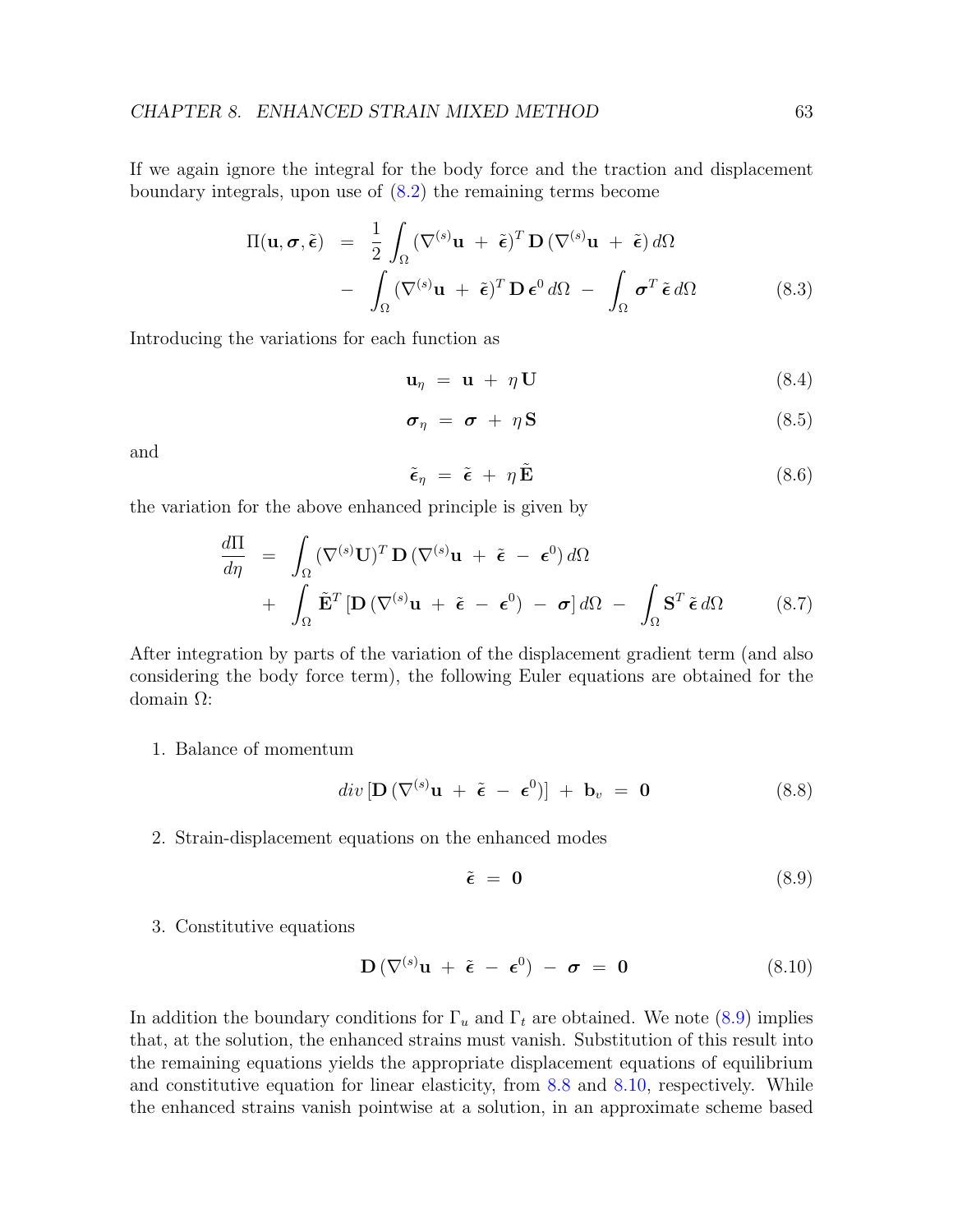upon the enhanced strain method this is not the case. The enhanced strains will only vanish in some integral sense over each element, just as the balance of momentum and constitutive equations are approximated by finite element solutions.

In the enhanced strain principle, displacements appear up to first derivatives, while the stresses and enhanced strains appear without any derivatives. Accordingly, the continuity conditions we may use in finite element approximations again are  $C^0$  for the displacements and  $C^{-1}$  for the stresses and enhanced strains. Appropriate interpolations for displacements and stresses are the same as given previously for each element, and are thus

$$
\mathbf{u}(\boldsymbol{\xi}) = N_I(\boldsymbol{\xi}) \mathbf{u}^I(t) \tag{8.11}
$$

and

$$
\boldsymbol{\sigma}(\boldsymbol{\xi}) = \boldsymbol{\phi}_{\alpha}(\boldsymbol{\xi}) \boldsymbol{\sigma}^{\alpha}(t) \tag{8.12}
$$

respectively. The choice of appropriate approximating functions  $\phi_{\alpha}$  will be affected by the strain approximation, as will be shown below. From  $(8.2)$ , the strain approximations are now given by

$$
\boldsymbol{\epsilon}(\mathbf{u}, \tilde{\boldsymbol{\epsilon}}) = \nabla^{(s)} \mathbf{u} + \tilde{\boldsymbol{\epsilon}}(\boldsymbol{\xi}) \tag{8.13}
$$

where the approximations for the enhanced strains are assumed as

$$
\tilde{\epsilon}(\xi) = \psi_{\alpha}(\xi) \tilde{\epsilon}^{\alpha}(t) \tag{8.14}
$$

It should be noted that different interpolations are introduced for the stress and the enhanced strain terms.

Using the interpolations described above, the Hu-Washizu variational theorem may be approximated by summing the integrals over each element. Accordingly,

$$
\Pi(\mathbf{u},\boldsymbol{\sigma},\boldsymbol{\epsilon}) = \Pi_h(\mathbf{u},\boldsymbol{\sigma},\boldsymbol{\epsilon}) \approx \sum_e \Pi_e(\mathbf{u},\boldsymbol{\sigma},\boldsymbol{\epsilon})
$$
\n(8.15)

The variational expression in each element becomes

$$
\Pi_e(\mathbf{u}, \boldsymbol{\sigma}, \tilde{\boldsymbol{\epsilon}}) = \frac{1}{2} \int_{\Omega_e} (\nabla^{(s)} \mathbf{u} + \tilde{\boldsymbol{\epsilon}})^T \mathbf{D} (\nabla^{(s)} \mathbf{u} + \tilde{\boldsymbol{\epsilon}}) d\Omega \n- \int_{\Omega_e} (\nabla^{(s)} \mathbf{u} + \tilde{\boldsymbol{\epsilon}})^T \mathbf{D} \boldsymbol{\epsilon}^0 d\Omega - \int_{\Omega_e} \boldsymbol{\sigma}^T \tilde{\boldsymbol{\epsilon}} d\Omega
$$
\n(8.16)

Substituting the approximations for displacements, stresses, and enhanced strains and replacing with

$$
\mathbf{u}_{\eta}^{I} = \mathbf{u}^{I} + \eta \mathbf{U}^{I} \tag{8.17}
$$

$$
\sigma_{\eta}^{\alpha} = \sigma^{\alpha} + \eta \mathbf{S}^{\alpha} \tag{8.18}
$$

and

$$
\tilde{\epsilon}_{\eta}^{\alpha} = \tilde{\epsilon}^{\alpha} + \eta \tilde{\mathbf{E}}^{\alpha} \tag{8.19}
$$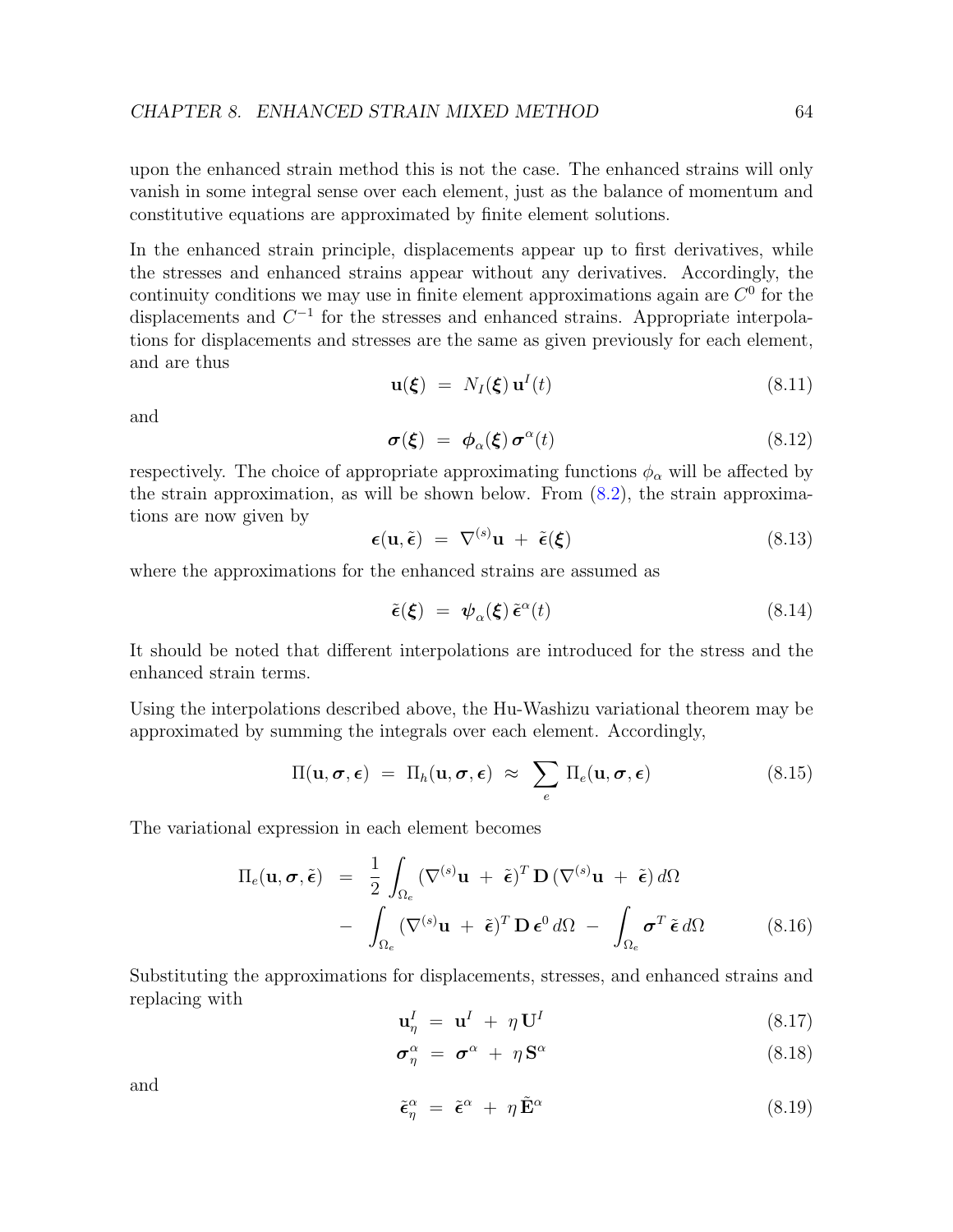gives the first variation in each element as

<span id="page-69-0"></span>
$$
\frac{d\Pi_e}{d\eta} = \left[ (\mathbf{U}^I)^T, (\tilde{\mathbf{E}}^{\alpha})^T, (\mathbf{S}^{\alpha})^T \right] \left( \begin{bmatrix} \mathbf{K}_{IJ} & \tilde{\mathbf{\Gamma}}_{\beta I} & \mathbf{0} \\ \tilde{\mathbf{\Gamma}}_{\alpha J}^T & \tilde{\mathbf{H}}_{\alpha \beta} & \mathbf{Q}_{\alpha \beta} \\ \mathbf{0} & \mathbf{Q}_{\beta \alpha}^T & \mathbf{0} \end{bmatrix} \begin{bmatrix} \mathbf{u}^J \\ \tilde{\boldsymbol{\epsilon}}^{\beta} \\ \boldsymbol{\sigma}^{\beta} \end{bmatrix} - \begin{bmatrix} \mathbf{P}_I^0 \\ \tilde{\boldsymbol{\pi}}_{\alpha}^0 \\ \mathbf{0} \end{bmatrix} \right)
$$
(8.20)

where

$$
\mathbf{K}_{IJ} = \int_{\Omega_e} \mathbf{B}_I^T \mathbf{D} \mathbf{B}_J d\Omega \qquad (8.21)
$$

$$
\tilde{\mathbf{\Gamma}}_{\alpha J} = \int_{\Omega_e} \boldsymbol{\psi}_{\alpha}^T \mathbf{D} \mathbf{B}_J d\Omega \qquad (8.22)
$$

$$
\tilde{\mathbf{H}}_{\alpha\beta} = \int_{\Omega_e} \boldsymbol{\psi}_{\alpha}^T \mathbf{D} \boldsymbol{\psi}_{\beta} d\Omega \qquad (8.23)
$$

$$
\mathbf{Q}_{\alpha\beta} = \int_{\Omega_e} \boldsymbol{\phi}_{\alpha}^T \boldsymbol{\psi}_{\beta} d\Omega \qquad (8.24)
$$

$$
\mathbf{P}_I^0 = \int_{\Omega_e} \mathbf{B}_I^T \, \mathbf{D} \, \boldsymbol{\epsilon}^0 \, d\Omega \tag{8.25}
$$

$$
\tilde{\boldsymbol{\pi}}_{\alpha}^{0} = \int_{\Omega_{e}} \boldsymbol{\psi}_{\alpha}^{T} \mathbf{D} \boldsymbol{\epsilon}^{0} d\Omega \qquad (8.26)
$$

The discrete Euler equation generated by the third equation of [\(8.20\)](#page-69-0) is given in each element by

$$
\mathbf{Q}_{\alpha\beta} \,\boldsymbol{\epsilon}^{\beta} = \mathbf{0} \tag{8.27}
$$

There are at least three possible ways this may be used:

- 1. The  $\epsilon^{\beta}$  are zero, which is not a useful result.
- 2. The interpolations for  $\phi_{\alpha}$  are orthogonal to the interpolations  $\psi_{\beta}$ , which means that

<span id="page-69-1"></span>
$$
\mathbf{Q}_{\alpha\beta} = \mathbf{0} \tag{8.28}
$$

which is the solution to be followed here. This is not perfect since we will not obtain a method to compute the  $\sigma^{\beta}$  directly from the variational formulation.

3. A combination of options (a) and (b).

For a formulation which satisfies  $(8.28)$ , the variational equations in each element reduce to

<span id="page-69-2"></span>
$$
\frac{d\Pi_e}{d\eta} = \left[ (\mathbf{U}^I)^T, (\tilde{\mathbf{E}}^{\alpha})^T \right] \left( \begin{bmatrix} \mathbf{K}_{IJ} & \tilde{\mathbf{\Gamma}}_{\beta I} \\ \tilde{\mathbf{\Gamma}}_{\alpha J}^T & \tilde{\mathbf{H}}_{\alpha \beta} \end{bmatrix} \begin{bmatrix} \mathbf{u}^J \\ \tilde{\boldsymbol{\epsilon}}^{\beta} \end{bmatrix} - \begin{bmatrix} \mathbf{P}_I^0 \\ \tilde{\boldsymbol{\pi}}_{\alpha}^0 \end{bmatrix} \right) \tag{8.29}
$$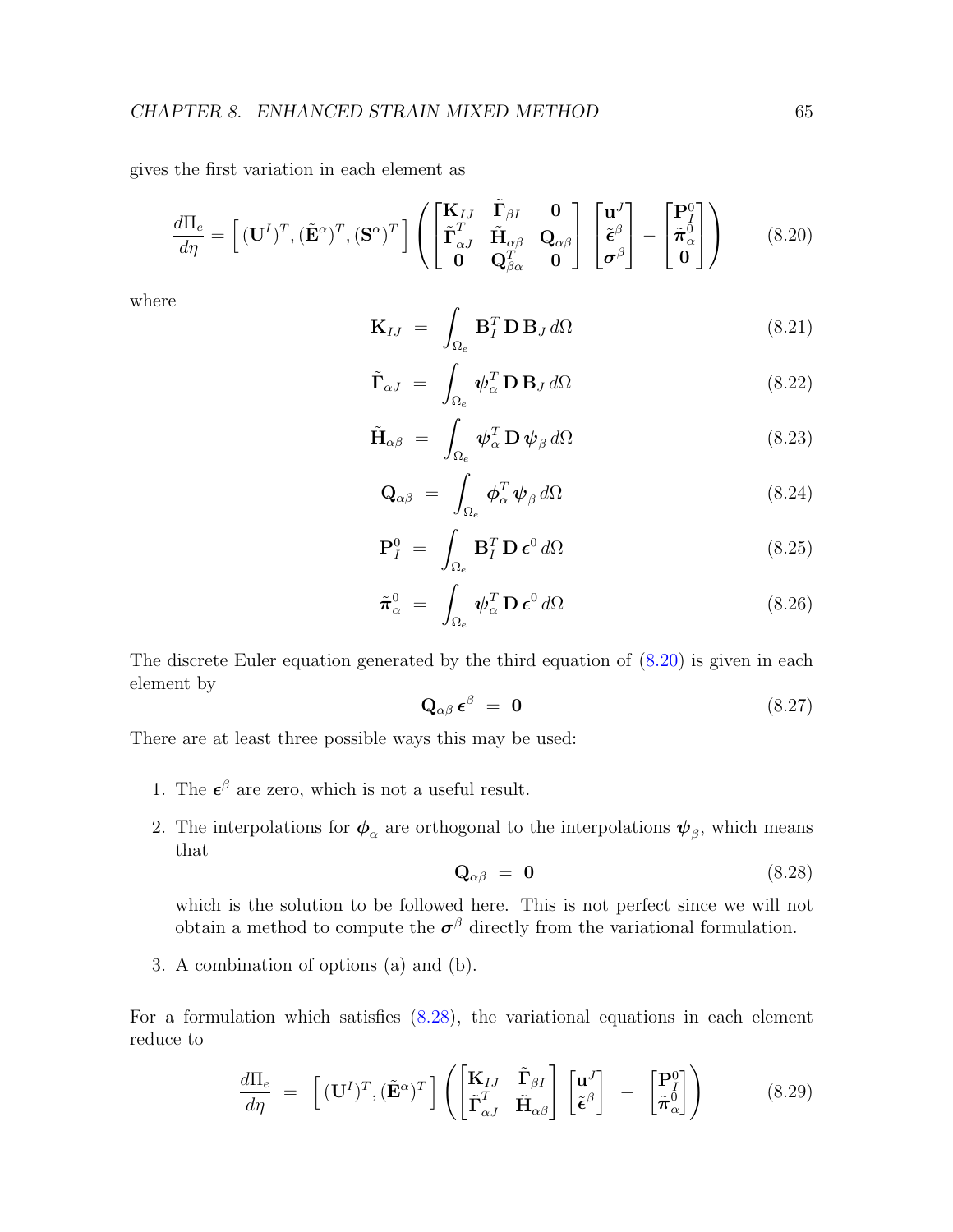Since the interpolations for the enhanced strains are assumed for each element independently, the second of [\(8.29\)](#page-69-2) may be solved at the element level giving

$$
\tilde{\boldsymbol{\epsilon}}^{\beta} = (\tilde{\mathbf{H}}_{\alpha\beta})^{-1} \left[ \tilde{\boldsymbol{\pi}}_{\alpha}^{0} - \tilde{\mathbf{\Gamma}}_{\alpha J} \mathbf{u}^{J} \right]
$$
(8.30)

which may be substituted into the first equation to give

$$
\frac{d\Pi_e}{d\eta} = (\mathbf{U}^I)^T \tilde{\mathbf{K}}_{IJ} \mathbf{u}^J - \tilde{\mathbf{P}}_I^0 \qquad (8.31)
$$

where

$$
\tilde{\mathbf{K}}_{IJ} = \mathbf{K}_{IJ} - \tilde{\mathbf{\Gamma}}_{\beta I}^T (\tilde{\mathbf{H}}_{\alpha\beta})^{-1} \tilde{\mathbf{\Gamma}}_{\alpha J} \tag{8.32}
$$

and

$$
\tilde{\mathbf{P}}_I^0 = \mathbf{P}_I^0 - \tilde{\mathbf{\Gamma}}_{\beta I}^T (\tilde{\mathbf{H}}_{\alpha\beta})^{-1} \tilde{\boldsymbol{\pi}}_{\alpha}^0 \tag{8.33}
$$

#### 8.2 Stresses in the Enhanced Method

Since the stresses based upon the mixed approximation are no longer available an alternative is needed for computations. Simo and Rifai suggest using a least square projection technique to obtain the stresses; however, the stresses which are directly utilized in the variational equation [\(8.7\)](#page-67-3) may be deduced as

$$
\tilde{\boldsymbol{\sigma}} = \mathbf{D} \left( \nabla^{(s)} \mathbf{u} + \tilde{\boldsymbol{\epsilon}} - \boldsymbol{\epsilon}^0 \right) \tag{8.34}
$$

In subsequent development we shall use these stresses for all calculations of arrays, as well as, for outputs and stress projections to nodes. Thus, the variation in each element may be written

$$
\left. \frac{d\Pi_e}{d\eta} \right|_{\eta=0} = \int_{\Omega_e} (\nabla^{(s)} \mathbf{U})^T \, \tilde{\boldsymbol{\sigma}} \, d\Omega \ + \ \int_{\Omega_e} \tilde{\mathbf{E}}^T \, \tilde{\boldsymbol{\sigma}} \, d\Omega \tag{8.35}
$$

It is noted that the orthogonality condition

$$
\int_{\Omega_e} \mathbf{S}^T \tilde{\boldsymbol{\epsilon}} \, d\Omega = 0 \tag{8.36}
$$

has been incorporated in the above variation.

With the above description, the residual in each element becomes:

$$
\mathbf{R}_I = \mathbf{F}_I - \int_{\Omega_e} \mathbf{B}_I^T \tilde{\boldsymbol{\sigma}} \, d\Omega \tag{8.37}
$$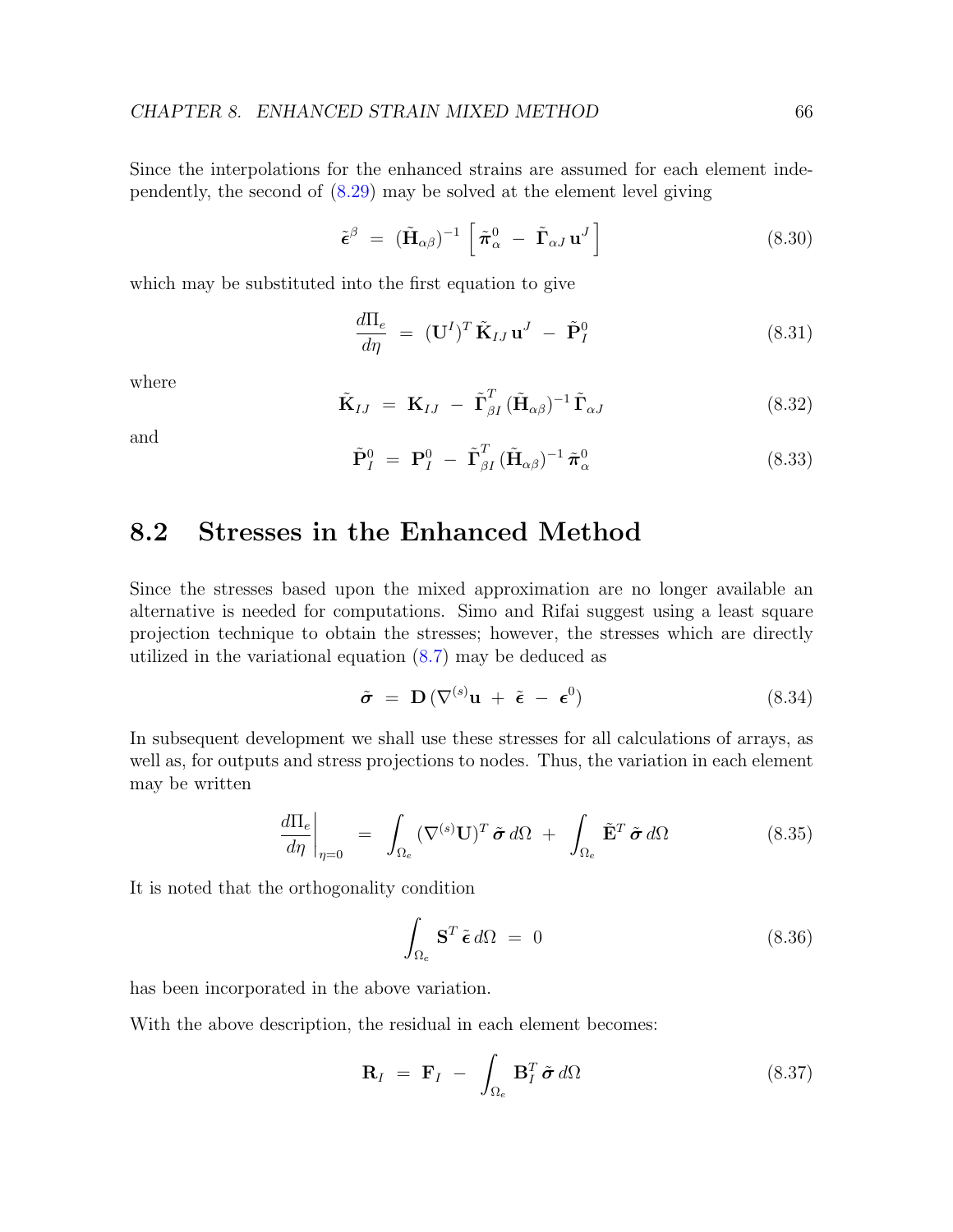for the contribution in the element to the global residual. Similarly, the residual for the enhanced modes is computed from

$$
\tilde{\mathbf{R}}_{\alpha} = -\int_{\Omega_e} \boldsymbol{\psi}_{\alpha}^T \tilde{\boldsymbol{\sigma}} d\Omega \qquad (8.38)
$$

Note that the residual for the enhanced modes will vanish at a solution since it belongs to a single element.

#### 8.3 Construction of Enhanced Modes

The construction of the enhanced modes depends crucially on the orthogonality requirement being satisfied for each element. Based upon the study of the shape functions using the alternative representation we recall that the gradient of the displacement involves a constant part and a part which depends only on the determinant of the jacobian matrix,  $j(\xi)$ , the constant part of the jacobian matrix,  $J_0$ , and gradients of local coordinates,  $\xi$ . Accordingly, it is useful to express the enhanced strains in a similar form. Using tensor notation we introduce the representations

$$
\tilde{\boldsymbol{\epsilon}} = \frac{j_0}{j(\boldsymbol{\xi})} \mathbf{J}_0^{-T} \tilde{\mathbf{E}}(\boldsymbol{\xi}) \mathbf{J}_0^{-1}
$$
\n(8.39)

which represents a transformation of the local enhanced strains,  $E$ , expressed on the bi-unit square to the global strains,  $\tilde{\epsilon}$ , using the transformation defined at the element center. The weighting by the jacobian determinant terms is motivated by the gradient of the shape functions. Similarly, a transformation of the local stresses,  $\Sigma$ , on the bi-unit square element to the global stresses,  $\sigma$ , is given by

$$
\boldsymbol{\sigma} = \mathbf{J}_0 \, \boldsymbol{\Sigma}(\boldsymbol{\xi}) \, \mathbf{J}_0^T \tag{8.40}
$$

These transformations have the property that

$$
tr(\boldsymbol{\sigma}\,\tilde{\boldsymbol{\epsilon}}) = \frac{j_0}{j(\boldsymbol{\xi})}tr(\boldsymbol{\Sigma}\,\tilde{\mathbf{E}})
$$
\n(8.41)

The transformations may also be written in matrix form as

$$
\tilde{\epsilon} = \frac{j_0}{j(\xi)} \mathbf{F}_0^{-1} \tilde{\mathbf{E}}(\xi)
$$
\n(8.42)

$$
\boldsymbol{\sigma} = \frac{j_0}{j(\boldsymbol{\xi})} \mathbf{F}_0^T \boldsymbol{\Sigma}(\boldsymbol{\xi}) \tag{8.43}
$$

where for 2-dimensional problems

$$
\tilde{\mathbf{E}}^T = \begin{bmatrix} \tilde{E}_{11} & \tilde{E}_{22} & \tilde{E}_{33} & 2 \tilde{E}_{12} \end{bmatrix} \tag{8.44}
$$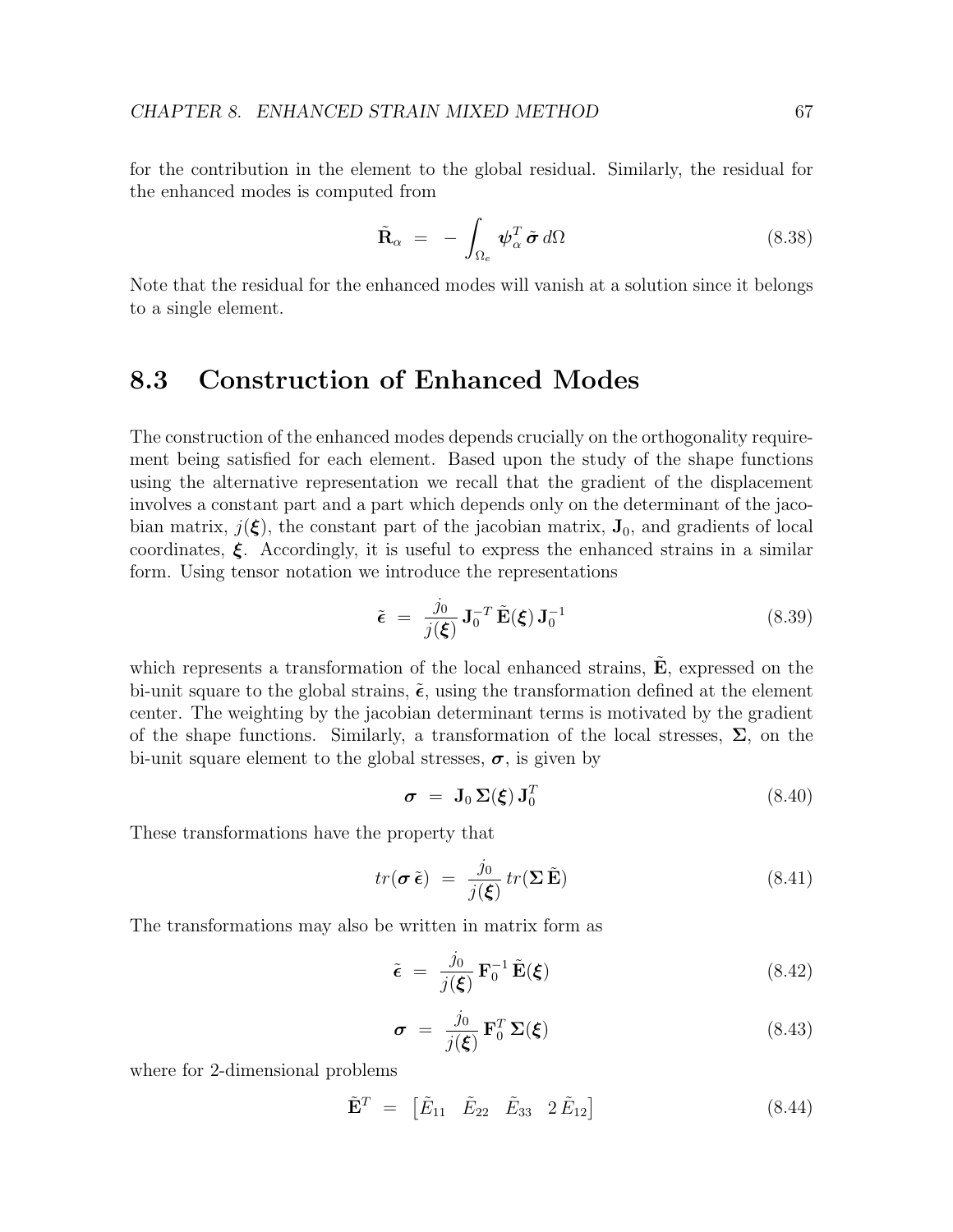$$
\Sigma^T = \begin{bmatrix} \Sigma_{11} & \Sigma_{22} & \Sigma_{33} & \Sigma_{12} \end{bmatrix} \tag{8.45}
$$

and  $\tilde{\epsilon}$  and  $\sigma$  have similar ordering. The matrix  $\mathbf{F}_0$  is given by

$$
\mathbf{F}_0 = \begin{bmatrix} (J_0^{11})^2 & J_0^{21} J_0^{12} & 0 & 2 J_0^{11} J_0^{12} \\ J_0^{12} J_0^{21} & (J_0^{22})^2 & 0 & 2 J_0^{21} J_0^{22} \\ 0 & 0 & 1 & 0 \\ J_0^{11} J_0^{21} & J_0^{12} J_0^{22} & 0 & J_0^{11} J_0^{22} + J_0^{12} J_0^{21} \end{bmatrix}
$$
(8.46)

In matrix form  $(8.41)$  may be written as

$$
\boldsymbol{\sigma}^T \tilde{\boldsymbol{\epsilon}} = \frac{j_0}{j(\boldsymbol{\xi})} \boldsymbol{\Sigma}^T \tilde{\mathbf{E}} \tag{8.47}
$$

The integral over the element becomes

<span id="page-72-2"></span>
$$
\int_{\Omega_e} \sigma^T \tilde{\boldsymbol{\epsilon}} d\Omega = j_0 \int_{\square} \boldsymbol{\Sigma}^T \tilde{\mathbf{E}} d\square = 0 \qquad (8.48)
$$

Thus, the satisfaction of the orthogonality condition may be accomplished by constructing the interpolations in the natural coordinate system and transforming to the global frame using [\(8.42\)](#page-71-1) and [\(8.43\)](#page-71-2). A number of alternatives are discussed in the paper by Simo and Rifai [\[17\]](#page-131-0). Here we consider the simplest form, which indeed is identical to the modified incompatible mode formulation [\[21\]](#page-131-1). It should be noted however, that no ad-hoc assumptions are required in the enhanced formulation, contrary to what is necessary when using incompatible modes.

For the simplest form, the interpolations

<span id="page-72-0"></span>
$$
\Sigma = \begin{bmatrix} 1 & 0 & 0 & 0 \\ 0 & 1 & 0 & 0 \\ 0 & 0 & 1 & 0 \\ 0 & 0 & 0 & 1 \end{bmatrix} \begin{bmatrix} \Sigma^1 \\ \Sigma^2 \\ \Sigma^3 \\ \Sigma^4 \end{bmatrix}
$$
(8.49)

for the stress and

<span id="page-72-1"></span>
$$
\tilde{\mathbf{E}} = \begin{bmatrix} \xi_1 & 0 & 0 & 0 \\ 0 & \xi_2 & 0 & 0 \\ 0 & 0 & 0 & 0 \\ 0 & 0 & \xi_1 & \xi_2 \end{bmatrix} \begin{bmatrix} E^1 \\ E^2 \\ E^3 \\ E^4 \end{bmatrix}
$$
 (8.50)

for the enhanced strains are used. The integrals of natural coordinates over the bi-linear (2-dimensional) element obey the following properties

$$
\int_{\square} \xi_i^p d\square = \begin{cases} 0 & \text{if } p \text{ odd} \\ \frac{4}{p+1} & \text{if } p \text{ even} \end{cases}
$$
 (8.51)

Thus, the interpolations given by Eqs. [8.49](#page-72-0) and Eqs. [8.50](#page-72-1) contain only linear polynomials in  $\xi$  and, thus, satisfy the orthogonality condition [\(8.48\)](#page-72-2). These interpolations have been incorporated into the element routine elmt04 which has been developed for a linear elastic-viscoelastic material, as well as, for non-linear materials.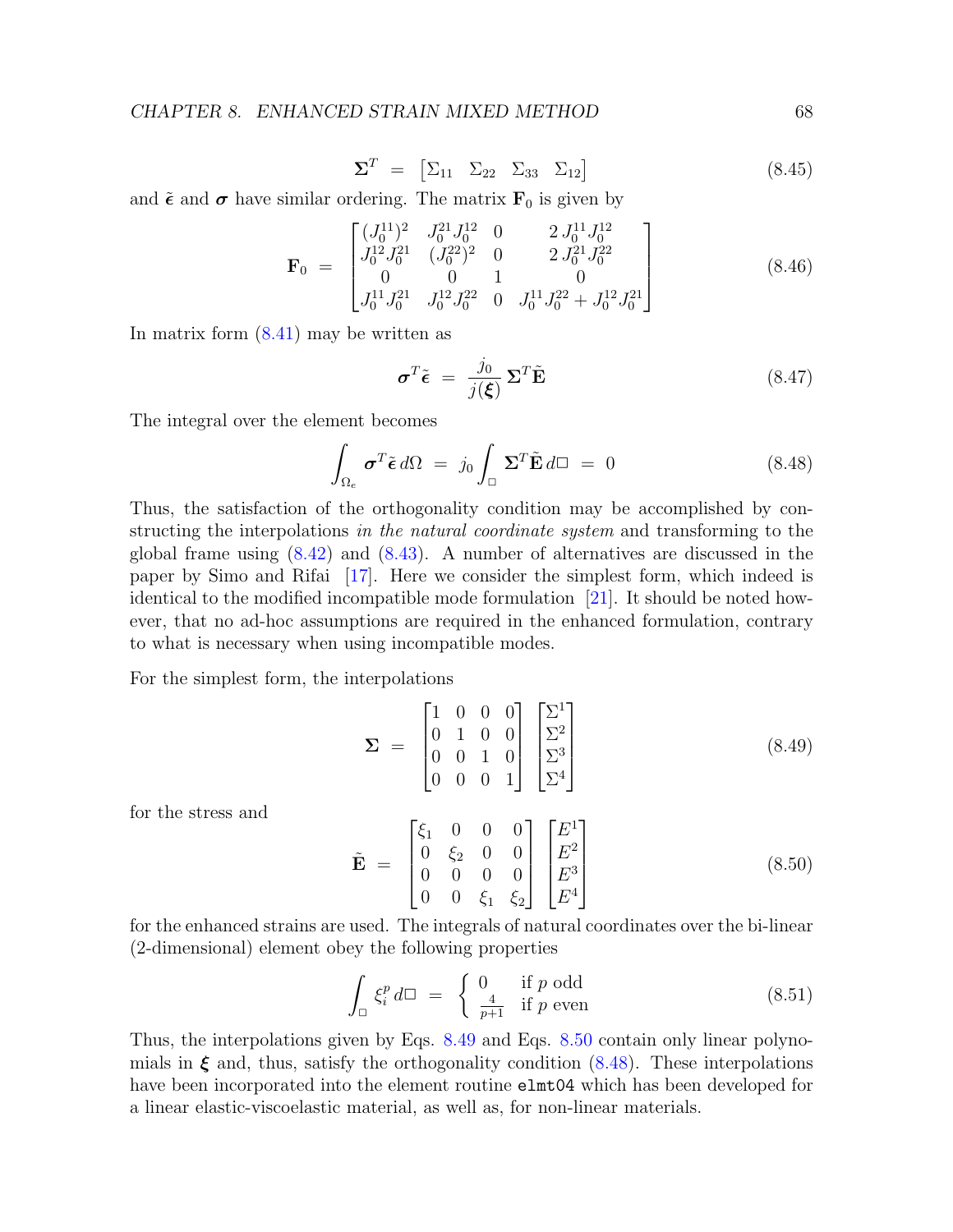#### 8.4 Non-Linear Elasticity

For a non-linear, hyperelastic material the stresses are computed from a strain energy density function,  $W(\epsilon)$ , through

$$
\sigma = \frac{\partial W}{\partial \epsilon} \tag{8.52}
$$

The partial derivative is understood in terms of components, where

$$
\sigma_{ij} = \frac{\partial W}{\partial \epsilon_{ij}} \tag{8.53}
$$

We note that for the linear material model discussed previously that

$$
W(\epsilon) = \frac{1}{2} \epsilon^T \mathbf{D} \epsilon - \epsilon^T \mathbf{D} \epsilon^0
$$
 (8.54)

For the enhanced formulation the computation of stresses is given by

$$
\tilde{\boldsymbol{\sigma}} = \left. \frac{\partial W}{\partial \boldsymbol{\epsilon}} \right|_{\boldsymbol{\epsilon} = \nabla^{(s)} \mathbf{u} + \tilde{\boldsymbol{\epsilon}}} \tag{8.55}
$$

In subsequent development we shall use these stresses for all calculations of arrays, as well as, for outputs and stress projections to nodes. Thus, for the enhanced formulation the variation in each element may be written as (see Eqs. [8.35](#page-70-0) to [8.38\)](#page-71-3)

$$
\frac{d\Pi_e}{d\eta} = \int_{\Omega_e} (\nabla^{(s)} \mathbf{U})^T \, \tilde{\boldsymbol{\sigma}} \, d\Omega \ + \ \int_{\Omega_e} \tilde{\mathbf{E}}^T \, \tilde{\boldsymbol{\sigma}} \, d\Omega \tag{8.56}
$$

In a manner identical to the linear elastic material, the residual in each element becomes:

<span id="page-73-0"></span>
$$
\mathbf{R}_I = \mathbf{F}_I - \int_{\Omega_e} \mathbf{B}_I^T \tilde{\boldsymbol{\sigma}} d\Omega \qquad (8.57)
$$

Similarly, the residual for the enhanced modes is computed from

<span id="page-73-1"></span>
$$
\tilde{\mathbf{R}}_{\alpha} = -\int_{\Omega_e} \boldsymbol{\psi}_{\alpha}^T \tilde{\boldsymbol{\sigma}} d\Omega = \mathbf{0}
$$
\n(8.58)

We note above that at a solution the residual,  $\tilde{\mathbf{R}}_{\alpha}$ , should vanish independently in each element.

#### 8.5 Solution Strategy: Newton's Method

The solution to a non-linear problem is commonly computed using a sequence of linear approximations. A popular scheme is Newton's method, which may be summarized as: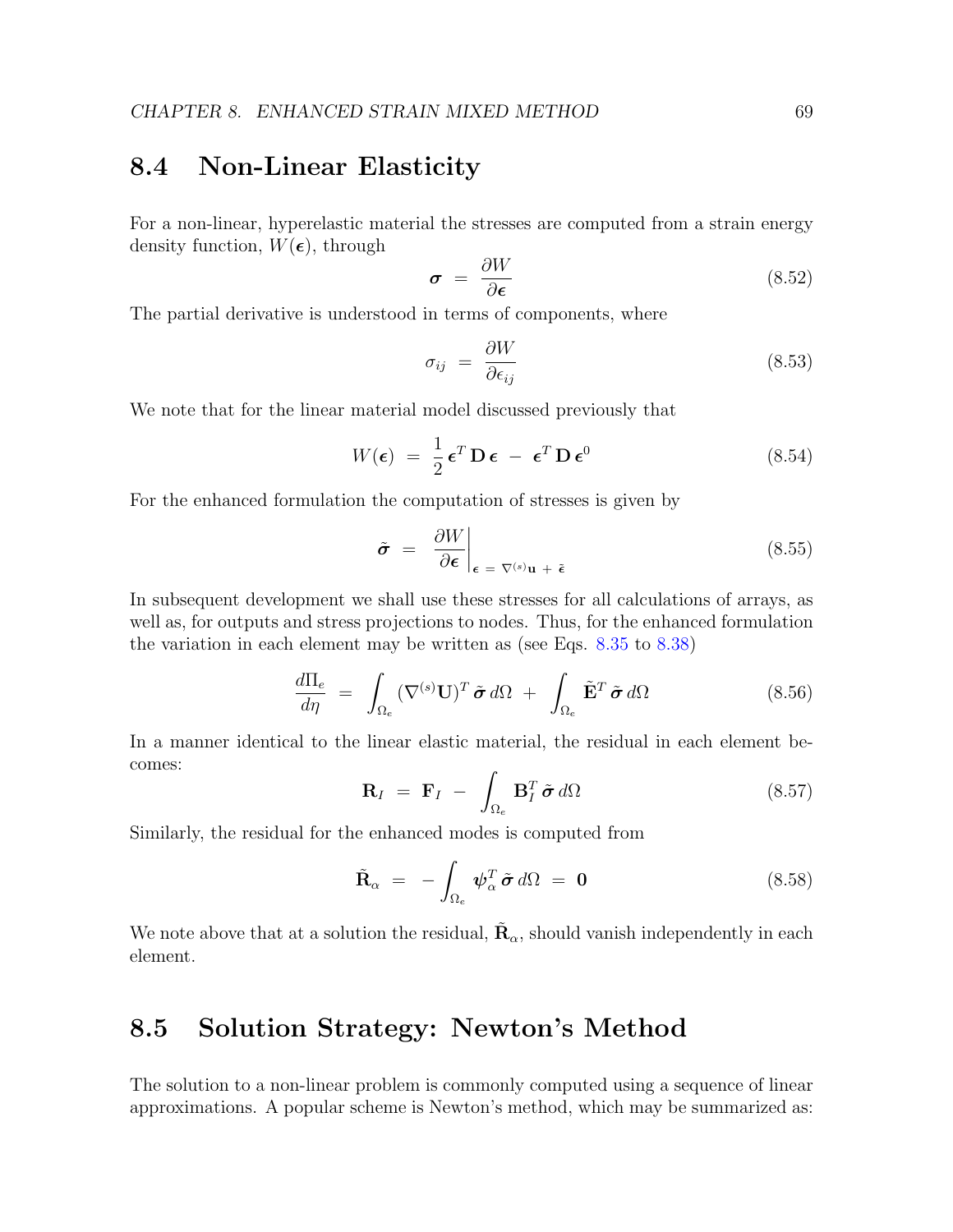1. Given the set of equations

$$
\mathbf{f}(\mathbf{x}) = \mathbf{0} \tag{8.59}
$$

where  ${\bf x}$  are the dependent variables.

2. Construct the linear part of **f** about a current point  $\mathbf{x}^{(i)}$  as

$$
\mathbf{f}^{(i+1)} \approx \mathbf{f}^{(i)} + \left. \frac{\partial \mathbf{f}}{\partial \mathbf{x}} \right|_{\mathbf{x} = \mathbf{x}^{(i)}} d\mathbf{x}^{(i+1)} = \mathbf{0}
$$
\n(8.60)

where  $d\mathbf{x}^{(i+1)}$  is an increment of **x**.

3. Solve the linear problem

$$
d\mathbf{x}^{(i+1)} = -(\mathbf{F}^{(i)})^{-1} \mathbf{f}^{(i)} \quad ; \quad \mathbf{F}^{(i)} = \left. \frac{\partial \mathbf{f}}{\partial \mathbf{x}} \right|_{\mathbf{x} = \mathbf{x}^{(i)}} \tag{8.61}
$$

and update the solution as

$$
\mathbf{x}^{(i+1)} = \mathbf{x}^{(i)} + d\mathbf{x}^{(i+1)} \tag{8.62}
$$

In the above,  $F^{(i)}$ , is the Jacobian or tangent matrix for the equations.

4. Repeat steps b.) and c.) until the solution converges to within a tolerance, tol. Convergence may be assessed from

$$
|d\mathbf{x}^{(i+1)}| < tol \mid \mathbf{x}^{(i+1)}|
$$
\n
$$
(8.63)
$$

where  $|\mathbf{x}|$  is the length of the vector, **x**.

Using Newton's method on the set of equations defined by [\(8.57\)](#page-73-0) and [\(8.58\)](#page-73-1) above gives the problem

<span id="page-74-0"></span>
$$
\begin{bmatrix}\n\mathbf{R}_{I}^{(i+1)} \\
\tilde{\mathbf{R}}_{\alpha}^{(i+1)}\n\end{bmatrix} \approx \begin{bmatrix}\n\mathbf{R}_{I}^{(i)} \\
\tilde{\mathbf{R}}_{\alpha}^{(i)}\n\end{bmatrix} - \begin{bmatrix}\n\mathbf{K}_{IJ}^{(i)} & \tilde{\mathbf{\Gamma}}_{\beta I}^{(i)} \\
\tilde{\mathbf{\Gamma}}_{\alpha J}^{(i)}T & \tilde{\mathbf{H}}_{\alpha\beta}^{(i)}\n\end{bmatrix} \begin{bmatrix}\nd\mathbf{u}^{J(i+1)} \\
d\tilde{\boldsymbol{\epsilon}}^{\beta(i+1)}\n\end{bmatrix}
$$
\n
$$
= \begin{bmatrix}\n\hat{\mathbf{R}}_{I}^{(i+1)} \\
\mathbf{0}\n\end{bmatrix}
$$
\n(8.64)

In the above, the terms in the Jacobian are defined as

$$
\mathbf{K}_{IJ}^{(i)} = -\left. \frac{\partial \mathbf{R}_I}{\partial \mathbf{u}^J} \right|^{(i)} \tag{8.65}
$$

which expands to

$$
\mathbf{K}_{IJ}^{(i)} = \int_{\Omega_e} \mathbf{B}_I \left. \frac{\partial \tilde{\boldsymbol{\sigma}}}{\partial \boldsymbol{\epsilon}} \right|^{(i)} \frac{\partial \boldsymbol{\epsilon}}{\partial \mathbf{u}^J} d\Omega = \int_{\Omega_e} \mathbf{B}_I \tilde{\mathbf{D}}_t^{(i)} \mathbf{B}_J d\Omega \tag{8.66}
$$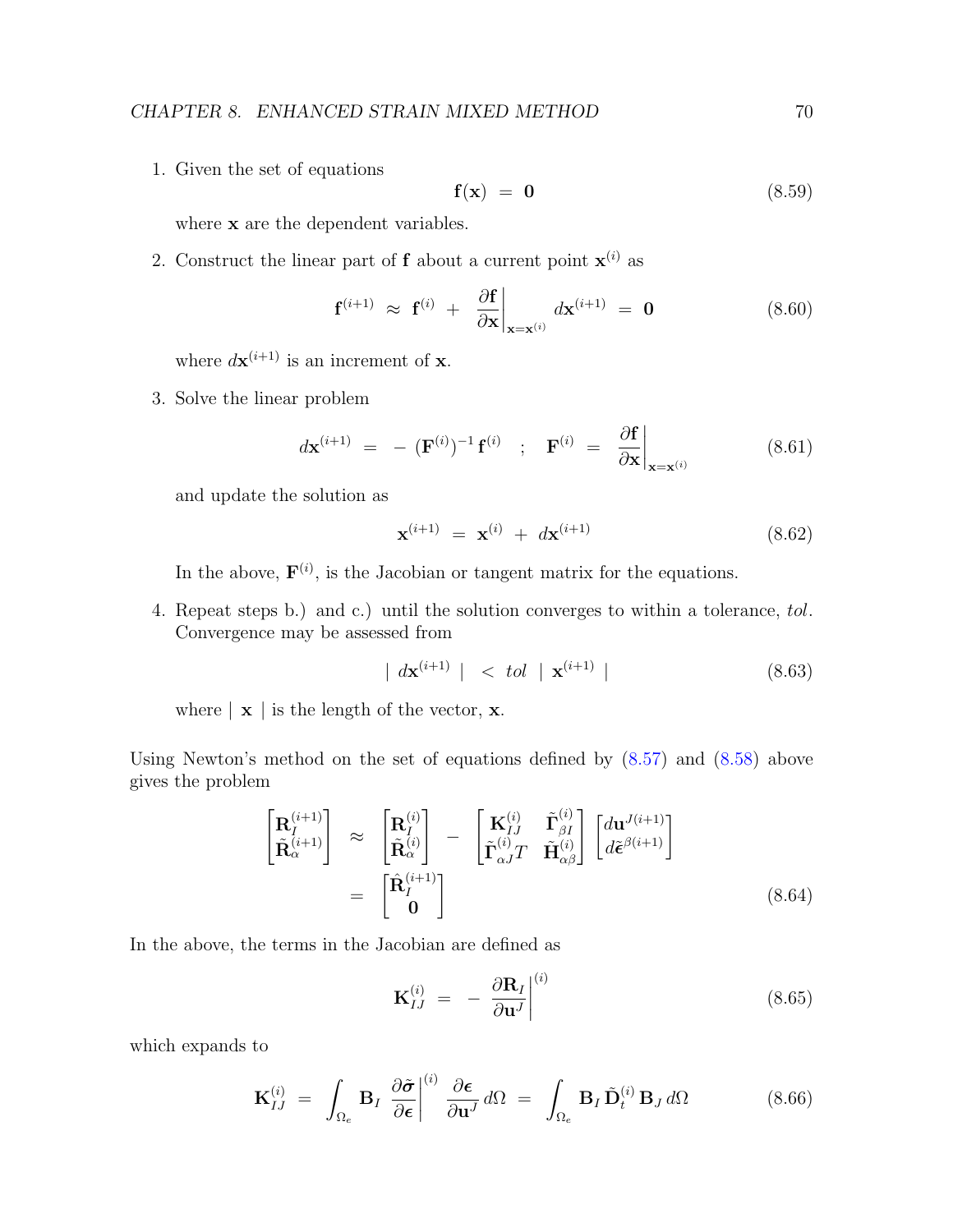where

$$
\tilde{\mathbf{D}}_t^{(i)} = \left. \frac{\partial \tilde{\boldsymbol{\sigma}}}{\partial \boldsymbol{\epsilon}} \right|^{(i)} \tag{8.67}
$$

define the tangent moduli for the material. For the non-linear elastic material

$$
\tilde{\mathbf{D}}_t^{(i)} = \left. \frac{\partial^2 W}{\partial \boldsymbol{\epsilon} \, \partial \boldsymbol{\epsilon}} \right|^{(i)} \tag{8.68}
$$

Similarly,

$$
\tilde{\mathbf{\Gamma}}_{\alpha J}^{(i)} = \int_{\Omega_e} \boldsymbol{\psi}_{\alpha}^T \tilde{\mathbf{D}}_t^{(i)} \mathbf{B}_J d\Omega \qquad (8.69)
$$

and

$$
\tilde{\mathbf{H}}_{\alpha\beta}^{(i)} = \int_{\Omega_e} \boldsymbol{\psi}_{\alpha}^T \tilde{\mathbf{D}}_t^{(i)} \boldsymbol{\psi}_{\beta} d\Omega \qquad (8.70)
$$

Since the second equation in [\(8.64\)](#page-74-0) is complete at the element level, we may perform a partial solution by static condensation. Accordingly,

<span id="page-75-0"></span>
$$
d\tilde{\boldsymbol{\epsilon}}^{\beta(i+1)} = (\tilde{\mathbf{H}}_{\alpha\beta}^{(i)})^{-1} [\tilde{\mathbf{R}}_{\alpha}^{(i)} - \tilde{\mathbf{\Gamma}}_{\alpha J}^{(i)} d\mathbf{u}^{J(i+1)}]
$$
(8.71)

which may be substituted into the first equation to give

<span id="page-75-1"></span>
$$
\hat{\mathbf{R}}_I^{(i+1)} = \tilde{\mathbf{R}}_I^{(i)} - \tilde{\mathbf{K}}_{IJ}^{(i)} d\mathbf{u}^{J(i+1)}
$$
(8.72)

where

$$
\tilde{\mathbf{R}}_I^{(i)} = \mathbf{R}_I^{(i)} - \tilde{\mathbf{\Gamma}}_{\beta I}^{(i)} T (\tilde{\mathbf{H}}_{\alpha\beta}^{(i)})^{-1} \tilde{\mathbf{R}}_{\alpha}^{(i)}
$$
\n(8.73)

and

$$
\tilde{\mathbf{K}}_{IJ}^{(i)} = \mathbf{K}_{IJ}^{(i)} - \tilde{\mathbf{\Gamma}}_{\beta I}^{(i)T} (\tilde{\mathbf{H}}_{\alpha\beta}^{(i)})^{-1} \tilde{\mathbf{\Gamma}}_{\alpha J}^{(i)}
$$
\n(8.74)

The reduced first equations may be assembled into the global equations. Thus after adding any nodal forces,  $\mathbf{F}_I$ , the assembled equations become

<span id="page-75-2"></span>
$$
\sum_{e} \tilde{\mathbf{K}}_{IJ}^{(i)} d\mathbf{u}^{J(i+1)} = \sum_{e} \tilde{\mathbf{R}}_{I}^{(i)} + \mathbf{F}_{I}
$$
 (8.75)

which may be solved for the incremental nodal displacements,  $d\mathbf{u}^{J(i+1)}$ . After the solve, the new nodal displacements are updated

$$
\mathbf{u}^{J(i+1)} = \mathbf{u}^{J(i)} + d\mathbf{u}^{J(i+1)}
$$
(8.76)

The incremental displacements also may be substituted back into [\(8.71\)](#page-75-0) to compute the increments to the enhanced modes; these may then be used for the update

$$
\tilde{\epsilon}^{\beta(i+1)} = \tilde{\epsilon}^{\beta(i)} + d\tilde{\epsilon}^{\beta(i+1)} \tag{8.77}
$$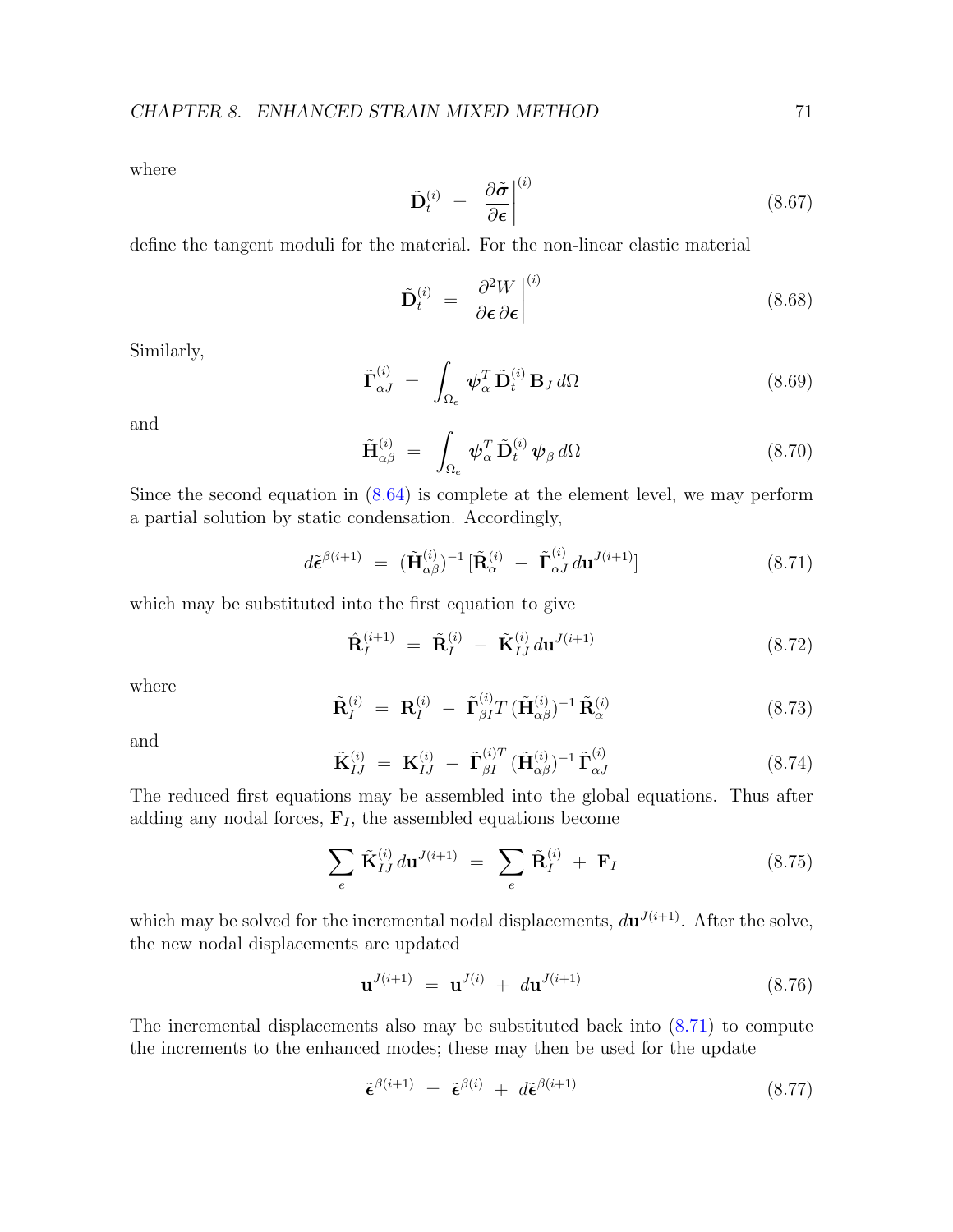It should be noted that these last steps may not be performed until after the element arrays are assembled and the resulting global problem is solved for the incremental nodal displacements. Consequently, for this algorithm, it is necessary to save the arrays used in [\(8.71\)](#page-75-0) for the later update of the enhanced modes. In the enhanced element for 2-dimensional plane strain applications in FEAP, the arrays are moved into history arrays using a pmove routine. This requires additional storage for the enhanced formulation with respect to that needed for a displacement or a mixed Bbar type of formulation. It is possible to modify the above algorithm such that the additional storage is reduced to saving only the current values of the enhanced mode parameters,  $\tilde{\epsilon}^{\beta(i)}$ .

The alternate algorithm is given by linearizing the residual,  $\tilde{\mathbf{R}}_{\alpha}$ , with respect to  $\tilde{\boldsymbol{\epsilon}}^{\beta}$  only. Accordingly, with  $\mathbf{u}^{J}(i)$  known we enter each element calculation with the enhanced strain parameters at the values  $\tilde{\epsilon}^{\beta(i-1)}$  and perform the following steps.

1. For  $k = 0$  set

$$
\tilde{\epsilon}^{\beta(i,k)} = \tilde{\epsilon}^{\beta(i-1)} \tag{8.78}
$$

where a single superscript i denotes the value of  $\tilde{\epsilon}^{\beta}$  computed in the last global iteration.

2. Compute the linear part of  $\tilde{\mathbf{R}}_{\alpha}$  as

$$
\tilde{\mathbf{R}}_{\alpha}(\mathbf{u}^{J}(i), \tilde{\boldsymbol{\epsilon}}^{\beta(i,k)}) - \tilde{\mathbf{H}}_{\alpha\beta}^{(i,k)} d\tilde{\boldsymbol{\epsilon}}^{\beta(i,k+1)} = \mathbf{0}
$$
\n(8.79)

where now

$$
\tilde{\mathbf{H}}_{\alpha\beta}^{(i,k)} = \int_{\Omega_e} \boldsymbol{\psi}_{\alpha}^T \tilde{\mathbf{D}}_t^{(i,k)} \boldsymbol{\psi}_{\beta} d\Omega \qquad (8.80)
$$

with

$$
\tilde{\mathbf{D}}_t^{(i,k)} = \left. \frac{\partial \tilde{\boldsymbol{\sigma}}}{\partial \boldsymbol{\epsilon}} \right|_{\nabla^{(s)} \mathbf{u}^{(i)} + \tilde{\boldsymbol{\epsilon}}^{(i,k)}}
$$
\n(8.81)

3. Solve for the increment

$$
d\tilde{\epsilon}^{\beta(i,k+1)} = (\tilde{\mathbf{H}}_{\alpha\beta}^{(i,k)})^{-1} \tilde{\mathbf{R}}_{\alpha}^{(i,k)}
$$
(8.82)

4. Update the solution

$$
\tilde{\epsilon}^{\beta(i,k+1)} = \tilde{\epsilon}^{\beta(i,k)} + d\tilde{\epsilon}^{\beta(i,k+1)}
$$
\n(8.83)

- 5. Set  $k \leftarrow k + 1$  and repeat Steps 2. to 4. until convergence achieved (or a set number of *k*-steps is completed).
- 6. Set

$$
\tilde{\epsilon}^{\beta(i)} = \tilde{\epsilon}^{\beta(i,k+1)} \tag{8.84}
$$

and save for the next global iteration, as well as use for subsequent steps for the global i-iterations or to compute stresses.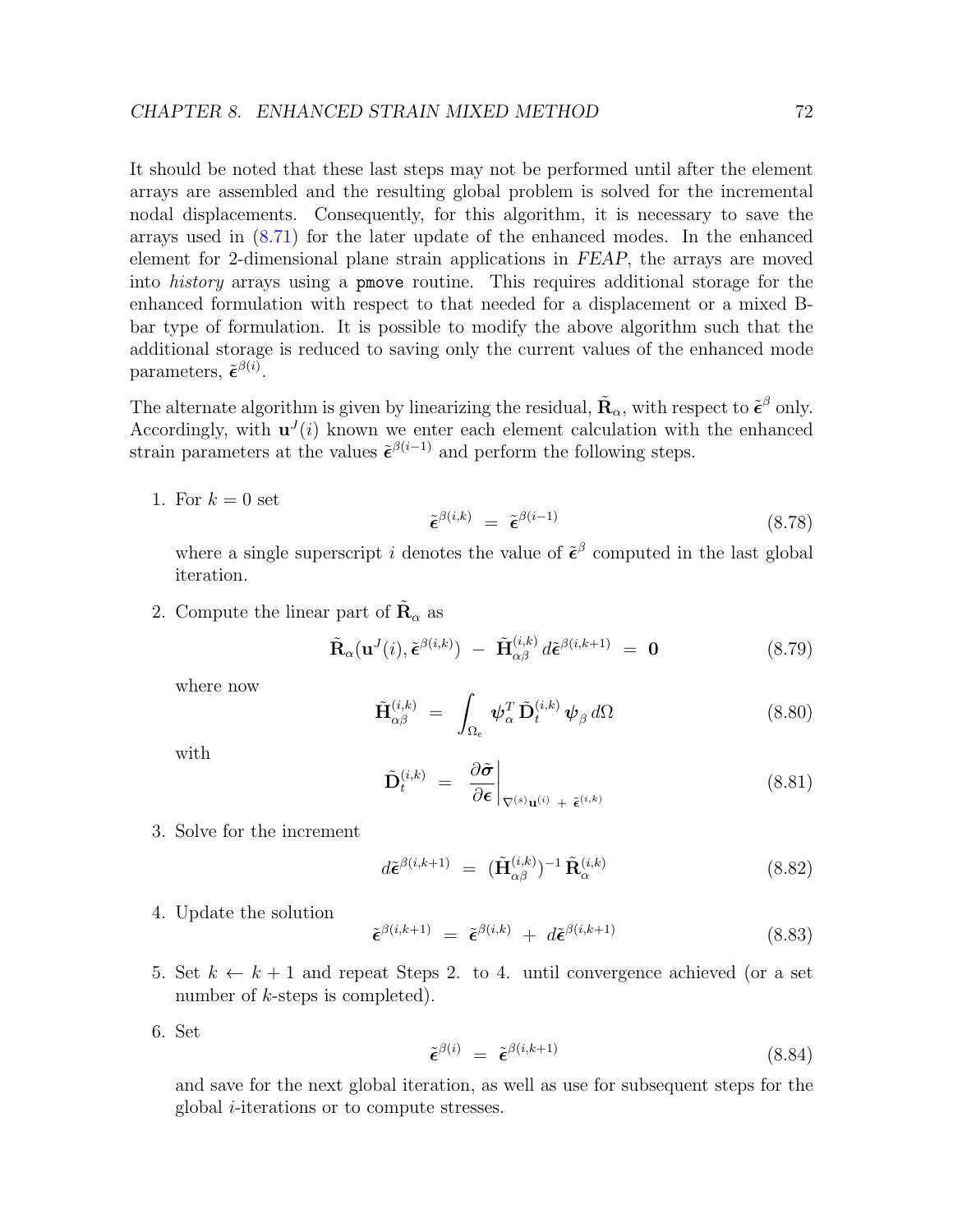| Vector Definition                                                      | Description                                                                                                           |
|------------------------------------------------------------------------|-----------------------------------------------------------------------------------------------------------------------|
| $\mathbf{u}^{J}(i)$                                                    | Current solution value                                                                                                |
|                                                                        | at each node, J.                                                                                                      |
| $\Delta \mathbf{u}^{J}(i) = \mathbf{u}^{J}(i) - \mathbf{u}^{J}(t_{n})$ | Difference between current                                                                                            |
|                                                                        |                                                                                                                       |
|                                                                        | $d\mathbf{u}^{J}(i) = \mathbf{u}^{J}(i) - \mathbf{u}^{J}(i-1)$ and previous solution<br>Increment from last iteration |
|                                                                        |                                                                                                                       |

<span id="page-77-0"></span>Table 8.1: Element Local Arrays

| Array         | Description                          | Problems         |
|---------------|--------------------------------------|------------------|
| ul(ndf,nen,1) | local $\mathbf{u}^{J}(i)$            | All              |
| ul(ndf,nen,2) | local $\Delta \mathbf{u}^{J}(i)$     | All              |
| ul(ndf,nen,3) | local $d\mathbf{u}^{J}(i)$           | All              |
| ul(ndf,nen,4) | local $\dot{\mathbf{u}}^{J}(i)$      | Transient        |
| ul(ndf,nen,5) | local $\dot{\mathbf{u}}^{J}(i)$      | Transient        |
| ul(ndf,nen,6) | local $\dot{\mathbf{u}}^{J}(i-1)$    | Transient        |
| ul(ndf,nen,7) | used for b.c. on $\mathbf{u}^{J}(i)$ | Al1 <sup>L</sup> |

<span id="page-77-1"></span>Table 8.2: Element Local Arrays

The only information to be stored is the  $\tilde{\epsilon}^{\beta(i)}$ . The algorithm requires repeated computation of  $\mathbf{R}_{\alpha}^{(i,k)}$  and  $\mathbf{H}_{\alpha\beta}^{(i,k)}$ ; however, using only 2 or 3 iterations generally suffices (even though convergence may not be achieved for the first few values of the  $i$ -global iterations). Once the k-iteration is completed, linearization with respect to both  $\mathbf{u}^{J}$ and  $\tilde{\epsilon}^B$  is performed, leading to [\(8.72\)](#page-75-1) to [\(8.75\)](#page-75-2) for the global steps. If the k iteration is converged, the  $\mathbf{R}_{\alpha}^{(i)}$  is zero in [\(8.72\)](#page-75-1) to [\(8.75\)](#page-75-2) thus simplifying slightly the steps involved.

While the above process has been illustrated for the non-linear elastic material, it may be directly extended to any material for which we can iteratively compute the stresses,  $\tilde{\sigma}^{(i)}$ , and the tangent moduli,  $\tilde{\mathbf{D}}_t^{(i)}$  $t^{(i)}$ . In subsequent presentations we shall discuss the construction of these steps for linear viscoelastic materials, elasto-plastic materials, and a class of viscoplastic materials.

In FEAP, the  $u^{J}(i)$  nodal displacement vector and the  $\Delta u^{J}(i)$  and  $d u^{J}(i)$  nodal incremental vectors are retained in global arrays. The global arrays are passed to each element in a local array,  $ul(ndf,nen,i)$ . The definitions of the entries in the local array are given in Table [8.1.](#page-77-0)

The array ul contains information for the current element according to the definitions in Table [8.2.](#page-77-1)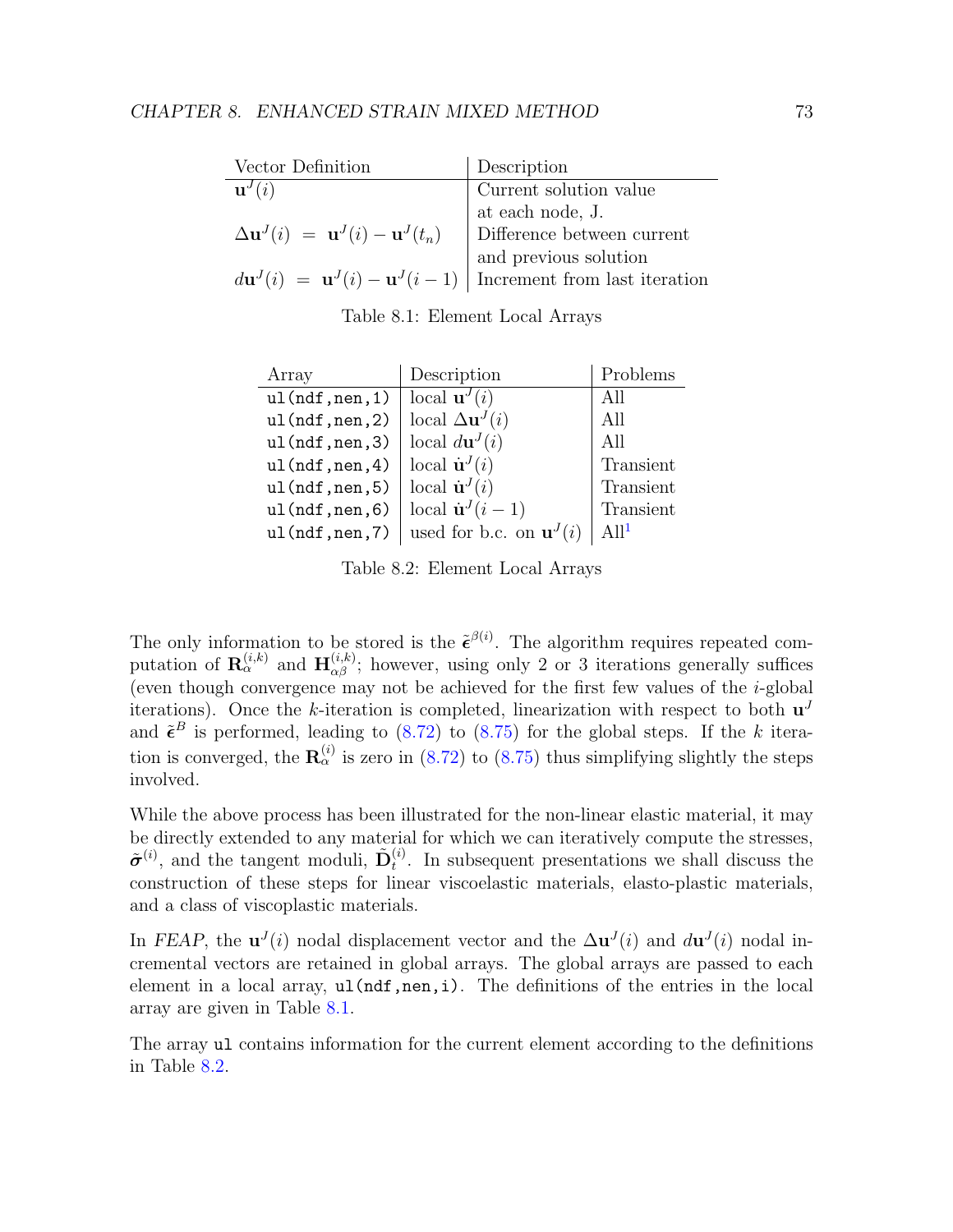### Chapter 9

## Linear Viscoelasticity

### 9.1 Isotropic Model

The representation of a constitutive equation for linear viscoelasticity may be in the form of either a differential equation or an integral equation form. In the discussion to be presented here we assume the material is linear and isotropic. Accordingly, in matrix form the stress and strain may be split as

$$
\sigma = \mathbf{s} + \mathbf{m}p \tag{9.1}
$$

and

$$
\epsilon = e + \frac{1}{3} m \theta \tag{9.2}
$$

where  $\sigma$  is the Cauchy stress, s is the stress deviator, and p is the mean (pressure) stress defined in matrix form as

$$
p = \frac{1}{3} \mathbf{m}^T \boldsymbol{\sigma} \tag{9.3}
$$

 $\epsilon$  is strain, e is the strain deviator, and  $\theta$  is the volume change defined in matrix form as

$$
\theta = \mathbf{m}^T \boldsymbol{\epsilon} \tag{9.4}
$$

In the presentation given here we assume that the pressure-volume parts of the behavior are governed by a linear elastic model

$$
p = K\theta \tag{9.5}
$$

where  $K$  is the bulk elastic modulus defined in terms of Young's modulus and Poisson's ratio as

$$
K = \frac{E}{3(1 - 2\nu)}\tag{9.6}
$$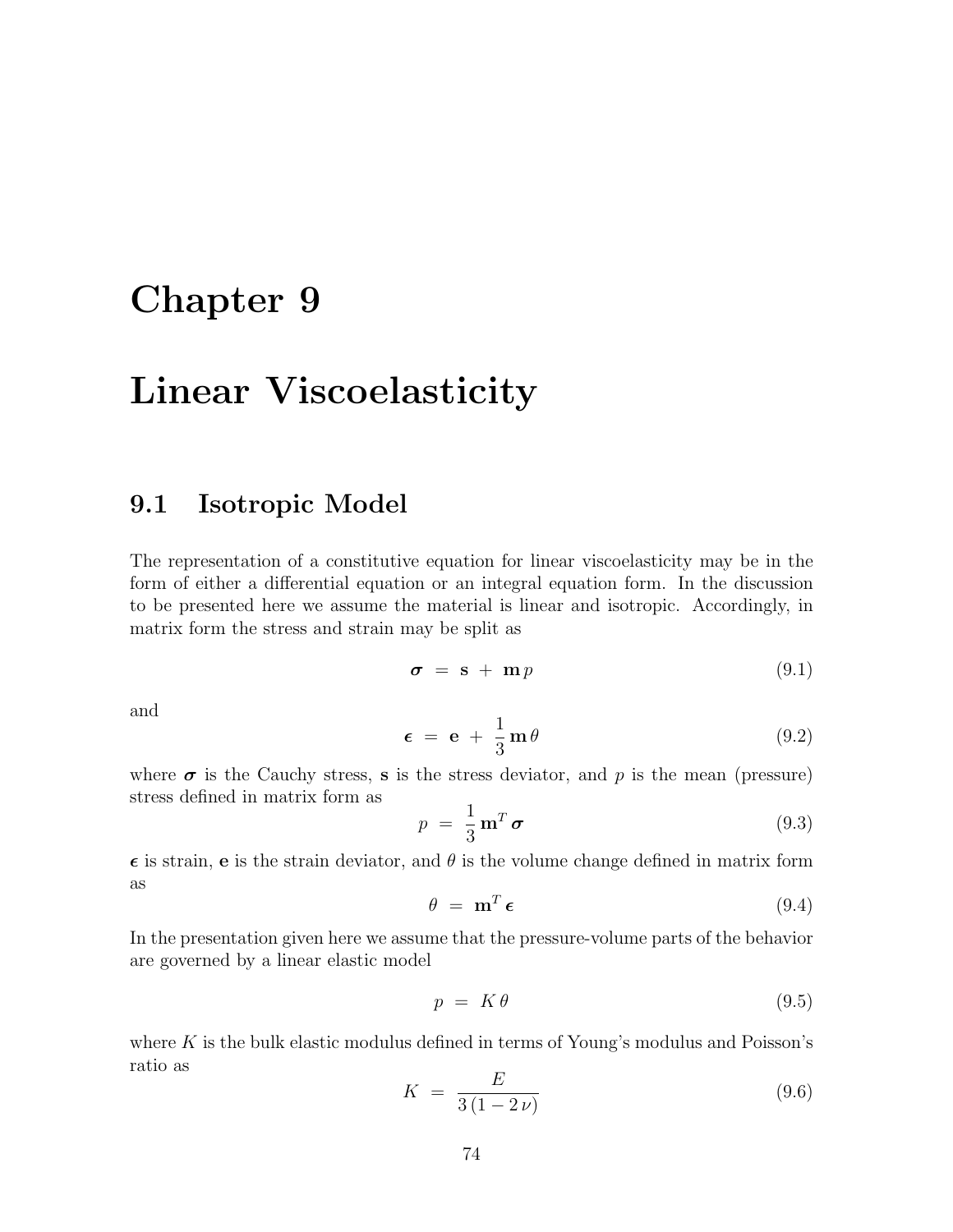#### CHAPTER 9. LINEAR VISCOELASTICITY 75

The deviatoric parts are assumed to satisfy a linear viscoelastic model.

Linear viscoelastic behavior may be stated in the form of differential equation models or in the form of integral equations. In the differential equation model the constitutive equation may be written as

$$
P(\mathbf{s}) = 2 \, G \, Q(\mathbf{e}) \tag{9.7}
$$

where  $P$  and  $Q$  are differential operators expressed as

$$
P = p_m \frac{\partial^m}{\partial t^m} + p_{m-1} \frac{\partial^{m-1}}{\partial t^{m-1}} + \cdots + p_0 \tag{9.8}
$$

$$
Q = q_m \frac{\partial^m}{\partial t^m} + q_{m-1} \frac{\partial^{m-1}}{\partial t^{m-1}} + \cdots + q_0 \qquad (9.9)
$$

and

$$
G = \frac{E}{2(1+\nu)}\tag{9.10}
$$

is identical to the elastic shear modulus. Alternatively, the operator may be written as

$$
\mathbf{s} = 2 G \left( \mu_0 \mathbf{e} + \sum_{i=1}^{N} \mu_i \mathbf{q}^i \right) \tag{9.11}
$$

$$
\dot{\mathbf{q}}^i + \frac{1}{\lambda_i} \mathbf{q}^i = \dot{\mathbf{e}} \tag{9.12}
$$

This form of the representation is equivalent to a *generalized Maxwell model* (a set of Maxwell models in parallel). The set of first order differential equations may be integrated for specified strains, e. The integral for each term is given by the homogeneous differential equation solution,  $q_h^i$ ,

$$
\mathbf{q}_h^i(t) = C \exp \frac{-t}{\lambda_i} \tag{9.13}
$$

and variation of parameters on C to give

$$
\mathbf{q}^{i}(t) = \int_{-\infty}^{t} \exp{-\frac{t-\tau}{\lambda_{1}}}\,\dot{\mathbf{e}}(\tau)\,d\tau \tag{9.14}
$$

An advantage to the differential equation form is that it may be easily extended to include aging effects by making the parameters time dependent.

An alternative to the linear viscoelastic model in differential form is to use an integral equation form. The integral form equivalent to the above is expressed in terms of the relaxation modulus function. The relaxation modulus function is defined in terms of an idealized experiment in which, at time labeled zero  $(t = 0)$ , a specimen is subjected to a constant strain,  $e_0$ , and the stress response,  $s(t)$ , is measured. For a linear material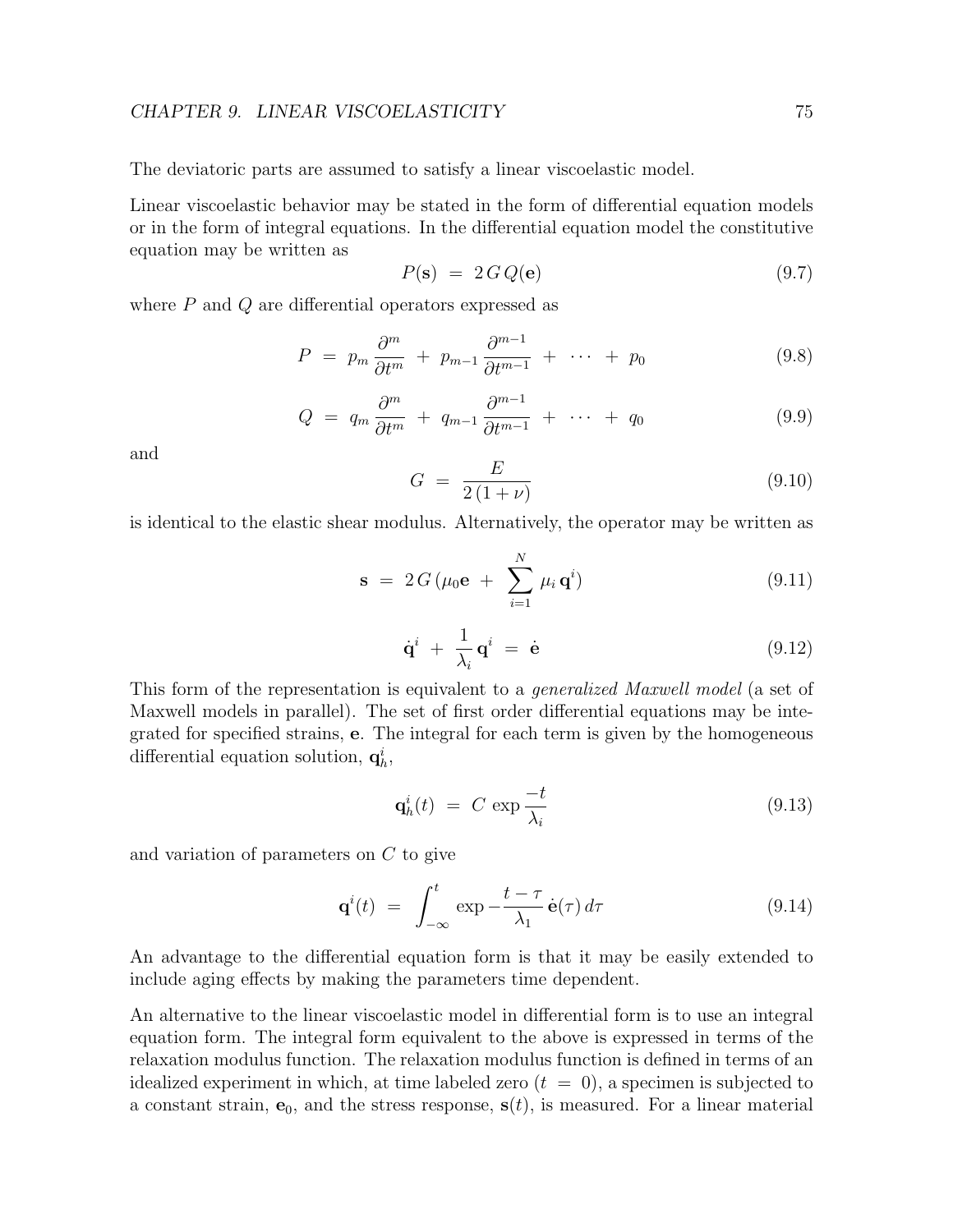a unique relation is obtained which is independent of the magnitude of the applied strain. This relation may be written as

$$
\mathbf{s}(t) = 2 G(t) \mathbf{e}_0 \tag{9.15}
$$

where  $G(t)$  is defined as the shear relaxation modulus function. Using linearity and superposition for an arbitrary state of strain yields an integral equation specified as

<span id="page-80-0"></span>
$$
\mathbf{s}(t) = \int_{-\infty}^{t} G(t - \tau) \dot{\mathbf{e}}(\tau) d\tau \qquad (9.16)
$$

It is noted that the above form is a generalization of the Maxwell material. Indeed the integral equation form may be defined as a generalized Maxwell model by assuming the shear relaxation modulus function in the Prony series form

$$
G(t) = G_0 + \sum_{i=1}^{N} G_i \exp \frac{-t}{\lambda_i}
$$
 (9.17)

or the alternate form

$$
G(t) = G(\mu_0 + \sum_{i=1}^{N} \mu_i \exp \frac{-t}{\lambda_i})
$$
\n(9.18)

where

$$
\mu_0 + \sum_{i=1}^{N} \mu_i = 1 \tag{9.19}
$$

With this form the integral equation form is identical to the differential equation model for the generalized Maxwell material. In the subsequent discussion we will consider the generalized Maxwell material and let N be 1 (i.e., the standard linear solid). The addition of more terms may be easily accommodated based upon the one term representation. Accordingly,

<span id="page-80-1"></span>
$$
G(t) = G(\mu_0 + \mu_1 \exp{\frac{-t}{\lambda_1}}) \tag{9.20}
$$

where

$$
\mu_0 + \mu_1 = 1 \tag{9.21}
$$

In applications involving a linear viscoelastic model, it is usually assumed that the material is undisturbed until a time identified as zero. At time zero a strain may be suddenly applied and then varied over subsequent time. The integral representation for the the model may be simplified by dividing the integral into

$$
\int_{-\infty}^{t} (\cdot) d\tau = \int_{-\infty}^{0^{-}} (\cdot) d\tau + \int_{0^{-}}^{0^{+}} (\cdot) d\tau + \int_{0^{+}}^{t} (\cdot) d\tau \qquad (9.22)
$$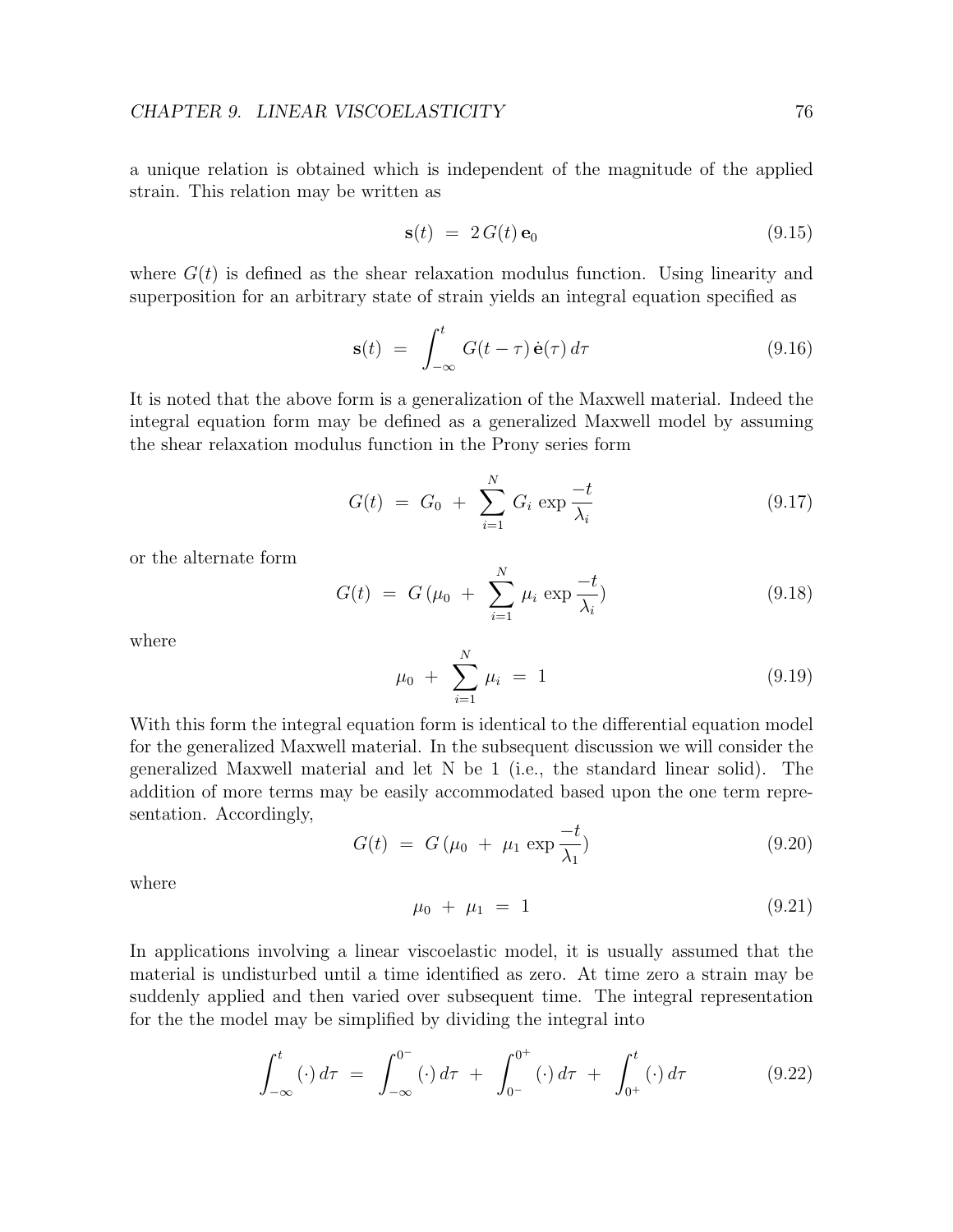#### CHAPTER 9. LINEAR VISCOELASTICITY 77

The first term is zero, the second term includes a jump term associated with  $e_0$  at time zero, and the last term covers the subsequent history of strain. The result of this separation when applied to  $(9.16)$  gives

<span id="page-81-0"></span>
$$
\mathbf{s}(t) = 2 G(t) \mathbf{e}_0 + 2 \int_0^t G(t - \tau) \dot{\mathbf{e}}(\tau) d\tau \qquad (9.23)
$$

where subsequently the 0 limit on the integral is understood as  $0^+$ .

Substitution of  $(9.20)$  into  $(9.23)$  gives

$$
\mathbf{s}(t) = 2 G \left[ \mu_0 \mathbf{e}(t) + \mu_1 \exp \frac{-t}{\lambda_1} \left( \mathbf{e}_0 + \int_0^t \exp \frac{t}{\lambda_1} \dot{\mathbf{e}}(\tau) d\tau \right) \right]
$$
(9.24)

It remains to evaluate the integral. Accordingly, we divide the integral as

$$
\int_0^t (\cdot) d\tau = \int_0^{t_n} (\cdot) d\tau + \int_{t_n}^t (\cdot) d\tau \tag{9.25}
$$

If we define the integral as

$$
\mathbf{i}^1(t) = \int_0^t \exp \frac{\tau}{\lambda_1} \dot{\mathbf{e}}(\tau) d\tau \tag{9.26}
$$

the above separation gives

$$
\mathbf{i}^1(t) = \mathbf{i}^1(t_n) + \int_{t_n}^t \exp \frac{\tau}{\lambda_1} \dot{\mathbf{e}}(\tau) d\tau \qquad (9.27)
$$

Including the negative exponential multiplier term gives

$$
\mathbf{h}^1 = \exp\frac{-t}{\lambda_1}\mathbf{i}^1 \tag{9.28}
$$

and then

$$
\mathbf{h}^{1}(t) = \exp \frac{-\Delta t}{\lambda_{1}} \mathbf{h}_{n}^{1} + \Delta \mathbf{h}
$$
 (9.29)

where

$$
\Delta \mathbf{h} = \exp \frac{-t}{\lambda_1} \int_{t_n}^t \exp \frac{\tau}{\lambda_1} \dot{\mathbf{e}}(\tau) d\tau \tag{9.30}
$$

The strain rate is now approximated as constant over each time increment  $t_n$  to  $t$ , thus

$$
\dot{\mathbf{e}}(\tau) \approx \frac{\mathbf{e}(t) - \mathbf{e}_n}{\Delta t} \quad ; \quad t_n \le \tau \le t \tag{9.31}
$$

where  $e_n$  denotes the value of the strain at time  $t_n$  and  $\Delta t$  denotes the time increment  $t - t_n$ . A numerical approximation to  $\Delta h$  may be employed and one proposal uses a midpoint (one-point) approximation for the integral as [\[8\]](#page-130-0)

$$
\Delta \mathbf{h} = \exp \frac{-\Delta t}{2\lambda_1} \left( \mathbf{e} - \mathbf{e}_n \right) \tag{9.32}
$$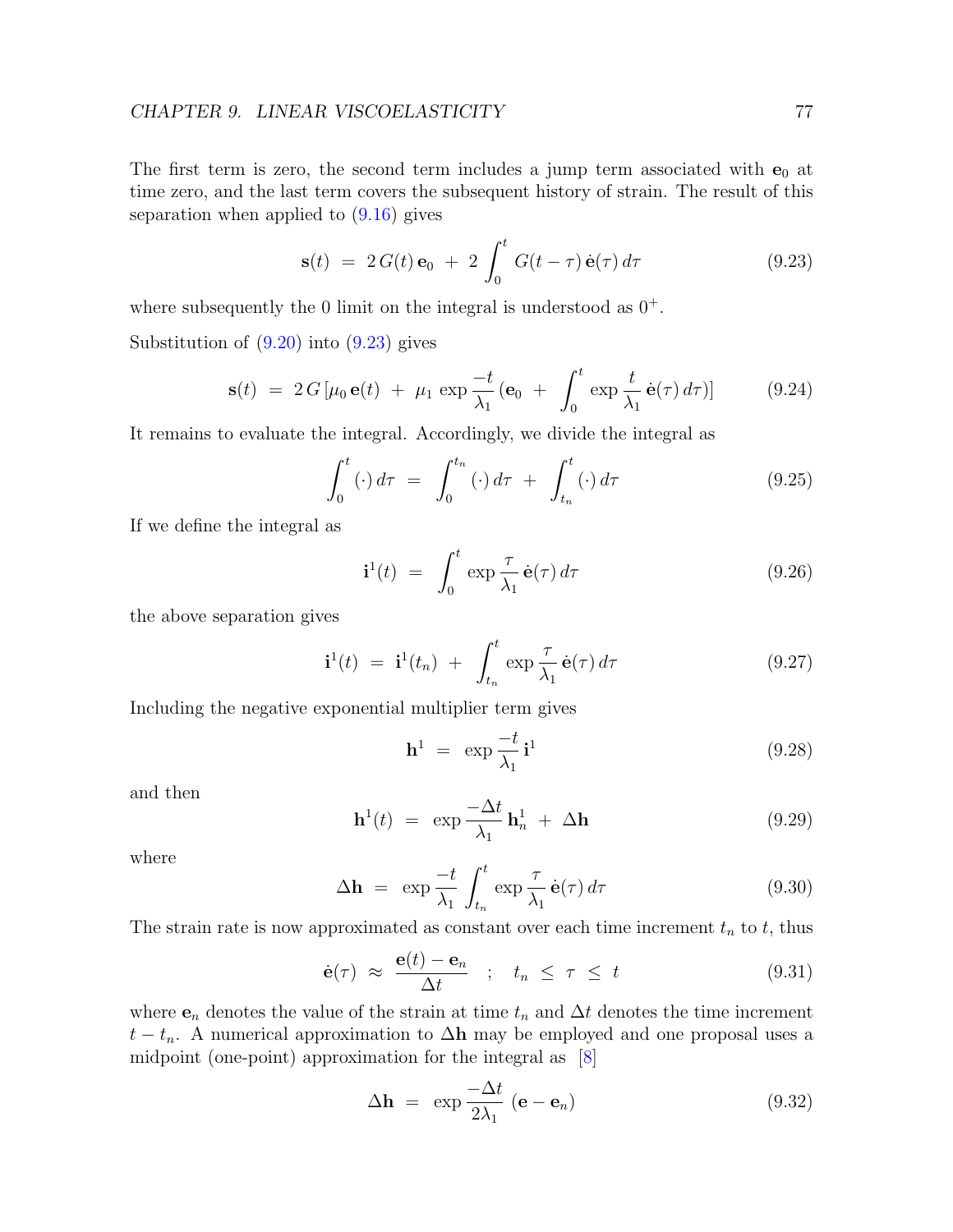The recursion then becomes

$$
\int_{t_n}^t \exp \frac{\tau}{\lambda_1} d\tau \approx \Delta t \exp \frac{t_{n+\frac{1}{2}}}{\lambda_1}
$$
\n(9.33)

where  $t_{n+\frac{1}{2}}$  denotes the time  $\frac{1}{2}(t_n + t)$ . Thus, the recurrsion is now given in the form

$$
\mathbf{h}^{1}(t) = \exp \frac{-t}{\lambda_{1}} \mathbf{i}^{1}(t) = \exp \frac{-\Delta t}{\lambda_{1}} [\mathbf{h}_{n}^{1} + \exp \frac{\Delta t}{2 \lambda_{1}} (\mathbf{e} - \mathbf{e}_{n})] \quad (9.34)
$$

and simplifies to

$$
\mathbf{h}^{1}(t) = \exp \frac{-\Delta t}{2\lambda_{1}} \left[ \exp \frac{-\Delta t}{2\lambda_{1}} \mathbf{h}_{n}^{1} + (\mathbf{e} - \mathbf{e}_{n}) \right]
$$
(9.35)

This form requires only one evaluation of an exponential term. Furthermore, a zero value of the time step produces a correct answer, as well as, a very large value of the time step producing a zero value. Thus, the form is doubly asymptotically accurate. The use of finite difference approximations on the differential equation form directly does not produce this property.

While the above form is easy to evaluate it has problems when the size of the time step is changed. Thus, a more stable form is used in FEAP where the integral over the time step is evaluated in closed form [\[24\]](#page-132-0). The result gives

$$
\Delta \mathbf{h} = \frac{\lambda_1}{\Delta t} \left( 1 - \exp \frac{-\Delta t}{\lambda_1} \right) (\mathbf{e} - \mathbf{e}_n)
$$
 (9.36)

This approximation produces a singular ratio for zero time steps; however, the limit value is well behaved at a unit value. For very small time steps a series expansion may be used to yield accurate values. This form gives a recursion which is stable for small and large time steps and gives smooth transitions under variable time steps. It may also be extended for use with thermorheologically simple materials.

The constitutive equation now has the simple form

$$
\mathbf{s}(t) = 2 G \left[ \mu_0 \, \mathbf{e}(t) + \mu_1 \, \mathbf{h}^1(t) \right] \tag{9.37}
$$

The inclusion of more terms in the series reduces to evaluation of additional  $h^{i}(t)$ integral recursions. The required storage is increased by a need to preserve the  $h^i$  for each quadrature point in the problem and each term in the series.

The implementation of the viscoelastic model into a Newton solution process requires the computation of the tangent tensor. Accordingly, we need to compute

$$
\frac{\partial \mathbf{s}}{\partial \boldsymbol{\epsilon}} = \frac{\partial \mathbf{s}}{\partial \mathbf{e}} \frac{\partial \mathbf{e}}{\partial \boldsymbol{\epsilon}} = \frac{\partial \mathbf{s}}{\partial \mathbf{e}} \mathbf{I}_{dev} \tag{9.38}
$$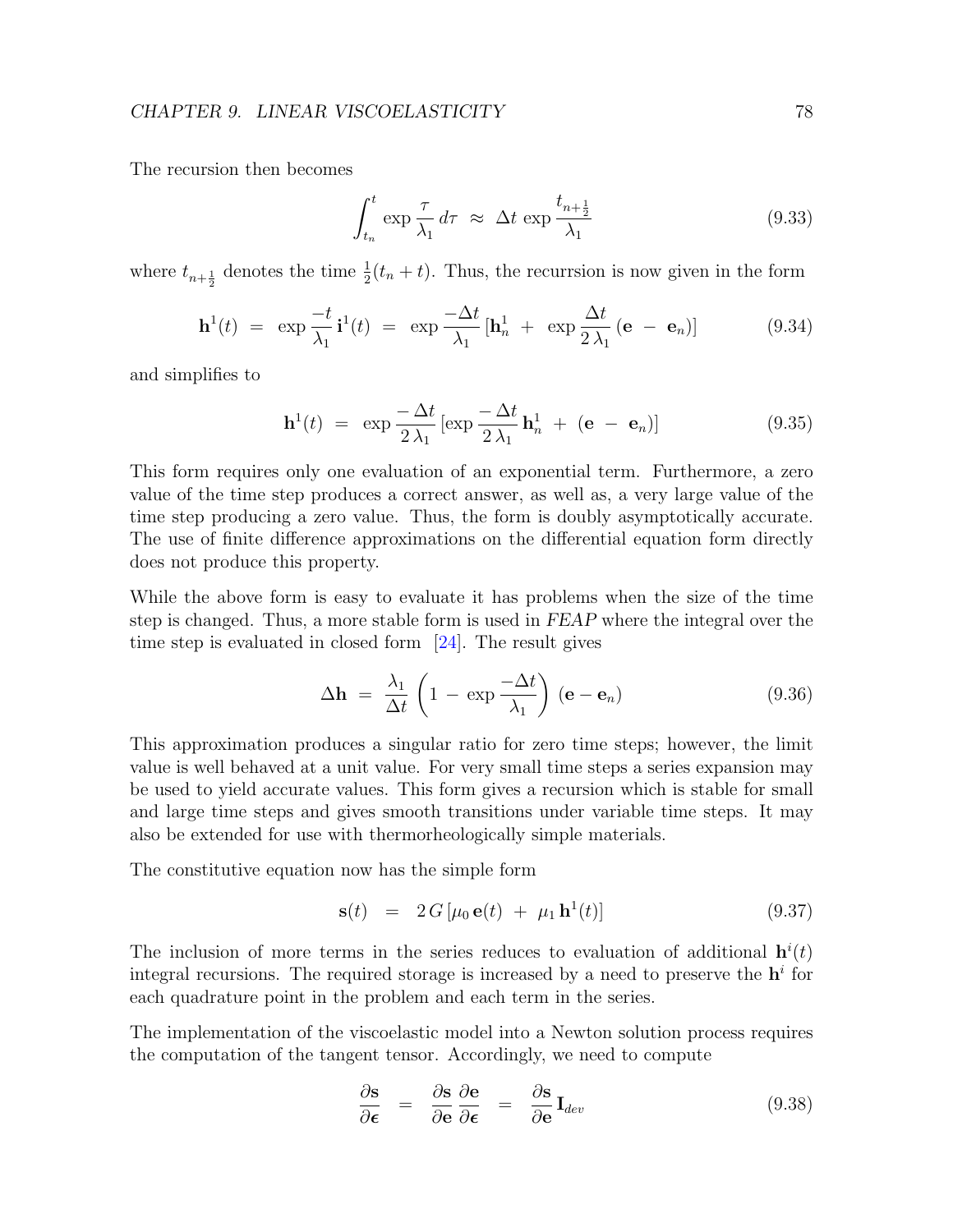where  $I_{dev}$  is the deviatoric operator identified previously. The partial derivative with respect to the deviatoric stress is given by

<span id="page-83-0"></span>
$$
\frac{\partial \mathbf{s}}{\partial \mathbf{e}} = 2G[\mu_0 \mathbf{I} + \mu_1 \frac{\partial \mathbf{h}^1}{\partial \mathbf{e}}]
$$
(9.39)

If we let

$$
\Delta \mathbf{h}^1 = \Delta h^1(\Delta t) \left( \mathbf{e} - \mathbf{e}_n \right) \tag{9.40}
$$

the derivative of the last term in [\(9.39\)](#page-83-0) becomes

$$
\frac{\partial \mathbf{h}^1}{\partial \mathbf{e}} = \Delta h^1(\Delta t), \mathbf{I}
$$
 (9.41)

Thus, the tangent tensor is given by

$$
\frac{\partial \mathbf{s}}{\partial \boldsymbol{\epsilon}} = 2 G \left[ \mu_0 + \mu_1 \Delta h^1(\Delta t) \right] \mathbf{I}_{dev} \tag{9.42}
$$

The only modification from a linear elastic material is the substitution of the factor

$$
G_{visc} = G\left[\mu_0 + \mu_1 \Delta h^1(\Delta t)\right] \tag{9.43}
$$

for the elastic shear modulus. Again we note that for zero  $\Delta t$  the full elastic modulus is recovered, whereas for very large increments the equilibrium modulus  $\mu_0^G$  is used. The above formulation is incorporated into the subroutine viscoe. Note the simplicity of the additional coding needed to include the linear viscoelastic formulation. Since the material is linear, use of the consistently derived tangent modulus terms leads to convergence in one iteration (the second iteration produces a zero residual).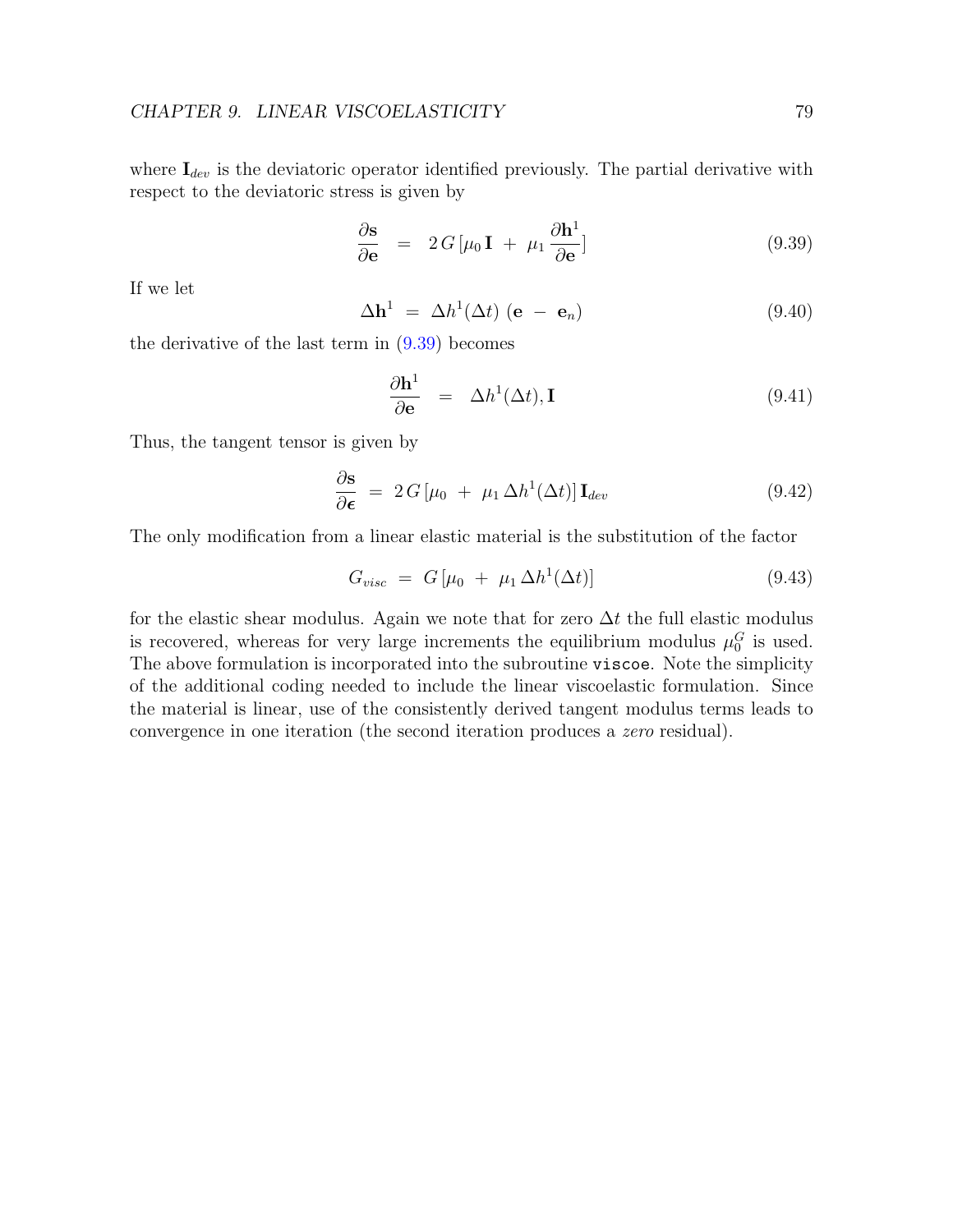### Chapter 10

## Plasticity Type Formulations

#### 10.1 Plasticity Constitutive Equations

The constitutive equations for a material which behaves according to a plasticity type formulation for deformation states which exceed the elastic limit may be expressed by assuming that the strains are decomposed according to

$$
\epsilon = \epsilon^e + \epsilon^p \tag{10.1}
$$

where  $\epsilon^e$  are the elastic strains and  $\epsilon^p$  are the inelastic strains. If the material is nonlinear hyper-elastic we may deduce the stress from the expression for the elastic strain energy as

$$
\boldsymbol{\sigma} = \left. \frac{\partial W}{\partial \boldsymbol{\epsilon}} \right|_{\boldsymbol{\epsilon}^e} \tag{10.2}
$$

where  $W$  is the strain energy density and is expressed as a function of the *elastic* strains and  $\sigma$  and  $\epsilon^e$  are stress and strain energy conjugates. For a linear hyper-elastic material the stress to elastic strain relation is given by

<span id="page-84-1"></span>
$$
\boldsymbol{\sigma} = \mathbf{D} \boldsymbol{\epsilon}^e = \mathbf{D} (\boldsymbol{\epsilon} - \boldsymbol{\epsilon}^p - \boldsymbol{\epsilon}^0) \tag{10.3}
$$

In the following discussion we limit our comments to linear elastic materials and also set  $\epsilon^0$  zero. The inelastic component of the strain rate is related to the gradient of a loading function with respect to stress. Accordingly,

<span id="page-84-0"></span>
$$
\dot{\epsilon}^p = \dot{\gamma} \frac{\partial f}{\partial \sigma} \tag{10.4}
$$

where f is a loading function and  $\dot{\gamma}$  is a scalar rate term called the *plastic consistency* parameter. The plastic consistency parameter,  $\dot{\gamma}$ , is zero for elastic behavior and pos*itive* for plastic behavior. A back stress is defined as  $\alpha$  which is related to the plastic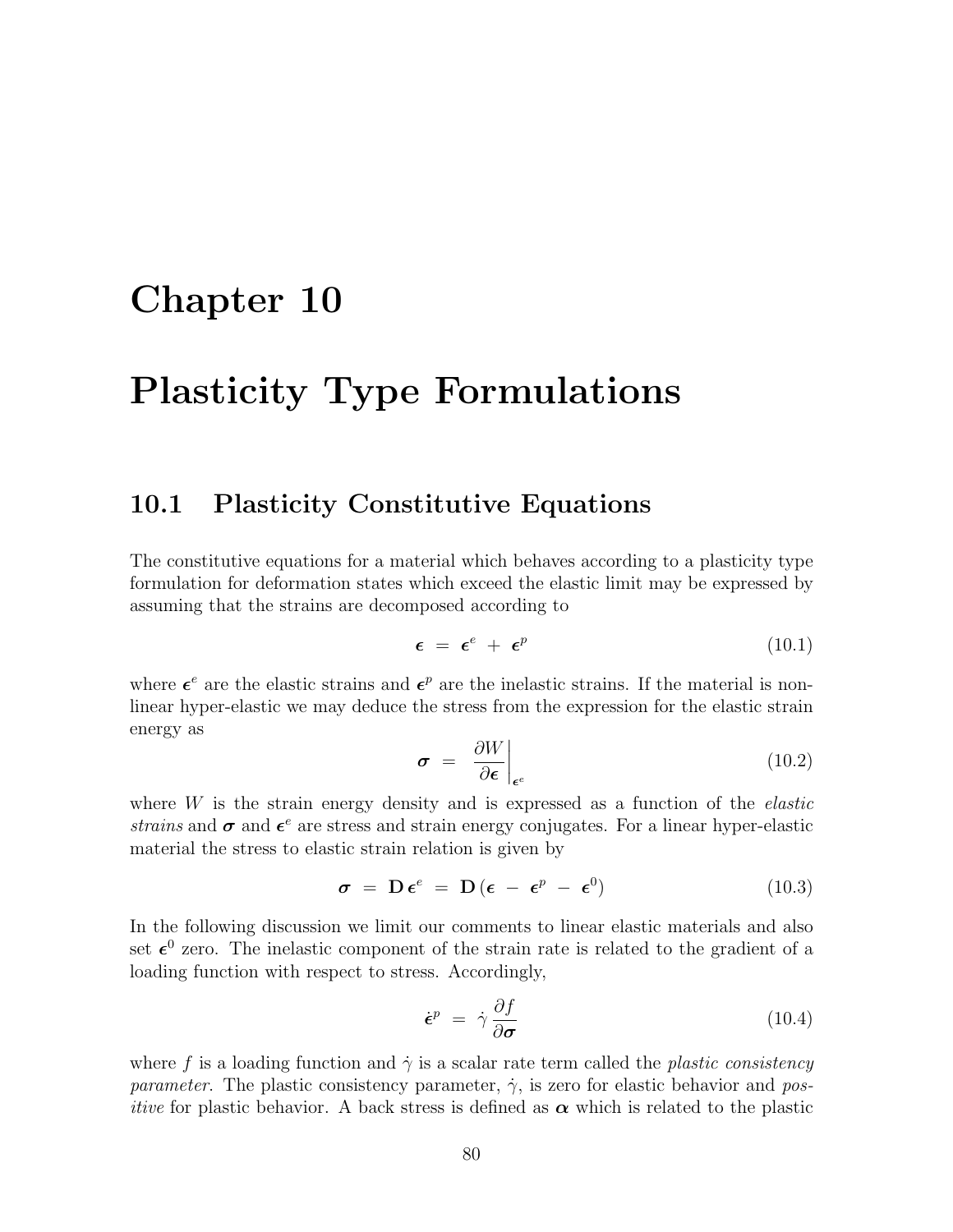strain rate through

$$
\dot{\boldsymbol{\alpha}} = \frac{2}{3} H_{kin} \dot{\boldsymbol{\epsilon}}^p = \frac{2}{3} H_{kin} \dot{\gamma} \frac{\partial f}{\partial \boldsymbol{\sigma}}
$$
(10.5)

where  $H_{kin}$  is a kinematic hardening modulus. The yield surface is defined in an associative manner, using the same function as the loading function, and is expressed as

<span id="page-85-2"></span>
$$
f(\boldsymbol{\sigma}, \boldsymbol{\alpha}, \bar{e}^p) = F(\boldsymbol{\Sigma}) - Y(\bar{e}^p) \tag{10.6}
$$

where the stress and back stress appear in the form

$$
\Sigma = \sigma - \alpha \tag{10.7}
$$

and

<span id="page-85-0"></span>
$$
Y(\bar{e}^p) = Y_0 + H_{iso} \bar{e}^p \tag{10.8}
$$

is a function which measures the size of the current yield surface. Commonly,  $Y_0$  is related to  $\sigma_y$ , the *yield stress* in uniaxial tension. The *isotropic hardening* behavior of the material is included in Y through an *effective* or *accumulated plastic strain* defined by

$$
\bar{e}^p = \int_0^t \left(\frac{2}{3}\,\dot{\boldsymbol{\epsilon}}^p \cdot \dot{\boldsymbol{\epsilon}}^p\right)^{\frac{1}{2}}d\tau \tag{10.9}
$$

In [\(10.8\)](#page-85-0)  $H_{iso}$  is an *isotropic hardening modulus*. In the present study both the isotropic and the kinematic hardening moduli will be assumed as constants. Using the definition of the plastic strain rate the effective plastic strain may also be written as

$$
\bar{e}^p = \int_0^t \dot{\gamma} \left( \frac{2}{3} \frac{\partial f}{\partial \sigma} \cdot \frac{\partial f}{\partial \sigma} \right)^{\frac{1}{2}} dt \qquad (10.10)
$$

thus it is evident that  $\bar{e}^p$  is dependent on the integral of  $\dot{\gamma}$  and the particular loading/yield function used to describe the material.

Generally, the model is completed by describing a scalar function,  $g$ , which describes the *limit behavior* of the model. Different limit equations may be written for rate independent plasticity, rate dependent plasticity, and generalized plasticity models. The simplest relation is for classical, associative, rate independent plasticity where

<span id="page-85-1"></span>
$$
g = f(\boldsymbol{\sigma}, \boldsymbol{\alpha}, \bar{e}^p) \le 0 \tag{10.11}
$$

is used. Later alternative forms will be introduced to represent other types of material behavior.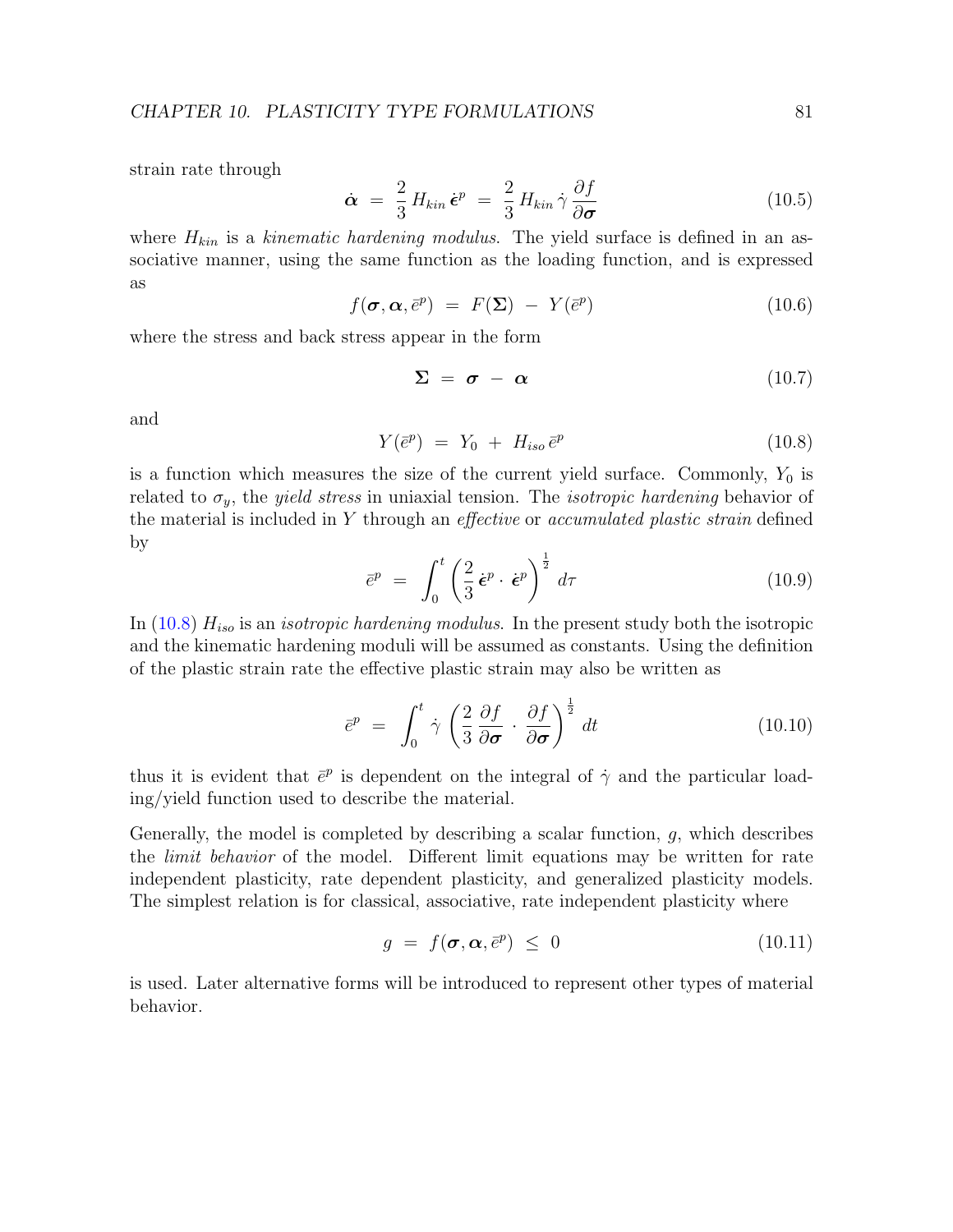### 10.2 Solution Algorithm for the Constitutive Equations

The solution of the above set of equations may be effected numerically using a variety of algorithms. A very effective method to integrate plasticity equations is the operator split method with a return map concept<sup>[\[18,](#page-131-2) [19,](#page-131-3) [3,](#page-130-1) [4\]](#page-130-2)</sup> the algorithm may be extended to include a variety of modeling concepts for the limit behavior; however, for the present we restrict our attention to plasticity as defined by  $(10.11)$  above. Accordingly, a discrete solution at time  $t_n$  is defined in terms of the state  $\sigma_n$ ,  $\alpha_n$ ,  $\epsilon_n^p$ , and  $\bar{e}_n^p$ . The solution is then advanced to time  $t_{n+1}$  by specifying the strain,  $\epsilon_{n+1}$ .

To initiate the solution at  $t_{n+1}$  a *trial* state is computed assuming the step is entirely elastic. Recall that a step is elastic when  $\dot{\gamma}$  is zero. This implies that there will be no change to  $\epsilon^p$ ,  $\alpha$ , or  $\bar{\epsilon}^p$  during an elastic increment. The step is initiated by taking the trial values for plastic quantities

$$
\boldsymbol{\epsilon}_{n+1}^{pTR} = \boldsymbol{\epsilon}_n^p \tag{10.12}
$$

$$
\boldsymbol{\alpha}_{n+1}^{TR} = \boldsymbol{\alpha}_n \tag{10.13}
$$

$$
\bar{e}_{n+1}^{pTR} = \bar{e}_n^p \tag{10.14}
$$

and

$$
\dot{\gamma}_{n+1}^{TR} = 0 \tag{10.15}
$$

Thus for linear elasticity

<span id="page-86-0"></span>
$$
\boldsymbol{\sigma}_{n+1}^{TR} = \mathbf{D} \left( \boldsymbol{\epsilon}_{n+1} - \boldsymbol{\epsilon}_{n+1}^{pTR} \right) \tag{10.16}
$$

The trial stress given by  $(10.16)$  is checked in  $(10.6)$  and  $(10.11)$  to determine if the step is elastic or whether inelastic terms should be active. If the state at  $t_{n+1}$  is elastic the stresses (as well as other state variables) are set equal to the trial value; otherwise, a correction is required to include the inelastic terms.

For an inelastic step the stresses must satisfy  $(1.2)$  for the time  $t_{n+1}$  which requires the rate equations for  $\epsilon^p$  and  $\alpha$  to be integrated over the time increment. Accordingly, integrating non-linear terms using a backward Euler implicit method between  $t_n$  and  $t_{n+1}$ , the plastic strain is given by

$$
\epsilon_{n+1}^p = \epsilon_n^p + \lambda_{n+1} \left. \frac{\partial f}{\partial \sigma} \right|_{n+1} \tag{10.17}
$$

and the back stress by

<span id="page-86-1"></span>
$$
\boldsymbol{\alpha}_{n+1}^p = \boldsymbol{\alpha}_n^p + \hat{H}_{kin} \lambda_{n+1} \left. \frac{\partial f}{\partial \boldsymbol{\sigma}} \right|_{n+1} \tag{10.18}
$$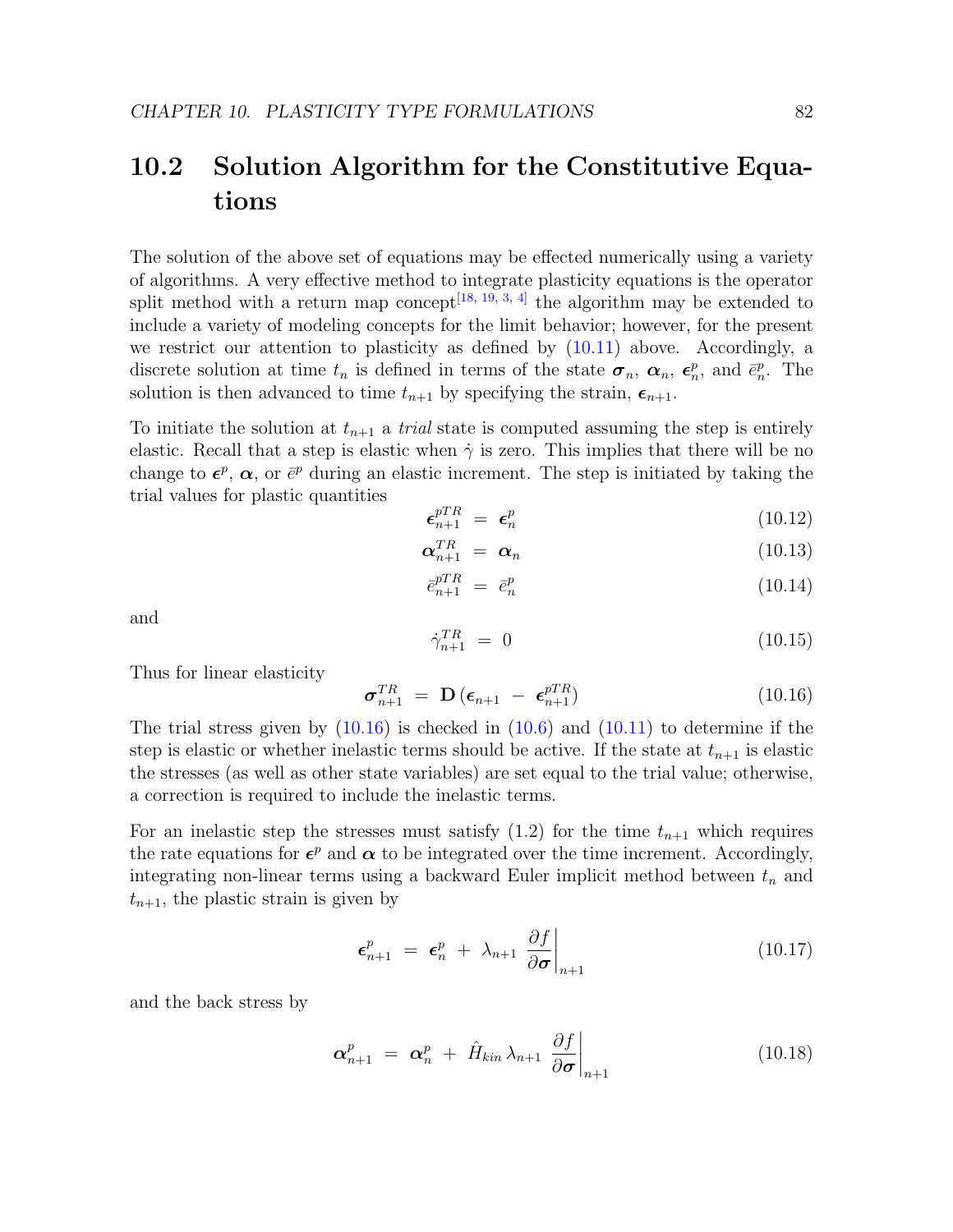where  $\hat{H}_{kin}$  is a constant kinematic hardening parameter and the integral of the consistency parameter is given by

$$
\lambda_{n+1} = \gamma_{n+1} - \gamma_n \tag{10.19}
$$

Similarly, evaluating  $(10.11)$  at  $t_{n+1}$  gives

<span id="page-87-0"></span>
$$
g_{n+1} = f_{n+1} = 0 \tag{10.20}
$$

Finally, integration of [\(10.4\)](#page-84-0) produces

$$
\bar{e}_{n+1}^p = \bar{e}_n^p + \lambda_{n+1} \left( \frac{3}{2} \frac{\partial f}{\partial \sigma} \cdot \frac{\partial f}{\partial \sigma} \right) \Big|_{n+1}
$$
\n(10.21)

The set of equations Eqs. [10.3,](#page-84-1) [10.18](#page-86-1) and [10.20](#page-87-0) constitute a set of non-linear equations in terms of the values of  $\sigma_{n+1}$ ,  $\alpha_{n+1}$  and  $\lambda_{n+1}$  which must be solved for each stress point and each time step of interest. A Newton method may be used to solve the equations. To simplify the notation the subscripts on  $n + 1$  are omitted. The iteration counter is shown as a superscript  $(j)$  and initial iterate values are taken as the trial stress and zero  $\lambda^{(0)}$ . The iterative solution is continued until the norm the residuals are within acceptable tolerance values (e.g., normally, half machine precision relative to the initial iterate values are used since Newton's method then guarantees that machine precision is achieved if the next iteration is checked). Before proceeding with Newton's method we note that the following relations hold

$$
\frac{\partial f}{\partial \sigma} = \frac{\partial f}{\partial \Sigma} \frac{\partial \Sigma}{\partial \sigma} = \frac{\partial f}{\partial \Sigma}
$$
 (10.22)

and

$$
\frac{\partial f}{\partial \alpha} = \frac{\partial f}{\partial \Sigma} \frac{\partial \Sigma}{\partial \alpha} = -\frac{\partial f}{\partial \Sigma} \tag{10.23}
$$

Thus, treating the equations [\(10.18\)](#page-86-1) and [\(10.20\)](#page-87-0) as residual equations, in the form

$$
\mathbf{R}_{\sigma}^{(j)} = \boldsymbol{\epsilon} - \boldsymbol{\epsilon}_n^p - \mathbf{D}^{-1} \boldsymbol{\sigma}^{(j)} - \lambda \frac{\partial f}{\partial \boldsymbol{\Sigma}}
$$
(10.24)

$$
\mathbf{R}_{\alpha}^{(j)} = \boldsymbol{\alpha}_n + \hat{H}_{kin} \lambda \frac{\partial f}{\partial \boldsymbol{\Sigma}} - \boldsymbol{\alpha}^{(j)} \qquad (10.25)
$$

and

$$
R_f^{(j)} = -f(\boldsymbol{\sigma}^{(j)}, \boldsymbol{\alpha}^{(j)}, \bar{e}^p(j))
$$
 (10.26)

we may linearize the equations to obtain (note the iteration counter  $j$  is omitted in the coefficient array for simplicity)

<span id="page-87-1"></span>
$$
\begin{bmatrix}\n\hat{\mathbf{C}} & -\lambda \frac{\partial^2 f}{\partial \Sigma^2} & \frac{\partial}{\partial \lambda} (\lambda \frac{\partial f}{\partial \Sigma}) \\
-\hat{H}_{kin} \lambda \frac{\partial^2 f}{\partial \Sigma^2} & (\mathbf{I} + \hat{H}_{kin} \lambda \frac{\partial^2 f}{\partial \Sigma^2}) & -\hat{H}_{kin} \frac{\partial}{\partial \lambda} (\lambda \frac{\partial f}{\partial \Sigma}) \\
-\frac{\partial f}{\partial \Sigma}^T & -\frac{\partial f}{\partial \Sigma}^T & -A\n\end{bmatrix}\n\begin{bmatrix}\nd\sigma^{(j+1)} \\
d\alpha^{(j+1)} \\
d\lambda^{(j+1)}\n\end{bmatrix} = \n\begin{bmatrix}\n\mathbf{R}_{\sigma}^{(j)} \\
\mathbf{T}_{\alpha}^{(j)} \\
R_{f}^{(j)}\n\end{bmatrix}
$$
\n(10.27)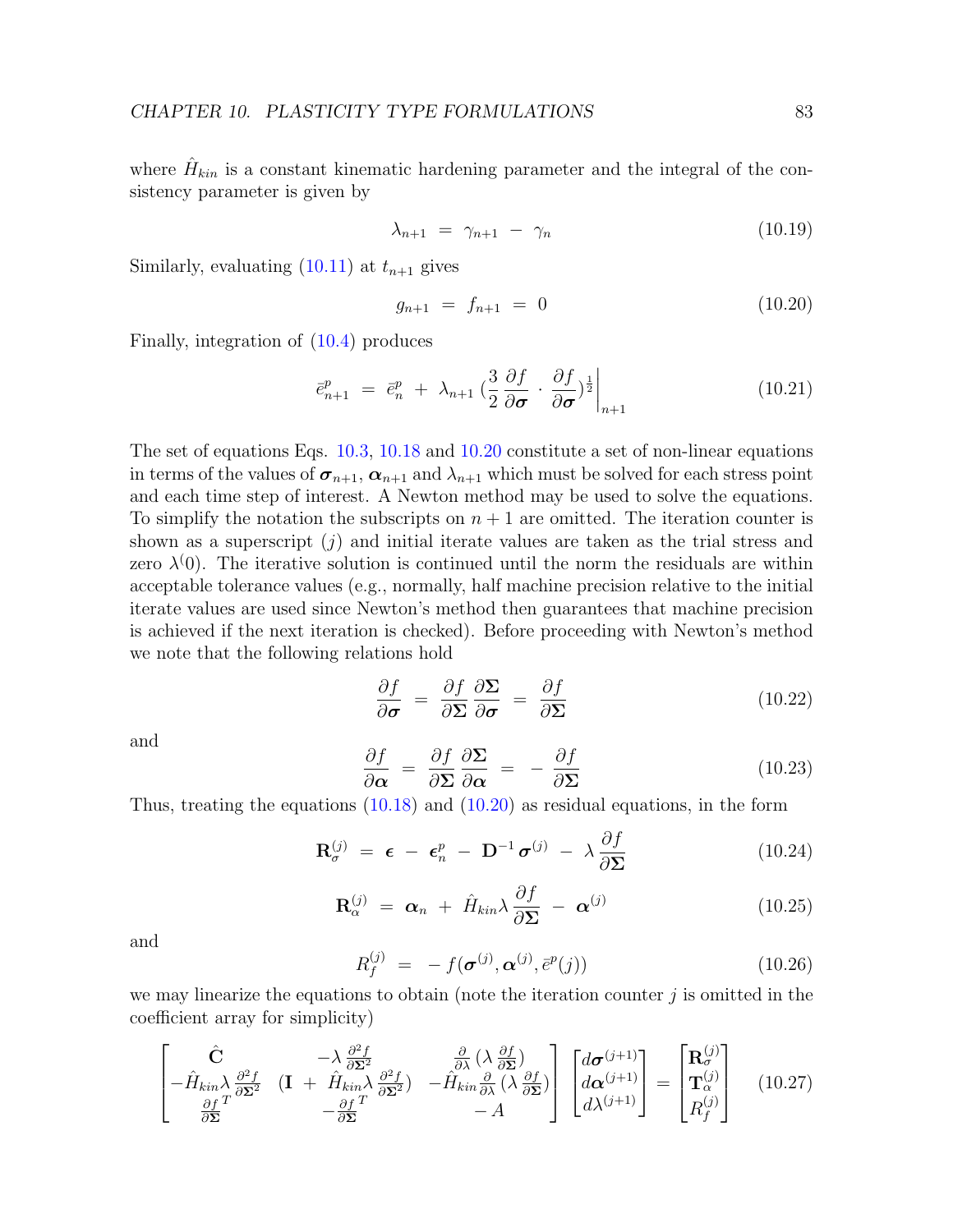where

$$
A = \frac{\partial Y}{\partial \bar{e}^p} \frac{\partial \bar{e}^p}{\partial \lambda} \tag{10.28}
$$

and

$$
\hat{\mathbf{C}} = \mathbf{D}^{-1} + \lambda \frac{\partial^2 f}{\partial \mathbf{\Sigma}^2}
$$
 (10.29)

The solutions to [\(10.27\)](#page-87-1) are computed and added to obtain the next iterates. Accordingly,

$$
\boldsymbol{\sigma}^{(j+1)} = \boldsymbol{\sigma}^{(j)} + d\boldsymbol{\sigma}^{(j+1)}
$$
\n(10.30)

$$
\boldsymbol{\alpha}^{(j+1)} = \boldsymbol{\alpha}^{(j)} + d\boldsymbol{\alpha}^{(j+1)} \tag{10.31}
$$

and

$$
\lambda^{(j+1)} = \lambda^{(j)} + d\lambda^{(j+1)} \tag{10.32}
$$

define the next iterates. The solution is terminated whenever the norms of the residuals are smaller than a selected small tolerance.

Once convergence is achieved for each stress point evaluation (i.e., to compute the stress at each Gauss point for a given strain), the stresses may be used in the finite element to compute each element residual. In addition it is necessary to compute the tangent moduli,  $D_t$ , for use in the element stiffness matrix (if one is used) for the next iteration on the momentum balance equation. That is we need to perform a new solution to see if the strains we used to compute the stresses are correct. This is accomplished, as before, by solving

$$
\sum_{e} \mathbf{K}_{IJ} \mathbf{u}^{J} = \mathbf{F}_I + \sum_{e} \mathbf{R}_I
$$
 (10.33)

where  $K_{IJ}$  and  $R_I$  are the element stiffness and residual, respectively. The computation of the tangent moduli may be obtained by noting that the computation of the last stress increment in the Newton solution of [\(10.27\)](#page-87-1) may be written as

$$
\begin{bmatrix}\nd\boldsymbol{\sigma}^{(j+1)} \\
d\boldsymbol{\alpha}^{(j+1)} \\
d\lambda^{(j+1)}\n\end{bmatrix} = \begin{bmatrix}\n\hat{C} & -\lambda \frac{\partial^2 f}{\partial \Sigma^2} & \frac{\partial}{\partial \lambda} (\lambda \frac{\partial f}{\partial \Sigma}) \\
-\hat{H}_{kin} \lambda \frac{\partial^2 f}{\partial \Sigma^2} & (\mathbf{I} + \hat{H}_{kin} \lambda \frac{\partial^2 f}{\partial \Sigma^2}) & -\hat{H}_{kin} \frac{\partial}{\partial \lambda} (\lambda \frac{\partial f}{\partial \Sigma}) \\
-\frac{\partial f}{\partial \Sigma}^T & -A\n\end{bmatrix}^{-1} \begin{bmatrix}\n\mathbf{R}_{\sigma}^{(j)} \\
\mathbf{T}_{\alpha}^{(j)} \\
R_{f}^{(j)}\n\end{bmatrix}
$$
\n(10.34)

At convergence for the given strain,  $\epsilon$ , the residuals will vanish; however, if we now consider a linearization with respect to strain only  $\mathbf{R}_{\sigma}$  contributes to the change. The linearization of the residuals with respect to an increment of strain yields

$$
\mathbf{R}_{\sigma} = d\boldsymbol{\epsilon} \; ; \; \mathbf{R}_{\alpha} = \mathbf{0} \; ; \; R_{f} = 0 \tag{10.35}
$$

Denoting the inverse matrix as

$$
\begin{bmatrix}\n\hat{\mathbf{D}}_{11} & \hat{\mathbf{D}}_{12} & \hat{\mathbf{D}}_{13} \\
\hat{\mathbf{D}}_{21} & \hat{\mathbf{D}}_{22} & \hat{\mathbf{D}}_{23} \\
\hat{\mathbf{D}}_{31} & \hat{\mathbf{D}}_{32} & \hat{\mathbf{D}}_{33}\n\end{bmatrix} = \begin{bmatrix}\n\hat{\mathbf{C}} & -\lambda \frac{\partial^2 f}{\partial \mathbf{\Sigma}^2} & \frac{\partial}{\partial \lambda} (\lambda \frac{\partial f}{\partial \mathbf{\Sigma}}) \\
-\hat{H}_{kin} \lambda \frac{\partial f}{\partial \mathbf{\Sigma}} & (\mathbf{I} + \hat{H}_{kin} \lambda \frac{\partial^2 f}{\partial \mathbf{\Sigma}^2}) & -\hat{H}_{kin} \frac{\partial}{\partial \lambda} (\lambda \frac{\partial f}{\partial \mathbf{\Sigma}}) \\
-\frac{\partial f}{\partial \mathbf{\Sigma}} & -A\n\end{bmatrix}^{-1}
$$
\n(10.36)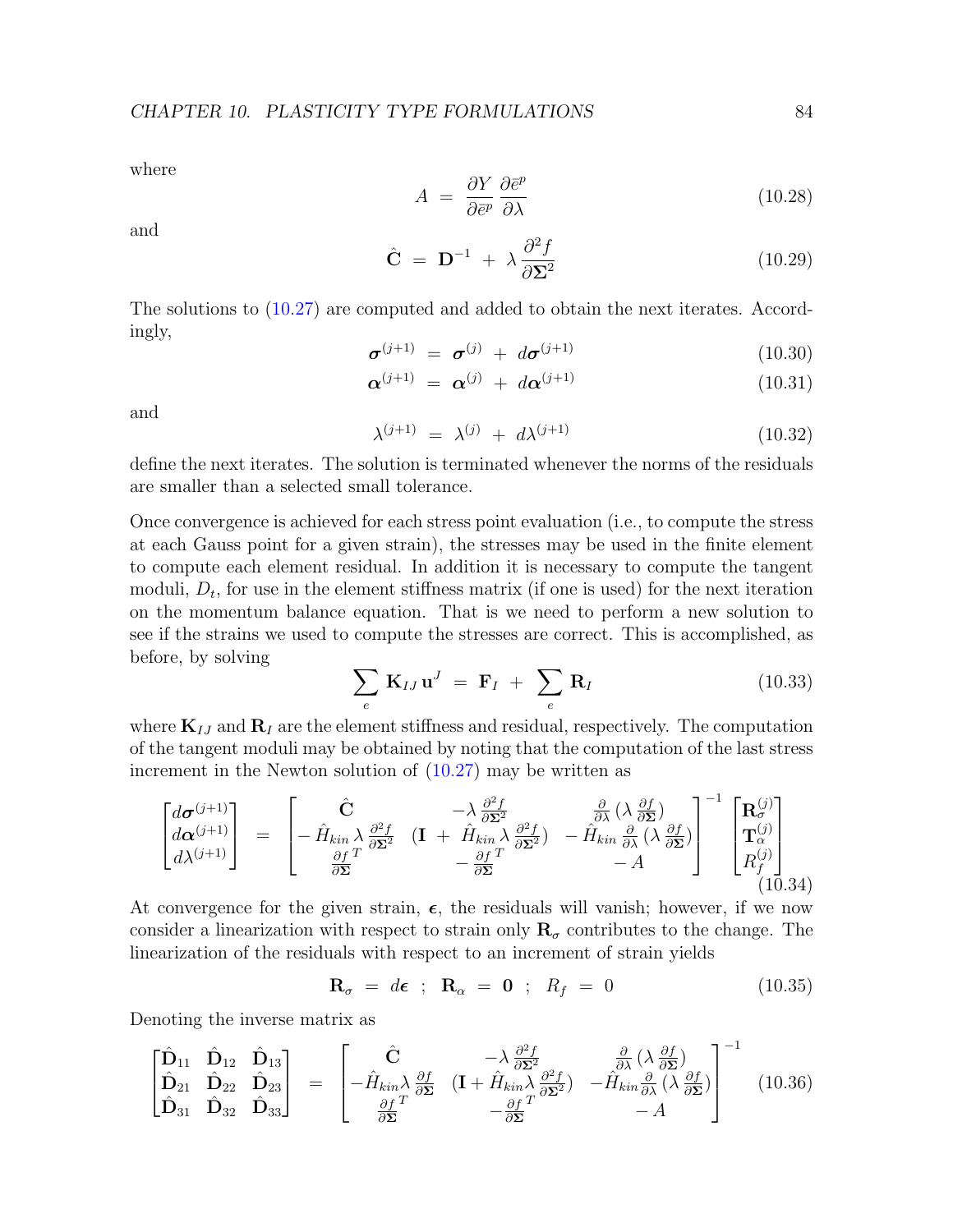The final result for the linearization with respect to strain gives

$$
\begin{bmatrix}\nd\boldsymbol{\sigma}^{(j+1)} \\
d\boldsymbol{\alpha}^{(j+1)} \\
d\lambda^{(j+1)}\n\end{bmatrix} = \begin{bmatrix}\n\hat{\mathbf{D}}_{11} d\boldsymbol{\epsilon} \\
\hat{\mathbf{D}}_{21} d\boldsymbol{\epsilon} \\
\hat{\mathbf{D}}_{31} d\boldsymbol{\epsilon}\n\end{bmatrix}
$$
\n(10.37)

thus, the tangent moduli for the next momentum iteration is

$$
\mathbf{D}_t = \hat{\mathbf{D}}_{11} \tag{10.38}
$$

Except for giving the form of f this completes the specification of the general algorithm. Multiple yield surfaces may be included by modifying [\(10.4\)](#page-84-0) to

$$
\dot{\boldsymbol{\epsilon}}^p = \sum_{k=1}^K \dot{\gamma}_k \frac{\partial f_k}{\partial \boldsymbol{\sigma}}
$$
(10.39)

with each part of the yield surface described by a separate function

$$
g_k = f_k(\boldsymbol{\sigma}, \boldsymbol{\alpha}, \bar{e}^p) \leq 0 \tag{10.40}
$$

An active condition for each surface is denoted when  $\dot{\gamma}_k \geq 0$ . Thus, usually only 1 or 2 of the surfaces are active at any time.

As constitutive equations become complex the specification of the parameters is more difficult. A systematic procedure for determining the parameters from experimental data is given by Ju, et. al.<sup>[\[14\]](#page-131-4)</sup>. The method provides the best estimates for the parameters and their sensitivities to errors or inconsistencies in the data.

#### <span id="page-89-0"></span>10.3 Isotropic plasticity:  $J_2$  Model

Here it is necessary to use all 9 components of tensors to ensure that proper values are computed. Once any values are computed, they may be projected onto a 6 component form. See Zienkiewicz et al. [\[27\]](#page-132-1) or [\[28\]](#page-132-2) for further details. As in previous developments, the strain is again split into deviatoric, e, and volumetric (spherical),  $\theta$ , parts and expressed in matrix notation as

$$
\epsilon = e + \frac{1}{3} m \theta \qquad (10.41)
$$

where

$$
\theta = \mathbf{m}^T \boldsymbol{\epsilon} \tag{10.42}
$$

For our study on inelastic behavior, the decomposition into elastic and plastic parts may now be expressed as

$$
\mathbf{e} = \mathbf{e}^e + \mathbf{e}^p \tag{10.43}
$$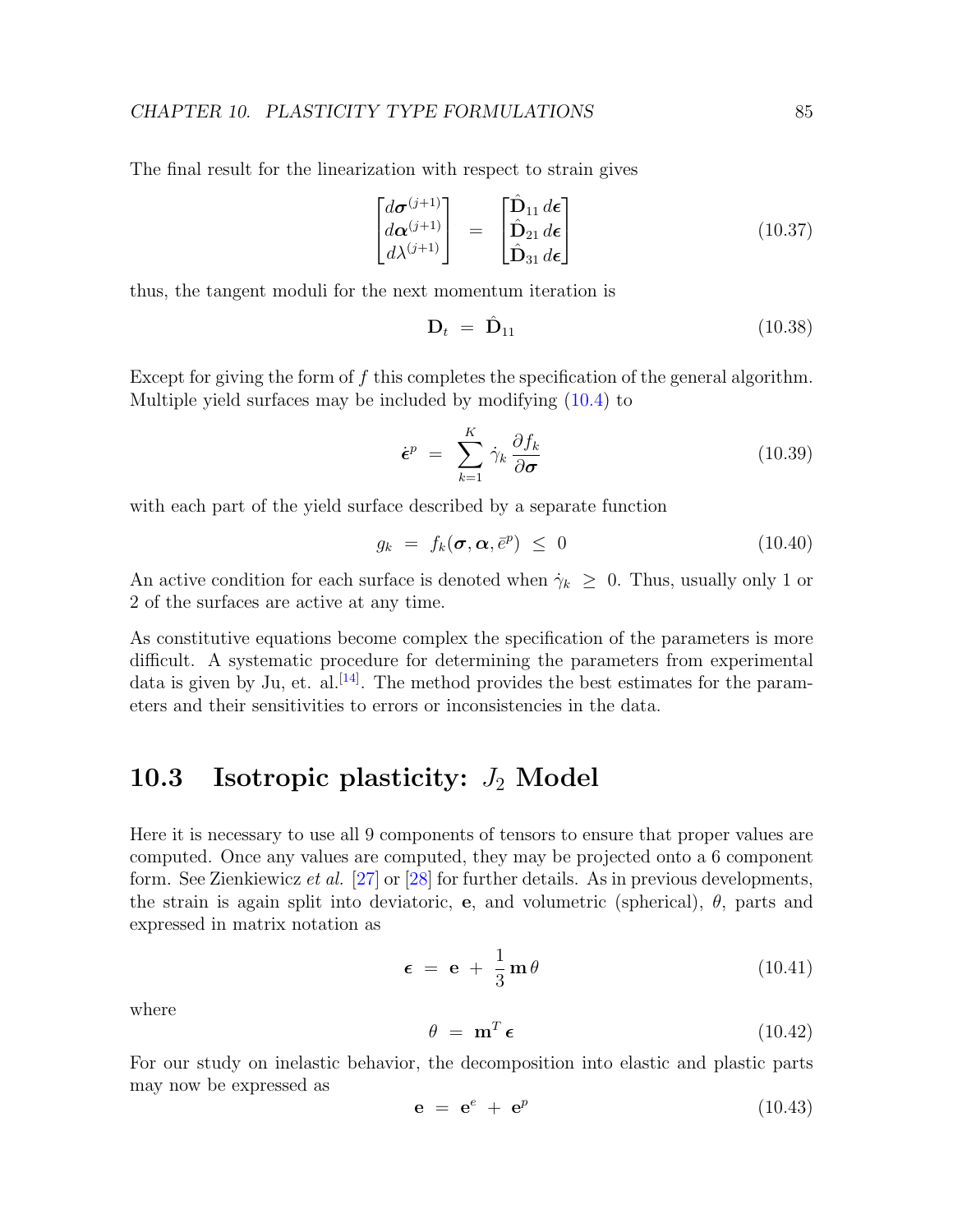and

$$
\theta = \theta^e + \theta^p \tag{10.44}
$$

The stress also is split into the deviatoric, s, and pressure (spherical) parts as

$$
\sigma = \mathbf{s} + \mathbf{m}p \tag{10.45}
$$

where

$$
p = \frac{1}{3} \mathbf{m}^T \boldsymbol{\sigma} \tag{10.46}
$$

With the above splits the isotropic linear elastic constitutive equations are given by

$$
p = K(\theta - \theta^p) \tag{10.47}
$$

and

$$
\mathbf{s} = 2G(\mathbf{e} - \mathbf{e}^p) \tag{10.48}
$$

In the developments below we restrict plasticity to the deviatoric part only. Thus  $\theta^p$ vanishes and the yield function can depend only on the deviatoric part of the stress. For isotropic materials the yield and loading function may be expressed in terms of the invariants of stress and back stress. The invariants of **s** are denoted as  $J_1$ ,  $J_2$ , and  $J_3$ and given by

$$
J_1 = \mathbf{m}^T \mathbf{s} = 0 \tag{10.49}
$$

$$
J_2 = \frac{1}{2} \mathbf{s}^T \mathbf{s} \tag{10.50}
$$

and

$$
J_3 = det(\mathbf{s}) \tag{10.51}
$$

The simplest formulation is where the function depends only on  $J_2$ . We write this model using

$$
\sqrt{2 J_2} = (\mathbf{s}^T \mathbf{s})^{\frac{1}{2}} = \|\mathbf{s}\| \tag{10.52}
$$

and including the back stress, the limit equation as

$$
g = f(\mathbf{s}, \boldsymbol{\alpha}, \bar{e}^p) = \|\mathbf{s} - \boldsymbol{\alpha}\| - Y(\bar{e}^p) \le 0 \tag{10.53}
$$

where  $Y$  is the radius of the yield function which is related to the uniaxial yield stress,  $\sigma_y$ , through

$$
Y(\bar{e}^p) = \sqrt{\frac{2}{3}} (\sigma_y + H_{iso} \bar{e}^p)
$$
 (10.54)

and, thus, includes the effects of linear isotropic hardening. The back stress adjusted value  $\Sigma$  is given by

$$
\Sigma = \mathbf{s} - \alpha \tag{10.55}
$$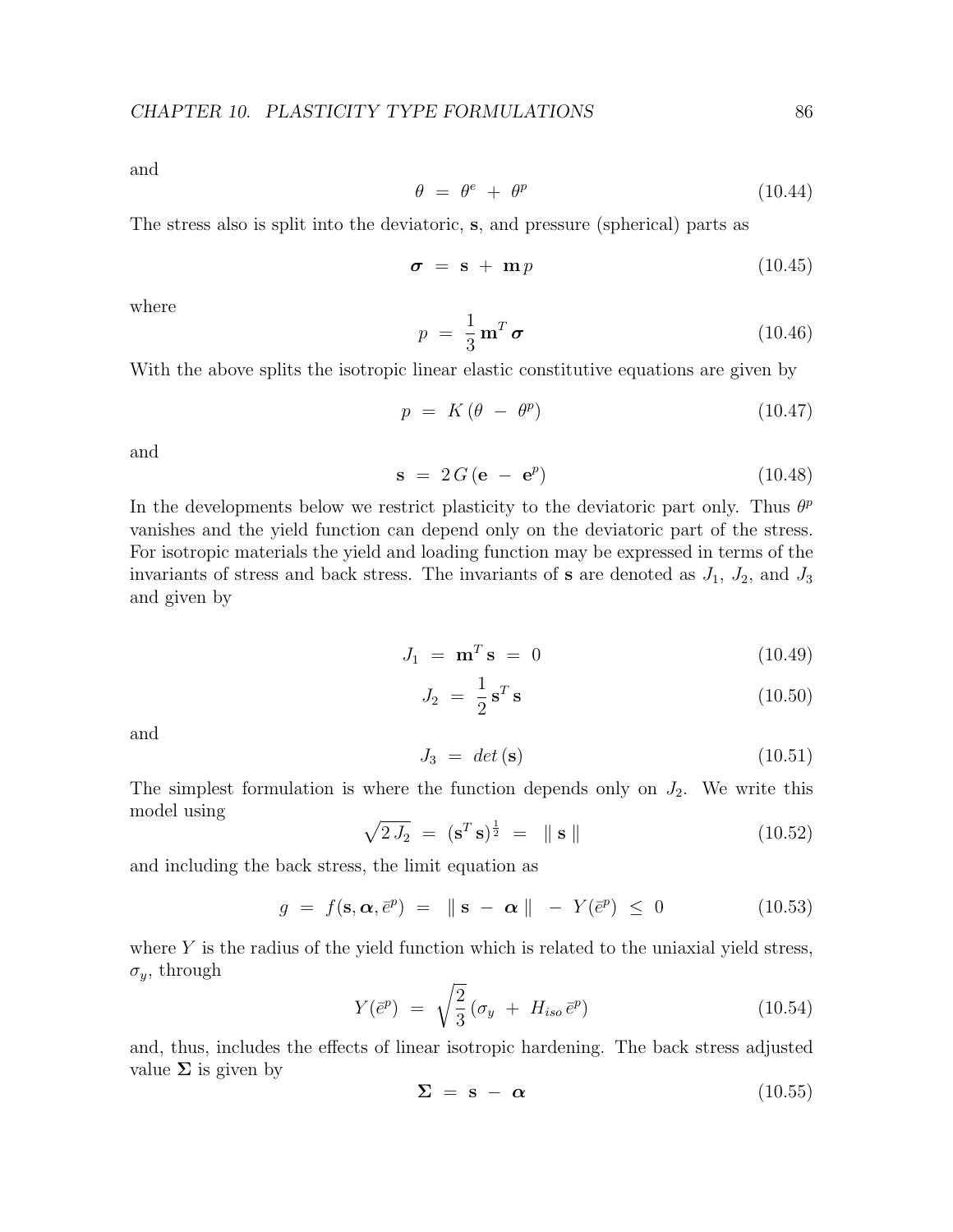A simple calculation shows that

$$
\frac{\partial f}{\partial \sigma} = \frac{\partial f}{\partial s} I_{dev} \quad ; \quad \frac{\partial f}{\partial s} = \frac{\partial f}{\partial s} \frac{\partial \Sigma}{\partial s} = \frac{\partial f}{\partial s} \quad ; \quad \frac{\partial f}{\partial \alpha} = \frac{\partial f}{\partial s} \frac{\partial \Sigma}{\partial \alpha} = -\frac{\partial f}{\partial s} \quad (10.56)
$$

(where we recall that  $I_{dev} = \mathbf{I} - \frac{1}{3} \mathbf{m} \mathbf{m}^T$ ), and

$$
\frac{\partial f}{\partial \Sigma} = \frac{\Sigma}{\|\Sigma\|} = \mathbf{n} = \frac{\partial f}{\partial \sigma}
$$
 (10.57)

Thus, the evolution of the back stress satisfies

$$
\dot{\boldsymbol{\alpha}} = \frac{2}{3} H_{kin} \dot{\gamma} \frac{\partial f}{\partial \boldsymbol{\sigma}} = \frac{2}{3} H_{kin} \dot{\gamma} \mathbf{n}
$$
 (10.58)

Noting that at the initial state  $\alpha$  is zero, we can conclude that the back stress evolves such that it is a purely deviatoric quantity. thus,

$$
\mathbf{m}^T \, \boldsymbol{\alpha} \ = \ 0 \tag{10.59}
$$

With this fact we then have the following important properties

$$
\mathbf{m}^T \mathbf{\Sigma} = 0 \quad ; \quad \mathbf{m}^T \mathbf{n} = 0 \quad ; \quad \mathbf{n}^T \mathbf{n} = 1 \tag{10.60}
$$

Based upon the above all aspects of the  $J_2$  plasticity model are restricted to deviatoric components only. Thus, our model is completed by giving the evolution equations for plastic strain and effective plastic strain in the form

$$
\dot{\mathbf{e}}^p = \dot{\gamma} \mathbf{n} \tag{10.61}
$$

$$
\bar{e}^p = \int_0^t \sqrt{\frac{2}{3}} \dot{\gamma} d\tau \tag{10.62}
$$

The discrete form of the isotropic  $J_2$  model is given by the equations

<span id="page-91-4"></span>
$$
p_{n+1} = K \theta_{n+1} \tag{10.63}
$$

<span id="page-91-1"></span>
$$
\mathbf{s}_{n+1} = 2G(\mathbf{e}_{n+1} - \mathbf{e}_{n+1}^p) \tag{10.64}
$$

<span id="page-91-0"></span>
$$
\mathbf{e}_{n+1}^p = \mathbf{e}_n^p + \lambda_{n+1} \mathbf{n}_{n+1} \tag{10.65}
$$

<span id="page-91-2"></span>
$$
\boldsymbol{\alpha}_{n+1} = \boldsymbol{\alpha}_n + \frac{2}{3} H_{kin} \lambda_{n+1} \mathbf{n}_{n+1} \tag{10.66}
$$

<span id="page-91-5"></span>
$$
\bar{e}_{n+1}^p = \bar{e}_n^p + \sqrt{\frac{2}{3}} \lambda_{n+1} \tag{10.67}
$$

<span id="page-91-3"></span>
$$
g_{n+1} = \|\Sigma_{n+1}\| - Y_{n+1} \le 0 \tag{10.68}
$$

<span id="page-91-6"></span>
$$
\Sigma_{n+1} = \mathbf{s}_{n+1} - \boldsymbol{\alpha}_{n+1} \tag{10.69}
$$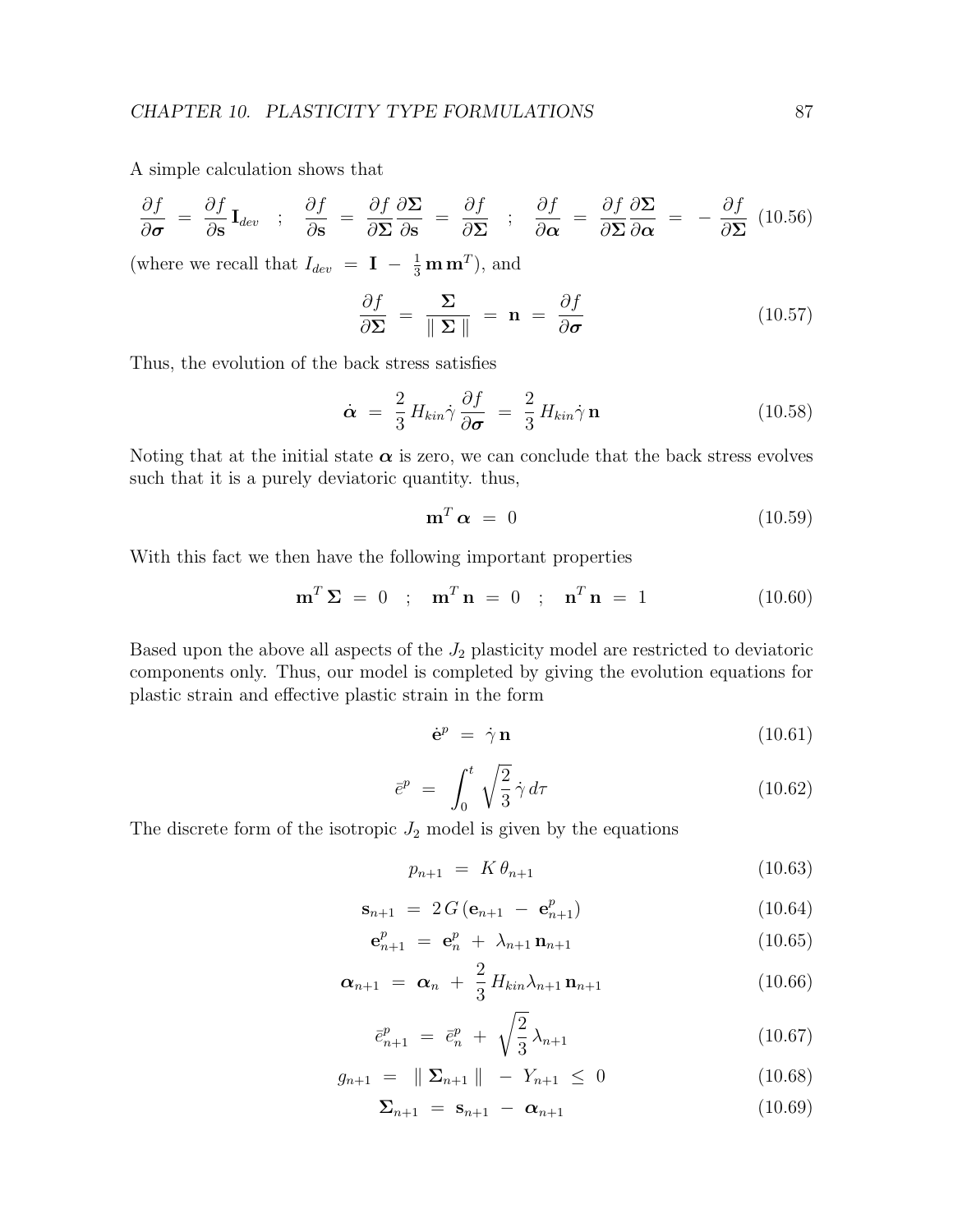and

<span id="page-92-5"></span>
$$
Y_{n+1} = \sqrt{\frac{2}{3}} \left( \sigma_y + H_{iso} \bar{e}_{n+1}^p \right) = Y_n + \frac{2}{3} H_{iso} \lambda_{n+1} \tag{10.70}
$$

The solution of the  $J_2$  model is straight forward and may be accomplished by solving only a scalar equation in  $\lambda_{n+1}$ . The solution is performed using a trial state based upon the assumption that  $\lambda_{n+1}^{TR}$  is zero. Accordingly,

<span id="page-92-0"></span>
$$
\mathbf{e}_{n+1}^{pTR} = \mathbf{e}_n^p \quad ; \quad \mathbf{\alpha}_{n+1}^{TR} = \mathbf{\alpha}_n \quad ; \quad \bar{e}_{n+1}^{pTR} = \bar{e}_n^p \tag{10.71}
$$

This yields the trial deviator stresses

<span id="page-92-1"></span>
$$
\mathbf{s}_{n+1}^{TR} = 2 G (\mathbf{e}_{n+1} - \mathbf{e}_{n+1}^{pTR}) = 2 G (\mathbf{e}_{n+1} - \mathbf{e}_n^{p}) \qquad (10.72)
$$

which may be used to check the limit equation,  $g_{n+1}$ . If the limit equation is satisfied then the trial values define the solution at  $t_{n+1}$ . If the trial values violate the limit equation, it is necessary to perform the second part of the algorithm. The second part of the algorithm solves the discrete rate equations using the trial values as initial conditions. Accordingly, using Eqs.  $10.65$ ,  $10.71$  and  $10.72$  in  $(10.64)$  gives

<span id="page-92-2"></span>
$$
\mathbf{s}_{n+1} = \mathbf{s}_{n+1}^{TR} - 2G\lambda_{n+1}\mathbf{n}_{n+1} \tag{10.73}
$$

Next subtracting [\(10.66\)](#page-91-2) from [\(10.73\)](#page-92-2) gives

<span id="page-92-3"></span>
$$
\Sigma_{n+1} = \mathbf{s}_{n+1} - \boldsymbol{\alpha}_{n+1} = \mathbf{s}_{n+1}^{TR} - \boldsymbol{\alpha}_n - 2(G + \frac{1}{3} H_{kin}) \lambda_{n+1} \mathbf{n}_{n+1} \qquad (10.74)
$$

Noting that  $\Sigma_{n+1} = ||\Sigma_{n+1} || \mathbf{n}_{n+1} (10.74)$  $\Sigma_{n+1} = ||\Sigma_{n+1} || \mathbf{n}_{n+1} (10.74)$  gives also that  $\mathbf{s}_{n+1}^{TR} - \alpha_n$  is in the direction  $n_{n+1}$ , and may be written as the scalar equation

<span id="page-92-4"></span>
$$
\left[ \|\mathbf{\Sigma}_{n+1}\| \ - \ \|\mathbf{\Sigma}_{n+1}^{TR}\| \ + \ 2\left(G \ + \ \frac{1}{3}H_{kin}\right)\lambda_{n+1} \right] \mathbf{n}_{n+1} \ = \ 0 \tag{10.75}
$$

that is, the coefficient must vanish to obtain a solution. In the above

$$
\Sigma_{n+1}^{TR} = \mathbf{s}_{n+1}^{TR} - \boldsymbol{\alpha}_n \tag{10.76}
$$

Combining  $(10.75)$  with  $(10.68)$  and  $(10.70)$  yields the scalar equation,

<span id="page-92-7"></span>
$$
\|\mathbf{\Sigma}^{TR}\| - Y_n = 2\left[G + \frac{1}{3}(H_{iso} + H_{kin})\right]\lambda_{n+1}
$$
 (10.77)

Once  $\lambda_{n+1}$  is known it may be combined with the result

<span id="page-92-6"></span>
$$
\mathbf{n}_{n+1} = \mathbf{n}_{n+1}^{TR} = \frac{\mathbf{\Sigma}_{n+1}^{TR}}{\parallel \mathbf{\Sigma}_{n+1}^{TR} \parallel}
$$
 (10.78)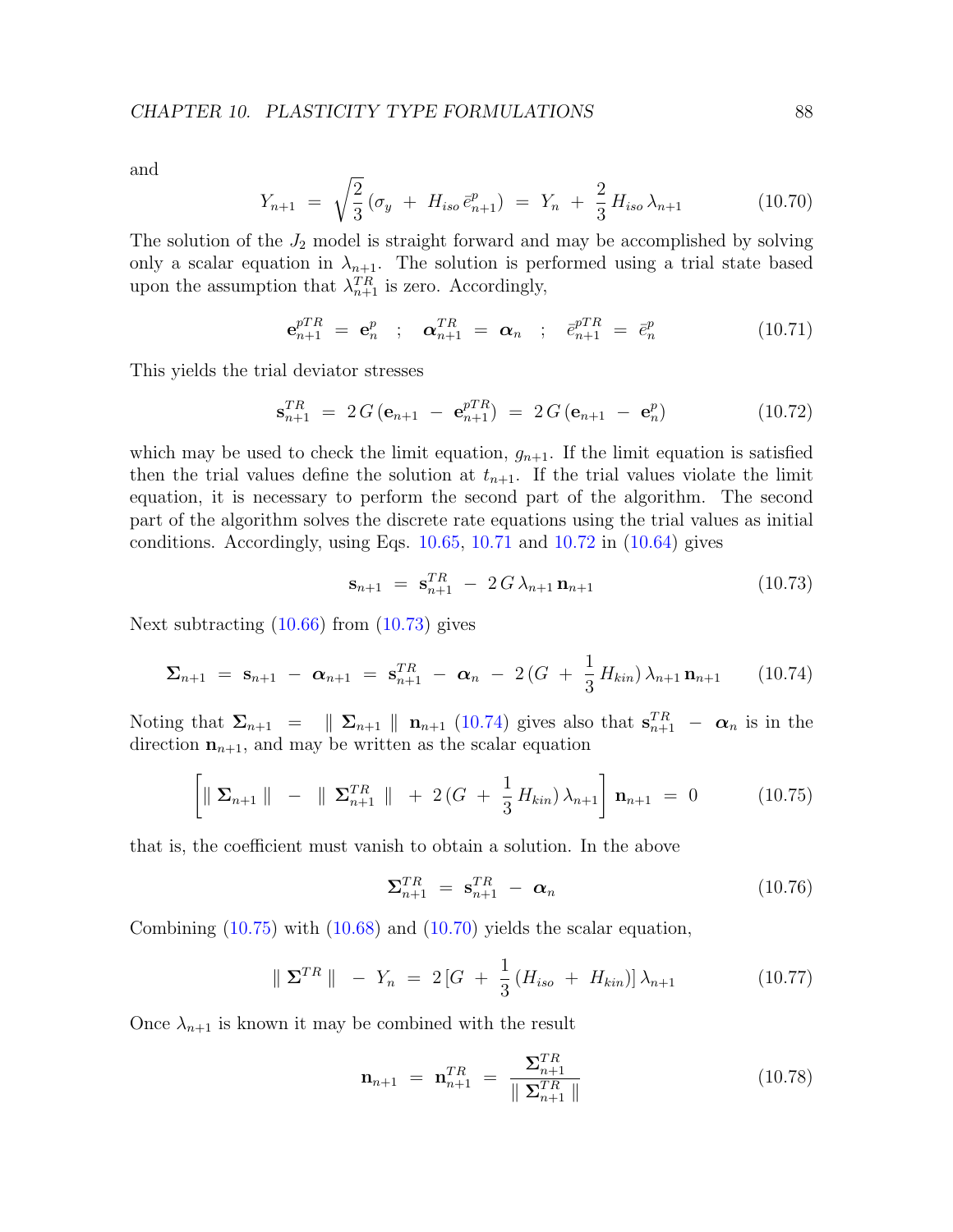to give the stress as

$$
\mathbf{s}_{n+1} = \mathbf{s}_{n+1}^{TR} - 2G\lambda_{n+1}\mathbf{n}_{n+1} \tag{10.79}
$$

as well as the plastic strain and the back stress. In practice  $\lambda_{n+1}$  is reduced slightly to that  $s_{n+1}$  is always slightly outside the limit yield condition. Accordingly, the solution to [\(10.78\)](#page-92-6) is perturbed as

<span id="page-93-2"></span>
$$
\lambda_{n+1} = \frac{\parallel \Sigma_{n+1}^{TR} \parallel - Y_n (1 + tol)}{2 \left[ G + \frac{1}{3} (H_{iso} + H_{kin}) \right]}
$$
(10.80)

where *tol* is a small value, say  $10^{-8}$ .

The solution of the problem, as shown above, does not require a linearization or an iteration process. If non-linear isotropic hardening is included or alternative forms for the limit equation are employed, the equation equivalent to [\(10.77\)](#page-92-7) will be nonlinear in  $\lambda_{n+1}$  and a linearization and iteration process are required to obtain a solution. Similarly, if non-linear kinematic hardening is introduced the reduction to a scalar equation may also be complicated.

Once the converged value for  $\lambda_{n+1}$  is known and the stress state determined, a check on satisfaction of the momentum equation must be made. If the momentum equation is not satisfied for the current time,  $t_{n+1}$ , another iteration is necessary to improve the estimate for the state of strain,  $\epsilon_{n+1}$ . If a Newton type solution method is used it is necessary to compute an appropriate tangent modulus matrix for each stress point in the analysis. For the solution process developed here, this may be achieved by selecting as primary dependent variables the stress,  $s_{n+1}$ , the back stress,  $\alpha_{n+1}$ , and the consistency parameter,  $\lambda_{n+1}$ . Writing appropriate residual equations as

<span id="page-93-0"></span>
$$
\mathbf{R}_s = \mathbf{e} - \mathbf{e}_n^p - \frac{1}{2G}\mathbf{s} - \lambda \mathbf{n} = \mathbf{0}
$$
 (10.81)

$$
\mathbf{R}_{\alpha} = \boldsymbol{\alpha} - \boldsymbol{\alpha}_n - \frac{2}{3} \lambda H_{kin} \mathbf{n} = \mathbf{0}
$$
 (10.82)

and

<span id="page-93-1"></span>
$$
R_f = Y_n + \frac{2}{3} H_{iso} \lambda - \| \Sigma \| = 0
$$
 (10.83)

In the above we have deleted specific reference to the values at  $t_{n+1}$ , to avoid added complexity in the linearization performed below. It should be understood that  $\lambda$  denotes the value of the solution in the  $t_{n+1}$  step, i.e., previously given as  $\lambda_{n+1}$ , and etc. for all the other variables. We note that for the current strain, e, the above equations are satisfied; however, to proceed to the next iteration of the momentum equation we consider a linearization of the above equations with respect to a change in the strain also, which we denote by  $de$ . Accordingly, the linearization **n** becomes

$$
\frac{\partial \mathbf{n}}{\partial \mathbf{\Sigma}} = \frac{1}{\|\mathbf{\Sigma}\|} (\mathbf{I} - \mathbf{n}\mathbf{n}^T) = \frac{1}{\|\mathbf{\Sigma}\|} \mathbf{N}
$$
(10.84)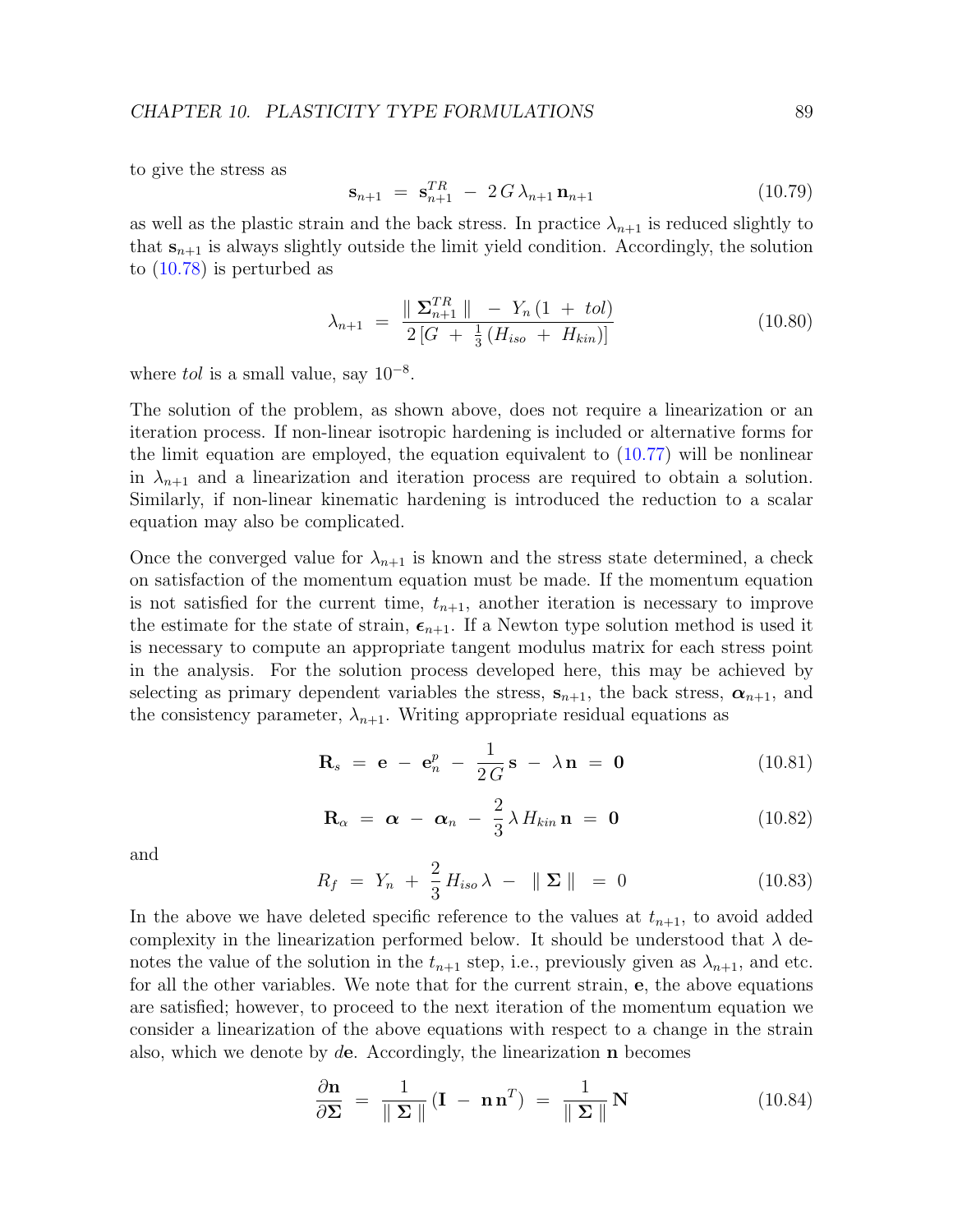Using this result, the linearization of Eqs. [10.81](#page-93-0) to [10.83](#page-93-1) yields the set of equations

<span id="page-94-1"></span>
$$
\begin{bmatrix}\n\frac{1}{2G}\mathbf{I} + \frac{\lambda}{\|\Sigma\|}\mathbf{N} & -\frac{\lambda}{\|\Sigma^{TR}\|}\mathbf{N} & \mathbf{n} \\
-\frac{2\lambda H_{kin}}{3\|\Sigma\|}\mathbf{N} & \mathbf{I} + \frac{2\lambda H_{kin}}{3\|\Sigma\|}\mathbf{N} & -\frac{2}{3}H_{kin}\mathbf{n} \\
\mathbf{n}^T & -\mathbf{n}^T & -\frac{2}{3}H_{iso}\n\end{bmatrix}\n\begin{bmatrix}\nd\mathbf{s} \\
d\alpha \\
d\lambda\n\end{bmatrix} = \begin{bmatrix}\nd\mathbf{e} \\
\mathbf{0} \\
0\n\end{bmatrix}
$$
\n(10.85)

The inverse to the coefficient matrix may be computed by first solving the first two equation for ds and  $d\alpha$  in terms of  $d\lambda$  and  $d\mathbf{e}$ , and then substituting the result into the third equation to obtain a final expression for  $d\lambda$  in terms of de. This also permits the substitution of alternative limit equations without changing the solution to the first part. Accordingly, we consider

$$
\begin{bmatrix}\n\frac{1}{2G} + \frac{\lambda}{\|\mathbf{\Sigma}\|} & -\frac{\lambda}{\|\mathbf{\Sigma}\|} \mathbf{N} \\
-\frac{2\lambda H_{kin}}{3\|\mathbf{\Sigma}^{TR}\|} \mathbf{N} & \mathbf{I} + \frac{2\lambda H_{kin}}{3\|\mathbf{\Sigma}\|} \mathbf{N}\n\end{bmatrix}\n\begin{bmatrix}\nd\mathbf{s} \\
d\mathbf{\alpha}\n\end{bmatrix} = \begin{bmatrix}\nd\mathbf{e} - \mathbf{n} \,d\lambda \\
-\frac{2}{3} H_{kin} \mathbf{n} \,d\lambda\n\end{bmatrix}
$$
\n(10.86)

The solution to this equation is<sup>[1](#page-94-0)</sup>

<span id="page-94-2"></span>
$$
\begin{bmatrix} d\mathbf{s} \\ d\mathbf{\alpha} \end{bmatrix} = \begin{bmatrix} 2G(\mathbf{I} - B\mathbf{N}) & B\mathbf{N} \\ 2G\,C\,\mathbf{N} & \mathbf{I} - C\,\mathbf{N} \end{bmatrix} \begin{bmatrix} d\mathbf{e} - \mathbf{n} \, d\lambda \\ -\frac{2}{3} H_{kin} \mathbf{n} \, d\lambda \end{bmatrix} \tag{10.87}
$$

where  $B$  and  $C$  are given by

$$
B = \frac{2G\lambda}{\|\Sigma\|D} = \frac{2G\lambda}{\|\Sigma^{TR}\|} \quad ; \quad C = \frac{2H_{kin}\lambda}{3\|\Sigma\|D} = \frac{2H_{kin}\lambda}{3\|\Sigma^{TR}\|} \tag{10.88}
$$

and where we have noted that

$$
D = 1 + 2(G + \frac{H_{kin}}{3}) \frac{\lambda}{\|\Sigma\|} = \frac{\|\Sigma^{TR}\|}{\|\Sigma\|}
$$
 (10.89)

This result may be substituted into the third equation in [\(10.85\)](#page-94-1) to obtain

$$
2G\mathbf{n}^T d\mathbf{e} = 2\left[G + \frac{1}{3}(H_{iso} + H_{kin})\right]d\lambda \qquad (10.90)
$$

Substituting this result back into the first of equation [\(10.87\)](#page-94-2) yields the incremental equation which yields the tangent modulus matrix for the algorithm. Thus, we obtain

$$
d\mathbf{s} = 2 G \left[ \mathbf{I} - B \left( \mathbf{I} - \mathbf{n} \mathbf{n}^T \right) - A \mathbf{n} \mathbf{n}^T \right] d\mathbf{e}
$$
 (10.91)

where

$$
A = \frac{G}{G + \frac{1}{3}(H_{iso} + H_{kin})}
$$
 (10.92)

Finally, for the differential strains,  $d\epsilon$ , the tangent becomes

$$
d\mathbf{s} = 2 G \left[ \mathbf{I}_{dev} - B \left( \mathbf{I}_{dev} - \mathbf{n} \mathbf{n}^T \right) - A \mathbf{n} \mathbf{n}^T \right] d\boldsymbol{\epsilon}
$$
 (10.93)

<span id="page-94-0"></span><sup>&</sup>lt;sup>1</sup>See Appendix [E](#page-151-0) for a discussion on the inverse of this type of matrix.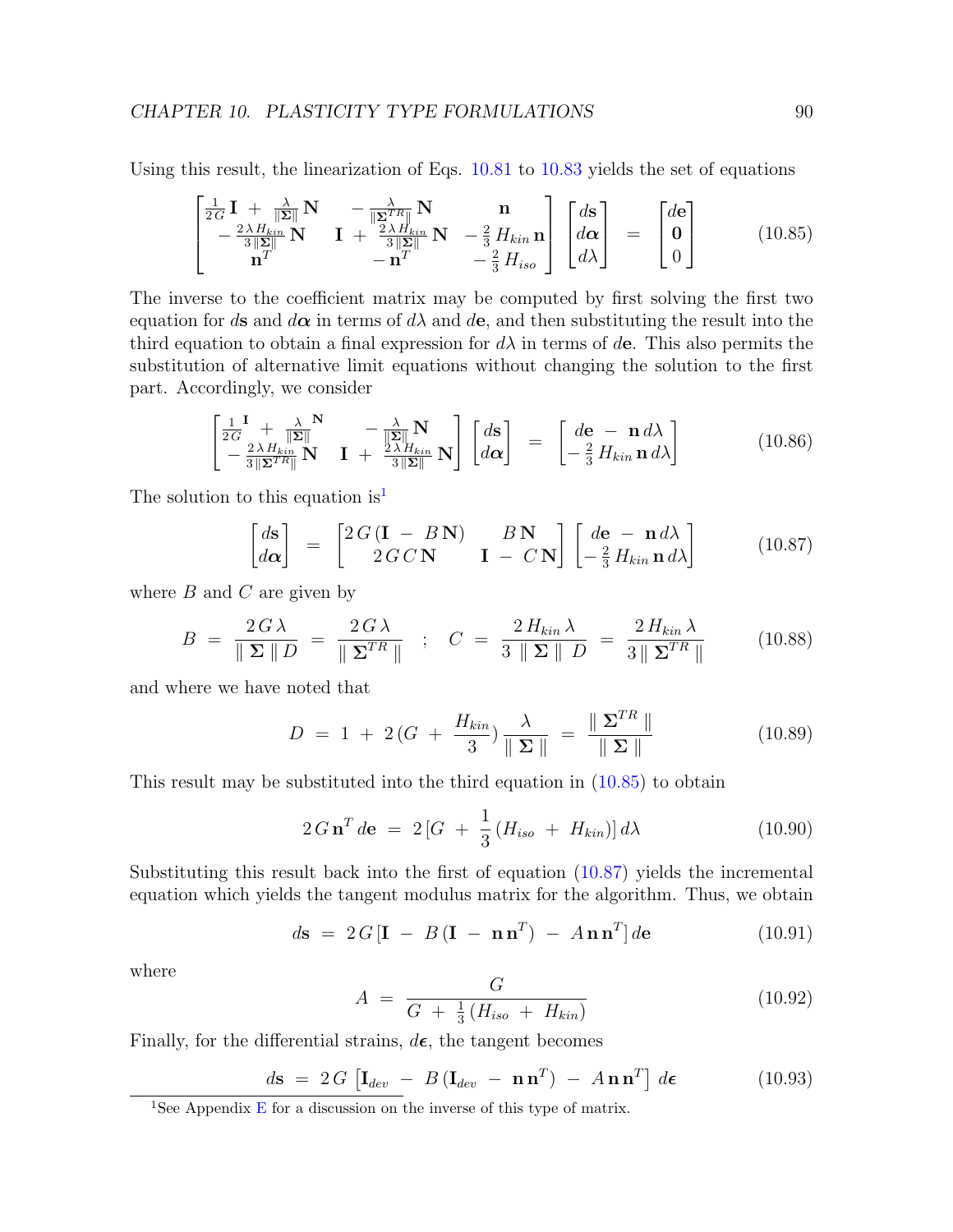#### 10.4 Isotropic viscoplasticity:  $J_2$  model

The previous section presented the formulation and solution algorithm for a  $J_2$  classical plasticity model. In this section we show how such a formulation may be easily extended to include rate effects in the inelastic behavior. The model selected for exposition is classical viscoplasticity as introduced by Prager for one-dimension and extended to full three-dimensional form by  $Perzyna^{[16]}$  $Perzyna^{[16]}$  $Perzyna^{[16]}$ .

For the viscoplastic model considered here, the only modification to the formulation is the replacement of the limit equation for  $q$ . Indeed, other models representing the problems of generalized plasticity and generalized viscoplasticity can also be developed by such replacement. In viscoplasticity, the relationship for  $g$  becomes a *constitutive* equation describing the evolution for the consistency parameter,  $\dot{\gamma}$ . Accordingly, we write

<span id="page-95-1"></span>
$$
g = \Phi[f(\mathbf{s}, \alpha, \bar{e}^p)] - \zeta \dot{\gamma} \le 0 \tag{10.94}
$$

where the yield condition,  $f$ , still is given by

<span id="page-95-0"></span>
$$
f(\mathbf{s}, \boldsymbol{\alpha}, \bar{e}^p) = \|\mathbf{s} - \boldsymbol{\alpha}\| - Y(\bar{e}^p) \tag{10.95}
$$

with Y the radius of the yield function which is related to a uniaxial yield stress,  $\sigma_y$ , through

$$
Y(\bar{e}^p) = \sqrt{\frac{2}{3}} (\sigma_y + H_{iso} \bar{e}^p)
$$
 (10.96)

and, thus, includes the effects of linear isotropic hardening. For viscoplasticity, Y and  $\sigma_y$  relate to the inelastic behavior in the limit as  $\dot{\gamma}$  tends to zero (the rate independent limit). For loading rates which are finite, the stress state may lie outside the yield surface. The function  $\Phi$  together with the parameter  $\zeta$  determine the rate dependency of the model. Perzyna considers alternatives for representing  $\Phi$ ; however, here we restrict our attention to the simple case given by

$$
\Phi\left(f\right) \ = \ \left(\frac{f}{Y(0)}\right)^m \tag{10.97}
$$

where m is a positive integer power. Other functional forms for  $\Phi$  may be considered without conceptual difficulty. All the other equations for the model remain as given in Section [10.3.](#page-89-0)

For trial stress values for which the yield function defined by [\(10.95\)](#page-95-0) exceeds zero, the behavior is inelastic and the return map solution for the viscoplastic model is given by Eqs. [10.63](#page-91-4) to [10.67,](#page-91-5) [10.69](#page-91-6) and [10.70.](#page-92-5) The formulation is completed by integration of the constitutive equation [\(10.94\)](#page-95-1) for the time interval  $t_n$  to  $t_{n+1}$  (i.e.,  $\Delta t$ ) using a backward Euler evaluation of the integrals to obtain

<span id="page-95-2"></span>
$$
\Delta t \Phi \left[ f \left( \mathbf{s}_{n+1}, \boldsymbol{\alpha}_{n+1}, \bar{e}_{n+1}^p \right) \right] - \zeta \lambda_{n+1} = 0 \tag{10.98}
$$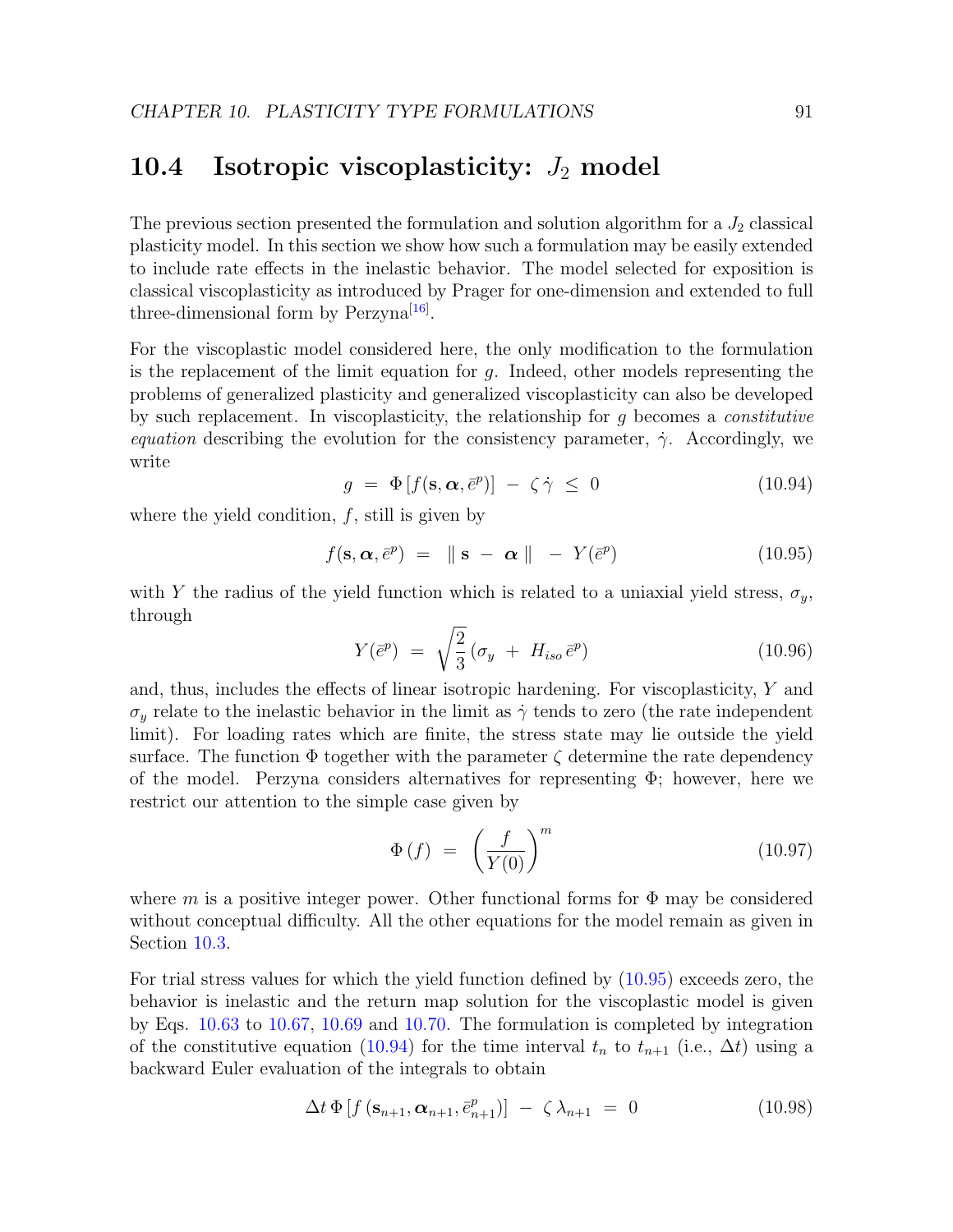The discrete consistency parameter may be obtained by combining the scalar coefficient from [\(10.75\)](#page-92-4) with [\(10.98\)](#page-95-2) to obtain a single nonlinear equation in  $\lambda_{n+1}$ . Accordingly, we obtain

$$
\Delta t \, \Phi \left[ \frac{\parallel \Sigma^{TR} \parallel -Y_n - 2(G + \frac{1}{3}(H_{iso} + H_{kin})) \lambda_{n+1}}{Y_0} \right] - \zeta \, \lambda_{n+1} = 0 \tag{10.99}
$$

For the simple model used here for  $\Phi$ , the above becomes

$$
\Delta t \left( \frac{\|\mathbf{\Sigma}^{TR}\| - Y_n - 2[G + \frac{1}{3}(H_{iso} + H_{kin})] \lambda_{n+1}}{Y_0} \right)^m - \zeta \lambda_{n+1} = 0 \quad (10.100)
$$

In general, the above equation is nonlinear and must be solved numerically. For the case where  $m = 1$  the equation is linear and has the solution

<span id="page-96-0"></span>
$$
\lambda_{n+1} = \frac{\Delta t \left( \parallel \Sigma_{n+1}^{TR} \parallel - Y_n (1 + tol) \right)}{\zeta Y_0 + 2 \Delta t \left[ G + \frac{1}{3} (H_{iso} + H_{kin}) \right]}
$$
(10.101)

Comparing  $(10.101)$  to  $(10.80)$  we can observe that the limit solution for  $\zeta$  zero is identical to the classical plasticity problem. The stress, back stress, plastic strain, and effective plastic strain are computed using the same expressions as for the classical plasticity model. For nonzero  $\zeta$ , the presence of  $\Delta t$  in [\(10.101\)](#page-96-0) implies a rate dependency, with results depending on time durations for applying and changing loads on the body. The extension to higher powers of  $m$  may be constructed using a Newton solution scheme to solve the non-linear scalar equation.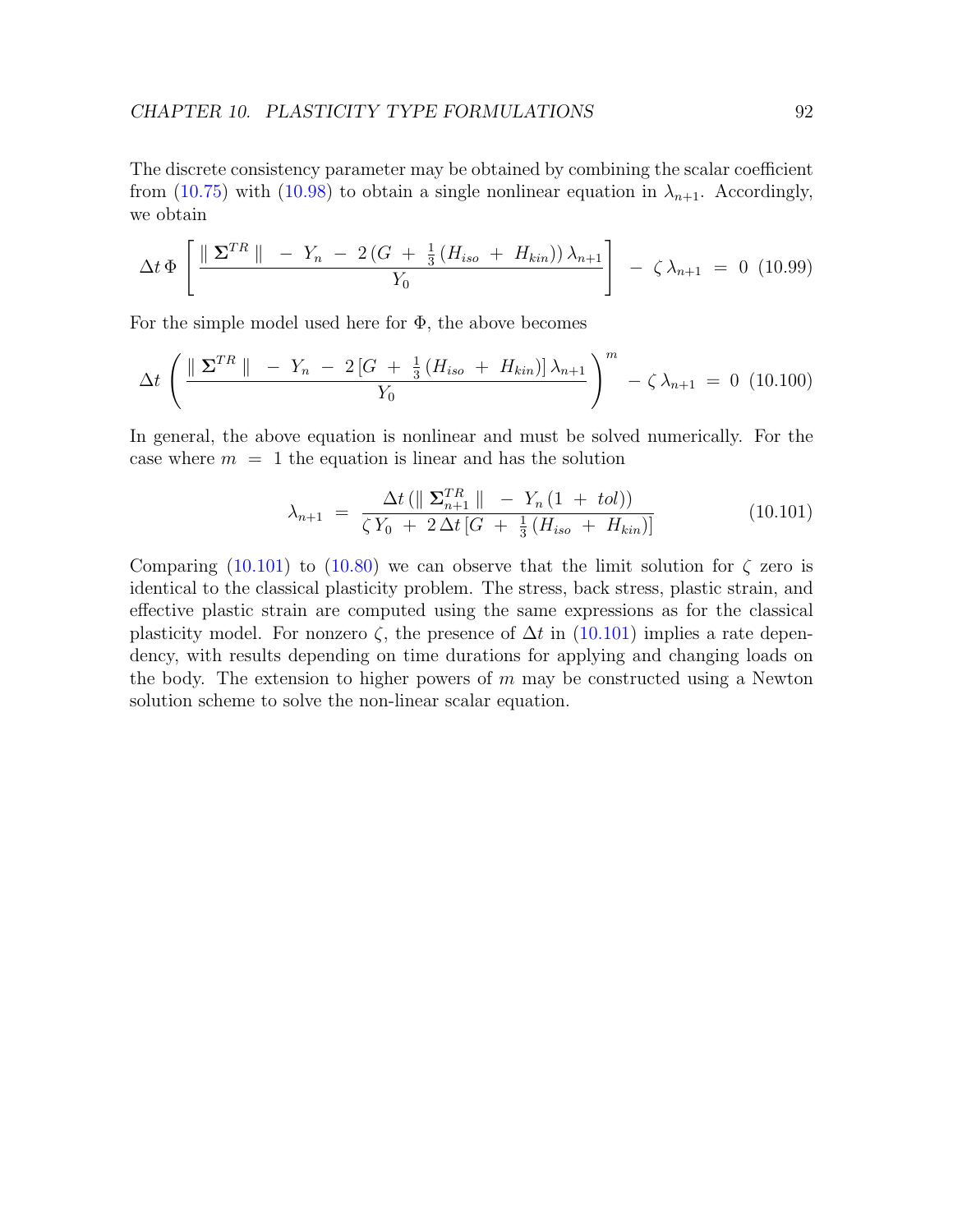## Chapter 11

# Augmented Lagrangian Formulations

#### 11.1 Constraint Equations - Introduction

The solution of many problems requires imposition of constraints as part of the formulation. For example, if it is desired to solve the incompressible equations for linear elasticity it is necessary to impose the constraint

<span id="page-97-1"></span>
$$
tr(\epsilon) = \mathbf{m}^T \epsilon = 0 \tag{11.1}
$$

Another type of constraint is to impose boundary conditions on a node, where we wish to impose the condition for node I that

<span id="page-97-0"></span>
$$
\mathbf{u}^I = \bar{\mathbf{u}}^I \tag{11.2}
$$

in which  $\bar{u}$  denotes a specified value. This type of constraint can be made more general by letting the degrees-of-freedom be associated with a rotated local coordinate system (e.g., a spherical coordinate frame) where now

<span id="page-97-2"></span>
$$
\mathbf{u}^I = \mathbf{T}_I \mathbf{u}^I = \bar{\mathbf{u}}^I \tag{11.3}
$$

in which  $T<sub>I</sub>$  is an orthogonal rotation matrix which transforms the degrees-of-freedom from the global Cartesian to the prime system. Many other conditions could be given; however, the above suffice for the present. The inclusion of the constraints into the finite element problem may be performed by several different approaches. For constraints of the type [\(11.2\)](#page-97-0) it is easy to directly eliminate the variables associated with  $\mathbf{u}^{I}$ , as is done in FEAP. On the other hand the inclusion of  $(11.1)$  or  $(11.3)$  presents more difficulty to implement. Thus, an alternative method is needed to implement general types of constraints. A common approach is to use penalty methods; however, these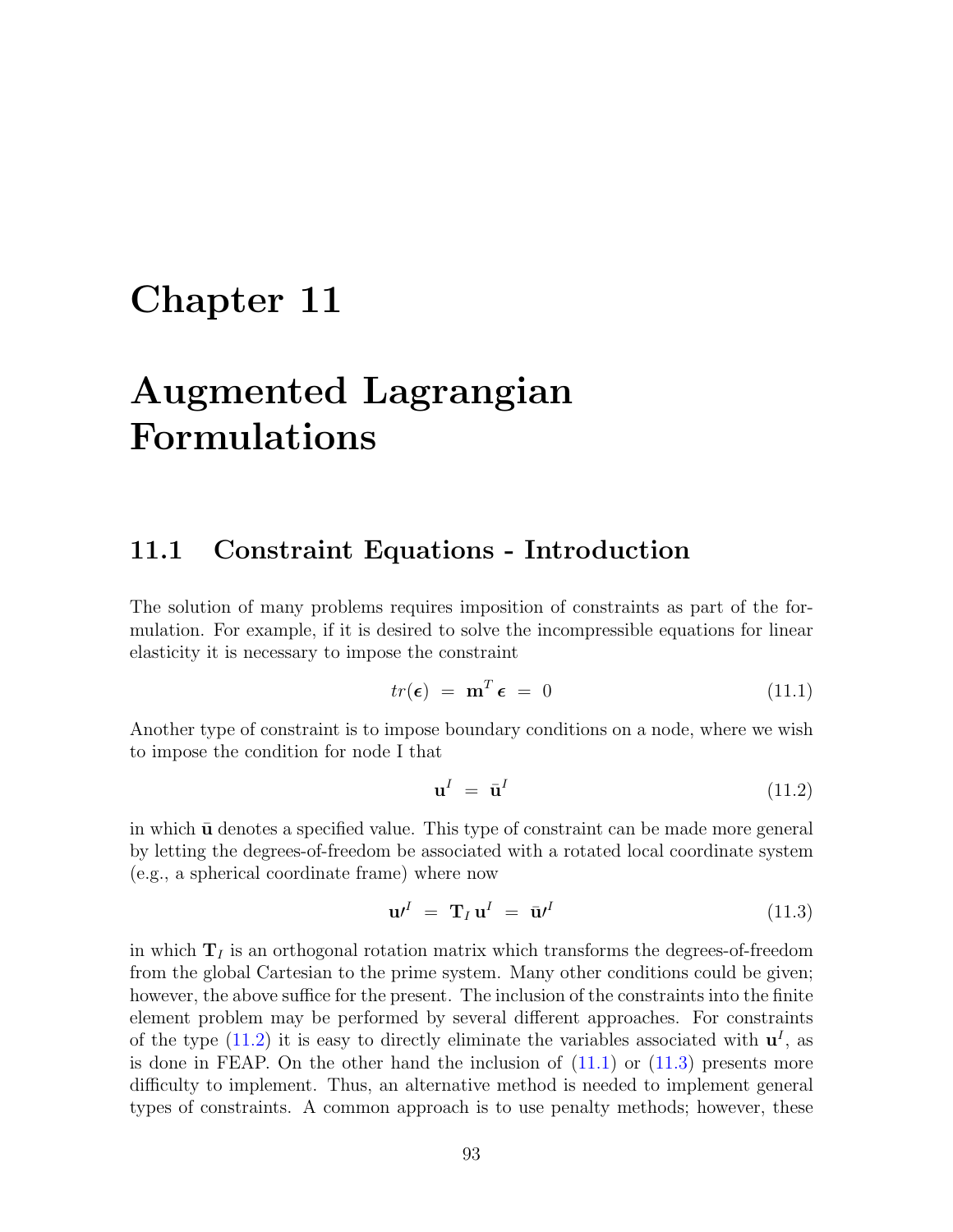are sensitive to the value of the penalty parameter selected. A better approach, which is numerically superior, is to use an augmented Lagrangian approach. This method is an extension to the penalty method and uses values for the penalty parameter which lead to a better conditioned numerical problem. In the sequel we first consider penalty methods, based upon a mixed formulation. Subsequently, we show how to extend the mixed penalty treatment to the augmented Lagrangian algorithm which is based on an iterative update procedure generally attributed to Uzawa [\[1\]](#page-130-3).

#### 11.2 Mixed Penalty Methods for Constraints

Consider a general constraint equation expressed as

$$
\mathbf{g}(\mathbf{u}) = \mathbf{0} \tag{11.4}
$$

which is to be imposed for some part of the domain,  $\Omega_c$ . The constraint may be included as part of the problem formulation by supplementing the variational problem,  $\Pi(\mathbf{u})$ , with the term

<span id="page-98-1"></span>
$$
\Pi_c(\mathbf{u}, \boldsymbol{\lambda}) = \int_{\Omega_c} \boldsymbol{\lambda}^T \mathbf{g}(\mathbf{u}) \, d\Omega \tag{11.5}
$$

Define the variations as

$$
\mathbf{u}_{\eta} = \mathbf{u} + \eta \mathbf{U} \tag{11.6}
$$

and

$$
\lambda_{\eta} = \lambda + \eta \Lambda \tag{11.7}
$$

The variation of the integral gives the added terms

<span id="page-98-0"></span>
$$
\frac{d\Pi_{c\eta}}{d\eta}\bigg|_{\eta=0} = \int_{\Omega_c} \mathbf{\Lambda}^T \mathbf{g}(\mathbf{u}) \, d\Omega + \int_{\Omega_c} \mathbf{U}^T \mathbf{G}^T \mathbf{\lambda} \, d\Omega \tag{11.8}
$$

where

$$
\mathbf{G} = \frac{\partial \mathbf{g}}{\partial \mathbf{u}} \tag{11.9}
$$

The Euler equation for the first integral leads to the constraint equation.

$$
\mathbf{g}(\mathbf{u}) = \mathbf{0} \tag{11.10}
$$

for each point in  $\Omega_c$ , and the second equation leads to a term which is combined with the variation of the original variational theorem to generate revised Euler equations for the problem.

In a finite element matrix setting we can approximate the  $\lambda$  in each element as

$$
\lambda = N_{\alpha}^{\lambda}(\mathbf{x}) \lambda^{\alpha} \tag{11.11}
$$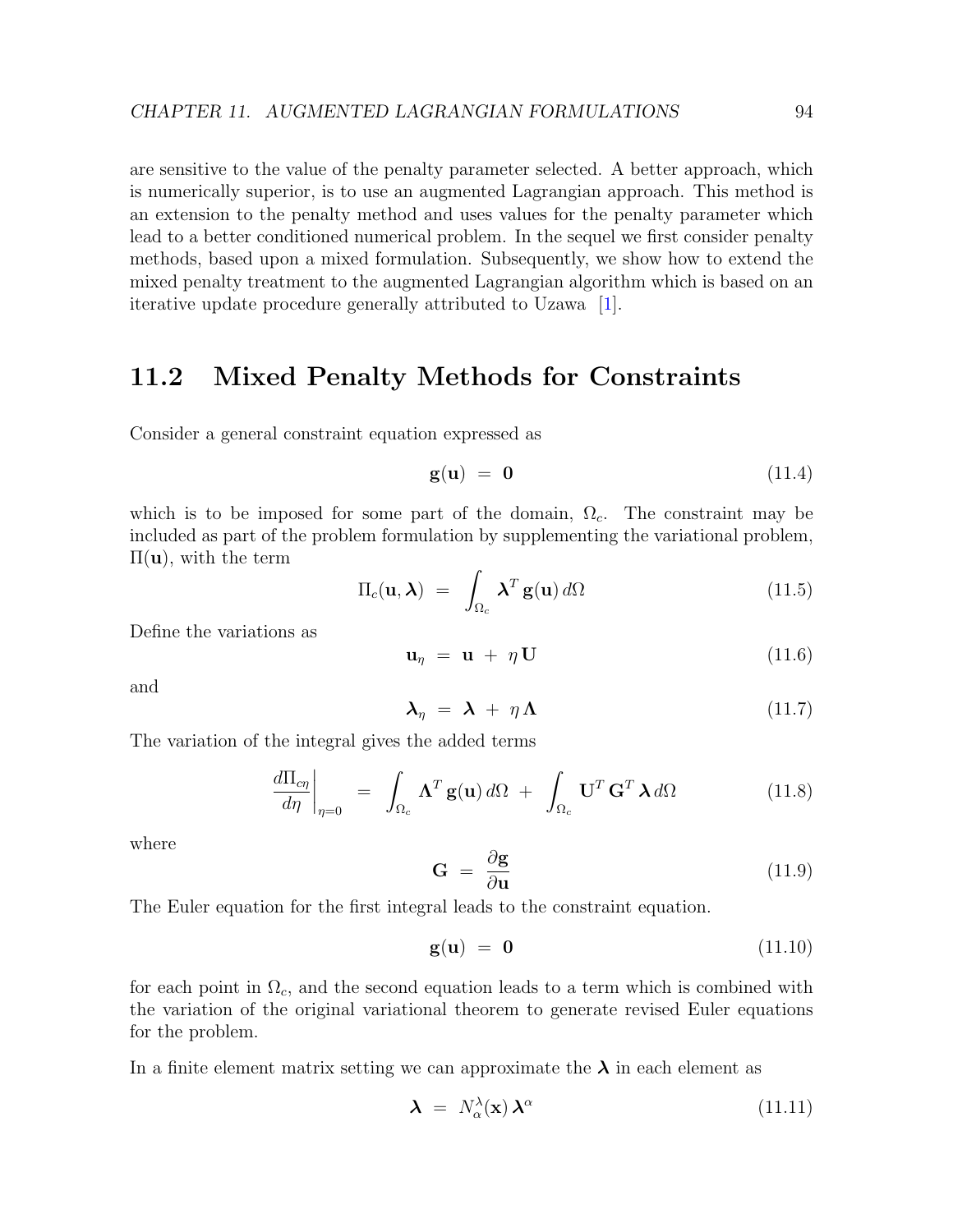and use the usual isoparametric interpolations for  $\bf{u}$ . Thus, [\(11.8\)](#page-98-0) generates the matrix problem

$$
G = \frac{d\Pi_{c\eta}}{d\eta}\bigg|_{\eta=0} = \left[ (\mathbf{\Lambda}^{\alpha})^T \quad (\mathbf{U}^I)^T \right] \begin{bmatrix} \mathbf{P}_{\alpha}^{\lambda} \\ \mathbf{P}_{I}^{\lambda} \end{bmatrix}
$$
(11.12)

where

$$
\mathbf{P}_{\alpha}^{\lambda} = \sum_{e} \int_{\Omega_{ce}} N_{\alpha}^{\lambda} \mathbf{g}(\mathbf{u}) d\Omega \qquad (11.13)
$$

and

$$
\mathbf{P}_I^{\lambda} = \sum_{e} \int_{\Omega_{ce}} N_I \mathbf{G}^T \,\lambda \, d\Omega \tag{11.14}
$$

For non-linear constraint equations it is necessary to linearize this expression for combination with the remaining part of the problem. Performing the linearization leads to the problem

<span id="page-99-0"></span>
$$
\begin{bmatrix} (\mathbf{\Lambda}^{\alpha})^T & (\mathbf{U}^I)^T \end{bmatrix} \begin{bmatrix} \mathbf{0} & \mathbf{K}_{\alpha J}^{\lambda} \\ \mathbf{K}_{I\beta}^{\lambda} & \mathbf{K}_{IJ}^{\lambda} \end{bmatrix} \begin{bmatrix} d\mathbf{\lambda}^{\beta} \\ d\mathbf{u}^J \end{bmatrix}
$$
(11.15)

where

$$
\mathbf{K}_{I\beta}^{\lambda} = \sum_{e} \int_{\Omega_{ce}} N_I \mathbf{G}^T N_{\beta}^{\lambda} d\Omega \qquad (11.16)
$$

$$
\mathbf{K}_{\alpha J}^{\lambda} = \sum_{e} \int_{\Omega_{ce}} N_{\alpha}^{\lambda} \mathbf{G} N_{J} d\Omega = (\mathbf{K}_{J\alpha}^{\lambda})^{T}
$$
(11.17)

and

$$
\mathbf{K}_{IJ}^{\lambda} = \sum_{e} \int_{\Omega_{ce}} N_I \,\lambda^T \frac{\partial^2 \mathbf{g}}{\partial \mathbf{u} \partial \mathbf{u}} N_J \, d\Omega = \sum_{e} \int_{\Omega_{ce}} N_I \,\lambda^T \frac{\partial \mathbf{G}}{\partial \mathbf{u}} N_J \, d\Omega \qquad (11.18)
$$

The difficulty with the above formulation lies in the fact that there are no terms in  $(11.15)$  which are associated with the diagonals for the  $\lambda$  degrees-of-freedom. Moreover, if the constraints are linear there are no terms on the diagonals for any of the degreesof-freedom. This greatly, complicates a solution process since for a direct solution the equations must be ordered to eliminate the displacement equations prior to the Lagrange multiplier equations. Furthermore, iterative methods are even more difficult to consider. The deficiency associated with the diagonals for the Lagrange multiplier equations may be removed by adding a *regularization term* to  $(11.5)$ . The modification to the variational term considered takes the form

$$
\Pi_c(\mathbf{u}, \boldsymbol{\lambda}) = \int_{\Omega_c} \boldsymbol{\lambda}^T \mathbf{g}(\mathbf{u}) \, d\Omega - \int_{\Omega_c} \frac{1}{k} \boldsymbol{\lambda}^T \boldsymbol{\lambda} \, d\Omega \tag{11.19}
$$

where k is a *penalty parameter* introduced such that in the limit as  $k$  goes to infinity the original problem is recovered.

<span id="page-99-1"></span>
$$
\frac{d\Pi_{c\eta}}{d\eta}\bigg|_{\eta=0} = \int_{\Omega_c} \mathbf{\Lambda}^T \left(\mathbf{g}(\mathbf{u}) - \frac{1}{k}\mathbf{\lambda}\right) d\Omega + \int_{\Omega_c} \mathbf{U}^T \mathbf{G}^T \mathbf{\lambda} d\Omega \qquad (11.20)
$$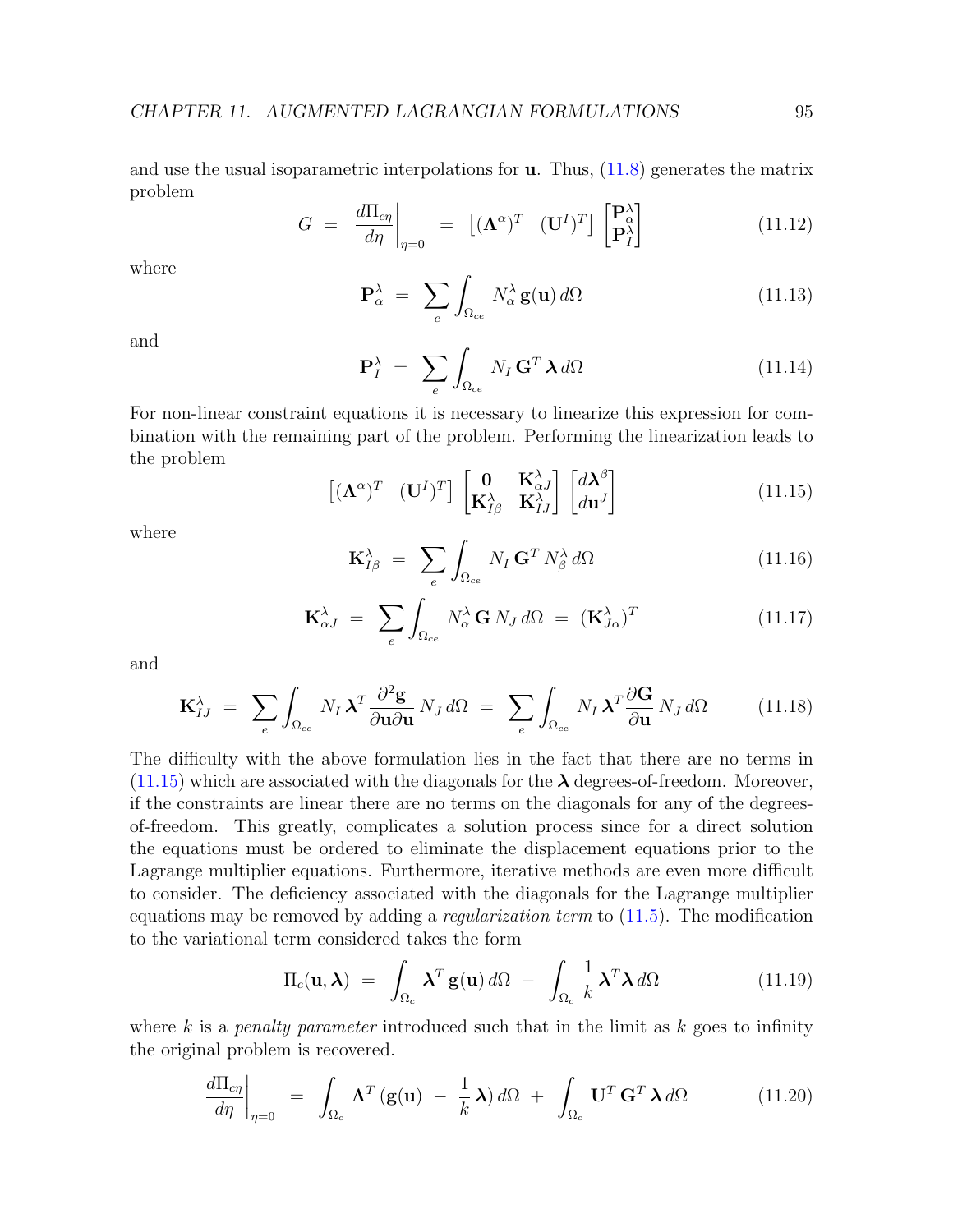The Euler equation for the first integral now gives the constraint equation.

$$
\mathbf{g}(\mathbf{u}) - \frac{1}{k}\boldsymbol{\lambda} = \mathbf{0} \tag{11.21}
$$

for each point in  $\Omega_c$ . It is evident that the solution converges to satisfy the constraint only in the limit when  $k$  is infinity. The linearization of  $(11.20)$  gives the matrix problem

$$
\begin{bmatrix}\n(\mathbf{\Lambda}^{\alpha})^T & (\mathbf{U}^I)^T\n\end{bmatrix}\n\begin{bmatrix}\n\mathbf{K}_{\alpha\beta}^{\lambda} & \mathbf{K}_{\alpha J}^{\lambda} \\
\mathbf{K}_{I\beta}^{\lambda} & \mathbf{K}_{IJ}^{\lambda}\n\end{bmatrix}\n\begin{bmatrix}\nd\mathbf{\lambda}^{\beta} \\
d\mathbf{u}^J\n\end{bmatrix}
$$
\n(11.22)

where

$$
\mathbf{K}^{\lambda}_{\alpha\beta} = \sum_{e} \int_{\Omega_{ce}} N^{\lambda}_{\alpha} \frac{1}{k} \mathbf{I} N^{\lambda}_{\beta} d\Omega \qquad (11.23)
$$

Many cases for constraints permit the elimination of the equations for  $\lambda^{\alpha}$  at a local level. Thus, if a Newton solution scheme is employed the residual equations may be written as

$$
\begin{bmatrix}\nR_{\alpha}^{\lambda} \\
R_{I}(u) + R_{I}^{\lambda}\n\end{bmatrix} = \begin{bmatrix}\n-R_{\alpha}^{\lambda} + K_{\alpha\beta}^{\lambda} \lambda^{\beta} \\
R_{I}^{(u)} - P_{I}^{\lambda}\n\end{bmatrix} - \begin{bmatrix}\n-K_{\alpha\beta}^{\lambda} & K_{\alpha J}^{\lambda} \\
K_{I\beta}^{\lambda} & K_{IJ} + K_{IJ}^{\lambda}\n\end{bmatrix} \begin{bmatrix}\nd\lambda^{\beta} \\
du^{J}\n\end{bmatrix} = \begin{bmatrix}\n0 \\
0\n\end{bmatrix}
$$
\n(11.24)

This gives the set of equations to solve for the increment as

<span id="page-100-0"></span>
$$
\begin{bmatrix}\n-\mathbf{K}_{\alpha\beta}^{\lambda} & \mathbf{K}_{\alpha J}^{\lambda} \\
\mathbf{K}_{I\beta}^{\lambda} & \mathbf{K}_{IJ} + \mathbf{K}_{IJ}^{\lambda}\n\end{bmatrix}\n\begin{bmatrix}\nd\lambda^{\beta} \\
du^{J}\n\end{bmatrix} = \begin{bmatrix}\n-\mathbf{P}_{\alpha}^{\lambda} + \mathbf{K}_{\alpha\beta}^{\lambda} \lambda^{\beta} \\
\mathbf{R}_{I}(\mathbf{u}) - \mathbf{P}_{I}^{\lambda}\n\end{bmatrix}
$$
\n(11.25)

Solving the first row of  $(11.25)$  gives

<span id="page-100-1"></span>
$$
d\boldsymbol{\lambda}^{\beta} = (\mathbf{K}^{\lambda}_{\alpha\beta})^{-1} \left[ \mathbf{P}^{\lambda}_{\alpha} + \mathbf{K}^{\lambda}_{\alpha J} d\mathbf{u}^{J} \right] - \boldsymbol{\lambda}^{\beta}
$$
 (11.26)

Since the residual equation for  $\lambda^{\beta}$  is linear it may be solved to give

$$
\boldsymbol{\lambda}^{\beta} = \left( \mathbf{K}^{\lambda}_{\alpha\beta} \right)^{-1} \mathbf{P}^{\lambda}_{\alpha} \tag{11.27}
$$

and this simplifies [\(11.26\)](#page-100-1) to

$$
d\lambda^{\beta} = \left(\mathbf{K}^{\lambda}_{\alpha\beta}\right)^{-1} \mathbf{K}^{\lambda}_{\alpha J} d\mathbf{u}^{J} \tag{11.28}
$$

which when substituted into the second of  $(11.25)$  once again yields a displacement model for the problem which is expressed as

$$
\hat{\mathbf{K}}_{IJ} d\mathbf{u}^J = \mathbf{R}_I(\mathbf{u}) - \mathbf{P}_I^{\lambda} \tag{11.29}
$$

where

<span id="page-100-2"></span>
$$
\hat{\mathbf{K}}_{IJ} = \mathbf{K}_{IJ} + \mathbf{K}_{IJ}^{\lambda} + \mathbf{K}_{I\beta}^{\lambda} (\mathbf{K}_{\alpha\beta}^{\lambda})^{-1} \mathbf{K}_{\alpha J}^{\lambda}
$$
\n(11.30)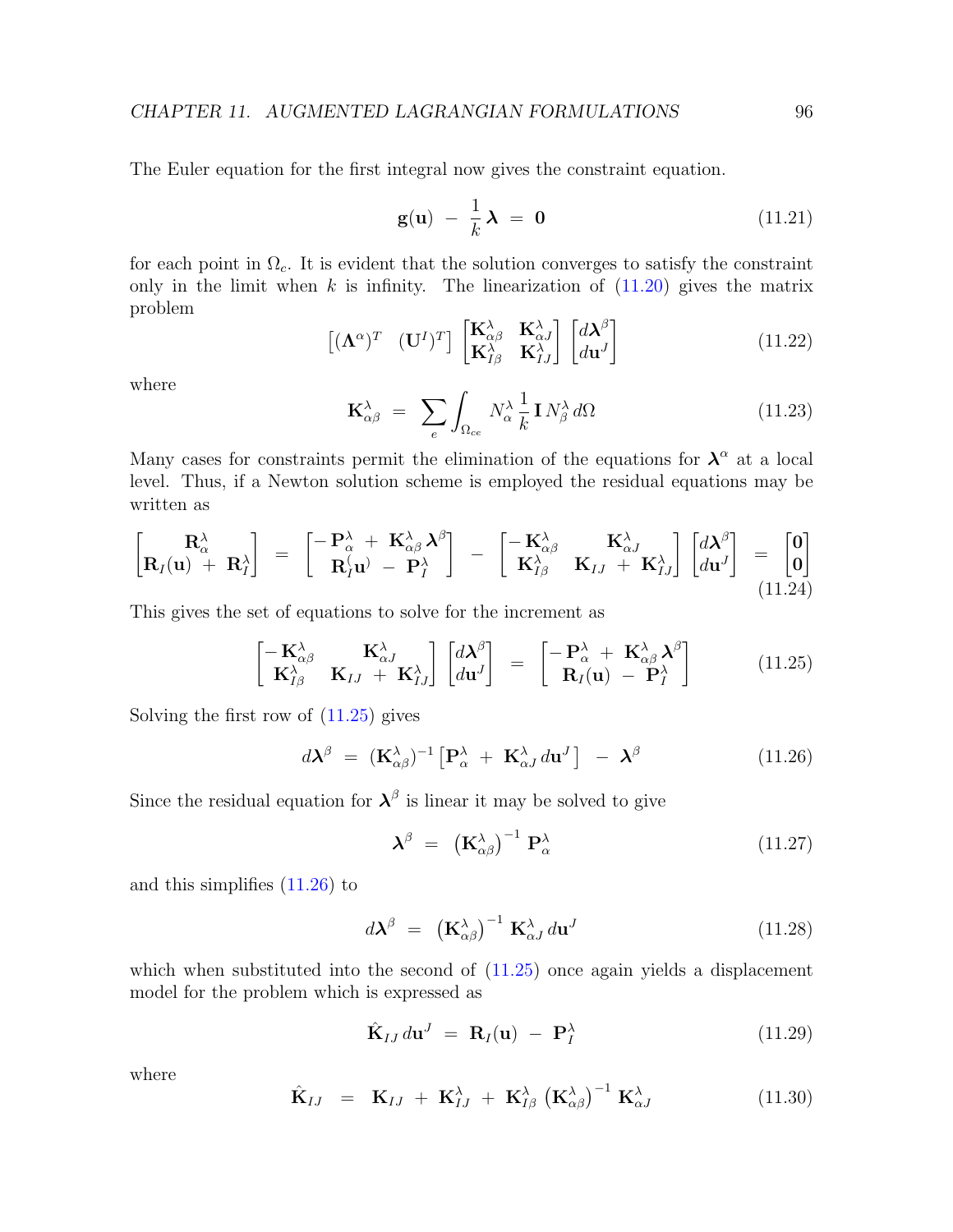The above solution process defines a *perturbed Lagrangian* form of the penalty solution process. In order to yield a solution which provides an adequate satisfaction of the constraint equation, fairly large values for the penalty parameter should be used (generally on the order of about half machine precision, e.g.,  $10^6$  or  $10^7$ ). The values used then yield stiffness modifications for the second term on the right hand side of [\(11.30\)](#page-100-2) which are several orders larger than components appearing in the stiffness,  $K_{IJ}$ . If the values are too large, ill conditioning for the solution to the linear equations will result; if too small, the constraint may be violated by an unacceptable amount. Furthermore, iterative solutions become very difficult for these large penalty values. Consequently, an alternative approach is needed. In the next section, the augmented Lagrangian method is introduced as an alternative.

#### 11.3 Augmented Lagrangian Method for Constraints

The augmented Lagrangian strategy presented is a simple modification to the perturbed Lagrangian form which now becomes

<span id="page-101-0"></span>
$$
\Pi_c(\mathbf{u}, \boldsymbol{\lambda}, \boldsymbol{\lambda}_A) = \int_{\Omega_c} (\boldsymbol{\lambda} + \boldsymbol{\lambda}_A)^T \mathbf{g}(\mathbf{u}) d\Omega - \int_{\Omega_c} \frac{1}{k} \boldsymbol{\lambda}^T \boldsymbol{\lambda} d\Omega \qquad (11.31)
$$

where  $\lambda_A$  is the augmented term. The variation to [\(11.31\)](#page-101-0) gives

$$
\frac{d\Pi_{c\eta}}{d\eta}\bigg|_{\eta=0} = \int_{\Omega_c} \mathbf{\Lambda}^T \left(\mathbf{g}(\mathbf{u}) - \frac{1}{k}\mathbf{\lambda}\right) d\Omega + \int_{\Omega_c} \mathbf{U}^T \mathbf{G}^T \left(\mathbf{\lambda} + \mathbf{\lambda}_A\right) d\Omega \quad (11.32)
$$

$$
+ \int_{\Omega_c} \Lambda_A^T \mathbf{g}(\mathbf{u}) \, d\Omega \tag{11.33}
$$

The Euler equation for the variation of  $\lambda$  gives the equation

$$
\mathbf{g}(\mathbf{u}) - \frac{1}{k}\,\boldsymbol{\lambda} = \mathbf{0} \tag{11.34}
$$

which may be used to compute  $\lambda$ . The variation for  $\lambda_A$  gives the constraint equation

$$
\mathbf{g}(\mathbf{u}) = \mathbf{0} \tag{11.35}
$$

and, thus, the constraint equation is satisfied independently of the value of the penalty parameter, k, and we also conclude that  $\lambda$  must vanish at the solution. Using, these facts we also note that the algorithm merely reduces to the original Lagrange multiplier method, but with  $\lambda_A$  used as the multiplier. The method may be made computationally viable by making the determination of  $\lambda_A$  an iterative algorithm. The Uzawa algorithm is the simplest algorithm which may be considered. In the Uzawa algorithm we introduce an outer iteration loop for the augmentation. For each step in the analysis we assume: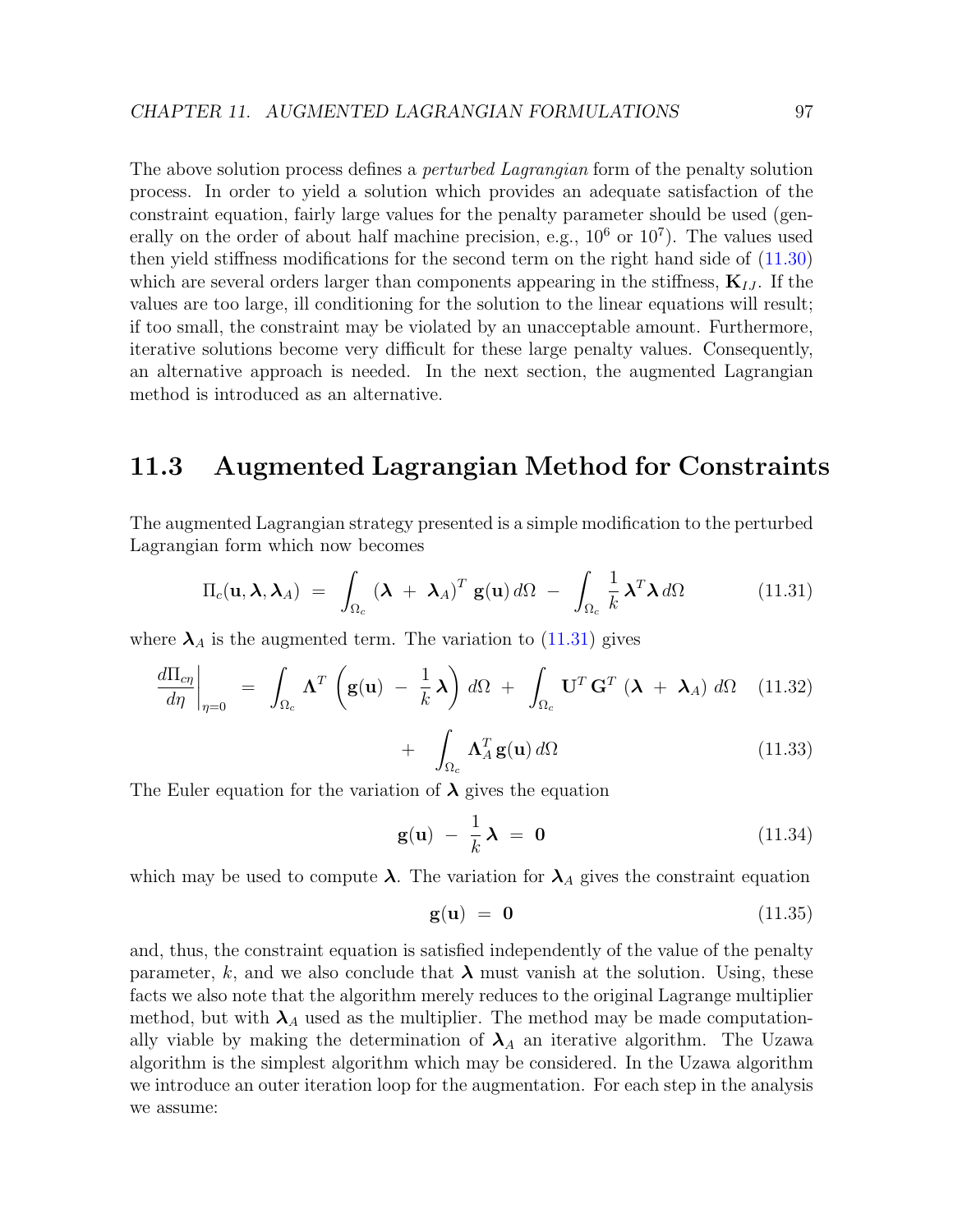1. Let j be the augmentation iteration counter. For each time,  $t_{n+1}$ , set j to zero and take the initial value of the augmented multiplier as

$$
\lambda_A^{\beta(j)} = \lambda_A^{\beta}(t_n) \tag{11.36}
$$

where the dependence on the  $n+1$  step on the left side is implied. Let  $\boldsymbol{\lambda}^{\beta}_{A}$  $A^{\beta}(0) = 0.$ 

2. Solve the non-linear problem

$$
\begin{bmatrix}\n-\mathbf{K}_{\alpha\beta}^{\lambda} & \mathbf{K}_{\alpha J}^{\lambda} \\
\mathbf{K}_{I\beta}^{\lambda} & \mathbf{K}_{IJ} + \mathbf{K}_{IJ}^{\lambda}\n\end{bmatrix}\n\begin{bmatrix}\nd\lambda^{\beta} \\
du^{J}\n\end{bmatrix} = \begin{bmatrix}\n-\mathbf{P}_{\alpha}^{\lambda} + \mathbf{K}_{\alpha\beta}^{\lambda} \lambda^{\beta} \\
\mathbf{R}_{I}^{(\mathbf{u})} - (\mathbf{P}_{A})_{I}^{\lambda}\n\end{bmatrix} = \begin{bmatrix}\n0 \\
\mathbf{R}_{I}(\mathbf{u}) - (\mathbf{P}_{A})_{I}^{\lambda}\n\end{bmatrix}
$$
\n(11.37)

where

$$
\boldsymbol{\lambda}^{\beta} = \left( \mathbf{K}^{\lambda}_{\alpha\beta} \right)^{-1} \mathbf{P}^{\lambda}_{\alpha} \tag{11.38}
$$

and

$$
(\mathbf{P}_A)^{\lambda}_{I} = \sum_{e} \int_{\Omega_{ce}} N_{I} \mathbf{G}^T N^{\lambda}_{\beta} (\boldsymbol{\lambda}^{\beta} + \boldsymbol{\lambda}^{\beta(j)}_{A}) d\Omega \qquad (11.39)
$$

In the above the iteration aspects for the incremental problem are not shown.

3. After the iteration for the incremental problem converges update the augmented parameters using

$$
\lambda_A^{\beta(j+1)} = \lambda_A^{\beta(j)} + \lambda^{\beta} \tag{11.40}
$$

where

$$
\boldsymbol{\lambda}^{\beta} = \left( \mathbf{K}^{\lambda}_{\alpha\beta} \right)^{-1} \mathbf{P}^{\lambda}_{\alpha} \tag{11.41}
$$

is computed using the converged solution from step 2.

4. Check convergence for the augmented step. If the constraint is satisfied to within a specified tolerance, or the change in the  $\lambda^{\beta}$  is less than some tolerance times  $\lambda_A^{\beta(j+1)}$  proceed to the next time and repeat steps 1 to 3.

If not converged increase the  $j$  counter and repeat steps 2 and 3.

To perform the above algorithm it is necessary for the penalty parameter  $k$  to be large enough for the iteration to converge. All that is required is that the terms in the added stiffness be somewhat larger than the original stiffness terms. The convergence rate for the augmented iteration is generally linear, not quadratic as in a Newton solution. The larger k is made the more rapid the convergence. Thus, it is desirable for the value to be at least one or two orders in magnitude larger than the conventional stiffness terms (as compared with the six or seven used in a penalty approach). Use of values with this range in magnitudes leads to 3-6 augmented steps for most problems. The number of non-linear iterations will decrease for the later augmented steps since the violation in the constraint is becoming less and less.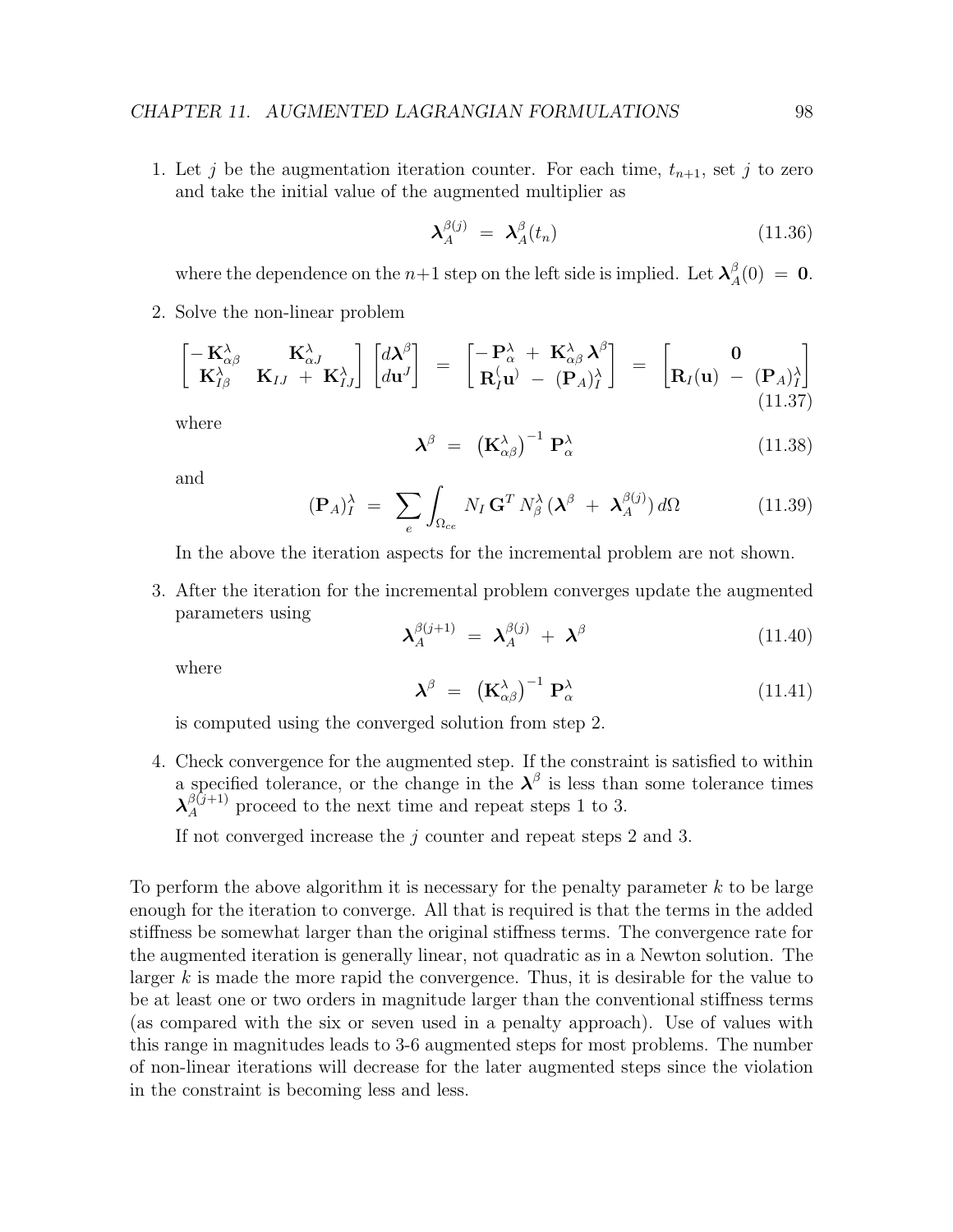Using the above augmented Lagrangian approach to satisfy the incompressibility constraint leads to a particularly simple update. For the constant pressure/volume element there is only one equation for each element. Thus the equations to be solved are scalar. For the enhanced element there is one equation at each Gauss point so it is also easy to modify. For more complex situations, involving multi-point constraints, the situation is slightly more complex. Augmented approaches have been used to solve a variety of problems in finite element methods. In some cases (for example, frictional contact problems) it is possible to augment in a way which renders a problem which originally has an un-symmetric tangent matrices to one which is symmetric. In general, the method is the one of current choice since, as a special case, it also includes an option of penalty solution through the perturbed Lagrangian approach (merely omit all augmented steps!).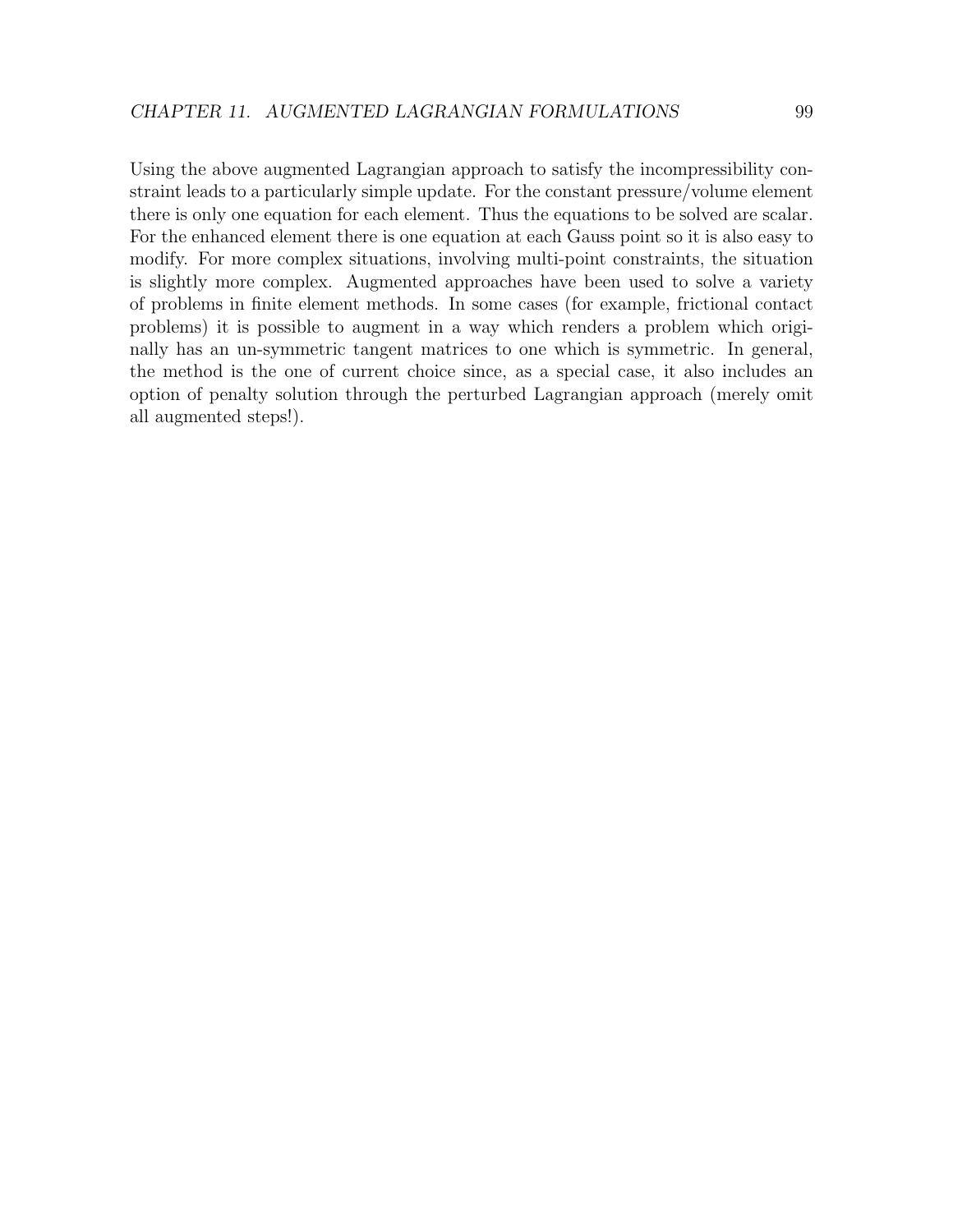### Chapter 12

# Transient Analysis of Non-Linear Problems

#### 12.1 Adding the transient terms

The variational equation for a quasi-static problem solved by the finite element method is expressed as

$$
\frac{d\Pi_{\eta}}{d\eta}\bigg|_{\eta=0} = \sum_{e} (\mathbf{U}^{I})^{T} \left[ \int_{\Omega_{e}} \mathbf{B}_{I}^{T} \tilde{\boldsymbol{\sigma}} d\Omega - \int_{\Omega_{e}} N_{I} \mathbf{b}_{v} d\Omega - \int_{\Gamma_{e}} N_{I} \bar{\mathbf{t}} d\Gamma \right] = 0 \quad (12.1)
$$

where  $\tilde{\sigma}$  is computed for a displacement, mixed, or enhanced method as described in previous chapters. In order to extend the variational equation to accommodate transient analysis, the body force vector,  $\mathbf{b}_v$ , is replaced by

$$
\mathbf{b}_v \leftarrow \mathbf{b}_v - \rho \ddot{\mathbf{u}} \tag{12.2}
$$

in which  $\ddot{\mathbf{u}}$  is the acceleration vector. With this replacement the variational equation becomes

$$
\frac{d\Pi_{\eta}}{d\eta}\bigg|_{\eta=0} = \sum_{e} (\mathbf{U}^{I})^{T} \left[ \int_{\Omega_{e}} \mathbf{B}_{I}^{T} \tilde{\boldsymbol{\sigma}} d\Omega + \int_{\Omega_{e}} N_{I} \rho \ddot{\mathbf{u}} d\Omega - \int_{\Omega_{e}} N_{I} \mathbf{b} d\Omega \right]
$$

$$
- \int_{\Gamma_{e}} N_{I} \bar{\mathbf{t}} d\Gamma \right] = 0
$$
(12.3)

which leads to the residual equation for each node

$$
\mathbf{R}_{I} = \mathbf{F}_{I} - \sum_{e} \int_{\Omega_{e}} \mathbf{B}_{I}^{T} \tilde{\boldsymbol{\sigma}} d\Omega - \sum_{e} \int_{\Omega_{e}} N_{I} \rho \ddot{\mathbf{u}} d\Omega \qquad (12.4)
$$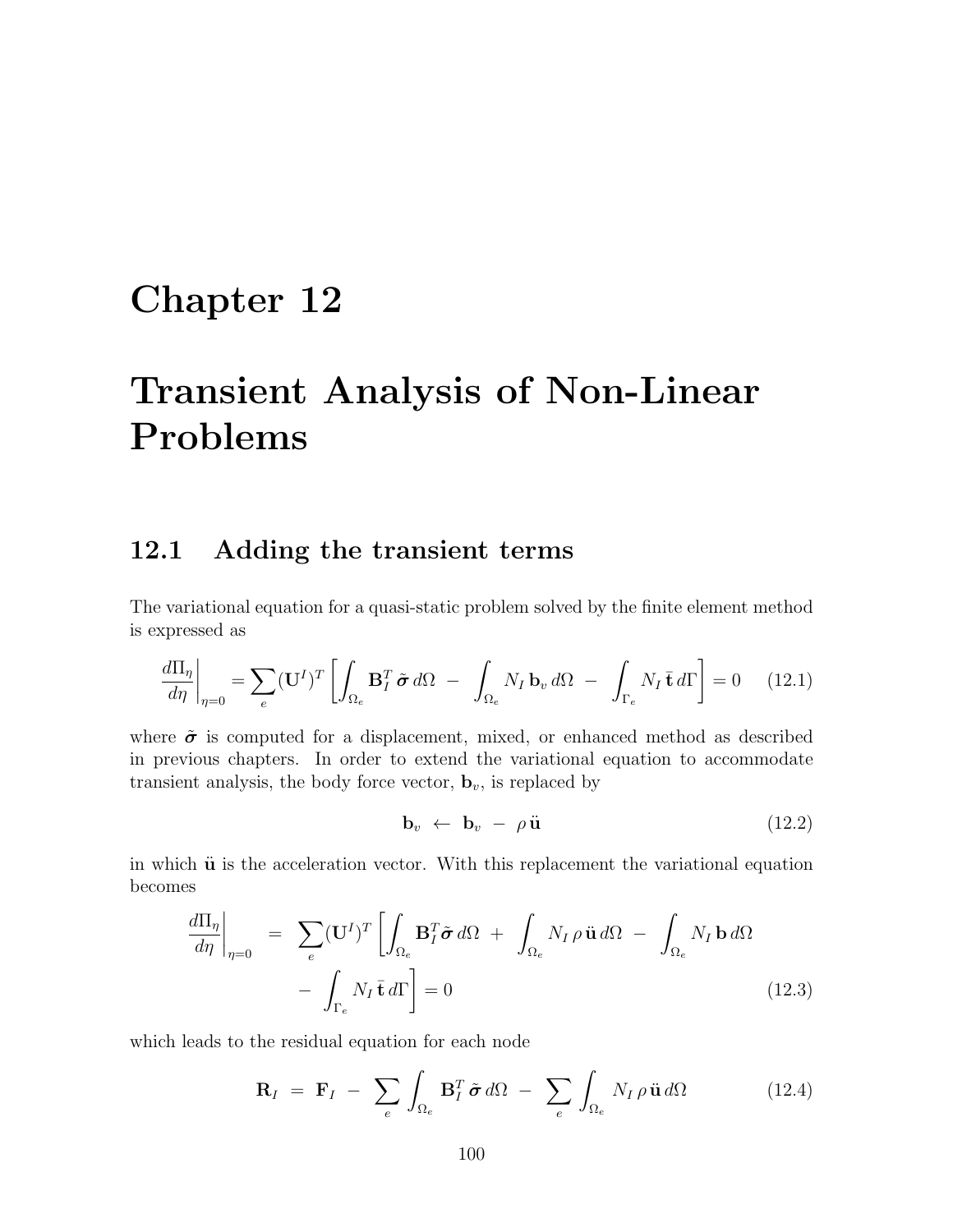The last term is the inertia contribution to the momentum equation. For continuum problems the acceleration is computed from the isoparametric interpolations as

$$
\ddot{\mathbf{u}} = N_J(\mathbf{x}) \ddot{\mathbf{u}}^J(t) \tag{12.5}
$$

thus, the inertia term may be written as

$$
\sum_{e} \int_{\Omega_e} N_I \rho \ddot{\mathbf{u}} d\Omega = \mathbf{M}_{IJ} \ddot{\mathbf{u}}^J
$$
 (12.6)

where  $M_{IJ}$  is the mass matrix for the problem. If we define

$$
\mathbf{P}_{I}(\tilde{\boldsymbol{\sigma}}) = \sum_{e} \int_{\Omega_{e}} \mathbf{B}_{I} \, \tilde{\boldsymbol{\sigma}} \, d\Omega \tag{12.7}
$$

the residual equation becomes

$$
\mathbf{R}_I = \mathbf{F}_I - \mathbf{P}_I(\tilde{\boldsymbol{\sigma}}) - \mathbf{M}_{IJ} \ddot{\mathbf{u}}^J \tag{12.8}
$$

or, by ignoring the nodal indices, in the total matrix form as

<span id="page-105-0"></span>
$$
\mathbf{R} = \mathbf{F} - \mathbf{P}(\tilde{\boldsymbol{\sigma}}) - \mathbf{M}\ddot{\mathbf{u}} \tag{12.9}
$$

In general, the above equation is a non-linear set of ordinary differential equations. The practical solution of the equations is accomplished using a time marching scheme, as described in the next section.

#### 12.2 Newmark Solution of Momentum Equations

In this section we illustrate the solution of  $(12.9)$  by a time marching process using the classical Newmark method of solution [\[15\]](#page-131-6). The Newmark method is a one-step method which may be used to advance a solution from time  $t_n$  to time  $t_{n+1}$ . The method is self starting, consequently, given the initial conditions,

$$
\mathbf{u}(0) = \bar{\mathbf{d}}_0 \quad ; \quad \dot{\mathbf{u}}(0) = \bar{\mathbf{v}}_0 \tag{12.10}
$$

where  $\bar{\mathbf{d}}_0$  and  $\bar{\mathbf{v}}_0$  are the initial displacement and velocity vectors, the solution at the first increment may be determined. The Newmark method uses approximations to the displacements, velocities, and accelerations and these are given as:

$$
\mathbf{u}_n \approx \mathbf{u}(t_n) \tag{12.11}
$$

$$
\mathbf{v}_n \approx \dot{\mathbf{u}}(t_n) \tag{12.12}
$$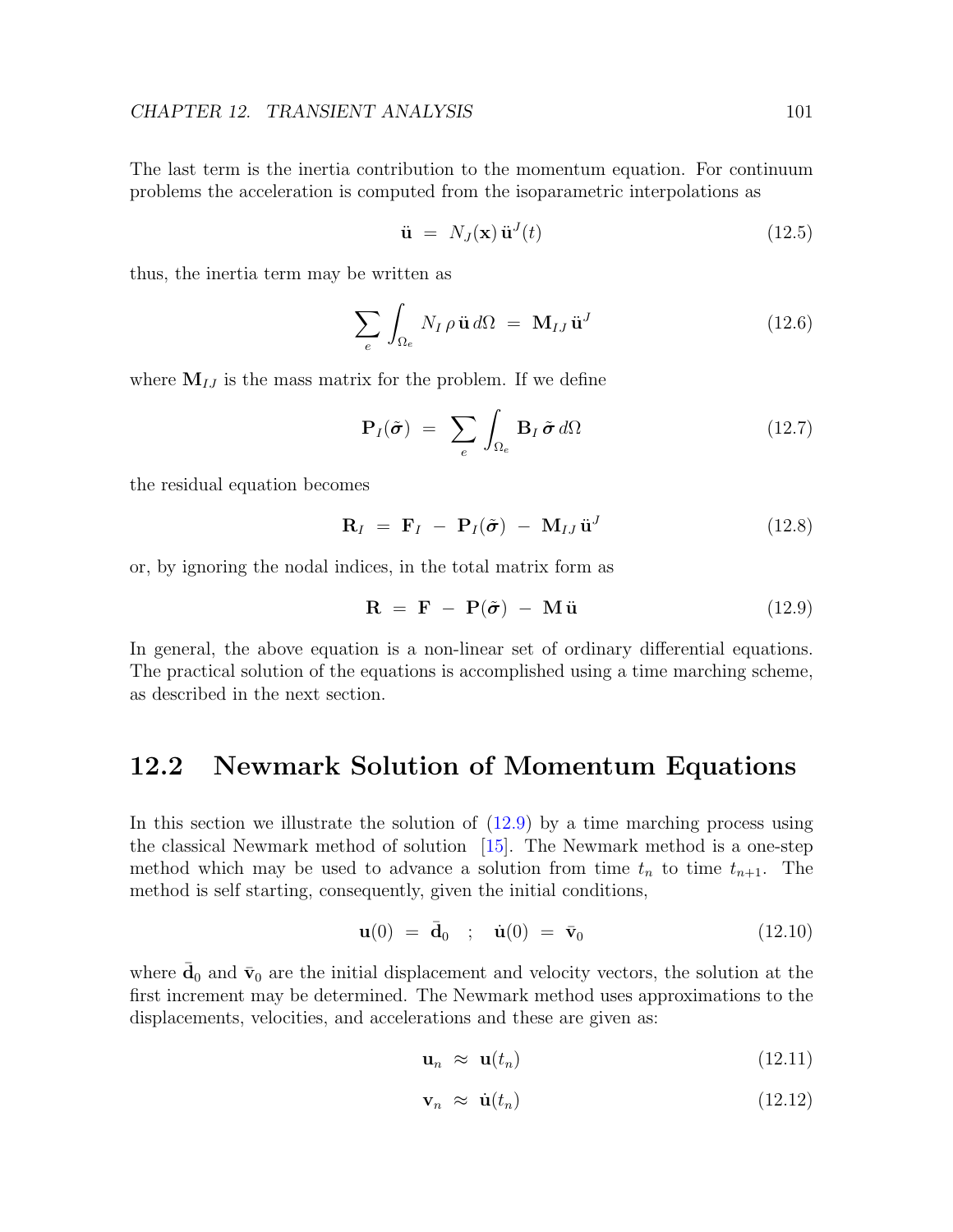and

$$
\mathbf{a}_n \approx \ddot{\mathbf{u}}(t_n) \tag{12.13}
$$

The initial state is completed by solving the residual equation at time zero. Accordingly,

$$
\mathbf{R}_0 = \mathbf{F}_0 - \mathbf{P}(\tilde{\boldsymbol{\sigma}}_0) - \mathbf{M} \mathbf{a}_0 = \mathbf{0} \tag{12.14}
$$

which yields the solution

$$
\mathbf{a}_0 = \mathbf{M}^{-1} [\mathbf{F}_0 - \mathbf{P}(\tilde{\boldsymbol{\sigma}}_0)] \tag{12.15}
$$

this is combined with the initial conditions

$$
\mathbf{u}_0 = \bar{\mathbf{d}}_0 \quad ; \quad \mathbf{v}_0 = \bar{\mathbf{v}}_0 \tag{12.16}
$$

to give a complete state at time zero.

The Newmark formulas to advance a solution are given by

<span id="page-106-0"></span>
$$
\mathbf{u}_{n+1} = \mathbf{u}_n + \Delta t \mathbf{v}_n + \Delta t^2 \left[ \left( \frac{1}{2} - \beta \right) \mathbf{a}_n + \beta \mathbf{a}_{n+1} \right] \tag{12.17}
$$

and

<span id="page-106-1"></span>
$$
\mathbf{v}_{n+1} = \mathbf{v}_n + \Delta t \left[ (1 - \gamma) \mathbf{a}_n + \gamma \mathbf{a}_{n+1} \right] \tag{12.18}
$$

in which  $\beta$  and  $\gamma$  are numerical parameters which control the stability and numerical dissipation, respectively. For  $\gamma = \frac{1}{2}$  $\frac{1}{2}$  there is no numerical dissipation, whereas for  $\gamma > \frac{1}{2}$  numerical dissipation is introduced. The values of  $\beta$  control primarily the stability but also influence the form of the matrix problem. A  $\beta$  of zero leads to a formulation which is called *explicit*, where for no damping, the solution for the acceleration,  $a_{n+1}$ , involves only the mass matrix. For a diagonal mass this solution step is very efficient; however, in general the method is only conditionally stable and very small time steps are needed. For  $\beta$  non-zero, the method is *implicit* and a solution step normally involves linearization of the momentum equation and an iterative solution process based on Newton's method. The advantage of implicit solutions is improved stability, where quite large time steps may usually be taken. For example, for  $\beta = 0.25$ , the method for linear problems is unconditionally stable. This method is commonly called *trapezoidal rule* or *constant average acceleration*. Values of  $\beta$  less than 0.25 should not be used since they are only conditionally stable with allowable time steps not much larger than the explicit scheme.

The advancement of a solution from one step to the next is completed by combining  $(12.17)$  and  $(12.18)$  with the momentum equation written at time  $t_{n+1}$ . Accordingly,

$$
\mathbf{R}_{n+1} = \mathbf{F}_{n+1} - \mathbf{P}(\tilde{\boldsymbol{\sigma}}_{n+1}) - \mathbf{M} \mathbf{a}_{n+1} = \mathbf{0} \tag{12.19}
$$

In order to advance the solution to the next time it is necessary to recast the problem in an iterative form. This involves selecting appropriate values for the variables to initiate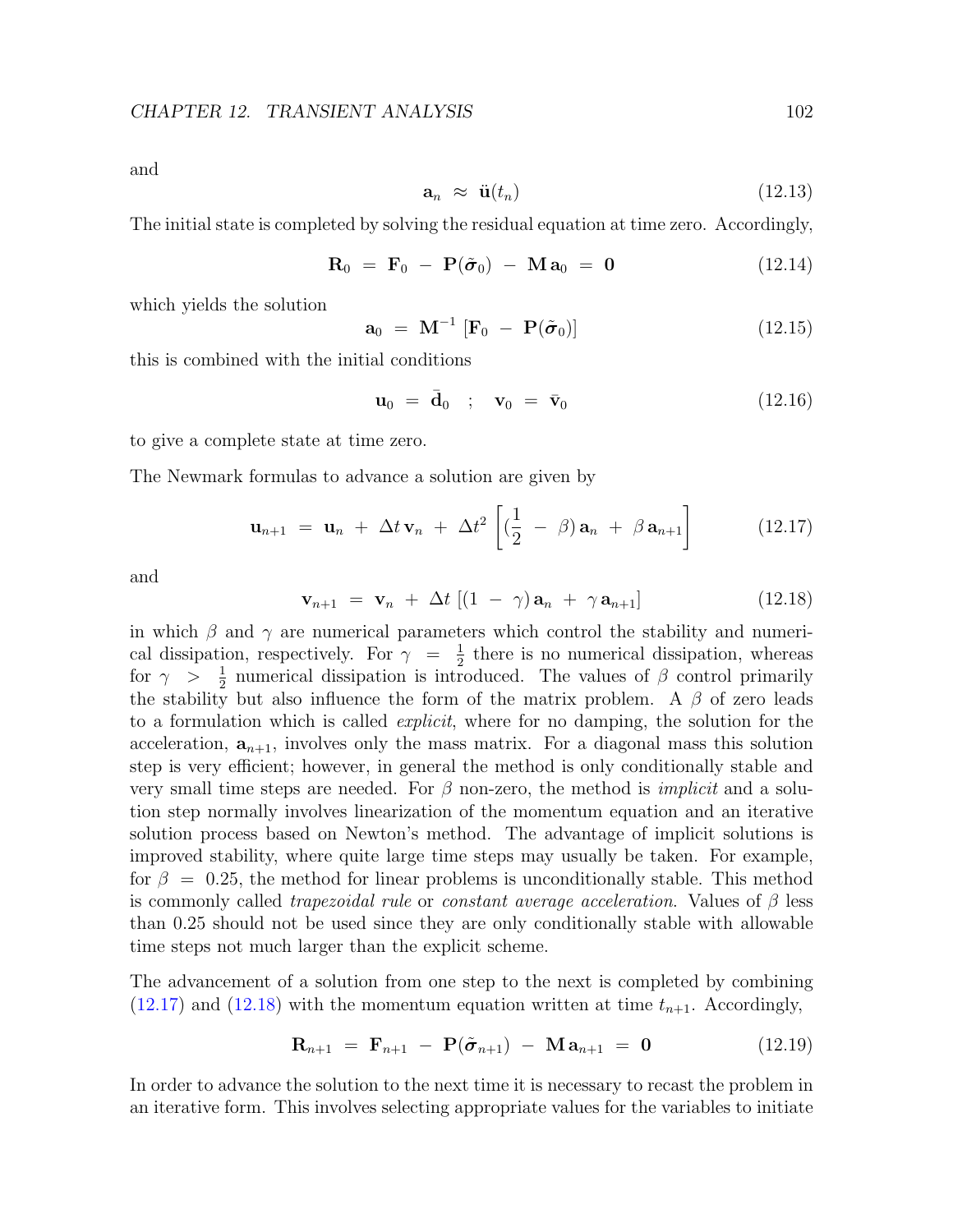the step, linearization of the equations, solution of the linearized equations, and updating of the variables. Since the Newmark formulas are linear and have scalar coefficients they may be directly used in the momentum equation to reduce the primary unknowns to a single vector. This vector may be the displacements,  $\mathbf{u}_{n+1}$ , the velocities,  $\mathbf{v}_{n+1}$ , or the accelerations,  $a_{n+1}$ . For the explicit case the only viable choice is accelerations. In the sequel we will address the implicit case and use the displacements,  $\mathbf{u}_{n+1}$ , as the primary unknowns. For an implicit solution it is best to select the initial value for the iterate as

<span id="page-107-0"></span>
$$
\mathbf{u}_{n+1}^{(0)} = \mathbf{u}_n \tag{12.20}
$$

Any other choice may perturb the displacements in such a way to cause false inelastic values, especially near boundaries, which impede convergence of the Newton method. With the choice [\(12.20\)](#page-107-0), the values of the initial state which satisfy the Newmark formulas are given by

$$
\mathbf{v}_{n+1}^{(0)} = \left(1 - \frac{\gamma}{\beta}\right)\mathbf{v}_n + \Delta t \left(1 - \frac{\gamma}{2\beta}\right)\mathbf{a}_n \tag{12.21}
$$

and

$$
\mathbf{a}_{n+1}^{(0)} = -\frac{1}{\beta \Delta t} \mathbf{v}_n + \left(1 - \frac{1}{2\beta}\right) \mathbf{a}_n \qquad (12.22)
$$

Linearizing the Newmark formulas leads to the results

$$
d\mathbf{u}_{n+1}^{(i+1)} = \beta \Delta t^2 d\mathbf{a}_{n+1}^{(i+1)}
$$
 (12.23)

and

$$
d\mathbf{v}_{n+1}^{(i+1)} = \gamma \Delta t \, d\mathbf{a}_{n+1}^{(i+1)}
$$
\n(12.24)

Thus the appropriate update formulas (which also satisfy the Newmark formulas) are given by

$$
\mathbf{u}_{n+1}^{(i+1)} = \mathbf{u}_{n+1}^{(i)} + d\mathbf{u}_{n+1}^{(i+1)}
$$
(12.25)

$$
\mathbf{v}_{n+1}^{(i+1)} = \mathbf{v}_{n+1}^{(i)} + \frac{\gamma}{\beta \Delta t} d\mathbf{u}_{n+1}^{(i+1)}
$$
(12.26)

and

$$
\mathbf{a}_{n+1}^{(i+1)} = \mathbf{a}_{n+1}^{(i)} + \frac{1}{\beta \Delta t^2} d\mathbf{u}_{n+1}^{(i+1)}
$$
(12.27)

The linearization of the momentum equation leads to

$$
\mathbf{K}_{t}^{\star(i)} d\mathbf{u}_{n+1}^{(i+1)} = \mathbf{R}_{n+1}^{(i)}
$$
 (12.28)

where

$$
\mathbf{K}_{t}^{\star(i)} = -\left[\frac{\partial \mathbf{R}}{\partial \mathbf{u}} + \frac{\partial \mathbf{R}}{\partial \mathbf{v}} \frac{\partial \mathbf{v}}{\partial \mathbf{u}} + \frac{\partial \mathbf{R}}{\partial \mathbf{a}} \frac{\partial \mathbf{a}}{\partial \mathbf{u}}\right]
$$
(12.29)

or

<span id="page-107-1"></span>
$$
\mathbf{K}_t^{\star(i)} = \mathbf{K}_t + \frac{\gamma}{\beta \Delta t} \mathbf{C}_t + \frac{1}{\beta \Delta t^2} \mathbf{M}
$$
 (12.30)

In  $(12.30)$ ,  $\mathbf{K}_t$  is the tangent stiffness matrix as computed for the quasi-static problem,  $\mathbf{C}_t$  is a tangent damping matrix, and M is the mass matrix introduced above.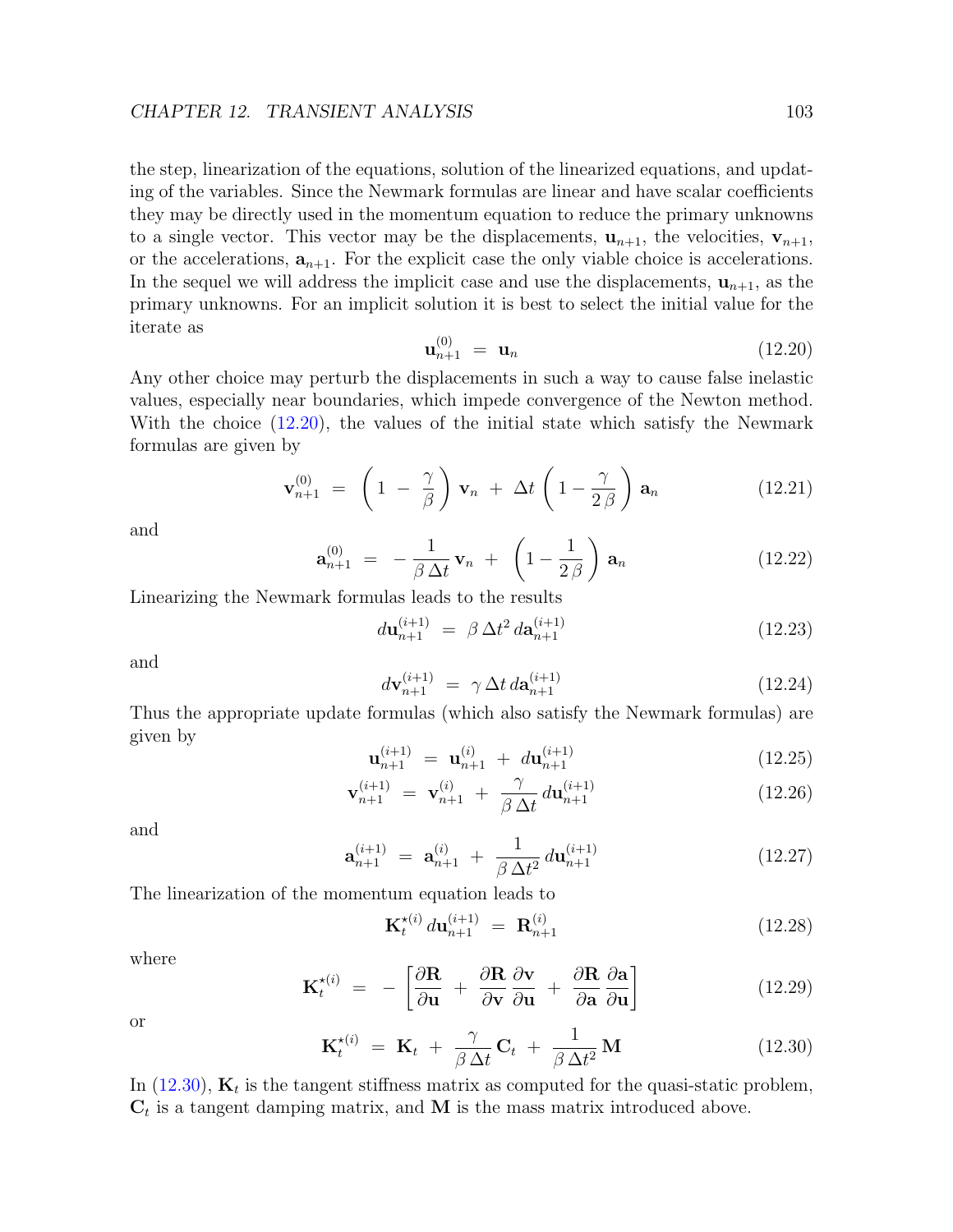#### 12.3 Hilber-Hughes-Taylor (HHT) Algorithm

The Newmark algorithm given in the previous section can be altered by considering the residual for the momentum equation to be given by  $\mathbb{I}^1$  $\mathbb{I}^1$ 

<span id="page-108-2"></span>
$$
\mathbf{R}_{n+\alpha} = \mathbf{F}_{n+1} - \mathbf{P}(\mathbf{u}_{n+\alpha}, \mathbf{v}_{n+\alpha}) - \mathbf{M} \mathbf{a}_{n+1} = \mathbf{0} \tag{12.31}
$$

where the displacement at the intermediate point is given  $by<sup>2</sup>$  $by<sup>2</sup>$  $by<sup>2</sup>$ 

$$
\mathbf{u}_{n+\alpha} = (1-\alpha)\mathbf{u}_n + \alpha \mathbf{u}_{n+1} \tag{12.32}
$$

and the velocity by

$$
\mathbf{v}_{n+\alpha} = (1-\alpha)\,\mathbf{v}_n + \alpha\,\mathbf{v}_{n+1} \tag{12.33}
$$

In the above  $t_{n+\alpha} = (1-\alpha)t_n + \alpha t_{n+1}$ . This algorithm is called the *Hilber-Hughes-*Taylor  $\alpha$ -method or, for short, the HHT-method [\[9\]](#page-130-0) and has been analyzed extensively for stability and dissipative properties by Hughes [\[13\]](#page-131-0). To reduce the properties to a single parameter, the relations,

$$
\beta = \frac{(2-\alpha)^2}{4} \tag{12.34}
$$

and

$$
\gamma = \frac{3}{2} - \alpha \tag{12.35}
$$

are employed.

Linearization of [12.31](#page-108-2) gives the tangent matrix

$$
\mathbf{K}^{\star} = \frac{1}{\beta \Delta t^2} \mathbf{M} + \frac{\alpha \gamma}{\beta \Delta t} \mathbf{C} + \alpha \mathbf{K}
$$
 (12.36)

for use in the Newton method

$$
\mathbf{K}^{\star} d\mathbf{u}_{n+1} = \mathbf{R}_{n+\alpha} \tag{12.37}
$$

<span id="page-108-0"></span><sup>&</sup>lt;sup>1</sup>Note that the definition of  $\alpha$  is different than in the original paper [\[9\]](#page-130-0).

<span id="page-108-1"></span><sup>&</sup>lt;sup>2</sup>Note that the definition of  $\alpha$  is different than in Hilber *et al.*<sup>[\[9\]](#page-130-0)</sup>.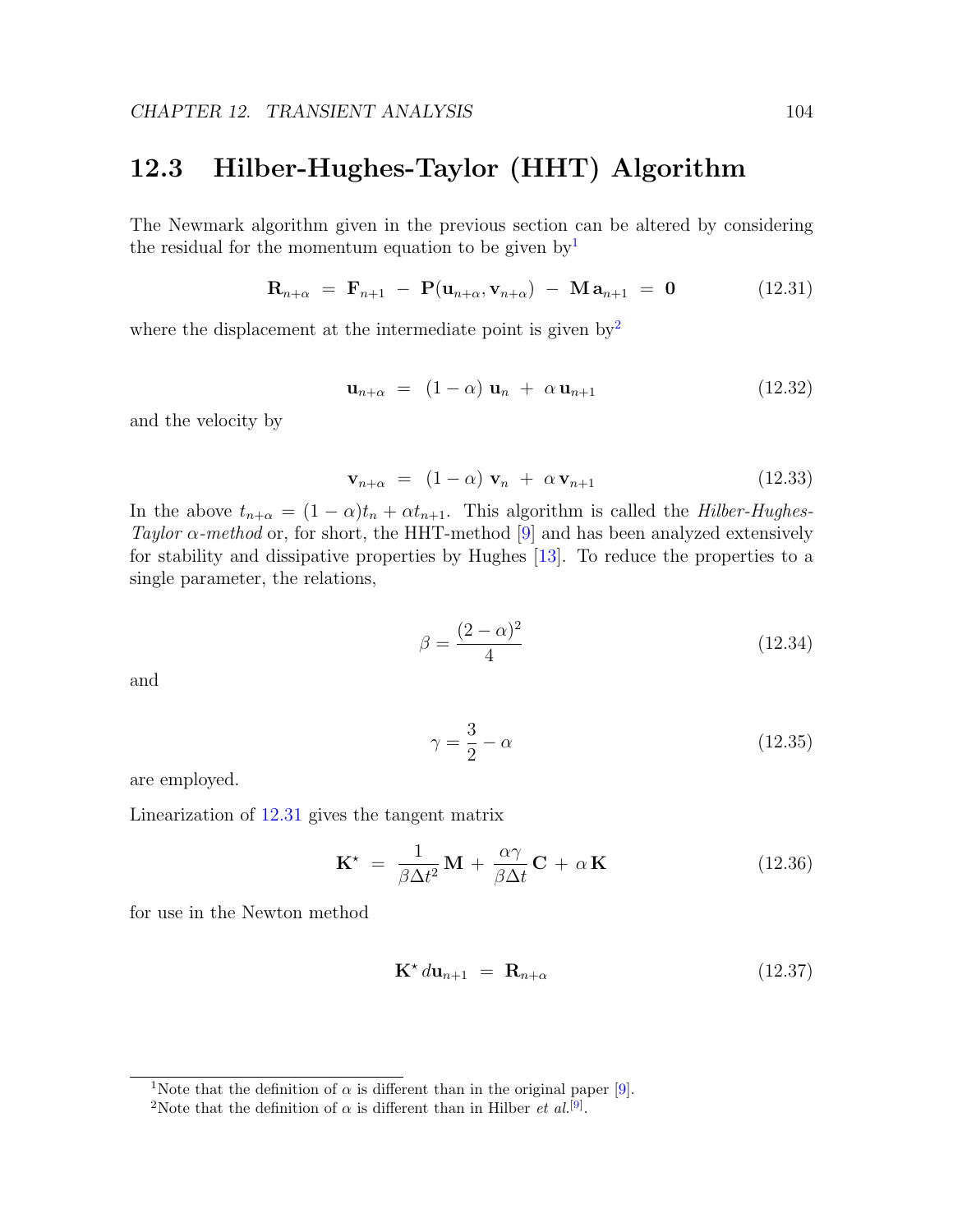### Chapter 13

# Finite Deformation Formulations: **Elasticity**

#### 13.1 Kinematics and Deformation

The basic equations for solid mechanics may be found in standard references on the subject (e.g., see Chadwick<sup>[\[2\]](#page-130-1)</sup>, Curnier<sup>[\[5\]](#page-130-2)</sup>, Gurtin<sup>[\[7\]](#page-130-3)</sup>, or Holzapfel<sup>[\[12\]](#page-131-1)</sup>). The solution by finite element methods for many of the routines in FEAP are described in the books by Zienkiewicz  $\&$  Taylor<sup>[\[27\]](#page-132-0)</sup> and by Zienkiewicz, Taylor  $\&$  Fox<sup>[\[28\]](#page-132-1)</sup>. Here only a summary of the basic equations is presented using a mix of intrinsic and indicial notation.. A body B has material points whose positions are given by the vector  $X$  in a fixed reference configuration<sup>[1](#page-109-0)</sup>,  $\Omega_0$ , in a three dimensional space. In Cartesian coordinates the position vector may be described in terms of its components as:

$$
\mathbf{X} = X_A \mathbf{E}_A \quad ; \quad A = 1,3 \tag{13.1}
$$

where  $E_A$  are unit base vectors. After the body is loaded each material point is described by its position vector,  $\bf{x}$ , in the current configuration,  $\Omega$ . The position vector in the current configuration may be given in terms of its components as

$$
\mathbf{x} = x_a \mathbf{e}_a \quad ; \quad a = 1,3 \tag{13.2}
$$

where  $e_a$  are unit base vectors for the current time. In our discussion, common origins and directions are used for the reference and current coordinates. The position vector at the current time is related to the reference configuration position vector through the mapping

$$
\mathbf{x} = \boldsymbol{\phi}(\mathbf{X}, t) \tag{13.3}
$$

<span id="page-109-0"></span><sup>&</sup>lt;sup>1</sup>As much as possible we adopt the notation that upper case letters refer to quantities defined in the reference configuration and lower case letters to quantities defined in the current configuration. Exceptions occur when quantities are related to both the reference and current configurations.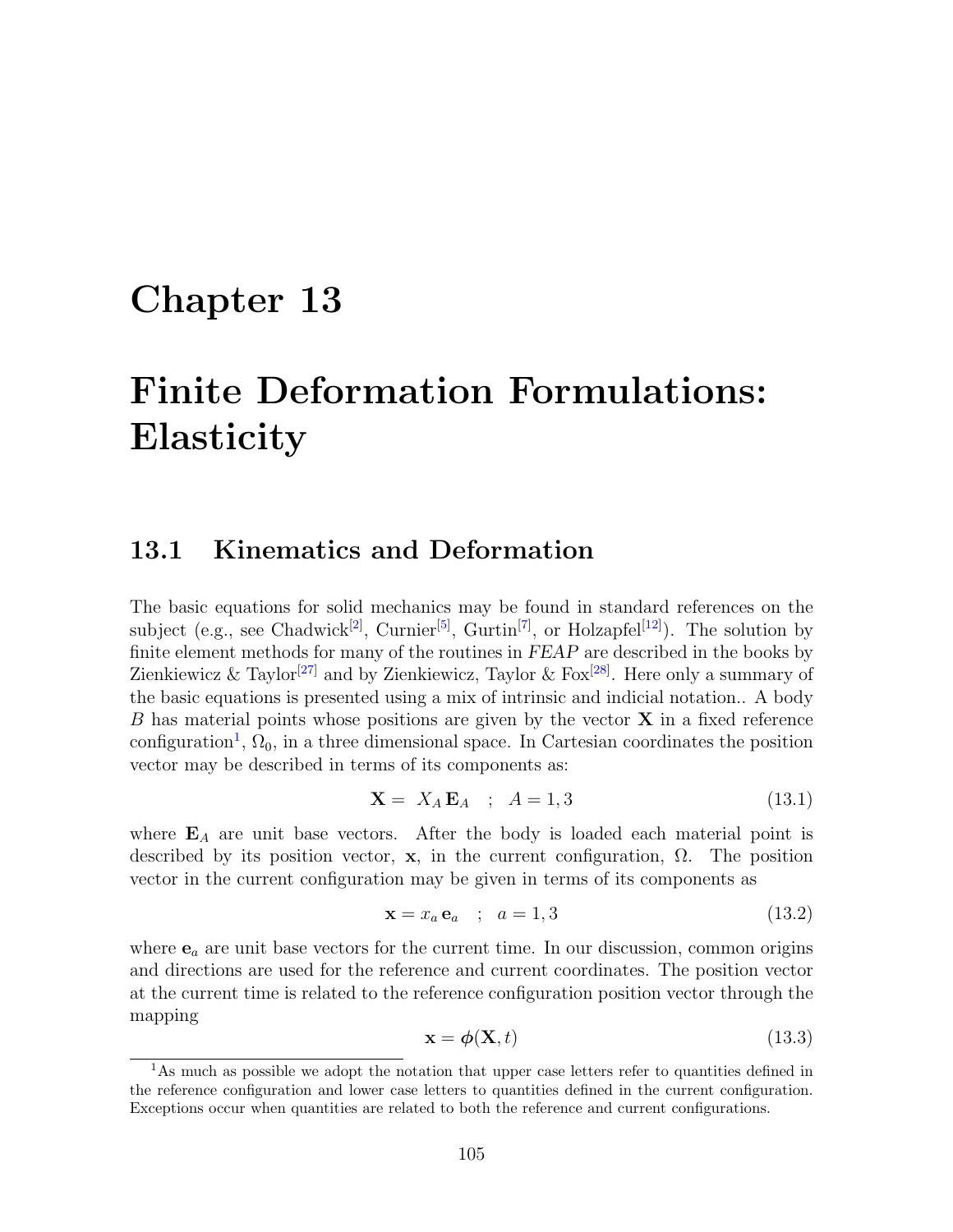When common origins and directions for the coordinate frames are used, a displacement vector, u, may be introduced as the change between the two frames. Accordingly,

$$
\mathbf{x} = \mathbf{1}\,\mathbf{X} + \mathbf{u} \tag{13.4}
$$

is used. In the above 1 is a rank two shifter tensor between the two coordinate frames, and is given by

$$
\mathbf{1} = \delta_{aA}\mathbf{e}_a \mathbf{E}_A^T \quad ; \quad a, A = 1,3 \tag{13.5}
$$

where  $\delta_{a}$  is a Kronecker delta quantity such that

$$
\delta_{aA} = \begin{cases} 1 & \text{if } a = A \\ 0 & \text{if } a \neq A \end{cases}
$$
 (13.6)

In component form we then have

$$
x_a = \delta_{aA} X_A + u_a \tag{13.7}
$$

A fundamental measure of deformation is described by the deformation gradient relative to  $X$  given by

$$
\mathbf{F} = \frac{\partial \phi}{\partial \mathbf{X}} \tag{13.8}
$$

subject to the constraint

$$
J = \det \mathbf{F} > 0 \tag{13.9}
$$

to ensure that material volume elements remain positive. The determinant of the deformation gradient maps a volume element in the reference configuration into one in the current configuration, that is

$$
dv = det \mathbf{F} dV = J dV \tag{13.10}
$$

where  $dV$  is a volume element in the reference configuration and  $dv$  its corresponding form in the current configuration.

The deformation gradient relates the current configuration to the reference configuration, consequently it has components defined as

$$
\mathbf{F} = F_{aA} \mathbf{e}_a \mathbf{E}_A^T \tag{13.11}
$$

The deformation gradient may be expressed in terms of the displacement as

$$
\mathbf{F} = \mathbf{1} + \frac{\partial \mathbf{u}}{\partial \mathbf{X}} \tag{13.12}
$$

Using **F** directly complicates the development of constitutive equations and it is common to introduce deformation measures which are related completely to either the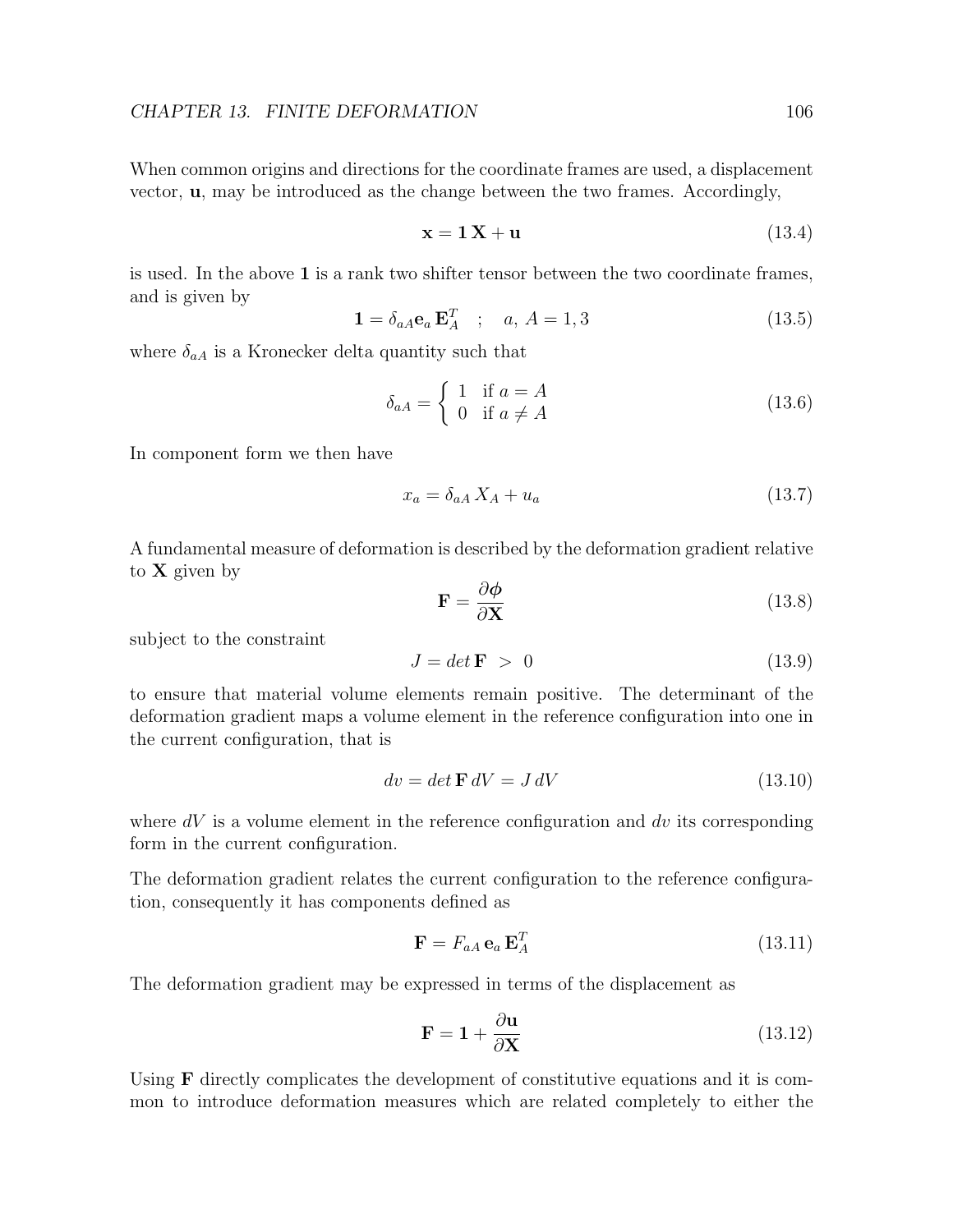reference or the current configurations. Accordingly, for the reference configuration, the right Cauchy-Green deformation tensor, C, is introduced as

$$
\mathbf{C} = \mathbf{F}^T \mathbf{F} \tag{13.13}
$$

Alternatively the Green strain tensor,  $E$  (do not confuse with the base vectors), is introduced as

$$
\mathbf{E} = \frac{1}{2} \left( \mathbf{C} - \mathbf{1}_0 \right) \tag{13.14}
$$

where  $\mathbf{1}_0$  is the rank two identity tensor with respect to the reference configuration and is given by

$$
\mathbf{1}_0 = \delta_{AB} \mathbf{E}_A \mathbf{E}_B^T \tag{13.15}
$$

and  $\delta_{AB}$  is a Kronecker delta for the reference configuration. The Green strain may be expressed in terms of the displacements as

$$
\mathbf{E} = \frac{1}{2} \left[ \mathbf{1}^T \frac{\partial \mathbf{u}}{\partial \mathbf{X}} + \left( \frac{\partial \mathbf{u}}{\partial \mathbf{X}} \right)^T \mathbf{1} + \left( \frac{\partial \mathbf{u}}{\partial \mathbf{X}} \right)^T \frac{\partial \mathbf{u}}{\partial \mathbf{X}} \right]
$$
(13.16)

Defining the displacement vector for the reference configuration as

$$
\mathbf{U} = \mathbf{1}\,\mathbf{u} \tag{13.17}
$$

with components

$$
U_A = \delta_{aA} u_a \tag{13.18}
$$

the components of the Green strain may be written in the familiar form

$$
E_{IJ} = \frac{1}{2} \left( \frac{\partial U_I}{\partial X_J} + \frac{\partial U_J}{\partial X_I} + \frac{\partial U_K}{\partial X_I} \frac{\partial U_K}{\partial X_J} \right) \tag{13.19}
$$

In the current configuration a common deformation measure is the left Cauchy-Green deformation tensor, b, expressed as

$$
\mathbf{b} = \mathbf{F} \, \mathbf{F}^T \tag{13.20}
$$

The Almansi strain tensor, e, may be expressed in terms of b as

$$
\mathbf{e} = \frac{1}{2} \left( \mathbf{1}_t - \mathbf{b}^{-1} \right) \tag{13.21}
$$

where  $\mathbf{1}_t$  is the rank two identity tensor with respect to the current configuration and is given by

$$
\mathbf{1}_t = \delta_{ab} \,\mathbf{e}_a \,\mathbf{e}_b^T \tag{13.22}
$$

and  $\delta_{ab}$  is a Kronecker delta for the current configuration.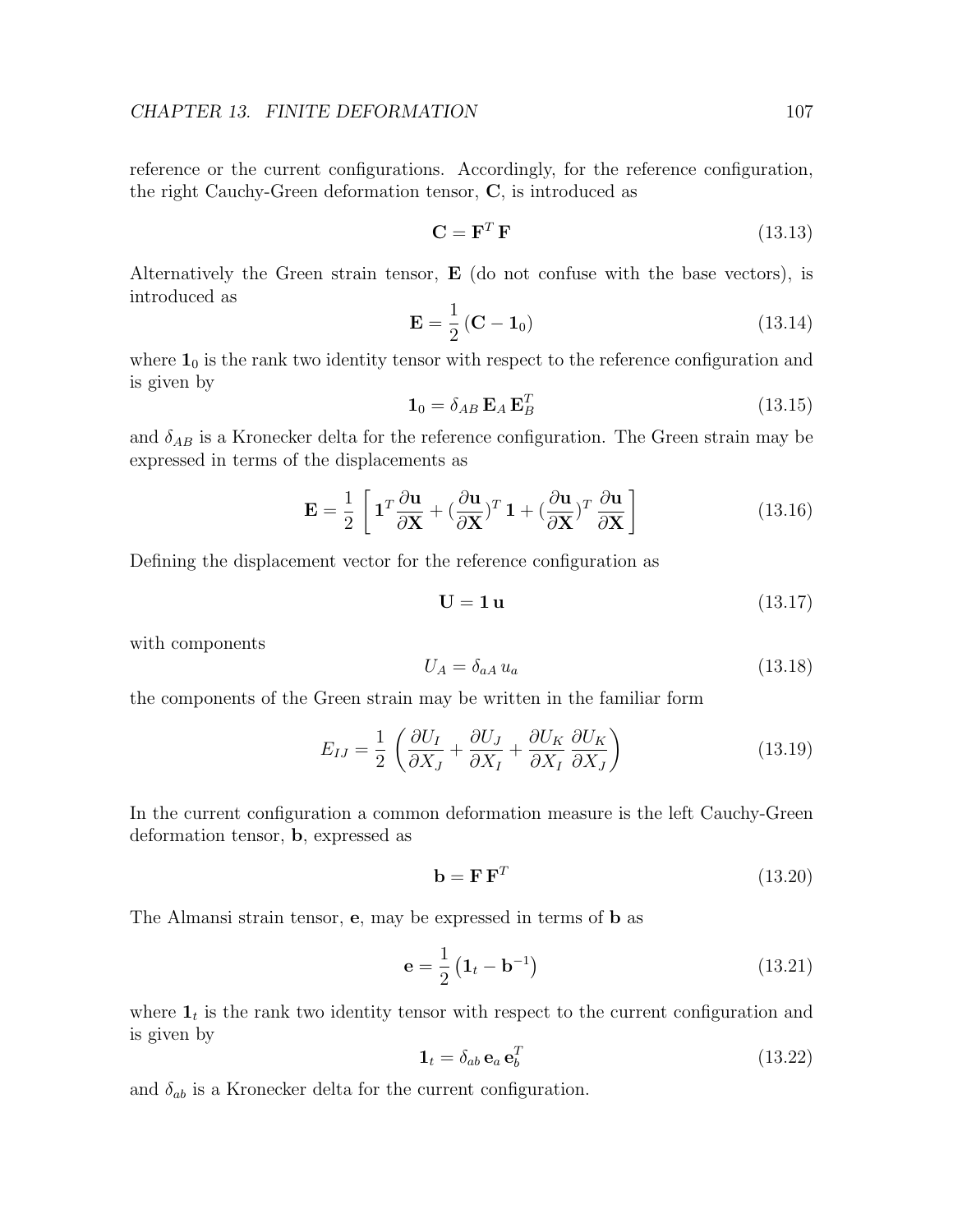#### 13.2 Stress and Traction Measures

Stress measures the amount of force per unit of area. In finite deformation problems care must be taken to describe the configuration to which stress is measured. The Cauchy stress,  $\sigma$ , and the Kirchhoff stress,  $\tau$ , are measures defined with respect to the current configuration. They are related through the determinant of the deformation gradient as

$$
\boldsymbol{\tau} = \tau_{ab} \,\mathbf{e}_a \,\mathbf{e}_b^T = J \,\boldsymbol{\sigma} = J \,\sigma_{ab} \,\mathbf{e}_a \,\mathbf{e}_b^T \tag{13.23}
$$

The second Piola-Kirchhoff stress, S, is a stress measure with respect to the reference configuration and has components

$$
\mathbf{S} = S_{AB} \, \mathbf{E}_A \, \mathbf{E}_B^T \tag{13.24}
$$

The second Piola-Kirchhoff stress is related to the Kirchhoff stress through

<span id="page-112-0"></span>
$$
\boldsymbol{\tau} = \mathbf{F} \, \mathbf{S} \, \mathbf{F}^T \tag{13.25}
$$

Finally, the first Piola-Kirchhoff stress, P, is related to S through

<span id="page-112-1"></span>
$$
\mathbf{P} = \mathbf{F} \mathbf{S} = P_{aA} \mathbf{e}_a \mathbf{E}_A^T
$$
 (13.26)

which gives

$$
\boldsymbol{\tau} = \mathbf{P} \, \mathbf{F}^T \tag{13.27}
$$

For the current configuration *traction* is given by

$$
\mathbf{t} = \boldsymbol{\sigma}^T \mathbf{n} \tag{13.28}
$$

where  **is an unit outward pointing normal to a surface defined in the current configu**ration. This form of the traction may be related to reference surface quantity through force relations defined as

$$
\mathbf{t} \, ds = \mathbf{t}_0 \, dS \tag{13.29}
$$

where  $ds$  and  $dS$  are surface elements in the current and reference configurations, respectively, and  $t_0$  is traction on the reference configuration. Note that the direction of the traction component is preserved during the transformation and, thus, remains related to the current configuration forces. The reference configuration traction is deduced from the first Piola-Kirchhoff stress through

$$
\mathbf{t}_0 = \mathbf{P} \mathbf{N} \tag{13.30}
$$

where  $N$  is an unit outward pointing normal to the reference surface. Using the definition for traction and stresses we obtain

$$
\mathbf{F}^T \mathbf{n} \, ds = J \mathbf{N} \, dS \tag{13.31}
$$

and

$$
ds = J \left[ \mathbf{N} \cdot \left( \mathbf{C}^{-1} \mathbf{N} \right) \right] \frac{1}{2} dS \tag{13.32}
$$

to relate changes in the surface area and transformation of the normals.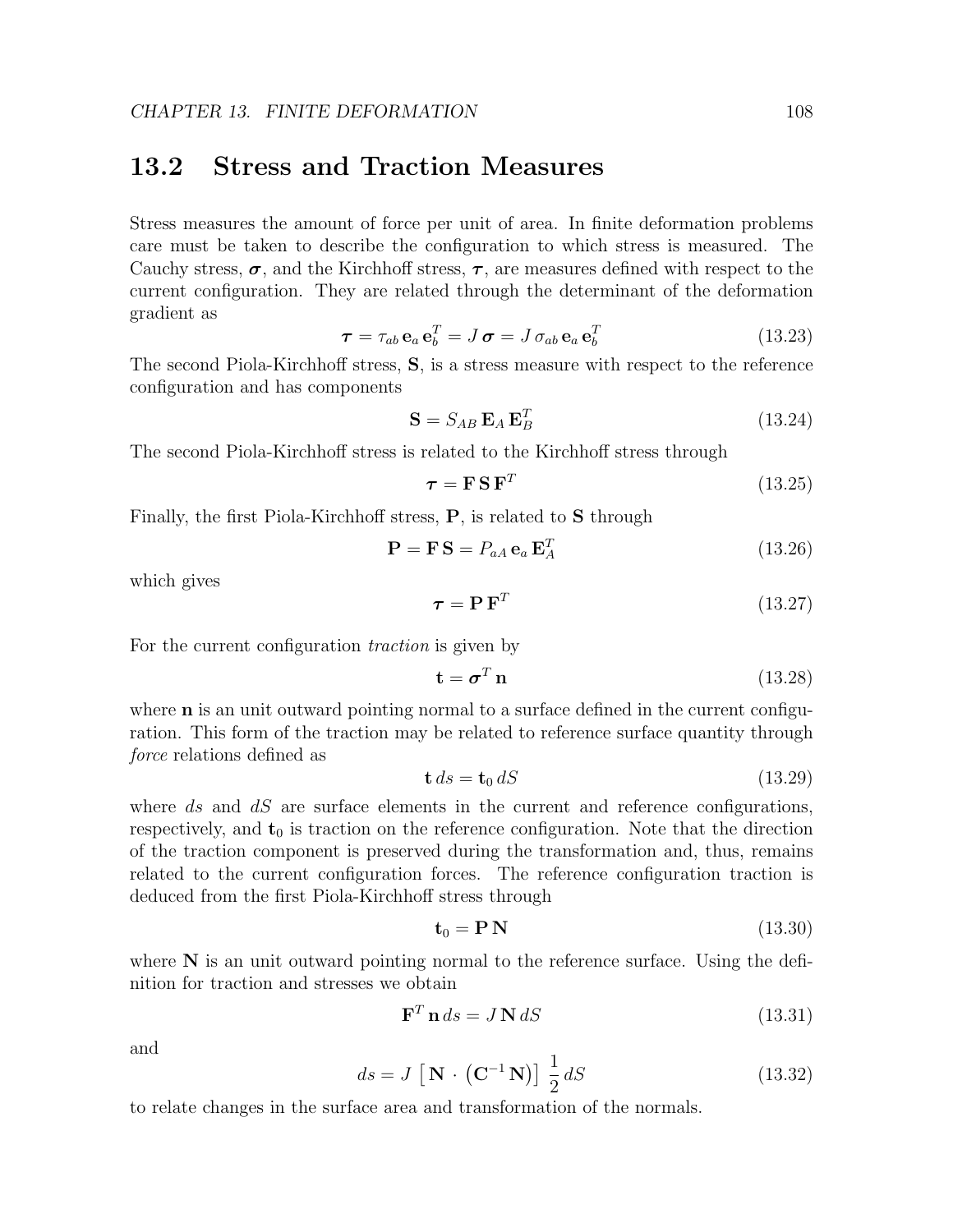#### 13.3 Balance of Momentum

The balance of momentum for a solid body consists of two parts: balance of linear momentum; and balance of angular momentum. The balance of linear momentum may be expressed by integrating the surface and body loads over the body. Accordingly, for a body force per unit mass,  $\mathbf{b}_m$  the resultant force, **R**, acting on a body is given by

$$
\int_{\Omega} \rho \mathbf{b}_{m} dv + \int_{\partial \Omega} \mathbf{t} ds = \mathbf{R}
$$
\n(13.33)

where  $\rho$  is the mass density per unit volume and  $\partial\Omega$  is the surface area of the body, both for the current configuration. The mass density in the current configuration is related to the reference configuration mass density,  $\rho_0$ , through

$$
\rho_0 = J \,\rho \tag{13.34}
$$

The total linear momentum of the body is given by

$$
\mathbf{p} = \int_{\Omega} \rho \mathbf{v} \, dv \tag{13.35}
$$

The balance of linear momentum describes the translational equilibrium of a body (or any part of a body) and is obtained by equating the resultant force,  $\bf{R}$ , to the rate of change of the body momentum,  $\dot{\mathbf{p}}$ . Accordingly,

$$
\int_{\Omega} \rho \mathbf{b}_{m} dv + \int_{\partial \Omega} \mathbf{t}^{d} s = \int_{\Omega} \rho \dot{\mathbf{v}} dv
$$
\n(13.36)

Introducing the relationship between traction and stress and using the divergence principal leads to the balance of linear momentum relation

$$
\int_{\Omega} \left[ \operatorname{div} \boldsymbol{\sigma} + \rho \left( \mathbf{b}_{m} - \dot{\mathbf{v}} \right) \right] dv = \mathbf{0}
$$
\n(13.37)

where  $div$  is the divergence with respect to the current configuration, that is,

$$
div \,\boldsymbol{\sigma} = \frac{\partial \sigma_{ab}}{\partial x_a} \,\mathbf{e}_b \tag{13.38}
$$

Since the above result must hold for any part of a body a local form for balance of linear momentum may be deduced as

$$
div \,\boldsymbol{\sigma} + \rho \,\mathbf{b}_m = \rho \,\dot{\mathbf{v}} \tag{13.39}
$$

This relation is also called the local equilibrium equation for a body.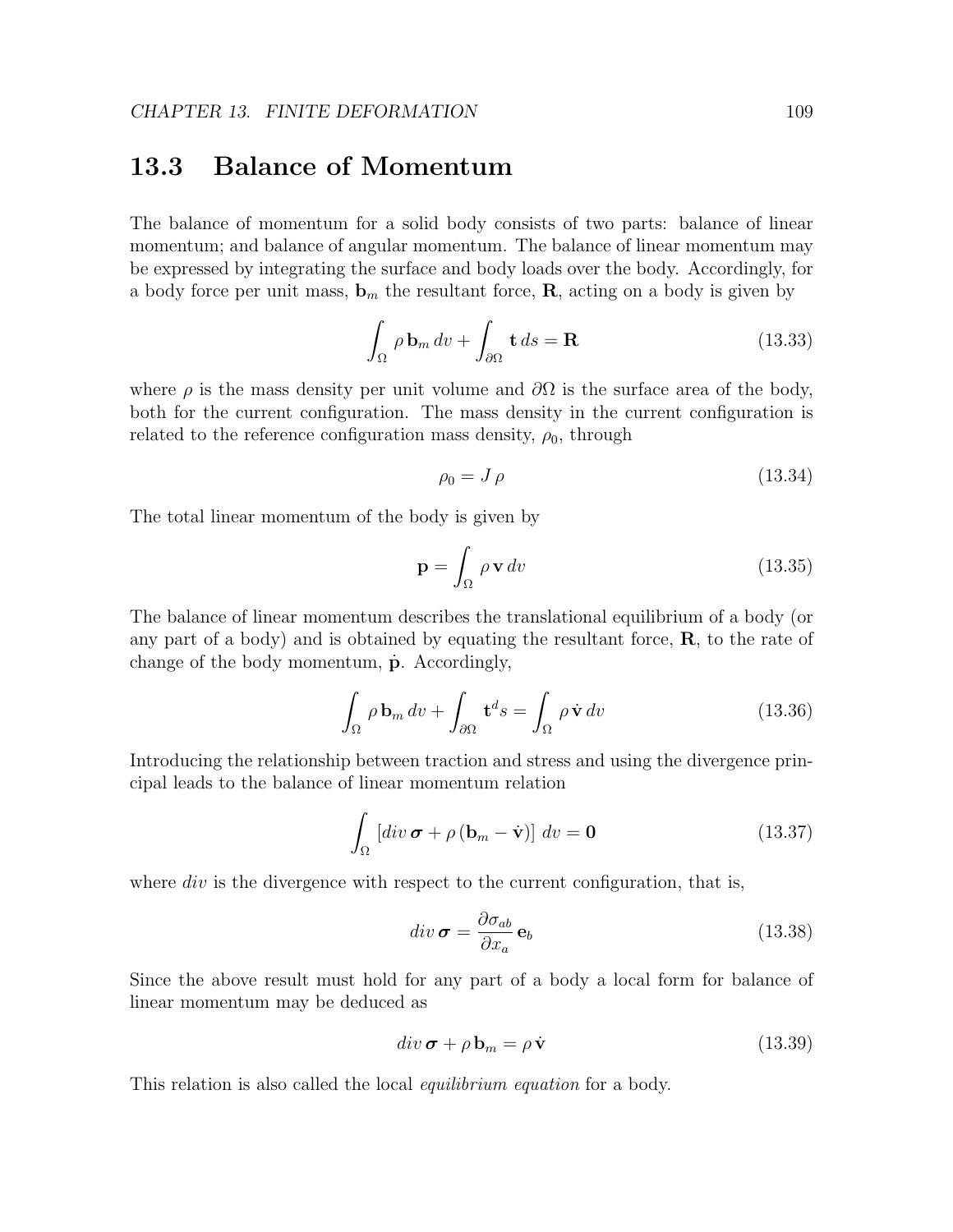Similar relations may be constructed for the balance of angular momentum and lead to the requirement

$$
\boldsymbol{\sigma} = \boldsymbol{\sigma}^T \tag{13.40}
$$

that is, the Cauchy stress tensor is symmetric and, thus, has only six independent components.

The balance of momentum may also be written for the reference configuration using results deduced above. Accordingly, we may write the integrals with respect to the reference body as

$$
\int_{\Omega_0} \rho_0 \mathbf{b}_m \, dV + \int_{\partial \Omega_0} \mathbf{t}_0 \, dS = \int_{\Omega_0} \rho_0 \, \dot{\mathbf{v}} \, dV \tag{13.41}
$$

where the definitions for  $\rho$ ,  $\sigma$  and  $\mathbf{n} ds$  in terms of reference configuration quantities have been used. Using the divergence principle on the traction term leads to the result

$$
\int_{\Omega_0} \left[ Div \, \mathbf{P} + \rho_0 \left( \mathbf{b}_m - \dot{\mathbf{v}} \right) \right] \, dV = \mathbf{0} \tag{13.42}
$$

which has the local form

$$
Div \mathbf{P} + \rho_0 \mathbf{b}_m = \rho_0 \dot{\mathbf{v}} \tag{13.43}
$$

In these relations  $Div$  is the divergence with respect to the reference configuration coordinates

$$
Div \mathbf{P} = \frac{\partial P_{aA}}{\partial X_A} \mathbf{e}_a \tag{13.44}
$$

We also note that the symmetry of the Cauchy stress tensor,  $\sigma$ , leads to the corresponding requirement on P

$$
\mathbf{F}\mathbf{P}^T = \mathbf{P}\mathbf{F}^T \tag{13.45}
$$

and subsequently to the symmetry of the second Piola-Kirchhoff stress tensor

$$
\mathbf{S} = \mathbf{S}^T \tag{13.46}
$$

#### 13.4 Boundary Conditions

The basic boundary conditions for a solid region consist of two types: displacement boundary conditions and traction boundary conditions.

Boundary conditions are defined on each part of the boundary for which a component or components of a vector may be specified without solution of any auxiliary problem. The conditions are usually given in terms of their components with respect to a local coordinate system defined by the orthogonal basis,  $e'_a$ ,  $a = 1, 2, 3$ . At each point on the boundary one (and only one) boundary condition must be specified for all three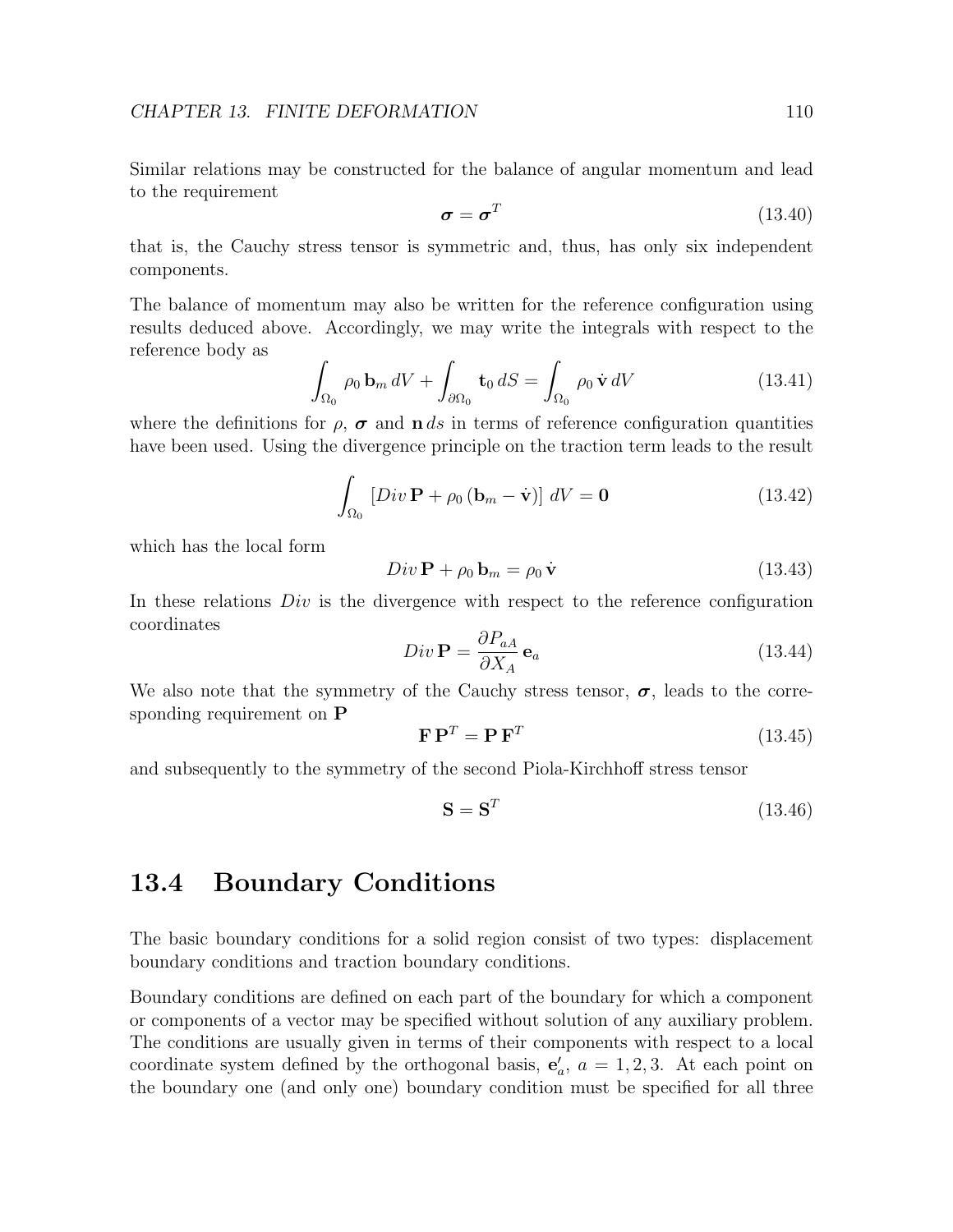directions of the basis  $\mathbf{e}'_a$ . Generally, these conditions may be a mixture of displacement and traction boundary conditions.

For displacement boundary conditions, components of the position vector, **x**, may be expressed with respect to the basis as

$$
\mathbf{x} = x_a' \mathbf{e}_a' \tag{13.47}
$$

Boundary conditions may now be given for each component by requiring<sup>[2](#page-115-0)</sup>

$$
x'_a = \bar{x}'_a \tag{13.48}
$$

for each point on the displacement boundary,  $\partial\Omega_u$ . The boundary condition may also be expressed in terms of components of the displacement vector, u. Accordingly,

$$
\mathbf{u} = \mathbf{x} - \mathbf{1}\,\mathbf{X} = u'_a \,\mathbf{e}'_a \tag{13.49}
$$

define components of the displacement with respect to the prime coordinates. Thus, boundary conditions may now be given for each displacement component by requiring

$$
u'_a = \bar{u}'_a \tag{13.50}
$$

In general, the boundary condition is non-linear unless points in the reference configuration can be identified easily (such as fixed points).

The second type of boundary condition is a traction boundary condition. Using the orthogonal basis described above, the traction vector t may be written as

$$
\mathbf{t} = \mathbf{t}'_a \,\mathbf{e}'_a \tag{13.51}
$$

Traction boundary conditions may be given for each component by requiring

$$
t'_a = \bar{t}'_a \tag{13.52}
$$

for each point on the boundary,  $\partial\Omega_t$ .

#### 13.5 Initial Conditions

Initial conditions describe the state of a body at the start of an analysis. The conditions describe the initial kinematic state with respect to the reference configuration used to define the body and the initial state of stress in this position. In addition, for constitutive equations the initial values for internal variables which evolve in time must be given.

<span id="page-115-0"></span><sup>&</sup>lt;sup>2</sup>A specified quantity is indicated by a superposed bar,  $($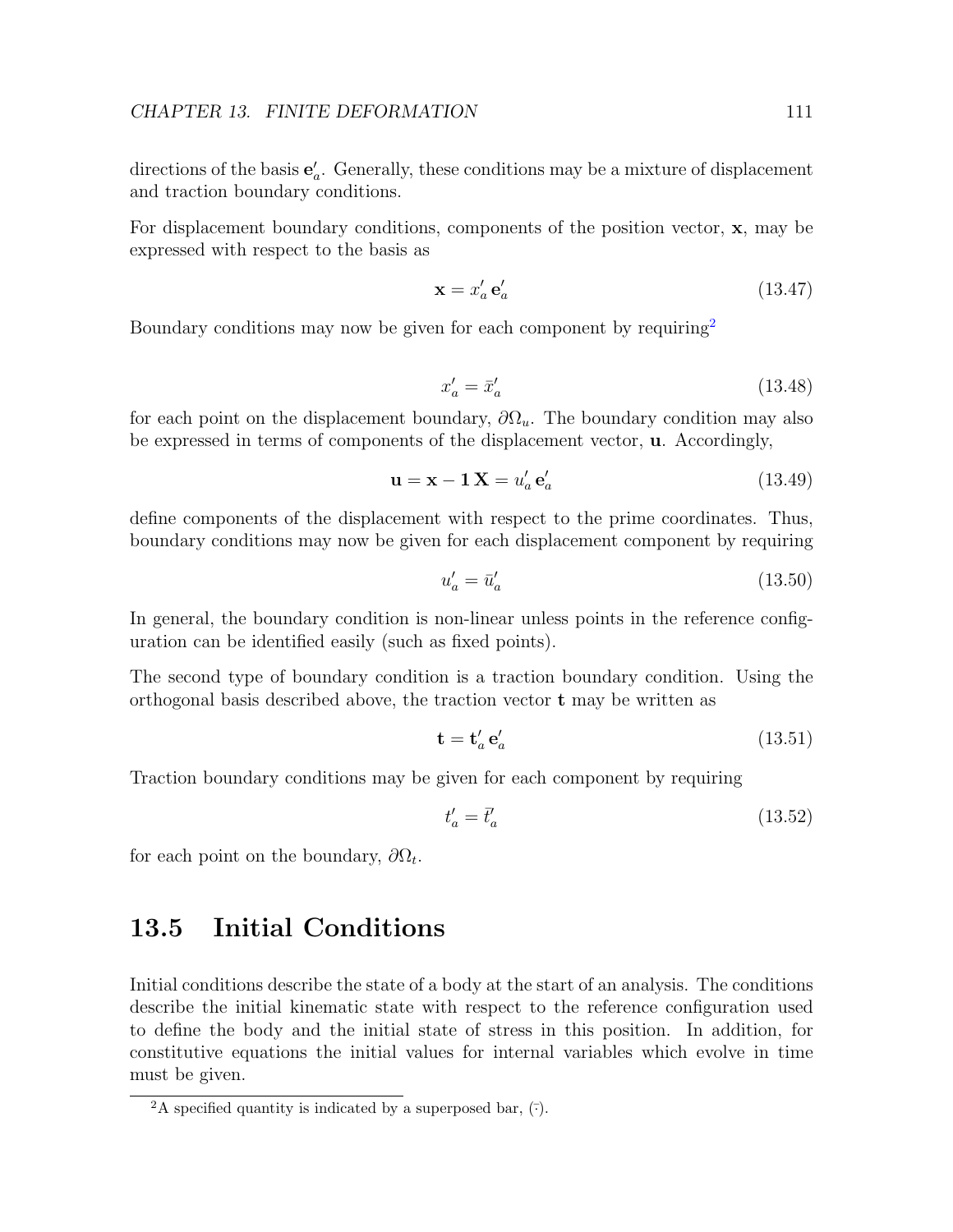The initial conditions for the kinematic state consist of specifying the position and velocity at time zero. Accordingly,

$$
\mathbf{x}(0) = \boldsymbol{\phi}(\mathbf{X}, 0) = \bar{\mathbf{d}}_0(\mathbf{X})
$$
\n(13.53)

and

$$
\mathbf{v}(0) = \dot{\boldsymbol{\phi}}(\mathbf{X}, 0) = \bar{\mathbf{v}}_0(\mathbf{X})
$$
\n(13.54)

are specified at each point in the body.

The initial conditions for stresses are specified as

$$
\boldsymbol{\sigma}(0) = \bar{\boldsymbol{\sigma}}_0 \tag{13.55}
$$

at each point in the body.

#### 13.6 Material Constitution - Finite Elasticity

The equations are completed by specifying a material constitution. As an example, we consider a finite deformation form for hyper-elasticity. Thus, we postulate the existence of a strain energy density function,  $W$ , from which stresses are computed by taking a derivative with respect to a deformation measure. For a strain energy density expressed in terms of the right Cauchy-Green deformation tensor, C, the second Piola-Kirchhoff stress tensor is computed as

<span id="page-116-0"></span>
$$
\mathbf{S} = 2 \frac{\partial W}{\partial \mathbf{C}} \tag{13.56}
$$

For an isotropic material the strain energy density depends only on the three invariants of the deformation. Here we consider the three invariants as

$$
I_C = tr \mathbf{C} = C_{KK} \tag{13.57}
$$

$$
I_C = \frac{1}{2} (I_C^2 - tr \mathbf{C}^2) = \frac{1}{2} (C_{KK} C_{LL} - C_{KL} C_{LK})
$$
(13.58)

and

$$
III_C = det \mathbf{C} = J^2 \tag{13.59}
$$

and write the strain energy density as

$$
W(\mathbf{C}) = W(I_C, I_C, J) \tag{13.60}
$$

We select J instead of  $I\!I\!I_C$  as the measure of the volume change. Thus, the stress is computed as

$$
\mathbf{S} = 2 \frac{\partial W}{\partial I_C} \frac{\partial I_C}{\partial \mathbf{C}} + 2 \frac{\partial W}{\partial I_C} \frac{\partial I_C}{\partial \mathbf{C}} + 2 \frac{\partial W}{\partial J} \frac{\partial J}{\partial \mathbf{C}}
$$
(13.61)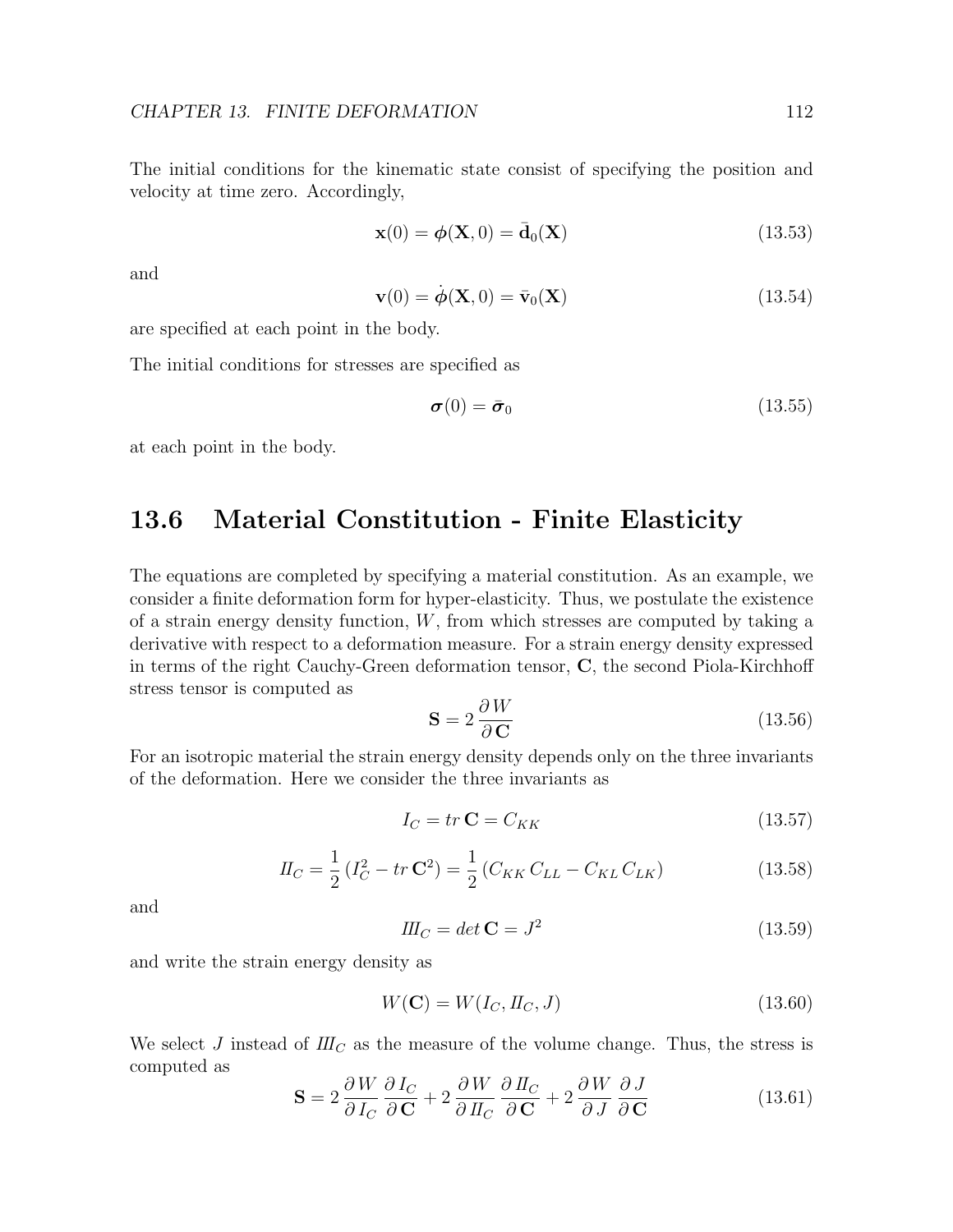#### CHAPTER 13. FINITE DEFORMATION 113

The derivatives of the invariants may be evaluated as

$$
\frac{\partial I_C}{\partial \mathbf{C}} = \mathbf{1}_0 \tag{13.62}
$$

$$
\frac{\partial I_C}{\partial \mathbf{C}} = I_C \mathbf{1}_0 - \mathbf{C}
$$
 (13.63)

$$
\frac{\partial J}{\partial \mathbf{C}} = J \mathbf{C}^{-1} \tag{13.64}
$$

Thus, the stress is computed to be

<span id="page-117-0"></span>
$$
\mathbf{S} = 2 \frac{\partial W}{\partial I_C} \mathbf{1}_0 + 2 \frac{\partial W}{\partial II_C} (I_C \mathbf{1}_0 - \mathbf{C}) + \frac{\partial W}{\partial J} J \mathbf{C}^{-1}
$$
(13.65)

The second Piola-Kirchhoff stress may be transformed to the Kirchhoff stress using  $(13.25)$ , and gives

$$
\tau = 2 \frac{\partial W}{\partial I_C} \mathbf{b} + 2 \frac{\partial W}{\partial II_C} (I_C \mathbf{b} - \mathbf{1}_t) + \frac{\partial W}{\partial J} J \mathbf{1}_t
$$
(13.66)

As an example, we consider the case of a Neo-Hookean material which includes a compressibility effect. The strain energy density is expressed as

$$
W(I_C, J) = \frac{1}{2}\,\mu\,(I_C - 3 - 2\,\ln\,J) + \frac{1}{2}\,\lambda\,(J - 1)^2\tag{13.67}
$$

The material constants  $\lambda$  and  $\mu$  have been selected to give the same response in small deformations as a linear elastic material using the Lamé moduli. Substitution into [\(13.65\)](#page-117-0) gives

$$
\mathbf{S} = \mu \left( \mathbf{1}_0 - \mathbf{C}^{-1} \right) + \lambda J \left( J - 1 \right) \mathbf{C}^{-1} \tag{13.68}
$$

which may be transformed to give the Kirchhoff stress

$$
\boldsymbol{\tau} = \mu \left( \mathbf{b} - \mathbf{1}_t \right) + \lambda J \left( J - 1 \right) \mathbf{1}_t \tag{13.69}
$$

The Cauchy stress is then obtained from

$$
\sigma = \frac{1}{J}\,\tau\tag{13.70}
$$

Some formulations require computation of the elastic moduli for the finite elasticity model. The elastic moduli with respect to the reference configuration are deduced from

$$
\mathbf{C} = 4 \frac{\partial^2 W}{\partial \mathbf{C} \, \partial \mathbf{C}} \tag{13.71}
$$

The spatial elasticities related to the Cauchy stress,  $\sigma$ , are obtained by the push forward

$$
c_{ijkl} = \frac{1}{J} F_{iI} F_{jJ} F_{kK} F_{lL} C_{IJKL}
$$
 (13.72)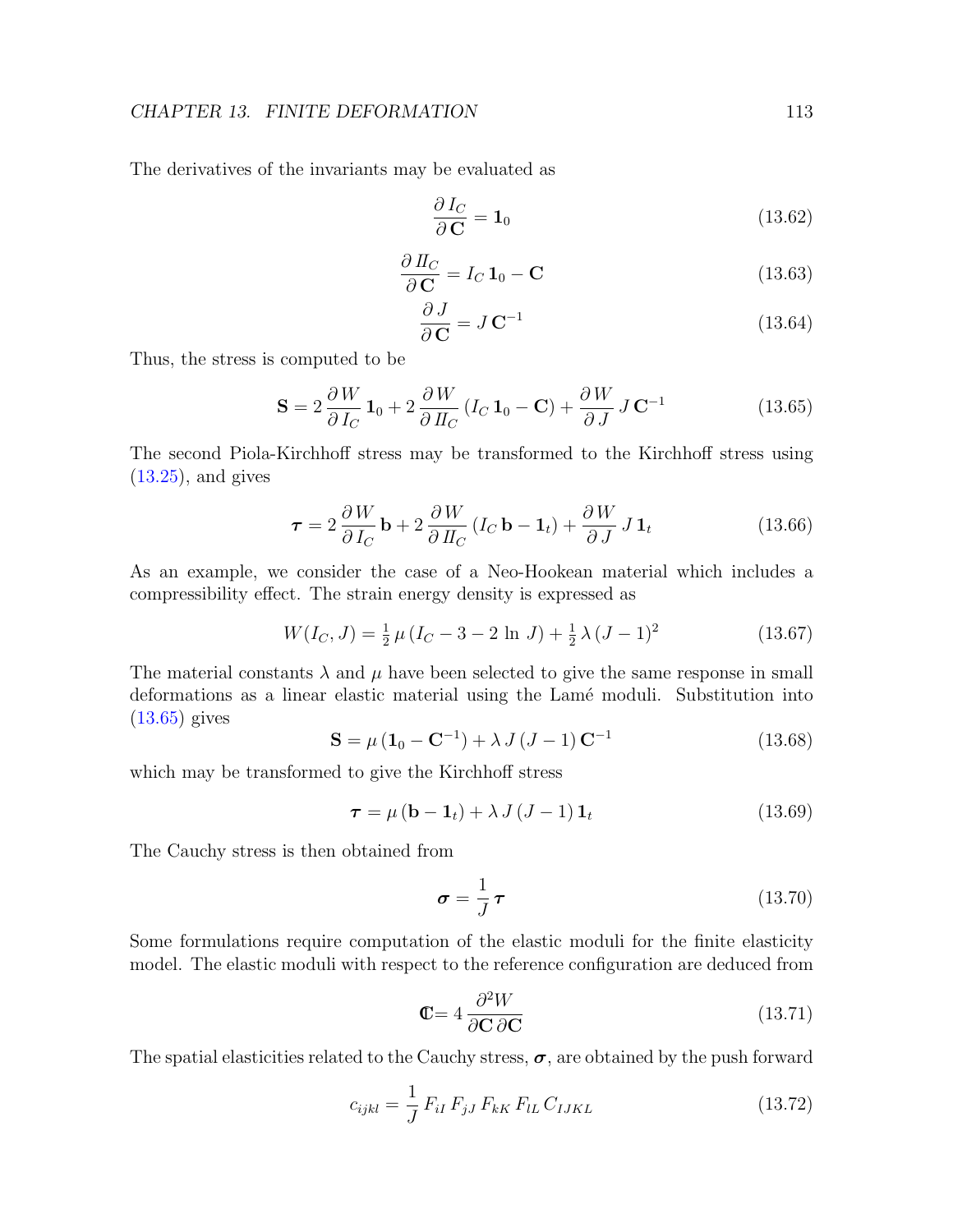For the Neo-Hookean model the material moduli with respect to the reference configuration are given as

$$
C_{IJKL} = \lambda J (2 J - 1) C_{IJ}^{-1} C_{KL}^{-1} - 2 \left[ \mu - \lambda J (J - 1) \right] C_{IK}^{-1} C_{JL}^{-1}
$$
 (13.73)

Transforming to spatial quantities gives

$$
c_{ijkl} = \lambda (2 J^{-1}) \delta_{ij} \delta_{kl} - 2 \left[ \frac{\mu}{J} - \lambda (J - 1) \right] \delta_{ik} \delta_{jl}
$$
 (13.74)

To preserve the both major and minor symmetries in the tangent it is necessary to make the substitution

$$
\delta_{ik}\delta_{jl} \to \frac{1}{2} \left( \delta_{ik}\delta_{jl} + \delta_{il}\delta_{jk} \right) \equiv \mathcal{I}_{ijkl} \tag{13.75}
$$

giving the tangent form

$$
c_{ijkl} = \lambda (2 J^{-1}) \delta_{ij} \delta_{kl} - 2 \left[ \frac{\mu}{J} - \lambda (J - 1) \right] \mathcal{I} ijkl \qquad (13.76)
$$

We note that when  $J=1$ 

$$
b_{ij} - \delta_{ij} \rightarrow \frac{\partial u_i}{\partial x_j} + \frac{\partial u_j}{\partial x_i} \equiv 2 \epsilon_{ij}
$$
 (13.77)

giving the Cauchy stress and tangent

$$
\sigma_{ij} = 2 \,\mu \,\epsilon_{ij} + \lambda \,\delta_{ij} \quad \text{and} \quad c_{ijkl} = \lambda \,\delta_{ij}\delta_{kl} - 2 \,\mu \,\mathcal{I}ijkl \tag{13.78}
$$

which agrees with the results from linear elasticity.

Other forms of constitutive equations may be introduced using appropriate expansions of the strain energy density function. As an alternative, an elastic formulation may also be expressed in terms of the principal stretches (which are the square root of the eigenvalues of  $\mathbf{C}$ ); however, the computations are quite delicate (see [\[20\]](#page-131-2)).

#### 13.7 Variational Description

A variational theorem for finite elasticity may be written in the reference configuration as

<span id="page-118-0"></span>
$$
\Pi(\mathbf{u}) = \int_{\Omega_0} W(\mathbf{C}(\mathbf{u})) dV - \int_{\Omega_0} \mathbf{u}^T \rho_0 \mathbf{b}_m dV - \int_{\partial \Omega_{0t}} \mathbf{u}^T \bar{\mathbf{t}}_0 dS \qquad (13.79)
$$

where  $\bar{t}_0$  denotes the specified traction in the reference configuration and  $\partial\Omega_0 t$  is the traction boundary for the reference configuration. In a finite element formulation, the basic element arrays evolve from the balance of linear momentum equations written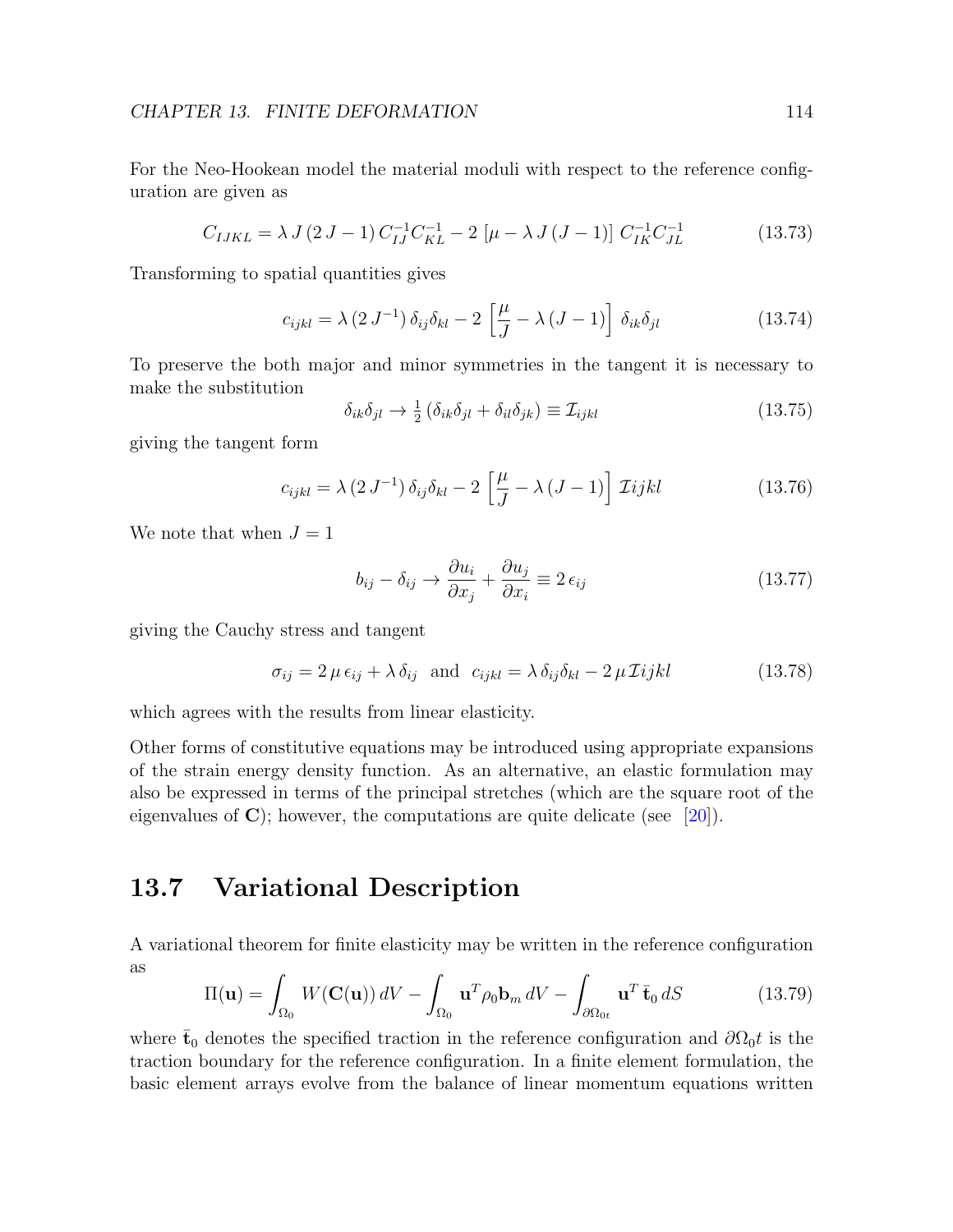as a variational equation. Accordingly, in the reference configuration a variational equation is defined from  $(13.79)$  $(13.79)$  $(13.79)$  as<sup>3</sup>

$$
\delta \Pi = \int_{\Omega_0} \frac{\partial W}{\partial \mathbf{C}} \delta \mathbf{C} \, dV - \int_{\Omega_0} \delta \mathbf{u}^T \rho_0 \, \mathbf{b}_m \, dV - \int_{\partial \Omega_0 t} \delta \mathbf{u}^T \, \bar{\mathbf{t}}_0 \, dS = 0 \tag{13.80}
$$

where  $\delta$ **u** is a variation of the displacement (often called a virtual displacement) which is arbitrary except at the kinematic boundary condition locations,  $\partial\Omega_u$ , where, for convenience, it vanishes. Since a virtual displacement is an arbitrary function, satisfaction of the variational equation implies satisfaction of the balance of linear momentum at each point in the body as well as the traction boundary conditions. We note that using  $(13.26)$ ,  $(13.56)$  and constructing the variation of C, the first term reduces to

$$
\frac{\partial W}{\partial \mathbf{C}} \delta \mathbf{C} = \frac{1}{2} \mathbf{S} \delta \mathbf{C} = \delta \mathbf{F}^T \mathbf{P}
$$
 (13.81)

Furthermore, by introducing the inertial forces through the body force as

$$
\mathbf{b}_m \ \rightarrow \ \mathbf{b}_m - \dot{\mathbf{v}} = \mathbf{b}_m - \ddot{\mathbf{x}} \tag{13.82}
$$

where  $\bf{v}$  is the velocity vector, the variational equation may be written as

$$
\delta \Pi = \int_{\Omega_0} \delta \mathbf{u}^T \, \rho_0 \, \dot{\mathbf{v}} \, dV + \int_{\Omega_0} \delta \mathbf{F}^T \, \mathbf{P} \, dV \tag{13.83}
$$

$$
-\int_{\Omega_0} \delta \mathbf{u}^T \rho_0 \, \mathbf{b}_m \, dV - \int_{\partial \Omega_0} \delta \mathbf{u}^T \, \mathbf{\bar{t}}_0 \, dS = 0 \tag{13.84}
$$

This is the variational equation form of the equations which is used for subsequent development of the finite element arrays. The first term side represents the inertial terms. For static and quasi-static problems this term may be neglected. The second term is the stress divergence term which also may be given in terms of the second Piola-Kirchhoff stress as

$$
\delta \mathbf{F}^T \mathbf{P} = \delta \mathbf{F}^T \mathbf{F} \mathbf{S} = \frac{1}{2} \delta \mathbf{C} \mathbf{S} = \delta \mathbf{E} \mathbf{S}
$$
 (13.85)

where symmetry of the second Piola-Kirchhoff stress is noted. The third and fourth terms of the variational equation represent the effects of body and surface traction loadings.

$$
\mathbf{u}_{\eta} \ \rightarrow \ \mathbf{u} + \delta \mathbf{u}
$$

Furthermore, Voigt (matrix) notation is used as much as possible to express the variational equation.

<span id="page-119-0"></span><sup>&</sup>lt;sup>3</sup>Since the notation for finite deformation includes use of upper and lower case letters, the notation for a variation to a quantity is written as  $\delta$ . Thus,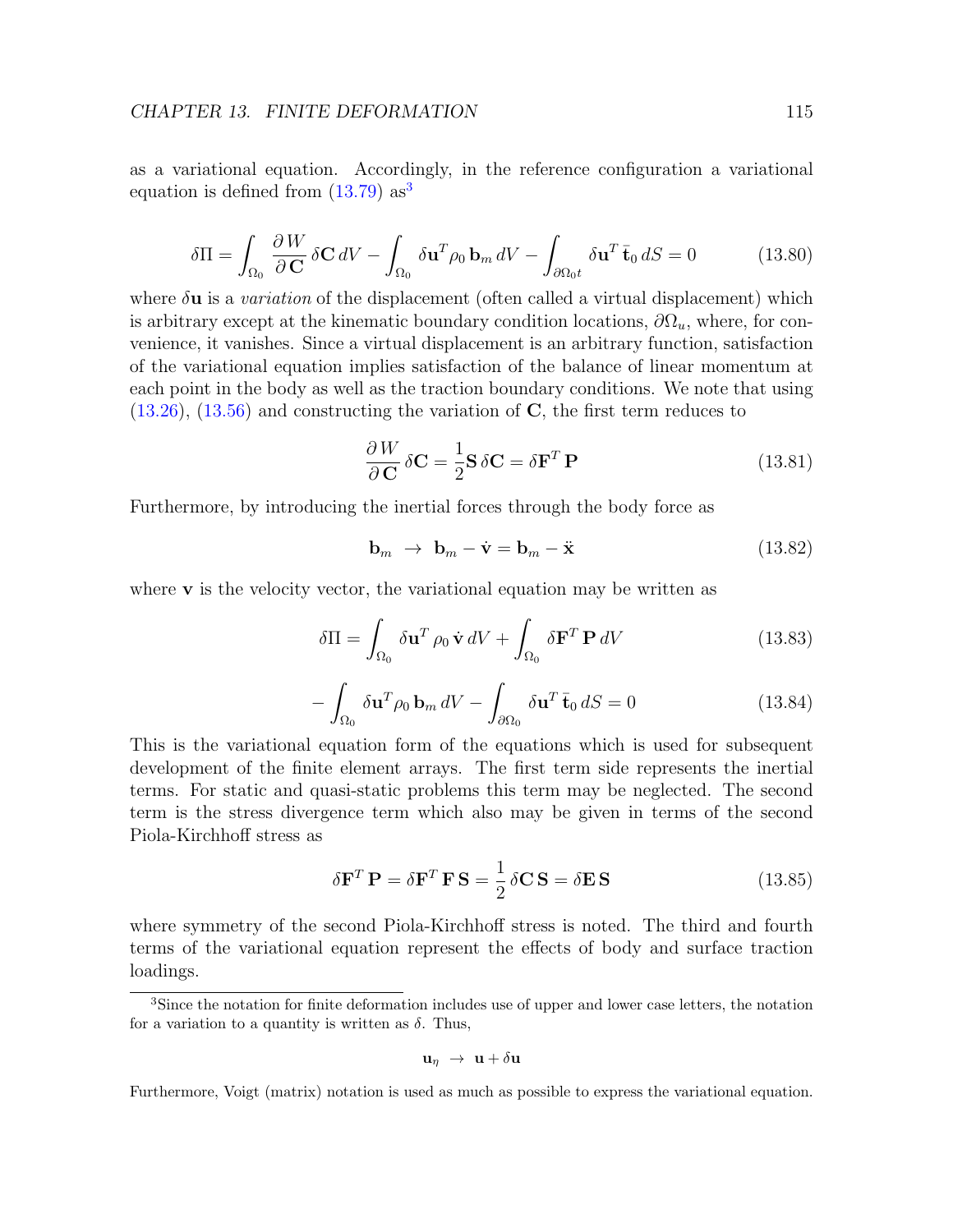The above variational equation may be transformed to the current configuration as

$$
\delta \Pi = \int_{\Omega} \delta \mathbf{u}^T \rho \dot{\mathbf{v}} \, dv + \int_{\Omega} \nabla (\delta \mathbf{u})^T \, \boldsymbol{\sigma} \, dv \qquad (13.86)
$$

$$
-\int_{\Omega} \delta \mathbf{u}^{T} \rho \mathbf{b}_{m} dv - \int_{\partial \Omega_{t}} \delta \mathbf{u}^{T} \bar{\mathbf{t}} ds = 0
$$
 (13.87)

The last result is identical to the conventional, small deformation formulation found in earlier chapters and in finite element texts (e.g., see Hughes<sup>[\[13\]](#page-131-0)</sup> or Zienkiewicz and Taylor<sup>[\[30,](#page-132-2) [28\]](#page-132-1)</sup>) except that integrals are performed over the deformed current configuration.

Representations with respect to a fixed reference configuration are introduced to simplify the development of the basic relations. Some authors refer to the case where the reference configuration is the initial description of the body (at time zero) as a total Lagrangian description and to one which is referred to the previous computed configuration as an updated Lagrangian description. For the development considered here it is not important which is selected since ultimately all integrations are carried out over the current configuration; and, either a total or an updated description can be transformed to the current state.

#### 13.8 Linearized Equations

The stress divergence term may be written in many forms, as shown above. To solve a boundary value problem the nonlinear equations may be linearized and solved as a sequence of linear problems. The linearization should be considered in a reference configuration representation. In this section it is expedient to again use a tensor form of the equations instead of the matrix form used above. Accordingly, a formulation based upon the second Piola-Kirchhoff stress and written in tensor form is considered for the linearization step.

$$
\int_{\Omega_0} tr \left( \delta \mathbf{F}^T \mathbf{F} \mathbf{S} \right) dV = \int_{\Omega_0} tr \left( \delta \mathbf{F} \mathbf{S} \mathbf{F}^T \right) dV \tag{13.88}
$$

which are equivalent forms. In the above, the trace operation denotes the following step (reference configuration tensors are used as an example, but other forms also hold)

$$
tr\left(\mathbf{A}\,\mathbf{B}\right) = A_{IJ}\,B_{JI}\tag{13.89}
$$

Note that in the reference configuration the domain,  $\Omega_0$  is fixed (i.e, does not change) which is not true for a formulation considered directly in the current configuration. Consequently, a linearization may be written as

$$
\Delta \left( \int_{\Omega_0} tr \left( \delta \mathbf{F} \, \mathbf{S} \, \mathbf{F}^T \right) dV \right) = \int_{\Omega_0} tr \left( \delta \mathbf{F} \, \mathbf{S} \, \Delta \mathbf{F}^T \right) dV + \int_{\Omega_0} tr \left( \delta \mathbf{F} \, \Delta \mathbf{S} \, \mathbf{F}^T \right) dV \tag{13.90}
$$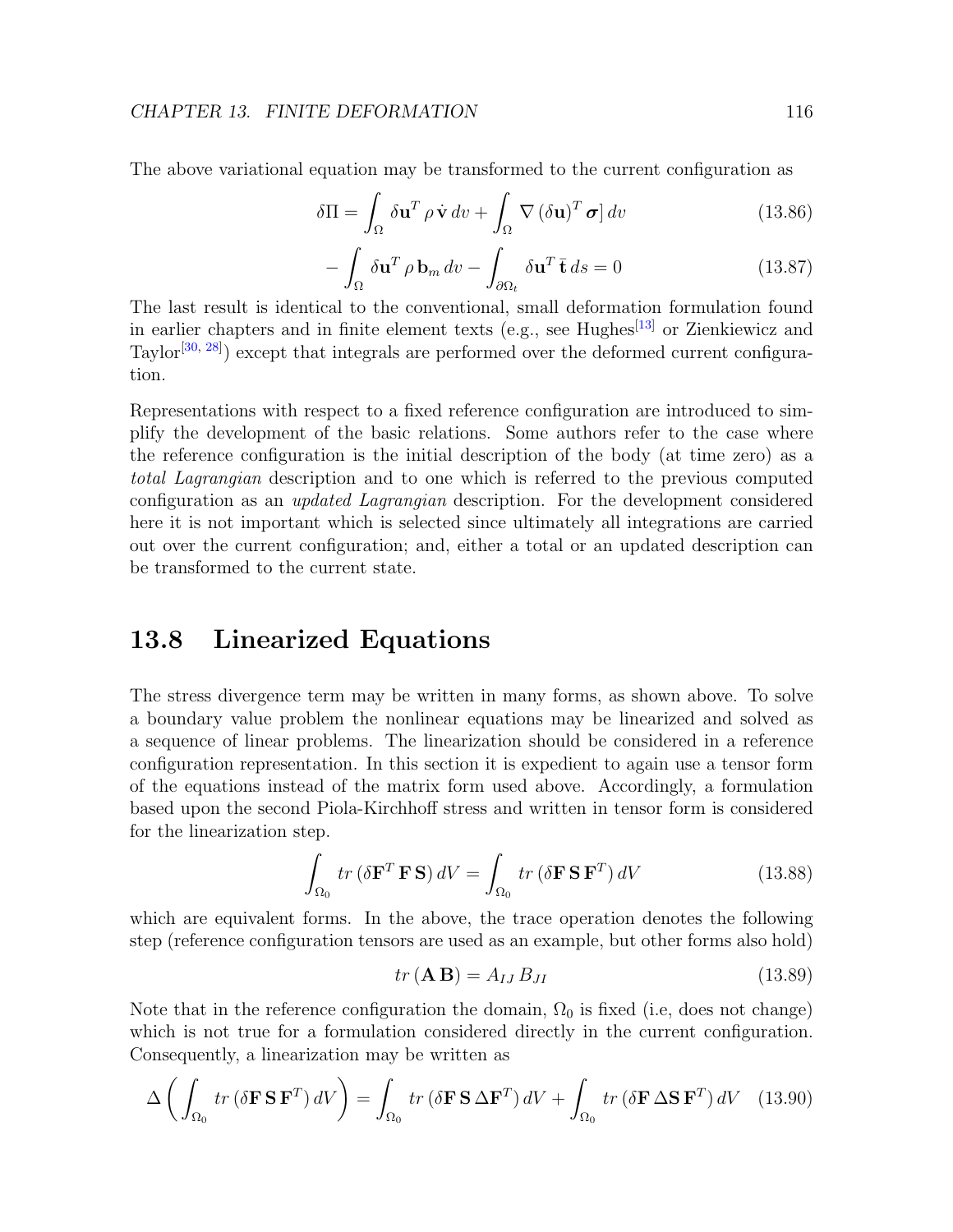We also note that for a continuum problem  $\Delta(\delta F)$  vanishes, which is not true for problems in beams, plates and shells and, thus, additional terms are necessary. The linearization may be transformed to the current configuration and expressed in terms of quantities associated with the Cauchy stress. Accordingly, using

$$
\delta \mathbf{F} = \nabla \left( \delta \mathbf{u} \right) \mathbf{F} \tag{13.91}
$$

and a similar expression for  $\Delta F$  gives

$$
\Delta \left( \int_{\Omega_0} tr \left( \delta \mathbf{F} \, \mathbf{S} \, \mathbf{F}^T \, dV \right) \right) = \int_{\Omega} tr \left( \nabla \left( \delta \mathbf{u} \right) \boldsymbol{\sigma} \nabla \left( \Delta \mathbf{u} \right)^T \right) dv \n+ \int_{\Omega} tr \left( \nabla \left( \delta \mathbf{u} \right) \Delta \boldsymbol{\sigma} \right) dv
$$
\n(13.92)

where

$$
\Delta \boldsymbol{\sigma} = \frac{1}{J} \mathbf{F} \Delta \mathbf{S} \mathbf{F}^T
$$
 (13.93)

The first term on the right hand side leads to the *geometric stiffness* term in a finite element formulation, whereas, the second term depends on the material constitution and leads to the material part of the stiffness.

The material part involves  $\Delta S$  which is computed for each particular constitutive relation. This will be discussed later for a particular constitutive equation; however, in general we seek an expression of the form

$$
\Delta S = C \Delta E \tag{13.94}
$$

where  $\mathbf{C}$  are the material moduli for the material constitution expressed in the reference configuration. When used with the definition of  $\Delta \sigma$  this may be transformed to the current configuration as

$$
\Delta \boldsymbol{\sigma} = \mathbf{E} \Delta \boldsymbol{\epsilon} \tag{13.95}
$$

where  $E$  are the material moduli expressed in the current configuration. The moduli are related through

$$
J\mathbf{E} = \mathbf{F} \mathbf{F} \mathbf{C} \mathbf{F}^T \mathbf{F}^T
$$
 (13.96)

In the above  $\Delta \epsilon$  is the symmetric part of the gradient of the incremental displacement. It is expressed as

$$
\Delta \epsilon = \frac{1}{2} \left[ \nabla \Delta \mathbf{u} + (\nabla \Delta \mathbf{u})^T \right]
$$
 (13.97)

Substitution of the above into the term for the material part of the stiffness yields

$$
\int_{\Omega} tr \left( \nabla \left( \delta \mathbf{u} \right) \Delta \boldsymbol{\sigma} \right) dv = \int_{\Omega} tr \left( \delta \boldsymbol{\epsilon} \mathbf{k} \Delta \boldsymbol{\epsilon} \right) dv \qquad (13.98)
$$

which we note is also identical to the form of the linear problem.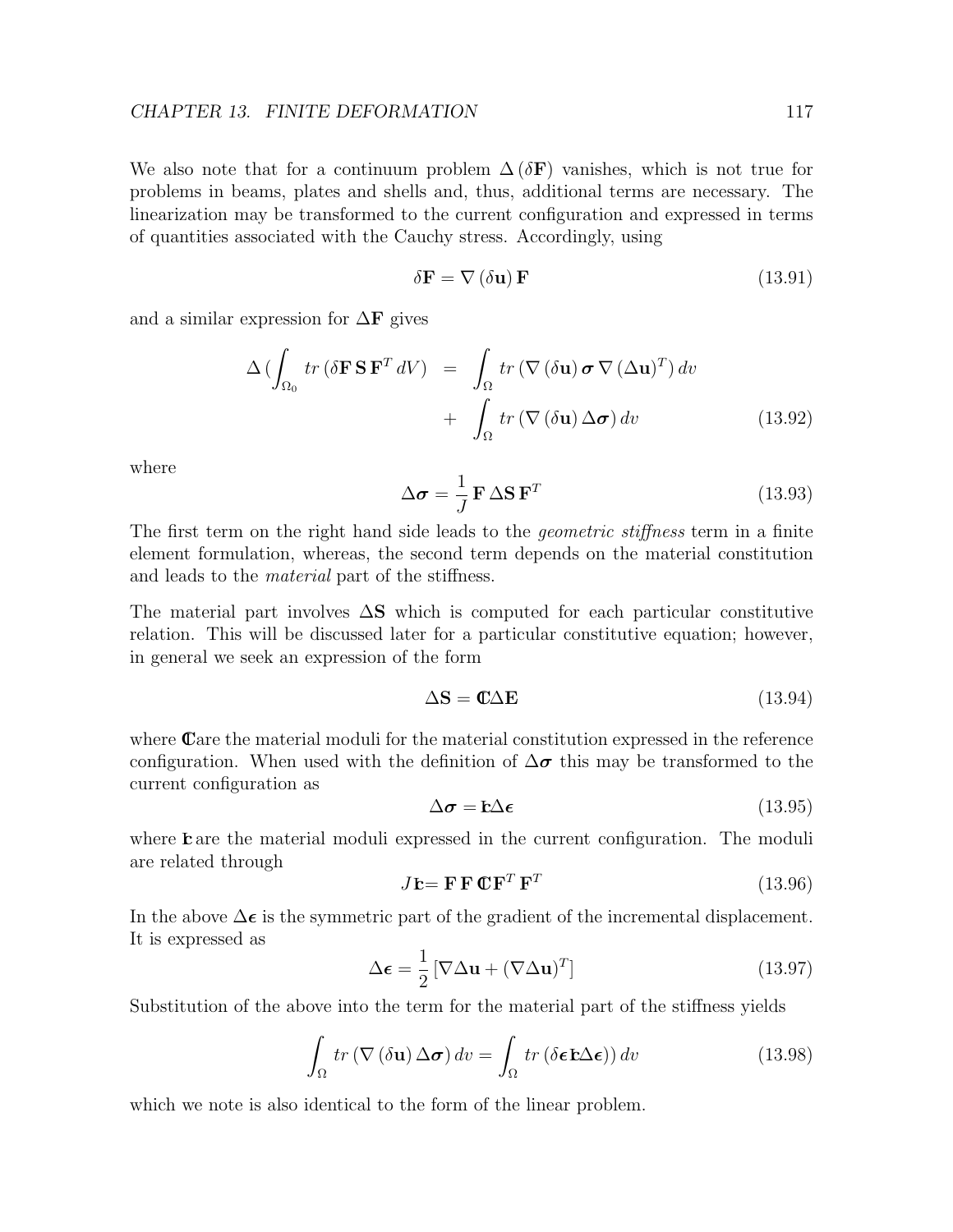#### 13.9 Element Technology

A finite element discretization may be constructed by dividing the body into finite elements.[4](#page-122-0) Accordingly, we have

$$
\Omega \approx \Omega_h = \sum_e \Omega_e \tag{13.99}
$$

where  $\Omega_e$  is the domain of an individual element, e, and  $\Omega_h$  is the domain covered by all the elements. We note that in general  $\Omega_h$  is an approximation to the domain of the real body since the elements only have mapped polygonal shapes. With this approximation the integrals in the variational equation may be approximated as

$$
\int_{\Omega} (\cdot) dv \approx \int_{\Omega_h} (\cdot) dv = \sum_{e} \int_{\Omega_e} (\cdot) dv \qquad (13.100)
$$

Using this approximation the variational equation become

$$
\sum_{e} \left[ \int_{\Omega_e} \delta \mathbf{u}^T \rho \dot{\mathbf{v}} \, dv + \int_{\Omega_e} \nabla (\delta \mathbf{u})^T \, \boldsymbol{\sigma} \, dv \right] =
$$
\n
$$
\sum_{e} \left[ \int_{\Omega_e} \delta \mathbf{u}^T \rho \mathbf{b}_m \, dv + \int_{\partial \Omega_{et}} \delta \mathbf{u}^T \bar{\mathbf{t}} \, ds \right]
$$
\n(13.101)

An approximate variational solution may be developed by writing trial solutions and test functions for the motions and virtual displacements, respectively. Adopting an isoparametric formulation (e.g., see [\[13,](#page-131-0) [30,](#page-132-2) [28\]](#page-132-1)) we may write for a typical element

$$
\mathbf{X} = N_I(\boldsymbol{\xi}) \mathbf{X}^I \quad ; \quad I = 1, 2, \quad , \text{nen} \tag{13.102}
$$

where nen is the number of nodes defining an element,  $I$  are node labels for the element,  $N_I(\xi)$  are *shape functions* for node I which maintain suitable continuity between contiguous elements and  $X<sup>I</sup>$  are the coordinates for node I. Similarly, we may write approximations for the current configuration as

$$
\mathbf{x} = N_I(\xi) \mathbf{x}^I(t) \tag{13.103}
$$

the displacements as

$$
\mathbf{u} = N_I(\xi) \mathbf{u}^I(t) \tag{13.104}
$$

the incremental displacements as

$$
\Delta \mathbf{u} = N_I(\xi) \, \Delta \mathbf{u}^I(t) \tag{13.105}
$$

and the virtual displacements as

$$
\delta \mathbf{u} = N_I(\boldsymbol{\xi}) \, \delta \mathbf{u}^I \tag{13.106}
$$

Time dependence is included in the nodal parameters for the current position and displacements.

<span id="page-122-0"></span><sup>&</sup>lt;sup>4</sup>Consult the book by Zienkiewicz, Taylor & Zhu<sup>[\[29,](#page-132-3) [30\]](#page-132-2)</sup> for details.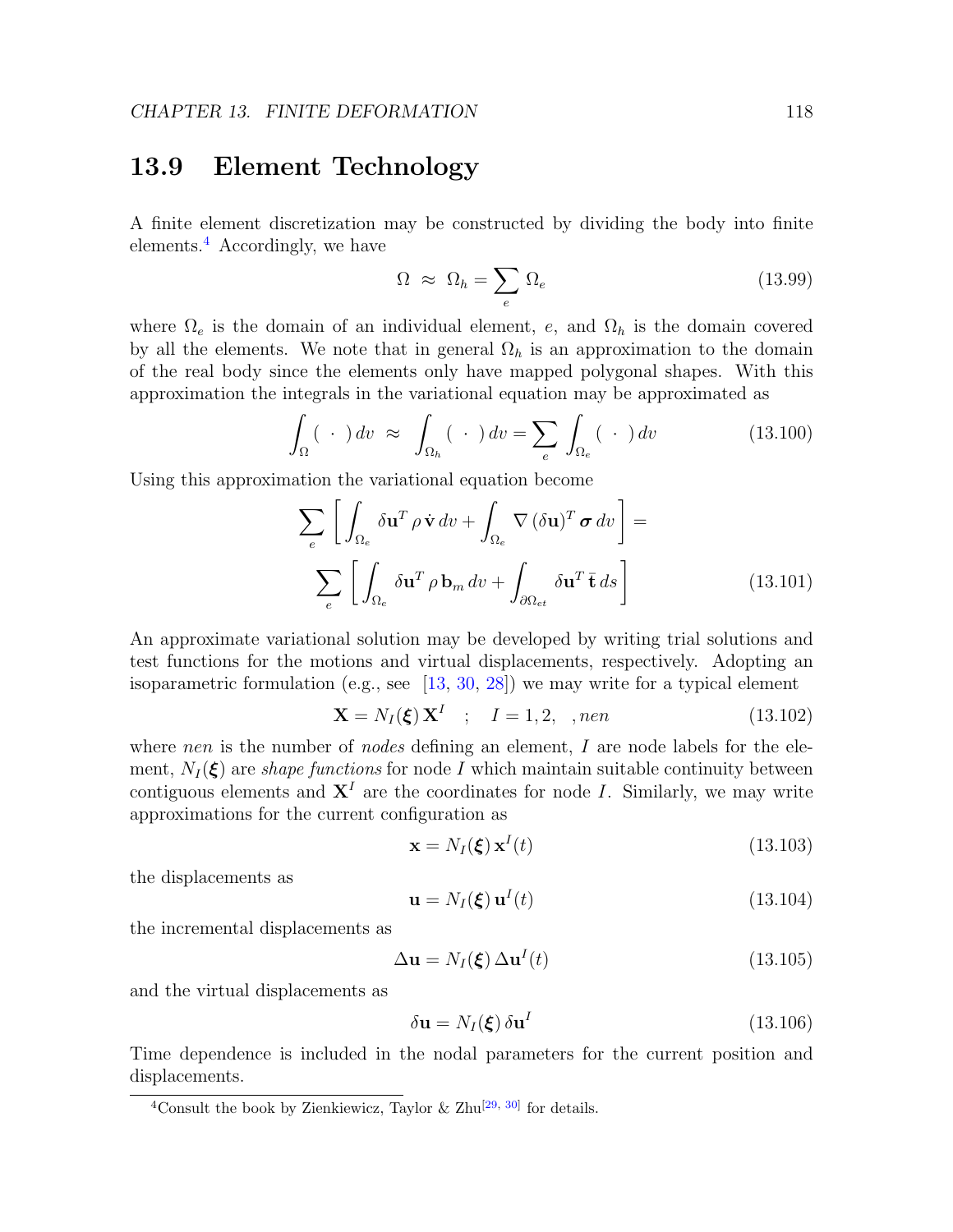#### 13.10 Consistent and Lumped Mass Matrices

Using the above approximations we may discretize the terms in the variational equation for each element. Accordingly, the first term becomes

$$
\int_{\Omega_e} \delta \mathbf{u}^T \rho \dot{\mathbf{v}} \, dv = (\delta \mathbf{u}^T)^I \int_{\Omega_e} N_I \, \rho \, N_J \, dv \, \mathbf{1}_t \ddot{\mathbf{x}}^J \tag{13.107}
$$

where summation convention is implied for the  $a$  and  $b$  indices. The integral for the shape functions defines the *consistent mass matrix* for the analysis which may be written as

$$
\mathbf{M}_{IJ} = \int_{\Omega_e} N_I \, \rho \, N_J \, dv \, \mathbf{1}_t \tag{13.108}
$$

For procedures to construct a lumped mass see either [\[30,](#page-132-2) Appendix 8] or [\[11\]](#page-130-4).

#### 13.11 Stress Divergence Matrix

The stress divergence term may be expanded by noting symmetry of  $\sigma$  to give

$$
\int_{\Omega_e} tr \left[ \nabla \left( \delta \mathbf{u} \right) \boldsymbol{\sigma} \right] dv = \int_{\Omega_e} tr \left[ \delta \boldsymbol{\epsilon} \, \boldsymbol{\sigma} \right] dv \tag{13.109}
$$

where  $\delta \epsilon$  is given by

$$
\delta \boldsymbol{\epsilon} = \frac{1}{2} \left[ \nabla (\delta \mathbf{u}) + (\nabla (\delta \mathbf{u}))^T \right]
$$
 (13.110)

Introducing matrix notation for  $\sigma$  and  $\delta \epsilon$  as

$$
\boldsymbol{\sigma} = \begin{bmatrix} \sigma_{11} & \sigma_{22} & \sigma_{33} & \sigma_{12} & \sigma_{23} & \sigma_{31} \end{bmatrix}^T \tag{13.111}
$$

and

$$
\delta \epsilon = \begin{bmatrix} \delta \epsilon_{11} & \delta \epsilon_{22} & \delta \epsilon_{33} & 2 \delta \epsilon_{12} & 2 \delta \epsilon_{23} & 2 \delta \epsilon_{31} \end{bmatrix}^T \tag{13.112}
$$

the stress divergence term may be written as

$$
\int_{\Omega_e} \delta \boldsymbol{\epsilon}^T \boldsymbol{\sigma} \, dv \tag{13.113}
$$

Expressing the  $\delta \epsilon$  in terms of the virtual displacements gives

$$
\delta \epsilon = \begin{bmatrix} \frac{\partial \delta u_1}{\partial x_1} & \frac{\partial \delta u_2}{\partial x_2} & \frac{\partial \delta u_3}{\partial x_3} & \frac{\partial \delta u_1}{\partial x_2} + \frac{\partial \delta u_2}{\partial x_1} & \frac{\partial \delta u_2}{\partial x_3} + \frac{\partial \delta u_3}{\partial x_2} & \frac{\partial \delta u_3}{\partial x_1} + \frac{\partial \delta u_1}{\partial x_3} \end{bmatrix}^T
$$
(13.114)

Using the interpolations for the virtual displacements in each element leads to the matrix relation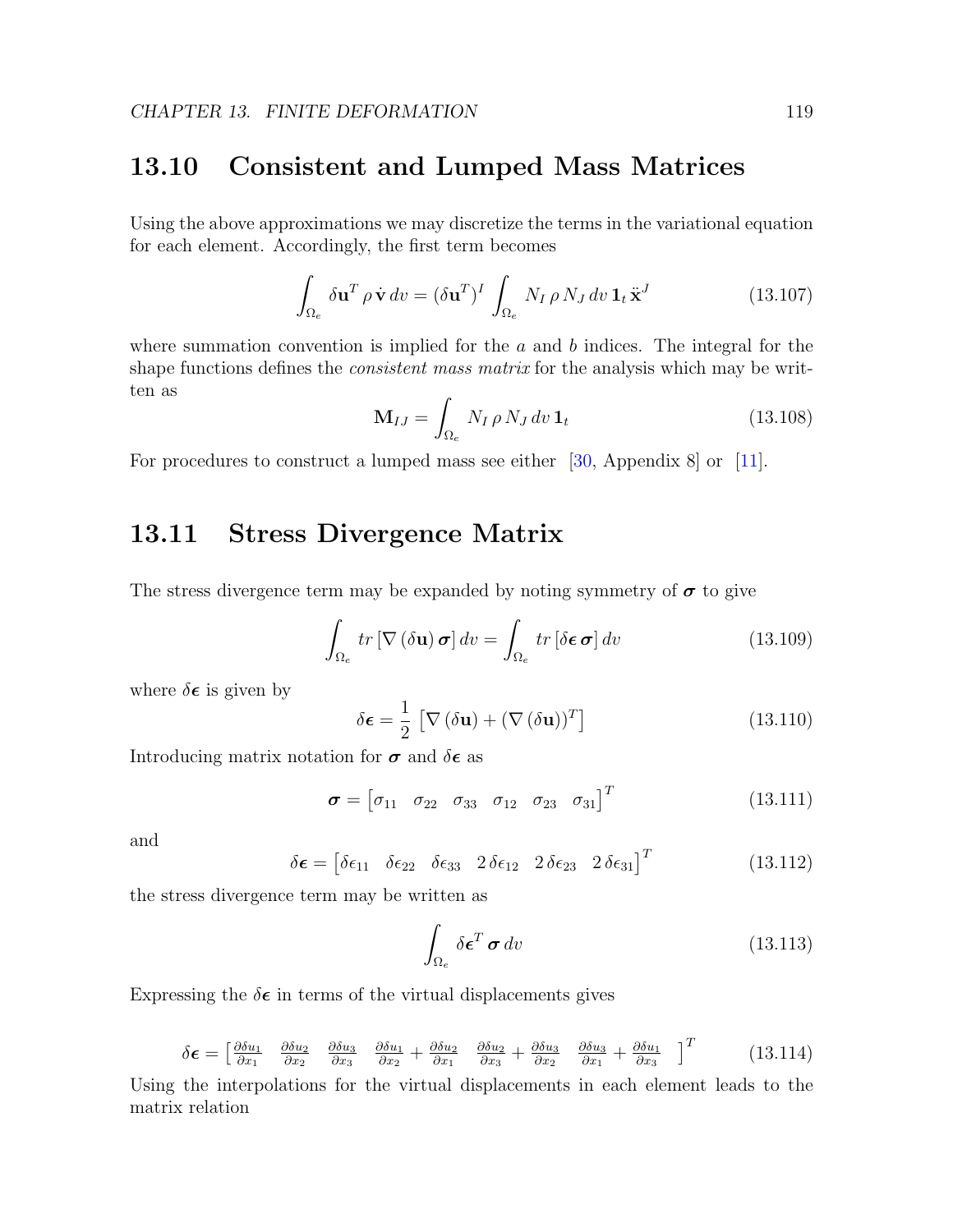$$
\delta \epsilon = \begin{bmatrix} N_{I,1} & 0 & 0 \\ 0 & N_{I,2} & 0 \\ 0 & 0 & N_{I,3} \\ N_{I,2} & N_{I,1} & 0 \\ 0 & N_{I,3} & N_{I,2} \\ N_{I,3} & 0 & N_{I,1} \end{bmatrix} \begin{bmatrix} \delta u_1^I \\ \delta u_2^I \\ \delta u_3^I \end{bmatrix} = \mathbf{B}_I \, \delta \mathbf{u}^I
$$
 (13.115)

In the above, the notation

$$
N_{I,1} = \frac{\partial N_I}{\partial x_1} \tag{13.116}
$$

has been used for conciseness. The  $B<sub>I</sub>$  matrix describes the transformation from the virtual displacements,  $\delta \mathbf{u}^I$  to the  $\delta \epsilon$ . The stress divergence term may now be written as

$$
\int_{\Omega_e} \delta \boldsymbol{\epsilon}^T \boldsymbol{\sigma} \, dv = (\delta \mathbf{u}^I)^T \int_{\Omega_e} \mathbf{B}_I^T \boldsymbol{\sigma} \, dv \qquad (13.117)
$$

The above expressions are identical to results obtained for the linear problem except that all calculations are based upon coordinates in the current (deformed) configuration.

#### 13.12 Geometric stiffness

The geometric stiffness for a finite element formulation is obtained by substituting the interpolations described above into the geometric term for a single element. Accordingly,

$$
\int_{\Omega_e} tr \left( \nabla \left( \delta \mathbf{u} \right) \boldsymbol{\sigma} \nabla \left( \Delta \mathbf{u} \right)^T \right) dv = \left( \delta \mathbf{u}^I \right)^T \int_{\Omega_e} tr \left( \nabla N_I^T \boldsymbol{\sigma} \nabla N_J \right) dv \, \Delta \mathbf{u}^J \tag{13.118}
$$

Evaluation of the right hand side of the above expression leads to the geometric stiffness matrix which is given by

$$
(\mathbf{K}^{g})_{IJ} = \int_{\Omega_e} tr \left( \nabla N_I^T \boldsymbol{\sigma} \nabla N_J \right) dv \, \mathbf{1}_t \tag{13.119}
$$

In component form the expression for the geometric stiffness is given as

$$
(\mathbf{K}_{ij}^g)_{IJ} = \int_{\Omega_e} \frac{\partial N_I}{\partial x_k} \sigma_{kl} \frac{\partial N_J}{\partial x_l} dv \,\delta_{ij}
$$
(13.120)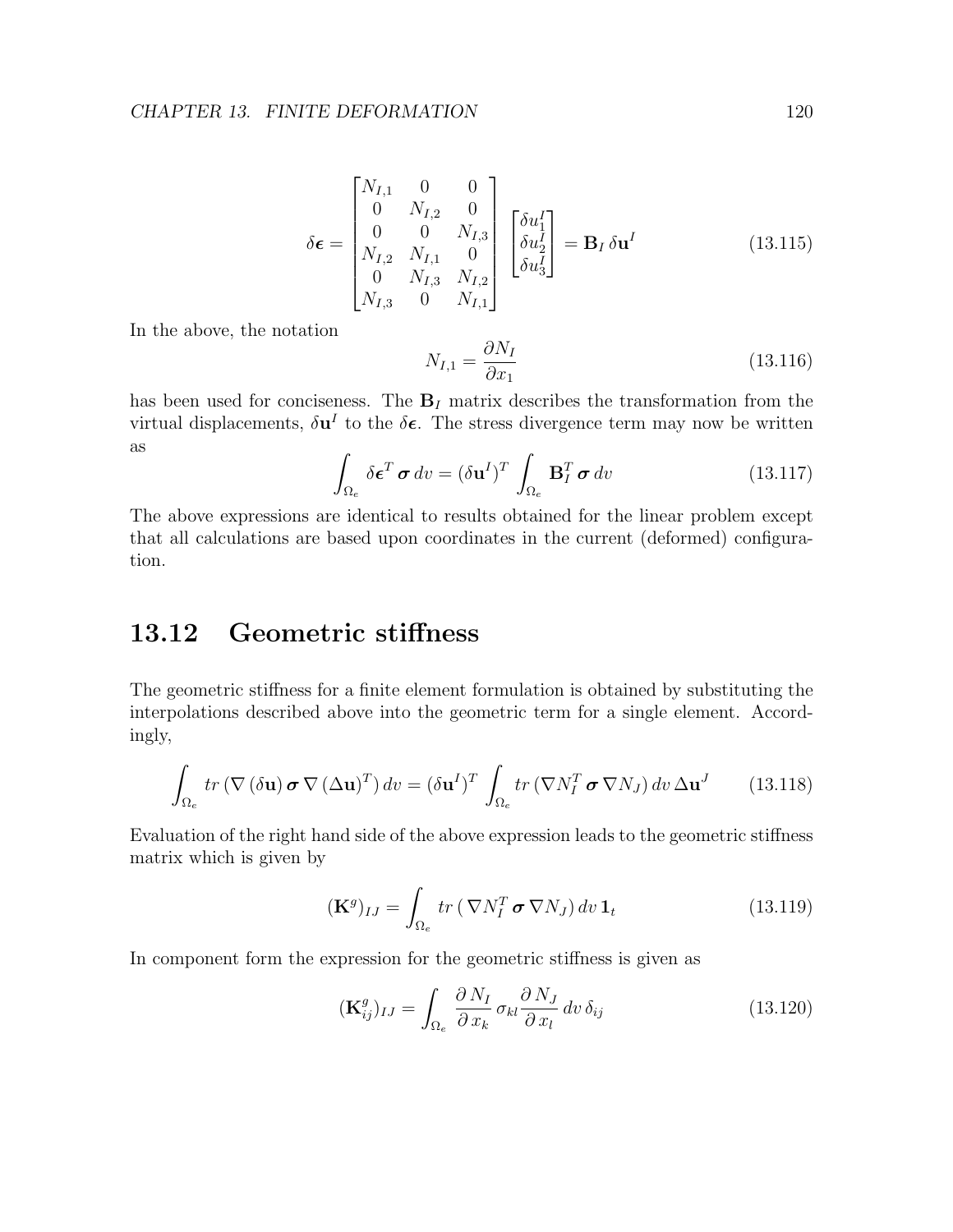### 13.13 Material tangent matrix - standard B matrix formulation

The material tangent matrix is deduced from the term

$$
\int_{\Omega_e} tr \left( \nabla \left( \delta \mathbf{u} \right) \Delta \boldsymbol{\sigma} \right) dv = \int_{\Omega_e} tr \left( \delta \boldsymbol{\epsilon} \mathbf{k} \Delta \boldsymbol{\epsilon} \right) dv \tag{13.121}
$$

which is evaluated for a typical element. In matrix notation the right hand side becomes

$$
\int_{\Omega_e} tr \left( \delta \boldsymbol{\epsilon} \mathbf{E} \Delta \boldsymbol{\epsilon} \right) dv = \int_{\Omega_e} \delta \boldsymbol{\epsilon}^T \mathbf{D} \Delta \boldsymbol{\epsilon} dv \qquad (13.122)
$$

where **D** denotes the material moduli in the current configuration given in the matrix representation introduced for the linear problem. Furthermore, substitution of the finite element interpolations into the incremental strain term leads to the result in matrix form

$$
\Delta \epsilon = \mathbf{B}_J \, \Delta \mathbf{u}^J \tag{13.123}
$$

Thus, the material tangent is computed from

$$
\int_{\Omega_e} \delta \boldsymbol{\epsilon}^T \mathbf{D} \Delta \boldsymbol{\epsilon} \, dv = (\delta \mathbf{u}^I)^T \int_{\Omega_e} \mathbf{B}_I^T \mathbf{D} \mathbf{B}_J \, dv \, \Delta \mathbf{u}^J \tag{13.124}
$$

and the material tangent matrix is given by

$$
(\mathbf{K}^m)_{IJ} = \int_{\Omega_e} \mathbf{B}_I^T \mathbf{D} \mathbf{B}_J \, dv \tag{13.125}
$$

which again is identical to the linear problem except that all steps are performed for the current configuration.

#### 13.14 Loading terms

The right hand side terms may be discretized by introducing the interpolations for the virtual displacement. Accordingly, the body force may be given as

$$
\int_{\Omega_e} \delta \mathbf{u}^T \rho \, \mathbf{b}_m \, dv = (\delta \mathbf{u}^I)^T \int_{\Omega_e} N_I \, \rho \, \mathbf{b}_m \, dv \tag{13.126}
$$

and the boundary loading is

$$
\int_{\partial\Omega_e} \delta \mathbf{u}^T \bar{\mathbf{t}} ds = (\delta \mathbf{u}^I)^T \int_{\partial\Omega_{et}} N_I \bar{\mathbf{t}} ds
$$
\n(13.127)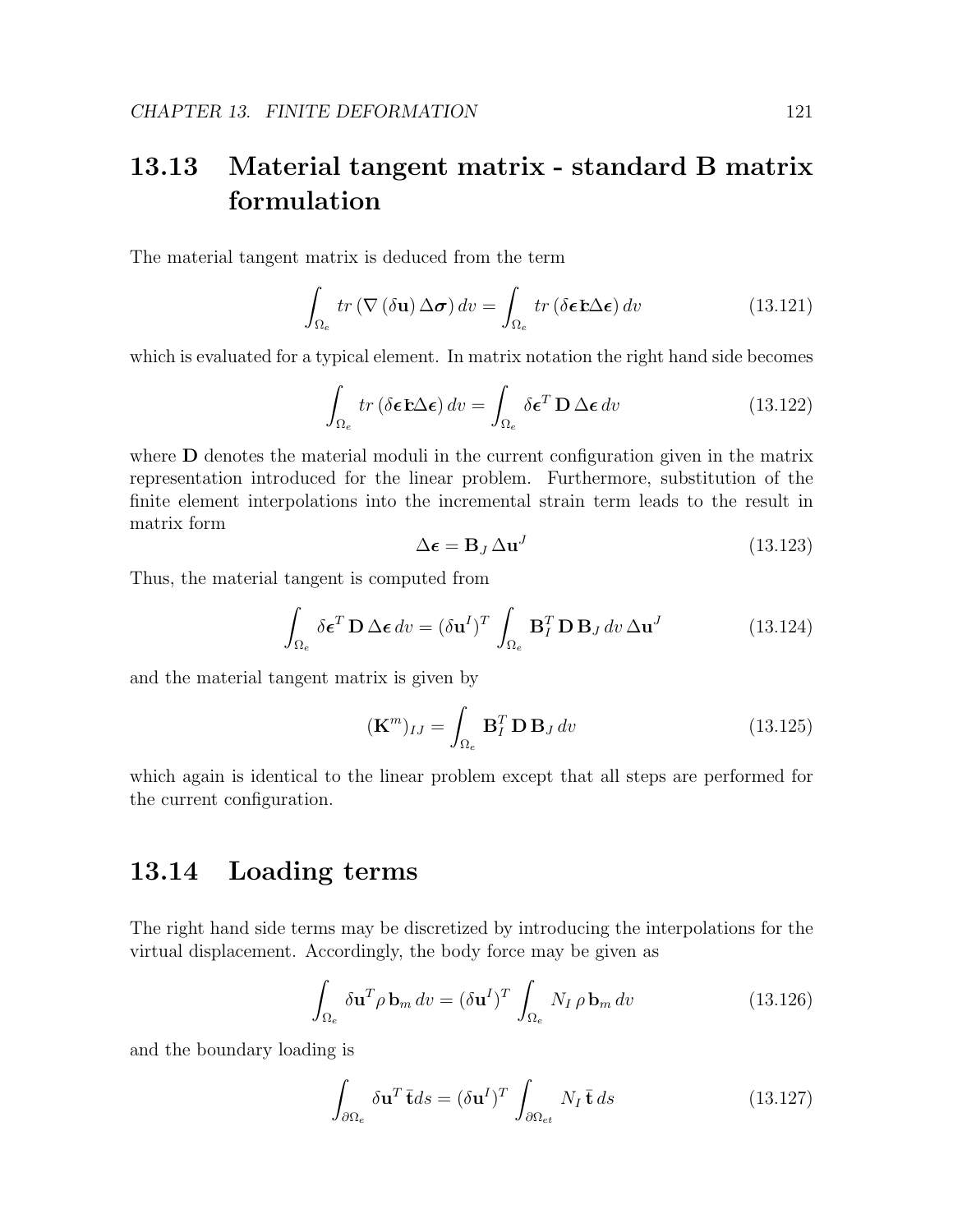#### 13.15 Basic finite element formulation

Accumulating all terms together, the variational equation may be written as

$$
\sum_{e} (\delta \mathbf{u}^{I})^{T} \left[ \mathbf{M}_{IJ} \ddot{\mathbf{x}}^{J} + \int_{\Omega_{e}} \mathbf{B}_{I}^{T} \boldsymbol{\sigma} dv - \mathbf{f}_{I} \right] = 0 \qquad (13.128)
$$

where  $f_I$  is the sum of the body and surface traction terms.

$$
\mathbf{f}_I = \int_{\Omega_e} N_I \, \rho \, \mathbf{b}_m \, dv + \int_{\partial \Omega_e t} N_I \, \mathbf{\bar{t}} \, ds \tag{13.129}
$$

Since  $\delta \mathbf{u}^{I}$  is arbitrary, the variational equation leads to the discrete balance of linear momentum equations

$$
\sum_{e} \left[ \mathbf{M}_{IJ} \ddot{\mathbf{x}}^J + \int_{\Omega_e} \mathbf{B}_I^T \boldsymbol{\sigma} \, dv - \mathbf{f}_I \right] = \mathbf{0} \tag{13.130}
$$

which may be written in the compact matrix form

$$
\mathbf{M}\ddot{\mathbf{x}} + \mathbf{N}(\boldsymbol{\sigma}) = \mathbf{f} \tag{13.131}
$$

where  $N(\sigma)$  is the stress divergence vector.

Solution of this set of equations together with satisfying the material constitution and the displacement boundary conditions, yields the solution to a problem. A common solution procedure is to use a Newton type solution method and solve a sequence of linear problems. Accordingly, in a Newton Method we write the momentum equation as

$$
\mathbf{R} = \mathbf{f} - \mathbf{M}\ddot{\mathbf{x}} - \mathbf{N}(\boldsymbol{\sigma}) = \mathbf{0}
$$
 (13.132)

A linearization of this set of equations gives the result

$$
\mathbf{M} \Delta \ddot{\mathbf{u}} + \mathbf{K}_t \Delta \mathbf{u} = \mathbf{R} \tag{13.133}
$$

where

$$
\mathbf{K}_t = \mathbf{K}^m + \mathbf{K}^g \tag{13.134}
$$

The above description is for a standard *displacement* type formulation. We refer to the method as the standard B-matrix formulation.

#### 13.16 Mixed formulation

In the mixed formulation used, a modified deformation gradient, (as described in [\[20\]](#page-131-2)), is used. The mixed formulation is used to permit solution of incompressible and nearly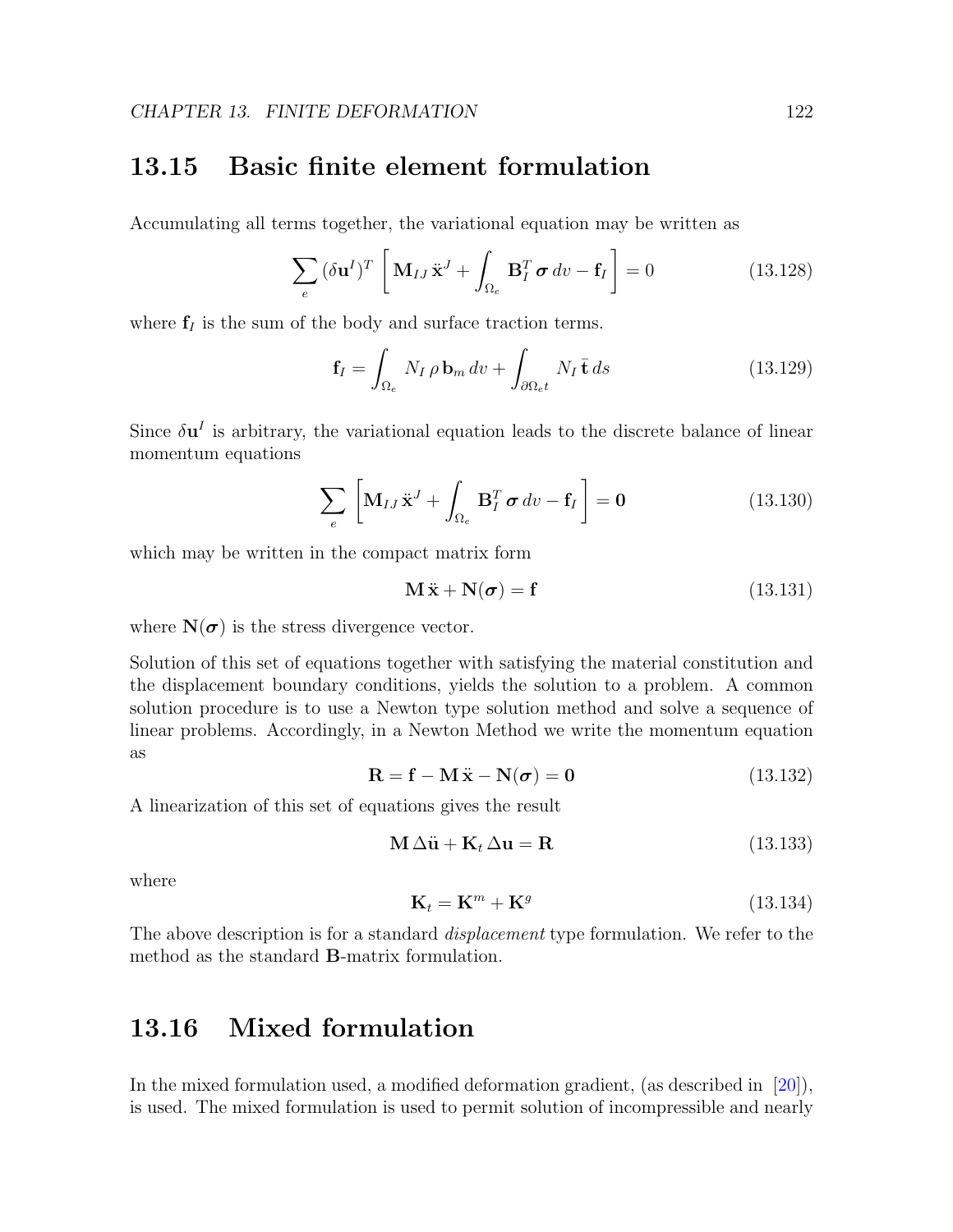incompressible materials, as well as, compressible solutions which can be treated by a standard B matrix formulations. Thus, the modified deformation gradient is based upon a separation into volumetric and deviatoric parts as

$$
\mathbf{F} = \mathbf{F}_{vol} \, \mathbf{F}_{dev} \tag{13.135}
$$

where  $\mathbf{F}_{vol}$  measures volumetric part and  $\mathbf{F}_{dev}$  the deviatoric part of deformation. Since  $det$ **F** measures the volumetric part we have

$$
J = det \mathbf{F} = det \mathbf{F}_{vol} det \mathbf{F}_{dev}
$$
 (13.136)

which leads to the result

$$
\det \mathbf{F}_{vol} = J \tag{13.137}
$$

and

$$
\det \mathbf{F}_{dev} = 1\tag{13.138}
$$

This may be accomplished by using

$$
\mathbf{F}_{vol} = J^{\frac{1}{3}} \mathbf{1} \tag{13.139}
$$

for the volumetric part which gives

$$
\mathbf{F}_{dev} = J^{-1/3} \mathbf{F} \tag{13.140}
$$

for the deviatoric part. The modified deformation gradient may then be constructed by replacing the volumetric part by a mixed treatment. Accordingly, we define

$$
\tilde{\mathbf{F}} = \left(\frac{\theta}{J}\right)^{1/3} \mathbf{F} \tag{13.141}
$$

as the modified tensor. In the above expression,  $\theta$  is a mixed representation for the determinant of the deformation gradient. The modified right Cauchy-Green deformation tensor is then computed from

$$
\tilde{\mathbf{C}} = \tilde{\mathbf{F}}^T \tilde{\mathbf{F}} \tag{13.142}
$$

with similar definitions for  $\tilde{E}$  and  $\tilde{b}$ . The virtual modified deformation gradient is now given by

$$
\delta \tilde{\mathbf{F}} = \left[ \frac{\delta \theta}{3 \theta} \mathbf{1}_t + (\nabla \delta \mathbf{u} - \frac{1}{3} \operatorname{div} \delta \mathbf{u} \mathbf{1}_t) \right] \tilde{\mathbf{F}} \tag{13.143}
$$

A three field variational statement of the problem is completed by adding to the motion,  $\phi$ , and mixed determinant of the modified deformation gradient,  $\theta$ , the mixed pressure,  $p$ .

$$
\Pi(\mathbf{u}, \theta, p) = \int_{\Omega_0} W \left( \tilde{\mathbf{C}}(\mathbf{u}, \theta) \right) dV + \int_{\Omega_0} p (J - \theta) dV \qquad (13.144)
$$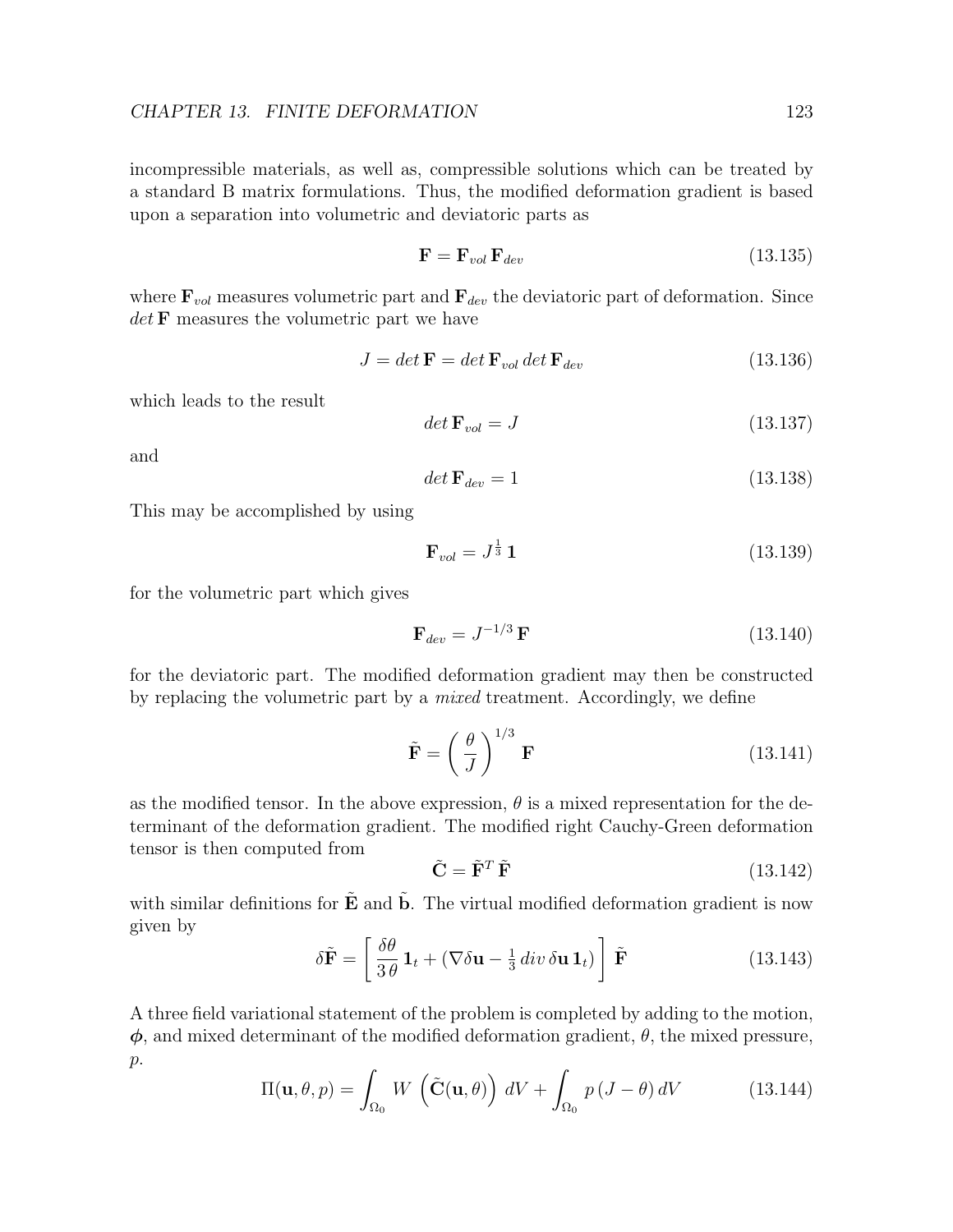$$
-\int_{\Omega_0} \mathbf{u}^T \rho_0 \mathbf{b}_m \, dV - \int_{\partial \Omega_{0t}} \mathbf{u}^T \bar{\mathbf{t}}_0 \, dS \tag{13.145}
$$

A variational equation including the effects of inertia may be constructed following steps above and written as (see, [\[20\]](#page-131-2))

$$
\int_{\Omega} \delta \mathbf{u}^{T} \rho \dot{\mathbf{v}} \, dv + \int_{\Omega} \nabla \delta \mathbf{u}^{T} \left( \tilde{\boldsymbol{\sigma}}_{dev} + p \, \mathbf{1}_{t} \right) dv = \int_{\Omega} \delta \mathbf{u}^{T} \rho \, \mathbf{b}_{m} \, dv + \int_{\partial \Omega} \delta \mathbf{u}^{T} \, \mathbf{\bar{t}} \, ds \quad (13.146)
$$

for the linear momentum equation,

$$
\int_{\Omega} \delta\theta \left(\frac{tr\tilde{\sigma}}{3\theta} - \frac{p}{J}\right) dv = 0 \tag{13.147}
$$

for the relationship between the mixed pressure and the trace of the stress, and

$$
\int_{\Omega} \delta p \left( 1 - \frac{\theta}{J} \right) dv = 0 \tag{13.148}
$$

for the relation between the mixed and the determinant of the deformation gradient. In the above, the modified Cauchy stress,  $\tilde{\sigma}$ , and the modified Kirchhoff stress,  $\tilde{\tau}$ , are related to the modified second Piola-Kirchhoff stress by

$$
J\tilde{\boldsymbol{\sigma}} = \tilde{\boldsymbol{\tau}} = \tilde{\mathbf{F}} \tilde{\mathbf{S}} \tilde{\mathbf{F}}^T
$$
 (13.149)

where  $\tilde{\mathbf{S}}$  is computed using  $\tilde{\mathbf{C}}$  as the deformation measure. The deviatoric part of the stress,  $\tilde{\sigma}_{dev}$ , is then computed using

$$
\tilde{\boldsymbol{\sigma}}_{dev} = (\mathbf{I} - \frac{1}{3} \mathbf{1}_t \mathbf{1}_t^T) \tilde{\boldsymbol{\sigma}} = \mathbf{I}_{dev} \tilde{\boldsymbol{\sigma}}
$$
\n(13.150)

where  $\bf{I}$  is a rank four identity tensor. The spherical part of the stress is given by the mixed pressure, p, not tr $\tilde{\sigma}$ . The mixed pressure p is computed from tr $\tilde{\sigma}$  using the variational equation given above. Thus, the stress in this approach is computed using

$$
\boldsymbol{\sigma} = p \, \mathbf{1}_t + \tilde{\boldsymbol{\sigma}}_{dev} \tag{13.151}
$$

A finite element implementation for the above may be deduced using the isoparametric interpolations given above for **X**, **x**, **u**, and  $\delta$ **u**. In addition interpolations for  $\theta$ ,  $\delta\theta$ , p, and  $\delta p$  must be given. In the low order elements the above functions are all taken as constant in each element. Discretization of the modified momentum equation gives

$$
\mathbf{M}\ddot{\mathbf{x}} + \mathbf{N}(\tilde{\boldsymbol{\sigma}}_{dev} + p\mathbf{1}_t) = \mathbf{F}
$$
\n(13.152)

where the stress divergence vector for a typical node is given by

$$
\mathbf{N}_{I}(\tilde{\boldsymbol{\sigma}}_{dev} + p \mathbf{1}_{t}) = \sum_{e} \int_{\Omega_{e}} \mathbf{B}_{I}^{T} (\tilde{\boldsymbol{\sigma}}_{dev} + p \mathbf{1}_{t}) dv \qquad (13.153)
$$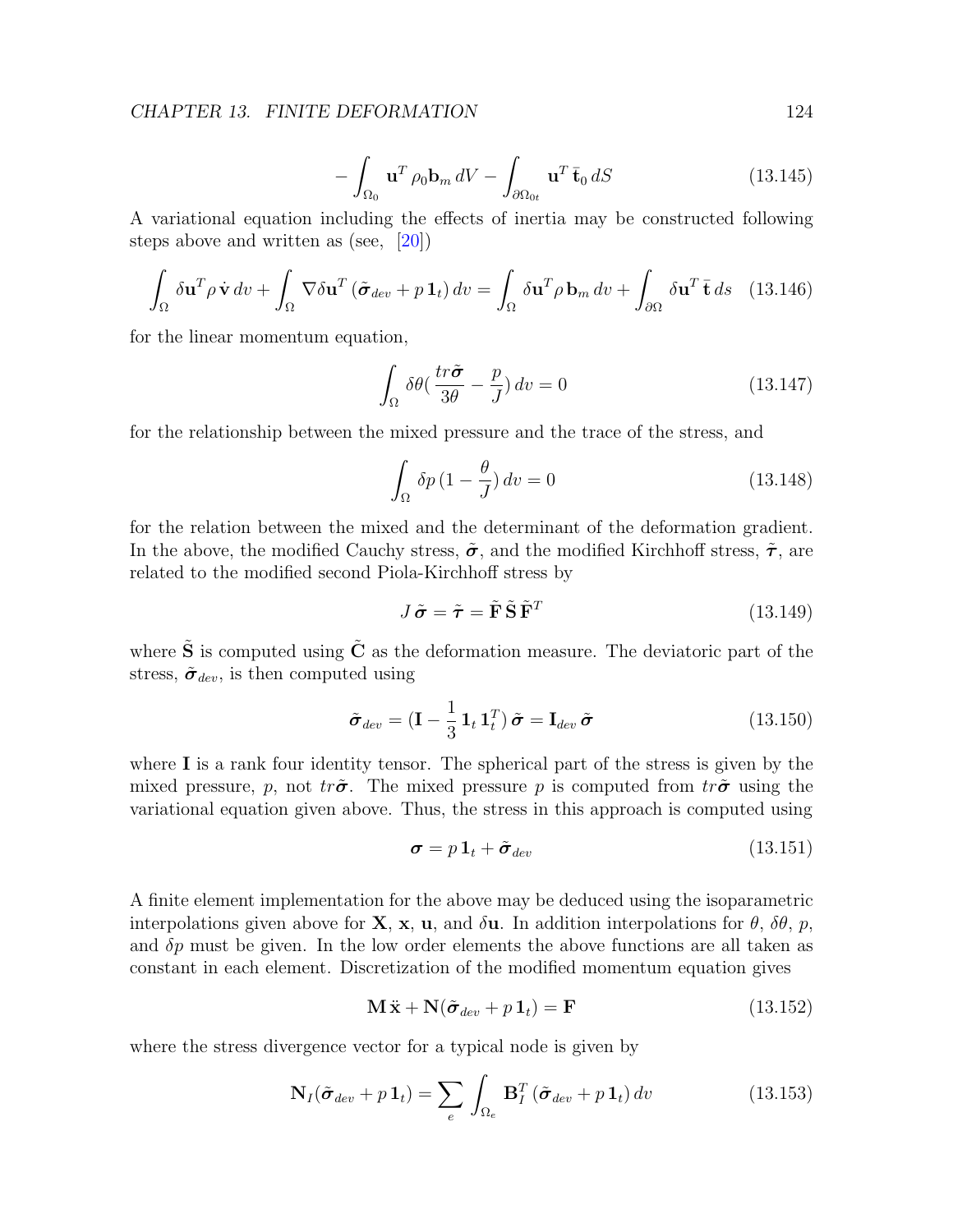The pressure,  $p$ , appearing in the above relations may be obtained by first computing the mixed volume,  $\theta$ , using the third variational equation. Accordingly, for each element (with the constant interpolations for  $\theta$  and  $p$ ) integration of the third variational equation yields a solution

$$
\theta = \frac{\Omega_e}{\Omega_{e0}}\tag{13.154}
$$

for each element, where  $\Omega_e$  is the volume of the element in the current configuration and  $\Omega_{e0}$  is the volume in the undeformed reference configuration. The  $\theta$  may now be used to define the modified deformation quantity and the modified stress state,  $\tilde{\sigma}$  may be determined in each element. Finally, use of the second variational equation yields the mixed pressure as

$$
p = \frac{1}{\Omega_{e0}} \int_{\Omega_e} \frac{tr\tilde{\sigma}}{3\theta} dv
$$
 (13.155)

in each element. This may be combined with the deviatoric part of  $\tilde{\sigma}$  to define the mixed stress,  $\sigma$ , in each element. A tangent matrix may be computed for the mixed formulation. Details for the construction are included in [\[20\]](#page-131-2).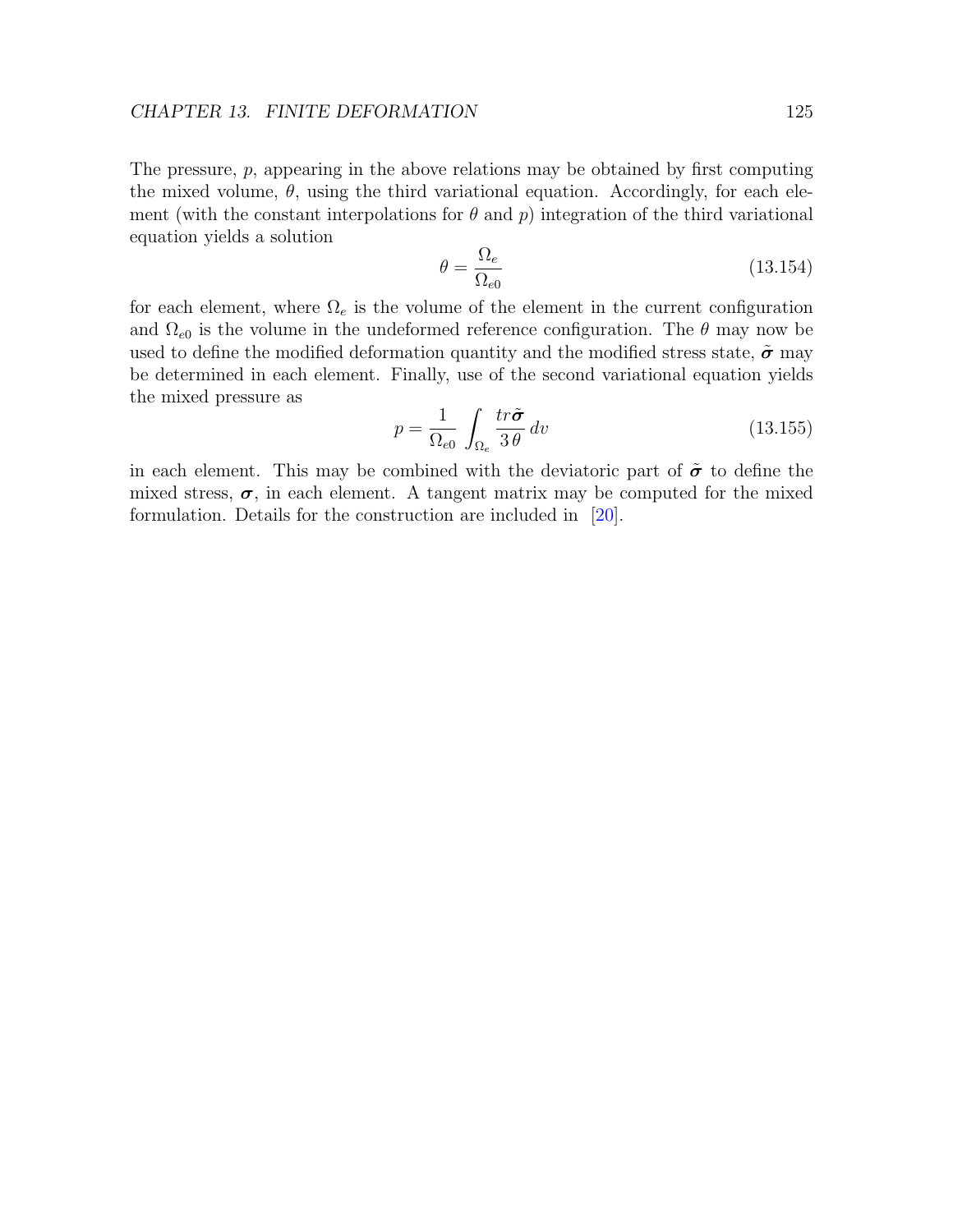### Bibliography

- [1] K.J. Arrow, L. Hurwicz, and H. Uzawa. Studies in Non-Linear Programming. Stanford University Press, Stanford, CA, 1958.
- <span id="page-130-1"></span>[2] P. Chadwick. Continuum Mechanics. John Wiley & Sons, New York, 1976.
- [3] M.A. Crisfield. Non-linear Finite Element Analysis of Solids and Structures, volume 1. John Wiley & Sons, Chichester, 1991.
- [4] M.A. Crisfield. Non-linear Finite Element Analysis of Solids and Structures, volume 2. John Wiley & Sons, Chichester, 1997.
- <span id="page-130-2"></span>[5] A. Curnier. Computational Methods in Solid Mechanics. Kluwer Academic Publishers, Dordrecht, 1993.
- [6] G.H. Golub and C.F. Van Loan. Matrix Computations. The Johns Hopkins University Press, Baltimore MD, 3rd edition, 1996.
- <span id="page-130-3"></span>[7] M.E. Gurtin. An Introduction to Continuum Mechanics. Academic Press, New York, 1981.
- [8] L.R. Herrmann and F.E. Peterson. A numerical procedure for viscoelastic stress analysis. In Proceedings 7th ICRPG Mechanical Behavior Working Group, Orlando, FL, 1968.
- <span id="page-130-0"></span>[9] H. Hilber, T.J.R. Hughes, and R.L. Taylor. Improved numerical dissipation for the time integration algorithms in structural dynamics. Earthquake Engineering and Structural Dynamics, 5:283–292, 1977.
- [10] F.B. Hildebrand. Methods of Applied Mathematics. Dover Publishers, New York,  $2^{nd}$  edition, 1992.
- <span id="page-130-4"></span>[11] E. Hinton, T. Rock, and O.C. Zienkiewicz. A note on mass lumping and related processes in the finite element method. Earthquake Engineering and Structural Dynamics, 4:245–249, 1976.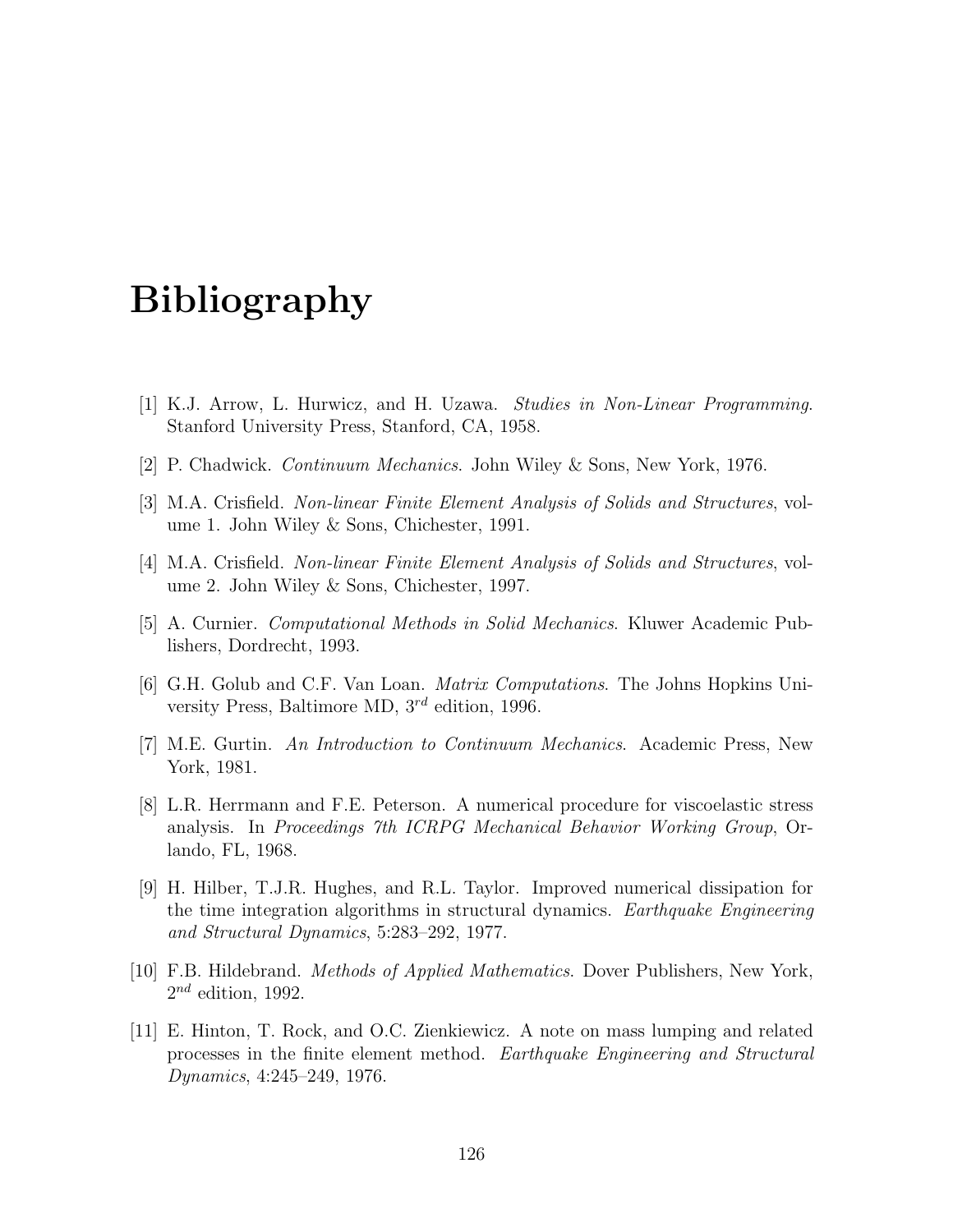- <span id="page-131-1"></span>[12] G.A. Holzapfel. Nonlinear Solid Mechanics. A Continuum Approach for Engineering. John Wiley & Sons, Chichester, 2000.
- <span id="page-131-0"></span>[13] T.J.R. Hughes. The Finite Element Method: Linear Static and Dynamic Analysis. Prentice-Hall, Englewood Cliffs, N.J., 1987.
- [14] J.W. Ju, J.C. Simo, K.S. Pister, and R.L. Taylor. A parameter estimation algorithm for inelastic material behavior. In C.S. Desai and H.J. Siriwardane, editors, Constitutive laws for engineering materials. Prentice Hall, Englewood-Cliffs, NJ, 1987.
- [15] N. Newmark. A method of computation for structural dynamics. Journal Engineering Mechanics, ASCE, 85:67–94, 1959.
- [16] P. Perzyna. Fundamental problems in viscoplasticity. Advances in Applied Mechanics, 9:243–377, 1966.
- [17] J.C. Simo and M.S. Rifai. A class of mixed assumed strain methods and the method of incompatible modes. International Journal for Numerical Methods in Engineering, 29:1595–1638, 1990.
- [18] J.C. Simo and R.L. Taylor. Consistent tangent operators for rate-independent elastoplasticity. Computer Methods in Applied Mechanics and Engineering, 48:101–118, 1985.
- [19] J.C. Simo and R.L. Taylor. A return mapping algorithm for plane stress elastoplasticity. International Journal for Numerical Methods in Engineering, 22:649–670, 1986.
- <span id="page-131-2"></span>[20] J.C. Simo and R.L. Taylor. Quasi-incompressible finite elasticity in principal stretches: Continuum basis and numerical algorithms. Computer Methods in Applied Mechanics and Engineering, 85:273–310, 1991.
- [21] R.L. Taylor, P.J. Beresford, and E.L. Wilson. A non-conforming element for stress analysis. International Journal for Numerical Methods in Engineering, 10:1211– 1219, 1976.
- [22] R.L. Taylor and S. Govindjee. FEAP A Finite Element Analysis Program, Programmer Manual. University of California, Berkeley. [http://projects.ce.](http://projects.ce.berkeley.edu/feap) [berkeley.edu/feap](http://projects.ce.berkeley.edu/feap).
- [23] R.L. Taylor and S. Govindjee. FEAP A Finite Element Analysis Program, User Manual. University of California, Berkeley. [http://projects.ce.berkeley.edu/](http://projects.ce.berkeley.edu/feap) [feap](http://projects.ce.berkeley.edu/feap).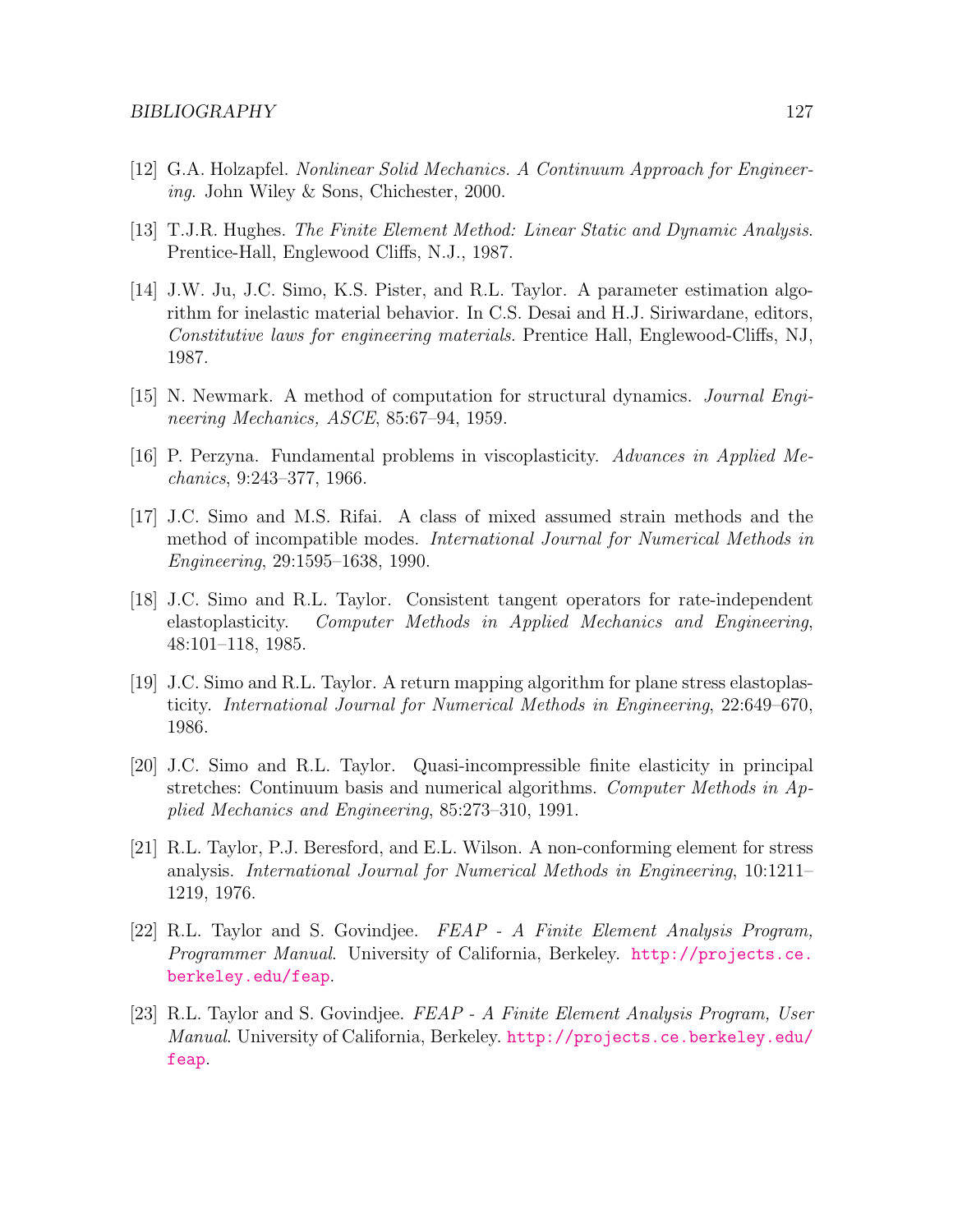- [24] R.L. Taylor, K.S. Pister, and G.L. Goudreau. Thermomechanical analysis of viscoelastic solids. International Journal for Numerical Methods in Engineering, 2:45–79, 1970.
- [25] M.M. Vainberg. Variational Methods for the Study of Nonlinear Operators. Holden-Day Inc., San Francisco, CA, 1964.
- [26] K. Washizu. Variational Methods in Elasticity and Plasticity. Pergamon Press, New York,  $3^{rd}$  edition, 1982.
- <span id="page-132-0"></span>[27] O.C. Zienkiewicz and R.L. Taylor. The Finite Element Method for Solid and Structural Mechanics. Elsevier, Oxford,  $6^{th}$  edition, 2005.
- <span id="page-132-1"></span>[28] O.C. Zienkiewicz, R.L. Taylor, and D. Fox. The Finite Element Method for Solid and Structural Mechanics. Elsevier, Oxford,  $7<sup>th</sup>$  edition, 2013.
- <span id="page-132-3"></span>[29] O.C. Zienkiewicz, R.L. Taylor, and J.Z. Zhu. The Finite Element Method: Its Basis and Fundamentals. Elsevier, Oxford,  $6^{th}$  edition, 2005.
- <span id="page-132-2"></span>[30] O.C. Zienkiewicz, R.L. Taylor, and J.Z. Zhu. The Finite Element Method: Its Basis and Fundamentals. Elsevier, Oxford,  $7<sup>th</sup>$  edition, 2013.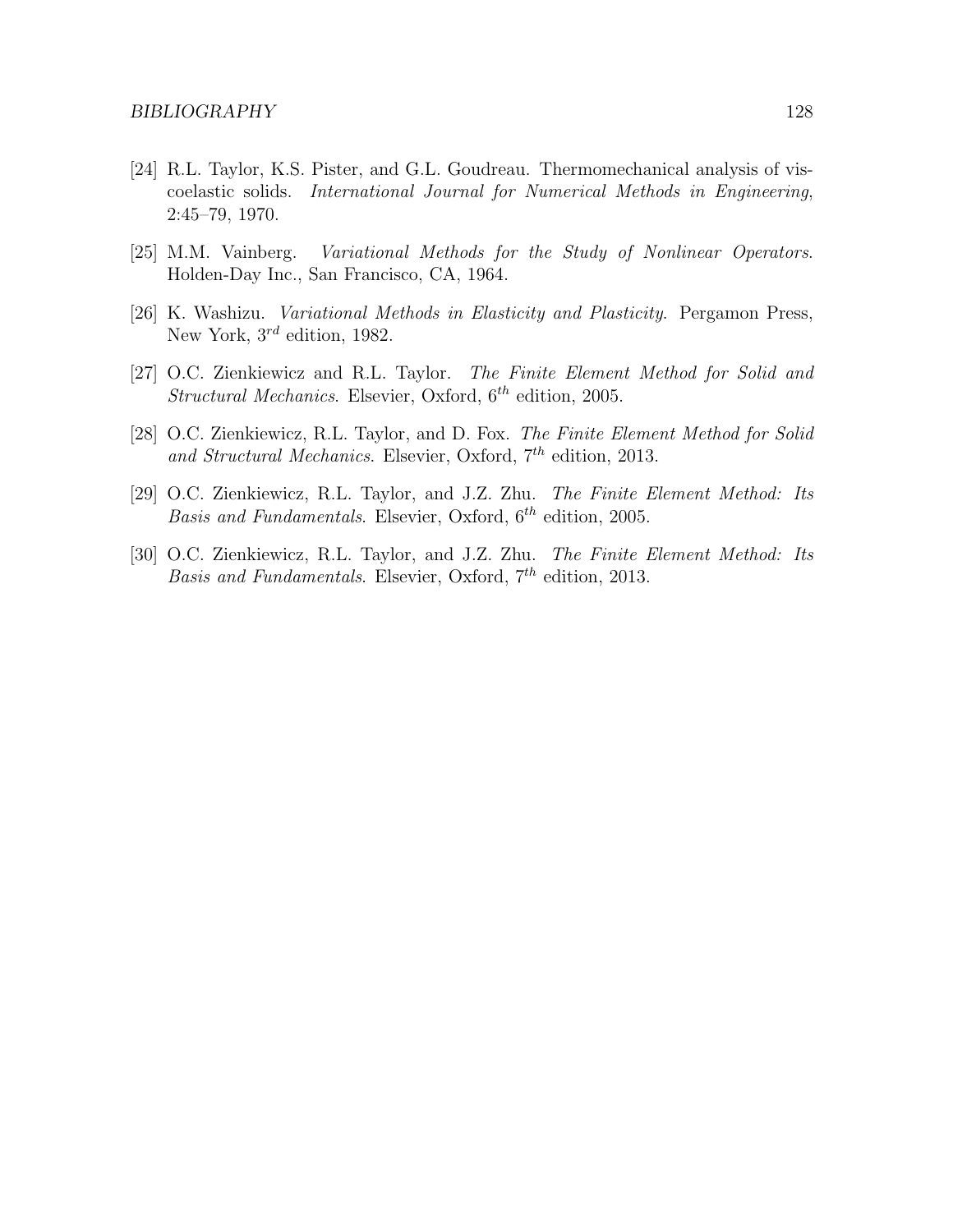## Appendix A

### Heat Transfer Element

This appendix contains a FEAP user subprogram to formulate the finite element arrays needed to solve two-dimensional plane or axisymmetric linear heat transfer problems. Table [A.1](#page-134-0) is the interface program to FEAP and Table [A.2](#page-135-0) is the subprogram to input material parameters for the type of region, thermal conductivity, heat capacity, and density for an isotropic Fourier material model. Table [A.3](#page-136-0) presents the routine used to compute the element tangent and residual arrays and Tables [A.4](#page-137-0) and [A.8](#page-140-0) the routines to output numerical values and nodal projections for the heat flux. Nodal projections of the heat flux may then be plotted in graphics mode by FEAP. Table [A.6](#page-139-0) defines the Fourier model and Table [A.7](#page-139-1) a routine to compute coordinates in elements. The heat capacity array has been coded separtately in (Table [A.8\)](#page-140-0) to permit solution of general linear eigenproblem.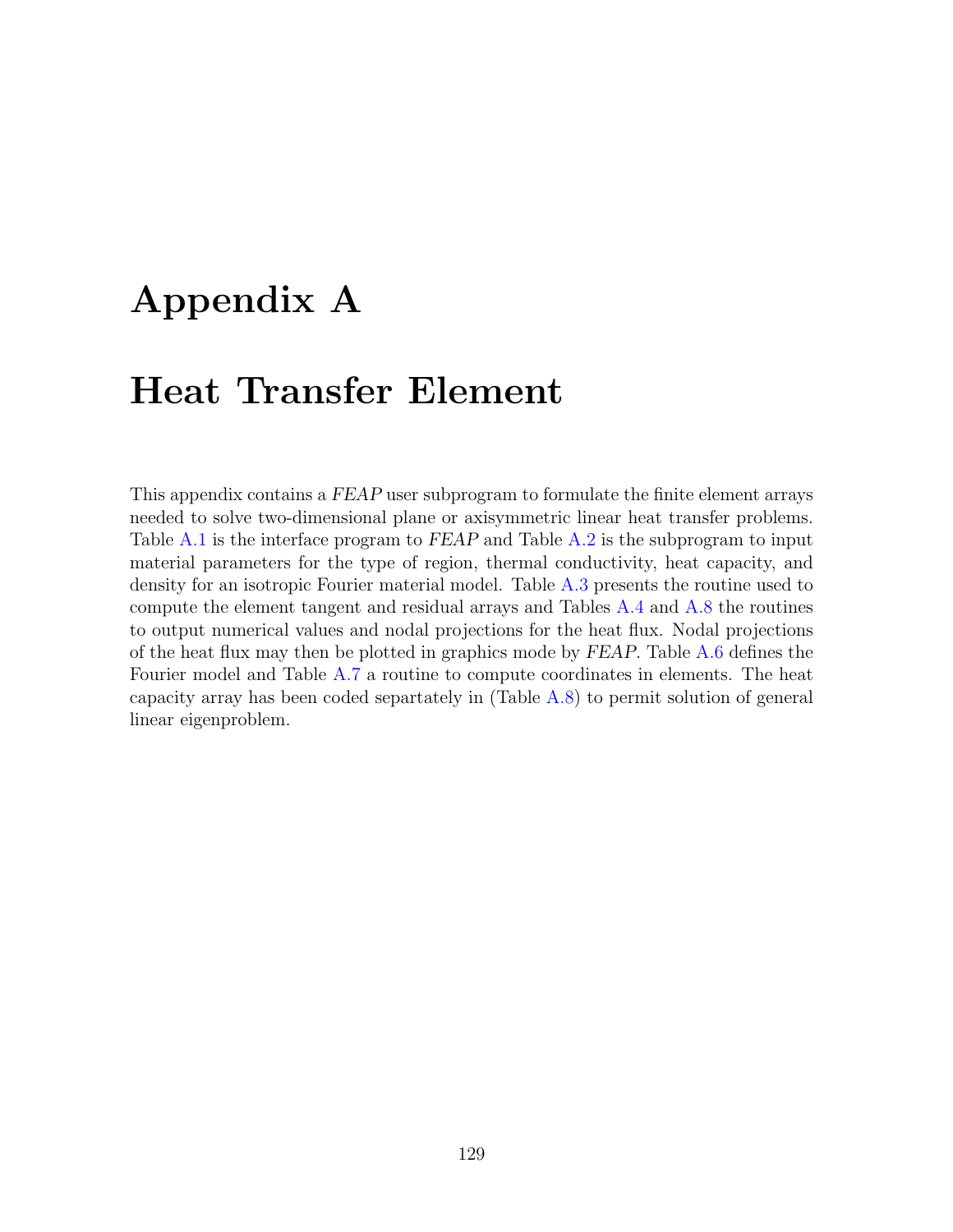```
subroutine elmt02(d,ul,xl,ix,tl,s,r,ndf,ndm,nst,isw)
c Two dimensional heat transfer element
     implicit none
     include 'cdata.h'
     include 'eldata.h'
     include 'prstrs.h'
     include 'comblk.h'
     integer ndf,ndm,nst,isw, ix(*)
     real*8 d(*),ul(ndf,*),xl(ndm,*),tl(*),s(nst,*),r(*),shp(3,9)
c Input material properties
     if(isw.eq.1) then
       call inpt02(d)
c Check of mesh if desired (chec)
     elseif(isw.eq.2) then
       call ckisop(ix,xl,shp,ndm)
c Compute conductivity (stiffness) matrix
     elseif(isw.eq.3 .or. isw.eq.6) then
       call stif02(d,ul,xl,ix,s,r,ndf,ndm,nst)
c Compute heat flux and print at center of element
     elseif(isw.eq.4) then
       call strs02(d,ul,xl,ix,ndf,ndm)
c Compute heat capacity (mass) matrix
     elseif(isw.eq.5) then
       call capa02(d,xl,ix,s,r,ndf,ndm,nst)
c Compute nodal heat flux for print/plots
     elseif(isw.eq.8) then
       call stcn02(ix,d,xl,ul,shp,hr(nph),hr(nph+numnp),
    & ndf,ndm,nel,numnp)
     endif
```
<span id="page-134-0"></span>end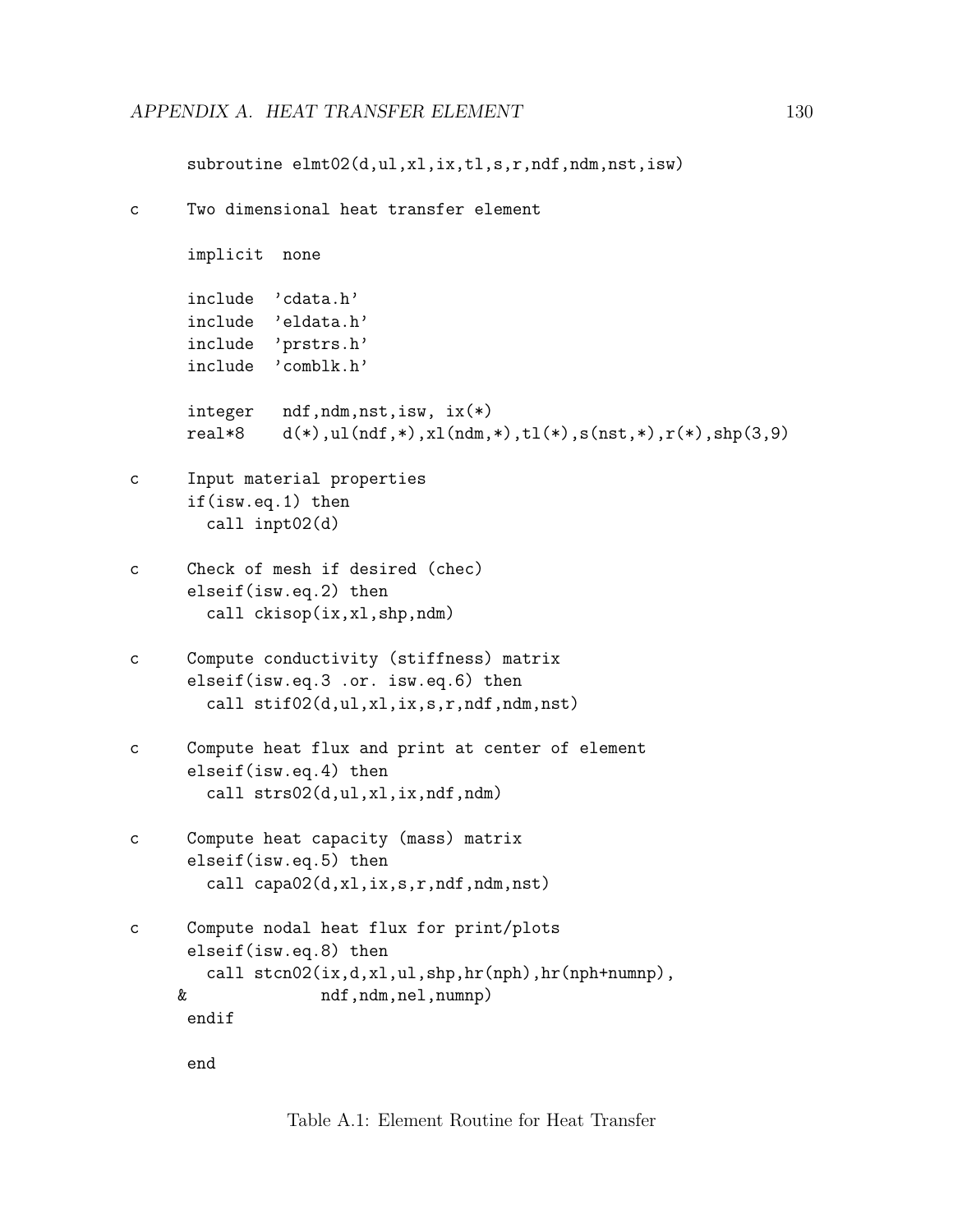```
subroutine inpt02(d)
      implicit none
      include 'iofile.h'
      logical errck, tinput, pcomp, rflag
      character name*15, wlab(2)*6
     real*8 d(*), td(1)data wlab/' Plane','Axisym'/
c Input material parameters
      d(4) = 1.d0rflag = .true.
      do while(rflag)
       errck = tinput(name,1,td,1)
       if(pcomp(name,'cond',4)) then
         d(1) = td(1)elseif(pcomp(name,'spec',4)) then
         d(2) = td(1)elseif(pcomp(name,'dens',4)) then
         d(3) = td(1)elseif(pcomp(name,'plan',4)) then
         d(4) = 1.d0elseif(pcomp(name,'axis',4)) then
         d(4) = 2. d0elseif(pcomp(name,',4)) then
         rflag = .false.
       endif
      end do ! while
      if(ior.lt.0) write(*,2000) d(1),d(2),d(3),wlab(int(d(4)))
     write(iow, 2000) d(1), d(2), d(3), wlab(int(d(4))))d(2) = d(2)*d(3)d(5) = 2 ! number of quadrature points/direction
2000 format(5x,'Linear Heat Conduction Element'//
    & 5x,'Conductivity ',e12.5/5x,'Specific Heat',e12.5/
    & 5x,'Density ',e12.5/5x,a6,' Analysis')
```
<span id="page-135-0"></span>end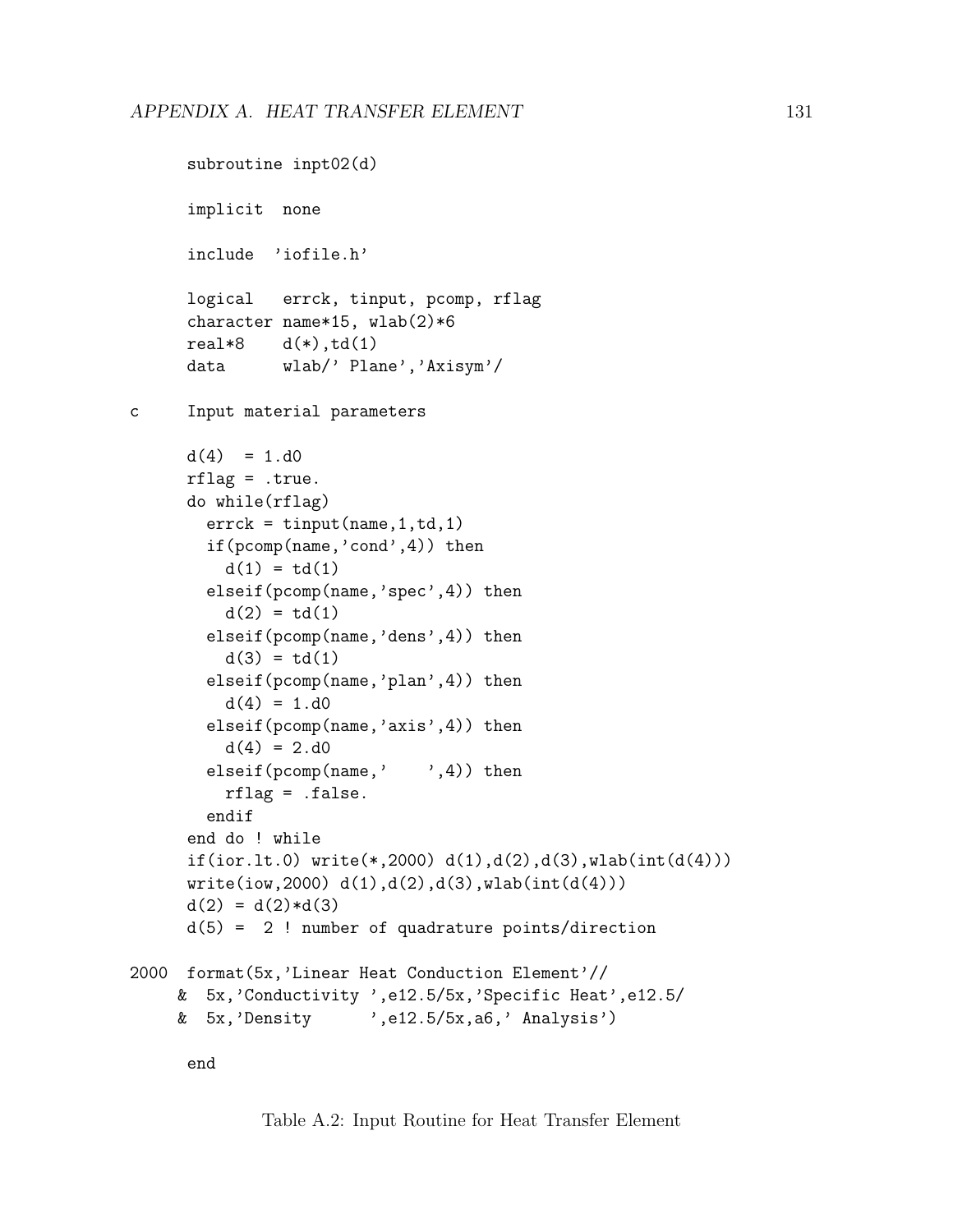```
subroutine stif02(d,ul,xl,ix,s,r,ndf,ndm,nst)
      implicit none
      include 'eldata.h'
      include 'eltran.h'
      integer ndf,ndm,nst, i,j, l,lint, ix(*)
      real*8 xsj, a1,a2,a3, tdot, radi02
      real*8 d(*),ul(ndf,*),xl(ndm,*),s(nst,*),r(ndf,*)
      real*8 shp(3,9),sg(3,9), gradt(2),flux(2)
c Compute tangent matrix (linear), and residual
      1 = \text{nint}(d(5))call int2d(l,lint,sg)
      do 1 = 1,lint
        call shp2d(sg(1,l),xl,shp,xsj,ndm,nel,ix,.false.)
        call flux02(d,shp,ul,ndf,nel, gradt,flux,tdot)
        if(int(d(4)).eq.2) xsj = xsj*radio2(shp,x1,ndm,nel)do j = 0, nel-1
          a1 = d(1) * shp(1, j+1) * xsj * sg(3, l)a2 = d(1) * shp(2, j+1) * xsj * sg(3, l)a3 = d(2) * shp(3, j+1) * xsj * sg(3, l)r(1,j+1) = r(1,j+1) - a1*gradt(1) - a2*gradt(2) - a3*tdotdo i = 0, nel-1
            s(i*ndf+1,j*ndf+1) = s(i*ndf+1,j*ndf+1)\& + (\text{a1} * \text{shp}(1, \text{i}+1) + \text{a2} * \text{shp}(2, \text{i}+1)) * \text{ctan}(1)\& + a3*shp(3,i+1)*ctan(2)end do
        end do
      end do
      end
```
<span id="page-136-0"></span>Table A.3: Stiffness for Heat Transfer Element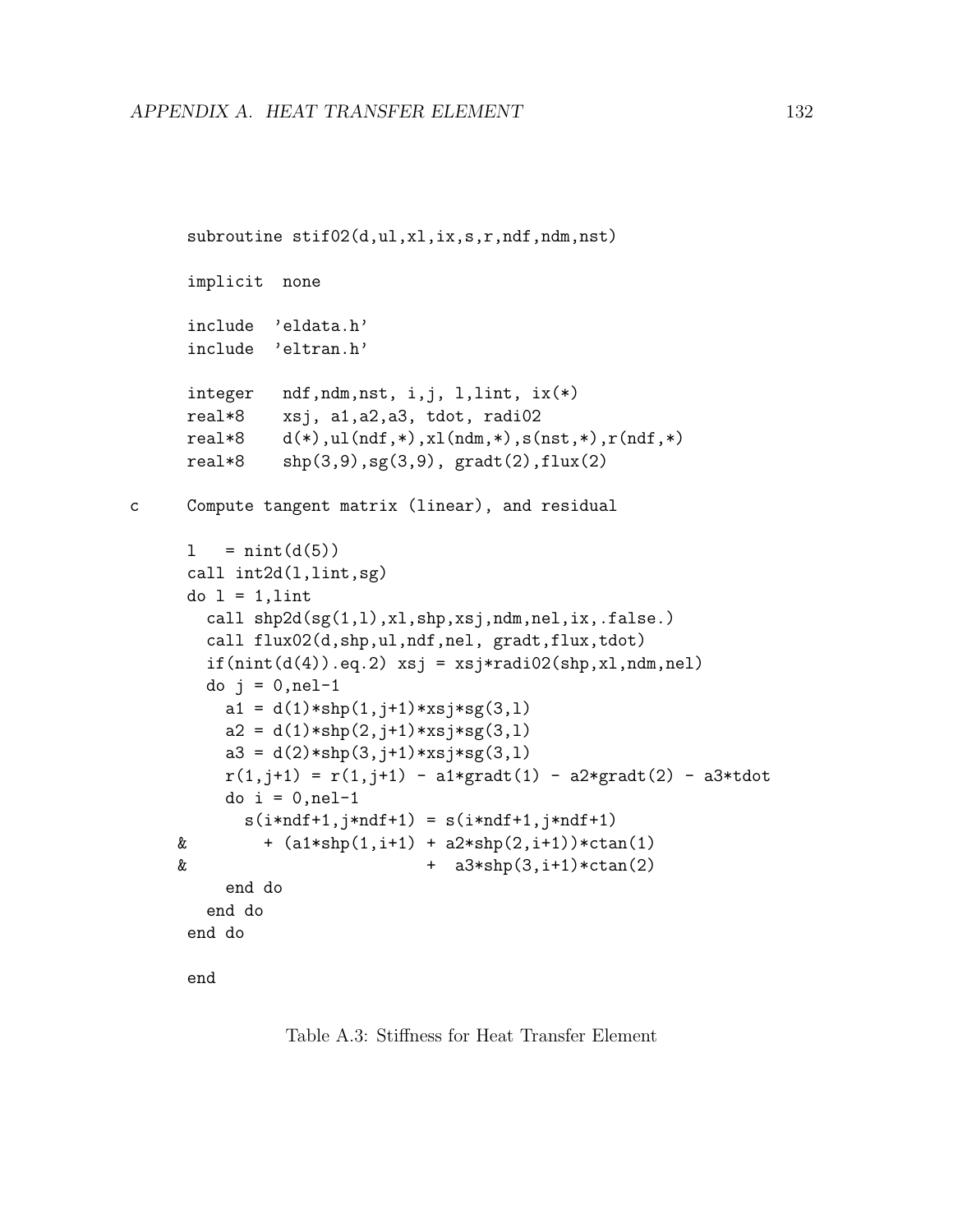```
subroutine strs02(d,ul,xl,ix,ndf,ndm)
      implicit none
      include 'bdata.h'
      include 'cdata.h'
      include 'eldata.h'
      include 'fdata.h'
      include 'iofile.h'
      integer ndf,ndm, ix(*)
     real*8 xx,yy, xsj, tdot, radi02
     real*8 d(*),ul(ndf,*),xl(ndm,*),gradt(2),flux(2),shp(3,9)
     real*8 ss0(2)
      data ss0 / 2*0.0d0 /
c Compute thermal gradient and heat flux
      call shp2d(ss0,xl,shp,xsj,ndm,nel,ix,.false.)
      call flux02(d,shp,ul,ndf,nel, gradt,flux,tdot)
     mct = mct - 1if(mct.le.0) then
       write(iow,2001) o,head
       if(ior.lt.0 .and. pfr) write(*,2001) o,head
       mct = 50endif
     xx = rad102(shp,x1(1,1),ndm,nel)yy = \text{radio2}(\text{shp}, \text{xl}(2, 1), \text{ndm}, \text{nel})write(iow,2002) n,ma,xx,yy,flux,gradt
      if(ior.lt.0 .and. pfr) write(*,2002) n,ma,xx,yy,flux,gradt
2001 format(a1,20a4//5x,'element flux'//' elmt matl 1-coord 2-coord'
    & ,' 1-flux 2-flux 1-grad 2-grad')
2002 format(2i5,2f9.3,4e12.3)
      end
```
<span id="page-137-0"></span>Table A.4: Output Routine for Heat Transfer Element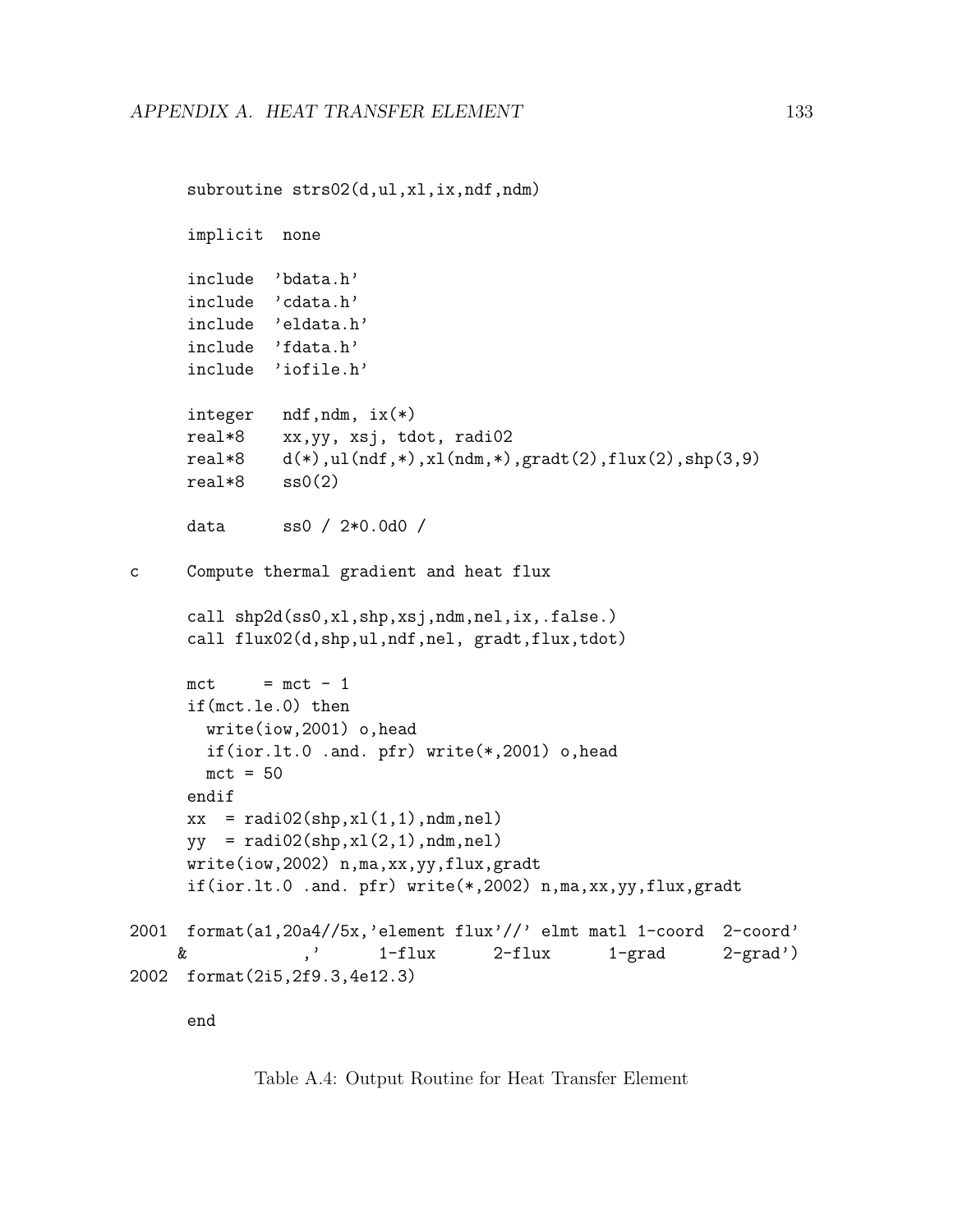```
subroutine stcn02(ix,d,xl,ul,shp,dt,st,ndf,ndm,nel,numnp)
     implicit none
     integer ndf,ndm,nel,numnp, j,l,ll,lint, ix(*)
     real*8 xsj,xg, tdot
     real*8 dt(numnp),st(numnp,*),xl(ndm,*),shp(3,4),d(*)
     real*8 gradt(2),flux(2),ul(ndf,*),sg(3,9)c Lumped projection routine
     1 = max(2, nint(d(5)))call int2d(l,lint,sg)
     do l = 1, lint
       call shp2d(sg(1,l),xl,shp,xsj,ndm,nel,ix,.false.)
       call flux02(d,shp,ul,ndf,nel, gradt,flux,tdot)
       xsj = xsj*sg(3,1)do j = 1,nel
         11 = iabs(ix(j))if(ll.gt.0) then
           xg = xsj * shp(3,j)dt(11) = dt(11) + xgst(11,1) = st(11,1) + flux(1)*xgst(11,2) = st(11,2) + flux(2)*xgendif
       end do
     end do
```

```
end
```
Table A.5: Flux Projection Routine for Heat Transfer Element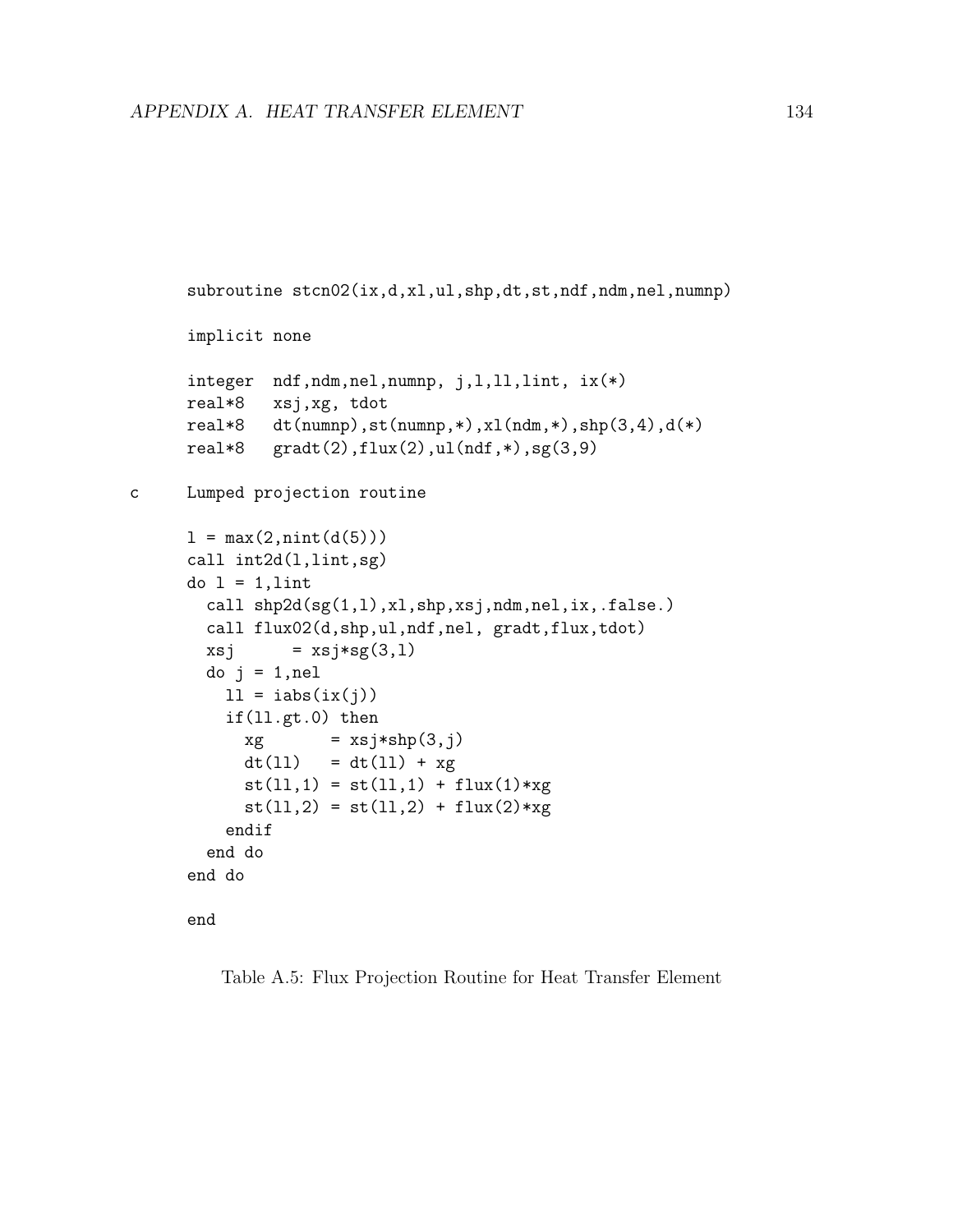```
subroutine flux02(d,shp,ul,ndf,nel, gradt,flux,tdot)
implicit none
include 'cdata.h'
integer ndf,nel, i
real*8 tdot
real*8 d(*),shp(3,*),ul(ndf,nen,*),gradt(*),flux(*)
gradt(1) = 0.0d0gradt(2) = 0.0d0tdot = 0.0d0do i = 1,nel
  gradt(1) = gradt(1) + shp(1,i)*ul(1,i,1)gradt(2) = gradt(2) + shp(2,i)*ul(1,i,1)tdot = tdot + \text{shp}(3,i)*\text{ul}(1,i,4)end do
flux(1) = -d(1)*gradt(1)flux(2) = -d(1)*gradt(2)
```
end

<span id="page-139-1"></span><span id="page-139-0"></span>Table A.6: Thermal Gradient and Flux

```
function radi02(shp,xl,ndm,nel)
      implicit none
      integer i,ndm,nel
      real*8 radi02, \text{shp}(3,*), \text{xl}(ndm,*)c Compute element coordinate value
      radi02 = 0.d0do i = 1, nel
        radio2 = radio2 + shp(3,i)*x1(1,i)end do
      end
```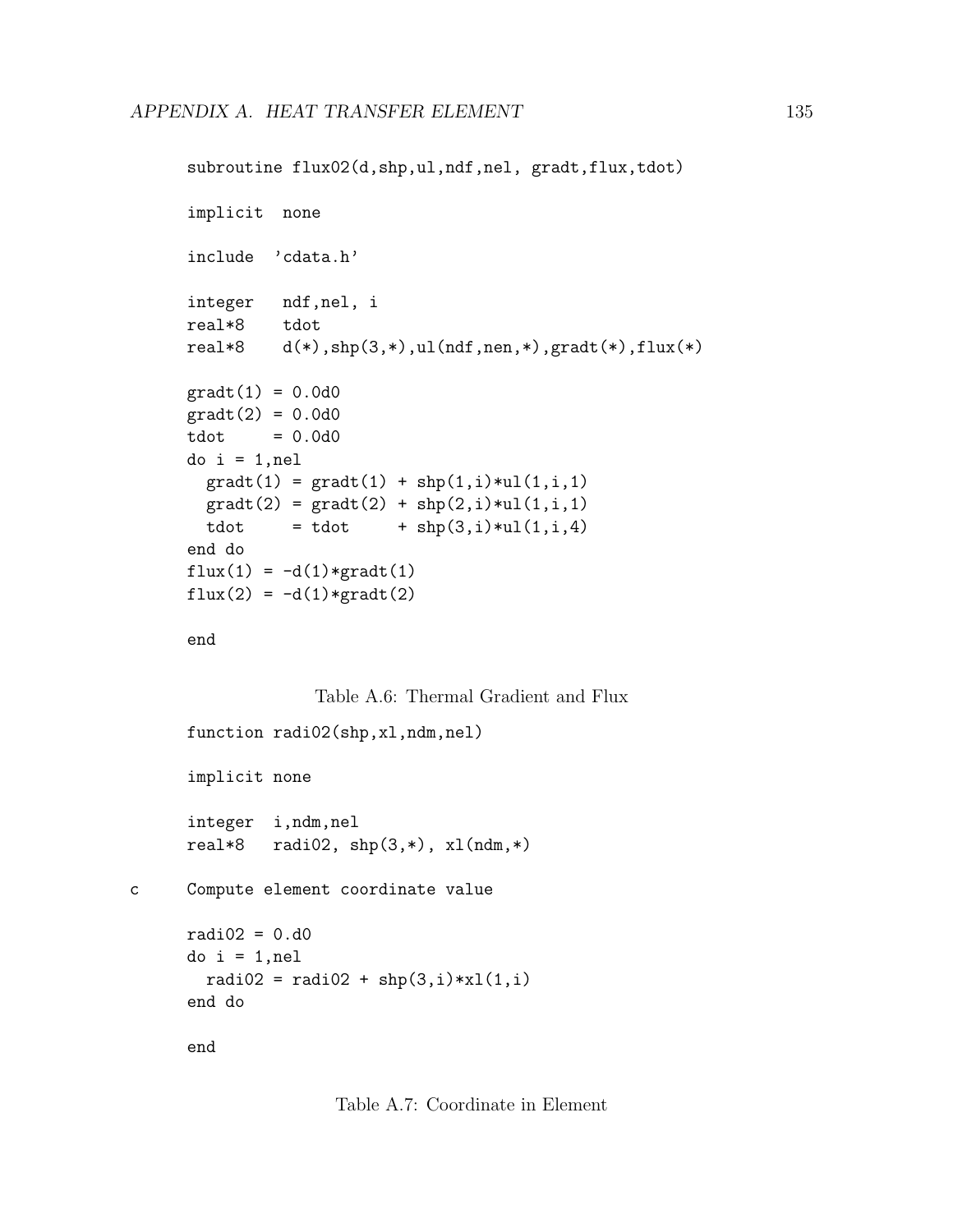```
subroutine capa02(d,xl,ix,s,r,ndf,ndm,nst)
      implicit none
      include 'eldata.h'
      integer ndf,ndm,nst, i,j, l,lint, ix(*)
     real*8 xsj, shj, radi02
     real*8 d(*),xl(ndm,*),s(nst,*),r(ndf,*), shp(3,9),sg(3,9)
c Compute heat capacity matrix
      1 = \text{nint}(d(5))call int2d(l,lint,sg)
      do 1 = 1,lint
       call shp2d(sg(1,l),xl,shp,xsj,ndm,nel,ix,.false.)
       xsj = xsj*sg(3,1)if(int(d(4)).eq.2) xsj = xsj*radio2(shp,x1,ndm,nel)do j = 0,nel-1
          shj = d(2) * shp(3, j+1) * xsjr(1,j+1) = r(1,j+1) + shjdo i = 0, nel-1
            s(i*ndf+1, j*ndf+1) = s(i*ndf+1, j*ndf+1) + shj*shp(3, i+1)end do
        end do
      end do
```
end

<span id="page-140-0"></span>Table A.8: Heat Capacity Routine for Heat Transfer Element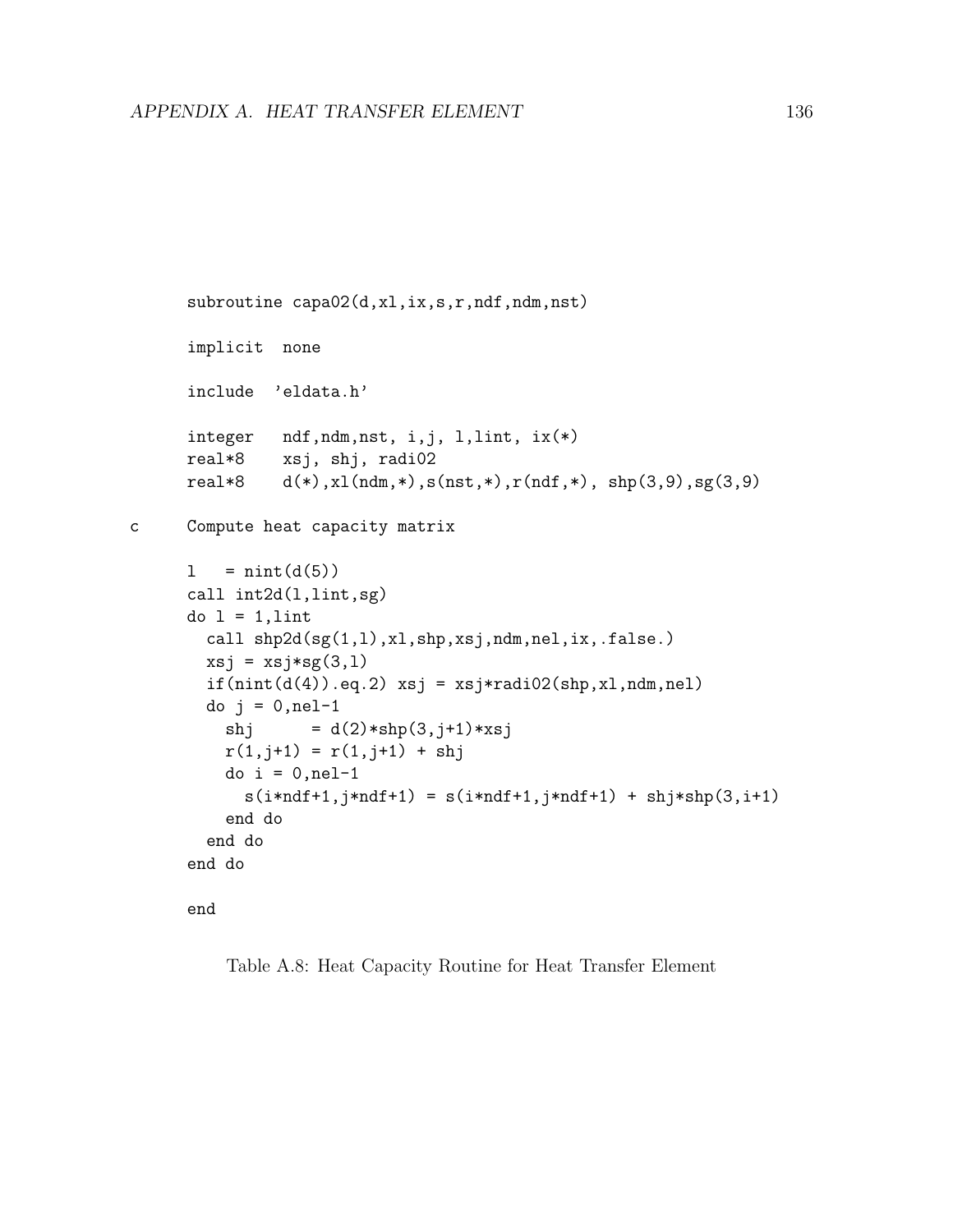## Appendix B

### Solid Elements

#### B.1 Displacement elements

Displacement elements are computed using the virtual work equation written in terms of assumed element displacments. All elements for continuum (solids) analysis use isoparametric displacement fields expressed as

$$
\mathbf{u} = \sum_{I} N_{I}(\boldsymbol{\xi}) \, \mathbf{u}_{I} \tag{B.1}
$$

where  $N_I(\xi)$  are shape functions and  $\mathbf{u}_I$  are nodal displacements. Computation of the derivatives appearing in the strain-displacement matrices is performed as described in Appendix [D.](#page-145-0)

The strain-displacement matrices for each node are given by:

1. Three dimensional problems

$$
\boldsymbol{\epsilon} = \begin{bmatrix} \epsilon_x & \epsilon_y & \epsilon_z & \gamma_{xy} & \gamma_{yz} & \gamma_{zx} \end{bmatrix}^T
$$
 (B.2)

$$
\mathbf{B}_{I} = \begin{bmatrix} N_{I,x} & 0 & 0 \\ 0 & N_{I,y} & 0 \\ 0 & 0 & N_{I,z} \\ N_{I,y} & N_{I,x} & 0 \\ 0 & N_{I,z} & N_{I,y} \\ N_{I,z} & N_{I,x} \end{bmatrix}
$$
(B.3)

2. Two dimensional plane problems

$$
\boldsymbol{\epsilon} = \begin{bmatrix} \epsilon_x & \epsilon_y & \epsilon_z & \gamma_{xy} \end{bmatrix}^T \tag{B.4}
$$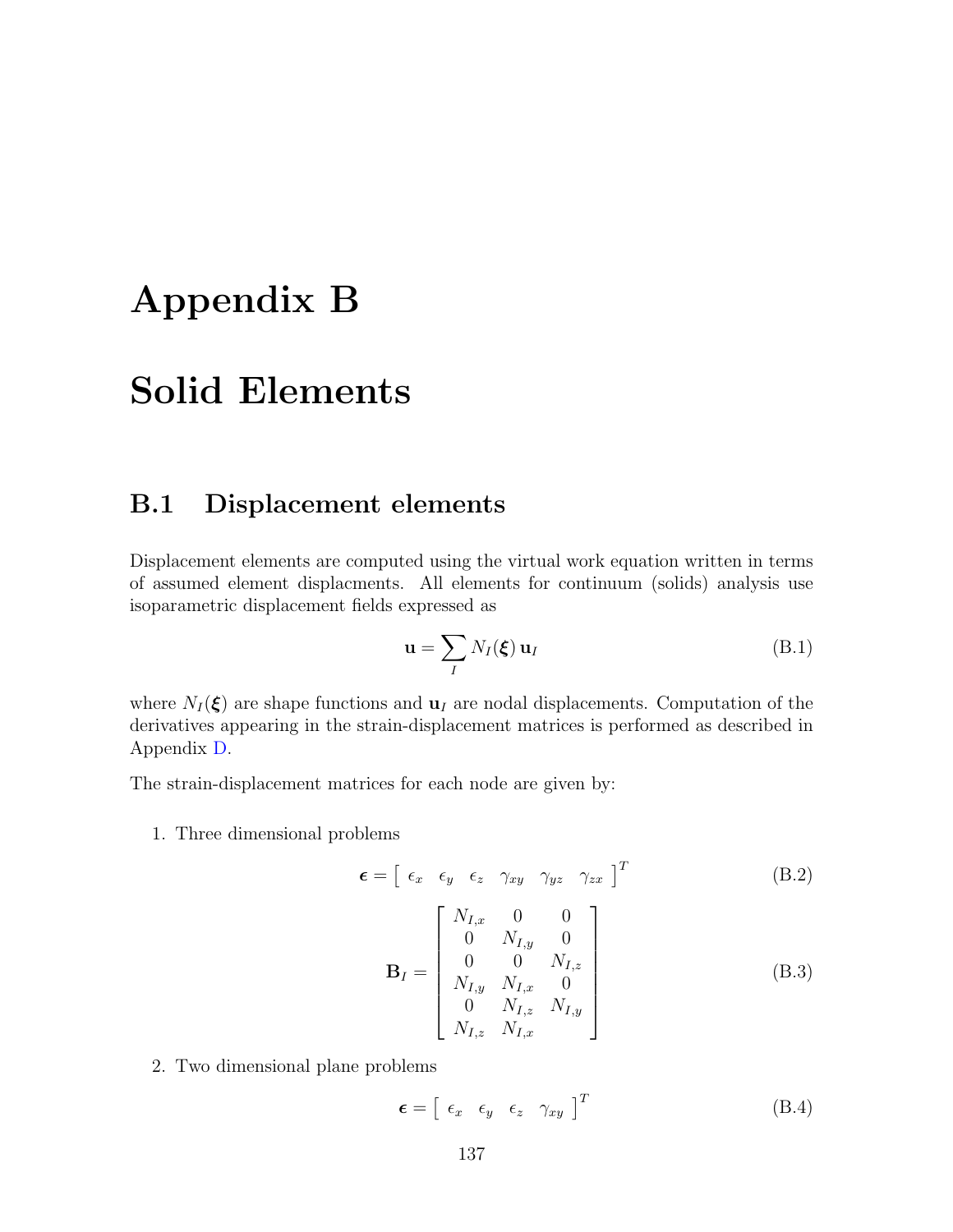$$
\mathbf{B}_{I} = \begin{bmatrix} N_{I,x} & 0 \\ 0 & N_{I,y} \\ 0 & 0 \\ N_{I,y} & N_{I,x} \end{bmatrix}
$$
 (B.5)

3. Two dimensional axisymmetric

$$
\boldsymbol{\epsilon} = \begin{bmatrix} \epsilon_r & \epsilon_z & \epsilon_\theta & \gamma_{rz} \end{bmatrix}^T \tag{B.6}
$$

$$
\mathbf{B}_{I} = \begin{bmatrix} N_{I,r} & 0\\ 0 & N_{I,z} \\ \frac{N_{I}}{r} & 0 \\ N_{I,z} & N_{I,r} \end{bmatrix}
$$
 (B.7)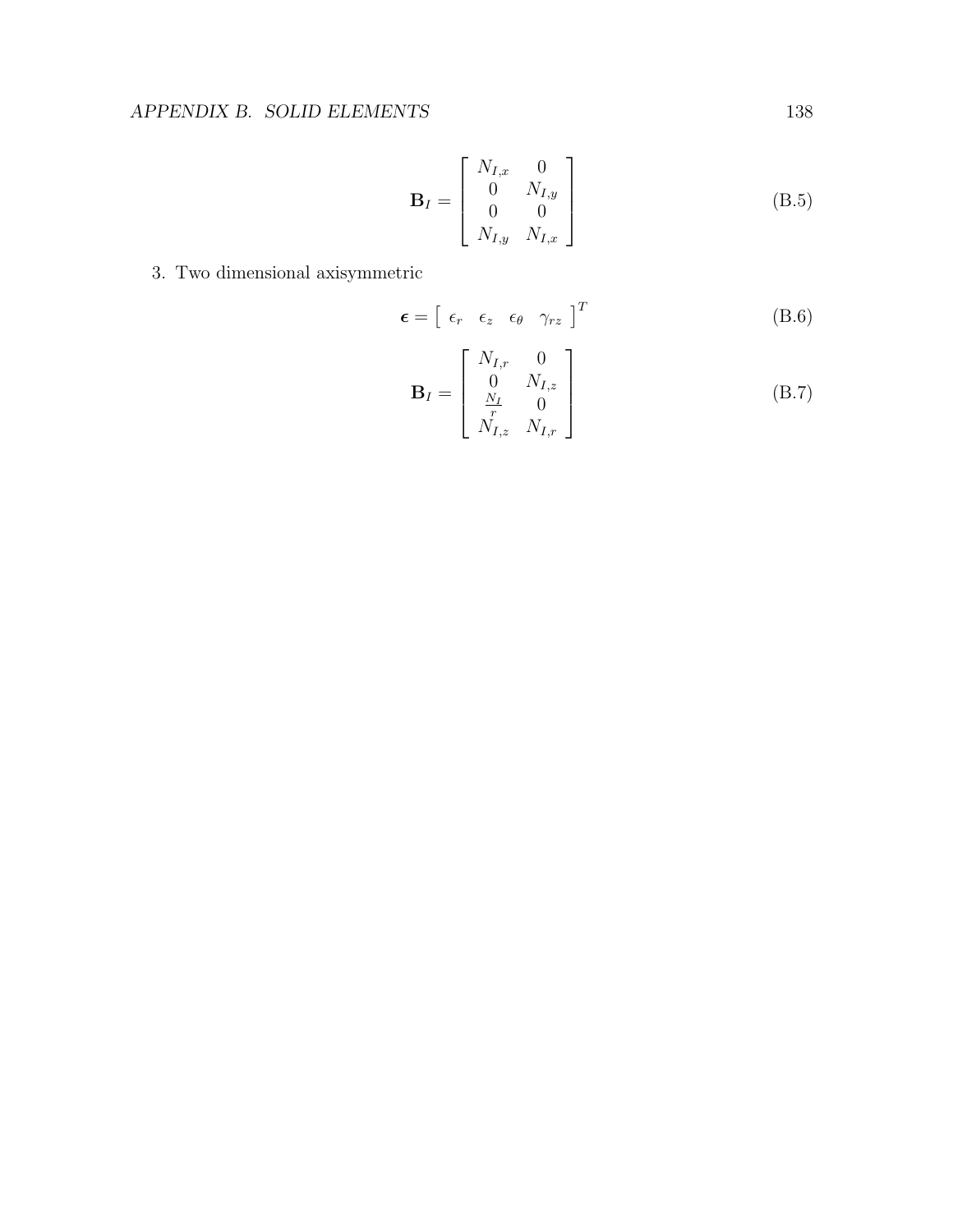### Appendix C

### Structural Elements

#### C.1 Truss elements

The current truss element has options for small and finite deformations. Each element has two nodes, with nodal parameters  $\tilde{\mathbf{x}}_1$  and  $\tilde{\mathbf{x}}_2$  to define reference positions of nodes and  $\tilde{\mathbf{u}}_1$  and  $\tilde{\mathbf{u}}_2$  to define displacements. The single element force is axial N with corresponing axial strain  $\epsilon_s$ .

#### C.2 Frame elements

The current frame elements permit analysis of small displacement, second order displacement, and finite displacement theories. Most of the elements use a two node element with linear displacement interpolations in each element. Some use cubic displacements for better consistency.

#### C.2.1 Small displacement element

The strain-displacement relations for the small-displacement theory for plane bending in the  $x_1 - x_2$  global coordinate frame are given as

$$
u_1^e(z_1, z_2) = u_1(z_1) - z_2 \theta(z_1)
$$
  
\n
$$
u_2^e(z_1, z_2) = u_2(z_1)
$$
\n(C.1)

where  $z_1$  and  $z_2$  are coordinates and  $u_1$ ,  $u_2$  and  $\theta$  are displacement functions along the  $z_1$ -axis of the frame element.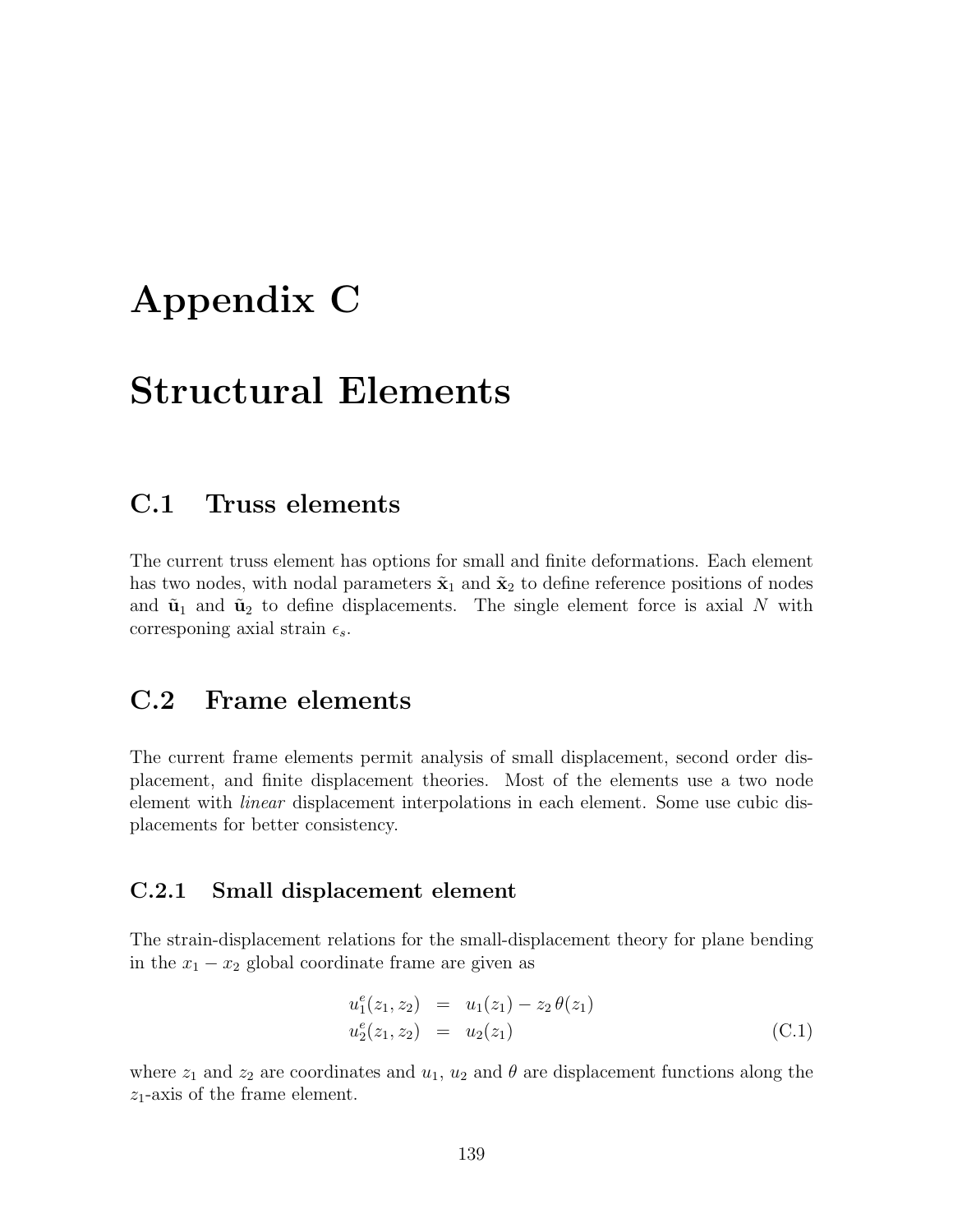These displacements give non-zero strains on each cross section expressed by

$$
\epsilon = \left\{ \begin{array}{c} \epsilon_1 \\ \gamma_{12} \end{array} \right\} = \left\{ \begin{array}{c} \epsilon - z_2 \kappa \\ \gamma \end{array} \right\} = \left\{ \begin{array}{c} u_{1,1} - z_2 \theta_{,1} \\ u_2, 1 - \theta \end{array} \right\} \tag{C.2}
$$

where  $\epsilon$  is the axial strain,  $\kappa$  the change in curvature and  $\gamma$  is the transverse shearing strain for the cross section.

Two types of material constitution are considered:

1. Resultant theory where

$$
\left\{\begin{array}{c} N \\ M \\ V \end{array}\right\} = \left\{\begin{array}{ccc} EA & 0 & 0 \\ 0 & EI & 0 \\ 0 & 0 & kGA \end{array}\right\} \left\{\begin{array}{c} \epsilon \\ \kappa \\ \gamma \end{array}\right\} \tag{C.3}
$$

2. Integration on the cross section where

$$
\left\{\begin{array}{c}N\\M\end{array}\right\} = \int_A \left\{\begin{array}{c}1\\z_2\end{array}\right\} \sigma_1(\epsilon - z_2 \kappa) \, dA \tag{C.4}
$$

- C.3 Plate elements
- C.4 Shell elements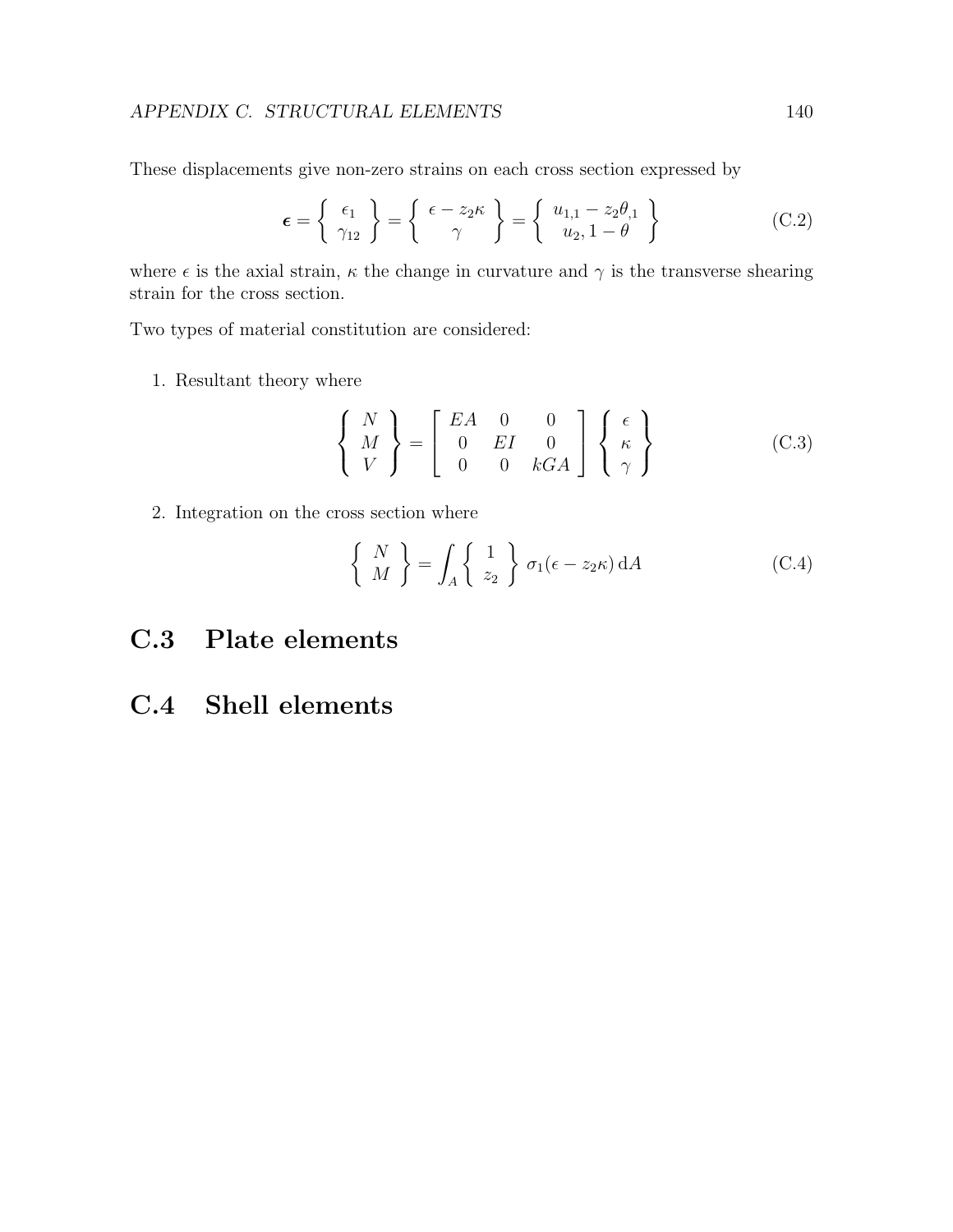# Appendix D

# Isoparametric Shape Functions for Elements

#### D.1 Conventional Representation

The shape functions for the bilinear quadrilateral isoparametric element are given by

<span id="page-145-0"></span>
$$
N_I(\xi) = \frac{1}{4} (1 + \xi_1^I \xi_1) (1 + \xi_2^I \xi_2)
$$
 (D.1)

Using these shape functions, the derivatives with respect to the natural coordinates are computed to be

$$
\frac{\partial N_I}{\partial \xi_1} = \frac{1}{4} \xi_1^I (1 + \xi_2^I \xi_2)
$$
 (D.2)

and

$$
\frac{\partial N_I}{\partial \xi_2} = \frac{1}{4} \xi_2^I (1 + \xi_1^I \xi_1) \tag{D.3}
$$

Using the shape functions, the interpolation for the global Cartesian coordinates may be expressed in each element as

$$
\mathbf{x} = N_I(\xi) \mathbf{x}^I \tag{D.4}
$$

where  $x<sup>I</sup>$  are the values of coordinates at the nodes of the element and the repeated index I implies summation over the 4 nodes describing the quadrilateral element.

The derivatives of the shape functions with respect to the global coordinates, x, are computed using the chain rule. Accordingly,

$$
\frac{\partial N_I}{\partial \xi_{\alpha}} = \frac{\partial x_i}{\partial \xi_{\alpha}} \frac{\partial N_I}{\partial x_i} \tag{D.5}
$$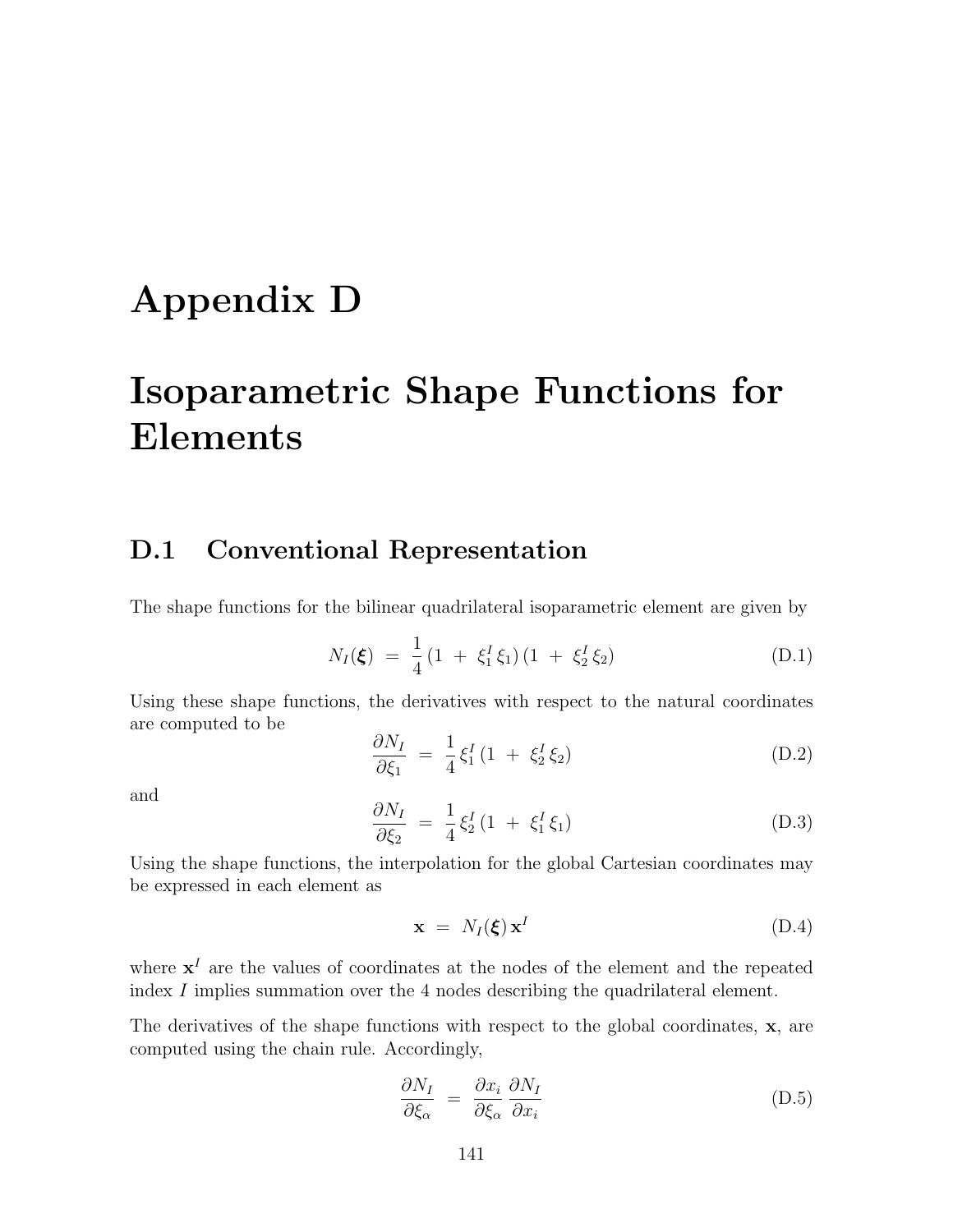which may be written in direct (matrix) notation as

$$
\nabla_{\xi} N_I = \nabla_x N_I \mathbf{J} \tag{D.6}
$$

When solved for the derivatives with respect to the global coordinates we obtain

$$
\nabla_x N_I = \nabla_{\xi} N_I \mathbf{J}^{-1} \tag{D.7}
$$

In the above

$$
\nabla_x N_I = \begin{bmatrix} \frac{\partial N_I}{\partial x_1} \\ \frac{\partial N_I}{\partial x_2} \end{bmatrix} \tag{D.8}
$$

$$
\nabla_{\xi} N_I = \begin{bmatrix} \frac{\partial N_I}{\partial \xi_1} \\ \frac{\partial N_I}{\partial \xi_2} \end{bmatrix} \tag{D.9}
$$

and

$$
\mathbf{J}(\boldsymbol{\xi}) = \begin{bmatrix} \frac{\partial x_1}{\partial \xi_1} & \frac{\partial x_1}{\partial \xi_2} \\ \frac{\partial x_2}{\partial \xi_1} & \frac{\partial x_2}{\partial \xi_2} \end{bmatrix}
$$
 (D.10)

Using the shape functions [D.1](#page-145-0) for the 4-node element, the terms in  $J(\xi)$  have the structure

$$
J_{i\alpha} = \frac{\partial x_i}{\partial \xi_{\alpha}} = \frac{1}{4} \sum_{I=1}^{4} x_i^I \xi_{\alpha}^I + \frac{1}{4} \sum_{I=1}^{4} x_i^I \xi_{\alpha}^I \xi_{\beta}^I \xi_{\beta}
$$
(D.11)

where<sup>[1](#page-146-0)</sup>

$$
\beta = mod(\alpha, 2) + 1 \tag{D.12}
$$

The constant part of **J** is evaluated at the point  $\xi = 0$  (commonly named the *element* center), and is given by

$$
\frac{\partial N_I}{\partial \xi_{\alpha}} = \frac{1}{4} \xi_{\alpha}^I \tag{D.13}
$$

thus

$$
J_{i\alpha}(\mathbf{0}) = \left. \frac{\partial x_i}{\partial \xi_{\alpha}} \right|_{\xi=0} = \frac{1}{4} \sum_{I=1}^{4} x_i^I \xi_{\alpha}^I \tag{D.14}
$$

describe the derivatives of the coordinates at the element center. We denote the jacobian at the center as  $J_0$ , that is

$$
\mathbf{J}_0 = \mathbf{J}(\mathbf{0}) \tag{D.15}
$$

The global derivatives of the shape functions at the element center become

$$
\nabla_x N_I(\mathbf{0}) = \nabla_x i N_I(\mathbf{0}) \mathbf{J}_0^{-1} \tag{D.16}
$$

<span id="page-146-0"></span><sup>&</sup>lt;sup>1</sup>Note that  $mod(i, j) = i - \frac{i}{j} j$  where  $\frac{i}{j}$  is evaluated in integer arithmetic. Thus,  $mod(1, 2)$  and  $mod(3, 2)$  are both evaluated to be 1, while  $mod(2, 2)$  and  $mod(4, 2)$  are 0.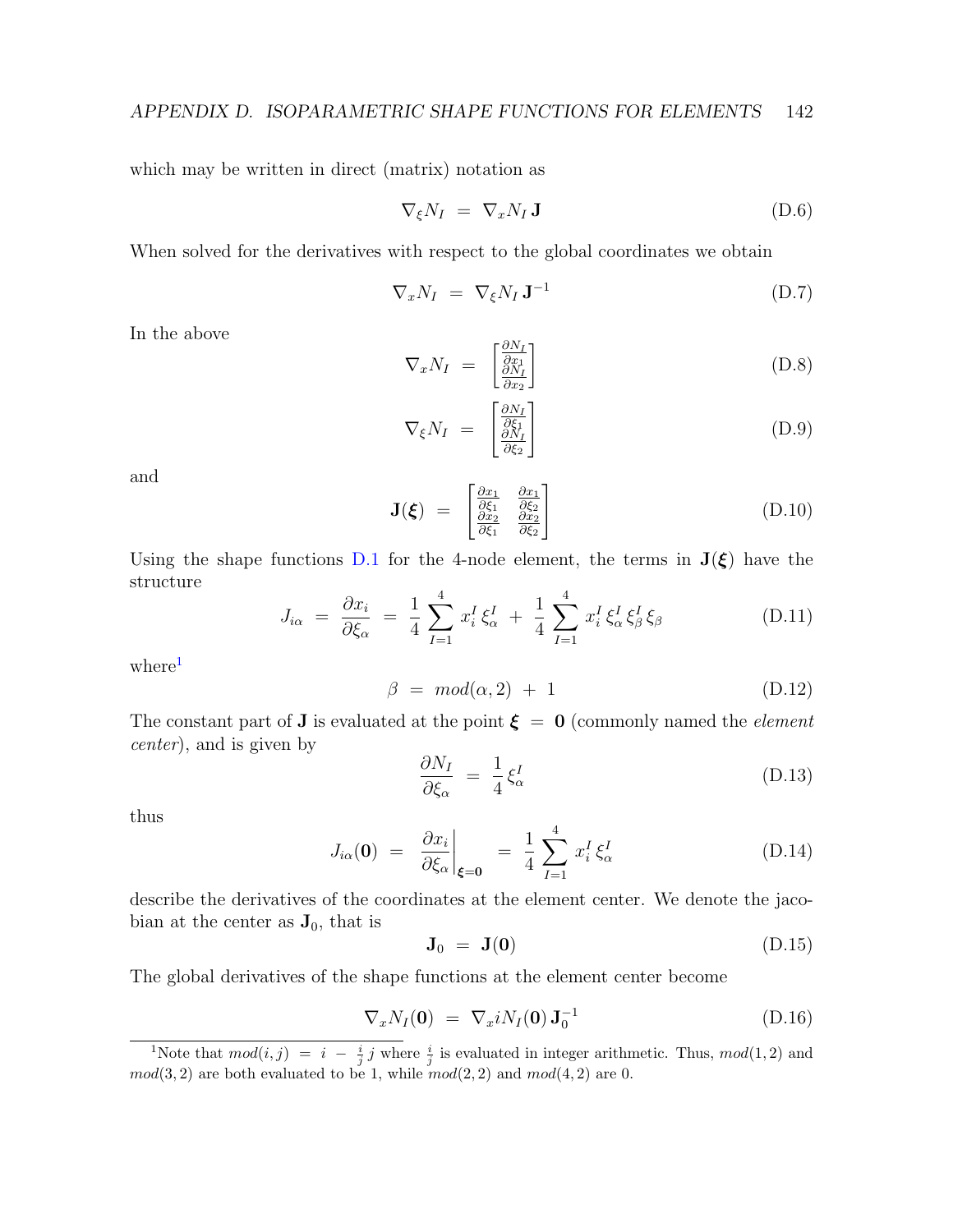In subsequent developments we use the notation

$$
b_{iI} = \left. \frac{\partial N_I}{\partial x_i} \right|_{\xi=0} \tag{D.17}
$$

to denote the derivatives of the shape functions at the element center.

In subsequent descriptions we will define

$$
\Delta J_{i\alpha\beta} = \frac{1}{4} \sum_{I=1}^{4} x_i^I \xi_{\alpha}^I \xi_{\beta}^I = \frac{1}{4} \sum_{I=1}^{4} x_i^I \xi_1^I \xi_2^I = \Delta J_i
$$
 (D.18)

which is the coefficient to the spatially varying part of the jacobian transformation. That is, the jacobian determinant may be expressed as

$$
\begin{bmatrix} J_{11}(\xi) & J_{12}(\xi) \\ J_{21}(\xi) & J_{22}(\xi) \end{bmatrix} = \begin{bmatrix} (J_0)_{11} & (J_0)_{21} \\ (J_0)_{21} & (J_0)_{22} \end{bmatrix} + \begin{bmatrix} \Delta J_{112} \xi_2 & \Delta J_{121} \xi_1 \\ \Delta J_{212} \xi_2 & \Delta J_{221} \xi_1 \end{bmatrix}
$$
(D.19)

which in matrix notation may be written as

$$
\mathbf{J}(\boldsymbol{\xi}) = \mathbf{J}_0 + \Delta \mathbf{J} \boldsymbol{\Xi} \tag{D.20}
$$

where

$$
\mathbf{\Xi} = \begin{bmatrix} \xi_2 & 0 \\ 0 & \xi_1 \end{bmatrix} \tag{D.21}
$$

and

$$
\Delta \mathbf{J} = \begin{bmatrix} \Delta J_1 & \Delta J_1 \\ \Delta J_2 & \Delta J_2 \end{bmatrix} \tag{D.22}
$$

#### D.2 Alternative Representation in Two Dimensions

An alternative representation for the shape functions has been proposed by Belytschko. In the development of stabilized elements he introduced the representation

$$
N_I(\xi) = \frac{1}{4}\delta_I + \sum_{i=1}^2 b_{iI} (x_i - x_i^0) + \Gamma_I h(\xi)
$$
 (D.23)

where  $x_i$  are the element global cartesian coordinates,

$$
x_i^0 = \sum_{I=1}^4 x_i^I N_I(\mathbf{0}) = \frac{1}{4} (x_i^1 + x_i^2 + x_i^3 + x_i^4) \tag{D.24}
$$

are the values of the global coordinates at the element center,

$$
h(\xi) = \xi_1 \xi_2 \tag{D.25}
$$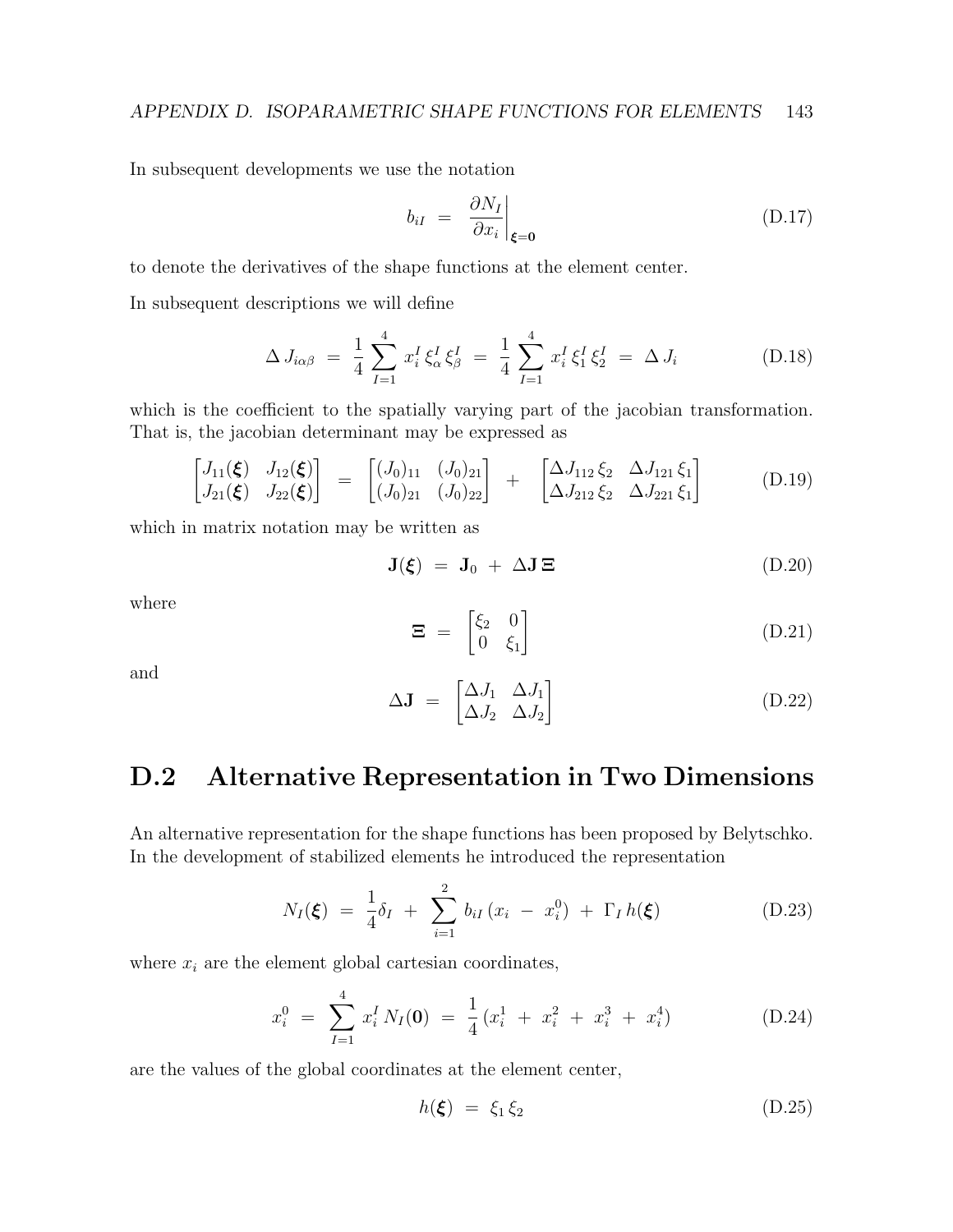and  $\delta_I$  and  $\Gamma_I$  are constant parameters associated with node I. These parameters may be evaluated by defining the shape functions at each node and using the fact that

$$
N_I(\boldsymbol{\xi}_J) = \delta_{IJ} \tag{D.26}
$$

where  $\delta_{IJ}$  is the Kronecker delta function for the nodes. Evaluating the alternative shape function expression at each node gives

$$
N_I(\xi_J) = \frac{1}{4} \delta_I + \sum_{i=1}^2 b_{iI} (x_i^J - x_i^0) + \Gamma_I h(\xi_J)
$$
 (D.27)

Introducing the notation

$$
\mathbf{1}^T = [1 \ 1 \ 1 \ 1] \tag{D.28}
$$

$$
\mathbf{h}^T = \begin{bmatrix} 1 & -1 & 1 & -1 \end{bmatrix} \tag{D.29}
$$

$$
\mathbf{x}_i^T = \begin{bmatrix} x_i^1 & x_i^2 & x_i^3 & x_i^4 \end{bmatrix} \tag{D.30}
$$

$$
\mathbf{b}_i^T = \begin{bmatrix} b_{i1} & b_{i2} & b_{i3} & b_{i4} \end{bmatrix} \tag{D.31}
$$

and the parameter vectors

$$
\delta^T = \begin{bmatrix} \delta_1 & \delta_2 & \delta_3 & \delta_4 \end{bmatrix} \tag{D.32}
$$

$$
\mathbf{\Gamma}^T = \begin{bmatrix} \Gamma_1 & \Gamma_2 & \Gamma_3 & \Gamma_4 \end{bmatrix} \tag{D.33}
$$

The shape functions at the nodes may be written in the matrix form

$$
\mathbf{I} = \frac{1}{4} \delta \mathbf{1}^T + \sum_{i=1}^2 \mathbf{b}_i (\mathbf{x}_i - x_i^0 \mathbf{1})^T + \mathbf{\Gamma} \mathbf{h}^T
$$
 (D.34)

Note that the rows in the expression are associated with the  $I$  in the  $N_I$  shape functions, while the columns are associated with the J where the  $\xi_J$  are evaluated. The I is a  $4 \times 4$  identity matrix for the element. Using this form, the parameters  $\delta$  and  $\Gamma$  may be easily computed. First by multiplying (from the right) by 1, we obtain

$$
\mathbf{I1} = \mathbf{1} = \mathbf{\delta} \tag{D.35}
$$

In obtaining this result we note that

$$
\mathbf{1}^T \mathbf{1} = 4 \tag{D.36}
$$

and

$$
\mathbf{x}_i^T \mathbf{1} = 4 \, x_i^0 \tag{D.37}
$$

which gives

$$
(\mathbf{x}_i - x_i^0 \mathbf{1})^T \mathbf{1} = 0 \tag{D.38}
$$

Finally, we note that

$$
\mathbf{h}^T \mathbf{1} = 0 \tag{D.39}
$$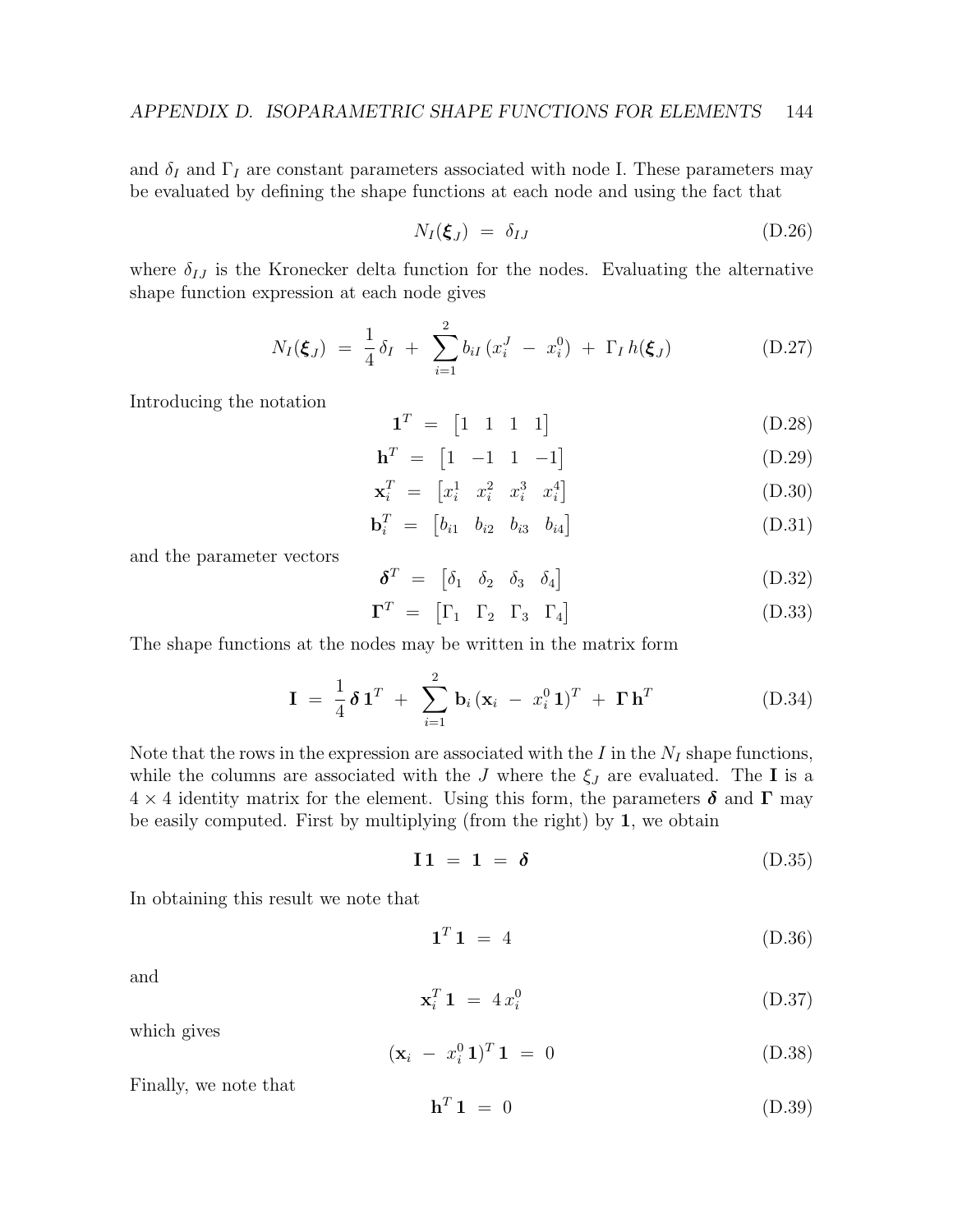Next by multiplying (again from the right) by  $h$ , we get

$$
\mathbf{h}^T \mathbf{h} = 4 \tag{D.40}
$$

$$
\mathbf{I}\,\mathbf{h} = \mathbf{h} = \sum_{i=1}^{2} x_i^h \mathbf{b}_i + 4\,\mathbf{\Gamma} \tag{D.41}
$$

where<sup>[2](#page-149-0)</sup>

$$
x_i^h = \mathbf{x}_i^T \mathbf{h} \tag{D.42}
$$

Thus, the parameters for  $\Gamma$  are computed as

$$
\mathbf{\Gamma} = \frac{1}{4} \left[ \mathbf{h} - \sum_{i=1}^{2} x_i^h \, \mathbf{b}_i \right] \tag{D.43}
$$

It remains to compute the  $\mathbf{b}_i$ .

#### D.3 Derivatives of Alternative Formulation

Using the alternative expression for the shape functions, the derivatives with respect to the global coordinates,  $x_i$ , are given by

$$
\frac{\partial N_I}{\partial x_i} = b_{iI} + \Gamma_I \frac{\partial h}{\partial x_i} \tag{D.44}
$$

where the  $b_{iI}$  are constant over the entire element and are computed by the conventional expressions at the center of the element. The derivatives of the function  $h$  may also be computed using the chain rule and are given by

$$
\nabla_x h = \nabla_{\xi} h \mathbf{J}^{-1} \tag{D.45}
$$

For the specific functional expression for  $h$ , the gradient with respect to the natural coordinates is given by

$$
\nabla_{\xi} h = \begin{bmatrix} \xi_2 \\ \xi_1 \end{bmatrix} \tag{D.46}
$$

Furthermore, the inverse for the jacobian matrix is given by

$$
\mathbf{J}^{-1} = \frac{1}{j(\boldsymbol{\xi})} \begin{bmatrix} \frac{\partial x_2}{\partial \xi_2} & -\frac{\partial x_1}{\partial \xi_2} \\ -\frac{\partial x_2}{\partial \xi_1} & \frac{\partial x_1}{\partial \xi_1} \end{bmatrix}
$$
(D.47)

<span id="page-149-0"></span><sup>&</sup>lt;sup>2</sup>The factor  $x_i^h$  is sometimes called an *hour glass* shape, and when the coordinate, x, is replaced by the displacement, u, the factor  $u_i^h$ , defines the magnitude of the *hour glass mode*.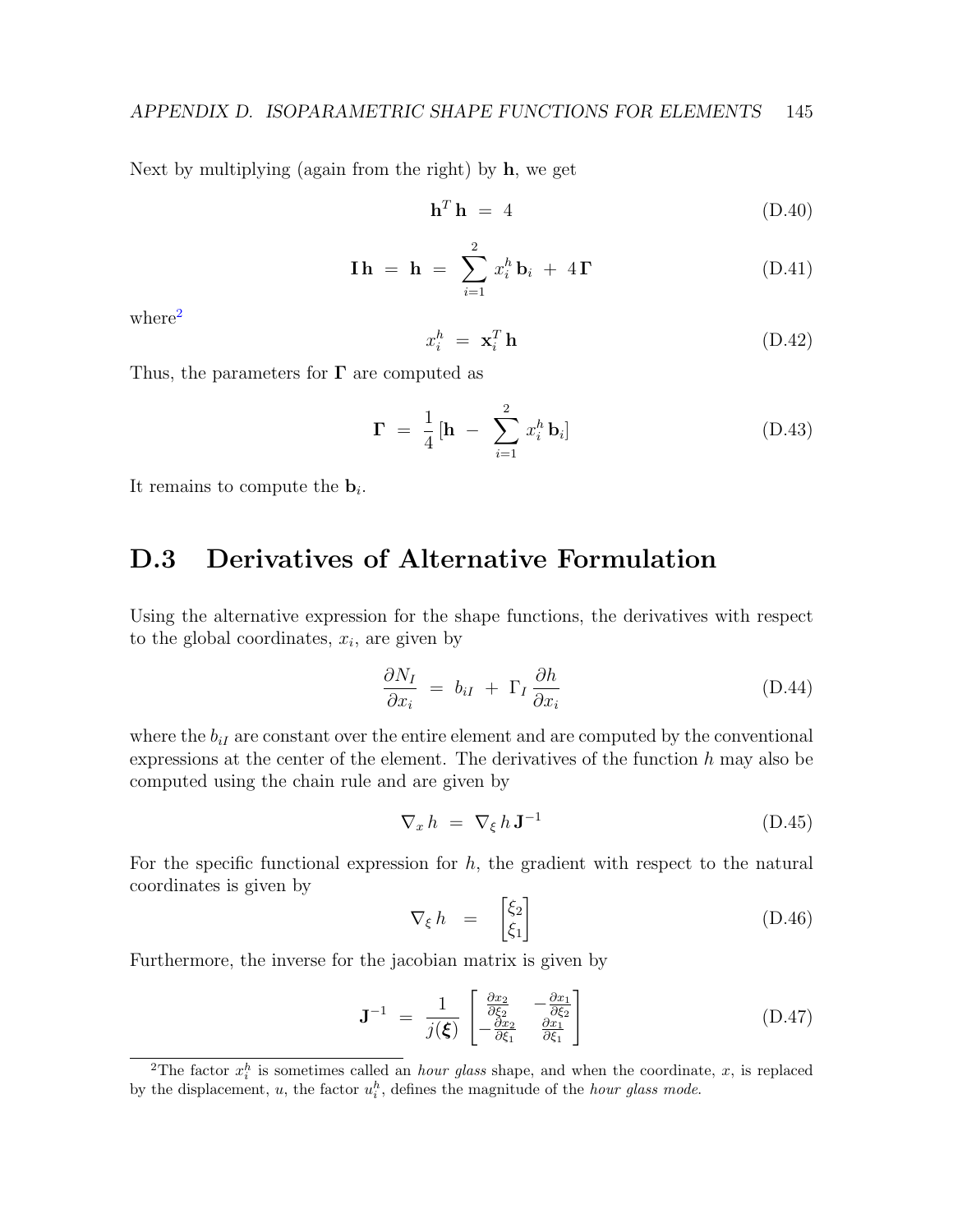where  $j(\xi)$  is the determinant of the jacobian transformation matrix, **J**. Recall that the derivative of a global coordinate with respect to a natural coordinate has a constant and a linear part. For the specific form of the  $h(\xi)$  function the product of the linear part vanishes and the relationship for the gradient simplifies to

$$
\nabla_x h = \frac{j_0}{j(\xi)} \nabla_{\xi} h \mathbf{J}_0^{-1} \tag{D.48}
$$

where  $j_0$  is the value of the jacobian determinant evaluated at the element center. The jacobian determinant at the center of the element is computed to be

$$
j_0 = (J_0)_{11} (J_0)_{22} - (J_0)_{21} (J_0)_{12}
$$
 (D.49)

We note also that the jacobian determinant at any location in the element may be expressed as

$$
j(\xi) = j_0 + j_1 \xi_1 + j_2 \xi_2 \tag{D.50}
$$

where

$$
j_1 = (J_0)_{11} \Delta J_{22} - (J_0)_{21} \Delta J_{12} \tag{D.51}
$$

$$
j_2 = \Delta J_{11} (J_0)_{22} - \Delta J_{21} (J_0)_{12} \tag{D.52}
$$

With the above definitions and

$$
\mathbf{b}_I = \begin{bmatrix} b_{1I} \\ b_{2I} \end{bmatrix} \tag{D.53}
$$

the gradient of the displacement may be written as

$$
\nabla_x \mathbf{u} = \nabla_x N_I \mathbf{u}^I = \left[ \mathbf{b}_I + \frac{j_0}{j(\xi)} \nabla_{\xi} h \mathbf{J}_0^{-1} \Gamma_I \right] \mathbf{u}^I \qquad (D.54)
$$

The structure of this representation is useful knowledge when we consider the construction of the enhanced part of the strains in Chapter [8.](#page-66-0)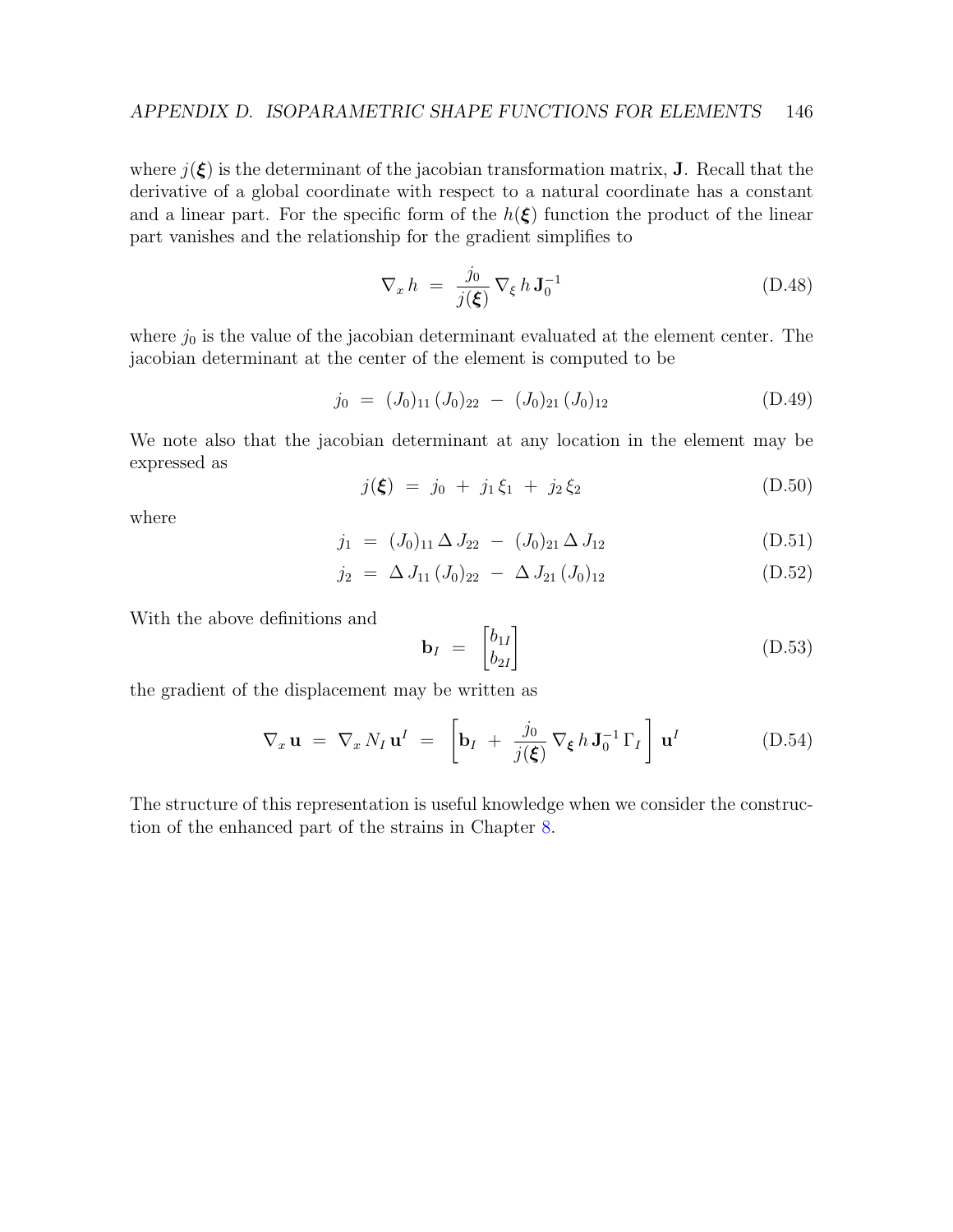## Appendix E

# Properties for  $J_2$  plasticity models

The solution of the  $J_2$  plasticity model leads to derivatives of the yield and loading functions in the form

$$
\frac{\partial f}{\partial \Sigma} = \mathbf{n} \tag{E.1}
$$

where

$$
\mathbf{n} = \frac{\Sigma}{\|\Sigma\|} \tag{E.2}
$$

and

$$
\Sigma = \mathbf{s} - \alpha \tag{E.3}
$$

We note that **n** has the properties

$$
\mathbf{1}^T \mathbf{n} = 0 \quad ; \quad \mathbf{n}^T \mathbf{n} = 1 \tag{E.4}
$$

In the derivation of the tangent the derivative of n leads to

$$
\frac{\partial^2 f}{\partial \Sigma \partial \Sigma} = \frac{\partial \mathbf{n}}{\partial \Sigma} = \frac{1}{\|\Sigma\|} (1 - \mathbf{n} \mathbf{n}^T) \tag{E.5}
$$

which appears in several location in the tangent matrices. The inversion of the tangent matrices may be simplified using the *Sherman-Morrison-Woodbury formula*<sup>[\[6\]](#page-130-0)</sup> which gives

$$
(\mathbf{A} + \mathbf{U}\mathbf{V}^T)^{-1} = \mathbf{A}^{-1} - \mathbf{A}^{-1}\mathbf{U}\mathbf{W}\mathbf{V}^T\mathbf{A}^{-1}
$$
 (E.6)

where

$$
W = (I + V^T A^{-1} U)^{-1}
$$
 (E.7)

In the above **A** is an *ntimesn* matrix, **U**, **V** are  $n \times k$  matrices, where  $k \leq n$ , and **W** is a  $k \times k$  matrix. The inverse may be proved by multiplying the results together to recover the identity matrix. In the case of the deviatoric model **A** is diagonal and **U**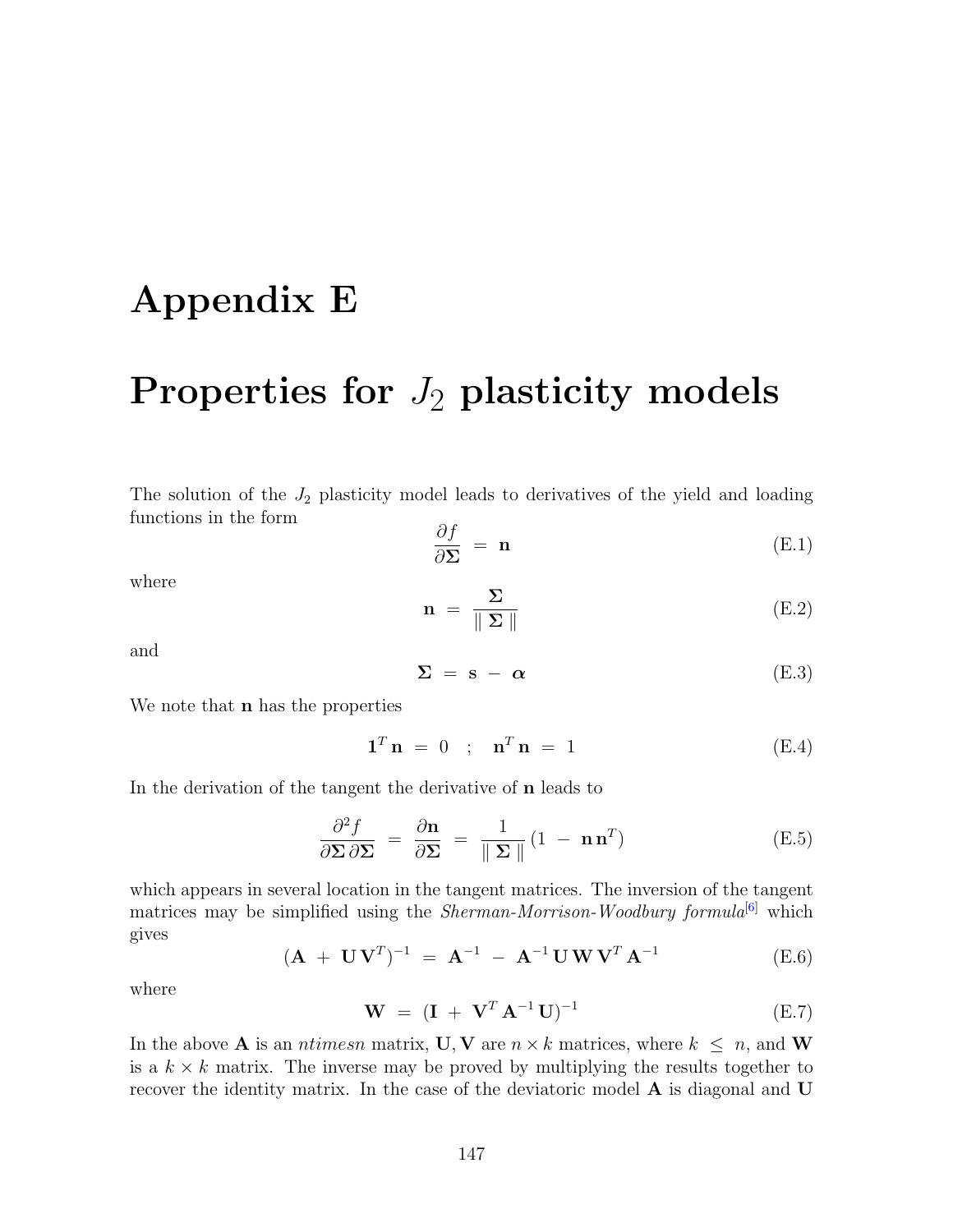and V are proportional to **n** which is rank 1, thus leading to a scalar W (i.e., a  $1 \times 1$ ) matrix).

There are some properties which need to be noted:

$$
\mathbf{n}\,\mathbf{n}^{T}\left(\mathbf{n}\,\mathbf{n}^{T}\right) = \mathbf{n}\,\mathbf{n}^{T} \tag{E.8}
$$

$$
(\mathbf{I} - \mathbf{n}\mathbf{n}^T)\mathbf{n} = \mathbf{0}
$$
 (E.9)

and

$$
(\mathbf{I} - \mathbf{n}\mathbf{n}^T)(\mathbf{I} - \mathbf{n}\mathbf{n}^T) = \mathbf{I} - \mathbf{n}\mathbf{n}^T
$$
 (E.10)

#### E.1 Example 1

Consider the matrix

$$
\mathbf{H}_1 = A\mathbf{I} + B\mathbf{n}\mathbf{n}^T
$$
 (E.11)

Using the Sherman-Morrison-Woodward formula the inverse is given by noting that U is equal to  $B<sup>n</sup>$  and **V** is equal to **n**, thus

$$
\mathbf{H}_1^{-1} = \frac{1}{A}\mathbf{I} - \left(\frac{1}{A}\mathbf{I}\right)(B\,\mathbf{n})W\,\mathbf{n}^T\left(\frac{1}{A}\mathbf{I}\right) \tag{E.12}
$$

where

$$
W = (1 + \frac{B}{A})^{-1} = \frac{A}{A + B}
$$
 (E.13)

The above simplifies to

$$
\mathbf{H}_1^{-1} = \frac{1}{A} (\mathbf{I} - \frac{B}{A+B} \mathbf{n} \mathbf{n}^T) \tag{E.14}
$$

#### E.2 Example 2

Consider the matrix

$$
\mathbf{H}_2 = C\mathbf{I} + D(\mathbf{I} - \mathbf{n}\mathbf{n}^T) \tag{E.15}
$$

which may be rewritten as

$$
\mathbf{H}_2 = (C + D)\mathbf{I} - D\mathbf{n}\mathbf{n}^T
$$
 (E.16)

for which the solution from example 1 gives

$$
\mathbf{H}_2^{-1} = \frac{1}{C+D} (\mathbf{I} + \frac{D}{C} \mathbf{n} \mathbf{n}^T)
$$
 (E.17)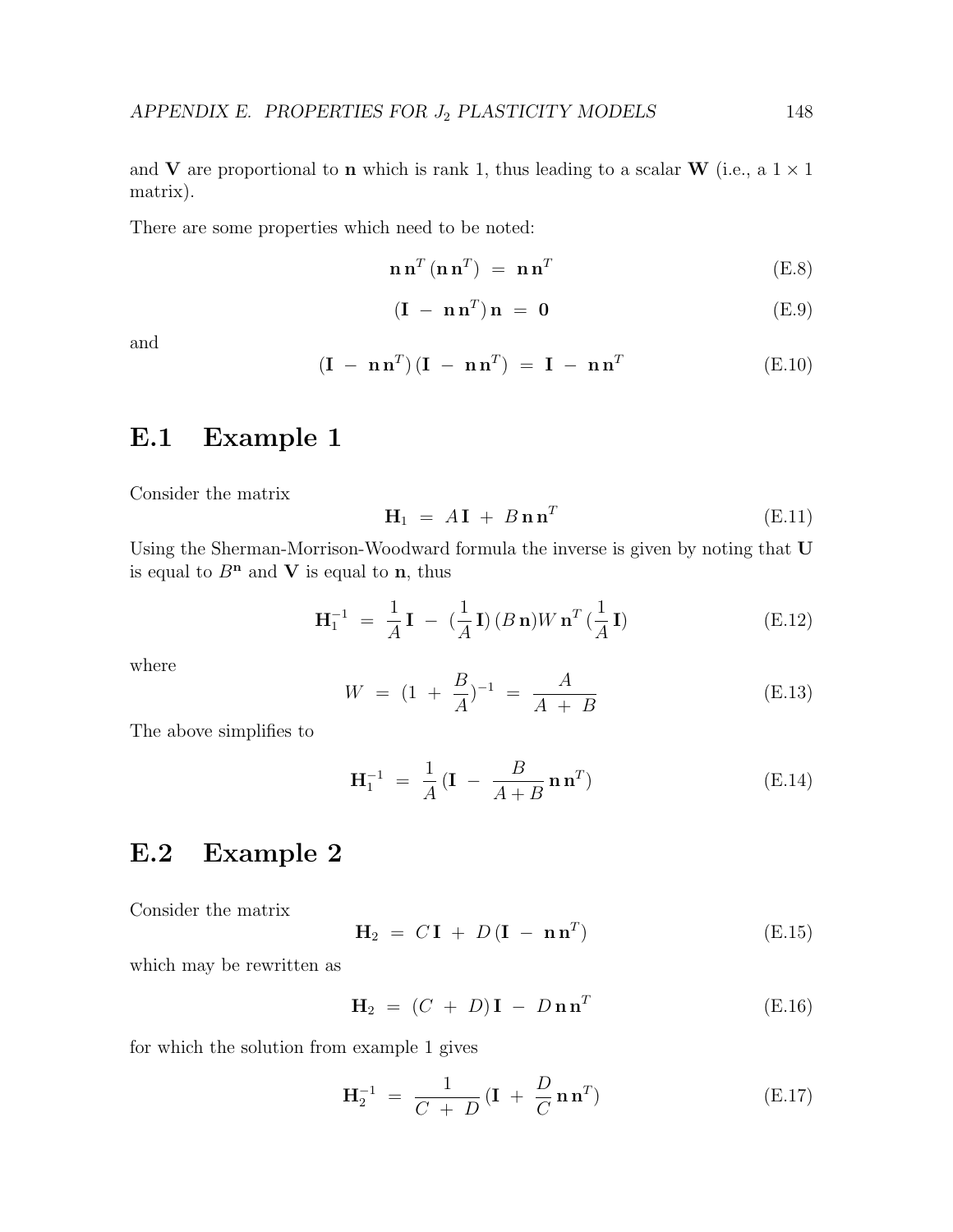Recollecting into the original type of matrices gives

$$
\mathbf{H}_2^{-1} = \frac{1}{C} \left[ \mathbf{I} - \frac{D}{C+D} \left( \mathbf{I} - \mathbf{n} \mathbf{n}^T \right) \right]
$$
 (E.18)

A slightly more general form for an inverse results in considering the case with kinematic hardening. In this case we encounter a matrix of the form

$$
\mathbf{H} = \begin{bmatrix} A\mathbf{I} + B\left(\mathbf{I} - \mathbf{n}\mathbf{n}^{T}\right) & C\left(\mathbf{I} - \mathbf{n}\mathbf{n}^{T}\right) \\ D\left(\mathbf{I} - \mathbf{n}\mathbf{n}^{T}\right) & E\mathbf{I} + F\left(\mathbf{I} - \mathbf{n}\mathbf{n}^{T}\right) \end{bmatrix}
$$
(E.19)

The inverse may be written as

$$
\mathbf{H}^{-1} = \begin{bmatrix} a\,\mathbf{I} + b\,(\mathbf{I} - \mathbf{n}\,\mathbf{n}^T) & c\,(\mathbf{I} - \mathbf{n}\,\mathbf{n}^T) \\ d\,(\mathbf{I} - \mathbf{n}\,\mathbf{n}^T) & e\,\mathbf{I} + f\,(\mathbf{I} - \mathbf{n}\,\mathbf{n}^T) \end{bmatrix} \tag{E.20}
$$

where

$$
a = \frac{1}{A}
$$
;  $e = \frac{1}{E}$  (E.21)

and the remaining coefficients obtained by solving the small matrix problem

$$
\begin{bmatrix} A+B & C \\ D & E+F \end{bmatrix} \begin{bmatrix} b & c \\ d & f \end{bmatrix} = - \begin{bmatrix} B & C \\ D & F \end{bmatrix} \begin{bmatrix} a & 0 \\ 0 & e \end{bmatrix}
$$
 (E.22)

The solution to (A.11b) is given by

$$
\begin{bmatrix} b & c \\ d & f \end{bmatrix} = -\frac{1}{G} \begin{bmatrix} E + F & -C \\ -D & A + B \end{bmatrix} \begin{bmatrix} B & C \\ D & F \end{bmatrix} \begin{bmatrix} a & 0 \\ 0 & e \end{bmatrix}
$$
 (E.23)

where

$$
G = (A + B)(E + F) - CD \tag{E.24}
$$

The inverse may be proved by multiplying the two matrices together and show that the result is an identity matrix.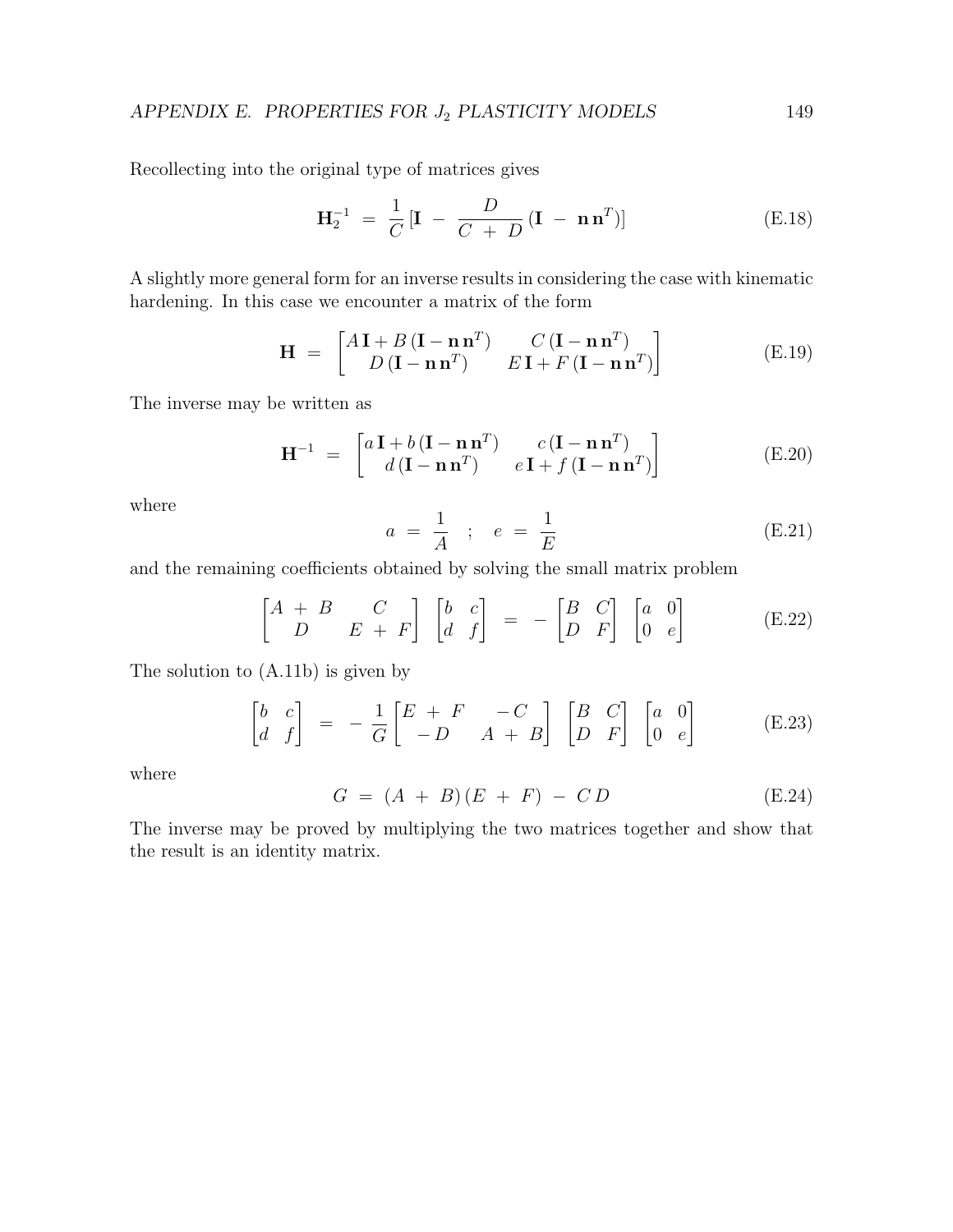### Appendix F

### Matrix Form for Equations of Solids

#### F.1 Stress and Strain

Generally the equations of mechanics are expressed using tensor forms. However, it is traditional for finite element calculations to be performed using matrix forms. This appendix summarizes the transformation of quantities from tensor to matrix form. We begin by writing the forms for stress and strain in a matrix form involving both 9 and 6 component forms. The advantage of using the 9-component form is not apparent until considering constitutive equations where direct use of the transformation between the two forms avoids possibility of errors by factors of two.

First we show the transformation for the stress and strain tensors into their matrix representations. Here, for example, the components of the stress in tensor form may be given as

$$
\sigma_{ij} = \begin{bmatrix} \sigma_{11} & \sigma_{12} & \sigma_{13} \\ \sigma_{21} & \sigma_{22} & \sigma_{23} \\ \sigma_{31} & \sigma_{32} & \sigma_{33} \end{bmatrix}
$$
 (F.1)

and reordered into the 9-component vector as

$$
\underline{\sigma} = [\begin{array}{cccccc} \sigma_{11} & \sigma_{22} & \sigma_{33} & \sigma_{12} & \sigma_{21} & \sigma_{23} & \sigma_{32} & \sigma_{31} & \sigma_{13} \end{array}]^{T} (F.2)
$$

Conservation of angular momentum requires the stress to be symmetric, thus satisfying

$$
\sigma_{ij} = \sigma_{ji} \tag{F.3}
$$

This permits the independent components of stress to be written in a 6-component matrix form as

$$
\boldsymbol{\sigma} = \left[ \begin{array}{cccc} \sigma_{11} & \sigma_{22} & \sigma_{33} & \sigma_{12} & \sigma_{23} & \sigma_{31} \end{array} \right]^T \tag{F.4}
$$

In the sequel we shall use an underscore to indicate a 9-component form and omit the underscore for the 6-component form.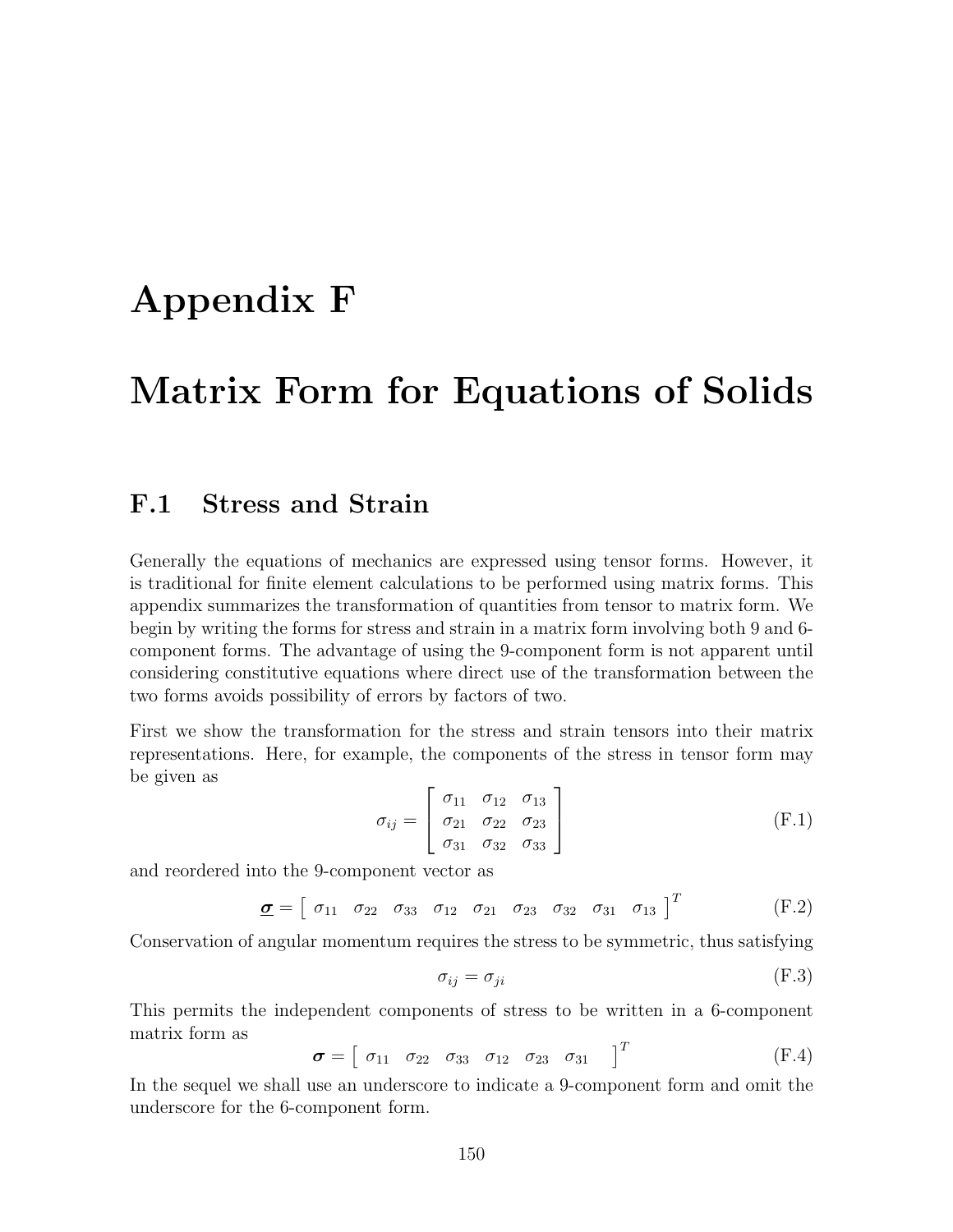The 6-component form may be related to the 9-component form using a simple projector matrix, P, defined by

$$
\mathbf{P} = \frac{1}{2} \begin{bmatrix} 2 & 0 & 0 & 0 & 0 & 0 \\ 0 & 2 & 0 & 0 & 0 & 0 \\ 0 & 0 & 2 & 0 & 0 & 0 \\ 0 & 0 & 0 & 1 & 0 & 0 \\ 0 & 0 & 0 & 1 & 0 & 0 \\ 0 & 0 & 0 & 0 & 1 & 0 \\ 0 & 0 & 0 & 0 & 0 & 1 \\ 0 & 0 & 0 & 0 & 0 & 1 \end{bmatrix}
$$
 (F.5)

giving

$$
\boldsymbol{\sigma} = \mathbf{P}^T \, \boldsymbol{\underline{\sigma}} \tag{F.6}
$$

In a similar manner we can write the components of the strain tensor as

$$
\epsilon_{ij} = \begin{bmatrix} \epsilon_{11} & \epsilon_{12} & \epsilon_{13} \\ \epsilon_{21} & \epsilon_{22} & \epsilon_{23} \\ \epsilon_{31} & \epsilon_{32} & \epsilon_{33} \end{bmatrix}
$$
 (F.7)

and reordered into the 9-component vector as

$$
\underline{\epsilon} = \begin{bmatrix} \epsilon_{11} & \epsilon_{22} & \epsilon_{33} & \epsilon_{12} & \epsilon_{21} & \epsilon_{23} & \epsilon_{32} & \epsilon_{31} & \epsilon_{13} \end{bmatrix}^T
$$
 (F.8)

Strain-displacement relations give symmetry of strain as

$$
\epsilon_{ij} = \epsilon_{ji} \tag{F.9}
$$

This permits the independent components of strain to be written in a 6-component matrix form as

$$
\boldsymbol{\epsilon} = \begin{bmatrix} \epsilon_{11} & \epsilon_{22} & \epsilon_{33} & \gamma_{12} & \gamma_{23} & \gamma_{31} \end{bmatrix}^T \tag{F.10}
$$

where  $\gamma_{iij}$  are the *engineering* components of the shearing strain given by

$$
\gamma_{ij} = 2 \,\epsilon_{ij} \tag{F.11}
$$

#### F.2 Split into Deviatoric and Spherical Components

Using the matrix form we can write the split of stress and strain in their deviator and spherical components as

$$
\underline{\boldsymbol{\sigma}} = \underline{\mathbf{s}} + \underline{\mathbf{m}} \, p \tag{F.12}
$$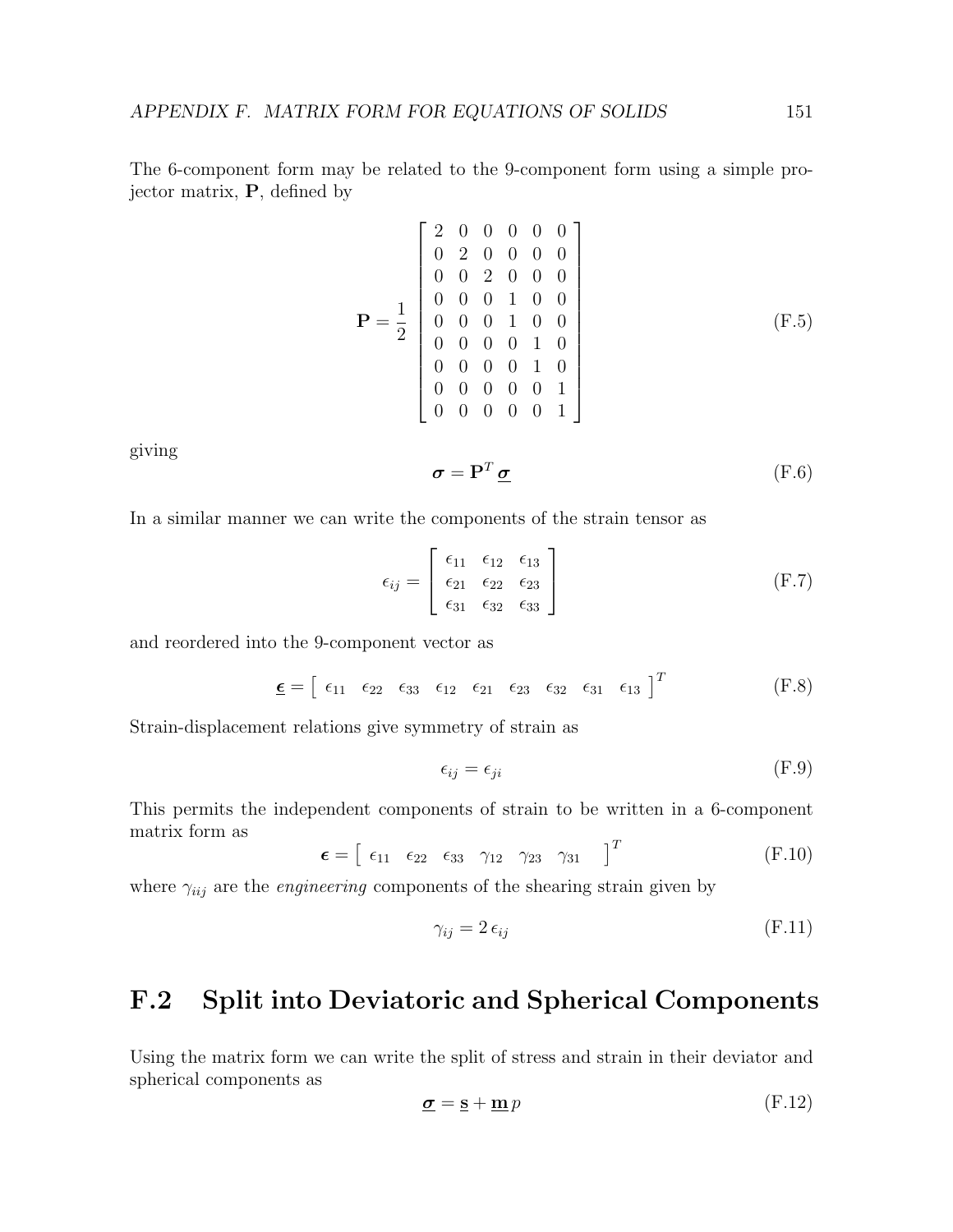and

$$
\underline{\epsilon} = \underline{\mathbf{e}} + \frac{1}{3} \underline{\mathbf{m}} \varepsilon_v \tag{F.13}
$$

where p and  $\varepsilon_v$  are the pressure and volume change, respectively, given by

$$
p = \frac{1}{3} \mathbf{m}^T \mathbf{\sigma}
$$
 (F.14)

and

$$
\varepsilon_v = \mathbf{m}^T \mathbf{\underline{\epsilon}} \tag{F.15}
$$

The matrix  $\underline{\mathbf{m}}$  is a *trace* projector defined by

$$
\mathbf{m} = [1 \ 1 \ 1 \ 0 \ 0 \ 0 \ 0 \ 0 \ 0 \ 0 \tag{F.16}
$$

The splits may also be written in 6-component form as

$$
\sigma = \mathbf{s} + \mathbf{m} p \tag{F.17}
$$

and

$$
\boldsymbol{\epsilon} = \mathbf{e} + \frac{1}{3} \mathbf{m} \, \varepsilon_v \tag{F.18}
$$

where

$$
\mathbf{s} = \begin{bmatrix} s_{11} & s_{22} & s_{33} & s_{12} & s_{23} & s_{31} \end{bmatrix}^T \tag{F.19}
$$

and

$$
\mathbf{e} = \begin{bmatrix} e_{11} & e_{22} & e_{33} & 2e_{12} & 2e_{23} & 2e_{31} \end{bmatrix}^T
$$
 (F.20)

These also are related to their 9-component form using the P projector and may be written as

$$
\mathbf{s} = \mathbf{P}^T \mathbf{s} \quad \text{and} \quad \mathbf{e} = \mathbf{P} \mathbf{e} \tag{F.21}
$$

The 6-component projector m is likewise related to its 9-component counterpart through

<span id="page-156-0"></span>
$$
\mathbf{m} = \mathbf{P}^T \underline{\mathbf{m}} = \begin{bmatrix} 1 & 1 & 1 & 0 & 0 & 0 \end{bmatrix}^T
$$
 (F.22)

Using the above matrix forms we can obtain expressions for the deviatoric stress and strain matrices in terms of the full stress and strain values. Accordingly, for the stress we have the two relations

$$
\underline{\boldsymbol{\sigma}} = \underline{\mathbf{s}} + \frac{1}{3} \underline{\mathbf{m}} \underline{\mathbf{m}}^T \underline{\boldsymbol{\sigma}} \tag{F.23}
$$

and

$$
\boldsymbol{\sigma} = \mathbf{s} + \frac{1}{3} \mathbf{m} \mathbf{m}^T \boldsymbol{\sigma}
$$
 (F.24)

which solve to give

$$
\underline{\mathbf{s}} = \underline{\boldsymbol{\sigma}} - \frac{1}{3} \underline{\mathbf{m}} \underline{\mathbf{m}}^T \underline{\boldsymbol{\sigma}} = \left[ \underline{\mathbf{I}} - \frac{1}{3} \underline{\mathbf{m}} \underline{\mathbf{m}}^T \right] \underline{\boldsymbol{\sigma}} \tag{F.25}
$$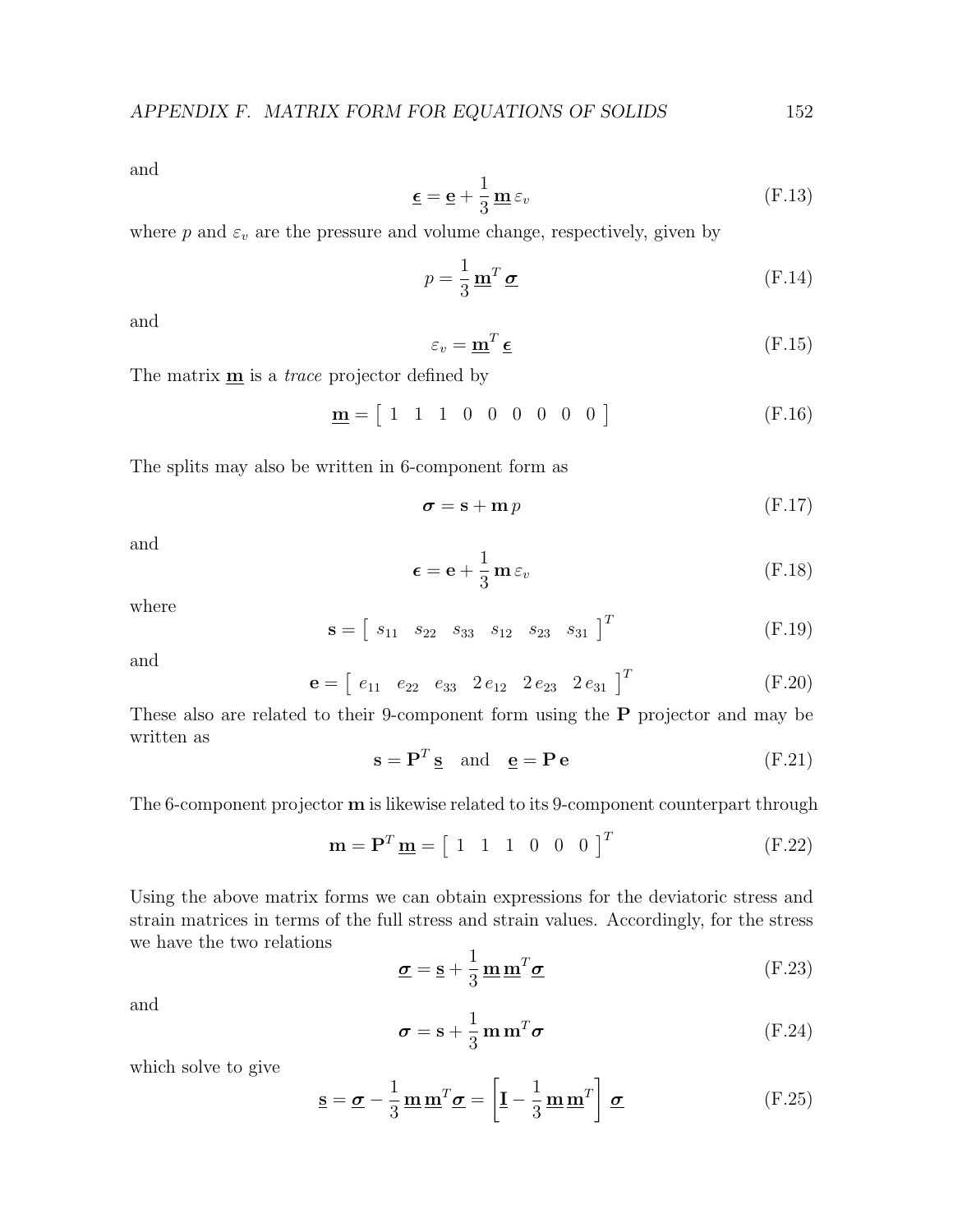and

$$
\mathbf{s} = \boldsymbol{\sigma} - \frac{1}{3} \mathbf{m} \mathbf{m}^T \boldsymbol{\sigma} = \left[ \mathbf{I} - \frac{1}{3} \mathbf{m} \mathbf{m}^T \right] \boldsymbol{\sigma}
$$
 (F.26)

where  $I$  and  $I$  are identity matrices of size 9 and 6, respectively. We define the two deviatoric projectors as

$$
\underline{\mathbf{I}}_{dev} = \underline{\mathbf{I}} - \frac{1}{3} \underline{\mathbf{m}} \underline{\mathbf{m}}^T \quad \text{and} \quad \mathbf{I}_{dev} = \mathbf{I} - \frac{1}{3} \mathbf{m} \mathbf{m}^T \tag{F.27}
$$

Similarly for strains we have the deviatoric relations

$$
\mathbf{e} = \mathbf{\epsilon} - \frac{1}{3} \mathbf{m} \mathbf{m}^T \mathbf{\epsilon} = \mathbf{I}_{dev} \mathbf{\epsilon}
$$
 (F.28)

and

$$
\mathbf{e} = \boldsymbol{\epsilon} - \frac{1}{3} \mathbf{m} \mathbf{m}^T \boldsymbol{\epsilon} = \mathbf{I}_{dev} \boldsymbol{\epsilon}
$$
 (F.29)

### F.3 Linear Elastic Constitutive Equations

Let us now consider the relations for linear elastic constitutive equations. In index notation these are expressed as

$$
\sigma_{ij} = C_{ijkl} \,\epsilon_{kl} \tag{F.30}
$$

where  $C_{ijkl}$  are the elastic moduli and possess the *minor* symmetries

$$
C_{ijkl} = C_{jikl} = C_{ijlk} \tag{F.31}
$$

From notions of *hyperelasticity* where stress is deduced from the stored energy function  $W(\epsilon)$  as

$$
\sigma_{ij} = \frac{\partial W}{\partial \epsilon_{ij}} \tag{F.32}
$$

the elastic constants also possess the major symmetries

$$
C_{ijkl} = C_{klij} \tag{F.33}
$$

We introduce the matrix forms for linear elasticity as

$$
\underline{\boldsymbol{\sigma}} = \underline{\mathbf{D}} \underline{\boldsymbol{\epsilon}} \tag{F.34}
$$

and

$$
\boldsymbol{\sigma} = \mathbf{D} \,\boldsymbol{\epsilon} \tag{F.35}
$$

where  $\underline{\mathbf{D}}$  is a 9 × 9 matrix of elastic constants and  $\underline{\mathbf{D}}$  is a 6 × 6 matrix of elastic constants.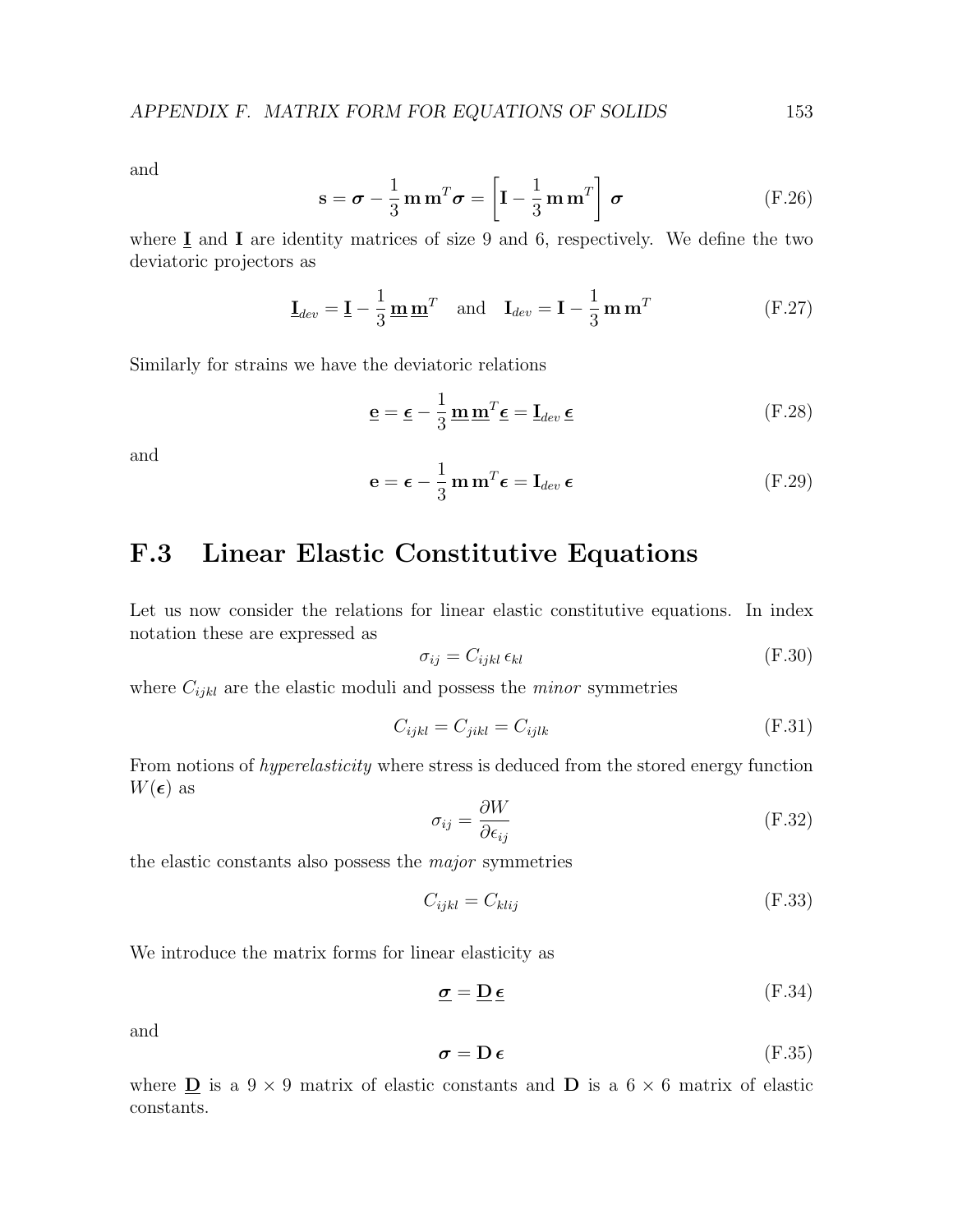Construction of  $\underline{\mathbf{D}}$  follows directly from  $C_{ijkl}$  using the index maps shown in Table [F.1.](#page-158-0) Applying the projector rules (which shows why we only need the two forms given above) we obtain

$$
\boldsymbol{\sigma} = \mathbf{P}^T \underline{\boldsymbol{\sigma}} = \mathbf{P}^T \underline{\mathbf{D}} \,\boldsymbol{\epsilon} = \mathbf{P}^T \underline{\mathbf{D}} \,\mathbf{P} \,\boldsymbol{\epsilon} = \mathbf{D} \,\boldsymbol{\epsilon}
$$
\n(F.36)

which gives the relation between the two elastic moduli as

<span id="page-158-2"></span>
$$
\mathbf{D} = \mathbf{P}^T \mathbf{D} \mathbf{P} \tag{F.37}
$$

Entries in D use the index maps shown in Table [F.2.](#page-158-1)

#### F.3.1 Example: Isotropic behavior

As an example we consider the isotropic linear elastic relations expressed in terms of the Lamer parameters as

<span id="page-158-3"></span>
$$
\sigma_{ij} = \lambda \, \delta_{ij} \, \varepsilon_v + 2 \, \mu \, \epsilon_{ij} \tag{F.38}
$$

where in index form  $\varepsilon_v = \epsilon_{kk}$ . Writing the relationship for the constitution as

$$
\sigma_{ij} = C_{ijkl} \,\epsilon_{kl} \tag{F.39}
$$

we obtain the tensor form of the elastic moduli as

$$
C_{ijkl} = \lambda \, \delta_{ij} \, \delta_{kl} + 2 \, \mu \, I_{ijkl} \tag{F.40}
$$

where  $I_{ijkl}$  is the rank-4 tensor identity. This may be directly related to a matrix form as

$$
\underline{\boldsymbol{\sigma}} = \underline{\mathbf{D}} \,\underline{\boldsymbol{\epsilon}} \tag{F.41}
$$

where

$$
\mathbf{D} = \lambda \mathbf{m} \mathbf{m}^T + 2\mu \mathbf{I}
$$
 (F.42)

| orm    | $_{\rm Index}$ |    |    |    |    |    |    |  |  |  |
|--------|----------------|----|----|----|----|----|----|--|--|--|
| Matrix |                |    | ാ  |    | 口  |    |    |  |  |  |
| Tensor | 11             | 22 | 33 | 12 | 21 | 23 | 32 |  |  |  |

<span id="page-158-0"></span>Table F.1: Matrix and tensor index maps

| Form          | Index |               |  |  |                                                                |  |  |  |  |
|---------------|-------|---------------|--|--|----------------------------------------------------------------|--|--|--|--|
| Matrix        |       | $\mathcal{D}$ |  |  |                                                                |  |  |  |  |
| <b>Tensor</b> |       |               |  |  | $11 \mid 22 \mid 33 \mid 12 \& 21 \mid 23 \& 32 \mid 31 \& 13$ |  |  |  |  |

<span id="page-158-1"></span>Table F.2: Matrix and tensor index maps